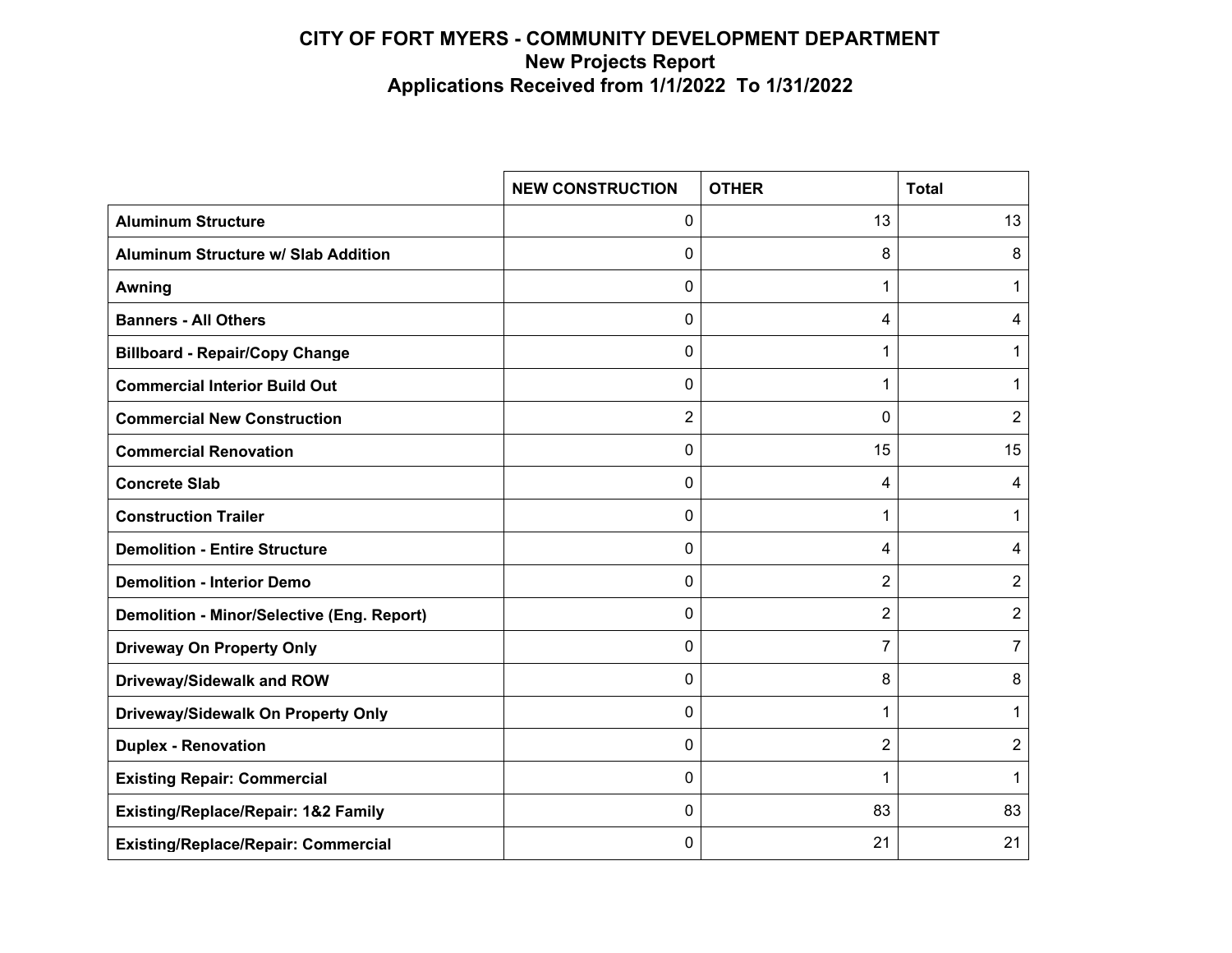|                                                  | <b>NEW CONSTRUCTION</b> | <b>OTHER</b>   | <b>Total</b>   |
|--------------------------------------------------|-------------------------|----------------|----------------|
| <b>Existing/Replace/Repair: Multi-Family</b>     | 0                       | 48             | 48             |
| <b>Fence/Wall/Dump Enclosure</b>                 | 0                       | 42             | 42             |
| <b>Flag Pole</b>                                 | 0                       | 1              | 1              |
| Fuel Gas: 1&2 Family                             | 0                       | 3              | 3              |
| <b>Fuel Gas: Commercial</b>                      | 0                       | 3              | 3              |
| <b>Fuel Gas: Multi-Family</b>                    | 0                       | 3              | 3              |
| <b>Garage Door Replacement (OTC)</b>             | 0                       | 2              | 2              |
| Garage/Carport                                   | 0                       | 3              | 3              |
| Generator                                        | 0                       | 1              | 1              |
| <b>Ground Sign - Erect</b>                       | 0                       | 1              | $\mathbf 1$    |
| <b>Ground Sign - Repair/Copy Change</b>          | 0                       | 1              | 1              |
| <b>Marine Related</b>                            | 0                       | 2              | $\overline{2}$ |
| <b>Minor Site Clearing/Tree Removal</b>          | 0                       | 3              | 3              |
| <b>Multi-Family Residential New Construction</b> | 3                       | 0              | 3              |
| <b>Multi-Family Residential Renovation</b>       | 0                       | 6              | 6              |
| New: 1&2 Family                                  | 7                       | 0              | $\overline{7}$ |
| <b>New: Commercial</b>                           | 7                       | 0              | 7              |
| New: Multi-Family                                | 1                       | 0              | 1              |
| <b>Other/Siding (OTC)</b>                        | 0                       | 2              | 2              |
| <b>Outdoor Activities - with Vendors</b>         | 0                       | 4              | 4              |
| <b>Outdoor Activities - without Vendors</b>      | 0                       | 2              | $\overline{2}$ |
| Pool & Spa: 1&2 Family                           | $\pmb{0}$               | 9              | 9              |
| Pool: 1&2 Family                                 | 0                       | $\overline{2}$ | $\overline{2}$ |
| Re-Roof: 1&2 Family                              | $\pmb{0}$               | 87             | 87             |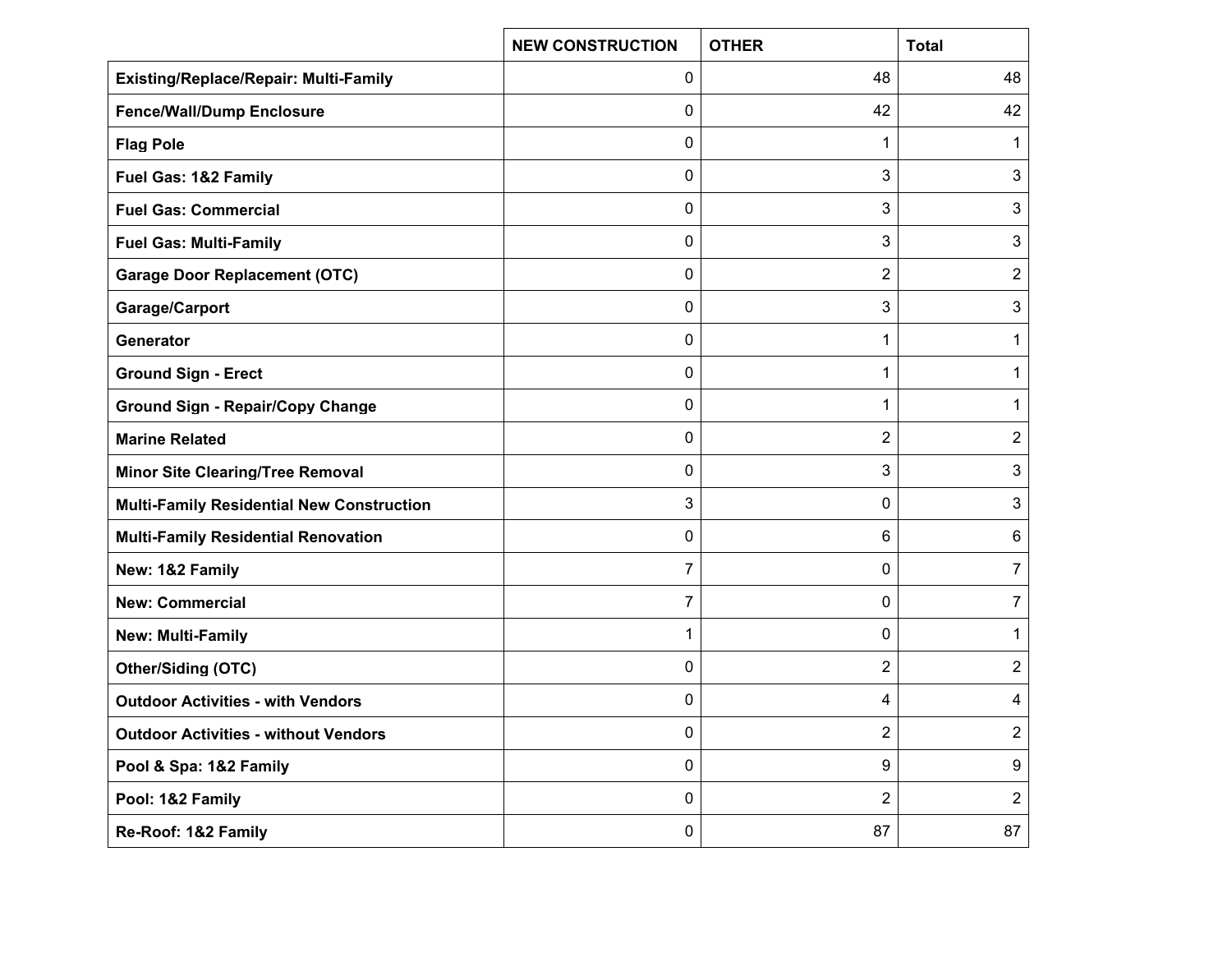|                                                    | <b>NEW CONSTRUCTION</b> | <b>OTHER</b> | <b>Total</b>    |
|----------------------------------------------------|-------------------------|--------------|-----------------|
| <b>Re-Roof: Commercial</b>                         | 0                       | 1            | 1               |
| <b>Re-Roof: Multi-Family</b>                       | 0                       | 3            | 3               |
| <b>Right Of Way Only</b>                           | 0                       | 4            | 4               |
| Roof: 1&2 Family                                   | 0                       | 6            | $6\phantom{1}6$ |
| <b>Roof: Commercial</b>                            | 0                       | 1            | 1               |
| <b>Sealing &amp; Striping - No Reconfiguration</b> | 0                       | 3            | 3               |
| Sealing & Striping - w/ Reconfiguration            | 0                       | 3            | 3               |
| <b>Sheds/Utility Structure</b>                     | 0                       | 7            | $\overline{7}$  |
| <b>Shutter</b>                                     | 0                       | 10           | 10              |
| <b>Shutter/Storm Panel (OTC)</b>                   | 0                       | 32           | 32              |
| <b>Single Family - Addition</b>                    | 0                       | 1            | 1               |
| <b>Single Family - New</b>                         | 10                      | 0            | 10              |
| <b>Single Family - Renovation</b>                  | 0                       | 15           | 15              |
| <b>Single Family Attached - New</b>                | 36                      | 0            | 36              |
| <b>Site Work/Utilities</b>                         | 0                       | 11           | 11              |
| <b>Solar Electrical: 1&amp;2 Family</b>            | 0                       | 19           | 19              |
| Solar Pool Heater: 1&2 Family                      | 0                       | 6            | 6               |
| <b>Special Event (Tent Permit)</b>                 | 0                       | 2            | $\sqrt{2}$      |
| <b>Upgrade Alteration Repair: 1&amp;2 Family</b>   | 0                       | 7            | 7               |
| <b>Upgrade Alteration Repair: Commercial</b>       | 0                       | 1            | $\mathbf 1$     |
| Utility Connection (Connect to City Owned Utility) | 0                       | 4            | 4               |
| <b>Wall Sign</b>                                   | 0                       | 10           | 10 <sup>°</sup> |
| <b>Windows/Doors</b>                               | 0                       | 26           | 26              |
| <b>Total</b>                                       | 66                      | 576          | 642             |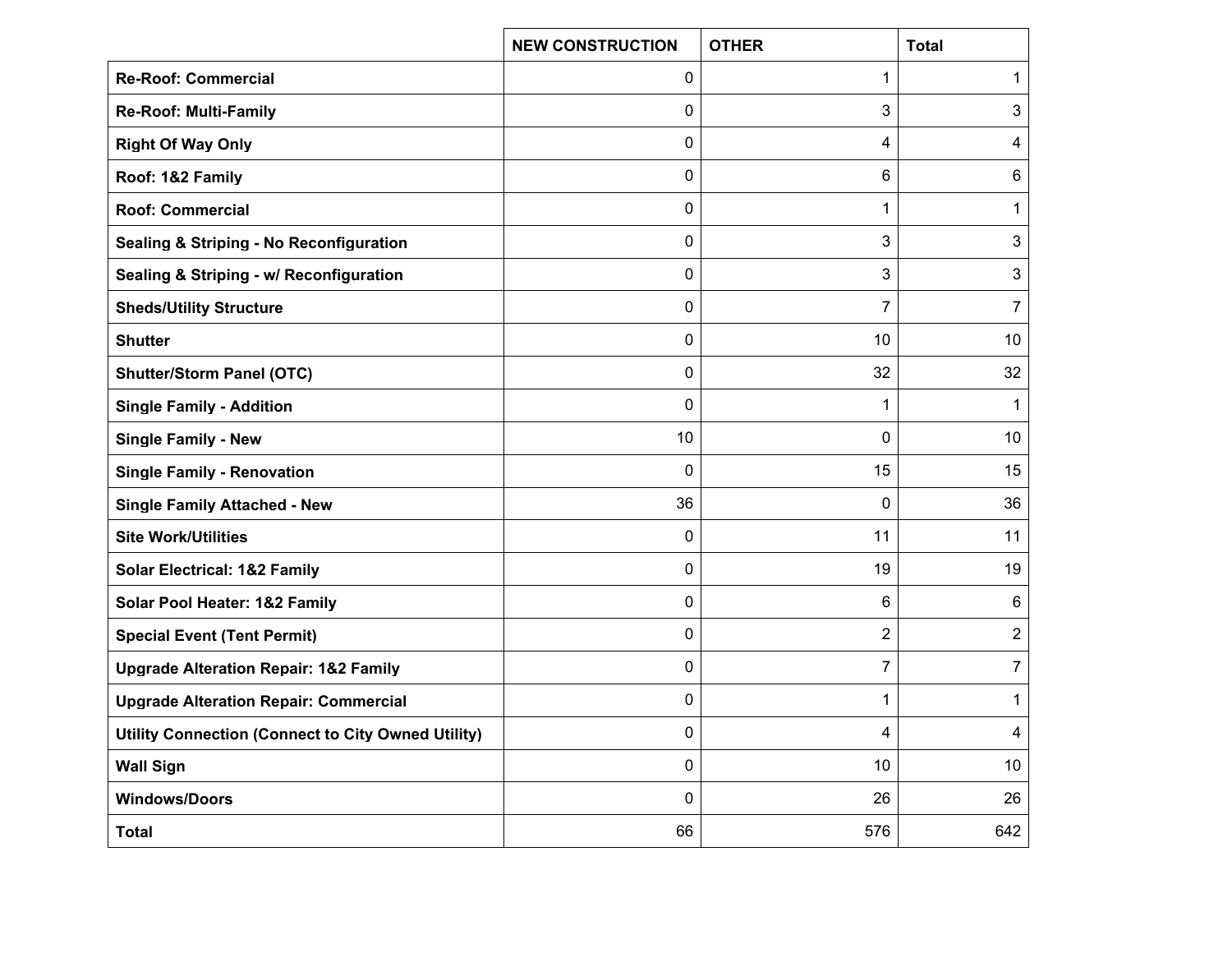

| Permit#                        | <b>Project Name / Address</b>                                   | <b>Received On</b>                                | <b>Status</b>             | <b>Type / Description</b>                                                                                                | <b>Parcel Number</b>    | <b>Job Value</b> |
|--------------------------------|-----------------------------------------------------------------|---------------------------------------------------|---------------------------|--------------------------------------------------------------------------------------------------------------------------|-------------------------|------------------|
| TRD-014795-2022 Carena Phase 2 | 10610 CARENA CIR<br><b>Billing Contact On Permit:</b>           | 01/14/2022                                        | Finaled                   | Existing/Replace/Repair: 1&2 Famil 10561532<br>replace 1 ton 19 seer split system                                        |                         | \$4,952          |
|                                | GULF SHORE COOLING INC<br><b>GARY WRIGHT</b>                    |                                                   |                           |                                                                                                                          | Bus Phone: 239-939-1137 |                  |
| TRD-014764-2022 Eros Rd        | 11751 EROS RD<br><b>Billing Contact On Permit:</b>              | 01/13/2022                                        | <b>Issued-Inspections</b> | Existing/Replace/Repair: 1&2 Famil 10506972<br>A/C Change Out.                                                           |                         | \$3,800          |
|                                | Aramis Acosta                                                   |                                                   |                           |                                                                                                                          | Bus Phone: 239-258-4976 |                  |
| TRD-014486-2022                | 10321 GLASTONBURY CIR #101<br><b>Billing Contact On Permit:</b> | 01/05/2022                                        | Finaled                   | Existing/Replace/Repair: 1&2 Famil 10562340<br><b>HVAC Change Out Split System</b>                                       |                         | \$7,320          |
|                                | <b>Quality Control Air SWFL</b><br>Laura Perez                  | 11000 Metro PKWY #25<br>Fort Myers, FL 33966      |                           |                                                                                                                          |                         |                  |
| TRD-014829-2022                | 8249 SILVER BIRCH WAY<br><b>Billing Contact On Permit:</b>      | 01/18/2022                                        | Issued                    | Existing/Replace/Repair: 1&2 Famil 10496738<br>Replace Split System AC                                                   |                         | \$6,250          |
|                                | Farah Brothers Inc DBA FBI Air<br>RICHARD FARAH                 | 5483 LEE ST #7<br>LEHIGH ACRES, FL 33971          |                           |                                                                                                                          | Bus Phone: 239-245-5479 |                  |
| TRD-014788-2022 4224067        | 12849 NEW MARKET ST<br><b>Billing Contact On Permit:</b>        | 01/14/2022                                        | Issued                    | Existing/Replace/Repair: 1&2 Famil 10554989<br>3.5 TON 16 SEER 9 KW - SPLIT SYSTEM REPLACEMENT - LIKE<br><b>FOR LIKE</b> |                         | \$6,523          |
|                                | CONDITIONED AIR COMPANY<br>TIMOTHY DUPRE                        | 3786 MERCANTILE AVENUE<br><b>NAPLES, FL 34104</b> |                           |                                                                                                                          | Bus Phone: 239-643-2445 |                  |
| TRD-014686-2022                | WEINFELD<br>10834 TIBERIO DR                                    | 01/12/2022                                        | Finaled                   | Existing/Replace/Repair: 1&2 Famil 10524775<br>AC CHANGEOUT 4 TON SPLIT SYSTEM LIKE FOR LIKE                             |                         | \$10,007         |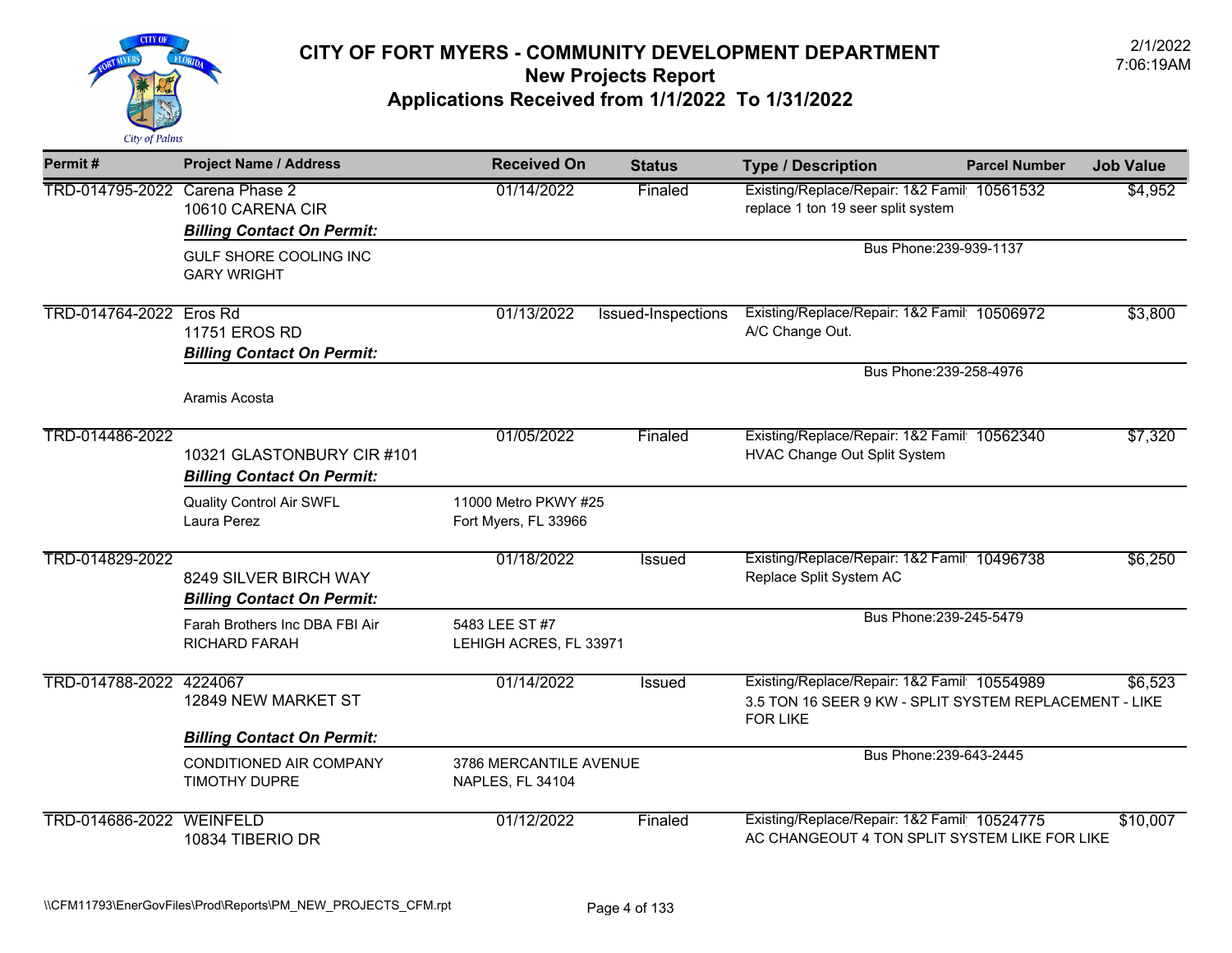

| Permit#                  | <b>Project Name / Address</b>                              | <b>Received On</b>                                          | <b>Status</b>      | <b>Type / Description</b>                                                                                 | <b>Parcel Number</b>    | <b>Job Value</b> |
|--------------------------|------------------------------------------------------------|-------------------------------------------------------------|--------------------|-----------------------------------------------------------------------------------------------------------|-------------------------|------------------|
|                          | <b>Billing Contact On Permit:</b>                          |                                                             |                    |                                                                                                           |                         |                  |
|                          | HOME-TECH SERVICE INC<br><b>STEVEN MARINO</b>              | 6400 TECHSTER BLVD<br>FORT MYERS, FL 33966                  |                    |                                                                                                           | Bus Phone: 239-433-3344 |                  |
| TRD-015287-2022          | 5247 CEDARBEND DR #4<br><b>Billing Contact On Permit:</b>  | 01/31/2022                                                  | Submitted - Online | Existing/Replace/Repair: 1&2 Famil 10187154<br>Exact A.c change out                                       |                         | \$7,300          |
|                          | Jeffery Purcella                                           | 3811 SW 47 AVE #601                                         |                    |                                                                                                           |                         |                  |
| TRD-014681-2022 Ackerman | 9219 AVIANO DR<br><b>Billing Contact On Permit:</b>        | 01/12/2022                                                  | Finaled            | Existing/Replace/Repair: 1&2 Famil 10483571<br>Ac change out like for like, duct change out like for like |                         | \$6,200          |
|                          | ECO AIR OF SW FL LLC<br><b>GREGORY BUSH</b>                | 7997 MERCANTILE ST #9<br>N FORT MYERS, FL 33917             |                    |                                                                                                           | Bus Phone: 239-458-1326 |                  |
| TRD-014482-2022          | 9927 HORSE CREEK RD<br><b>Billing Contact On Permit:</b>   | 01/05/2022                                                  | <b>Issued</b>      | Existing/Replace/Repair: 1&2 Famil 10495587<br>change out existing air conditioner same for same          |                         | \$5,000          |
|                          | ALL DAY AIR COOLING & HEA<br>JOSEPH CAROFANO               | 9100 KINGS COVE CT<br>FORT MYERS, FL 33967                  |                    |                                                                                                           | Bus Phone: 239-826-1225 |                  |
| TRD-014422-2022          | 3028 VIA SAN MARCO CT<br><b>Billing Contact On Permit:</b> | 01/03/2022                                                  | <b>Issued</b>      | Existing/Replace/Repair: 1&2 Famil 10506651<br>replace 5 ton 15 seer 10 kw split system like for like     |                         | \$7,883          |
|                          | <b>BEST ELECTRIC AND AIR</b><br>Michael Kiser              | 1455 Rail Head Blvd 1 Rail Head Blvd #1<br>Naples, FL 34110 |                    | Bus Phone: 992-3561                                                                                       |                         |                  |
| TRD-014824-2022          | 3667 SEMINOLE AVE                                          | 01/17/2022                                                  | <b>Issued</b>      | Existing/Replace/Repair: 1&2 Famil 10245517<br>Replace Package Unit                                       |                         | \$5,282          |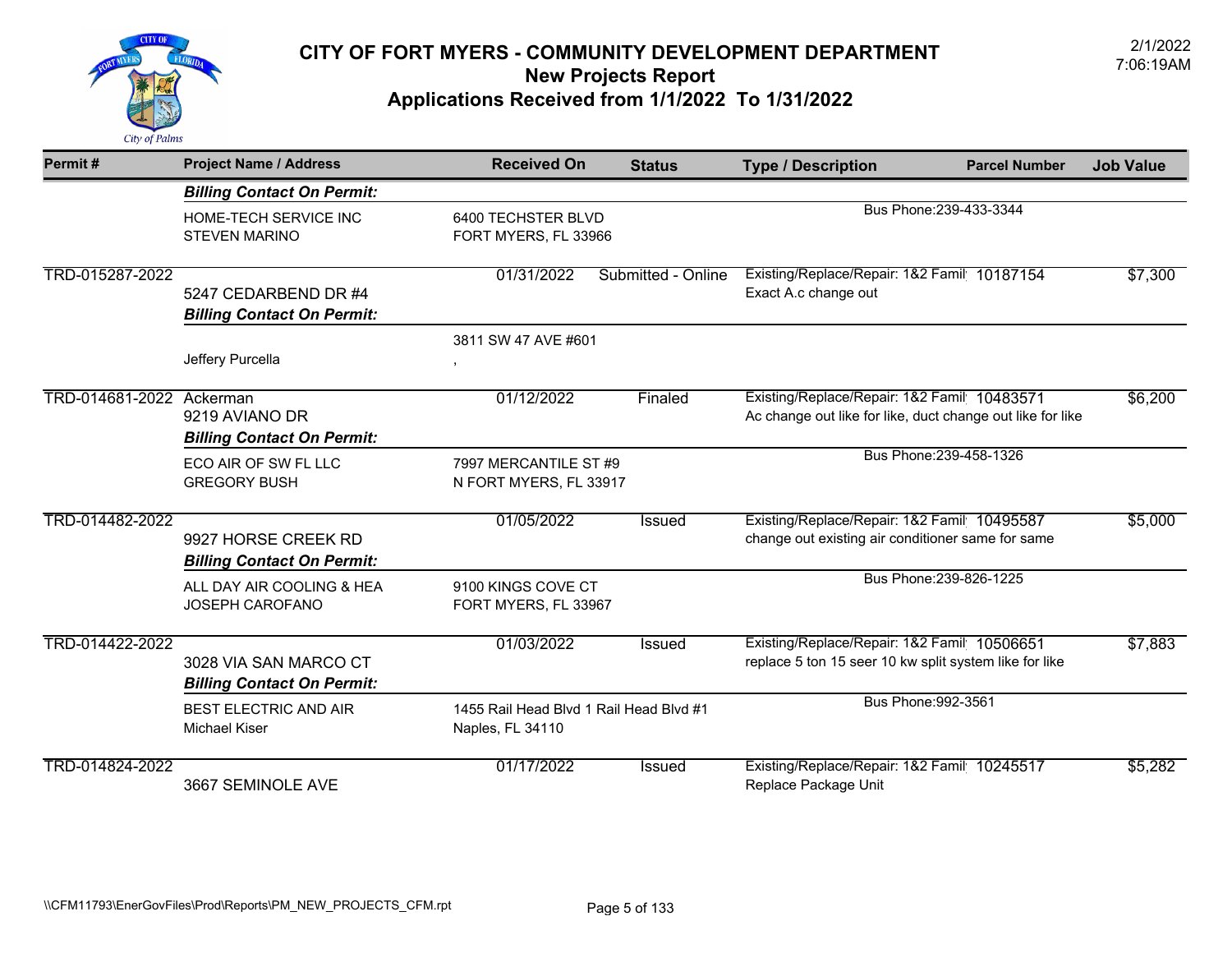

| Permit#         | <b>Project Name / Address</b>                                                        | <b>Received On</b>                                  | <b>Status</b>      | <b>Type / Description</b>                                                                                                   | <b>Parcel Number</b>    | <b>Job Value</b> |
|-----------------|--------------------------------------------------------------------------------------|-----------------------------------------------------|--------------------|-----------------------------------------------------------------------------------------------------------------------------|-------------------------|------------------|
|                 | <b>Billing Contact On Permit:</b>                                                    |                                                     |                    |                                                                                                                             |                         |                  |
|                 | CENTRAL AIRE CONDITIONIN<br>PETER GOWING                                             | 12441 SE Summerwood DR<br>Fort Myers, FL 33908      |                    |                                                                                                                             | Bus Phone: 239-437-5903 |                  |
|                 | TRD-014679-2022 AC CHANGE OUT<br>1635 LOWELL CT<br><b>Billing Contact On Permit:</b> | 01/12/2022                                          | Finaled            | Existing/Replace/Repair: 1&2 Famil 10186653<br>AC CHANGE OUT                                                                |                         | \$3,500          |
|                 | OWENS A/C COOLING LLC<br>ANABEL MATA                                                 |                                                     |                    |                                                                                                                             | Bus Phone: 239-666-5333 |                  |
| TRD-015097-2022 | 1665 MENLO RD<br><b>Billing Contact On Permit:</b>                                   | 01/24/2022                                          | Finaled            | Existing/Replace/Repair: 1&2 Famil 10172698<br>HVAC SPLIT SYSTEM REPLACEMENT - VERTICAL IN CLOSET.                          |                         | \$6,690          |
|                 | <b>ISLAND AIRE OF SWFL, INC</b><br><b>WILLIAM GRANT</b>                              |                                                     |                    |                                                                                                                             | Bus Phone: 239-466-8668 |                  |
| TRD-014685-2022 | Sander, Dena<br>1295 WALES DR<br><b>Billing Contact On Permit:</b>                   | 01/12/2022                                          | Finaled            | Existing/Replace/Repair: 1&2 Famil 10503497<br>Ac change out like for like                                                  |                         | \$5,500          |
|                 | ECO AIR OF SW FL LLC<br><b>GREGORY BUSH</b>                                          | 7997 MERCANTILE ST #9<br>N FORT MYERS, FL 33917     |                    |                                                                                                                             | Bus Phone: 239-458-1326 |                  |
| TRD-015264-2022 | 1238 CALOOSA DR                                                                      | 01/28/2022                                          | Ready to Issue     | Existing/Replace/Repair: 1&2 Famil 10176632<br>REPLACE HVAC SPLIT SYSTEM<br>4 TON - 16 SEER - 10 KW<br><b>LIKE FOR LIKE</b> |                         | \$6,650          |
|                 | <b>Billing Contact On Permit:</b>                                                    |                                                     |                    |                                                                                                                             |                         |                  |
|                 | Jeff Barde                                                                           | 836 SE 9TH TERRACE SE 9th Terrace<br>Cape Coral, FL |                    |                                                                                                                             |                         |                  |
| TRD-014436-2022 | 8138 SILVER BIRCH WAY                                                                | 01/04/2022                                          | Issued-Inspections | Existing/Replace/Repair: 1&2 Famil 10496626<br>After The Fact A/C Change Out Replacement                                    |                         | \$5,535          |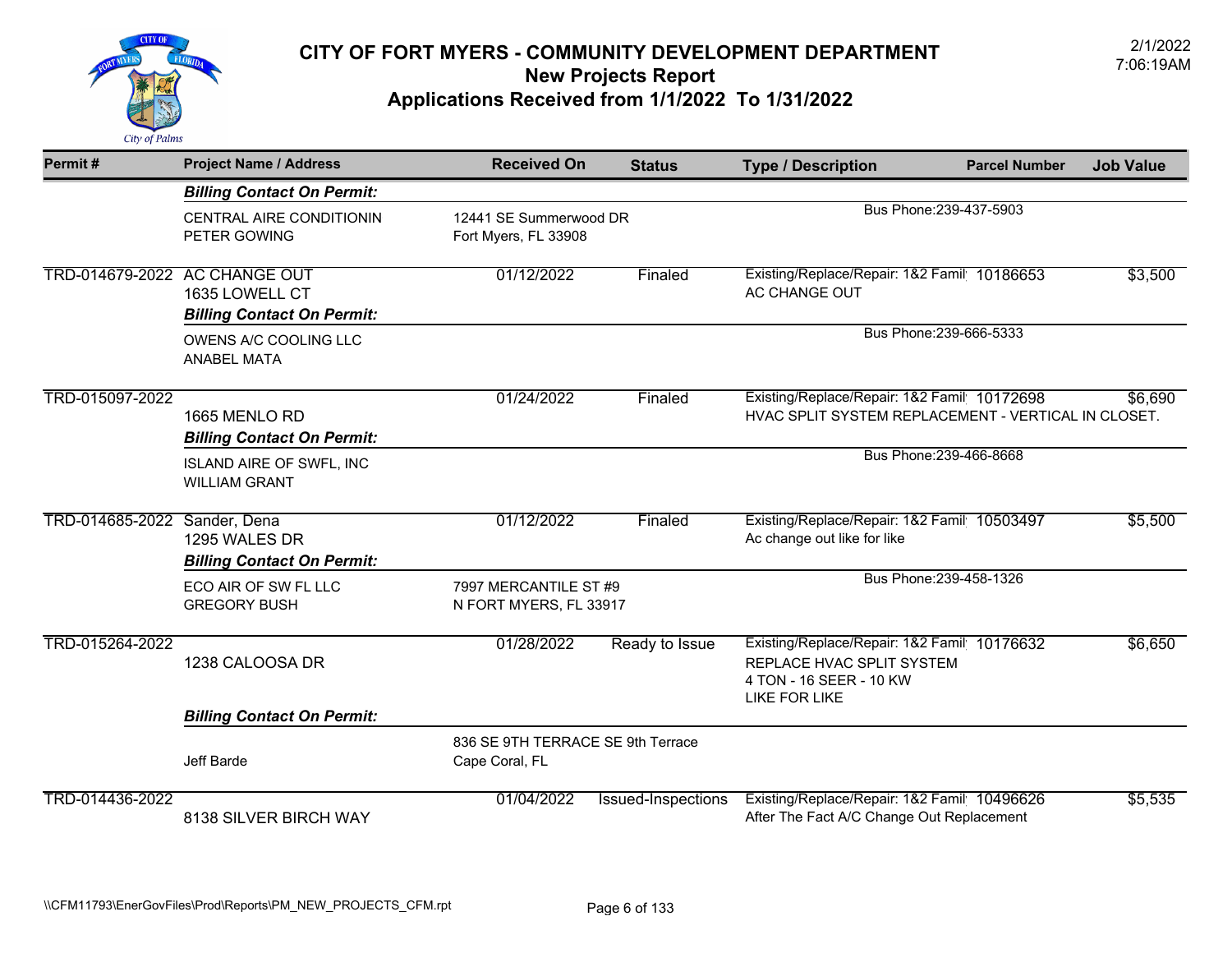

| Permit#                      | <b>Project Name / Address</b>                                     | <b>Received On</b>                                   | <b>Status</b>                                                                                                                                  | <b>Type / Description</b>                                                                                                       | <b>Parcel Number</b>    | <b>Job Value</b> |  |
|------------------------------|-------------------------------------------------------------------|------------------------------------------------------|------------------------------------------------------------------------------------------------------------------------------------------------|---------------------------------------------------------------------------------------------------------------------------------|-------------------------|------------------|--|
|                              | <b>Billing Contact On Permit:</b>                                 |                                                      |                                                                                                                                                |                                                                                                                                 |                         |                  |  |
|                              | Klima Tech, LLC<br>Eduardo Ciriaco                                | 5236 NW 15 ST<br>Margate, FL 33063                   |                                                                                                                                                |                                                                                                                                 | Bus Phone: 954-870-5818 |                  |  |
| TRD-015192-2022              | 10437 MATERITA DR<br><b>Billing Contact On Permit:</b>            | 01/26/2022                                           | Ready to Issue                                                                                                                                 | Existing/Replace/Repair: 1&2 Famil 10532949<br>A/C SYSTEM CHANGE OUT LIKE FOR LIKE                                              |                         |                  |  |
|                              | <b>AMBER DIAL</b>                                                 | 5611 2ND ST W<br>LEHIGH ACRES, FL 33971              |                                                                                                                                                |                                                                                                                                 | Bus Phone: 239-433-4635 |                  |  |
| TRD-015182-2022              | 1230 ALLEN ST                                                     | 01/26/2022                                           | Existing/Replace/Repair: 1&2 Famil 10250895<br>Finaled<br>Replace existing A/S system with new 3 ton Rheem, 16 Seer split<br>with 8 KW heater. |                                                                                                                                 |                         | \$3,915          |  |
|                              | <b>Billing Contact On Permit:</b><br>Air Repair LLC<br>Sean Hicks | 603 N Maple AVE N<br>LEHIGH ACRES, FL 33972          |                                                                                                                                                | Bus Phone: 2398502103<br>Cell Phone: 239-850-2103                                                                               |                         |                  |  |
| TRD-015306-2022              | 3980 MCGREGOR BLVD                                                | 01/31/2022                                           | Ready to Issue                                                                                                                                 | Existing/Replace/Repair: 1&2 Famil 10184116<br>replace like for like 3 ton 16 seer split system AND 3 TON DUCT<br><b>SYSTEM</b> |                         | \$6,316          |  |
|                              | <b>Billing Contact On Permit:</b>                                 |                                                      |                                                                                                                                                |                                                                                                                                 |                         |                  |  |
|                              | GULF SHORE COOLING INC<br><b>GARY WRIGHT</b>                      |                                                      |                                                                                                                                                |                                                                                                                                 | Bus Phone: 239-939-1137 |                  |  |
| TRD-014554-2022              | 11883 WHITE STONE DR<br><b>Billing Contact On Permit:</b>         | 01/07/2022                                           | Finaled                                                                                                                                        | Existing/Replace/Repair: 1&2 Famil 10572451<br>Install new mini split in garage for dehumidification.                           |                         | \$5,959          |  |
|                              | CERTIFIED HEATING AND CO<br><b>TOMMY DYKES</b>                    | 17311 ALICO CENTER RD #STE A<br>FORT MYERS, FL 33967 |                                                                                                                                                |                                                                                                                                 | Bus Phone: 239-482-5000 |                  |  |
| TRD-014811-2022 RENAN PIERRE | 2428 STELLA ST                                                    | 01/17/2022                                           | <b>Issued</b>                                                                                                                                  | Existing/Replace/Repair: 1&2 Famil 10173629<br>A/C CHANGE OUT RHEEM PACKAGE UNIT, 2.5 TON, 14 SEER, 8<br><b>KW</b>              |                         | \$5,100          |  |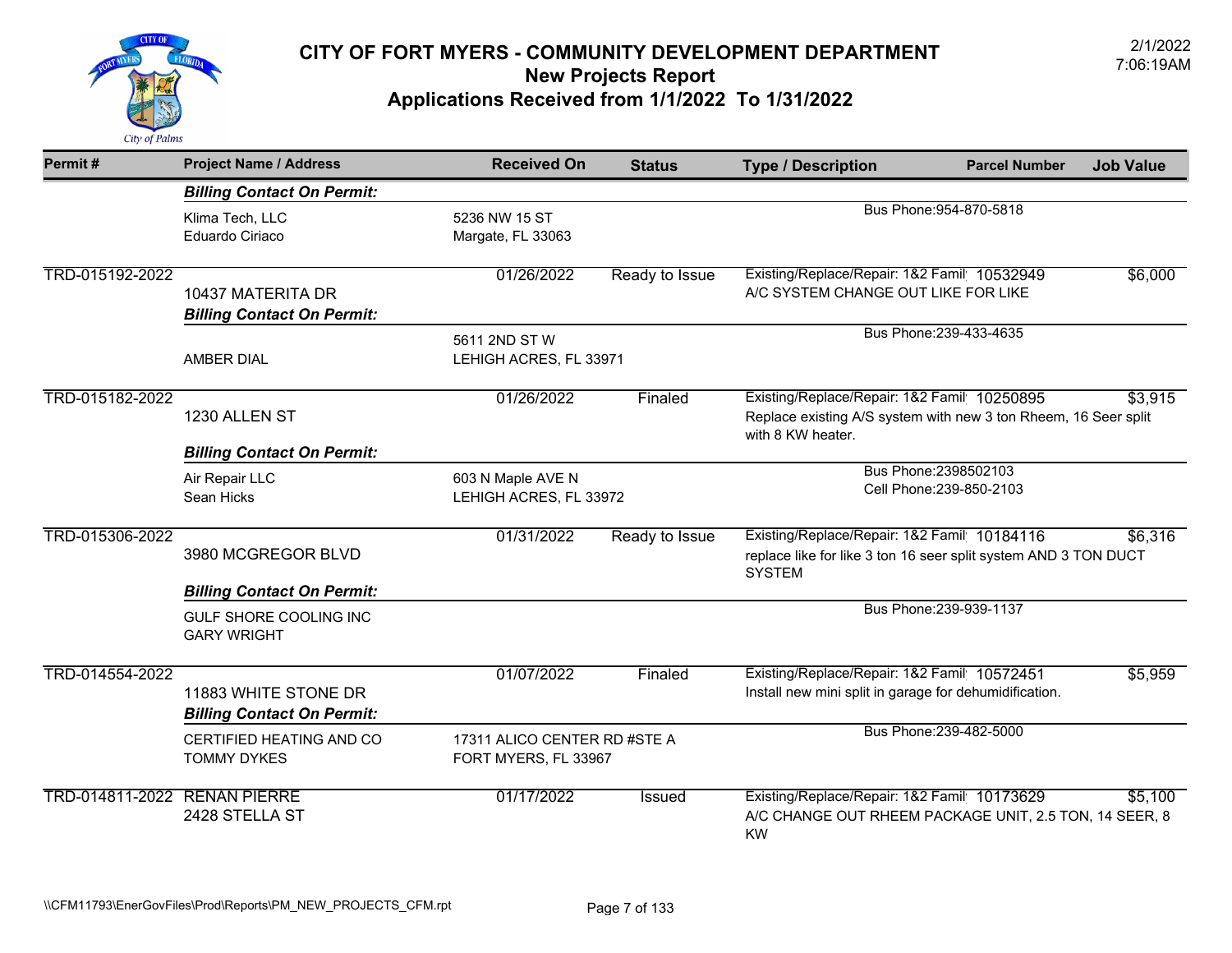

| Permit#         | <b>Project Name / Address</b>                               | <b>Received On</b>                                   | <b>Status</b>      | <b>Type / Description</b>                                                                             | <b>Parcel Number</b>    | <b>Job Value</b> |
|-----------------|-------------------------------------------------------------|------------------------------------------------------|--------------------|-------------------------------------------------------------------------------------------------------|-------------------------|------------------|
|                 | <b>Billing Contact On Permit:</b>                           |                                                      |                    |                                                                                                       |                         |                  |
|                 | COOLAIR CONDITIONING INC<br><b>MARK PRUSKAUER</b>           | 2837 Fowler Street FOWLER ST<br>FORT MYERS, FL 33901 |                    | Bus Phone: 2392757077                                                                                 |                         |                  |
| TRD-014611-2022 | 10500 CARENA CIR<br><b>Billing Contact On Permit:</b>       | 01/10/2022                                           | <b>Issued</b>      | Existing/Replace/Repair: 1&2 Famil 10533037<br>HVAC Full System Chnage out no duct work size for size |                         | \$6,186          |
|                 | DEL-AIR HEATING & A/C<br>Larry Turnage                      |                                                      |                    |                                                                                                       | Bus Phone: 407-333-2665 |                  |
| TRD-014800-2022 | 12405 CHRASFIELD CHASE<br><b>Billing Contact On Permit:</b> | 01/14/2022                                           | Issued-Inspections | Existing/Replace/Repair: 1&2 Famil 10557914<br>replace 3ton 18 seer split system                      |                         | \$6,318          |
|                 | GULF SHORE COOLING INC<br><b>GARY WRIGHT</b>                |                                                      |                    |                                                                                                       | Bus Phone: 239-939-1137 |                  |
| TRD-014440-2022 | 9364 AVIANO DR #101<br><b>Billing Contact On Permit:</b>    | 01/04/2022                                           | Issued             | Existing/Replace/Repair: 1&2 Famil 10501956<br>HVAC change out like for like 3 ton 17 seer 10 kw      |                         | \$9,853          |
|                 | CERTIFIED HEATING AND CO<br><b>TOMMY DYKES</b>              | 17311 ALICO CENTER RD #STE A<br>FORT MYERS, FL 33967 |                    |                                                                                                       | Bus Phone: 239-482-5000 |                  |
| TRD-015115-2022 | 3562 BRIDGEWELL CT<br><b>Billing Contact On Permit:</b>     | 01/24/2022                                           | Issued-Inspections | Existing/Replace/Repair: 1&2 Famil 10563442<br>HVAC change out split system. 4Ton                     |                         | \$7,400          |
|                 | <b>Quality Control Air SWFL</b><br>Laura Perez              | 11000 Metro PKWY #25<br>Fort Myers, FL 33966         |                    |                                                                                                       |                         |                  |
| TRD-014907-2022 | 10117 SUGAR MAPLE LN                                        | 01/18/2022                                           | Issued-Inspections | Existing/Replace/Repair: 1&2 Famil 10532140<br>A/C Change-Out                                         |                         | \$6,000          |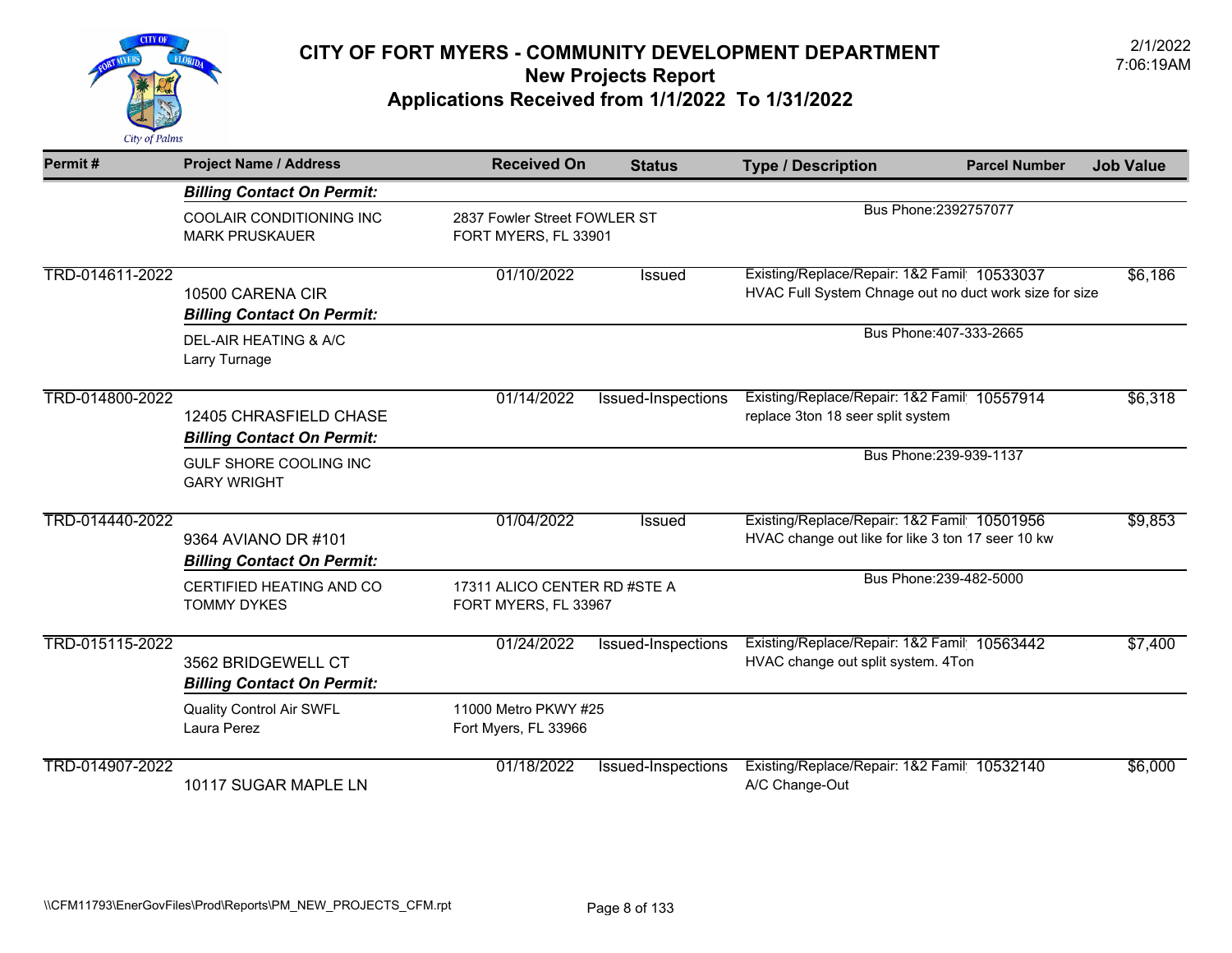

| Permit#         | <b>Project Name / Address</b>                             | <b>Received On</b>                                   | <b>Status</b>             | <b>Type / Description</b>                                                                                             | <b>Parcel Number</b>    | <b>Job Value</b> |
|-----------------|-----------------------------------------------------------|------------------------------------------------------|---------------------------|-----------------------------------------------------------------------------------------------------------------------|-------------------------|------------------|
|                 | <b>Billing Contact On Permit:</b>                         |                                                      |                           |                                                                                                                       |                         |                  |
|                 | Ellis Appliance Repair, LLC<br><b>EUGENE ELLIS JR</b>     | 3073 4TH AVE NW<br>Cape Coral, FL 33993              |                           |                                                                                                                       |                         |                  |
| TRD-014452-2022 | 10865 TIBERIO DR<br><b>Billing Contact On Permit:</b>     | 01/04/2022                                           | Finaled                   | Existing/Replace/Repair: 1&2 Famil 10524794<br>HVAC change out like for like 4 ton, 17 seer, 10 kw                    |                         | \$10,939         |
|                 | CERTIFIED HEATING AND CO<br><b>TOMMY DYKES</b>            | 17311 ALICO CENTER RD #STE A<br>FORT MYERS, FL 33967 |                           | Bus Phone: 239-482-5000                                                                                               |                         |                  |
| TRD-014789-2022 | 9061 SHADOW GLEN WAY                                      | 01/14/2022                                           | In Review                 | Existing/Replace/Repair: 1&2 Famil 10491419<br>4 TON 15 SEER 9 KW - SPLIT SYSTEM REPLACEMENT - LIKE FO<br><b>LIKE</b> |                         | \$7,499          |
|                 | <b>Billing Contact On Permit:</b>                         |                                                      |                           |                                                                                                                       | Bus Phone: 239-643-2445 |                  |
|                 | <b>CONDITIONED AIR COMPANY</b><br><b>TIMOTHY DUPRE</b>    | 3786 MERCANTILE AVENUE<br>NAPLES, FL 34104           |                           |                                                                                                                       |                         |                  |
| TRD-014958-2022 | 1653 SUNSET PL<br><b>Billing Contact On Permit:</b>       | 01/19/2022                                           | Ready to Issue            | Existing/Replace/Repair: 1&2 Famil 10176055<br>AC CHANGE OUT                                                          |                         | \$7,000          |
|                 | <b>TEAGUE'S AIR CONDITIONING</b><br><b>KENNETH TEAGUE</b> | 150177 PO BOX<br>CAPE CORAL, FL 33915                |                           |                                                                                                                       | Bus Phone: 239-574-1234 |                  |
| TRD-014644-2022 | 13050 SIMSBURY TER<br><b>Billing Contact On Permit:</b>   | 01/11/2022                                           | Finaled                   | Existing/Replace/Repair: 1&2 Famil 10531166<br>AC CHANGE OUT 3.5 TON SPLIT SYSTEM LIKE FOR LIKE.                      |                         | \$11,908         |
|                 | HOME-TECH SERVICE INC<br><b>STEVEN MARINO</b>             | 6400 TECHSTER BLVD<br>FORT MYERS, FL 33966           |                           |                                                                                                                       | Bus Phone: 239-433-3344 |                  |
| TRD-014595-2022 | 2615 BROADWAY #A                                          | 01/07/2022                                           | <b>Issued-Inspections</b> | Existing/Replace/Repair: 1&2 Famil 10173999<br>Change A/C system outside work.                                        |                         | \$4,800          |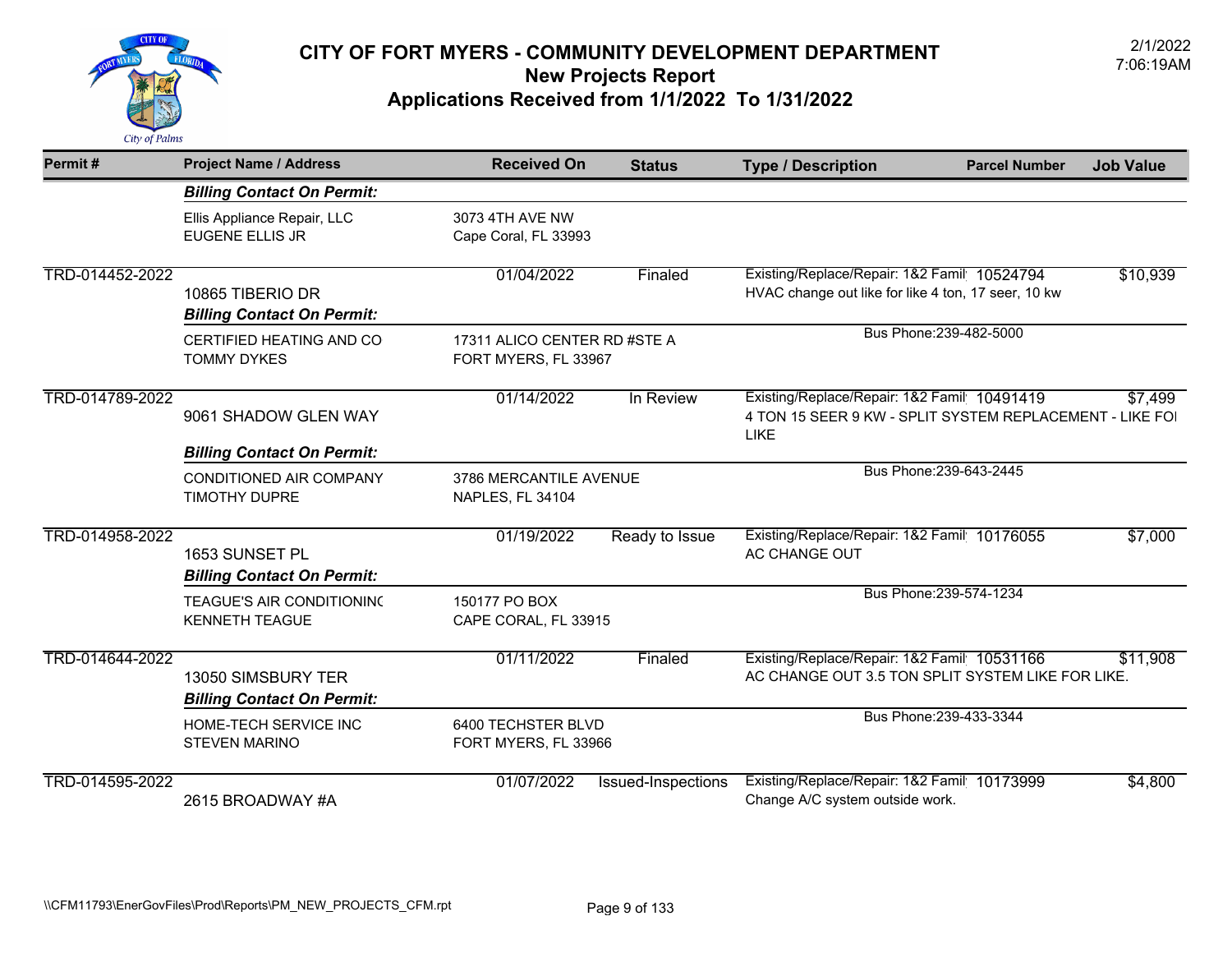

| Permit#                 | <b>Project Name / Address</b>                   | <b>Received On</b>                         | <b>Status</b> | <b>Type / Description</b>                                                                                                                             | <b>Parcel Number</b>    | <b>Job Value</b> |
|-------------------------|-------------------------------------------------|--------------------------------------------|---------------|-------------------------------------------------------------------------------------------------------------------------------------------------------|-------------------------|------------------|
|                         | <b>Billing Contact On Permit:</b>               |                                            |               |                                                                                                                                                       |                         |                  |
|                         | <b>Marc Arthur Valentin</b>                     | 2615 BROADWAY #A<br>FORT MYERS, FL 33901   |               |                                                                                                                                                       |                         |                  |
| TRD-015193-2022 4224115 | 10361 GLASTONBURY CIR #202                      | 01/26/2022                                 | <b>Issued</b> | Existing/Replace/Repair: 1&2 Famil 10558237<br>3 TON 16 SEER 9 KW - SPLIT SYSTEM REPLACEMENT - LIKE FOI<br>LIKE                                       |                         | \$5,866          |
|                         | <b>Billing Contact On Permit:</b>               |                                            |               |                                                                                                                                                       |                         |                  |
|                         | CONDITIONED AIR COMPANY<br><b>TIMOTHY DUPRE</b> | 3786 MERCANTILE AVENUE<br>NAPLES, FL 34104 |               |                                                                                                                                                       | Bus Phone: 239-643-2445 |                  |
| TRD-014793-2022         | 3321 DORA ST                                    | 01/14/2022                                 | <b>Issued</b> | Existing/Replace/Repair: 1&2 Famil 10252481<br>3.5 TON 15 SEER 10 KW - SPLIT SYSTEM REPLACEMENT - LIKE<br><b>FOR LIKE</b>                             |                         | \$9,979          |
|                         | <b>Billing Contact On Permit:</b>               |                                            |               |                                                                                                                                                       |                         |                  |
|                         | CONDITIONED AIR COMPANY<br><b>TIMOTHY DUPRE</b> | 3786 MERCANTILE AVENUE<br>NAPLES, FL 34104 |               |                                                                                                                                                       | Bus Phone: 239-643-2445 |                  |
| TRD-015088-2022         | 10488 CAROLINA WILLOW DR                        | 01/24/2022                                 | Issued        | Existing/Replace/Repair: 1&2 Famil 10532217<br>2 UNITS                                                                                                |                         | \$11,544         |
|                         |                                                 |                                            |               | #1= 4 TON 16 SEER 9 KW - SPLIT SYSTEM REPLACEMENT - LIKE<br><b>FOR LIKE</b><br>#2= 2.5 TON 16 SEER 9 KW - SPLIT SYSTEM REPLACEMENT -<br>LIKE FOR LIKE |                         |                  |
|                         | <b>Billing Contact On Permit:</b>               |                                            |               |                                                                                                                                                       |                         |                  |
|                         | <b>CONDITIONED AIR COMPANY</b><br>TIMOTHY DUPRE | 3786 MERCANTILE AVENUE<br>NAPLES, FL 34104 |               |                                                                                                                                                       | Bus Phone: 239-643-2445 |                  |
| TRD-014651-2022         | 3559 EDGEWOOD AVE                               | 01/11/2022                                 | Issued        | Existing/Replace/Repair: 1&2 Famil 10436706<br>Installing a new mitsubishi ductrless mini split system with new<br>lineset                            |                         | \$4,950          |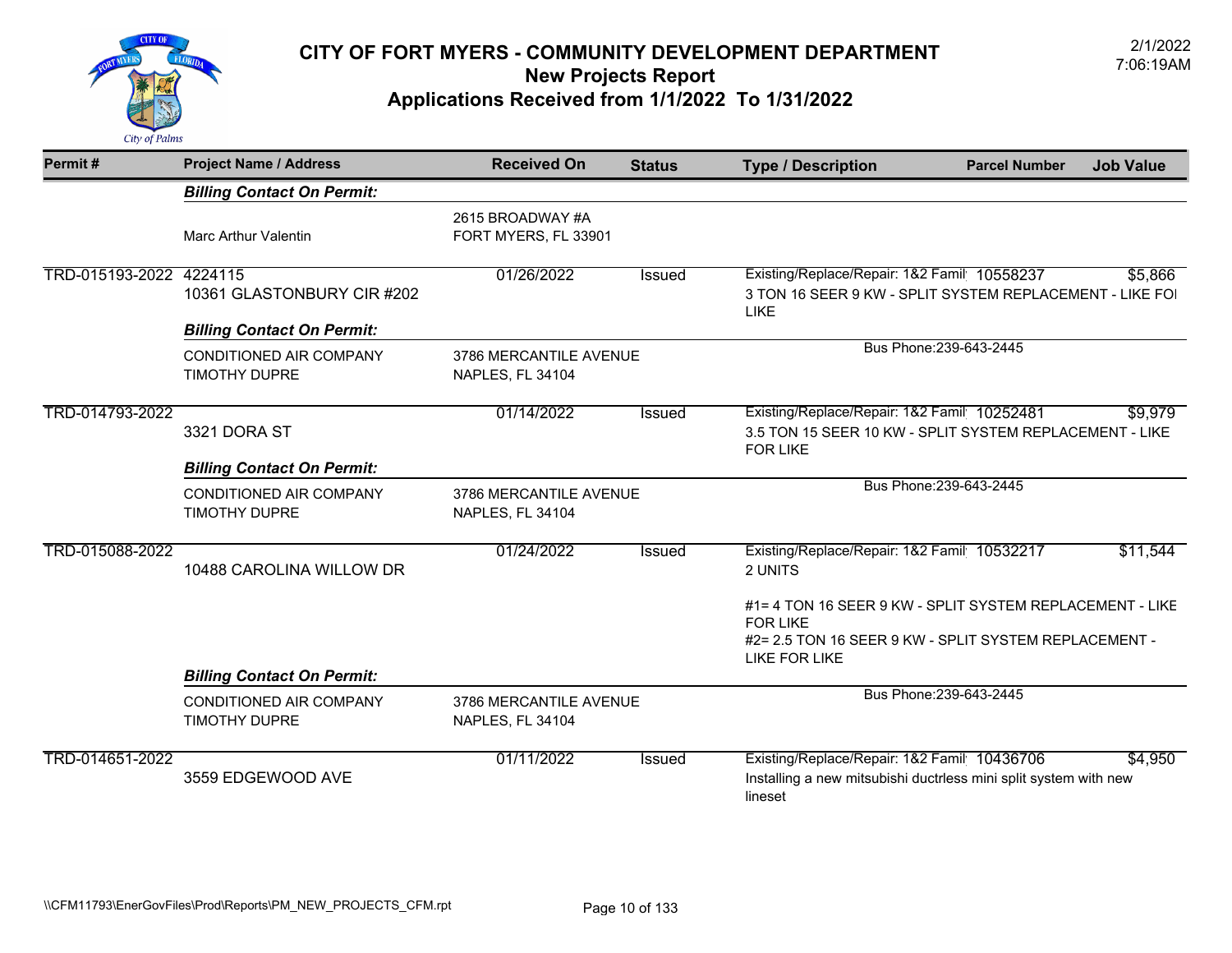

| Permit#         | <b>Project Name / Address</b>                              | <b>Received On</b>                                   | <b>Status</b>      | <b>Type / Description</b>                                                                                                                                     | <b>Parcel Number</b>      | <b>Job Value</b> |
|-----------------|------------------------------------------------------------|------------------------------------------------------|--------------------|---------------------------------------------------------------------------------------------------------------------------------------------------------------|---------------------------|------------------|
|                 | <b>Billing Contact On Permit:</b>                          |                                                      |                    |                                                                                                                                                               |                           |                  |
|                 | COOLAIR CONDITIONING INC<br><b>MARK PRUSKAUER</b>          | 2837 Fowler Street FOWLER ST<br>FORT MYERS, FL 33901 |                    |                                                                                                                                                               | Bus Phone: 2392757077     |                  |
| TRD-014432-2022 | 2765 MCGREGOR BLVD<br><b>Billing Contact On Permit:</b>    | 01/04/2022                                           | Finaled            | Existing/Replace/Repair: 1&2 Famil 10172857<br>C/O A/C                                                                                                        |                           | \$6,900          |
|                 | P & D AIR CONDITIONING & H<br><b>PAUL BAGINSKI</b>         | 40920 LITTLE FARM<br>PUNTA GORDA, FL 33982           |                    |                                                                                                                                                               | Bus Phone: 239-543-0827   |                  |
| TRD-015217-2022 | 1481 CORDOVA AVE<br><b>Billing Contact On Permit:</b>      | 01/27/2022                                           | <b>Issued</b>      | Existing/Replace/Repair: 1&2 Famil 10175548<br>3 ton split system replacement.                                                                                |                           | \$5,650          |
|                 | PURTZ AIR SERVICE INC<br><b>CLAYTON PURTZ</b>              | 40481 LITTLE FARM<br>PUNTA GORDA, FL 33982           |                    |                                                                                                                                                               | Bus Phone: (239) 340-8852 |                  |
| TRD-015163-2022 | 8025 SILVER BIRCH WAY<br><b>Billing Contact On Permit:</b> | 01/25/2022                                           | Submitted - Online | Existing/Replace/Repair: 1&2 Famil 10496718<br>AC CHANGE OUT SAME LOCATION SAME ELEVATION                                                                     |                           | \$5,000          |
|                 | DR. KOOL AIR CONDITIONING<br><b>MARK MANER</b>             | 24951 OLD 41 ste 7 RD<br>BONITA SPRINGS, FL 34135    |                    |                                                                                                                                                               | Bus Phone: 2394058797     |                  |
| TRD-014630-2022 | 12430 CHRASFIELD CHASE                                     | 01/10/2022                                           | Issued             | Existing/Replace/Repair: 1&2 Famil 10558060<br>HVAC change out like for like to a 3 ton 14 seer Ruud straight cool<br>split system with 5 KW and NO DUCT WORK |                           | \$6,445          |
|                 | <b>Billing Contact On Permit:</b>                          |                                                      |                    |                                                                                                                                                               | Bus Phone: 2392995009     |                  |
|                 | Service Star Air Conditiioning ar<br><b>Robert Noeker</b>  | 18735 E E Colonial Drive #100<br>Orlando, FL 32820   |                    |                                                                                                                                                               | Cell Phone: 2392995009    |                  |
| TRD-015129-2022 | Todd<br>9267 AVIANO DR                                     | 01/25/2022                                           | Submitted - Online | Existing/Replace/Repair: 1&2 Famil 10483558<br>Replace 2.5 ton split system 8 kw like for like                                                                |                           | \$9,981          |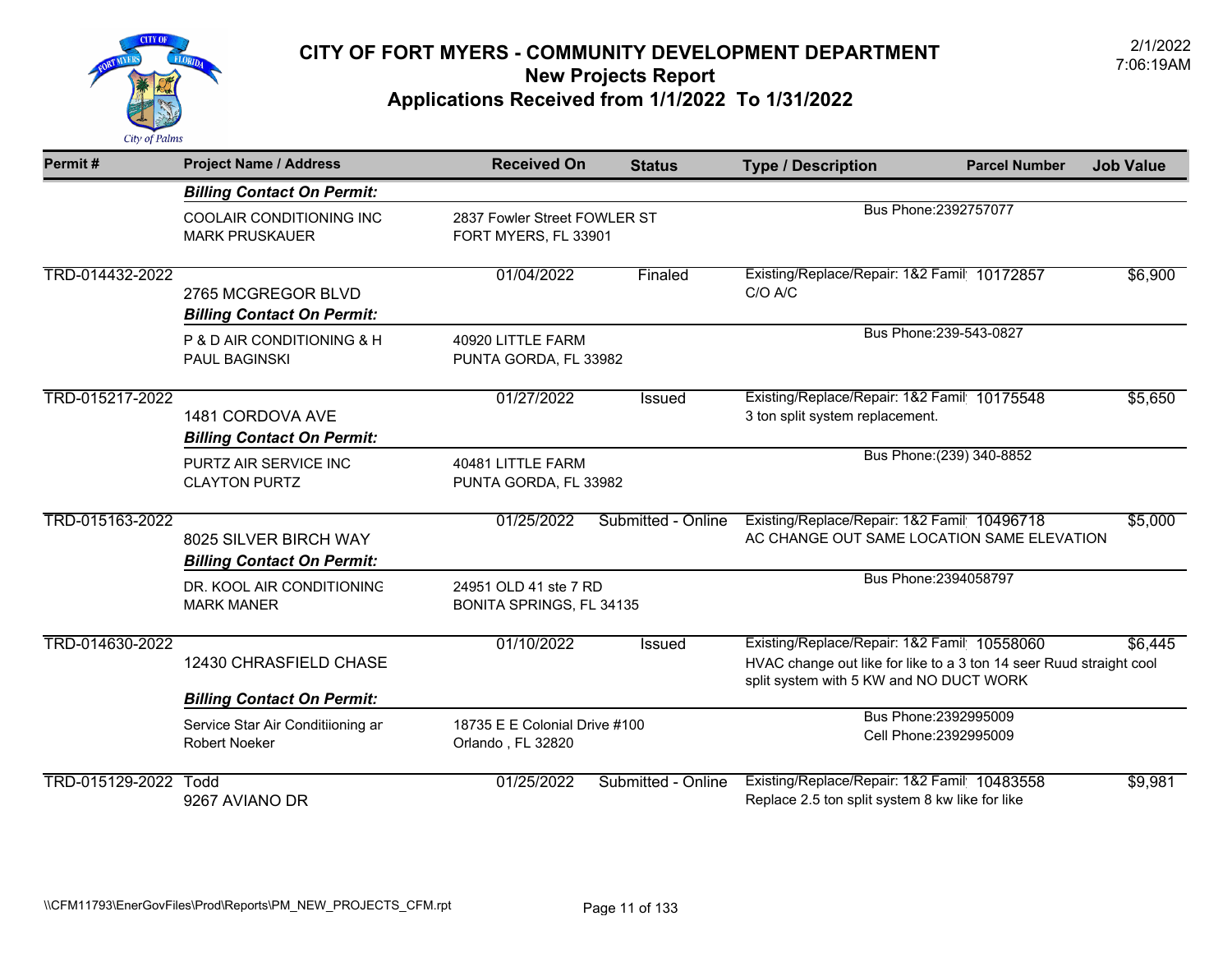

| Permit#                | <b>Project Name / Address</b>                           | <b>Received On</b>                                            | <b>Status</b>                                                  | <b>Type / Description</b>                                                                                                                           | <b>Parcel Number</b>    | <b>Job Value</b> |
|------------------------|---------------------------------------------------------|---------------------------------------------------------------|----------------------------------------------------------------|-----------------------------------------------------------------------------------------------------------------------------------------------------|-------------------------|------------------|
|                        | <b>Billing Contact On Permit:</b>                       |                                                               |                                                                |                                                                                                                                                     |                         |                  |
|                        | <b>BEST ELECTRIC AND AIR</b><br>Michael Kiser           | Naples, FL 34110                                              | Bus Phone: 992-3561<br>1455 Rail Head Blvd 1 Rail Head Blvd #1 |                                                                                                                                                     |                         |                  |
| TRD-014495-2022        | 2704 SHRIVER DR                                         | 01/05/2022                                                    | Issued                                                         | Existing/Replace/Repair: 1&2 Famil 10172765<br>Remove existing 2 Ton Split-system, and install new 2 Ton to<br>existing ductwork.<br>Like for Like. |                         | \$5,900          |
|                        | <b>Billing Contact On Permit:</b>                       |                                                               |                                                                |                                                                                                                                                     |                         |                  |
|                        | SUPERB MECHANICAL SERVI<br>ROBERTO KINDELAN JR          | 3980 EXCHANGE<br><b>NAPLES, FL 34104</b>                      |                                                                |                                                                                                                                                     | Bus Phone: 239-643-5111 |                  |
| TRD-014808-2022 Crane  | 11268 RED BLUFF LN<br><b>Billing Contact On Permit:</b> | 01/16/2022                                                    | <b>Issued-Inspections</b>                                      | Existing/Replace/Repair: 1&2 Famil 10528901<br>REPLACE AC SYSTEM LIKE FOR LIKE                                                                      |                         | \$7,497          |
|                        | SUNSET AIR & HOME SERVIC<br><b>JASON SCHREYER</b>       | 5610 DIVISION<br>FORT MYERS, FL 33905                         |                                                                |                                                                                                                                                     | Bus Phone: 239-693-9005 |                  |
| TRD-014727-2022        | 2605 GUAVA ST<br><b>Billing Contact On Permit:</b>      | 01/12/2022                                                    | Issued                                                         | Existing/Replace/Repair: 1&2 Famil 10161961<br>Replace AC system + duct work                                                                        |                         | \$10,158         |
|                        | KING AIR CONDITIONING & HI<br><b>GARY GEHRINGER</b>     |                                                               |                                                                |                                                                                                                                                     | Bus Phone: 239-454-4535 |                  |
| TRD-014815-2022        | 11031 CASTLEREAGH ST                                    | 01/17/2022                                                    | Issued                                                         | Existing/Replace/Repair: 1&2 Famil 10538232<br>REPLACE HVAC 4 TON<br>LIKE FOR LIKE                                                                  |                         | \$6,900          |
|                        | <b>Billing Contact On Permit:</b>                       |                                                               |                                                                |                                                                                                                                                     |                         |                  |
|                        | MICHELLE AUSTERMAN                                      | 11300 LINDBERGH BLVD #STE 103 PMB 348<br>FORT MYERS, FL 33913 |                                                                |                                                                                                                                                     | Bus Phone: 239-785-2228 |                  |
| TRD-014649-2022 Conway | 2825 PALM BEACH BLVD #504                               | 01/11/2022                                                    | Finaled                                                        | Existing/Replace/Repair: 1&2 Famil 10522060<br>Ac change out like for like                                                                          |                         | \$5,246          |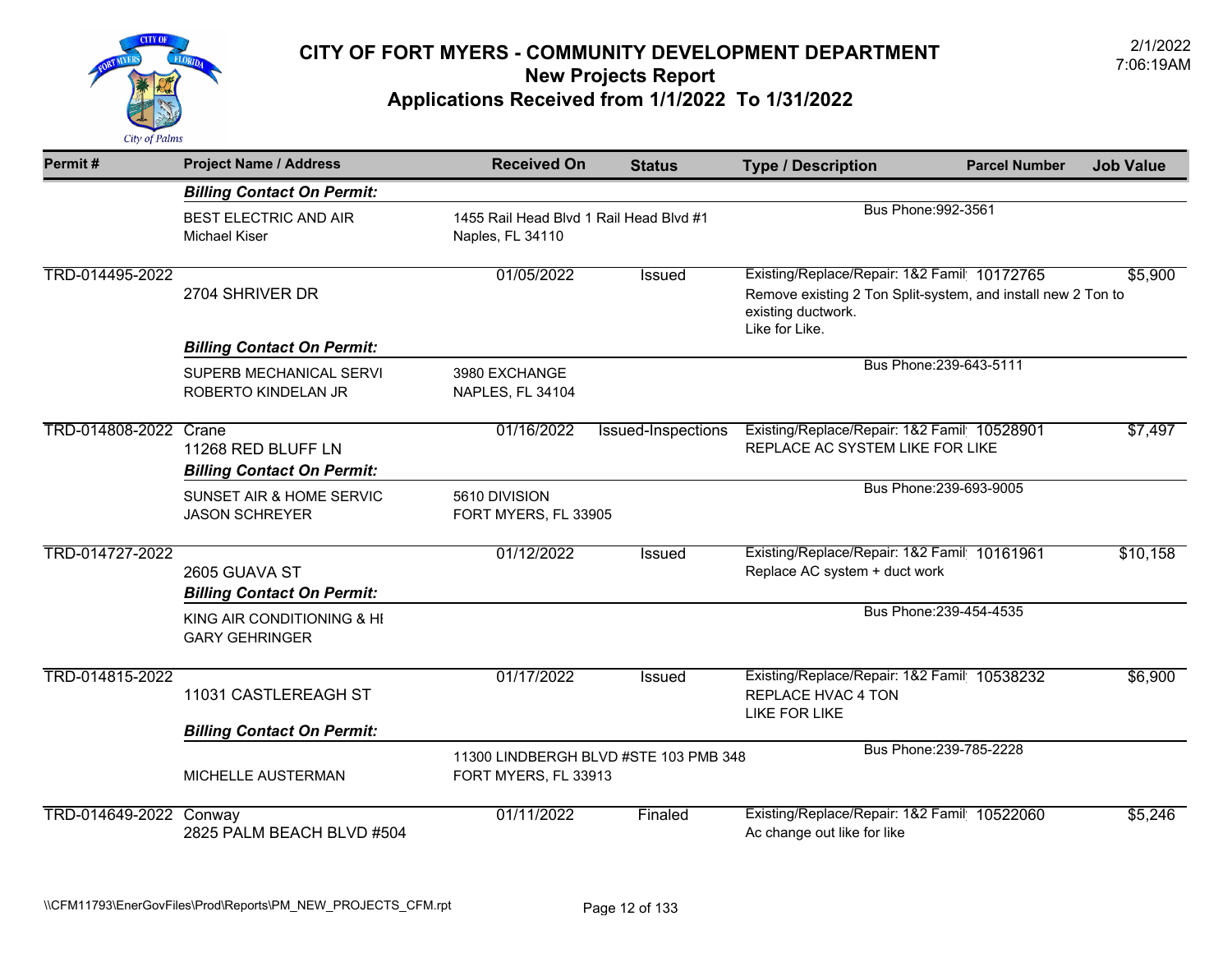

| Permit#                            | <b>Project Name / Address</b>                              | <b>Received On</b>                              | <b>Status</b>                             | <b>Type / Description</b>                                                                                                | <b>Parcel Number</b>    | <b>Job Value</b> |
|------------------------------------|------------------------------------------------------------|-------------------------------------------------|-------------------------------------------|--------------------------------------------------------------------------------------------------------------------------|-------------------------|------------------|
|                                    | <b>Billing Contact On Permit:</b>                          |                                                 |                                           |                                                                                                                          |                         |                  |
|                                    | ECO AIR OF SW FL LLC<br><b>GREGORY BUSH</b>                | 7997 MERCANTILE ST #9<br>N FORT MYERS, FL 33917 |                                           | Bus Phone: 239-458-1326                                                                                                  |                         |                  |
| TRD-014412-2022                    | 2521 DAVIS ST<br><b>Billing Contact On Permit:</b>         | 01/03/2022                                      | Submitted - Online                        | Existing/Replace/Repair: 1&2 Famil 10252852<br>Ac Change out                                                             |                         | \$7,100          |
|                                    | Kevin Kobie                                                | 6481 Pine cone CT<br>Fort myers, FL 33912       |                                           | Bus Phone: 2394821116                                                                                                    |                         |                  |
| TRD-015170-2022 Rubio              | 1330 BRAMAN AVE<br><b>Billing Contact On Permit:</b>       | 01/26/2022                                      | <b>Issued</b>                             | Existing/Replace/Repair: 1&2 Famil 10175483<br>AC Change Out Like for Like                                               |                         | \$7,240          |
|                                    | SPECTRUM AIR CONDITIONIN<br><b>WILLIAM BYARS</b>           | PO Box 1665<br>FT. MYERS, FL 33902              |                                           |                                                                                                                          | Bus Phone: 239-543-2722 |                  |
| TRD-015273-2022                    | 3965 CHERRYBROOK LOOP<br><b>Billing Contact On Permit:</b> | 01/28/2022                                      | Issued                                    | Existing/Replace/Repair: 1&2 Famil 10513855<br>Change out like for like split system HVAC 16 Seer, 3.0 Ton, 10 K/w       |                         | \$7,965          |
|                                    | N&M Cooling & Heating Inc DB/<br><b>Thomas Caprio</b>      | Naples, FL 34110                                | 1161 Sun Century Road Sun Century Road RD | Bus Phone: 2397775831                                                                                                    |                         |                  |
| TRD-014746-2022                    | 10647 CAMARELLE CIR                                        | 01/13/2022                                      | Issued                                    | Existing/Replace/Repair: 1&2 Famil 10524858<br>REPLACE HVAC SPLIT SYSTEM<br>3 TON 14 SEER 7.5 KW<br><b>LIKE FOR LIKE</b> |                         | \$6,623          |
|                                    | <b>Billing Contact On Permit:</b>                          |                                                 |                                           |                                                                                                                          |                         |                  |
|                                    | MR. COOL AIR CONDITIONING<br>MICHELLE AUSTERMAN            |                                                 |                                           |                                                                                                                          | Bus Phone: 239-424-8215 |                  |
| <b>TRD-014725-2022 GLORIA RICE</b> | 2717 BLAKE ST                                              | 01/12/2022                                      | Issued-Inspections                        | Existing/Replace/Repair: 1&2 Famil 10173308<br>Replace existing system with a Tempstar 2 ton 14 seer.                    |                         | \$6,000          |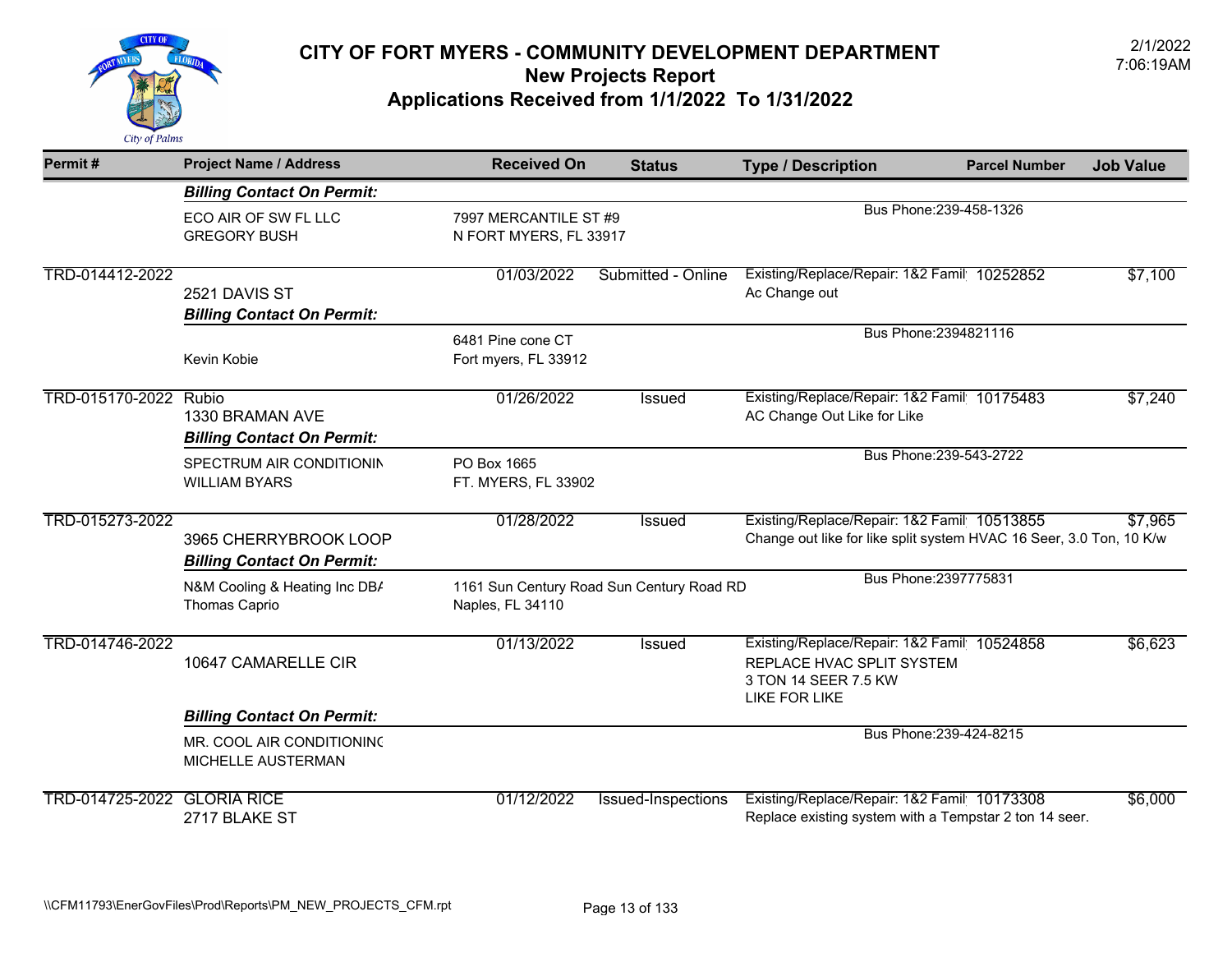

| Permit#         | <b>Project Name / Address</b>                                  | <b>Received On</b>                                      | <b>Status</b>      | <b>Type / Description</b>                                                                                                                                                                                                                                                                      | <b>Parcel Number</b>    | <b>Job Value</b> |  |
|-----------------|----------------------------------------------------------------|---------------------------------------------------------|--------------------|------------------------------------------------------------------------------------------------------------------------------------------------------------------------------------------------------------------------------------------------------------------------------------------------|-------------------------|------------------|--|
|                 | <b>Billing Contact On Permit:</b>                              |                                                         |                    |                                                                                                                                                                                                                                                                                                |                         |                  |  |
|                 | CALOOSA COOLING LEE COU<br><b>WILLIAM TAYLOR</b>               |                                                         |                    | Bus Phone: 239-226-0202                                                                                                                                                                                                                                                                        |                         |                  |  |
| TRD-014450-2022 | 1105 SUMTER DR<br><b>Billing Contact On Permit:</b>            | 01/04/2022                                              | Submitted - Online | Existing/Replace/Repair: 1&2 Famil 10246453<br>3 Ton 14 Seer 7.5                                                                                                                                                                                                                               |                         | \$3,000          |  |
|                 | <b>Gregory Morris</b>                                          | 5876 Enterprise PKWY<br>Fort myers, FL 33905            |                    |                                                                                                                                                                                                                                                                                                |                         |                  |  |
| TRD-014491-2022 | 1521 GRACE AVE                                                 | 01/05/2022                                              |                    | ady to Issue with No Existing/Replace/Repair: 1&2 Famil 10176771<br>Provide and install new - Champion TC4 14 SEER AC   AP Multi<br>Speed Air Handler   TXV - system of listed specification. Package<br>includes hauling away of old equipment, labor and misc part<br>needed to complete job |                         | \$7,430          |  |
|                 | <b>Billing Contact On Permit:</b>                              |                                                         |                    |                                                                                                                                                                                                                                                                                                |                         |                  |  |
|                 | AA temperature services<br>rob serpico                         | 24 center dr, unit 9 24 center dr<br>gilberts, IL 60136 |                    |                                                                                                                                                                                                                                                                                                |                         |                  |  |
| TRD-015199-2022 | James<br>4839 IPSWITCH CT<br><b>Billing Contact On Permit:</b> | 01/26/2022                                              | <b>Issued</b>      | Existing/Replace/Repair: 1&2 Famil 10186737<br>HVAC change out 2 ton 14 seer 5 kw                                                                                                                                                                                                              |                         | \$7,422          |  |
|                 | CERTIFIED HEATING AND CO<br><b>TOMMY DYKES</b>                 | 17311 ALICO CENTER RD #STE A<br>FORT MYERS, FL 33967    |                    |                                                                                                                                                                                                                                                                                                | Bus Phone: 239-482-5000 |                  |  |
| TRD-014742-2022 | 10639 CAMARELLE CIR                                            | 01/13/2022                                              | Issued             | Existing/Replace/Repair: 1&2 Famil 10524854<br>REPLACE HVAC SPLIT SYSTEM<br>3 TON 14 SEER 10 KW<br>LIKE FOR LIKE                                                                                                                                                                               |                         | \$5,909          |  |
|                 | <b>Billing Contact On Permit:</b>                              |                                                         |                    |                                                                                                                                                                                                                                                                                                |                         |                  |  |
|                 | Jeff Barde                                                     | 836 SE 9TH TERRACE SE 9th Terrace<br>Cape Coral, FL     |                    |                                                                                                                                                                                                                                                                                                |                         |                  |  |
| TRD-014784-2022 | 3647 EDGEWOOD AVE                                              | 01/14/2022                                              | Issued             | Existing/Replace/Repair: 1&2 Famil 10532024<br>INSTAL A MINISPLIT TO ADD ADDITIONAL COOLING.                                                                                                                                                                                                   |                         | \$1,800          |  |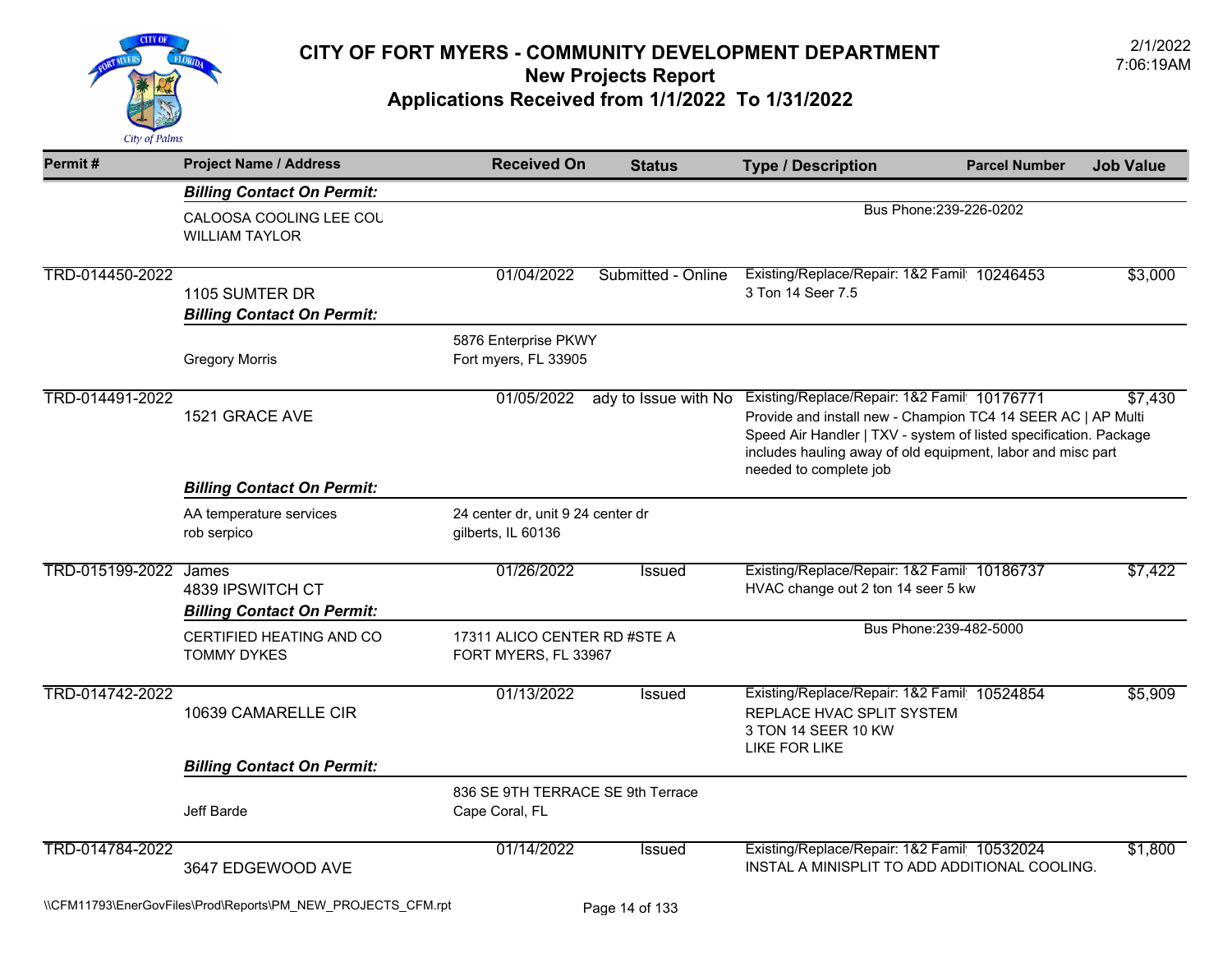

| Permit#         | <b>Project Name / Address</b>                                       | <b>Received On</b>                                   | <b>Status</b> | <b>Type / Description</b>                                                                                                      | <b>Parcel Number</b>    | <b>Job Value</b> |
|-----------------|---------------------------------------------------------------------|------------------------------------------------------|---------------|--------------------------------------------------------------------------------------------------------------------------------|-------------------------|------------------|
|                 | <b>Billing Contact On Permit:</b>                                   |                                                      |               |                                                                                                                                |                         |                  |
|                 | FLORIDA BLOWER DOOR LLC<br><b>FRANCIS FAHEY</b>                     | 5311 SW 3RD AVE<br>CAPE CORAL, FL 33914              |               | Bus Phone: 2392022828                                                                                                          |                         |                  |
| TRD-014817-2022 | 1102 NUNA AVE                                                       | 01/17/2022                                           | <b>Issued</b> | Existing/Replace/Repair: 1&2 Famil 10248122<br>PARTIAL DUCT REPLACEMENT, 3 TON WITH NEW PLENUM,<br>LEAVING CAMS AND GRILLS     |                         | \$4,050          |
|                 | <b>Billing Contact On Permit:</b>                                   |                                                      |               |                                                                                                                                |                         |                  |
|                 | COOLAIR CONDITIONING INC<br><b>MARK PRUSKAUER</b>                   | 2837 Fowler Street FOWLER ST<br>FORT MYERS, FL 33901 |               |                                                                                                                                | Bus Phone: 2392757077   |                  |
| TRD-015053-2022 | 11089 ESTEBAN DR<br><b>Billing Contact On Permit:</b>               | 01/21/2022                                           | Finaled       | Existing/Replace/Repair: 1&2 Famil 10557768<br>Air Conditioning split system change out                                        |                         | \$6,500          |
|                 | <b>BRICO HOME CONDITIONING</b><br><b>ROBERT KRAMPEN</b>             | 6010 LINDBROOK<br>FORT MYERS, FL 33905               |               |                                                                                                                                | Bus Phone: 239 848-5107 |                  |
| TRD-014763-2022 | 7413 HERITAGE PALMS ESTATES DR<br><b>Billing Contact On Permit:</b> | 01/13/2022                                           | Finaled       | Existing/Replace/Repair: 1&2 Famil 10460444<br><b>HVAC CHANGE OUT</b>                                                          |                         | \$7,100          |
|                 | Weather Control A/C Inc.<br><b>REBECCA RICHARDS</b>                 | 606 Center RD<br>FORT MYERS, FL 33907                |               |                                                                                                                                | Bus Phone: 2399360333   |                  |
| TRD-014861-2022 | 2824 PALM BEACH BLVD                                                | 01/18/2022                                           | Issued        | Existing/Replace/Repair: Commerci 10250712<br>REMOVE EXISTING 5 TON SPLIT SYSTEM/ INSTALL 5 TON SPLIT<br>SYSTEM/ LIKE FOR LIKE |                         | \$6,932          |
|                 | <b>Billing Contact On Permit:</b>                                   |                                                      |               |                                                                                                                                |                         |                  |
|                 | CONDITIONED AIR COMPANY<br><b>TIMOTHY DUPRE</b>                     | 3786 MERCANTILE AVENUE<br>NAPLES, FL 34104           |               |                                                                                                                                | Bus Phone: 239-643-2445 |                  |
| TRD-015012-2022 | 1527 HENDRY ST                                                      | 01/20/2022                                           | Issued        | Existing/Replace/Repair: Commerci 10162481<br>Replace three (3) A/C units. 1 split system and 2 Roof top package<br>units.     |                         | \$47,652         |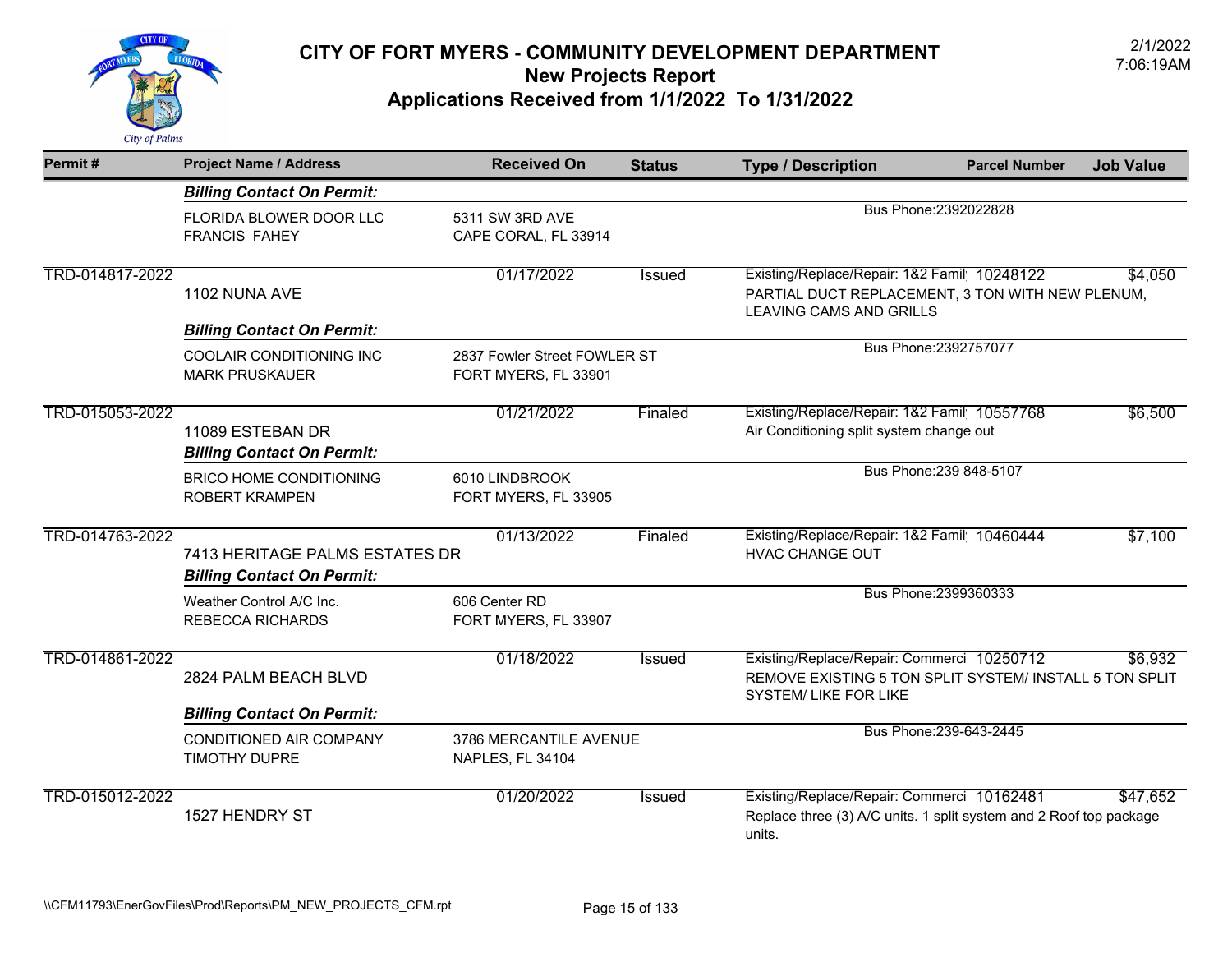

| Permit#         | <b>Project Name / Address</b>        | <b>Received On</b>     | <b>Status</b>      | <b>Type / Description</b>                                                                  | <b>Parcel Number</b>    | <b>Job Value</b> |
|-----------------|--------------------------------------|------------------------|--------------------|--------------------------------------------------------------------------------------------|-------------------------|------------------|
|                 | <b>Billing Contact On Permit:</b>    |                        |                    |                                                                                            |                         |                  |
|                 | LEAD MECHANICAL SERVICE:             |                        |                    |                                                                                            | Bus Phone: 239-313-6790 |                  |
|                 | <b>ALAN GREEN SR</b>                 |                        |                    |                                                                                            |                         |                  |
|                 | TRD-014700-2022 GSK PROPERTIES       | 01/12/2022             | Finaled            | Existing/Replace/Repair: Commerci 10187904                                                 |                         | \$5,250          |
|                 | 1380 ROYAL PALM SQUARE BLVD          |                        |                    | Replace Air Conditioning system                                                            |                         |                  |
|                 | <b>Billing Contact On Permit:</b>    |                        |                    |                                                                                            |                         |                  |
|                 | <b>EXTREME TEMP AIR CONDITI</b>      | 1621 Seaboard Street   |                    |                                                                                            | Bus Phone: 239-274-5795 |                  |
|                 | RANDY CHALLENDER                     | FORT MYERS, FL 33916   |                    |                                                                                            |                         |                  |
|                 |                                      |                        |                    |                                                                                            |                         |                  |
| TRD-014586-2022 |                                      | 01/07/2022             | Finaled            | Existing/Replace/Repair: Commerci 10542371                                                 |                         | \$5,000          |
|                 | 1684 TARGET CT #6                    |                        |                    | 5 ton change out like for like                                                             |                         |                  |
|                 | <b>Billing Contact On Permit:</b>    |                        |                    |                                                                                            |                         |                  |
|                 | <b>J&amp;H AIR SERVICES INC.</b>     | 412 PARKDALE BLVD.     |                    |                                                                                            | Bus Phone: 239-223-5402 |                  |
|                 | <b>RICHARD GALIETTI</b>              | LEHIGH ACRES, FL 33974 |                    |                                                                                            |                         |                  |
| TRD-015286-2022 |                                      | 01/31/2022             | Submitted - Online | Existing/Replace/Repair: Commerci 10468439                                                 |                         | \$5,564          |
|                 | 5264 SUMMERLIN COMMONS WAY #402      |                        |                    | Changing out the existing 3 ton split system in unit 402 with a new 3<br>ton split system. |                         |                  |
|                 | <b>Billing Contact On Permit:</b>    |                        |                    |                                                                                            |                         |                  |
|                 | <b>TRAVIS REFRIGERATION &amp; AI</b> | 11270 Metro PKWY #9    |                    |                                                                                            | Bus Phone: 239-690-2010 |                  |
|                 | <b>JASON TRAVIS</b>                  | FORT MYERS, FL 33966   |                    |                                                                                            |                         |                  |
|                 | TRD-015311-2022 THE BOARDWALK        | 01/31/2022             | <b>Issued</b>      | Existing/Replace/Repair: Commerci 10186388                                                 |                         | \$2,500          |
|                 | 4715 DELEON ST #D227                 |                        |                    | HVAC REPLACEMENT LIKE FOR LIKE                                                             |                         |                  |
|                 | <b>Billing Contact On Permit:</b>    |                        |                    |                                                                                            |                         |                  |
|                 | <b>Global Cooling Solutions LLC</b>  | PO BOX 151795          |                    |                                                                                            | Bus Phone: 2394786050   |                  |
|                 | Moises Sanchez                       | Cape Coral, 33915      |                    |                                                                                            |                         |                  |
| TRD-014439-2022 |                                      | 01/04/2022             | Issued-Inspections | Existing/Replace/Repair: Commerci 10162330                                                 |                         | \$3,950          |
|                 | 2077 FIRST ST                        |                        |                    | HVAC CHANGE OUT - 1ST HALLWAY AT THE ELEVATOR                                              |                         |                  |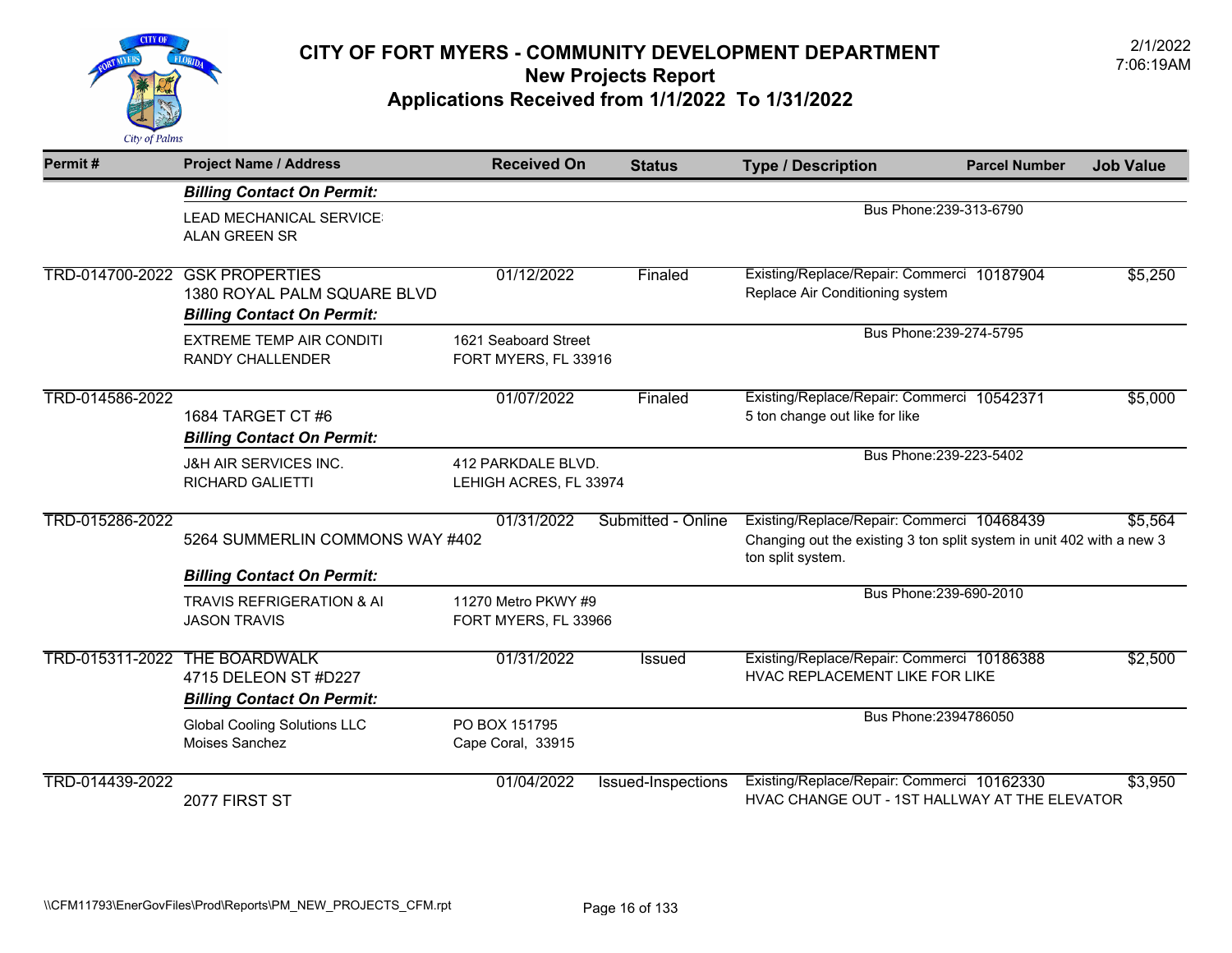

| Permit#         | <b>Project Name / Address</b>                                                     | <b>Received On</b>                               | <b>Status</b>      | <b>Type / Description</b>                                                                                                                   | <b>Parcel Number</b>    | <b>Job Value</b> |
|-----------------|-----------------------------------------------------------------------------------|--------------------------------------------------|--------------------|---------------------------------------------------------------------------------------------------------------------------------------------|-------------------------|------------------|
|                 | <b>Billing Contact On Permit:</b>                                                 |                                                  |                    |                                                                                                                                             |                         |                  |
|                 | Weather Control A/C Inc.<br><b>REBECCA RICHARDS</b>                               | 606 Center RD<br>FORT MYERS, FL 33907            |                    | Bus Phone: 2399360333                                                                                                                       |                         |                  |
| TRD-015309-2022 | <b>THE BOARDWALK</b><br>4662 DELEON ST #N279<br><b>Billing Contact On Permit:</b> | 01/31/2022                                       | Issued             | Existing/Replace/Repair: Commerci 10186390<br>HVAC REPLACEMENT LIKE FOR LIKE                                                                |                         | \$2,500          |
|                 | <b>Global Cooling Solutions LLC</b><br>Moises Sanchez                             | PO BOX 151795<br>Cape Coral, 33915               |                    |                                                                                                                                             | Bus Phone: 2394786050   |                  |
| TRD-015269-2022 | 2825 PALM BEACH BLVD<br><b>Billing Contact On Permit:</b>                         | 01/28/2022                                       | Submitted - Online | Existing/Replace/Repair: Commerci 10521911<br>AC CHANGE OUT 3RD FLOOR MECHANICAL ROOM                                                       |                         | \$6,900          |
|                 | <b>HAINES REFRIGERATION AND</b><br><b>ROBERT MILLER</b>                           | 3963 BONITA BEACH RD<br>BONITA SPRINGS, FL 34134 |                    |                                                                                                                                             | Bus Phone: 239-992-1551 |                  |
| TRD-015310-2022 | <b>THE BOARDWALK</b><br>4620 DELEON ST #A201<br><b>Billing Contact On Permit:</b> | 01/31/2022                                       | Issued             | Existing/Replace/Repair: Commerci 10186390<br>HVAC REPLACEMENT LIKE FOR LIKE                                                                |                         | \$2,500          |
|                 | <b>Global Cooling Solutions LLC</b><br>Moises Sanchez                             | PO BOX 151795<br>Cape Coral, 33915               |                    |                                                                                                                                             | Bus Phone: 2394786050   |                  |
| TRD-015181-2022 | <b>Royal Palm</b><br>4081 CENTER POINTE DR<br><b>Billing Contact On Permit:</b>   | 01/26/2022                                       | Submitted - Online | Existing/Replace/Repair: Commerci 10254599<br>AC change out                                                                                 |                         | \$18,400         |
|                 | Kevin Kobie                                                                       | 6481 Pine cone CT<br>Fort myers, FL 33912        |                    |                                                                                                                                             | Bus Phone: 2394821116   |                  |
| TRD-014437-2022 | 1601 JACKSON ST #200                                                              | 01/04/2022                                       | <b>Issued</b>      | Existing/Replace/Repair: Commerci 10162409<br>Mechanical Replacement; Remove the existing A/C unit. Install new<br>A/C unit. Like for like. |                         | \$8,800          |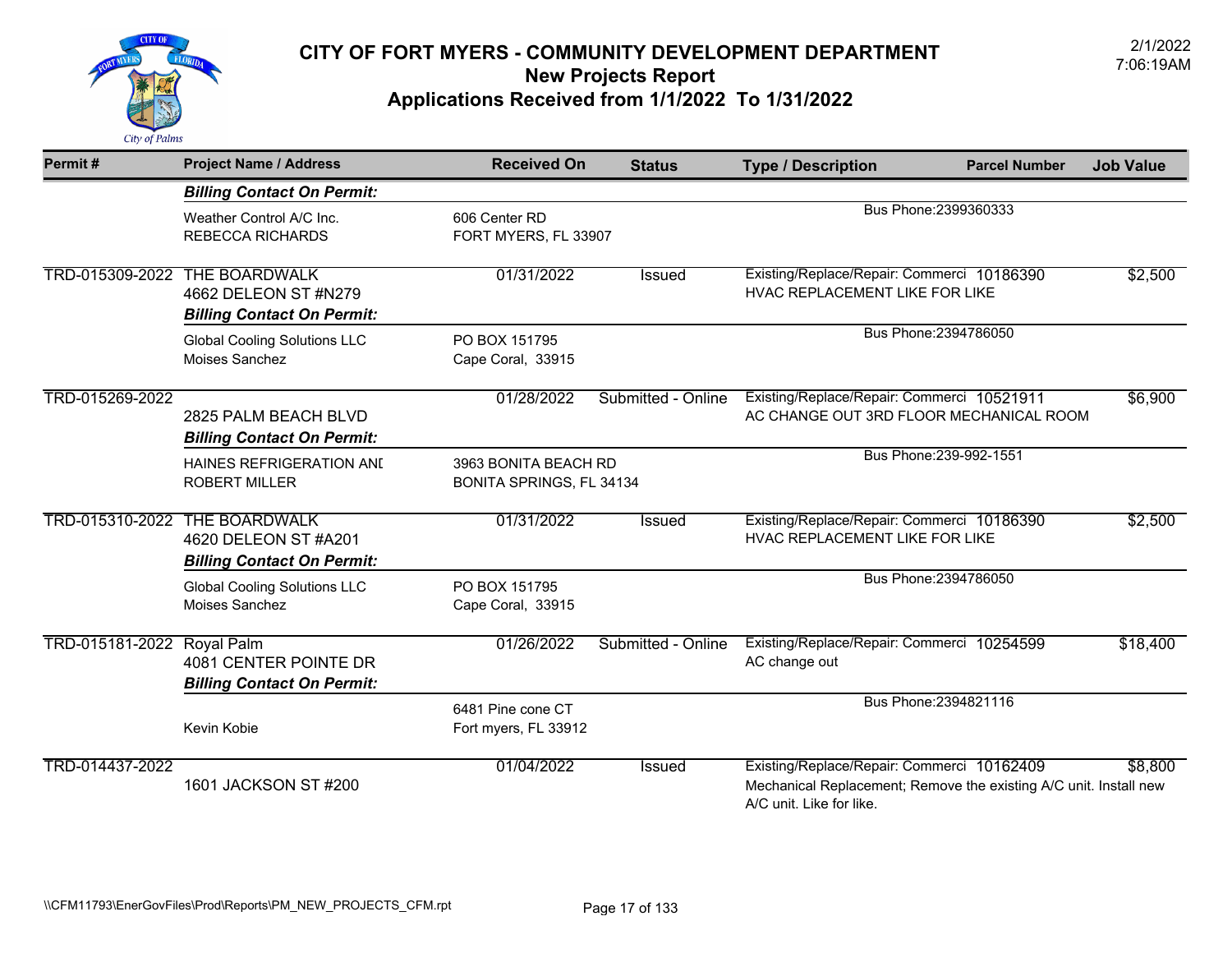

| Permit#                         | <b>Project Name / Address</b>                                     | <b>Received On</b>                         | <b>Status</b>      | <b>Type / Description</b>                                                                                                             | <b>Parcel Number</b>    | <b>Job Value</b> |
|---------------------------------|-------------------------------------------------------------------|--------------------------------------------|--------------------|---------------------------------------------------------------------------------------------------------------------------------------|-------------------------|------------------|
|                                 | <b>Billing Contact On Permit:</b>                                 |                                            |                    |                                                                                                                                       |                         |                  |
|                                 | Crowther Roofing & Sheet metal<br><b>Richard Mcatee</b>           | 2543 ROCKFILL RD<br>FORT MYERS, FL 33916   |                    |                                                                                                                                       | Bus Phone: 2393371300   |                  |
| TRD-014733-2022                 | 4125 CLEVELAND AVE                                                | 01/13/2022                                 | Issued             | Existing/Replace/Repair: Commerci 10185884<br>Furnish and installation of one Trane 7.5-ton RTU AC system like<br>for like            |                         | \$14,285         |
|                                 | <b>Billing Contact On Permit:</b>                                 |                                            |                    |                                                                                                                                       |                         |                  |
|                                 | AC TECH PROFESSIONALS IN<br>ALEXANDER RODRIGUEZ                   | 300 Leonard BLVD #7<br>Lehigh Acres, 33971 |                    |                                                                                                                                       | Bus Phone: 239-281-4147 |                  |
| TRD-014535-2022                 | 4240 LIRON AVE #102                                               | 01/06/2022                                 | Finaled            | Existing/Replace/Repair: Multi-Fami 10510280<br>Condenser on ground A/H in closet. Remove and replace A/C<br>equipment like for like. |                         | \$5,085          |
|                                 | <b>Billing Contact On Permit:</b>                                 |                                            |                    |                                                                                                                                       |                         |                  |
|                                 | AIRMARK AIR CONDITIONING<br>CHARLES COYNE                         |                                            |                    |                                                                                                                                       | Bus Phone: 239-574-6970 |                  |
| TRD-015171-2022 Nyberg          | 10265 BISMARK PALM WAY #1224<br><b>Billing Contact On Permit:</b> | 01/26/2022                                 | Issued-Inspections | Existing/Replace/Repair: Multi-Fami 10470660<br><b>HVAC CHANGE OUT</b>                                                                |                         | \$4,500          |
|                                 | Weather Control A/C Inc.<br><b>REBECCA RICHARDS</b>               | 606 Center RD<br>FORT MYERS, FL 33907      |                    |                                                                                                                                       | Bus Phone: 2399360333   |                  |
| TRD-014638-2022                 | 4225 BELLASOL CIR #1625<br><b>Billing Contact On Permit:</b>      | 01/10/2022                                 | Issued             | Existing/Replace/Repair: Multi-Fami 10505973<br>Replace 2.5 tons 15 seer 5 kw split system                                            |                         | \$4,100          |
|                                 | TOROCCO'S COOLING AND H<br><b>MARK TOROCCO</b>                    | 19132 Dogwood Rd.<br>FORT MYERS, FL 33967  |                    |                                                                                                                                       | Bus Phone: 239-791-8501 |                  |
| TRD-015145-2022 Water Tupelo Rd | 9062 WATER TUPELO RD                                              | 01/25/2022                                 | Issued-Inspections | Existing/Replace/Repair: Multi-Fami 10528663<br>A/C CHANGE OUT                                                                        |                         | \$5,500          |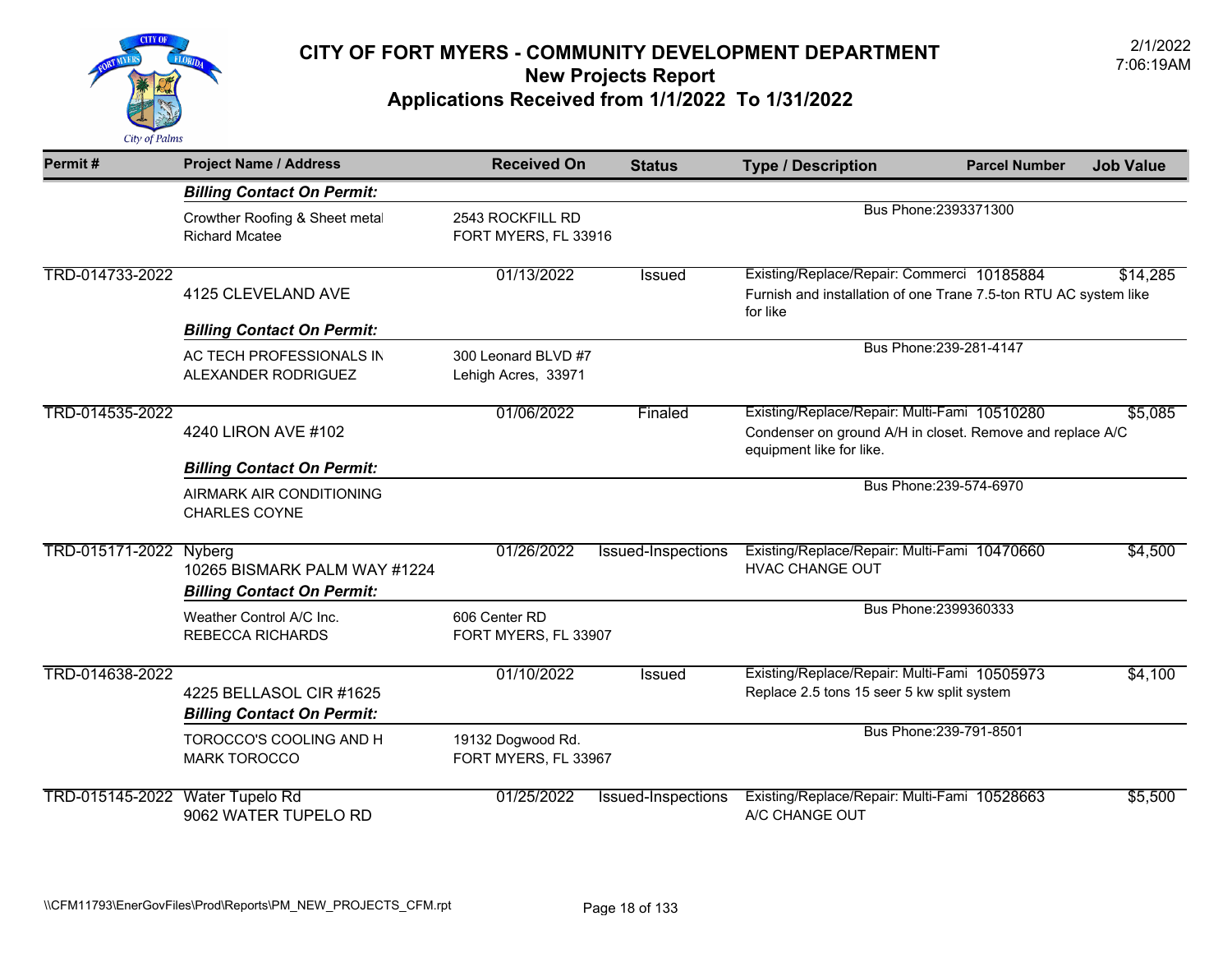

| Permit#         | <b>Project Name / Address</b>                                   | <b>Received On</b>                                      | <b>Status</b>        | <b>Type / Description</b>                                                                                             | <b>Parcel Number</b>    | <b>Job Value</b> |
|-----------------|-----------------------------------------------------------------|---------------------------------------------------------|----------------------|-----------------------------------------------------------------------------------------------------------------------|-------------------------|------------------|
|                 | <b>Billing Contact On Permit:</b>                               |                                                         |                      |                                                                                                                       |                         |                  |
|                 | MODERN TECHNOLOGY HEAT<br>LUIS LOPEZ                            | 5441 Lee St Unit 8 SE #Unit 8<br>Lehigh Acres, FL 33971 |                      |                                                                                                                       | Bus Phone: 786.285.2116 |                  |
| TRD-015087-2022 | 3671 WINKLER AVE #1232                                          | 01/24/2022                                              | <b>Issued</b>        | Existing/Replace/Repair: Multi-Fami 10254609<br>*** EMERGENCY*** AC CHANGE OUT SAME LOCATION SAME<br><b>ELEVATION</b> |                         | \$3,600          |
|                 | <b>Billing Contact On Permit:</b>                               |                                                         |                      |                                                                                                                       |                         |                  |
|                 | DR. KOOL AIR CONDITIONING<br><b>MARK MANER</b>                  | 24951 OLD 41 ste 7 RD<br>BONITA SPRINGS, FL 34135       |                      |                                                                                                                       | Bus Phone: 2394058797   |                  |
| TRD-014779-2022 | 3753 WINKLER AVE #933<br><b>Billing Contact On Permit:</b>      | 01/14/2022                                              | Ready to Issue       | Existing/Replace/Repair: Multi-Fami 10254611<br>AC CHANGE OUT SAME LOCATION SAME ELEVATION                            |                         | \$3,600          |
|                 | DR. KOOL AIR CONDITIONING<br><b>MARK MANER</b>                  | 24951 OLD 41 ste 7 RD<br>BONITA SPRINGS, FL 34135       |                      |                                                                                                                       | Bus Phone: 2394058797   |                  |
| TRD-014972-2022 | 11016 MILL CREEK WAY #2401<br><b>Billing Contact On Permit:</b> | 01/19/2022                                              | Issued-Inspections   | Existing/Replace/Repair: Multi-Fami 10503979<br>REPLACE LIKE FOR LIKE 3.5 TON 16 SEER SPLIT SYSTEM                    |                         | \$6,351          |
|                 | GULF SHORE COOLING INC<br><b>GARY WRIGHT</b>                    |                                                         |                      |                                                                                                                       | Bus Phone: 239-939-1137 |                  |
| TRD-014834-2022 | 2711 FIRST ST #403<br><b>Billing Contact On Permit:</b>         | 01/18/2022                                              | ady to Issue with No | Existing/Replace/Repair: Multi-Fami 10161843<br>Replace Rheem 2.5 ton 7 kw 15.5 seer split system.                    |                         | \$5,083          |
|                 | Temperaturepro Southwest Flori<br><b>DAVID ZAKROCZEMSKI</b>     | 824 SE 47th Street<br>Cape Coral, FL 33904              |                      |                                                                                                                       | Bus Phone: 2392045885   |                  |
| TRD-015298-2022 | 1830 MARAVILLA AVE #307                                         | 01/31/2022                                              | Submitted - Online   | Existing/Replace/Repair: Multi-Fami 10540841<br>A/C Change Out                                                        |                         | \$3,700          |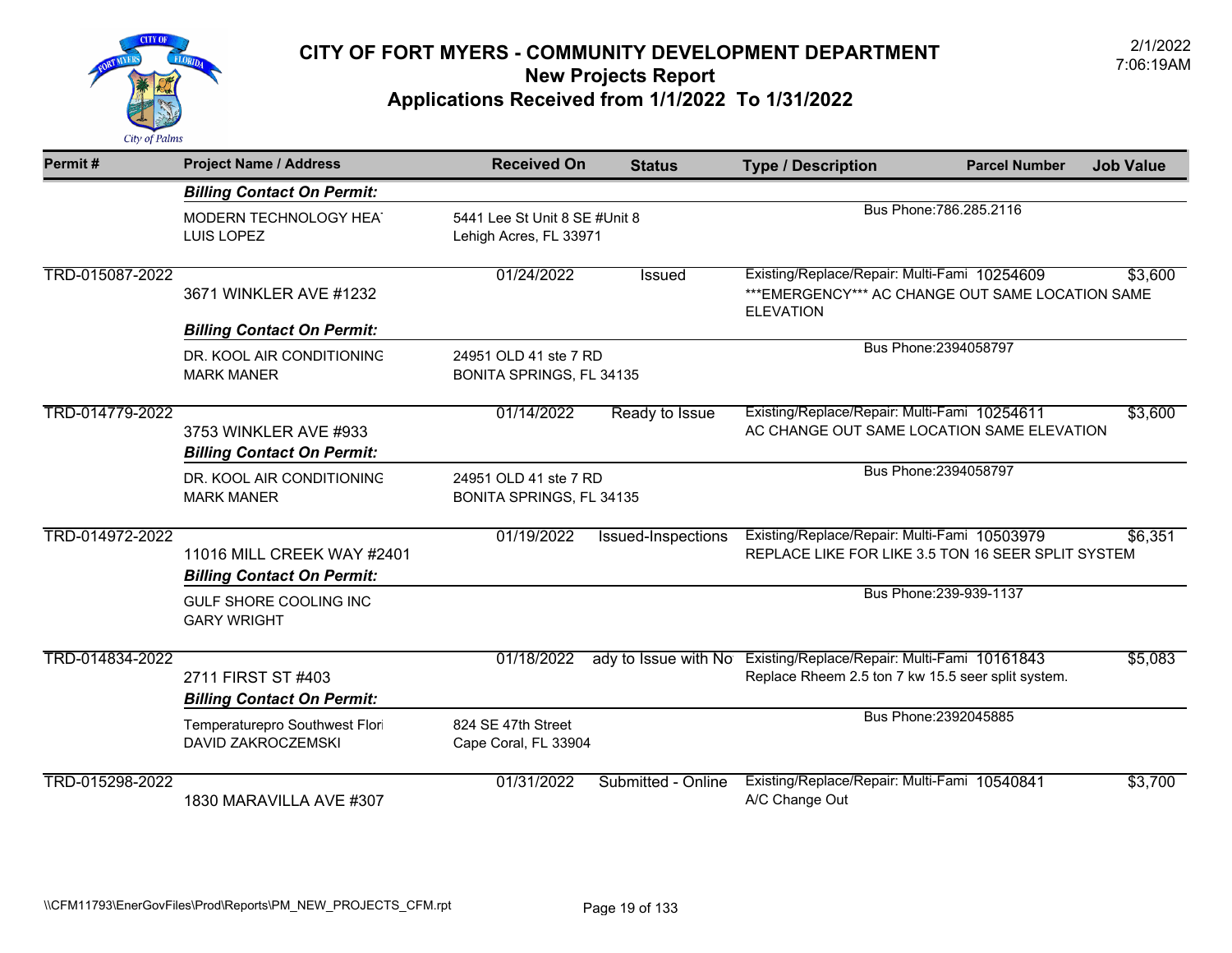

| Permit#               | <b>Project Name / Address</b>                                                        | <b>Received On</b>                                | <b>Status</b>                                           | <b>Type / Description</b>                                                                                                                                        | <b>Parcel Number</b>                              | <b>Job Value</b> |
|-----------------------|--------------------------------------------------------------------------------------|---------------------------------------------------|---------------------------------------------------------|------------------------------------------------------------------------------------------------------------------------------------------------------------------|---------------------------------------------------|------------------|
|                       | <b>Billing Contact On Permit:</b>                                                    |                                                   |                                                         |                                                                                                                                                                  |                                                   |                  |
|                       | MODERN TECHNOLOGY HEAT<br>LUIS LOPEZ                                                 |                                                   | 5441 Lee St Unit 8 SE #Unit 8<br>Lehigh Acres, FL 33971 |                                                                                                                                                                  | Bus Phone: 786.285.2116                           |                  |
| TRD-015251-2022       | 2909 BROADWAY #202<br><b>Billing Contact On Permit:</b>                              | 01/28/2022                                        | Submitted - Online                                      | Existing/Replace/Repair: Multi-Fami 10174396<br>Change out 2 ton 14 seer ac system with a 5KW heater                                                             |                                                   | \$2,300          |
|                       | TRITON AIR AND HEAT INC.<br><b>ANTHONY MIRALLES</b>                                  | 15894 BROTHERS CT #1<br>FORT MYERS, FL 33912      |                                                         |                                                                                                                                                                  | Bus Phone: 239-437-5253                           |                  |
| TRD-015043-2022       | 9654 HEMINGWAY LN #4503                                                              | 01/21/2022                                        | Issued                                                  | Existing/Replace/Repair: Multi-Fami 10533192<br>2 TON 16 SEER 5 KW - SPLIT SYSTEM REPLACEMENT - LIKE FOI<br>LIKE                                                 |                                                   | \$7,729          |
|                       | <b>Billing Contact On Permit:</b><br>CONDITIONED AIR COMPANY<br>TIMOTHY DUPRE        | 3786 MERCANTILE AVENUE<br><b>NAPLES, FL 34104</b> |                                                         |                                                                                                                                                                  | Bus Phone: 239-643-2445                           |                  |
| TRD-015174-2022 HAOBO | 3631 EDGEWOOD AVE                                                                    | 01/26/2022                                        | Finaled                                                 | Existing/Replace/Repair: Multi-Fami 10484312<br>REPLACE 4 TON SPLIT W/ NEW COMFORTMAKER 4 TON 14<br>SEER SPLIT 10 KW HEATER                                      |                                                   | \$6,750          |
|                       | <b>Billing Contact On Permit:</b><br>Air Repair LLC<br>Sean Hicks                    | 603 N Maple AVE N<br>LEHIGH ACRES, FL 33972       |                                                         |                                                                                                                                                                  | Bus Phone: 2398502103<br>Cell Phone: 239-850-2103 |                  |
| TRD-014961-2022       | 10130 COLONIAL COUNTRY CLUB BLVD #703                                                | 01/19/2022                                        | Issued                                                  | Existing/Replace/Repair: Multi-Fami 10499946<br>2.5 TON 16 SEER 8 KW - SPLIT SYTEM REPLACEMENT - LIKE<br><b>FOR LIKE</b>                                         |                                                   | \$5,300          |
|                       | <b>Billing Contact On Permit:</b><br>CONDITIONED AIR COMPANY<br><b>TIMOTHY DUPRE</b> | 3786 MERCANTILE AVENUE<br>NAPLES, FL 34104        |                                                         |                                                                                                                                                                  | Bus Phone: 239-643-2445                           |                  |
|                       | TRD-014801-2022 Botelho Residence<br>10130 COLONIAL COUNTRY CLUB BLVD #705           | 01/14/2022                                        | <b>Issued</b>                                           | Existing/Replace/Repair: Multi-Fami 10499948<br>HVAC CHANGE OUT - PROVIDE AND INSTALL A NEW 2.5 TON, 1.<br>SEER TRANE SPLIT SYSTEM UNIT - EQUIP IS LIKE FOR LIKE |                                                   | \$6,680          |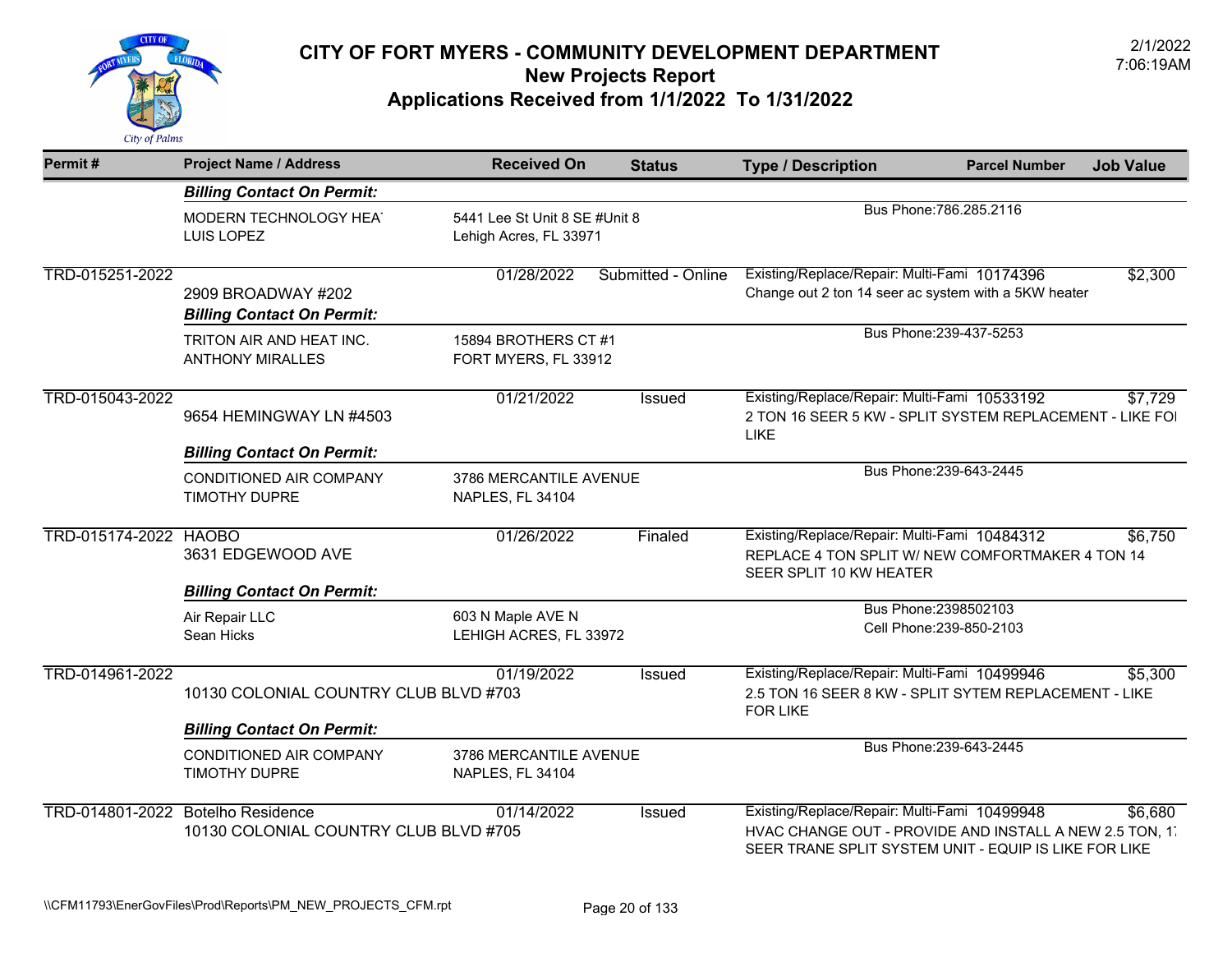

| Permit#                      | <b>Project Name / Address</b>                                                                   | <b>Received On</b>                                      | <b>Status</b>                                    | <b>Type / Description</b>                                                                           | <b>Parcel Number</b>    | <b>Job Value</b> |
|------------------------------|-------------------------------------------------------------------------------------------------|---------------------------------------------------------|--------------------------------------------------|-----------------------------------------------------------------------------------------------------|-------------------------|------------------|
|                              | <b>Billing Contact On Permit:</b>                                                               |                                                         |                                                  |                                                                                                     |                         |                  |
|                              | LEWIS, ANGELA<br>ANGELA LEWIS                                                                   |                                                         | 6420 METRO PLANTATION RD<br>FORT MYERS, FL 33966 |                                                                                                     | Bus Phone: 239-277-7727 |                  |
| TRD-014461-2022              | 2090 W FIRST ST #1206<br><b>Billing Contact On Permit:</b>                                      | 01/04/2022                                              | Finaled                                          | Existing/Replace/Repair: Multi-Fami 10548405<br>INSTALL 3.5 TON 8 KW 16 SEER MINI SPLIT REPLACEMENT |                         | \$7,395          |
|                              | ELLSWORTH HEATING & COC<br><b>WILLIAM BARNES</b>                                                |                                                         |                                                  |                                                                                                     | Bus Phone: 239-995-6005 |                  |
|                              | TRD-014909-2022 Sponsor Changeout<br>8243 BIBIANA WAY #701<br><b>Billing Contact On Permit:</b> | 01/19/2022                                              | Submitted - Online                               | Existing/Replace/Repair: Multi-Fami 10544646<br>A/C Changeout Ruud 3 Ton 14 Seer 8 kw               |                         | \$5,000          |
|                              | Amazing Air + Heat<br>Eric See                                                                  | 6900 Daniels Pkwy 29-149<br>Ft. Myers, FL 33912         |                                                  |                                                                                                     |                         |                  |
| TRD-014849-2022              | 10391 BUTTERFLY PALM DR #1032<br><b>Billing Contact On Permit:</b>                              | 01/18/2022                                              | Finaled                                          | Existing/Replace/Repair: Multi-Fami 10496398<br>Replacing Air Handler Only                          |                         | \$4,600          |
|                              | ECO AIR OF SW FL LLC<br><b>GREGORY BUSH</b>                                                     | 7997 MERCANTILE ST #9<br>N FORT MYERS, FL 33917         |                                                  |                                                                                                     | Bus Phone: 239-458-1326 |                  |
| TRD-015187-2022 Park Windsor | 2690 PARK WINDSOR DR #604<br><b>Billing Contact On Permit:</b>                                  | 01/26/2022                                              | <b>Issued</b>                                    | Existing/Replace/Repair: Multi-Fami 10185772<br>A/C CHANGE OUT                                      |                         | \$3,600          |
|                              | MODERN TECHNOLOGY HEAT<br>LUIS LOPEZ                                                            | 5441 Lee St Unit 8 SE #Unit 8<br>Lehigh Acres, FL 33971 |                                                  |                                                                                                     | Bus Phone: 786.285.2116 |                  |
|                              | TRD-014810-2022 Veranda I at Royal Greens<br>10497 WASHINGTONIA PALM WAY #3711                  | 01/17/2022                                              | Issued                                           | Existing/Replace/Repair: Multi-Fami 10498654<br>REPLACE 2.5 TON 14.25 SEER SPLIT SYSTEM             |                         | \$6,577          |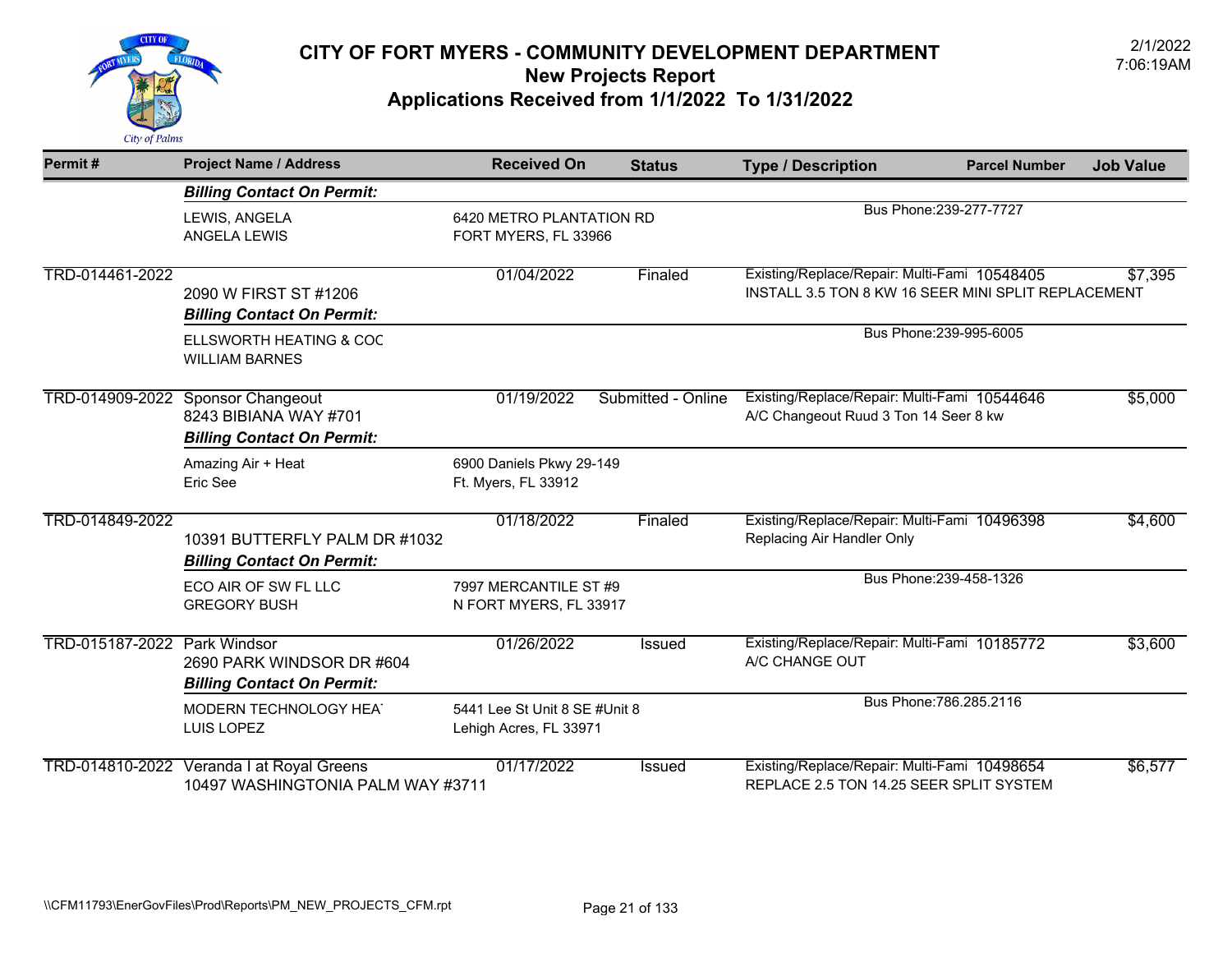

| Permit#         | <b>Project Name / Address</b>                                               | <b>Received On</b>                               | <b>Status</b>             | <b>Type / Description</b>                                                                                                | <b>Parcel Number</b>                                | <b>Job Value</b> |
|-----------------|-----------------------------------------------------------------------------|--------------------------------------------------|---------------------------|--------------------------------------------------------------------------------------------------------------------------|-----------------------------------------------------|------------------|
|                 | <b>Billing Contact On Permit:</b>                                           |                                                  |                           |                                                                                                                          |                                                     |                  |
|                 | GULF SHORE COOLING INC<br><b>GARY WRIGHT</b>                                |                                                  |                           | Bus Phone: 239-939-1137                                                                                                  |                                                     |                  |
| TRD-014548-2022 | 2244 WINKLER AVE #213<br><b>Billing Contact On Permit:</b>                  | 01/06/2022                                       | Finaled                   | Existing/Replace/Repair: Multi-Fami 10186026<br>Install 2 ton 14 seer 5kw split system                                   |                                                     | \$4,400          |
|                 | <b>GRIFFITH COOLING &amp; HEATIN</b><br><b>WILLIAM GRIFFITH</b>             | <b>18470 NALLE</b><br>NORTH FORT MYERS, FL 33917 |                           |                                                                                                                          | Bus Phone: 2394580518                               |                  |
| TRD-014831-2022 | 10026 VIA COLOMBA CIR<br><b>Billing Contact On Permit:</b>                  | 01/18/2022                                       | <b>Issued</b>             | Existing/Replace/Repair: Multi-Fami 10570919<br>REPLACEMENT OF ONE 3 TON AC SPLIT SYSTEM. LIKE FOR LIK                   |                                                     | \$9,800          |
|                 | SERVICE EXPERTS HEATING<br>victor smith                                     | 12871 METRO PKWY<br>FORT MYERS, FL 33966         |                           |                                                                                                                          | Bus Phone: 239-322-3295<br>Cell Phone: 239-789-0045 |                  |
| TRD-014792-2022 | 10020 SKY VIEW WAY #907                                                     | 01/14/2022                                       | Issued                    | Existing/Replace/Repair: Multi-Fami 10502055<br>3 TON 16 SEER 10 KW - SPLIT SYSTEM REPLACEMENT - LIKE<br><b>FOR LIKE</b> |                                                     | \$7,741          |
|                 | <b>Billing Contact On Permit:</b>                                           |                                                  |                           |                                                                                                                          |                                                     |                  |
|                 | <b>CONDITIONED AIR COMPANY</b><br><b>TIMOTHY DUPRE</b>                      | 3786 MERCANTILE AVENUE<br>NAPLES, FL 34104       |                           |                                                                                                                          | Bus Phone: 239-643-2445                             |                  |
| TRD-014646-2022 | 10139 COLONIAL COUNTRY CLUB BLVD #1004<br><b>Billing Contact On Permit:</b> | 01/11/2022                                       | <b>Issued-Inspections</b> | Existing/Replace/Repair: Multi-Fami 10510047<br>AC Change out like for like                                              |                                                     | \$5,500          |
|                 | <b>MIDPOINT COOLING &amp; HEATII</b><br><b>ANDREW BAKER</b>                 | 14030 PALM BEACH<br>FORT MYERS, FL 33905         |                           |                                                                                                                          | Bus Phone: 239-561-6689                             |                  |
| TRD-015299-2022 | 1830 MARAVILLA AVE #513                                                     | 01/31/2022                                       | Ready to Issue            | Existing/Replace/Repair: Multi-Fami 10540887<br>A/C Change Out                                                           |                                                     | \$3,600          |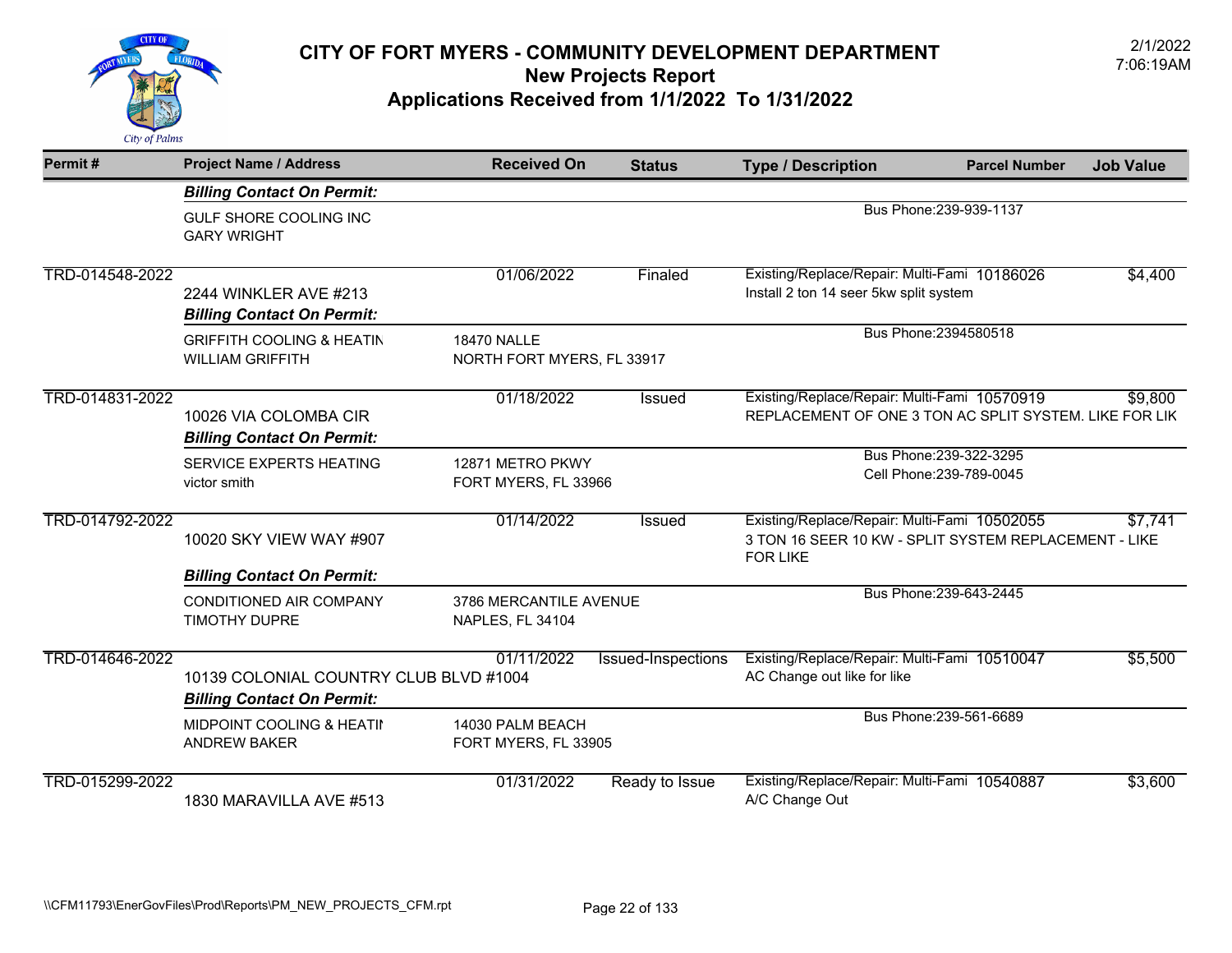

| Permit#                 | <b>Project Name / Address</b>                                                       | <b>Received On</b>                                      | <b>Status</b>  | <b>Type / Description</b>                                                                                                  | <b>Parcel Number</b>    | <b>Job Value</b> |
|-------------------------|-------------------------------------------------------------------------------------|---------------------------------------------------------|----------------|----------------------------------------------------------------------------------------------------------------------------|-------------------------|------------------|
|                         | <b>Billing Contact On Permit:</b>                                                   |                                                         |                |                                                                                                                            |                         |                  |
|                         | MODERN TECHNOLOGY HEAT<br>LUIS LOPEZ                                                | 5441 Lee St Unit 8 SE #Unit 8<br>Lehigh Acres, FL 33971 |                |                                                                                                                            | Bus Phone: 786.285.2116 |                  |
| TRD-014791-2022 4224064 | 11012 MILL CREEK WAY #2208                                                          | 01/14/2022                                              | Issued         | Existing/Replace/Repair: Multi-Fami 10508539<br>3.5 TON 16 SEER 10 KW - SPLIT SYSTEM REPLACEMENT - LIKE<br><b>FOR LIKE</b> |                         | \$10,425         |
|                         | <b>Billing Contact On Permit:</b>                                                   |                                                         |                |                                                                                                                            |                         |                  |
|                         | CONDITIONED AIR COMPANY<br><b>TIMOTHY DUPRE</b>                                     | 3786 MERCANTILE AVENUE<br>NAPLES, FL 34104              |                |                                                                                                                            | Bus Phone: 239-643-2445 |                  |
| TRD-015300-2022         | 1830 MARAVILLA AVE #605<br><b>Billing Contact On Permit:</b>                        | 01/31/2022                                              | Ready to Issue | Existing/Replace/Repair: Multi-Fami 10540895<br>A/C Change Out                                                             |                         | \$3,680          |
|                         | MODERN TECHNOLOGY HEAT<br>LUIS LOPEZ                                                | 5441 Lee St Unit 8 SE #Unit 8<br>Lehigh Acres, FL 33971 |                |                                                                                                                            | Bus Phone: 786.285.2116 |                  |
| TRD-015259-2022         | <b>Housing Authority</b><br>2909 BROADWAY #202<br><b>Billing Contact On Permit:</b> | 01/28/2022                                              | Ready to Issue | Existing/Replace/Repair: Multi-Fami 10174396<br>Change out 2 ton 14 seer split with 5 KW heater                            |                         | \$3,436          |
|                         | TRITON AIR AND HEAT INC.<br><b>ANTHONY MIRALLES</b>                                 | 15894 BROTHERS CT #1<br>FORT MYERS, FL 33912            |                |                                                                                                                            | Bus Phone: 239-437-5253 |                  |
| TRD-014944-2022         | 8059 QUEEN PALM LN #713<br><b>Billing Contact On Permit:</b>                        | 01/19/2022                                              | Finaled        | Existing/Replace/Repair: Multi-Fami 10450146<br>AC change out like for like                                                |                         | \$6,475          |
|                         | ECO AIR OF SW FL LLC<br><b>GREGORY BUSH</b>                                         | 7997 MERCANTILE ST #9<br>N FORT MYERS, FL 33917         |                |                                                                                                                            | Bus Phone: 239-458-1326 |                  |
| TRD-014407-2022         | 10381 BUTTERFLY PALM DR #924                                                        | 01/03/2022                                              | Finaled        | Existing/Replace/Repair: Multi-Fami 10495470<br>replace like for like 2.5 ton 16 seer split system                         |                         | \$6,530          |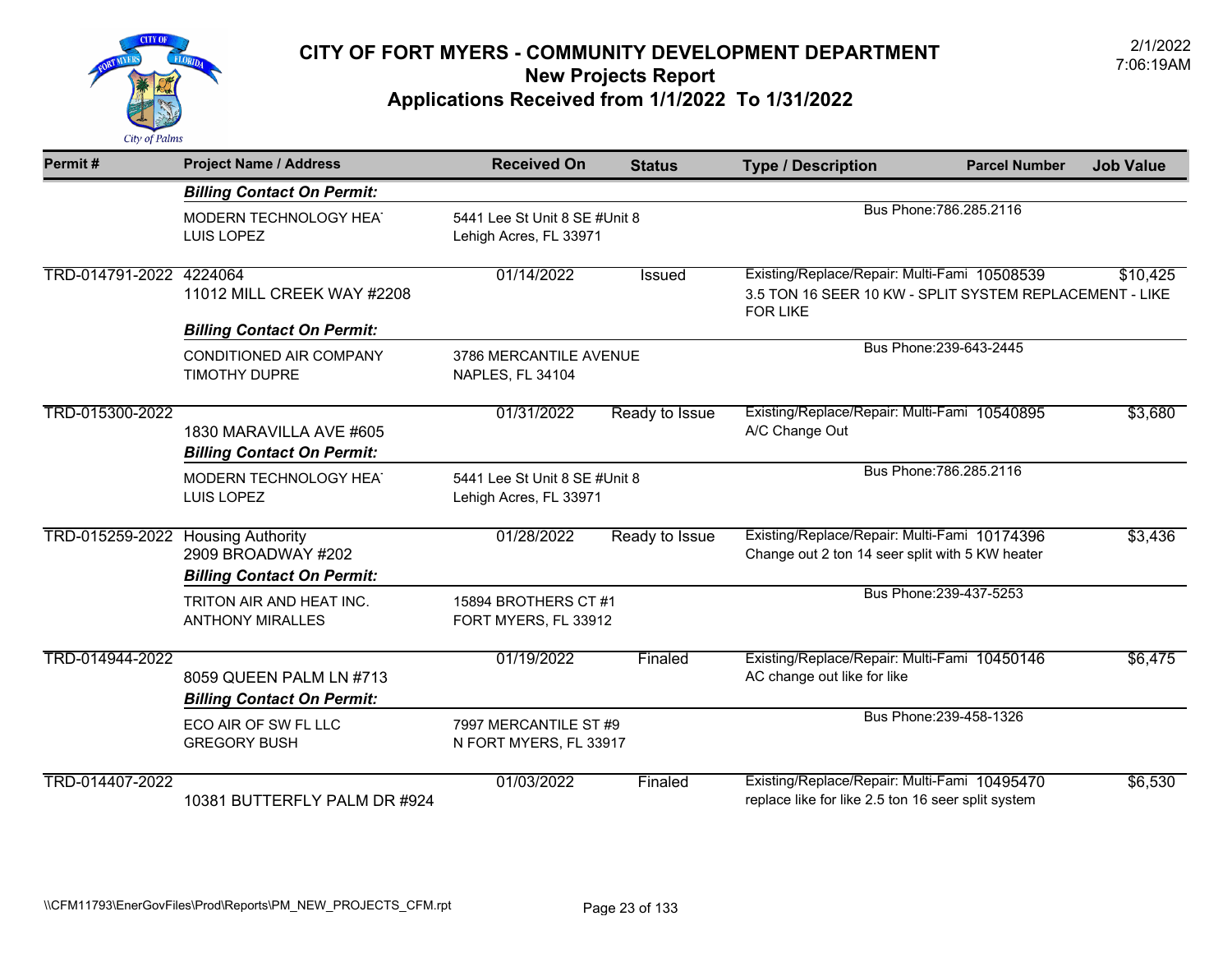

| Permit#         | <b>Project Name / Address</b>                                                     | <b>Received On</b>                                   | <b>Status</b>      | <b>Type / Description</b>                                                                             | <b>Parcel Number</b>     | <b>Job Value</b> |
|-----------------|-----------------------------------------------------------------------------------|------------------------------------------------------|--------------------|-------------------------------------------------------------------------------------------------------|--------------------------|------------------|
|                 | <b>Billing Contact On Permit:</b>                                                 |                                                      |                    |                                                                                                       |                          |                  |
|                 | GULF SHORE COOLING INC<br><b>GARY WRIGHT</b>                                      |                                                      |                    |                                                                                                       | Bus Phone: 239-939-1137  |                  |
| TRD-014629-2022 | 2140 COTTAGE ST #310<br><b>Billing Contact On Permit:</b>                         | 01/10/2022                                           | Finaled            | Existing/Replace/Repair: Multi-Fami 10172901<br>HVAC CHANGE OUT #310                                  |                          | \$3,300          |
|                 | Weather Control A/C Inc.<br><b>REBECCA RICHARDS</b>                               | 606 Center RD<br>FORT MYERS, FL 33907                |                    |                                                                                                       | Bus Phone: 2399360333    |                  |
| TRD-015307-2022 | <b>THE BOARDWALK</b><br>4648 DELEON ST #J154<br><b>Billing Contact On Permit:</b> | 01/31/2022                                           | Issued             | Existing/Replace/Repair: Multi-Fami 10186390<br>HVAC REPLACEMENT LIKE FOR LIKE                        |                          | \$2,500          |
|                 | <b>Global Cooling Solutions LLC</b><br>Moises Sanchez                             | PO BOX 151795<br>Cape Coral, 33915                   |                    |                                                                                                       | Bus Phone: 2394786050    |                  |
| TRD-014542-2022 | 3559 EDGEWOOD AVE<br><b>Billing Contact On Permit:</b>                            | 01/06/2022                                           | Submitted - Online | New: 1&2 Family<br>NEW A/C INSTALL - 1 TON, 16 SEER, HP MITSUBISHI MINI SPLIT                         | 10436706                 | \$3,950          |
|                 | COOLAIR CONDITIONING INC<br><b>MARK PRUSKAUER</b>                                 | 2837 Fowler Street FOWLER ST<br>FORT MYERS, FL 33901 |                    |                                                                                                       | Bus Phone: 2392757077    |                  |
| TRD-015040-2022 | 1481 GROVE AVE<br><b>Billing Contact On Permit:</b>                               | 01/21/2022                                           | Submitted - Online | Upgrade Alteration Repair: 1&2 Fan 10184141<br>Replacing the Air duct System.                         |                          | \$3,700          |
|                 | Fine-Air cooling and heating ser<br><b>ENOLD Debe</b>                             | 3807 10th ST SW<br>Lehigh acres, FL 33976            |                    |                                                                                                       | Cell Phone: 239-878-7132 |                  |
|                 | BLDR-014838-202 SO30297 LOT 101 ER<br>3915 BLACK EAGLE LN                         | 01/18/2022                                           | In Review          | <b>Aluminum Structure</b><br>INSTALL POOL ENCLOSURE ON EXISTING DECK. POOL PERMIT<br>POOL-010346-2021 | 10590075                 | \$7,607          |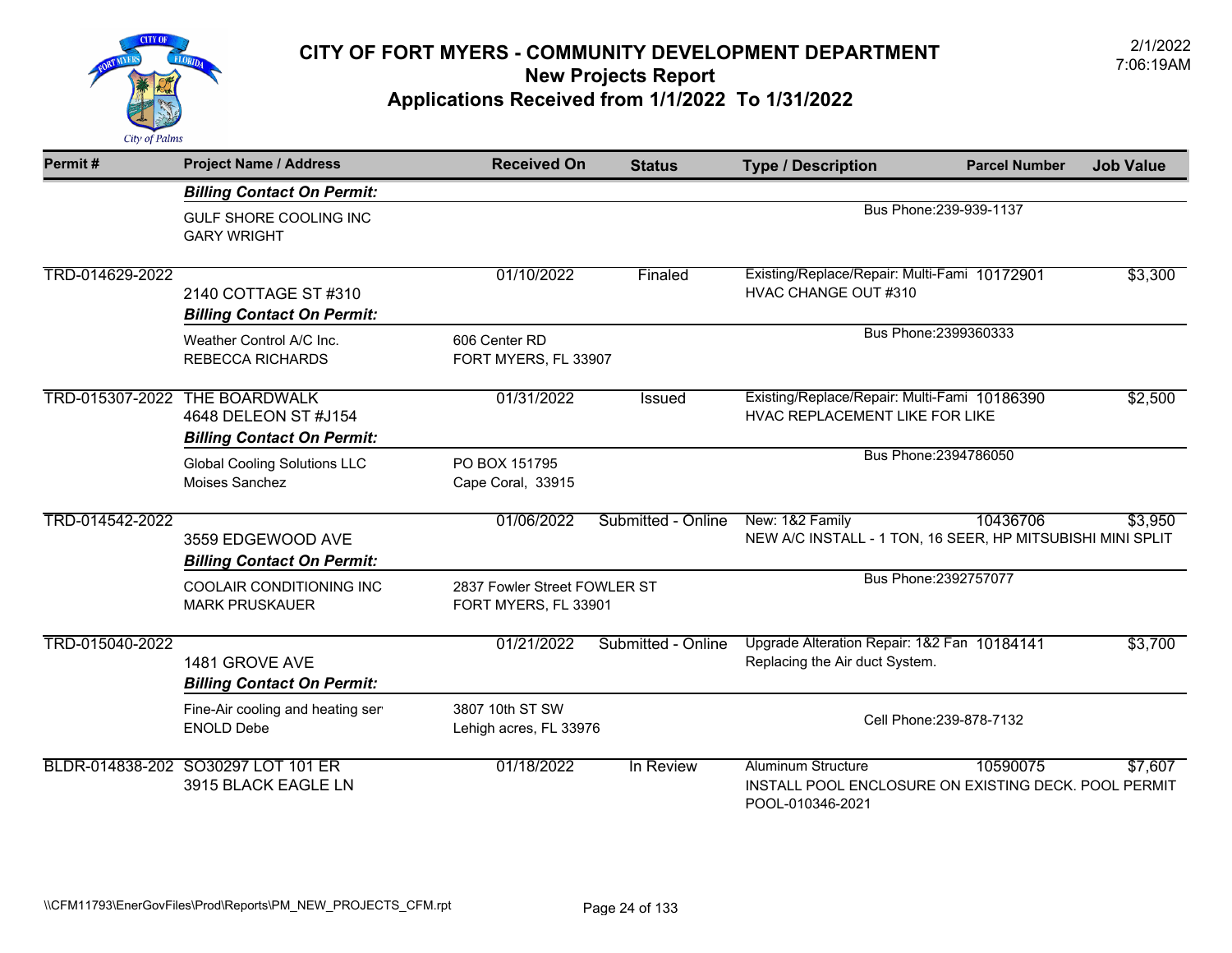

| Permit#         | <b>Project Name / Address</b>                               | <b>Received On</b>                            | <b>Status</b>                                         | <b>Type / Description</b>                                  | <b>Parcel Number</b>        | <b>Job Value</b> |
|-----------------|-------------------------------------------------------------|-----------------------------------------------|-------------------------------------------------------|------------------------------------------------------------|-----------------------------|------------------|
|                 | <b>Billing Contact On Permit:</b>                           |                                               |                                                       |                                                            |                             |                  |
|                 | COMMERCIAL RESIDENTIAL /<br><b>JOSHUA KUNISH</b>            |                                               |                                                       |                                                            | Bus Phone: 941-486-9104 ext |                  |
| BLDR-015084-202 | 10616 CARENA CIR<br><b>Billing Contact On Permit:</b>       | 01/24/2022                                    | In Review                                             | <b>Aluminum Structure</b><br>Install Pool Screen Enclosure | 10561529                    | \$2,418          |
|                 | DULL, BOBBIE<br><b>BOBBIE DULL</b>                          |                                               | Bus Phone: 239.731.6644<br>Cell Phone:<br>Home Phone: |                                                            |                             |                  |
| BLDR-014682-202 | 1562 ALHAMBRA DR<br><b>Billing Contact On Permit:</b>       | 01/12/2022                                    | <b>Issued</b>                                         | <b>Aluminum Structure</b><br>NEW POOL SCREEN ENCLOSURE     | 10175781                    | \$11,180         |
|                 | <b>DANA PARSONS</b>                                         | 5755 CORPORATION CIR.<br>FORT MYERS, FL 33905 |                                                       | Bus Phone: 239-772-9825<br>Home Phone: 239-772-2261        |                             |                  |
| BLDR-015218-202 | 3898 SPOTTED EAGLE WAY<br><b>Billing Contact On Permit:</b> | 01/27/2022                                    | In Review                                             | <b>Aluminum Structure</b><br>Pool Enclosure                | 10589976                    | \$7,490          |
|                 | L I ALUMINUM DESIGN INC<br><b>BRIAN HUNTER</b>              | 10015 BOCA CIR<br><b>NAPLES, FL 34109</b>     |                                                       |                                                            | Bus Phone: 239-592-0001     |                  |
| BLDR-014692-202 | 10475 SOLARO ST<br><b>Billing Contact On Permit:</b>        | 01/12/2022                                    | Issued                                                | <b>Aluminum Structure</b><br>Install Pool Screen Enclosure | 10564440                    | \$3,045          |
|                 | DULL, BOBBIE<br><b>BOBBIE DULL</b>                          |                                               |                                                       | Cell Phone:<br>Home Phone:                                 | Bus Phone: 239.731.6644     |                  |
| BLDR-014905-202 | 11852 ARBOR TRACE DR                                        | 01/18/2022                                    | Submitted - Online                                    | <b>Aluminum Structure</b><br>Screen enclosure              | 10586654                    | \$2,450          |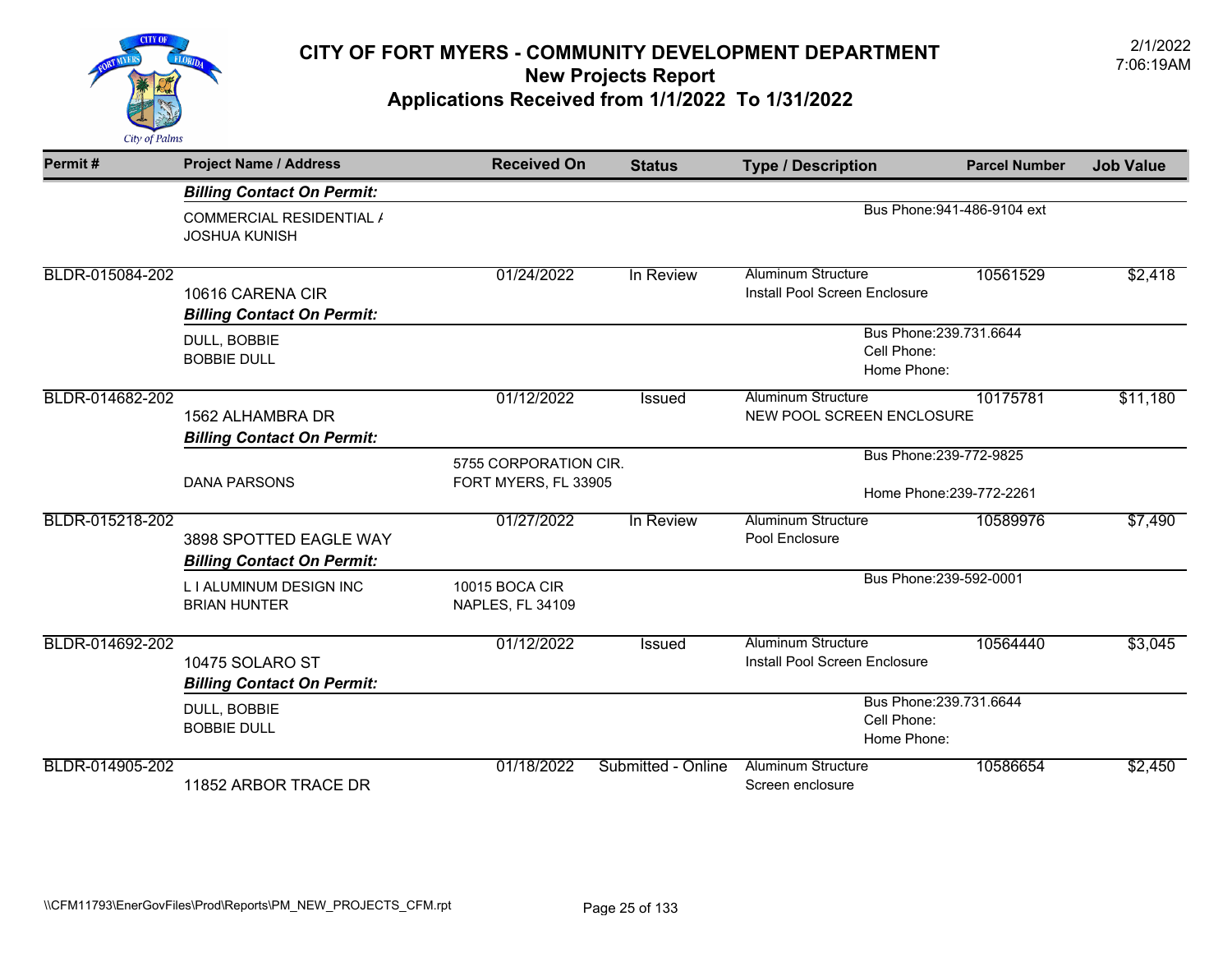

| Permit#                        | <b>Project Name / Address</b>                            | <b>Received On</b>                                      | <b>Status</b> | <b>Type / Description</b>                                                                                           | <b>Parcel Number</b>                               | <b>Job Value</b> |
|--------------------------------|----------------------------------------------------------|---------------------------------------------------------|---------------|---------------------------------------------------------------------------------------------------------------------|----------------------------------------------------|------------------|
|                                | <b>Billing Contact On Permit:</b>                        |                                                         |               |                                                                                                                     |                                                    |                  |
|                                | BENDEZU BROTHERS FCS IN<br><b>JAYGER BENDEZU</b>         | 1125 NE 4TH PL<br>CAPE CORAL, FL 33909                  |               |                                                                                                                     | Bus Phone: 239-850-8468                            |                  |
| BLDR-014551-202                | 7943 TIGER PALM WAY<br><b>Billing Contact On Permit:</b> | 01/06/2022                                              | In Review     | <b>Aluminum Structure</b><br>Replace existing pool screen enclosure                                                 | 10455642                                           | \$19,350         |
|                                | LIBERTY ALUMINUM CO<br><b>JIM LOWNDES</b>                | 5613 6TH ST W<br>LEHIGH ACRES, FL 33971                 |               | Bus Phone: 2393693000                                                                                               |                                                    |                  |
| BLDR-014750-202                | 12840 NEW MARKET ST<br><b>Billing Contact On Permit:</b> | 01/13/2022                                              | <b>Issued</b> | <b>Aluminum Structure</b><br>10554998<br>New Footer for Paver Patio, and new Screen Enclosure.                      |                                                    | \$9,000          |
|                                | ABC SCREEN MASTERS INC<br>Christopher Fiorella           | 1110 NE PINE ISLAND RD #Unit 23<br>CAPE CORAL, FL 33909 |               |                                                                                                                     | Bus Phone: 239-772-7336<br>Cell Phone:816-365-5479 |                  |
| BLDR-014940-202                | 12122 SUSSEX ST<br><b>Billing Contact On Permit:</b>     | 01/19/2022                                              | Issued        | <b>Aluminum Structure</b><br>New pool enclosure                                                                     | 10570668                                           | \$21,677         |
|                                | <b>JULIE FULLER</b>                                      |                                                         |               | Bus Phone: 239-275-3367<br>Cell Phone:<br>Home Phone:                                                               |                                                    |                  |
| BLDR-014470-202                | 11233 CARLINGFORD RD                                     | 01/05/2022                                              | Issued        | <b>Aluminum Structure</b><br>Convert existing screen enclosure to screened picture with no<br>change to foot print. | 10582449                                           | \$5,000          |
|                                | <b>Billing Contact On Permit:</b>                        |                                                         |               |                                                                                                                     |                                                    |                  |
|                                | <b>GULF COAST ALUMINUM</b><br><b>TOM DAVIS</b>           | 16751 Link Court<br>Fort Myers, FL 33912                |               |                                                                                                                     | Bus Phone: 239-935-8575                            |                  |
| <b>BLDR-014868-202 Heredia</b> | 11268 SUFFIELD ST                                        | 01/18/2022                                              | In Review     | <b>Aluminum Structure</b><br>Installing a screen cage onto rear of house with concrete footers.                     | 10521953                                           | \$11,500         |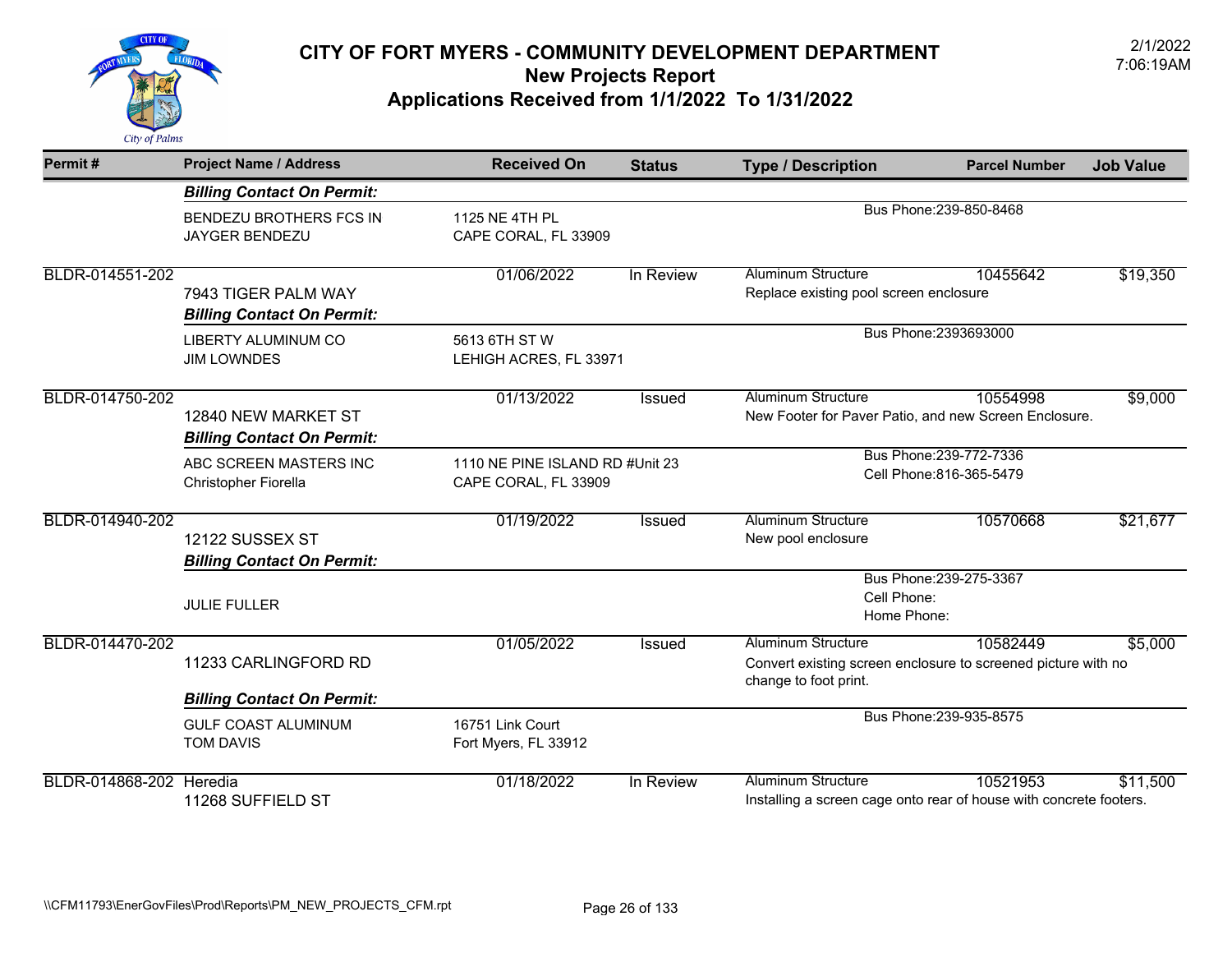

| Permit#                   | <b>Project Name / Address</b>                               | <b>Received On</b>                          | <b>Status</b>      | <b>Type / Description</b>                                                                                                                             | <b>Parcel Number</b>       | <b>Job Value</b> |
|---------------------------|-------------------------------------------------------------|---------------------------------------------|--------------------|-------------------------------------------------------------------------------------------------------------------------------------------------------|----------------------------|------------------|
|                           | <b>Billing Contact On Permit:</b>                           |                                             |                    |                                                                                                                                                       |                            |                  |
|                           | <b>GRAND HARBOUR HOMES IN</b><br>PATRICK MURNANE            | 4418 DEL PRADO BLVD<br>CAPE CORAL, FL 33904 |                    | Bus Phone: 239-677-3036                                                                                                                               |                            |                  |
| BLDR-015253-202 JOHN RASH | 1789 MARLYN RD                                              | 01/28/2022                                  | Submitted          | <b>Aluminum Structure</b><br>WE WILL BE INSTALLING AN ALUMINUM PERGOLA FOR SHADE<br>ON TOP OF AND EXISTING CONCRETE PAD. APPROXIMATE SIZ<br>IS 14X15' | 10172691                   | \$23,400         |
|                           | <b>Billing Contact On Permit:</b>                           |                                             |                    |                                                                                                                                                       |                            |                  |
|                           | THE TRELLIS & PERGOLA CO<br>PETER ORIFICE                   | 15790 CHIEF CT #1<br>FORT MYERS, FL 33912   |                    |                                                                                                                                                       | Bus Phone: 2398870123      |                  |
| BLDR-014592-202           | 3160 ROYAL GARDENS AVE<br><b>Billing Contact On Permit:</b> | 01/07/2022                                  | In Review          | Aluminum Structure w/ Slab Additior 10576463<br>Screen enclosure with footings and pavers.                                                            |                            | \$40,000         |
|                           | Golden Home Builders<br>Nilo Juncal                         | 361 SW 17th STA<br>Naples, FL 34117         |                    |                                                                                                                                                       | Bus Phone: 2392002052      |                  |
| BLDR-014598-202 SCHNEIDER | 3169 BIRCHIN LN<br><b>Billing Contact On Permit:</b>        | 01/07/2022                                  | In Review          | Aluminum Structure w/ Slab Additior 10581300<br>Pavered patio with screen enclosure.                                                                  |                            | \$15,000         |
|                           | MIKE CARROLL SERVICES LL<br>MICHAEL CARROLL                 | 2204 NE 28th ST<br>CAPE CORAL, FL 33909     |                    |                                                                                                                                                       | Bus Phone: 239-462-6821    |                  |
| BLDR-014827-202 Metcalfe  | 8235 PROVENCIA CT<br><b>Billing Contact On Permit:</b>      | 01/18/2022                                  | Submitted - Online | Aluminum Structure w/ Slab Additior 10525425<br>New concrete slab and new pool cage enclosure.                                                        |                            | \$27,950         |
|                           | Charles Screening & Aluminum<br><b>Mark Charles</b>         | PO Box 1648<br>Lehigh Acres, FL 33970       |                    |                                                                                                                                                       | Cell Phone: (239) 633-0113 |                  |
| BLDR-014823-202 Ronkin    | 10510 PRATO DR                                              | 01/17/2022                                  | In Review          | Aluminum Structure w/ Slab Additior 10574844<br>FOOTER, DECK, SCREEN ENCLOSURE                                                                        |                            | \$15, 178        |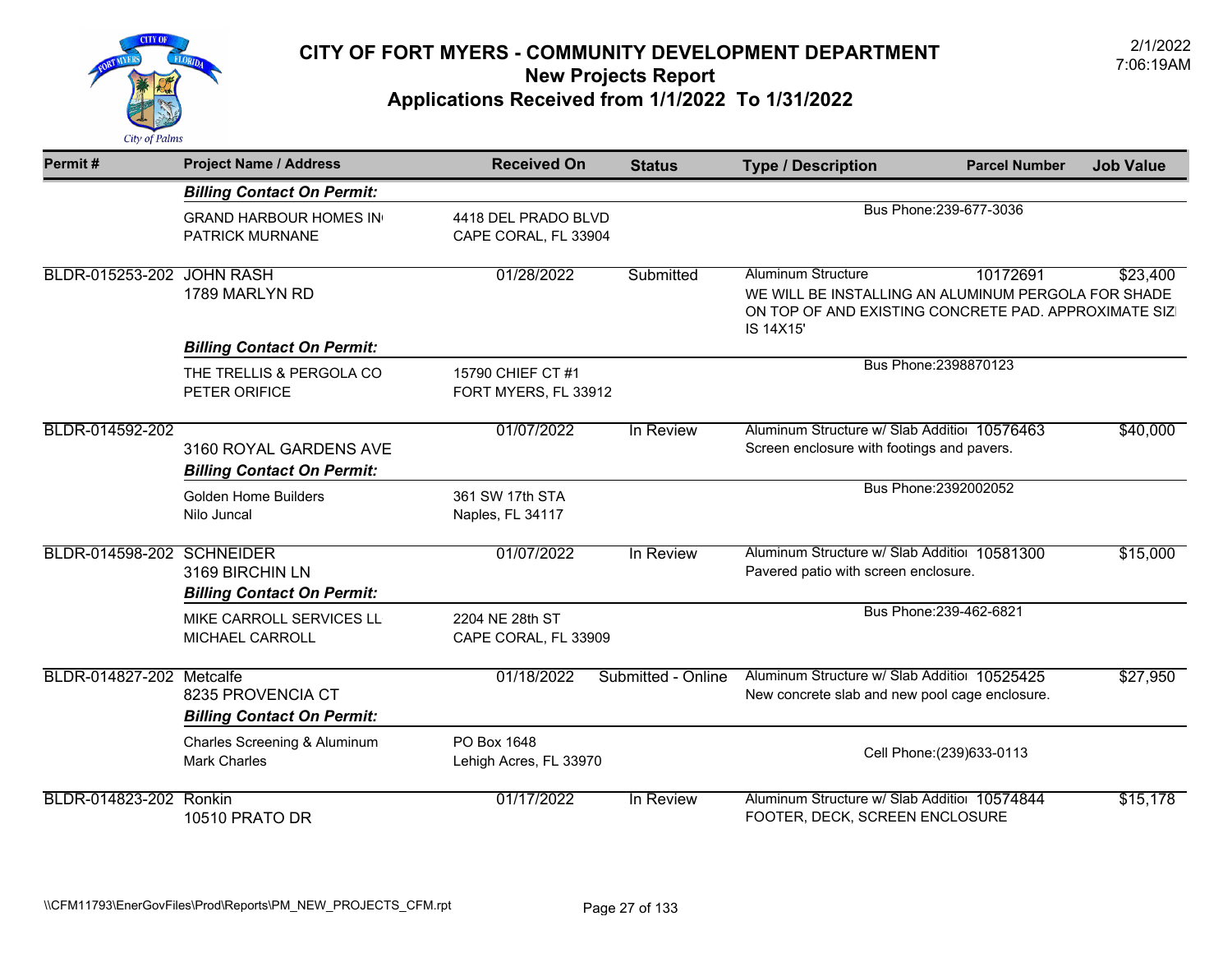

| Permit#                        | <b>Project Name / Address</b>                               | <b>Received On</b>                                                                    | <b>Status</b>      | <b>Type / Description</b>                                                                                                                                | <b>Parcel Number</b>    | <b>Job Value</b> |
|--------------------------------|-------------------------------------------------------------|---------------------------------------------------------------------------------------|--------------------|----------------------------------------------------------------------------------------------------------------------------------------------------------|-------------------------|------------------|
|                                | <b>Billing Contact On Permit:</b>                           |                                                                                       |                    |                                                                                                                                                          |                         |                  |
|                                | <b>BETH SCOTT</b>                                           | 5755 CORPORATE CIR.<br>FORT MYERS, FL 33905                                           |                    |                                                                                                                                                          | Bus Phone: 239-772-9825 |                  |
| BLDR-014820-202                | 3852 DUNNSTER CT<br><b>Billing Contact On Permit:</b>       | 01/17/2022                                                                            | Submitted - Online | Aluminum Structure w/ Slab Additior 10563365<br>FOOTER, DECK, SCREEN ENCLOSURE, STEM WALL                                                                |                         | \$9,361          |
|                                | <b>BETH SCOTT</b>                                           | 5755 CORPORATE CIR.<br>FORT MYERS, FL 33905                                           |                    |                                                                                                                                                          | Bus Phone: 239-772-9825 |                  |
| <b>BLDR-015183-202 KRONNER</b> | 2773 VIA PIAZZA LOOP<br><b>Billing Contact On Permit:</b>   | 01/26/2022                                                                            | In Review          | Aluminum Structure w/ Slab Additior 10514037<br>CAGE EXTENTION WITH 12X12 FOOTER THEN PAVERS                                                             |                         | \$7,814          |
|                                | Exceptional Aluminum Inc.<br><b>RYAN VAN TASELL</b>         | 2211 SE 11TH AVENUE 2211 SE 11TH AVENUE<br>CAPE CORAL, FL 33990                       |                    |                                                                                                                                                          | Bus Phone: 2392295168   |                  |
| BLDR-014597-202                | 2889 ROYAL GARDENS AVE<br><b>Billing Contact On Permit:</b> | 01/07/2022                                                                            | In Review          | Aluminum Structure w/ Slab Additiol 10581353<br>Pavered patio with screen enclosure                                                                      |                         | \$16,000         |
|                                | MIKE CARROLL SERVICES LL<br>MICHAEL CARROLL                 | 2204 NE 28th ST<br>CAPE CORAL, FL 33909                                               |                    |                                                                                                                                                          | Bus Phone: 239-462-6821 |                  |
| BLDR-015252-202                | 10535 DIAMANTE WAY                                          | 01/28/2022                                                                            | In Review          | Aluminum Structure w/ Slab Additior 10466759<br>REPLACING EXISTING SCREEN ENCLSOURE WITH NEW<br>SCREEN ENCLSOURE (CONCRETE FOOTER EXTENSION<br>INCLUDED) |                         | \$5,266          |
|                                | <b>Billing Contact On Permit:</b>                           |                                                                                       |                    |                                                                                                                                                          |                         |                  |
|                                | Enclosure Rescue Inc.<br><b>Bruce Ross</b>                  | 5651 Halifax Ave # 4 fort myers FI 33912 5651 Halifax Ave # 4<br>Fort Myers, FL 33912 |                    |                                                                                                                                                          |                         |                  |
| BLDR-014411-202                | 1874 MORENO AVE                                             | 01/03/2022                                                                            | Issued-Inspections | Concrete Slab<br>Concrete repair TRD-012670-2021                                                                                                         | 10176320                | \$2,499          |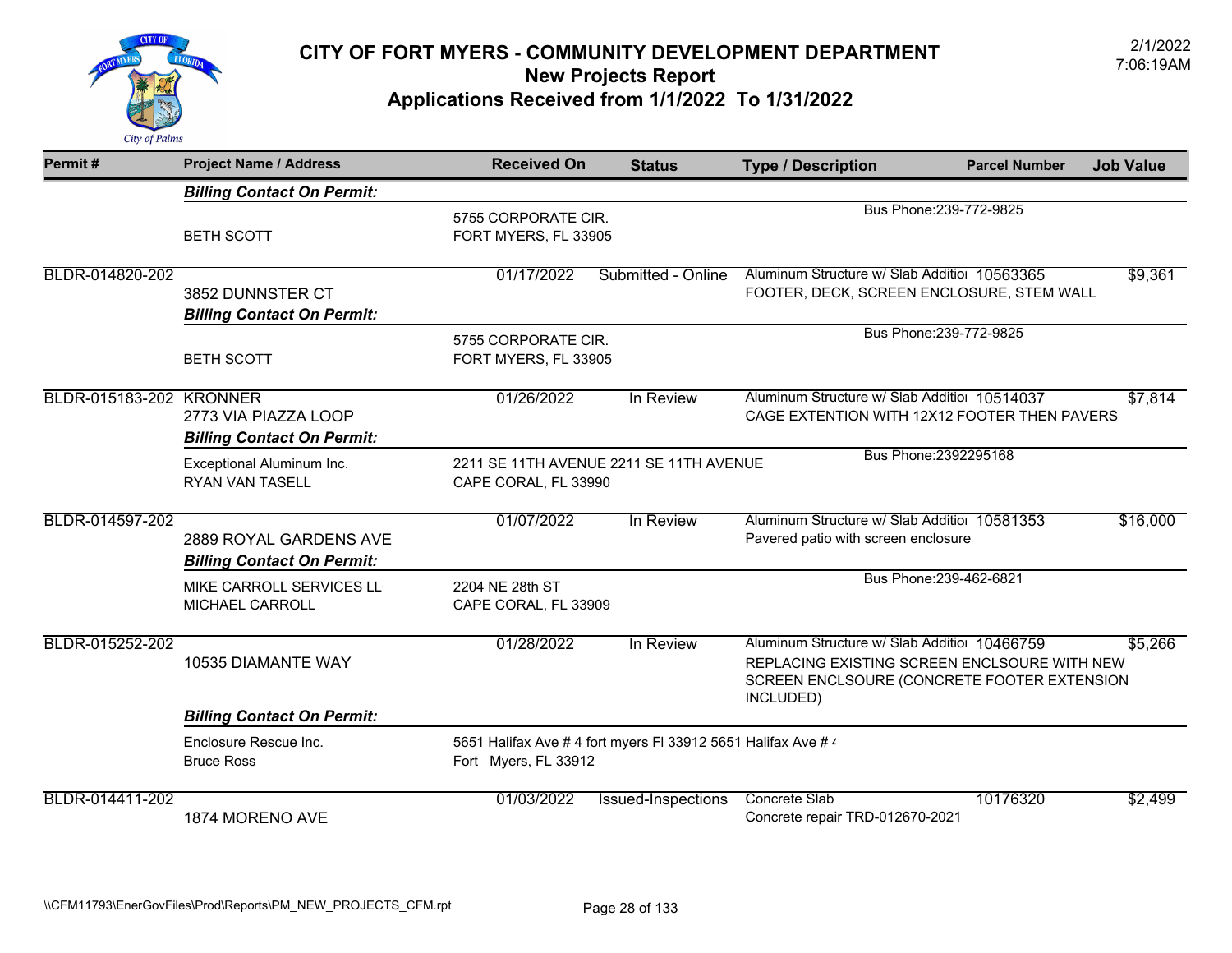

| Permit#                 | <b>Project Name / Address</b>                                                                         | <b>Received On</b>                                      | <b>Status</b>       | <b>Type / Description</b>                                                                      | <b>Parcel Number</b>    | <b>Job Value</b> |
|-------------------------|-------------------------------------------------------------------------------------------------------|---------------------------------------------------------|---------------------|------------------------------------------------------------------------------------------------|-------------------------|------------------|
|                         | <b>Billing Contact On Permit:</b>                                                                     |                                                         |                     |                                                                                                |                         |                  |
|                         | <b>GULFWIND BUILDERS INC</b><br>SHANE JOHNSON                                                         | 8162 country RD<br>FT MYERS, FL 33919                   |                     |                                                                                                | Bus Phone: 239-872-5522 |                  |
| BLDR-014938-202 LARISSA | 8911 VIA ISOLA CT<br><b>Billing Contact On Permit:</b>                                                | 01/19/2022                                              | Ready to Issue      | Concrete Slab<br><b>BRICK PAVER PATIO</b>                                                      | 10571059                | \$1,500          |
|                         | ANC Specialty Services LLC DB<br>Eduir Silva                                                          | 1120 Alaska AVE<br>Lehigh Acres, FL 33971               |                     |                                                                                                | Cell Phone: 2392291377  |                  |
| BLDR-014770-202         | 1874 MONTE VISTA ST                                                                                   | 01/13/2022                                              | In Review           | Concrete Slab<br>40'x20' 6" thick concrete pad, 18'x18' concrete pad 4" thick with<br>footers. | 10172656                | \$8,632          |
|                         | <b>Billing Contact On Permit:</b>                                                                     |                                                         |                     |                                                                                                |                         |                  |
|                         | <b>BENDEZU BROTHERS FCS IN</b><br><b>JAYGER BENDEZU</b>                                               | 1125 NE 4TH PL<br>CAPE CORAL, FL 33909                  |                     |                                                                                                | Bus Phone: 239-850-8468 |                  |
| BLDR-015303-202         | 1200 ALHAMBRA DR<br><b>Billing Contact On Permit:</b>                                                 | 01/31/2022                                              | Submitted - Online  | Demolition - Entire Structure<br>Demolish entire existing house / garage.                      | 10175724                | \$15,000         |
|                         | <b>CINDRICH CONSTRUCTION IN</b><br><b>JEFFREY CINDRICH</b>                                            | 4403 SE SE 16TH Place, Suite #5<br>CAPE CORAL, FL 33904 |                     |                                                                                                | Bus Phone: 239-800-4458 |                  |
|                         | BLDR-014523-202 AFTER THE RAIN DEMOLIT<br><b>46 BROADWAY CIR</b><br><b>Billing Contact On Permit:</b> | 01/06/2022                                              | In Review           | Demolition - Entire Structure<br>DEMOLITION OF EXISTING LANAI                                  | 10175449                | \$2,500          |
|                         | <b>BENCHMARK GENERAL CONT</b><br><b>BRADLEY JAMES NICKEL</b>                                          | 16836 MCGREGOR BLVD<br>FORT MYERS, FL 33908             |                     |                                                                                                | Bus Phone: 2394661590   |                  |
| BLDR-015305-202         | 1200 ALHAMBRA DR                                                                                      | 01/31/2022                                              | nding Plan Review F | <b>Demolition - Entire Structure</b><br>Demolish entire house / garage.                        | 10175724                | \$15,000         |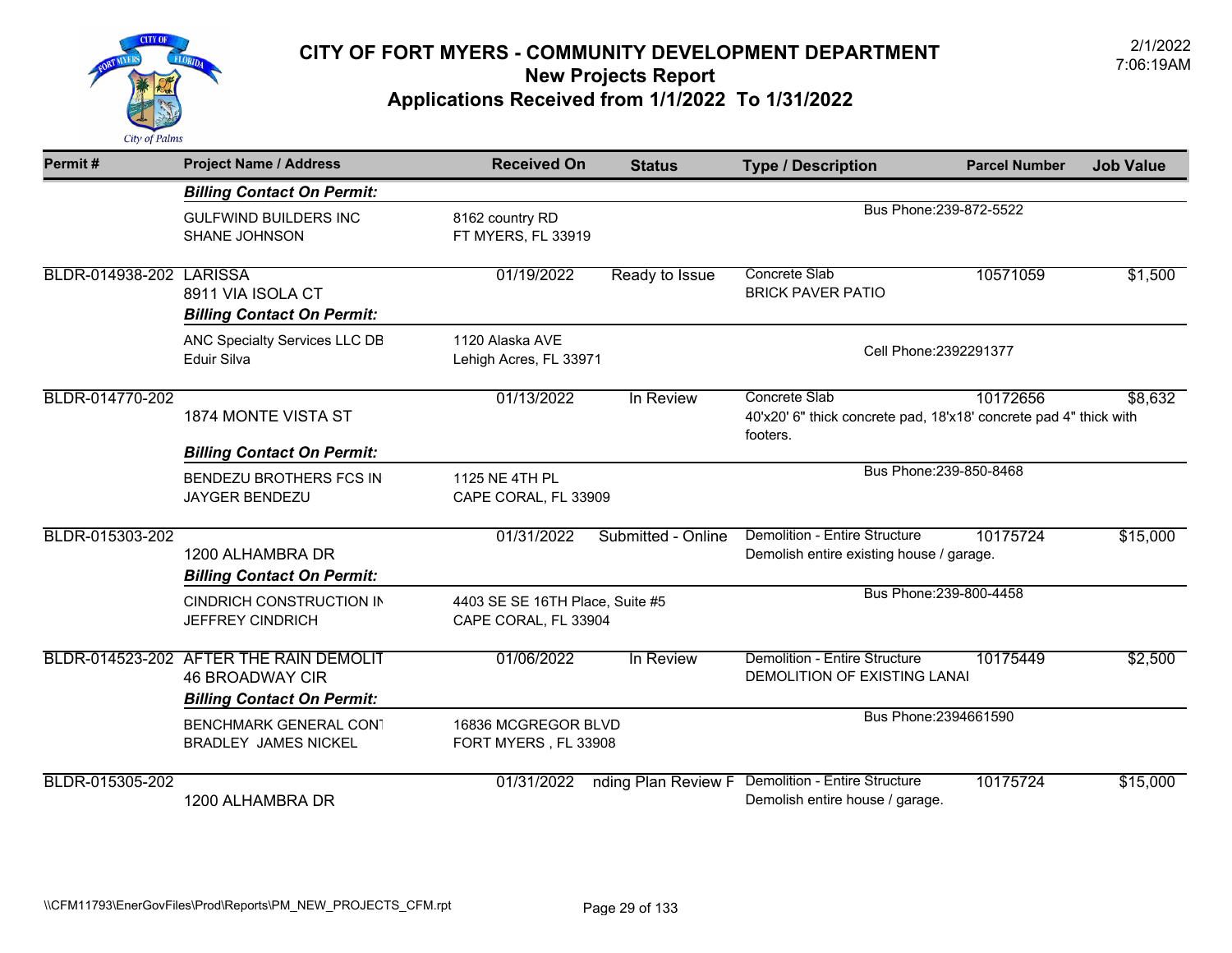

| Permit#         | <b>Project Name / Address</b>                              | <b>Received On</b>                                      | <b>Status</b>  | <b>Type / Description</b>                                                                                                                                                                                             | <b>Parcel Number</b>    | <b>Job Value</b> |
|-----------------|------------------------------------------------------------|---------------------------------------------------------|----------------|-----------------------------------------------------------------------------------------------------------------------------------------------------------------------------------------------------------------------|-------------------------|------------------|
|                 | <b>Billing Contact On Permit:</b>                          |                                                         |                |                                                                                                                                                                                                                       |                         |                  |
|                 | <b>CINDRICH CONSTRUCTION IN</b><br><b>JEFFREY CINDRICH</b> | 4403 SE SE 16TH Place, Suite #5<br>CAPE CORAL, FL 33904 |                |                                                                                                                                                                                                                       | Bus Phone: 239-800-4458 |                  |
| BLDR-014946-202 | 1520 PASSAIC AVE<br><b>Billing Contact On Permit:</b>      | 01/19/2022                                              | Ready to Issue | Demolition - Interior Demo<br>Interior drywall demo of two bedrooms and hallway                                                                                                                                       | 10176820                | \$5,500          |
|                 | <b>FIRESERVICE INC</b><br><b>WILLIAM MAUTE</b>             |                                                         |                | Bus Phone: 239-936-1033                                                                                                                                                                                               |                         |                  |
| BLDR-014574-202 | 1938 CORONADO RD                                           | 01/07/2022                                              | In Review      | Duplex - Renovation<br>10176228<br>\$12,500<br>CHANGING FRONT/BACK DOOR SIZE FOR SIZE. CHANGING<br>PLUMBING FIXTURES IN BATHROOM (VANITY & TOILETS).<br>CHANGING KITCHEN CABINETS. CHANGING FLOORING AND<br>PAINTING. |                         |                  |
|                 | <b>Billing Contact On Permit:</b>                          |                                                         |                |                                                                                                                                                                                                                       |                         |                  |
|                 | <b>JOBEZ Construction LLC</b><br><b>JOHN MORALES</b>       | 2504 Floyd AVE S<br>Lehigh Acres, FL 33976              |                |                                                                                                                                                                                                                       | Bus Phone: 2392382900   |                  |
| BLDR-014573-202 | 1936 CORONADO RD                                           | 01/07/2022                                              | In Review      | Duplex - Renovation<br>CHANGING FRONT/BACK DOOR SIZE FOR SIZE. CHANGING<br>PLUMBING FIXTURES IN BATHROOM (VANITY & TOILETS).<br>CHANGING KITCHEN CABINETS. CHANGING FLOORING AND<br>PAINTING.                         | 10176228                | \$12,500         |
|                 | <b>Billing Contact On Permit:</b>                          |                                                         |                |                                                                                                                                                                                                                       |                         |                  |
|                 | <b>JOBEZ Construction LLC</b><br><b>JOHN MORALES</b>       | 2504 Floyd AVE S<br>Lehigh Acres, FL 33976              |                |                                                                                                                                                                                                                       | Bus Phone: 2392382900   |                  |
|                 | BLDR-014758-202 MOERSCHEL FENCE<br>11529 STONECREEK CIR    | 01/13/2022                                              | Issued         | Fence/Wall/Dump Enclosure<br>INSTALL 161 LF OF 4' H ALUMINUM OPEN PICKET FENCE WITH :<br><b>GATES</b>                                                                                                                 | 10567695                | \$8,323          |
|                 | <b>Billing Contact On Permit:</b>                          | 2925 Warehouse RD                                       |                |                                                                                                                                                                                                                       | Bus Phone: 239-309-7497 |                  |
|                 | SUPERIOR FENCE & RAIL OF<br>Andrea Locke                   | FT MYERS, FL 33916                                      |                |                                                                                                                                                                                                                       |                         |                  |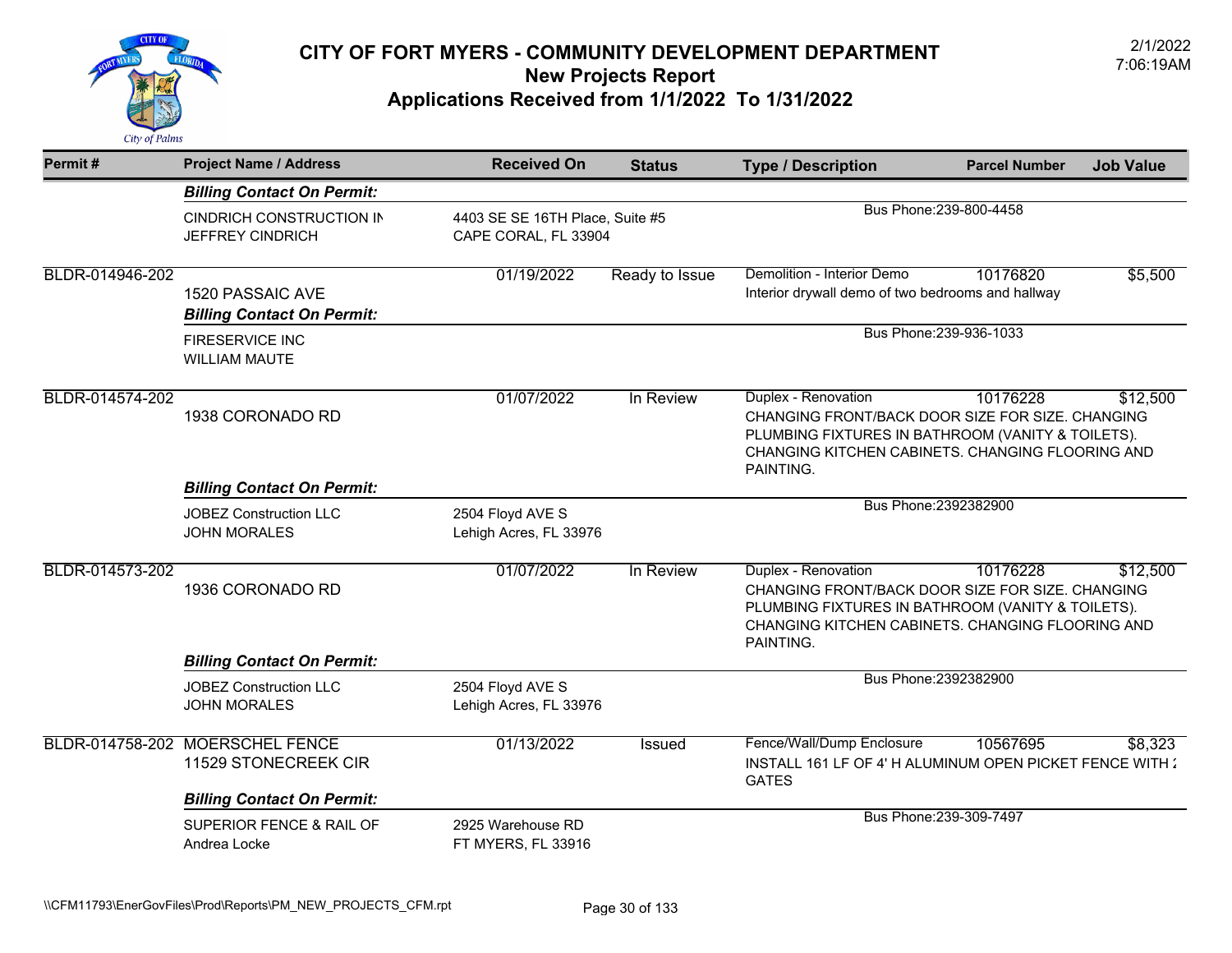

| Permit#                    | <b>Project Name / Address</b>                           | <b>Received On</b>                                       | <b>Status</b>  | <b>Type / Description</b>                                                                                | <b>Parcel Number</b>    | <b>Job Value</b> |
|----------------------------|---------------------------------------------------------|----------------------------------------------------------|----------------|----------------------------------------------------------------------------------------------------------|-------------------------|------------------|
| BLDR-015179-202 NOUD FENCE | 10048 MIMOSA SILK DR                                    | 01/26/2022                                               | In Review      | Fence/Wall/Dump Enclosure<br>INSTALL 81LF OF 4' H ALUMINUM OPEN PICKET FENCE WITH 2<br>GATES.            | 10532428                | \$4,389          |
|                            | <b>Billing Contact On Permit:</b>                       |                                                          |                |                                                                                                          |                         |                  |
|                            | SUPERIOR FENCE & RAIL OF<br>Andrea Locke                | 2925 Warehouse RD<br>FT MYERS, FL 33916                  |                |                                                                                                          | Bus Phone: 239-309-7497 |                  |
| BLDR-014875-202            | 2662 ST CHARLES ST<br><b>Billing Contact On Permit:</b> | 01/18/2022                                               | Ready to Issue | Fence/Wall/Dump Enclosure<br>Installing fence on the back of property only                               | 10173424                | \$700            |
|                            | <b>FRANK CABRERA</b>                                    | 2662 ST CHARLES ST<br>FORT MYERS, FL 33916               |                | Cell Phone: 7865649394                                                                                   |                         |                  |
| BLDR-014774-202            | 144 RIVERVIEW RD<br><b>Billing Contact On Permit:</b>   | 01/13/2022                                               | In Review      | Fence/Wall/Dump Enclosure<br>install 308' of 72" chain link w/ 2 gates                                   | 10244731                | \$7,300          |
|                            | <b>TROPICAL FENCE COMPANY</b><br><b>MARK MURPHY</b>     |                                                          |                |                                                                                                          | Bus Phone: 239-694-5622 |                  |
| BLDR-014455-202            | 1521 GRACE AVE<br><b>Billing Contact On Permit:</b>     | 01/04/2022                                               | <b>Issued</b>  | Fence/Wall/Dump Enclosure<br>Install 237' of 6ft high wood with 1 4ft wide gate and 1 5ft wide gate      | 10176771                | \$5,829          |
|                            | ALL AMERICAN FENCE AND G<br><b>SEAN MILLER</b>          | 13180 N CLEVELAND Ave #312<br>NORTH FORT MYERS, FL 33903 |                |                                                                                                          | Bus Phone: 239-244-2395 |                  |
| BLDR-014521-202            | 2541 HUNTER ST                                          | 01/06/2022                                               | Issued         | Fence/Wall/Dump Enclosure<br>Chain Link fence 90Ft and 4 FT height aluminum picket 25 Lft 4ft<br>height. | 10175178                | \$1,400          |
|                            | <b>Billing Contact On Permit:</b>                       |                                                          |                |                                                                                                          |                         |                  |
|                            | <b>CIMERA CONSTRUCTION INC</b><br>ANA CARO              | <b>4802 RENA</b><br>LEHIGH ACRES, FL 33971               |                | Bus Phone: 2399009394                                                                                    |                         |                  |
| BLDR-014622-202            |                                                         | 01/10/2022                                               | Finaled        | Fence/Wall/Dump Enclosure                                                                                | 10183683                | \$7,361          |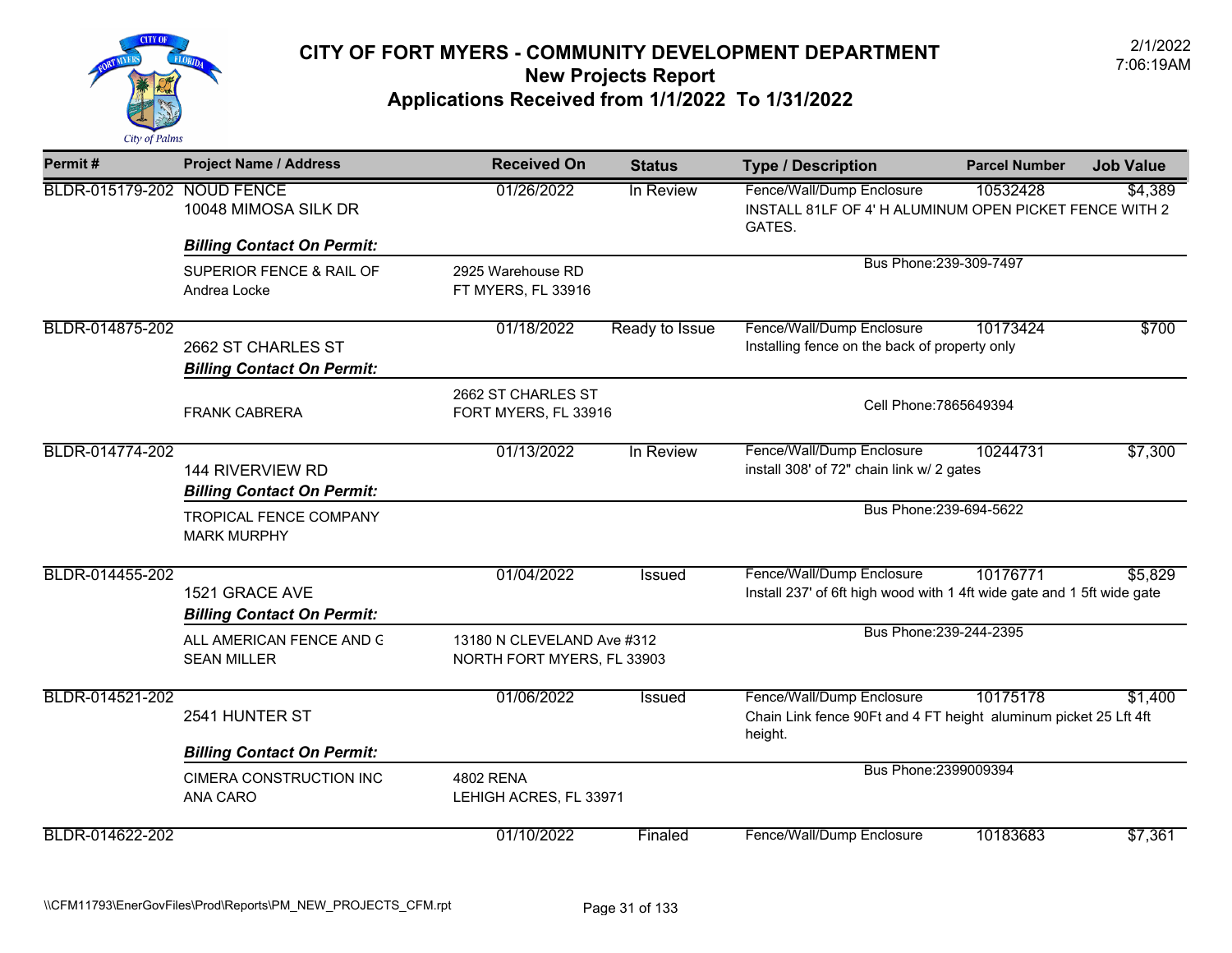

| Permit#                         | <b>Project Name / Address</b>                                                           | <b>Received On</b>                      | <b>Status</b>  | <b>Type / Description</b>                                                                                                                     | <b>Parcel Number</b>                                                                                                                                                                                | <b>Job Value</b> |  |  |
|---------------------------------|-----------------------------------------------------------------------------------------|-----------------------------------------|----------------|-----------------------------------------------------------------------------------------------------------------------------------------------|-----------------------------------------------------------------------------------------------------------------------------------------------------------------------------------------------------|------------------|--|--|
|                                 | 1302 JAMBALANA LN                                                                       |                                         |                |                                                                                                                                               | Aluminum fence for pool enclosure, 4' high on all sides on the<br>outside, that extends around the entire perimeter of th pool. (3) 5'<br>aluminum wide gates that are self closing, self latching. |                  |  |  |
|                                 | <b>Billing Contact On Permit:</b>                                                       |                                         |                |                                                                                                                                               |                                                                                                                                                                                                     |                  |  |  |
|                                 | Khalid Sabha                                                                            |                                         |                | Cell Phone: 239-222-3363                                                                                                                      |                                                                                                                                                                                                     |                  |  |  |
| BLDR-014493-202 Dale St.        | 3506 DALE ST                                                                            | 01/05/2022                              | Issued         | Fence/Wall/Dump Enclosure<br>84' OF 6' HIGH ALUMINUM PICKET FENCE WITH ONE 16' WIDE<br><b>GATE</b>                                            | 10251395                                                                                                                                                                                            | \$3,171          |  |  |
|                                 | <b>Billing Contact On Permit:</b>                                                       |                                         |                |                                                                                                                                               |                                                                                                                                                                                                     |                  |  |  |
|                                 | <b>LINEAR FENCE</b><br>WILLIAM BIXBY                                                    | 1009 NE 5TH AVE<br>CAPE CORAL, FL 33909 |                | Bus Phone: 239.314.6441<br>Cell Phone: 2393146441                                                                                             |                                                                                                                                                                                                     |                  |  |  |
| BLDR-014797-202                 | 1463 SANDRA DR<br><b>Billing Contact On Permit:</b>                                     | 01/14/2022                              | In Review      | Fence/Wall/Dump Enclosure<br>6' fence and gate (85')                                                                                          | 10172791                                                                                                                                                                                            | \$1,870          |  |  |
|                                 | <b>BILL SOLIS</b>                                                                       | 1463 SANDRA DR<br>FORT MYERS, FL 33901  |                |                                                                                                                                               |                                                                                                                                                                                                     |                  |  |  |
|                                 | BLDR-015030-202 AVINA MATHURIN<br>3067 CENTRAL AVE<br><b>Billing Contact On Permit:</b> | 01/20/2022                              | In Review      | Fence/Wall/Dump Enclosure<br>FENCE 6 FT PVC PRIVACY BACK AND FRONT 4 FT AND GATE                                                              | 10174975                                                                                                                                                                                            | \$4,000          |  |  |
|                                 | <b>AVINA MATHURIN</b>                                                                   |                                         |                | Cell Phone: 2394407281                                                                                                                        |                                                                                                                                                                                                     |                  |  |  |
| BLDR-014835-202                 | 4451 OHIO AVE<br><b>Billing Contact On Permit:</b>                                      | 01/18/2022                              | Ready to Issue | Fence/Wall/Dump Enclosure<br>Fence around the house vinyl.                                                                                    | 10249117                                                                                                                                                                                            | \$5,460          |  |  |
|                                 | <b>WILMAR GONZALEZ</b>                                                                  | 4451 OHIO AVE<br>FORT MYERS, FL 33905   |                |                                                                                                                                               |                                                                                                                                                                                                     |                  |  |  |
| BLDR-014667-202 Sarbello Permit | 1239 SUNBURY DR                                                                         | 01/11/2022                              | In Review      | Fence/Wall/Dump Enclosure<br>Install 119ft of 4ft high galvanized chain link and install 23ft of 6ft<br>high wood fence with 3 5ft wide gates | 10183454                                                                                                                                                                                            | \$3,435          |  |  |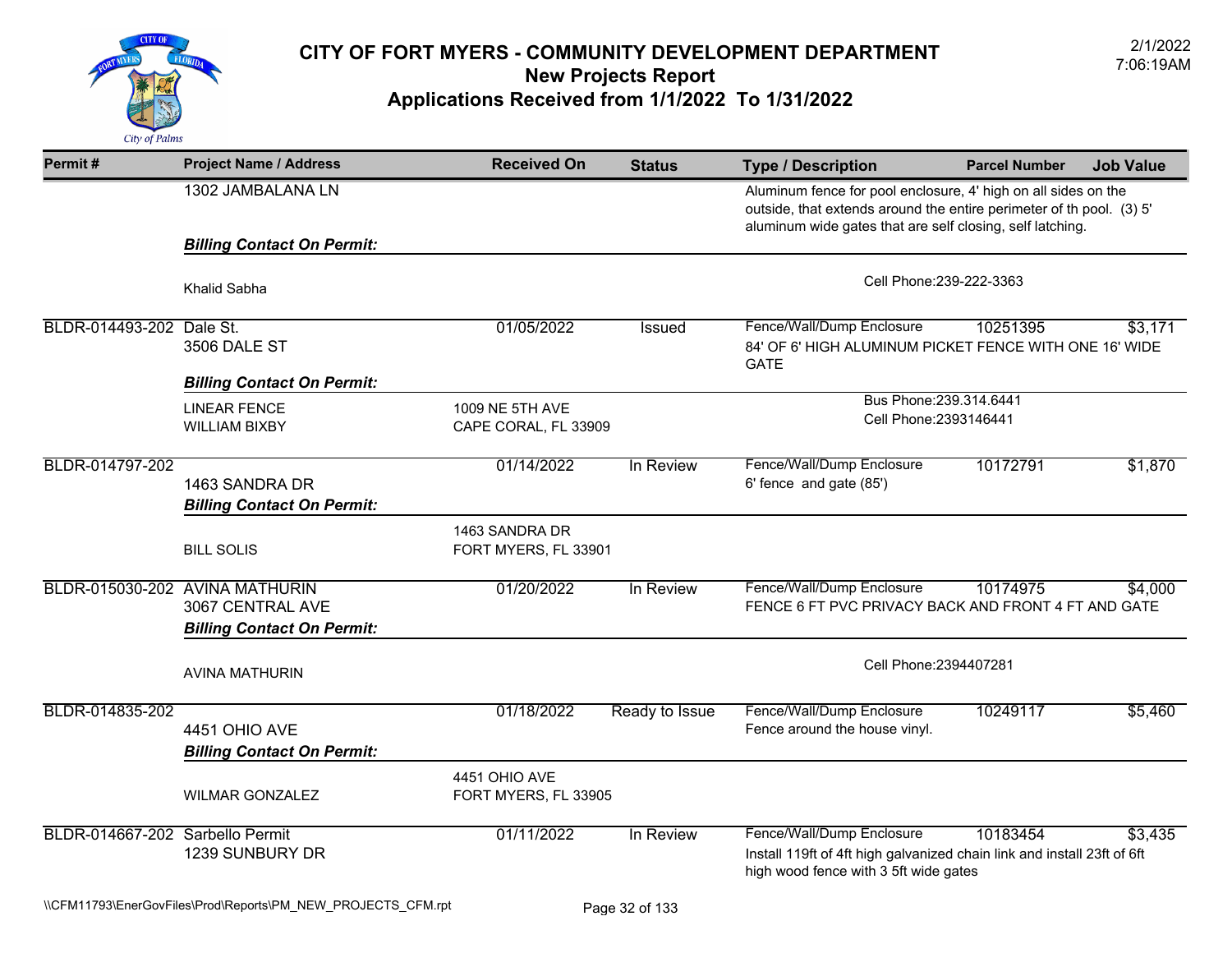

| Permit#                            | <b>Project Name / Address</b>                                              | <b>Received On</b>                                       | <b>Status</b> | <b>Type / Description</b>                                                                                                              | <b>Parcel Number</b>    | <b>Job Value</b> |
|------------------------------------|----------------------------------------------------------------------------|----------------------------------------------------------|---------------|----------------------------------------------------------------------------------------------------------------------------------------|-------------------------|------------------|
|                                    | <b>Billing Contact On Permit:</b>                                          |                                                          |               |                                                                                                                                        |                         |                  |
|                                    | ALL AMERICAN FENCE AND G<br><b>SEAN MILLER</b>                             | 13180 N CLEVELAND Ave #312<br>NORTH FORT MYERS, FL 33903 |               |                                                                                                                                        | Bus Phone: 239-244-2395 |                  |
| BLDR-014531-202                    | 10909 CHERRY LAUREL DR<br><b>Billing Contact On Permit:</b>                | 01/06/2022                                               | In Review     | Fence/Wall/Dump Enclosure<br>Install 87' of 48" alum fnc w/ 2 gates                                                                    | 10563185                | \$4,400          |
|                                    | <b>TROPICAL FENCE COMPANY</b><br><b>MARK MURPHY</b>                        |                                                          |               | Bus Phone: 239-694-5622                                                                                                                |                         |                  |
| BLDR-014623-202                    | 1452 ALHAMBRA DR<br><b>Billing Contact On Permit:</b>                      | 01/10/2022                                               | <b>Issued</b> | Fence/Wall/Dump Enclosure<br>Install 28If of 4'H vinyl picket fence with 1 gate.                                                       | 10175773                | \$2,050          |
|                                    | SUPERIOR FENCE & RAIL OF<br>CHRISTOPHER JOHNSON                            |                                                          |               |                                                                                                                                        | Bus Phone: 239-229-0237 |                  |
| BLDR-014425-202                    | 2108 BARKER BLVD                                                           | 01/03/2022                                               | In Review     | Fence/Wall/Dump Enclosure<br>INSTALL 74' OF 6' HIGH GALVANIZED CHAIN LINK FENCE;<br>INSTALL 29' OF 4' HIGH GALVANIZED CHAIN LINK FENCE | 10253904                | \$1,500          |
|                                    | <b>Billing Contact On Permit:</b><br><b>PREMIER FENCE</b><br>ROBERT BUCZKO | 11983 N TAMIAMI TR<br>NAPLES, FL 34110                   |               |                                                                                                                                        | Bus Phone: 239-566-8642 |                  |
| BLDR-014648-202 Dizon, Otis Lee Jr | 3217 WILLIN ST<br><b>Billing Contact On Permit:</b>                        | 01/11/2022                                               | Issued        | Fence/Wall/Dump Enclosure<br>Install 78' of 72" gal chain link fence no gates                                                          | 10453730                | \$1,500          |
|                                    | <b>TROPICAL FENCE COMPANY</b><br><b>MARK MURPHY</b>                        |                                                          |               |                                                                                                                                        | Bus Phone: 239-694-5622 |                  |
|                                    | BLDR-015148-202 Jerod Engler Fence Install                                 | 01/25/2022                                               | In Review     | Fence/Wall/Dump Enclosure                                                                                                              | 10600269                | \$3,247          |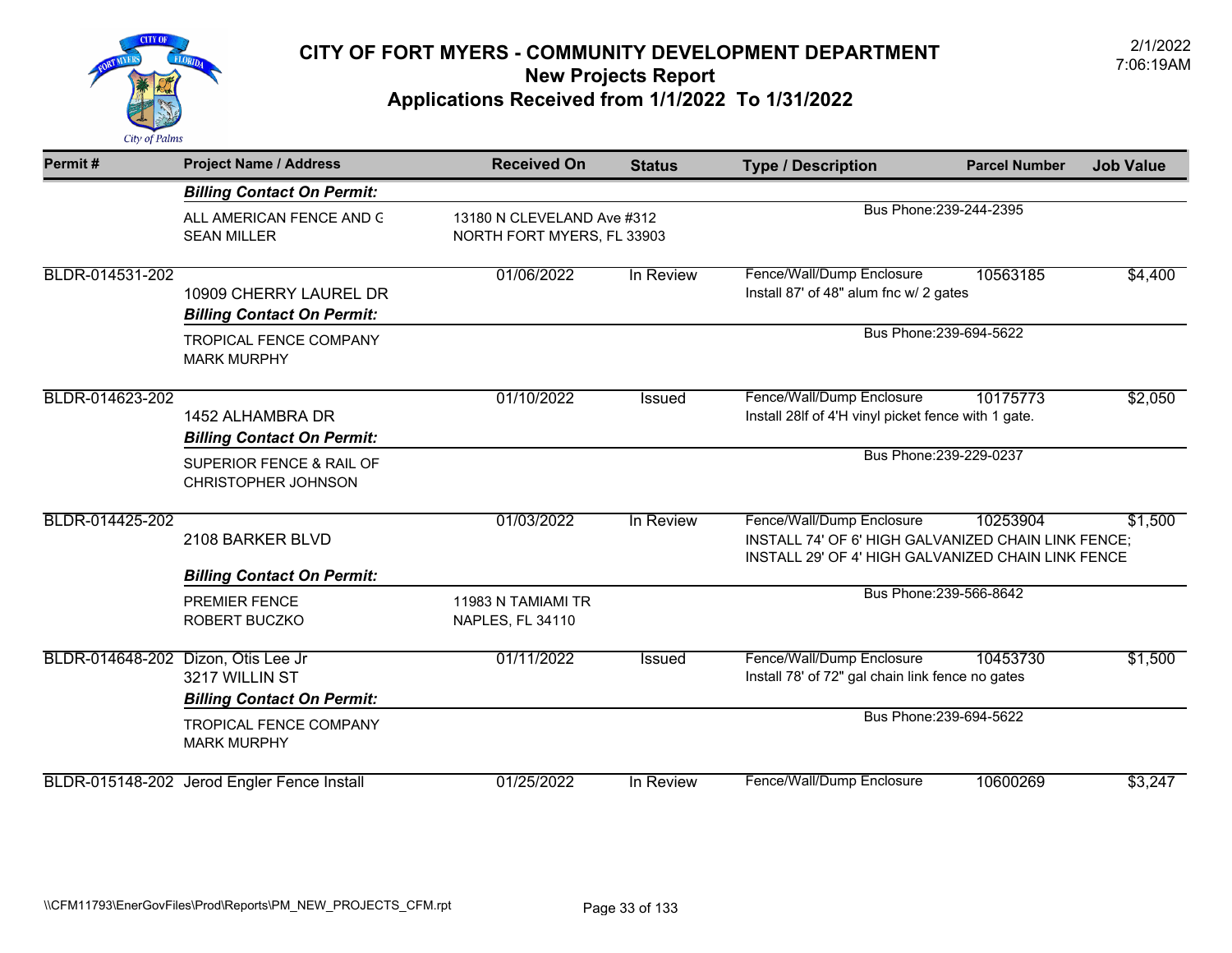

| Permit#                   | <b>Project Name / Address</b>                          | <b>Received On</b>                              | <b>Status</b> | <b>Type / Description</b>                                                                                                                                                        | <b>Parcel Number</b> | <b>Job Value</b> |
|---------------------------|--------------------------------------------------------|-------------------------------------------------|---------------|----------------------------------------------------------------------------------------------------------------------------------------------------------------------------------|----------------------|------------------|
|                           | 4787 CRESTED EAGLE LN                                  |                                                 |               | APPROX. 86' LFT OF 4' TALL<br><b>BRONZE 3 RAIL ALUMINUM</b><br>FENCE TO INCLUDE ONE SINGLE<br><b>GATE. PICKET SPACING TO BE</b><br>1-5/8" THROUGHOUT ENTIRETY<br>OF FENCE PANELS |                      |                  |
|                           | <b>Billing Contact On Permit:</b>                      |                                                 |               |                                                                                                                                                                                  |                      |                  |
|                           | J. A. Wheeler LLC<br>Jeffery Wheeler                   | 16150 Old US 41 #Unit 1<br>FORT MYERS, FL 33912 |               | Bus Phone: 2399949592                                                                                                                                                            |                      |                  |
| BLDR-014665-202           | 3828 SEMINOLE AVE<br><b>Billing Contact On Permit:</b> | 01/11/2022                                      | In Review     | Fence/Wall/Dump Enclosure<br>Fencing part of thhe property.                                                                                                                      | 10245656             | \$15,487         |
|                           | <b>SERGIO CREEL</b>                                    | 3828 SEMINOLE AVE<br>FORT MYERS, FL 33916       |               | Cell Phone: 3059906926                                                                                                                                                           |                      |                  |
| BLDR-015280-202           | 1346 JAMBALANA LN<br><b>Billing Contact On Permit:</b> | 01/29/2022                                      | In Review     | Fence/Wall/Dump Enclosure<br>INSYALL 17' OF 72" ALUM FENCE W/ 2-5' WALK GATES                                                                                                    | 10183693             | \$2,400          |
|                           | <b>TROPICAL FENCE COMPANY</b><br><b>MARK MURPHY</b>    |                                                 |               | Bus Phone: 239-694-5622                                                                                                                                                          |                      |                  |
| BLDR-015156-202           | 3722 ARLINGTON ST<br><b>Billing Contact On Permit:</b> | 01/25/2022                                      | In Review     | Fence/Wall/Dump Enclosure<br>48" aluminum yard fence.                                                                                                                            | 10184173             | \$4,039          |
|                           | SOUTHERN ALUMINUM INC<br><b>MATTHEW MYERS</b>          | 674 STONECREST LN #4<br>CAPE CORAL, FL 33909    |               | Bus Phone: 239-229-5138                                                                                                                                                          |                      |                  |
| BLDR-015180-202 MIDDLETON | 2151 VIRGINIA AVE<br><b>Billing Contact On Permit:</b> | 01/26/2022                                      | In Review     | Fence/Wall/Dump Enclosure<br>PROPERTY LINE FENCE SIDE YARDS                                                                                                                      | 10172149             | \$500            |
|                           | <b>SCOTT MIDDLETON</b>                                 |                                                 |               | Cell Phone: 9899929327                                                                                                                                                           |                      |                  |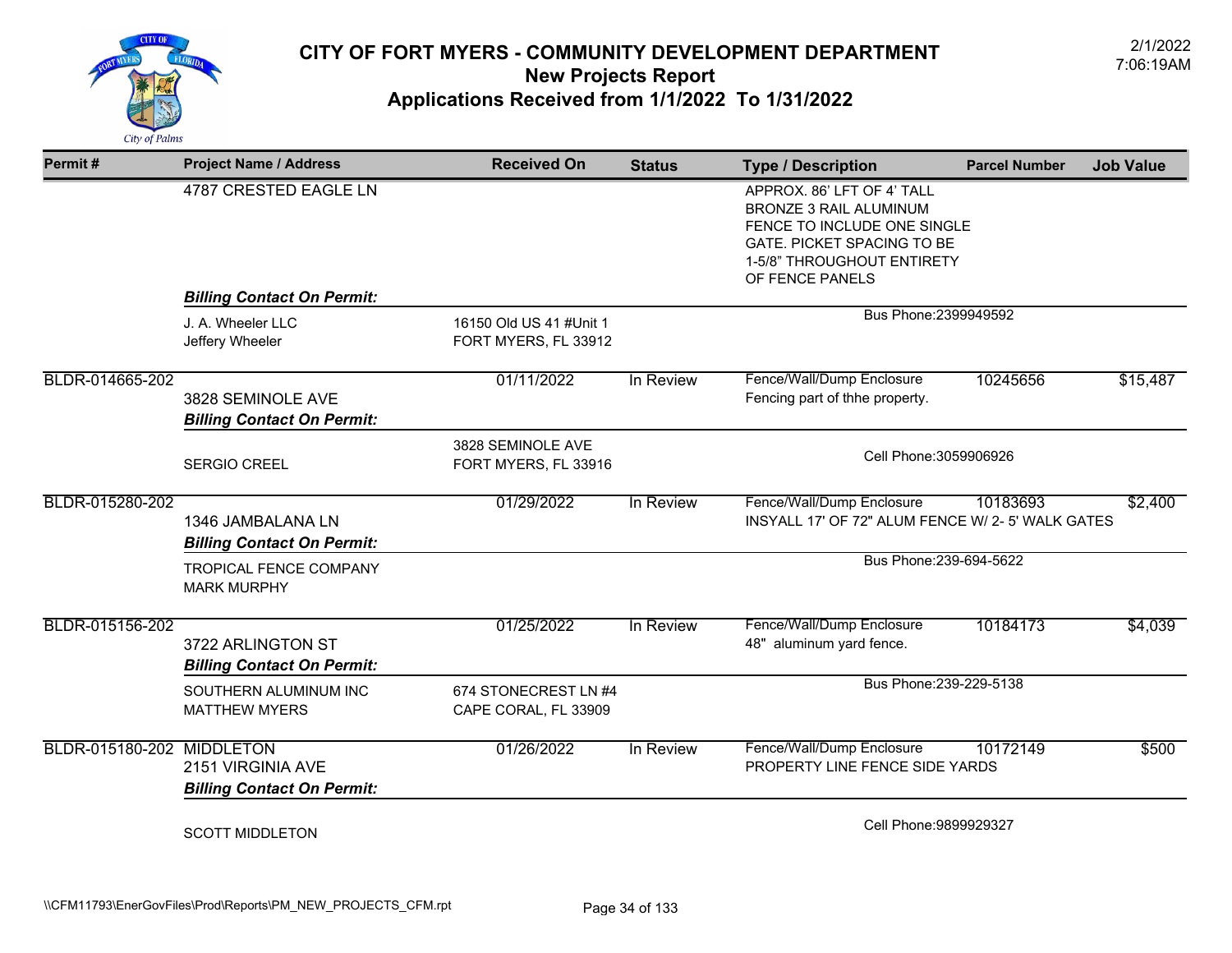

| Permit#                        | <b>Project Name / Address</b>                           | <b>Received On</b>                        | <b>Status</b> | <b>Type / Description</b>                                                                                     | <b>Parcel Number</b>    | <b>Job Value</b> |  |
|--------------------------------|---------------------------------------------------------|-------------------------------------------|---------------|---------------------------------------------------------------------------------------------------------------|-------------------------|------------------|--|
| BLDR-015051-202                | 750 JARMILLA LN<br><b>Billing Contact On Permit:</b>    | 01/21/2022                                | In Review     | Fence/Wall/Dump Enclosure<br>Putting up fence.                                                                | 10247942                | \$5,925          |  |
|                                | DESERRANNO, HONORATA<br>HONORATA DESERRANNO             |                                           |               | Bus Phone: 239.601.7798<br>Cell Phone:<br>Home Phone:                                                         |                         |                  |  |
| BLDR-015093-202                | 1751 HOUGH ST<br><b>Billing Contact On Permit:</b>      | 01/24/2022                                | In Review     | Fence/Wall/Dump Enclosure<br>Install 259 LF of 4' H vinyl open picket with 1 gate.                            | 10162245                | \$8,393          |  |
|                                | SUPERIOR FENCE & RAIL OF<br>CHRISTOPHER JOHNSON         |                                           |               |                                                                                                               | Bus Phone: 239-229-0237 |                  |  |
| BLDR-015213-202                | 3850 E RIVER DR<br><b>Billing Contact On Permit:</b>    | 01/27/2022                                | Submitted     | Fence/Wall/Dump Enclosure<br>FENCE FOR THE SPACE ON RIVER DR SIDE OF THE HOUSE                                | 10245536                | \$1,800          |  |
|                                | <b>DOMINICK CHICAGO</b>                                 |                                           |               | Cell Phone: 5203498014                                                                                        |                         |                  |  |
| BLDR-014526-202                | 4329 GLENWOOD AVE                                       | 01/06/2022                                | In Review     | Fence/Wall/Dump Enclosure<br>WOOD FENCE WITH POST 4X4 INSTALLED EVERY 10 FEET, 2FT<br>IN GROUND, 6FT TALL     | 10245789                | \$4,000          |  |
|                                | <b>Billing Contact On Permit:</b>                       |                                           |               |                                                                                                               |                         |                  |  |
|                                | <b>OBDULIA CHUN</b>                                     |                                           |               | Cell Phone: 2392446158                                                                                        |                         |                  |  |
| <b>BLDR-014799-202 Fuentes</b> | 4291 LEMONGRASS DR<br><b>Billing Contact On Permit:</b> | 01/14/2022                                | In Review     | Fence/Wall/Dump Enclosure<br>INSTALL 70' OF 4' HIGH 2 RAIL BLACK DECORATIVE ALUM<br><b>FENCE WITH 2 GATES</b> | 10591273                | \$2,779          |  |
|                                | <b>RELIABLE PERMITTING</b><br>SHALONDA WASHINGTON       | 2223 TRADE CENTER WAY<br>NAPLES, FL 34109 |               | Bus Phone: 2392342578                                                                                         |                         |                  |  |
| BLDR-015220-202                | 4624 WEST DR                                            | 01/27/2022                                | Submitted     | Fence/Wall/Dump Enclosure<br><b>FIXING EXISTING WOOD FENCE</b>                                                | 10186586                | \$1,500          |  |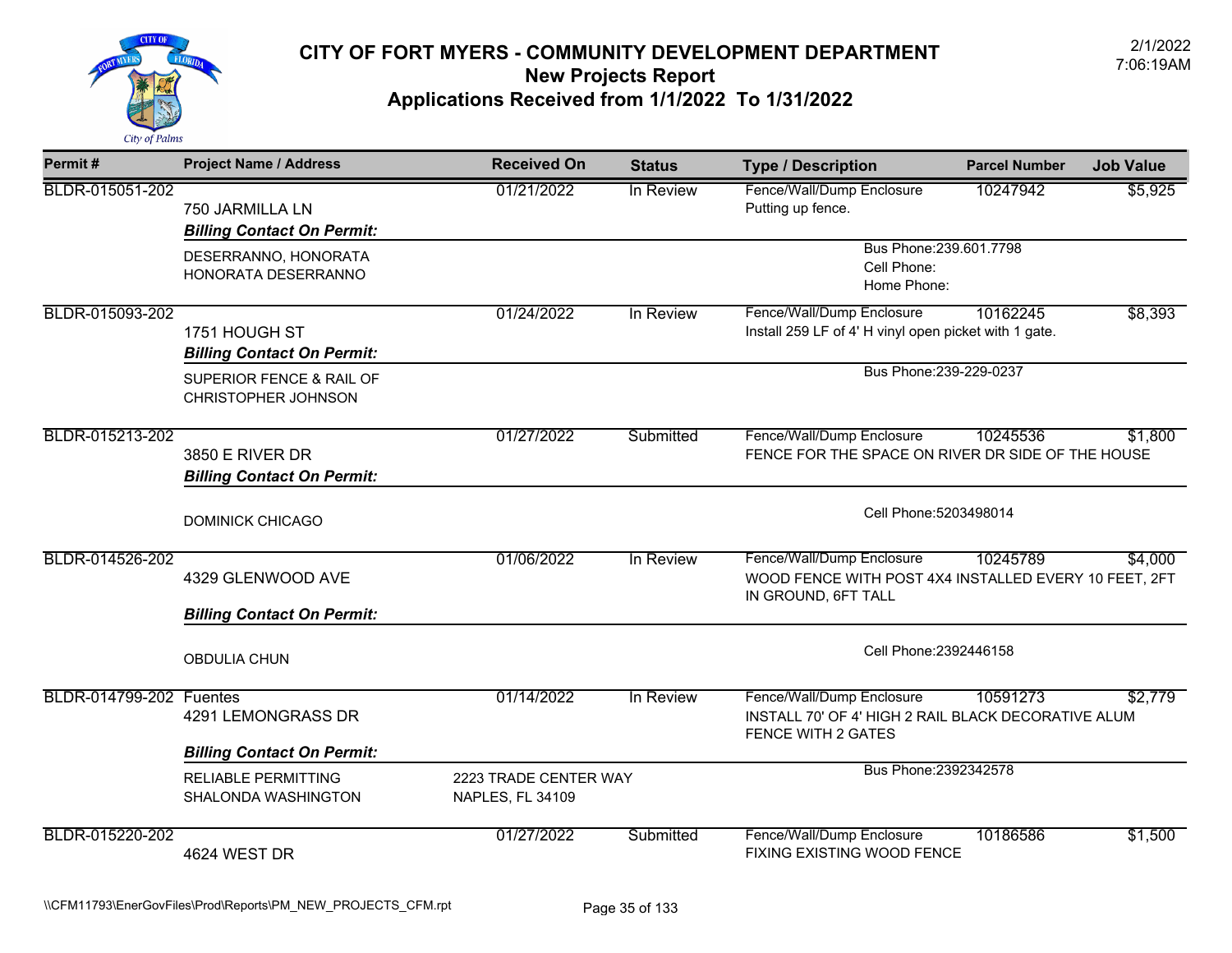

| Permit#                 | <b>Project Name / Address</b>                            | <b>Received On</b>                                       | <b>Status</b>  | <b>Type / Description</b>                                                                                                                                              | <b>Parcel Number</b>    | <b>Job Value</b> |
|-------------------------|----------------------------------------------------------|----------------------------------------------------------|----------------|------------------------------------------------------------------------------------------------------------------------------------------------------------------------|-------------------------|------------------|
|                         | <b>Billing Contact On Permit:</b>                        |                                                          |                |                                                                                                                                                                        |                         |                  |
|                         | <b>CENEYDA MORALES</b>                                   | 4624 WEST DR<br>FORT MYERS, FL 33907                     |                | Cell Phone: 2398106340                                                                                                                                                 |                         |                  |
| BLDR-015023-202         | 1634 POINSETTIA AVE                                      | 01/20/2022                                               | In Review      | Fence/Wall/Dump Enclosure<br>Install 220ft of 6ft high black chain link fence with 14ft wide gate<br>and 3 6ft wide gates                                              | 10162185                | \$5,232          |
|                         | <b>Billing Contact On Permit:</b>                        |                                                          |                |                                                                                                                                                                        | Bus Phone: 239-244-2395 |                  |
|                         | ALL AMERICAN FENCE AND G<br><b>SEAN MILLER</b>           | 13180 N CLEVELAND Ave #312<br>NORTH FORT MYERS, FL 33903 |                |                                                                                                                                                                        |                         |                  |
|                         | BLDR-015177-202 ANTONELLI FENCE<br>3472 MCGREGOR BLVD    | 01/26/2022                                               | In Review      | Fence/Wall/Dump Enclosure<br>INSTALL 285 LF OF 6' H WOOD PRIVACY FENCE WITH 2 GATES.<br>FENCE GATES & LATCHES ALL IN COMPLIANCE WITH POOL<br><b>CODE REQUIREMENTS.</b> | 10176705                | \$15,400         |
|                         | <b>Billing Contact On Permit:</b>                        |                                                          |                |                                                                                                                                                                        |                         |                  |
|                         | SUPERIOR FENCE & RAIL OF<br>Andrea Locke                 | 2925 Warehouse RD<br>FT MYERS, FL 33916                  |                |                                                                                                                                                                        | Bus Phone: 239-309-7497 |                  |
| BLDR-015189-202         | 1262 SUNBURY DR                                          | 01/26/2022                                               | Ready to Issue | Garage Door Replacement (OTC)<br>REPLACING EXISTING 9X7 GARAGE DOOR SIZE FOR SIZE<br>(FL17096.3)                                                                       | 10183640                | \$4,329          |
|                         | <b>Billing Contact On Permit:</b>                        |                                                          |                |                                                                                                                                                                        |                         |                  |
|                         | <b>RELIABLE PERMITTING</b><br>SHALONDA WASHINGTON        | 2223 TRADE CENTER WAY<br>NAPLES, FL 34109                |                |                                                                                                                                                                        | Bus Phone: 2392342578   |                  |
| BLDR-014870-202         | 9282 AVIANO DR #201<br><b>Billing Contact On Permit:</b> | 01/18/2022                                               | Issued         | Garage Door Replacement (OTC)<br>Replace the garage door, size for size, per FL 31372.19                                                                               | 10501917                | \$2,150          |
|                         | Garage Doors by Roy North, Inc<br><b>DAVID NORTH</b>     | 2085 ANDREA LN #Unit 6<br>FORT MYERS, FL 33912           |                |                                                                                                                                                                        | Bus Phone: 239-482-5211 |                  |
| BLDR-015098-202 CARPORT | 4355 ORANGEWOOD AVE                                      | 01/24/2022                                               | In Review      | Garage/Carport<br><b>ENCLOSURE OF CARPORT</b>                                                                                                                          | 10184785                | \$2,500          |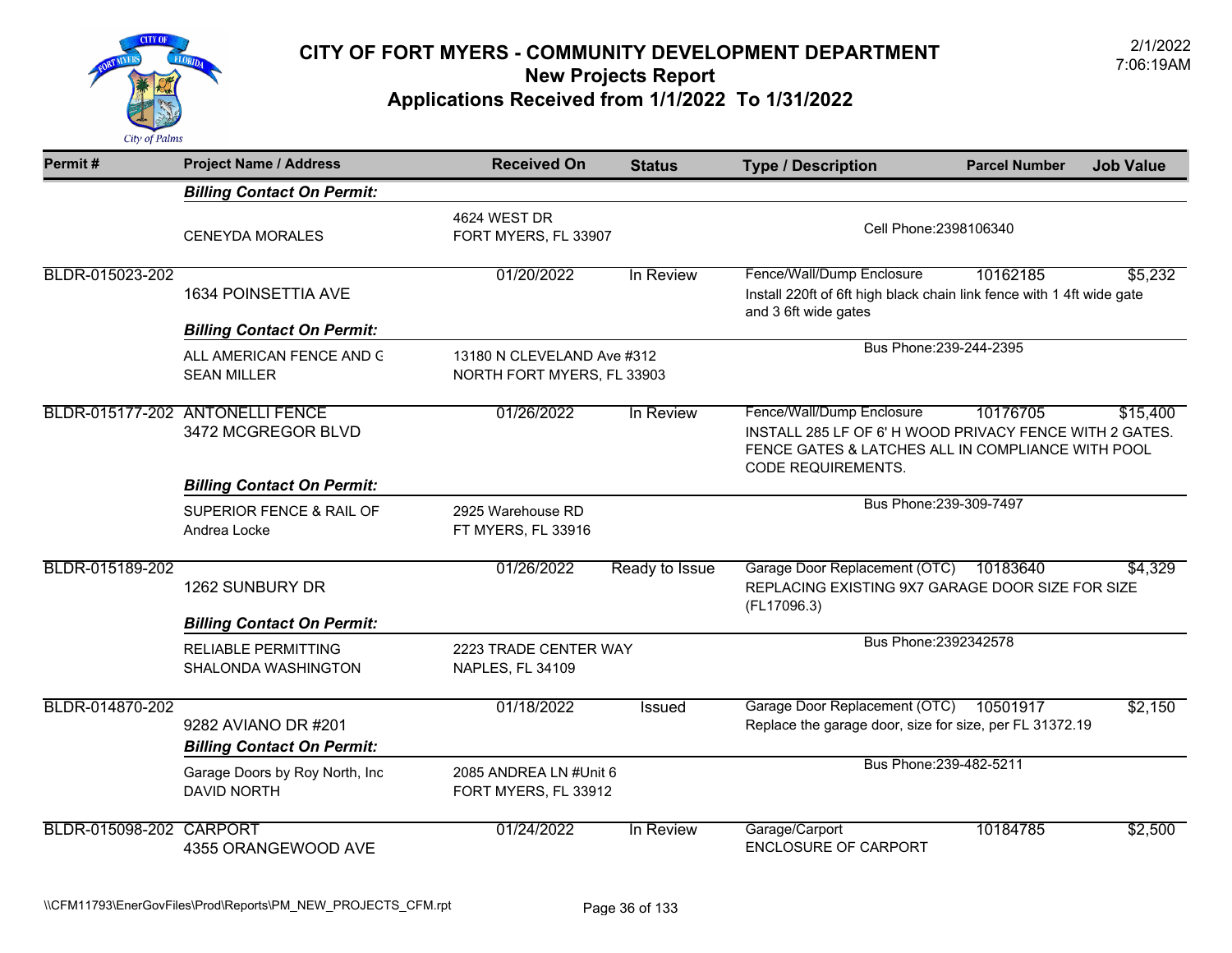

| Permit#         | <b>Project Name / Address</b>                       | <b>Received On</b>                            | <b>Status</b>      | <b>Type / Description</b>                                                                                                                                                           | <b>Parcel Number</b>     | <b>Job Value</b> |
|-----------------|-----------------------------------------------------|-----------------------------------------------|--------------------|-------------------------------------------------------------------------------------------------------------------------------------------------------------------------------------|--------------------------|------------------|
|                 | <b>Billing Contact On Permit:</b>                   |                                               |                    |                                                                                                                                                                                     |                          |                  |
|                 | <b>LUCY MARTINEZ</b>                                |                                               |                    | Cell Phone:<br>Home Phone:                                                                                                                                                          | Bus Phone: 239-672-0661  |                  |
| BLDR-014833-202 | 1905 KNIGHT ST<br><b>Billing Contact On Permit:</b> | 01/18/2022                                    | In Review          | Garage/Carport<br>Closing in a coveredd carport.                                                                                                                                    | 10251789                 | \$2,000          |
|                 | <b>SOPHIA LEWIS</b>                                 | 1905 KNIGHT ST<br>FORT MYERS, FL 33916        |                    | Cell Phone: 2399615618                                                                                                                                                              |                          |                  |
| BLDR-014621-202 | 3854 ROGERS ST<br><b>Billing Contact On Permit:</b> | 01/10/2022                                    | Ready to Issue     | Garage/Carport<br>Close wall on carport.                                                                                                                                            | 10184088                 | \$1,000          |
|                 | <b>GREGORY STANLEY</b>                              | 3864 ROGERS ST<br>FORT MYERS, FL 33901        |                    | Cell Phone: 2394648779                                                                                                                                                              |                          |                  |
| BLDR-014766-202 | 10423 MIGLIERA WAY                                  | 01/13/2022                                    | <b>Issued</b>      | Generator<br>Install 20KW generator, 200AMP ATS, and modules to control load.<br>Also installing UG gas line from LP tank to generator with<br>subcontractor, The Gas Company, LLC. | 10567109                 | \$12,000         |
|                 | <b>Billing Contact On Permit:</b>                   |                                               |                    |                                                                                                                                                                                     |                          |                  |
|                 | Bo's Electric, Inc.<br>Kathryne Hayden              | 10241 METRO PKWY #111<br>FORT MYERS, FL 33966 |                    |                                                                                                                                                                                     | Bus Phone: 239.275.4502  |                  |
| BLDR-015302-202 | 3952 DELEON ST<br><b>Billing Contact On Permit:</b> | 01/31/2022                                    | Issued-Inspections | Other/Siding (OTC)<br>Patch and retexture exterior stucco                                                                                                                           | 10184589                 | \$1,500          |
|                 | Ryan Galyean                                        | 3952 DELEON ST<br>FORT MYERS, FL 33901        |                    | Cell Phone: 2392050821                                                                                                                                                              | Home Phone: 239-205-0821 |                  |
| BLDR-014540-202 | 1467 SANDRA DR                                      | 01/06/2022                                    | <b>Issued</b>      | Other/Siding (OTC)<br>Replace areas of rotted siding with OSB plywood and cover with<br>James Hardie board siding.                                                                  | 10172790                 | \$5,050          |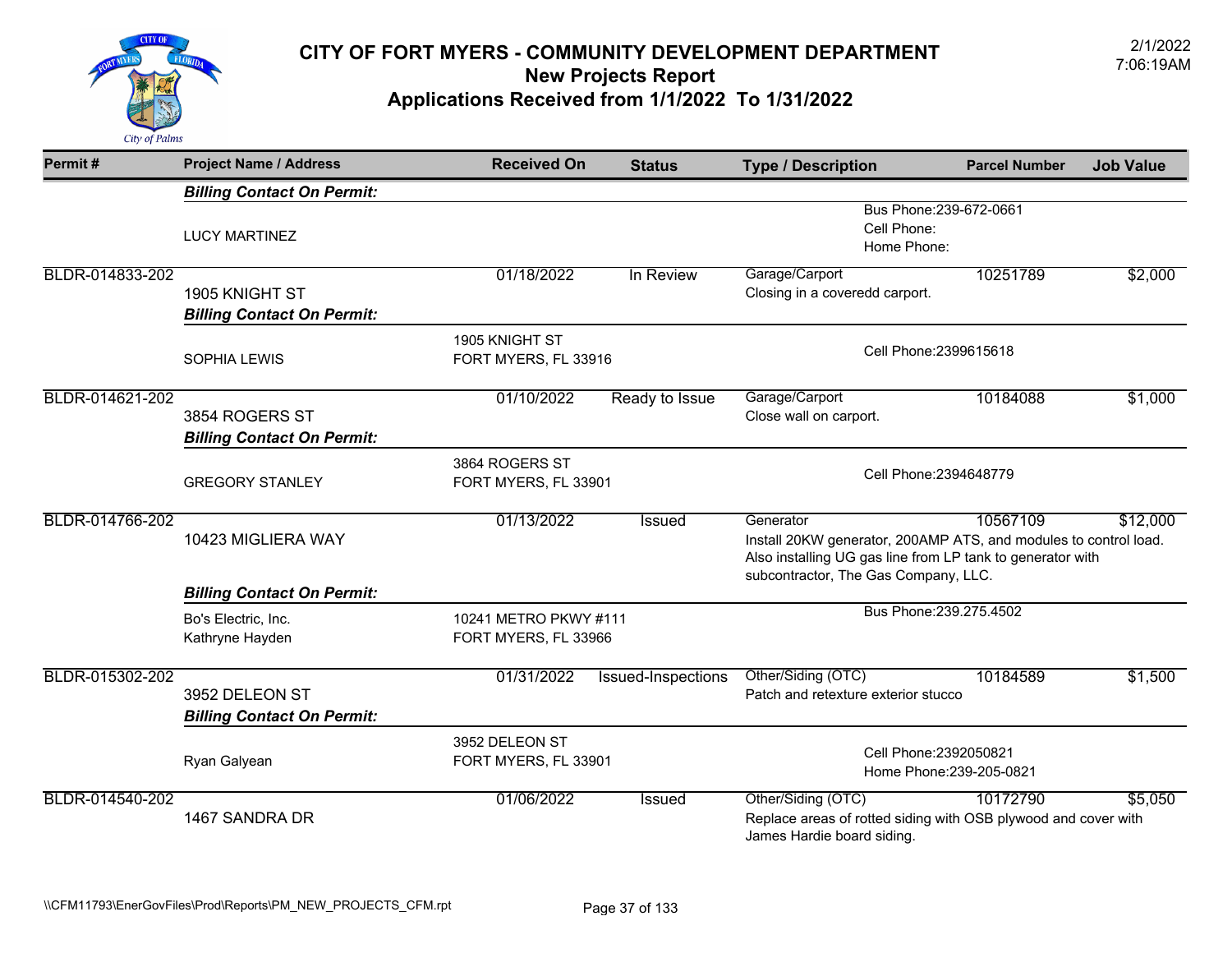

| Permit#         | <b>Project Name / Address</b>                                                   | <b>Received On</b>                                         | <b>Status</b>      | <b>Type / Description</b>                                                                                                                       | <b>Parcel Number</b>                                                                | <b>Job Value</b> |
|-----------------|---------------------------------------------------------------------------------|------------------------------------------------------------|--------------------|-------------------------------------------------------------------------------------------------------------------------------------------------|-------------------------------------------------------------------------------------|------------------|
|                 | <b>Billing Contact On Permit:</b>                                               |                                                            |                    |                                                                                                                                                 |                                                                                     |                  |
|                 | <b>Tropical Builders</b><br><b>Brett Bever</b>                                  | 1436 Sandra DR #1436, Sandra Drive<br>Fort Myers, FL 33901 |                    |                                                                                                                                                 |                                                                                     |                  |
| BLDR-014917-202 | 1752 VERONICA S SHOEMAKER BLVD<br><b>Billing Contact On Permit:</b>             | 01/19/2022                                                 | In Review          | <b>Sheds/Utility Structure</b><br>Install 12'w x 16'L x 10'6"H storage shed - no other trades                                                   | 10251507                                                                            | \$11,233         |
|                 | TUFF SHED INC<br><b>TOM SAUREY</b>                                              | 1777 SOUTH HARRISON<br>DENVER, CO 80210                    |                    |                                                                                                                                                 | Bus Phone: 303-474-5524<br>Cell Phone: (407) 985-2990<br>Home Phone: 813-657-6091 ( |                  |
| BLDR-014472-202 | <b>VIOLA PINKNEY</b><br>2757 HENDERSON AVE<br><b>Billing Contact On Permit:</b> | 01/05/2022                                                 | Issued             | <b>Sheds/Utility Structure</b><br><b>INSTALL SHED</b>                                                                                           | 10252208                                                                            | \$4,782          |
|                 | <b>VIOLA PINKNEY</b>                                                            |                                                            |                    |                                                                                                                                                 | Bus Phone: 239-440-2998<br>Cell Phone: 2392975785                                   |                  |
| BLDR-014589-202 | 1306 MORNINGSIDE DR<br><b>Billing Contact On Permit:</b>                        | 01/07/2022                                                 | Issued-Inspections | <b>Sheds/Utility Structure</b><br>Installing shed in yard.                                                                                      | 10183582                                                                            | \$4,745          |
|                 | SHEILA ANDERSON                                                                 | 1306 MORNINGSIDE DR<br>FORT MYERS, FL 33901                |                    |                                                                                                                                                 | Cell Phone: 2393369405                                                              |                  |
| BLDR-014536-202 | 3721 LUZON ST<br><b>Billing Contact On Permit:</b>                              | 01/06/2022                                                 | Issued-Inspections | <b>Sheds/Utility Structure</b><br>Shed installation.                                                                                            | 10184422                                                                            | \$3,800          |
|                 | Brenda Mckenzie                                                                 | 3721 LUZON<br>FORT MYERS, FL 33901                         |                    |                                                                                                                                                 | Bus Phone: 239.240.5811<br>Cell Phone: 2392405811                                   |                  |
| BLDR-015296-202 | 1801 LLEWELLYN DR                                                               | 01/31/2022                                                 | Submitted - Online | <b>Sheds/Utility Structure</b><br>New 16x12' Heartland shed for personal and home storage, with<br>new concrete slab for the shed's foundation. | 10172649                                                                            | \$6,350          |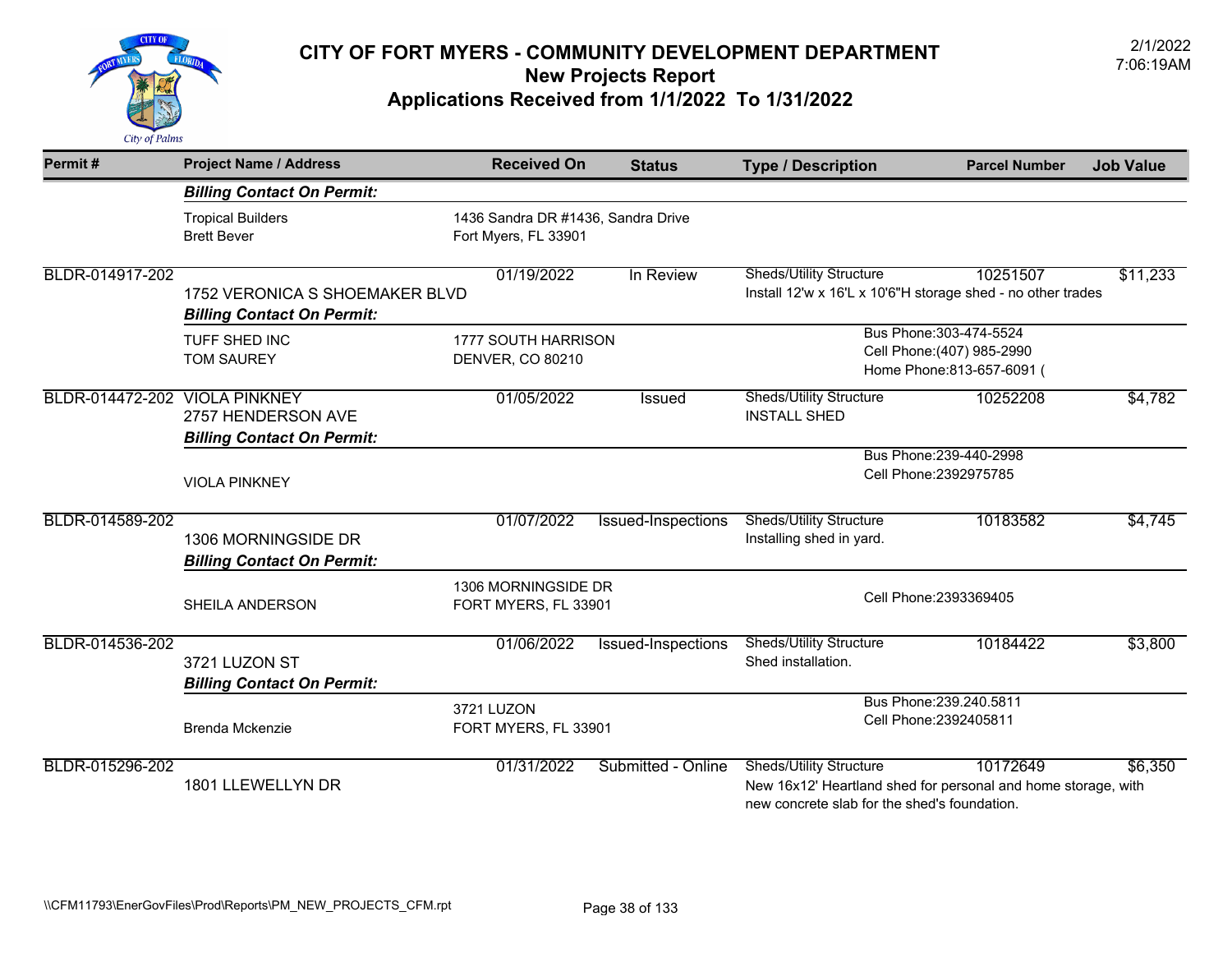

| Permit#                        | <b>Project Name / Address</b>                                                                      | <b>Received On</b>                             | <b>Status</b> | <b>Type / Description</b>                                                                                                                    | <b>Parcel Number</b>    | <b>Job Value</b> |
|--------------------------------|----------------------------------------------------------------------------------------------------|------------------------------------------------|---------------|----------------------------------------------------------------------------------------------------------------------------------------------|-------------------------|------------------|
|                                | <b>Billing Contact On Permit:</b>                                                                  |                                                |               |                                                                                                                                              |                         |                  |
|                                | <b>MATTHEW STEEVES</b>                                                                             | 1801 LLEWELLYN<br>FORT MYERS, FL 33901         |               |                                                                                                                                              | Bus Phone: 239-246-1707 |                  |
|                                | BLDR-015036-202 Paul R & Julie B McFarland<br>10917 MAITLAND WAY                                   | 01/20/2022                                     | <b>Issued</b> | Shutter/Storm Panel (OTC)<br>Installation of 4 manual roll down shutters and 6 accordion shutters<br>impact rated FL31658, FL16893 Approvals | 10565615                | \$5,075          |
|                                | <b>Billing Contact On Permit:</b>                                                                  |                                                |               |                                                                                                                                              | Bus Phone: 239 368-9801 |                  |
|                                | HIGH WIND ALUMINUM CORP<br><b>ANTONIO GALINDEZ</b>                                                 | 5582 LEE ST #2<br>LEHIGH ACRES, FL 33971       |               |                                                                                                                                              |                         |                  |
| BLDR-015064-202 22-01-025754-1 | 12625 LONSDALE TER<br><b>Billing Contact On Permit:</b>                                            | 01/22/2022                                     | <b>Issued</b> | Shutter/Storm Panel (OTC)<br>Installing 10 Accordions FL1850.3 & 2 Storm Catcher Rolldown Max<br>Motorized FL11291.1                         | 10570738                | \$16,367         |
|                                | <b>STORM SMART</b><br><b>MARIELA RIVERA</b>                                                        | 2351 Crystal DR ## 101<br>Fort Myers, FL 33907 |               | Bus Phone: 2399381000                                                                                                                        |                         |                  |
|                                | BLDR-014943-202 HUMANSHU PARIKH<br><b>11456 TIVERTON TRCE</b><br><b>Billing Contact On Permit:</b> | 01/19/2022                                     | Issued        | Shutter/Storm Panel (OTC)<br>INSTALL 2 ELECTRIC ARMOR SCREEN ROLL UPS                                                                        | 10591179                | \$7,986          |
|                                | All American Shutters + Glass<br>Jeff Tollison                                                     |                                                |               | Bus Phone: 2394334100                                                                                                                        |                         |                  |
| BLDR-014492-202                | 9961 HORSE CREEK RD<br><b>Billing Contact On Permit:</b>                                           | 01/05/2022                                     | Issued        | Shutter/Storm Panel (OTC)<br>Installation of 1 motorized roll down shutter impact rated                                                      | 10495601                | \$4,390          |
|                                | HIGH WIND ALUMINUM CORP<br><b>ANTONIO GALINDEZ</b>                                                 | 5582 LEE ST #2<br>LEHIGH ACRES, FL 33971       |               |                                                                                                                                              | Bus Phone: 239 368-9801 |                  |
|                                | BLDR-015166-202 Robnik John Henry & Cathy<br><b>10303 PRATO DR</b>                                 | 01/25/2022                                     | Issued        | Shutter/Storm Panel (OTC)<br>Install 4 Accordion Shutter FL#1850.3 & 1 Motor, Standard RD<br>Shutter FL#39354.1                              | 10574902                | \$5,896          |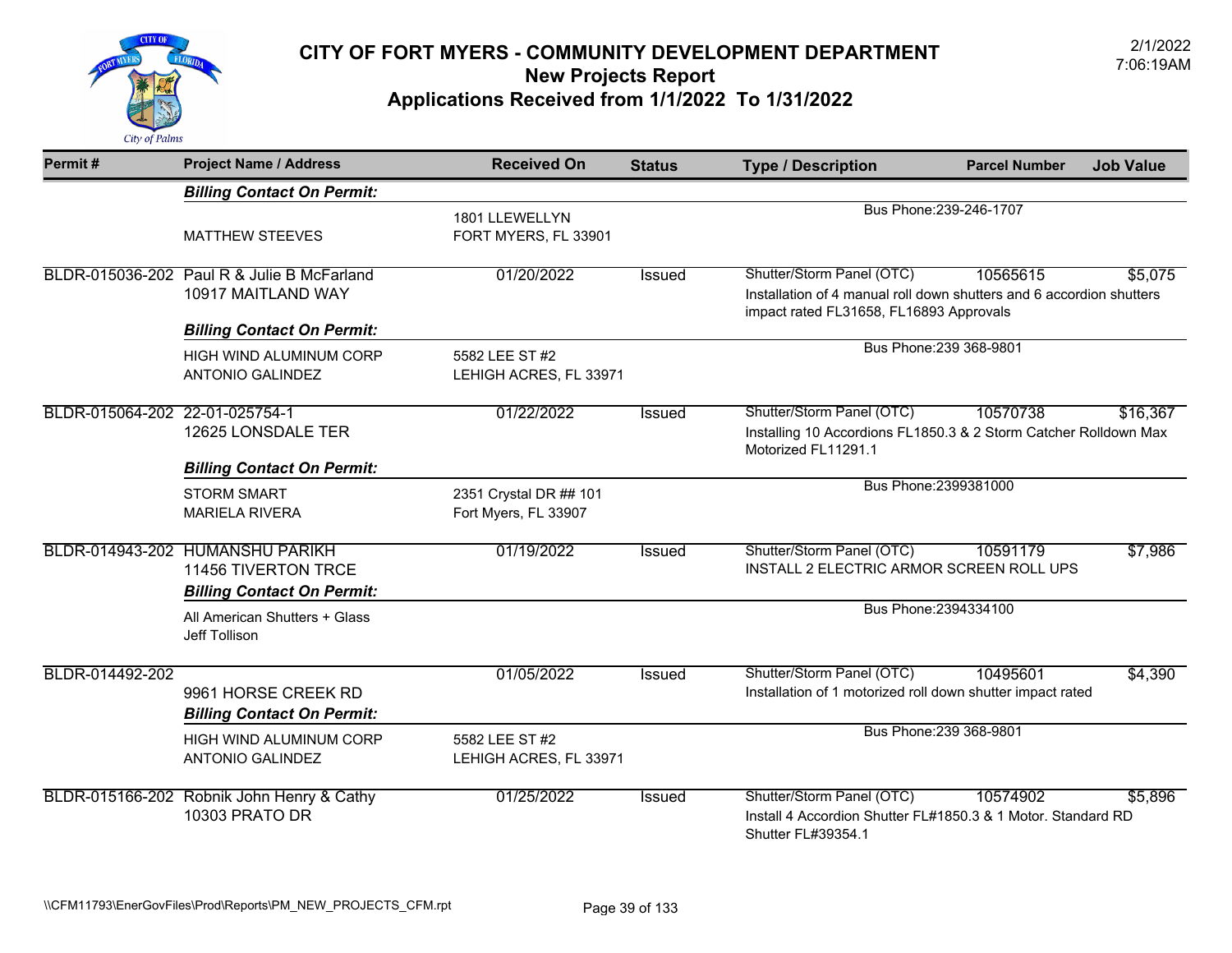

| Permit#                 | <b>Project Name / Address</b>                                       | <b>Received On</b>                           | <b>Status</b>                                          | <b>Type / Description</b>                                                                                                         | <b>Parcel Number</b>    | <b>Job Value</b> |
|-------------------------|---------------------------------------------------------------------|----------------------------------------------|--------------------------------------------------------|-----------------------------------------------------------------------------------------------------------------------------------|-------------------------|------------------|
|                         | <b>Billing Contact On Permit:</b>                                   |                                              |                                                        |                                                                                                                                   |                         |                  |
|                         | <b>Storm Smart</b><br>Yojaira Rodriguez                             | 6182 Idlewild ST<br>FORT MYERS, FL 33966     |                                                        |                                                                                                                                   | Bus Phone: 2392742745   |                  |
| BLDR-015106-202 Seltzer | 10293 LIVORNO DR<br><b>Billing Contact On Permit:</b>               | 01/24/2022                                   | Ready to Issue                                         | Shutter/Storm Panel (OTC)<br>INSTALL 9 ACCORDION SHUTTERS FL1850.2                                                                | 10574932                | \$5,043          |
|                         | <b>Storm Solutions</b><br>Jo Ann Monforte                           | Fort Myers, FL 33966                         | 12630 Metro Parkway Fort Myers FL 33966 N Metro PKWY S |                                                                                                                                   | Bus Phone: 239-242-1262 |                  |
| BLDR-014503-202         | 9994 HORSE CREEK RD<br><b>Billing Contact On Permit:</b>            | 01/05/2022                                   | <b>Issued</b>                                          | Shutter/Storm Panel (OTC)<br>Installing 5 Accordion shutters FL 1850.3 and 2 RD shutters, one<br>manual/one motorized, FL 11291.1 | 10490051                | \$13,735         |
|                         | <b>Storm Smart</b><br>Shayna Bologna                                | 2351 Crystal DR #101<br>Fort Myers, FL 33907 |                                                        |                                                                                                                                   |                         |                  |
| BLDR-015211-202         | 10662 PRATO DR<br><b>Billing Contact On Permit:</b>                 | 01/27/2022                                   | <b>Issued</b>                                          | Shutter/Storm Panel (OTC)<br>Installation 5 accordion shutter (FL 13987)                                                          | 10574669                | \$4,350          |
|                         | <b>TABEA PETRICK</b>                                                |                                              |                                                        |                                                                                                                                   | Cell Phone: 2393037889  |                  |
| BLDR-015205-202         | 7352 HERITAGE PALMS ESTATES DR<br><b>Billing Contact On Permit:</b> | 01/27/2022                                   | Submitted - Online                                     | Shutter/Storm Panel (OTC)<br>Install 1 roll down shutter with electric                                                            | 10460375                | \$2,000          |
|                         | PURNELL, CAROL<br><b>CAROL PURNELL</b>                              | 1410 PINE RIDGE RD #16<br>NAPLES, FL 34108   |                                                        |                                                                                                                                   | Bus Phone: 239-491-2299 |                  |
| BLDR-014767-202         | 9357 TRIESTE DR                                                     | 01/13/2022                                   | Issued                                                 | Shutter/Storm Panel (OTC)<br>Installing 2 Standard Alum Rolldown Mot. FL39354.1                                                   | 10483642                | \$6,838          |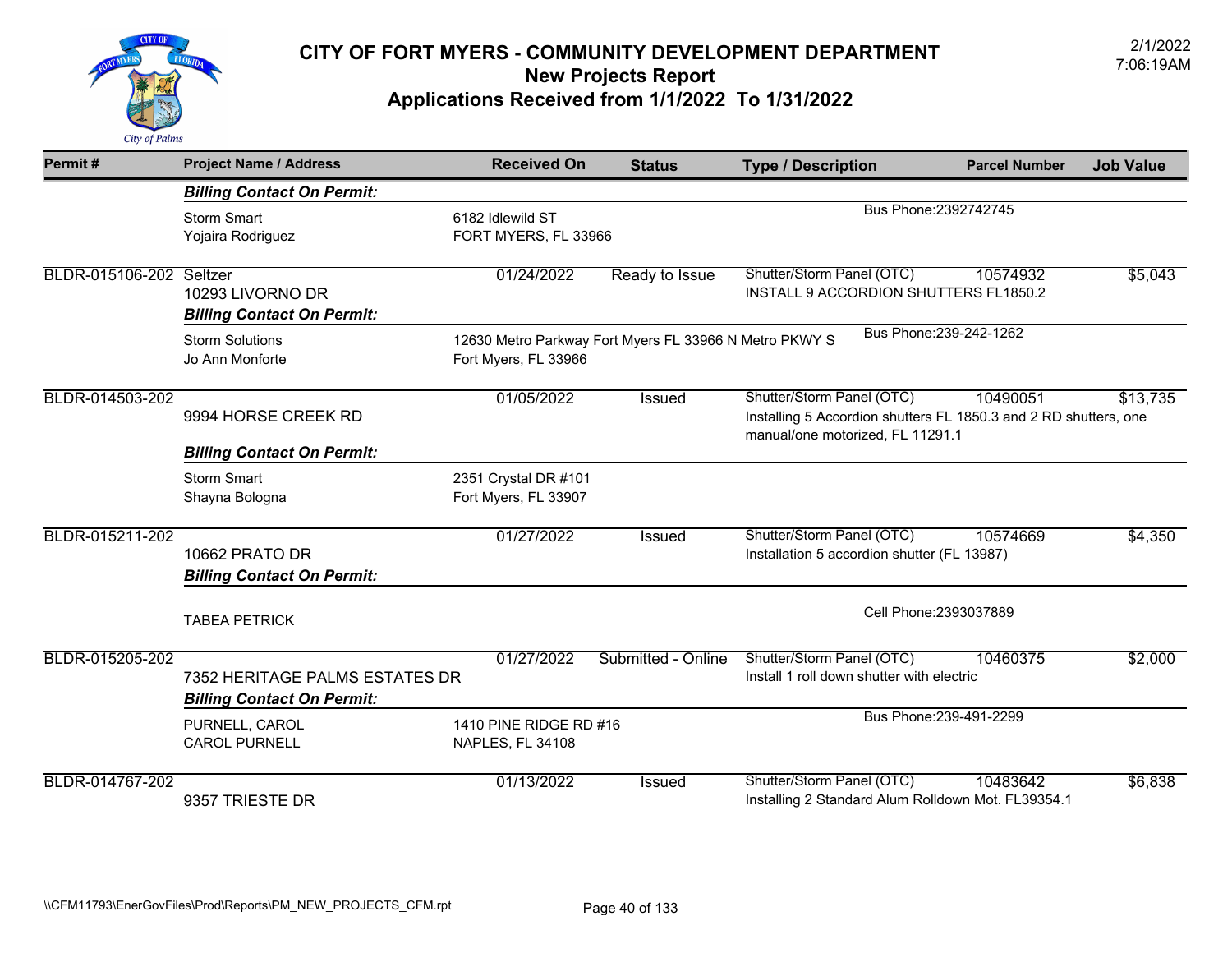

| Permit#                            | <b>Project Name / Address</b>                                       | <b>Received On</b>                         | <b>Status</b>      | <b>Type / Description</b>                                                                                                                                              | <b>Parcel Number</b> | <b>Job Value</b> |
|------------------------------------|---------------------------------------------------------------------|--------------------------------------------|--------------------|------------------------------------------------------------------------------------------------------------------------------------------------------------------------|----------------------|------------------|
|                                    | <b>Billing Contact On Permit:</b>                                   |                                            |                    |                                                                                                                                                                        |                      |                  |
|                                    | <b>STORM SMART</b><br>ROWENA N. HALE                                |                                            |                    | Bus Phone: 239-274-2758<br>Cell Phone:                                                                                                                                 |                      |                  |
|                                    |                                                                     |                                            |                    | Home Phone:                                                                                                                                                            |                      |                  |
| BLDR-015157-202 Warner             | 10599 CARENA CIR                                                    | 01/25/2022                                 | Submitted - Online | Shutter/Storm Panel (OTC)<br>Install 9 Accordion Shutters FL389.2R10                                                                                                   | 10561651             | \$5,380          |
|                                    | <b>Billing Contact On Permit:</b>                                   |                                            |                    |                                                                                                                                                                        |                      |                  |
|                                    | HURRICANE SAFE SHUTTERS<br><b>WAYLON LEBEAU</b>                     | 2012 EARL RD<br>FORT MYERS, FL 33901       |                    | Bus Phone: 239-275-8844                                                                                                                                                |                      |                  |
| <b>BLDR-014603-202 James Scray</b> | 11962 WESTMORELAND WAY                                              | 01/08/2022                                 | Issued             | Shutter/Storm Panel (OTC)<br>Install 9 Accordions FL 1850.3                                                                                                            | 10579621             | \$6,023          |
|                                    | <b>Billing Contact On Permit:</b>                                   |                                            |                    |                                                                                                                                                                        |                      |                  |
|                                    | <b>Storm Smart</b><br>Noely Pacay                                   | 6182 Idlewild ST<br>Fort Myers, FL         |                    |                                                                                                                                                                        |                      |                  |
|                                    | BLDR-014818-202 Ana Galarza 22-01-025617-1<br>11937 ARBOR TRACE DR  | 01/17/2022                                 | Issued             | Shutter/Storm Panel (OTC)<br>Install 6 Accordion Shutters FL#1850.3, 2 manual Aluminum<br>Rolldown Shutters FL# 31658.1 and 2 motorized Rolldown Screens<br>FL#11291.1 | 10586675             | \$14,877         |
|                                    | <b>Billing Contact On Permit:</b>                                   |                                            |                    |                                                                                                                                                                        |                      |                  |
|                                    | <b>STORM SMART BUILDING SY!</b><br><b>Brian Rist</b>                | 6182 IDLEWILD<br>FORT MYERS, FL 33966      |                    | Bus Phone: 2392742758                                                                                                                                                  |                      |                  |
| BLDR-015206-202                    | 7352 HERITAGE PALMS ESTATES DR<br><b>Billing Contact On Permit:</b> | 01/27/2022                                 | Ready to Issue     | Shutter/Storm Panel (OTC)<br>Install 1 roll down shutter with electric                                                                                                 | 10460375             | \$6,200          |
|                                    | PURNELL, CAROL<br><b>CAROL PURNELL</b>                              | 1410 PINE RIDGE RD #16<br>NAPLES, FL 34108 |                    | Bus Phone: 239-491-2299                                                                                                                                                |                      |                  |
| BLDR-015260-202 025664 GOSS        | 8331 ADELIO LN                                                      | 01/28/2022                                 | Ready to Issue     | Shutter/Storm Panel (OTC)<br>Installing 9 Accordions FL1850.3                                                                                                          | 10557669             | \$4,855          |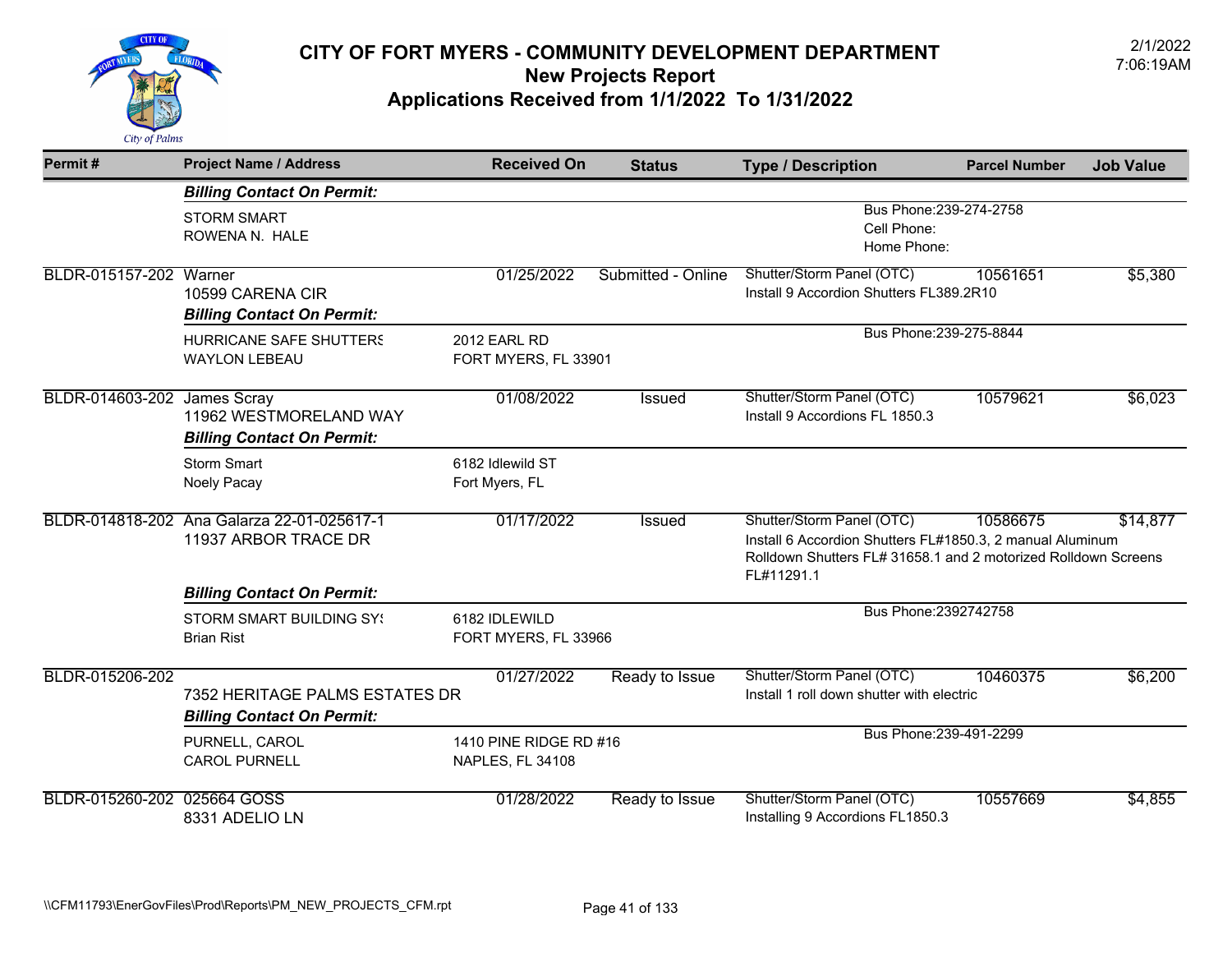

| Permit#         | <b>Project Name / Address</b>                                                                         | <b>Received On</b>                             | <b>Status</b>      | <b>Type / Description</b>                                                                                       | <b>Parcel Number</b>      | <b>Job Value</b> |
|-----------------|-------------------------------------------------------------------------------------------------------|------------------------------------------------|--------------------|-----------------------------------------------------------------------------------------------------------------|---------------------------|------------------|
|                 | <b>Billing Contact On Permit:</b>                                                                     |                                                |                    |                                                                                                                 |                           |                  |
|                 | <b>Storm Smart</b><br>Noely Pacay                                                                     | 6182 Idlewild ST<br>Fort Myers, FL             |                    |                                                                                                                 |                           |                  |
|                 | BLDR-015063-202 HATCHER RICKY L & BREN<br>10605 PISTOIA DR                                            | 01/22/2022                                     | Submitted - Online | Shutter/Storm Panel (OTC)<br>Install 2 MT RD Screens FL11291.1                                                  | 10576170                  | \$12,406         |
|                 | <b>Billing Contact On Permit:</b>                                                                     |                                                |                    |                                                                                                                 |                           |                  |
|                 | <b>DEBRA RIVERA</b>                                                                                   | 6182 IDLEWILD ST<br>FORT MYERS, FL 33966       |                    |                                                                                                                 | Bus Phone: (239) 274-2727 |                  |
|                 | BLDR-015016-202 Shaw Gay A + Langan Diane<br>10501 AVILA CIR<br><b>Billing Contact On Permit:</b>     | 01/20/2022                                     | Issued             | Shutter/Storm Panel (OTC)<br>Install 2 MT RD Screens FL11291.1                                                  | 10469533                  | \$8,160          |
|                 |                                                                                                       | 6182 IDLEWILD ST                               |                    |                                                                                                                 | Bus Phone: (239) 274-2727 |                  |
|                 | <b>DEBRA RIVERA</b>                                                                                   | FORT MYERS, FL 33966                           |                    |                                                                                                                 |                           |                  |
|                 | BLDR-014761-202 BOFINGER MELISSA R & B<br>4736 IMPERIAL EAGLE DR<br><b>Billing Contact On Permit:</b> | 01/13/2022                                     | Issued             | Shutter/Storm Panel (OTC)<br>INSTALLING 2 Storm Catcher Rolldown Max Motorized FL11291.1                        | 10590060                  | \$9,275          |
|                 | <b>STORM SMART</b><br><b>MARIELA RIVERA</b>                                                           | 2351 Crystal DR ## 101<br>Fort Myers, FL 33907 |                    | Bus Phone: 2399381000                                                                                           |                           |                  |
|                 | BLDR-015117-202 Kozey William M & Kozey Lir<br>10671 PRATO DR                                         | 01/24/2022                                     | Issued             | Shutter/Storm Panel (OTC)<br>Install 1 Manual RD Screen FL#11291.1 & 5 Accordion shutter<br>FL#1850.3           | 10574695                  | \$4,741          |
|                 | <b>Billing Contact On Permit:</b>                                                                     |                                                |                    | Bus Phone: 2392742745                                                                                           |                           |                  |
|                 | <b>Storm Smart</b><br>Yojaira Rodriguez                                                               | 6182 Idlewild ST<br>FORT MYERS, FL 33966       |                    |                                                                                                                 |                           |                  |
| BLDR-014427-202 | 1260 VESPER DR                                                                                        | 01/03/2022                                     | Issued-Inspections | Shutter/Storm Panel (OTC)<br>21-12-025272-1 KILFOYLE<br><b>INSTALL 1 Panels Horizontal Mill Steel FL11964.2</b> | 10183625                  | \$510            |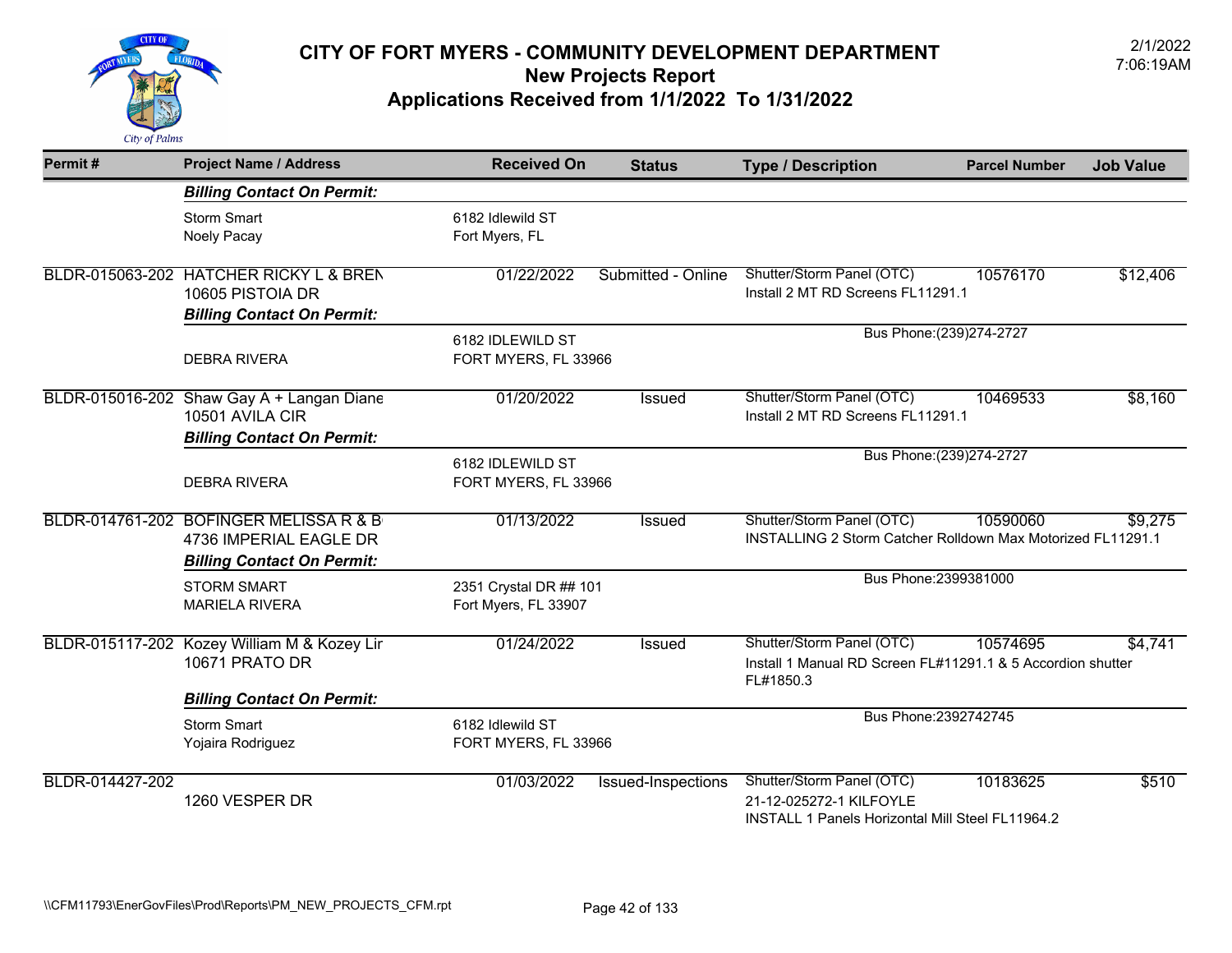

| Permit#                       | <b>Project Name / Address</b>                                                                     | <b>Received On</b>                           | <b>Status</b> | <b>Type / Description</b>                                                                              | <b>Parcel Number</b>      | <b>Job Value</b> |
|-------------------------------|---------------------------------------------------------------------------------------------------|----------------------------------------------|---------------|--------------------------------------------------------------------------------------------------------|---------------------------|------------------|
|                               | <b>Billing Contact On Permit:</b>                                                                 |                                              |               |                                                                                                        |                           |                  |
|                               | Storm Smart Inc<br><b>Richard Delfino</b>                                                         | 2150 Crystal DR #101<br>Fort Myers, FL 33907 |               |                                                                                                        |                           |                  |
| BLDR-015175-202               | <b>10365 PRATO DR</b><br><b>Billing Contact On Permit:</b>                                        | 01/26/2022                                   |               | ady to Issue with No Shutter/Storm Panel (OTC)<br>1 Hurricane screen with elec, + 1 accordion shutter. | 10574908                  | \$7,237          |
|                               | ROLLING SHIELD INC<br><b>JOSE DELGADO</b>                                                         |                                              |               |                                                                                                        | Bus Phone: 239-362-0089   |                  |
| BLDR-015019-202 Patrick Crump | 11216 YELLOW POPLAR DR<br><b>Billing Contact On Permit:</b>                                       | 01/20/2022                                   | <b>Issued</b> | Shutter/Storm Panel (OTC)<br>Install 12 accordion shutters FL389-R10                                   | 10532375                  | \$6,980          |
|                               | HURRICANE SAFE SHUTTERS<br><b>WAYLON LEBEAU</b>                                                   | 2012 EARL RD<br>FORT MYERS, FL 33901         |               |                                                                                                        | Bus Phone: 239-275-8844   |                  |
|                               | BLDR-014794-202 HASTINGS RICHARD A & H<br>10819 MAITLAND WAY<br><b>Billing Contact On Permit:</b> | 01/14/2022                                   | <b>Issued</b> | Shutter/Storm Panel (OTC)<br>Install 5 MT RD Screens FL11291.1                                         | 10565629                  | \$17,000         |
|                               | <b>DEBRA RIVERA</b>                                                                               | 6182 IDLEWILD ST<br>FORT MYERS, FL 33966     |               |                                                                                                        | Bus Phone: (239) 274-2727 |                  |
| BLDR-014607-202 025494 OKEEFE | 11693 KATI FALLS LN<br><b>Billing Contact On Permit:</b>                                          | 01/08/2022                                   | <b>Issued</b> | Shutter/Storm Panel (OTC)<br>Installing 4 Mot Rd Screens FL11291.1                                     | 10575441                  | \$15,805         |
|                               | <b>Storm Smart</b><br>Noely Pacay                                                                 | 6182 Idlewild ST<br>Fort Myers, FL           |               |                                                                                                        |                           |                  |
| BLDR-014447-202               | 12860 CHADSFORD CIR                                                                               | 01/04/2022                                   | <b>Issued</b> | Shutter/Storm Panel (OTC)<br>Installing 3 Storm Catcher Rolldown Max Motorized FL 11291.1              | 10564863                  | \$11,355         |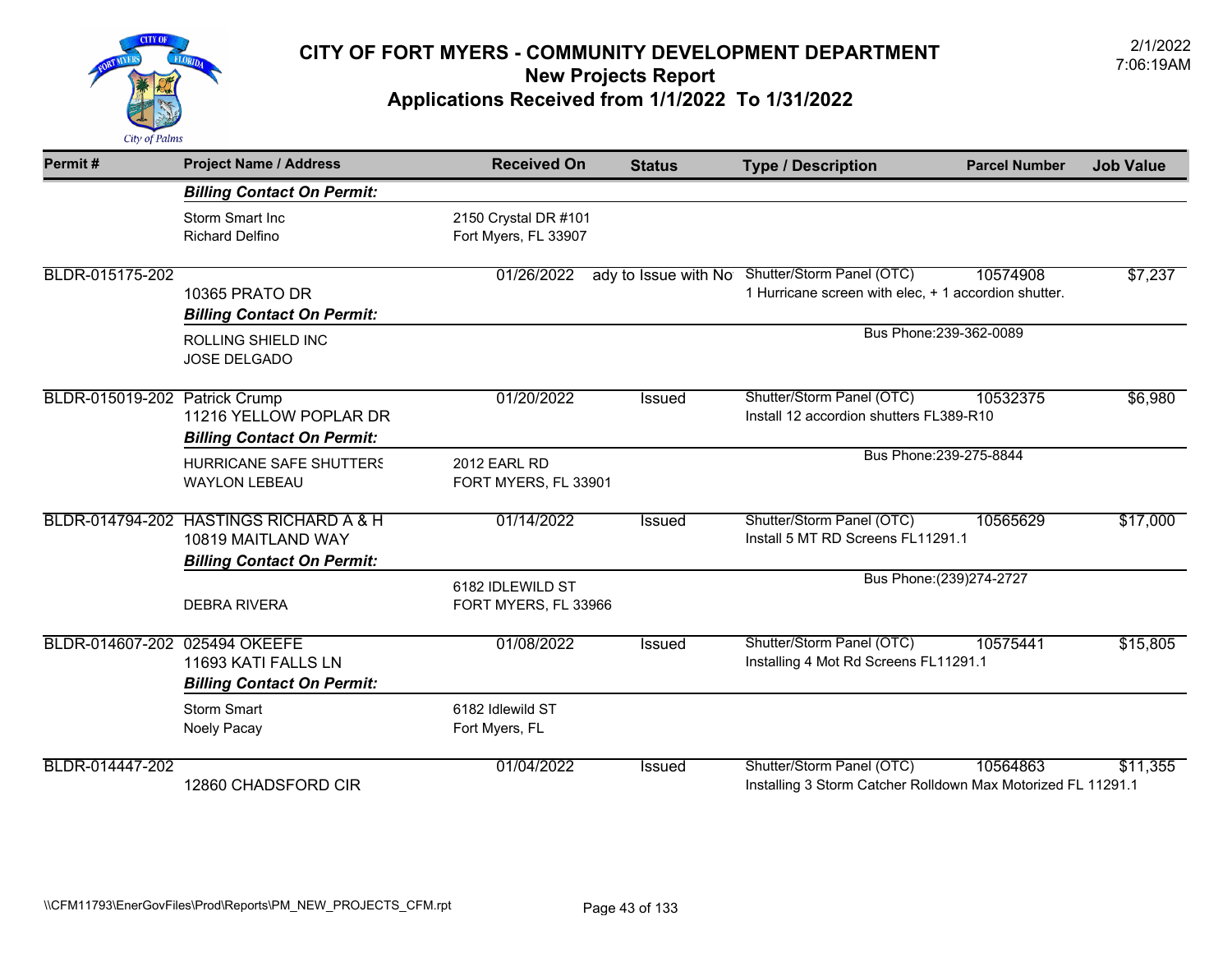

| Permit#                  | <b>Project Name / Address</b>                                         | <b>Received On</b>                             | <b>Status</b> | <b>Type / Description</b>                                                                                 | <b>Parcel Number</b>    | <b>Job Value</b> |
|--------------------------|-----------------------------------------------------------------------|------------------------------------------------|---------------|-----------------------------------------------------------------------------------------------------------|-------------------------|------------------|
|                          | <b>Billing Contact On Permit:</b>                                     |                                                |               |                                                                                                           |                         |                  |
|                          | <b>STORM SMART</b><br><b>MARIELA RIVERA</b>                           | 2351 Crystal DR ## 101<br>Fort Myers, FL 33907 |               |                                                                                                           | Bus Phone: 2399381000   |                  |
| BLDR-014687-202          | 10073 COLONIAL COUNTRY CLUB BLVD<br><b>Billing Contact On Permit:</b> | 01/12/2022                                     | Issued        | Shutter/Storm Panel (OTC)<br>Installing 5 Accordions FL1850.3 and 1 Mot Rd Screen FL11291.1               | 10475016                | \$9,867          |
|                          | <b>Storm Smart</b><br>Noely Pacay                                     | 6182 Idlewild ST<br>Fort Myers, FL             |               |                                                                                                           |                         |                  |
| BLDR-014689-202          | 10820 MAITLAND WAY<br><b>Billing Contact On Permit:</b>               | 01/12/2022                                     | Issued        | Shutter/Storm Panel (OTC)<br>Installing 2 Mot Rd Screens FL11291.1                                        | 10565590                | \$7,500          |
|                          | <b>Storm Smart</b><br>Noely Pacay                                     | 6182 Idlewild ST<br>Fort Myers, FL             |               |                                                                                                           |                         |                  |
| BLDR-015055-202          | 11950 BOURKE PL<br><b>Billing Contact On Permit:</b>                  | 01/21/2022                                     | Issued        | Shutter/Storm Panel (OTC)<br>Install 4 MT RD Screens FL11291.1                                            | 10538313                | \$14,572         |
|                          | <b>STORM SMART BUILDING SY!</b><br><b>Brian Rist</b>                  | 6182 IDLEWILD<br>FORT MYERS, FL 33966          |               |                                                                                                           | Bus Phone: 2392742758   |                  |
| BLDR-015018-202 Scarpino | 3050 BIRCHIN LN                                                       | 01/20/2022                                     | <b>Issued</b> | Shutter/Storm Panel (OTC)<br>Install 5 accordion shutters and 7 roll downs (3 with electric, 4<br>manual) | 10581280                | \$13,800         |
|                          | <b>Billing Contact On Permit:</b>                                     |                                                |               |                                                                                                           |                         |                  |
|                          | <b>HURRICANE SAFE SHUTTERS</b><br><b>WAYLON LEBEAU</b>                | <b>2012 EARL RD</b><br>FORT MYERS, FL 33901    |               |                                                                                                           | Bus Phone: 239-275-8844 |                  |
| BLDR-014822-202          | Vantuyl Clifford & Judy<br>11936 FIVE WATERS CIR                      | 01/17/2022                                     | Issued        | Shutter/Storm Panel (OTC)<br>Install 7 Accordion Shutters FL1850.3                                        | 10567524                | \$5,500          |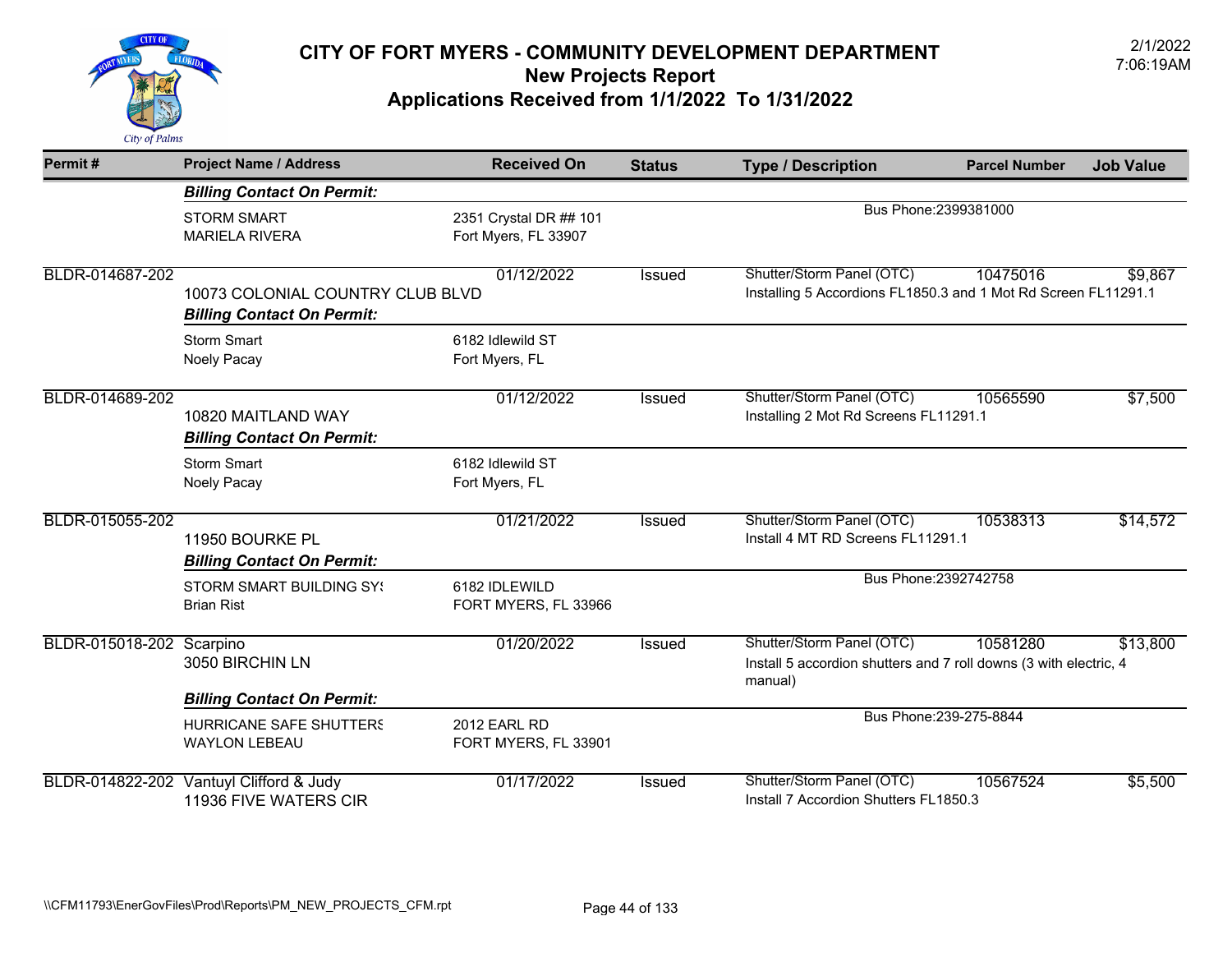

| Permit#                        | <b>Project Name / Address</b>                            | <b>Received On</b>                                       | <b>Status</b>        | <b>Type / Description</b>                                                                                                                                                                  | <b>Parcel Number</b>      | <b>Job Value</b> |
|--------------------------------|----------------------------------------------------------|----------------------------------------------------------|----------------------|--------------------------------------------------------------------------------------------------------------------------------------------------------------------------------------------|---------------------------|------------------|
|                                | <b>Billing Contact On Permit:</b>                        |                                                          |                      |                                                                                                                                                                                            |                           |                  |
|                                | <b>DEBRA RIVERA</b>                                      | 6182 IDLEWILD ST<br>FORT MYERS, FL 33966                 |                      |                                                                                                                                                                                            | Bus Phone: (239) 274-2727 |                  |
| BLDR-014703-202 Judy Kapler    | 11755 MEADOWRUN CIR<br><b>Billing Contact On Permit:</b> | 01/12/2022                                               | ady to Issue with No | Shutter/Storm Panel (OTC)<br>installing hurricane shutters                                                                                                                                 | 10567426                  | \$9,350          |
|                                | Southern Cross Storm Protectio<br><b>Brant Smith</b>     | 27360 jones loop rd<br>Punta gorda, FL 33982             |                      |                                                                                                                                                                                            | Bus Phone: 941-235-2620   |                  |
| BLDR-015126-202 Tiernan/Ciulis | 11859 BOXELDER WAY<br><b>Billing Contact On Permit:</b>  | 01/25/2022                                               | Ready to Issue       | Shutter/Storm Panel (OTC)<br>Install 6 accordion shutters and 4 roll downs (1 electric) FL389.2,<br>FL22558.1                                                                              | 10589934                  | \$12,230         |
|                                | <b>HURRICANE SAFE SHUTTERS</b><br><b>WAYLON LEBEAU</b>   | 2012 EARL RD<br>FORT MYERS, FL 33901                     |                      |                                                                                                                                                                                            | Bus Phone: 239-275-8844   |                  |
| BLDR-014832-202                | 3322 AVOCADO DR<br><b>Billing Contact On Permit:</b>     | 01/18/2022                                               | Submitted - Online   | Single Family - Addition<br>New rear addition to existing house; including master bedroom,<br>bathroom, closet, and laundry. New exterior improvements;<br>including carport and driveway. | 10176678                  | \$300,000        |
|                                | <b>FLORIDA'S FINEST INDUSTRII</b><br>ANNALISA XIOUTAS    | 5294 Summerlin Commons WAY #1203<br>FORT MYERS, FL 33907 |                      |                                                                                                                                                                                            | Bus Phone: 239-333-1779   |                  |
| BLDR-014732-202 1992 FREEMAN   | 2514 HENDERSON AVE<br><b>Billing Contact On Permit:</b>  | 01/13/2022                                               | In Review            | Single Family - New<br><b>NEW SINGLE FAMILY HOME</b>                                                                                                                                       | 10252437                  | \$254,609        |
|                                | <b>Rock Solid</b><br><b>TYRONE PERKINS</b>               | 3033 Mango<br>FORT MYERS, FL 33916                       |                      | Cell Phone: 2396343236                                                                                                                                                                     | Bus Phone: 239-634-3236   |                  |
| BLDR-015315-202                | 3708 NICK ST                                             | 01/31/2022                                               | Submitted - Online   | Single Family - New<br>New construction of a single family home.                                                                                                                           | 10254074                  | \$300,000        |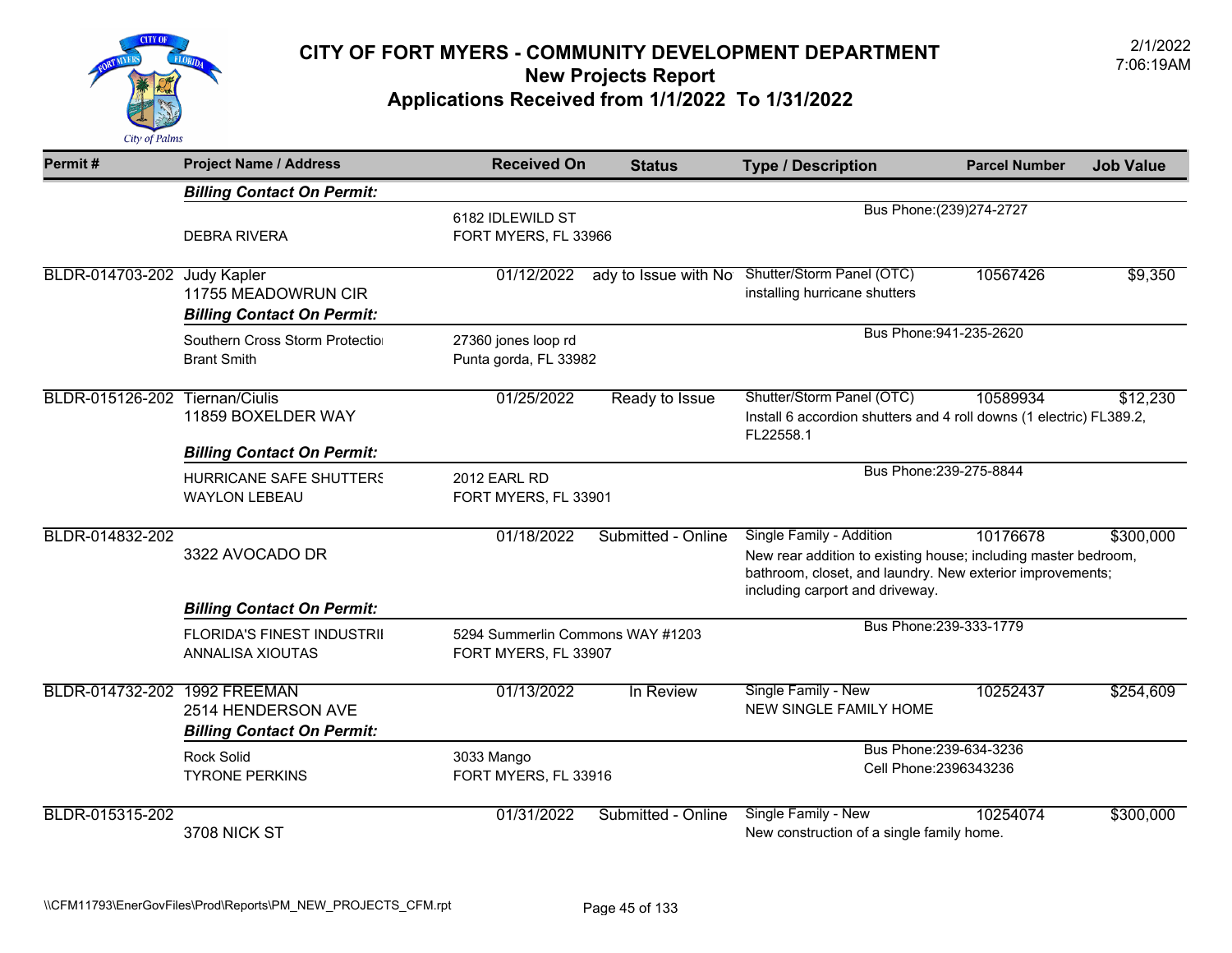

| Permit#                  | <b>Project Name / Address</b>                               | <b>Received On</b>                      | <b>Status</b>                                         | <b>Type / Description</b>                                            | <b>Parcel Number</b>                                | <b>Job Value</b> |
|--------------------------|-------------------------------------------------------------|-----------------------------------------|-------------------------------------------------------|----------------------------------------------------------------------|-----------------------------------------------------|------------------|
|                          | <b>Billing Contact On Permit:</b>                           |                                         |                                                       |                                                                      |                                                     |                  |
|                          | TOBLER CONSTRUCTION INC<br><b>JOHN TOBLER</b>               |                                         | 3071 DR MARTIN LUTHER KING JR<br>FORT MYERS, FL 33916 |                                                                      | Bus Phone: 239-337-1320<br>Cell Phone: 239-462-2852 |                  |
| BLDR-014883-202 Puwalski | 3433 AVOCADO DR<br><b>Billing Contact On Permit:</b>        | 01/18/2022                              | In Review                                             | Single Family - New<br>New single family structure                   | 10610238                                            | \$720,010        |
|                          | Richardson Homes, Inc.<br>Linda Fernandez                   | 5471 Lee ST #101<br>Lehigh, FL 33971    | Bus Phone: 2396948889<br>Cell Phone: 2398267651       |                                                                      |                                                     |                  |
| BLDR-015282-202          | <b>138 FRANCIS AVE</b><br><b>Billing Contact On Permit:</b> | 01/31/2022                              | Submitted                                             | Single Family - New<br>Single Family Home - 136 Francis - Lot 5      | 10610761                                            | \$150,000        |
|                          | 4 Star Capital Group, LLC<br>Jamie Outten                   | 3102 Thomas ST<br>Fort Myers, FL 33916  |                                                       | Cell Phone: 239-645-5867                                             |                                                     |                  |
| BLDR-015284-202          | <b>138 FRANCIS AVE</b><br><b>Billing Contact On Permit:</b> | 01/31/2022                              | Submitted                                             | Single Family - New<br>Singles Family Home- 138 Francis              | 10610761                                            | \$150,000        |
|                          | 4 Star Capital Group, LLC<br>Jamie Outten                   | 3102 Thomas ST<br>Fort Myers, FL 33916  |                                                       |                                                                      | Cell Phone: 239-645-5867                            |                  |
| BLDR-014645-202 ISAAC M1 | 659 OLEANDER AVE<br><b>Billing Contact On Permit:</b>       | 01/11/2022                              | Issued                                                | Single Family - New<br><b>NEW CONSTRUCTION</b>                       | 10593567                                            | \$254,609        |
|                          | ALL BELONG TO CHRIST LLC<br><b>GERARD SIMON</b>             | 17121 cam CT #8<br>Fort Myers, FL 33967 |                                                       |                                                                      | Bus Phone: 239-834-5737                             |                  |
| BLDR-015283-202          | <b>138 FRANCIS AVE</b>                                      | 01/31/2022                              | Submitted                                             | <b>Single Family - New</b><br>Sibgle Family Home-140 Francis _ Lot 3 | 10610761                                            | \$150,000        |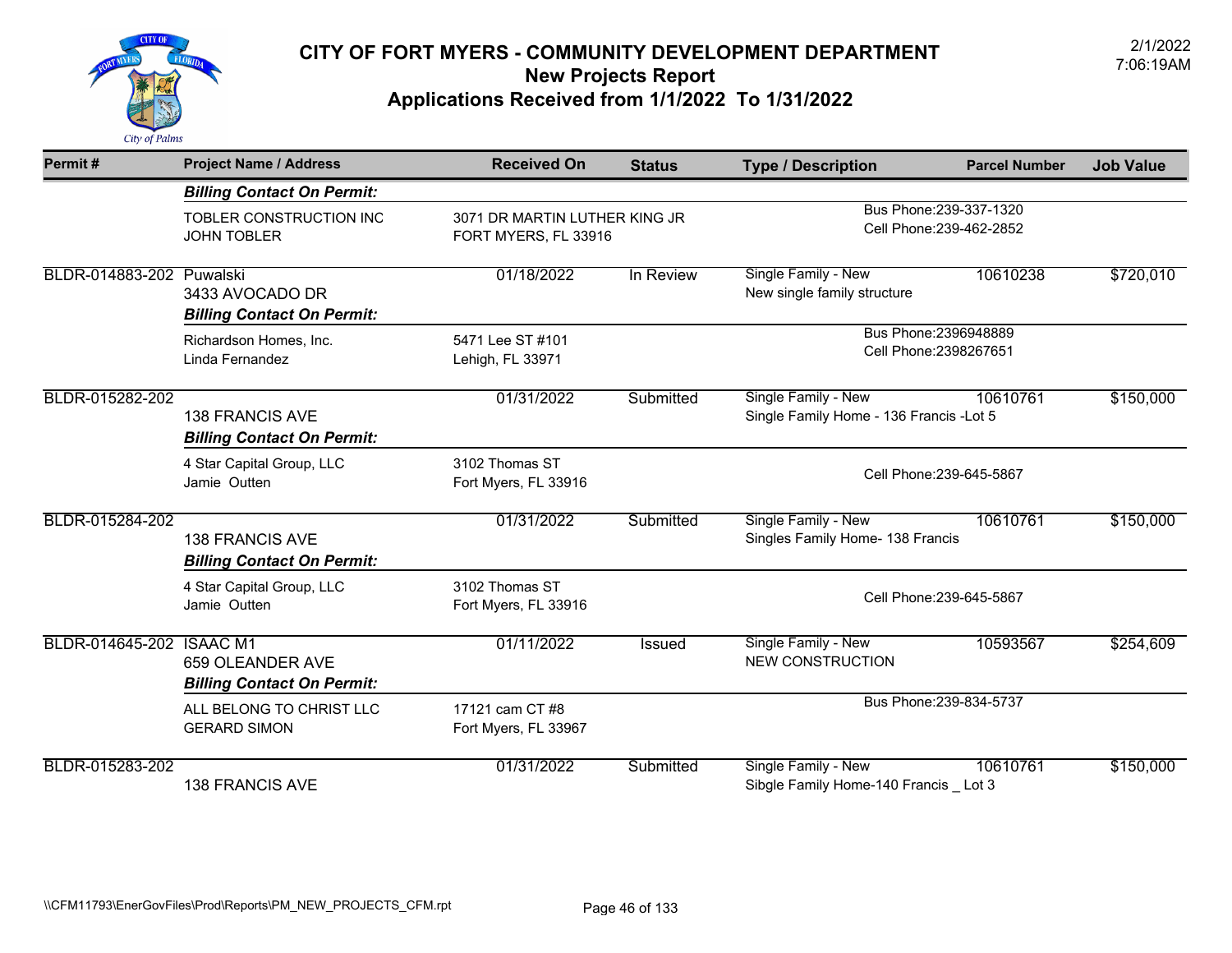

| Permit#                | <b>Project Name / Address</b>                                           | <b>Received On</b>                                           | <b>Status</b>          | <b>Type / Description</b>                                                                                                                                                                                  | <b>Parcel Number</b> | <b>Job Value</b> |
|------------------------|-------------------------------------------------------------------------|--------------------------------------------------------------|------------------------|------------------------------------------------------------------------------------------------------------------------------------------------------------------------------------------------------------|----------------------|------------------|
|                        | <b>Billing Contact On Permit:</b>                                       |                                                              |                        |                                                                                                                                                                                                            |                      |                  |
|                        | 4 Star Capital Group, LLC<br>Jamie Outten                               | 3102 Thomas ST<br>Fort Myers, FL 33916                       |                        | Cell Phone: 239-645-5867                                                                                                                                                                                   |                      |                  |
| BLDR-015312-202 LURA   | 1419 LURA AVE<br><b>Billing Contact On Permit:</b>                      | 01/31/2022                                                   | Submitted              | Single Family - New<br><b>BUILDING A NEW CONSTRUCTION HOME</b>                                                                                                                                             | 10250320             | \$75,000         |
|                        | THELTON JACOB                                                           |                                                              | Cell Phone: 2397473019 |                                                                                                                                                                                                            |                      |                  |
| BLDR-014501-202        | 1434 CARLETON PALM CT<br><b>Billing Contact On Permit:</b>              | 01/05/2022                                                   | In Review              | Single Family - New<br><b>New 3500'SFD</b>                                                                                                                                                                 | 10577887             | \$614,030        |
|                        | Benson Homes of Florida LLC<br>Steve Benson                             | 7948 Sandelwood Cir W Sandelwood Cir W<br>Ft Myers, FL 33908 |                        | Bus Phone: 239-229-4634                                                                                                                                                                                    |                      |                  |
| BLDR-015314-202 SECOND | 3027 SECOND ST<br><b>Billing Contact On Permit:</b>                     | 01/31/2022                                                   | Submitted              | Single Family - New<br>NEW CONSTRUCTION HOME                                                                                                                                                               | 10251590             | \$75,000         |
|                        | SAMANTHA ALEXANDER                                                      |                                                              |                        | Cell Phone: 2396015892                                                                                                                                                                                     |                      |                  |
| BLDR-014487-202 OAKLEY | 1930 OAKLEY AVE                                                         | 01/05/2022                                                   | Issued                 | Single Family - Renovation<br>REPAIR/REPLACE DRYWALL AS NEEDED, INT/EXT PAINT,<br>INSTALL FLOORING THROUGHOUT, CLEAN AND REFINISH<br>TUB/SHOWER/TILE, REMODEL KITCHEN WITH NEW CABINETS<br>AND COUNTERTOPS | 10184552             | \$20,000         |
|                        | <b>Billing Contact On Permit:</b>                                       |                                                              |                        | Bus Phone: 9413807240                                                                                                                                                                                      |                      |                  |
|                        | ABLE STERLING PROPERTY (<br><b>CHRISTOPHER KELLY</b>                    | 750 TAMIAMI TRL #1<br>PORT CHARLOTTE, FL 33953               |                        |                                                                                                                                                                                                            |                      |                  |
|                        | BLDR-014777-202 Shoemaker Fire Repair<br>1780 VERONICA S SHOEMAKER BLVD | 01/13/2022                                                   | Ready to Issue         | Single Family - Renovation<br>Inspect and replace any electrical, sheathing and siding that was<br>damaged as a result of a small fire in the carport. Also remove<br>existing security bars on windows.   | 10251502             | \$3,000          |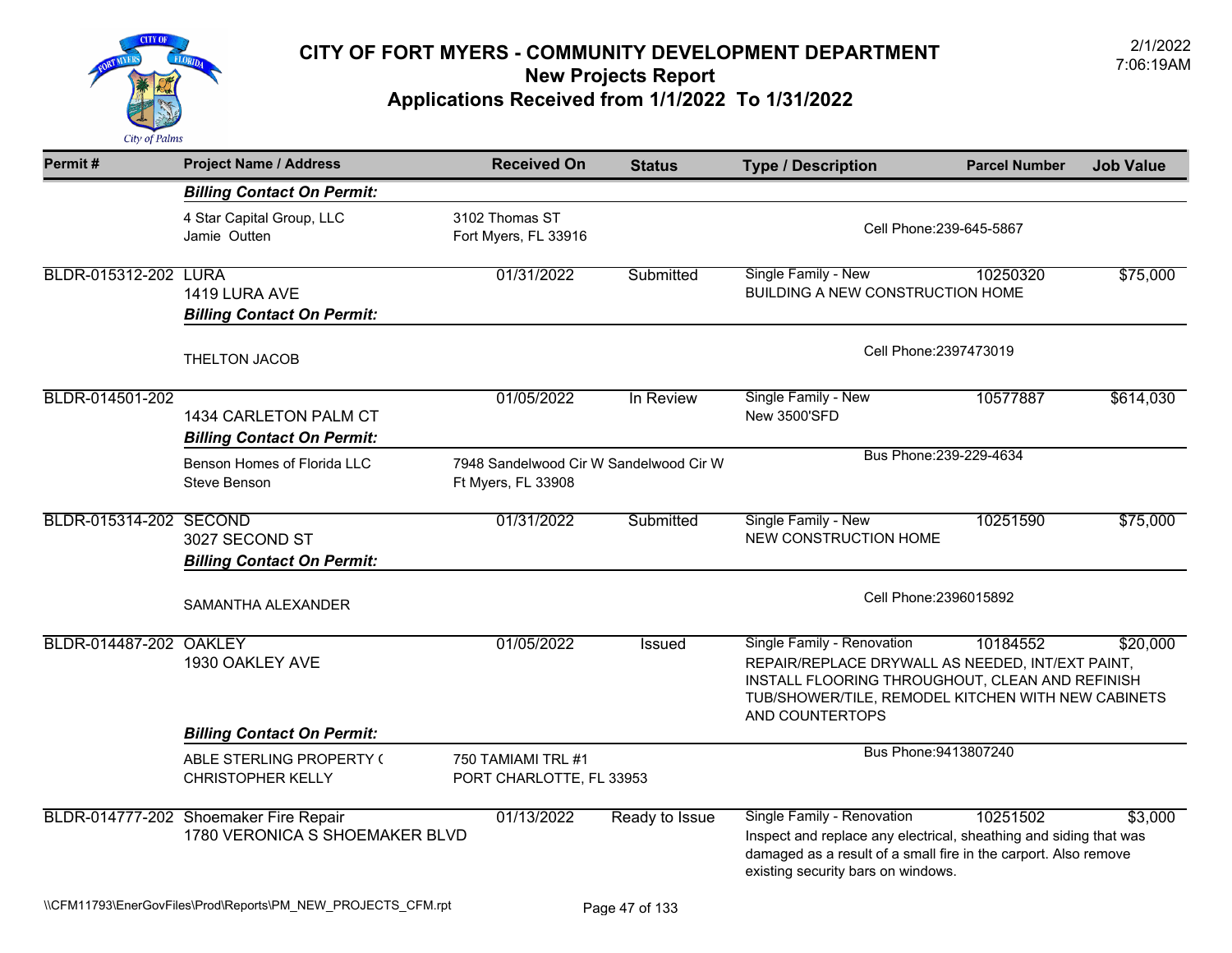

| Permit#                      | <b>Project Name / Address</b>                                                          | <b>Received On</b>                        | <b>Status</b>  | <b>Type / Description</b>                                                                                               | <b>Parcel Number</b>    | <b>Job Value</b> |
|------------------------------|----------------------------------------------------------------------------------------|-------------------------------------------|----------------|-------------------------------------------------------------------------------------------------------------------------|-------------------------|------------------|
|                              | <b>Billing Contact On Permit:</b>                                                      |                                           |                |                                                                                                                         |                         |                  |
|                              | <b>MDS Construction Services LLC</b><br><b>Matthew Sattazahn</b>                       | 749 Grand Rapids BLVD<br>Naples, FL 34120 |                | Cell Phone: 2396879659                                                                                                  |                         |                  |
|                              | BLDR-015268-202 LANAI ENCLOSURE<br>1388 SHADOW LN<br><b>Billing Contact On Permit:</b> | 01/28/2022                                | Submitted      | Single Family - Renovation<br>MAKING LANAI INTO CONDITIONED SPACE                                                       | 10596504                | \$17,000         |
|                              | <b>ALICIA SMITH</b>                                                                    |                                           |                | Cell Phone: 5129176011                                                                                                  |                         |                  |
| BLDR-014627-202              | 1505 RANSOM ST<br><b>Billing Contact On Permit:</b>                                    | 01/10/2022                                | In Review      | Single Family - Renovation<br>Build wood deck in backyard attached to house.                                            | 10175831                | \$1,300          |
|                              | MICHAEL BOGLIOLE                                                                       | 1505 RANSOM ST<br>FORT MYERS, FL 33901    |                | Cell Phone: 6314337344                                                                                                  |                         |                  |
| BLDR-015255-202 VELOZ STUCCO | 1874 MORENO AVE<br><b>Billing Contact On Permit:</b>                                   | 01/28/2022                                | Submitted      | Single Family - Renovation<br>STUCCO EXTERIOR OF SHED                                                                   | 10176320                | \$1,800          |
|                              | FLORIDA STYLE VENTURES II<br><b>WILLIAM BOWMAN</b>                                     |                                           |                |                                                                                                                         | Bus Phone: 239-994-9675 |                  |
| BLDR-014680-202              | 1311 RIO VISTA                                                                         | 01/12/2022                                | In Review      | Single Family - Renovation<br>Replace existing wood deck and add extra next to the house, add<br>6x12.                  | 10183811                | \$3,000          |
|                              | <b>Billing Contact On Permit:</b>                                                      |                                           |                |                                                                                                                         |                         |                  |
|                              | James Roedding                                                                         | 1311 RIO VISTA<br>FORT MYERS, FL 33901    |                |                                                                                                                         | Home Phone: 7654915864  |                  |
| BLDR-014825-202              | 3857 LA PALMA ST                                                                       | 01/18/2022                                | Ready to Issue | Single Family - Renovation<br>Interior remodel/renovation to include exterior door and window<br>alterations per plans. | 10184228                | \$35,000         |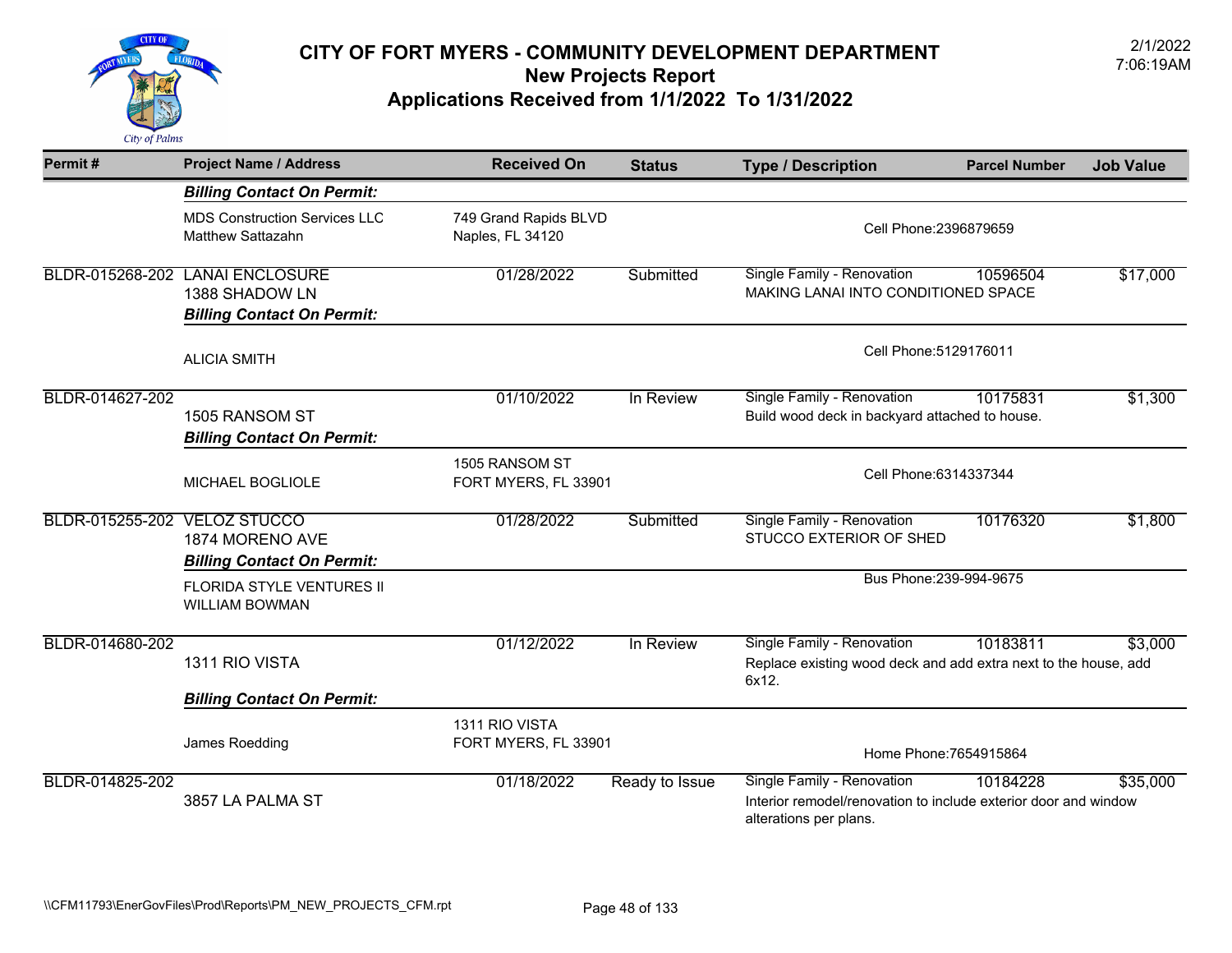

| Permit#                      | <b>Project Name / Address</b>                               | <b>Received On</b>                          | <b>Status</b> | <b>Type / Description</b>                                                                                                          | <b>Parcel Number</b>    | <b>Job Value</b> |  |
|------------------------------|-------------------------------------------------------------|---------------------------------------------|---------------|------------------------------------------------------------------------------------------------------------------------------------|-------------------------|------------------|--|
|                              | <b>Billing Contact On Permit:</b>                           |                                             |               |                                                                                                                                    |                         |                  |  |
|                              | <b>AZILLE MALAN</b>                                         |                                             |               | Cell Phone: 5613174569                                                                                                             |                         |                  |  |
| BLDR-014625-202 GRACE ST     | 1634 GRACE AVE                                              | 01/10/2022                                  | In Review     | Single Family - Renovation<br>NEW HVAC, NEW ELECTRICAL, DRYWALL INSULATION, PAINT<br>EXTERIOR/INTERIOR, TILE FLOORS.               | 10176444                | \$47,000         |  |
|                              | <b>Billing Contact On Permit:</b><br>PHILO JAMIE OUTTEN     |                                             |               | Bus Phone: 239-645-5867<br>Cell Phone:<br>Home Phone:                                                                              |                         |                  |  |
| BLDR-015254-202 VELOZ STUCCO | 1874 MORENO AVE<br><b>Billing Contact On Permit:</b>        | 01/28/2022                                  | Submitted     | Single Family - Renovation<br>STUCCO EXTERIOR OF HOUSE                                                                             | 10176320                | \$2,400          |  |
|                              | <b>FLORIDA STYLE VENTURES II</b><br><b>WILLIAM BOWMAN</b>   |                                             |               |                                                                                                                                    | Bus Phone: 239-994-9675 |                  |  |
| BLDR-014484-202 BATTLE       | 1797 HENDERSON AVE<br><b>Billing Contact On Permit:</b>     | 01/05/2022                                  | In Review     | Single Family - Renovation<br>FIX THE SHED, FIX WASHING MACHINE DRAIN                                                              | 10251297                | \$50             |  |
|                              | R D BATTLE INC<br><b>RONALD BATTLE</b>                      |                                             |               | Bus Phone: 239-242-2291                                                                                                            |                         |                  |  |
| BLDR-014740-202              | 11816 NEWCOMBE TRCE<br><b>Billing Contact On Permit:</b>    | 01/13/2022                                  | <b>Issued</b> | Single Family - Renovation<br>TUB/SHOWER TO SHOWER CONVERSION IN GUEST BATH                                                        | 10522165                | \$17,936         |  |
|                              | Cornerstone Builders of SWFL II<br>Racheal Ireland          | 3150 Old Metro PKWY<br>Fort Myers, FL 33916 |               |                                                                                                                                    | Bus Phone: 239-332-3020 |                  |  |
|                              | BLDR-014781-202 MICHIGAN INTERIOR REMO<br>3703 MICHIGAN AVE | 01/14/2022                                  | In Review     | Single Family - Renovation<br>INTERIOR REMODELING, RELOCATE PARTITION WALLS, NEW<br>INTERIOR DOORS. NO EXTERIOR OR STRUCTURAL WORK | 10250078                | \$5,000          |  |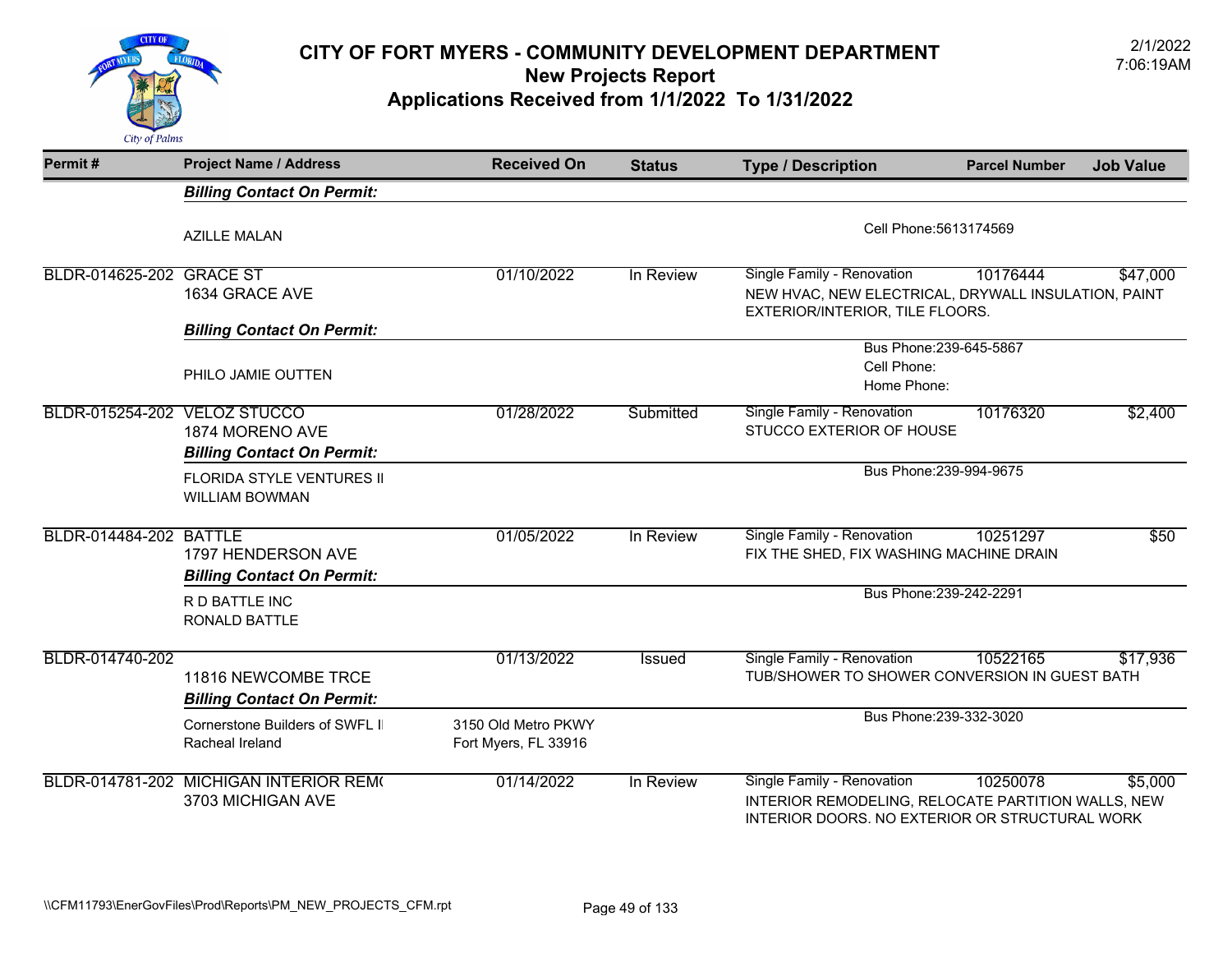

| Permit#                        | <b>Project Name / Address</b>                             | <b>Received On</b>                              | <b>Status</b> | <b>Type / Description</b>                                                                                                                                                                                                                                                                                                                                                                                                                                                                                                                                                                                                                                                                                                                                                                                                             | <b>Parcel Number</b>    | <b>Job Value</b> |  |
|--------------------------------|-----------------------------------------------------------|-------------------------------------------------|---------------|---------------------------------------------------------------------------------------------------------------------------------------------------------------------------------------------------------------------------------------------------------------------------------------------------------------------------------------------------------------------------------------------------------------------------------------------------------------------------------------------------------------------------------------------------------------------------------------------------------------------------------------------------------------------------------------------------------------------------------------------------------------------------------------------------------------------------------------|-------------------------|------------------|--|
|                                | <b>Billing Contact On Permit:</b>                         |                                                 |               |                                                                                                                                                                                                                                                                                                                                                                                                                                                                                                                                                                                                                                                                                                                                                                                                                                       |                         |                  |  |
|                                | <b>TRANSAMERICA BUILDERS G</b><br><b>MARIUS TOTOREANU</b> |                                                 |               |                                                                                                                                                                                                                                                                                                                                                                                                                                                                                                                                                                                                                                                                                                                                                                                                                                       | Bus Phone: 239-309-3109 |                  |  |
| BLDR-014429-202 Carl Goldstein | 3829 HANOVER ST<br><b>Billing Contact On Permit:</b>      | 01/04/2022                                      | Issued        | Single Family - Renovation<br>10184475<br>\$40,000<br>Downstairs bathroom -<br>-Remove and replace drywall on walls and ceiling<br>-Remove and replace tile floor and tile tub surround<br>--Relocate shower to south wall<br>-Install waste and water lines to accommodate new shower/tub<br>location.<br>-Stub out lav waste and water lines.<br>-Relocate toilet, install waste and flange to accommodate new toilet<br>location<br><b>WATER HEATER</b><br>-Relocate water heater to downstairs bath closet, reconfigure water<br>lines to accommodate<br>new location.<br><b>KITCHEN</b><br>-Install waste and water lines to accommodate new location, Stub<br>out waste and water<br>lines for Kitchen.<br>-- New kitchen cabinets<br>- Remove and replace tile floor<br>laundry Room<br>- Remove and replace laminate flooring |                         |                  |  |
|                                | SW Florida Contracting Group<br>Anthony Brigandi          | 3789 Fowler ST #Suite C<br>Fort Myers, FL 33901 |               | Cell Phone: 239-278-3148                                                                                                                                                                                                                                                                                                                                                                                                                                                                                                                                                                                                                                                                                                                                                                                                              |                         |                  |  |
| BLDR-015045-202                | 2758 ROYAL PALM AVE                                       | 01/21/2022                                      | In Review     | Single Family - Renovation<br>2 windows replacement, infill an old door that was borded up, AC<br>change out                                                                                                                                                                                                                                                                                                                                                                                                                                                                                                                                                                                                                                                                                                                          | 10173638                | \$1,500          |  |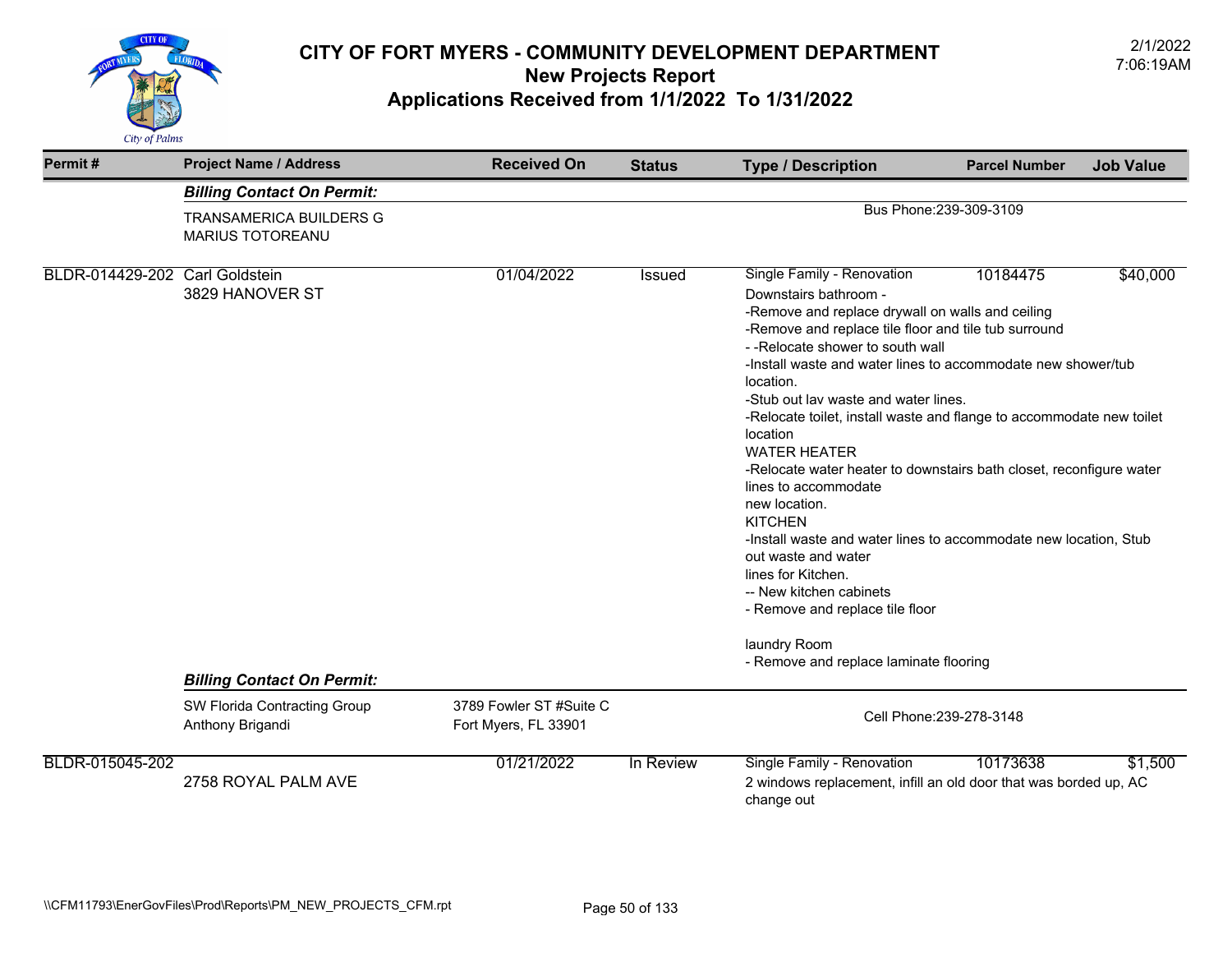

| Permit#         | <b>Project Name / Address</b>                        | <b>Received On</b>                            | <b>Status</b>      | <b>Type / Description</b>                                                                         | <b>Parcel Number</b>   | <b>Job Value</b> |
|-----------------|------------------------------------------------------|-----------------------------------------------|--------------------|---------------------------------------------------------------------------------------------------|------------------------|------------------|
|                 | <b>Billing Contact On Permit:</b>                    |                                               |                    |                                                                                                   |                        |                  |
|                 | <b>ALBERTA BROWN</b>                                 | 2758 ROYAL PALM AVE<br>FORT MYERS, FL 33901   |                    |                                                                                                   | Cell Phone: 2398105993 |                  |
|                 | BLDR-014768-202 BEVERLY CASON<br>4540 NEW YORK AVE   | 01/13/2022                                    | Issued-Inspections | Single Family - Renovation<br>ROOF/SOFFIT REPAIR, FRONT DOOR REPLACE-PER BRENT<br><b>BREWSTER</b> | 10249083               | \$1,200          |
|                 | <b>Billing Contact On Permit:</b>                    |                                               |                    |                                                                                                   |                        |                  |
|                 | <b>BEVERLY CASON</b>                                 |                                               |                    | Bus Phone: 265-3213<br>Cell Phone: 2392653213                                                     |                        |                  |
| BLDR-014721-202 | 9360 CADENCE CT<br><b>Billing Contact On Permit:</b> | 01/12/2022                                    | In Review          | <b>Single Family Attached - New</b><br>New Townhome                                               | 10610039               | \$216,806        |
|                 | <b>GAGNON ROOFING INC</b><br><b>SCOTT GAGNON</b>     | 7941 DREW CIRCLE #120<br>FORT MYERS, FL 33967 |                    | Bus Phone: 239-270-4327                                                                           |                        |                  |
| BLDR-014721-202 | 9360 CADENCE CT<br><b>Billing Contact On Permit:</b> | 01/12/2022                                    | In Review          | Single Family Attached - New<br>New Townhome                                                      | 10610039               | \$216,806        |
|                 | WCI COMMUNITIES, LLC                                 |                                               |                    |                                                                                                   |                        |                  |
| BLDR-014717-202 | 9344 CADENCE CT<br><b>Billing Contact On Permit:</b> | 01/12/2022                                    | In Review          | Single Family Attached - New<br>New Townhome                                                      | 10610000               | \$216,806        |
|                 | <b>GAGNON ROOFING INC</b><br><b>SCOTT GAGNON</b>     | 7941 DREW CIRCLE #120<br>FORT MYERS, FL 33967 |                    | Bus Phone: 239-270-4327                                                                           |                        |                  |
| BLDR-014717-202 | 9344 CADENCE CT                                      | 01/12/2022                                    | In Review          | Single Family Attached - New<br>New Townhome                                                      | 10610000               | \$216,806        |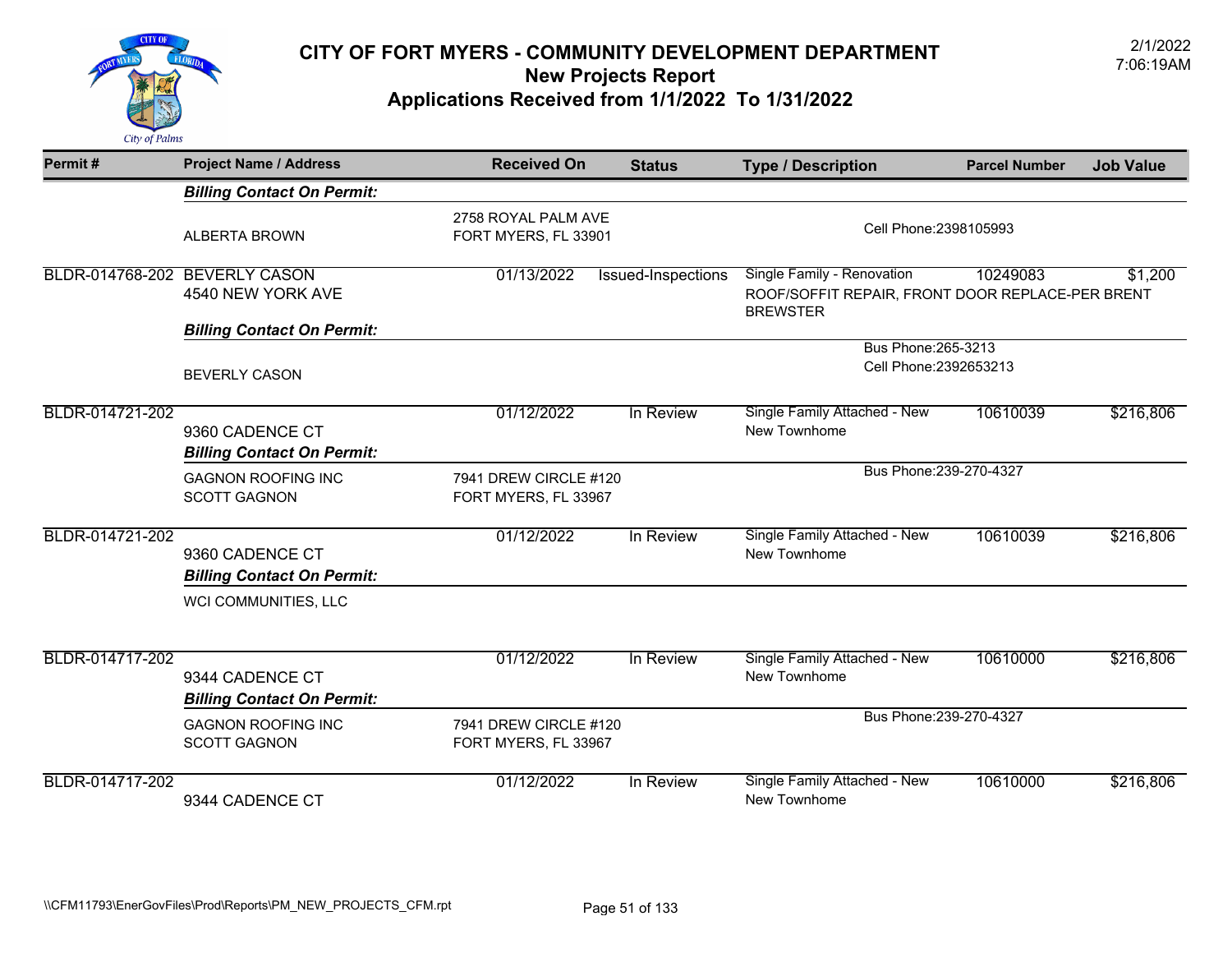

| Permit#         | <b>Project Name / Address</b>     | <b>Received On</b>    | <b>Status</b> | <b>Type / Description</b>                    | <b>Parcel Number</b> | <b>Job Value</b> |
|-----------------|-----------------------------------|-----------------------|---------------|----------------------------------------------|----------------------|------------------|
|                 | <b>Billing Contact On Permit:</b> |                       |               |                                              |                      |                  |
|                 | WCI COMMUNITIES, LLC              |                       |               |                                              |                      |                  |
|                 |                                   |                       |               |                                              |                      |                  |
| BLDR-014707-202 | 9354 CADENCE CT                   | 01/12/2022            | In Review     | Single Family Attached - New<br>New Townhome | 10609996             | \$216,806        |
|                 | <b>Billing Contact On Permit:</b> |                       |               |                                              |                      |                  |
|                 | <b>GAGNON ROOFING INC</b>         | 7941 DREW CIRCLE #120 |               | Bus Phone: 239-270-4327                      |                      |                  |
|                 | <b>SCOTT GAGNON</b>               | FORT MYERS, FL 33967  |               |                                              |                      |                  |
| BLDR-014707-202 |                                   | 01/12/2022            | In Review     | Single Family Attached - New                 | 10609996             | \$216,806        |
|                 | 9354 CADENCE CT                   |                       |               | New Townhome                                 |                      |                  |
|                 | <b>Billing Contact On Permit:</b> |                       |               |                                              |                      |                  |
|                 | WCI COMMUNITIES, LLC              |                       |               |                                              |                      |                  |
| BLDR-014724-202 |                                   | 01/12/2022            | In Review     | Single Family Attached - New                 | 10610002             | \$216,806        |
|                 | 9340 CADENCE CT                   |                       |               | New Townhome                                 |                      |                  |
|                 | <b>Billing Contact On Permit:</b> |                       |               |                                              |                      |                  |
|                 | <b>GAGNON ROOFING INC</b>         | 7941 DREW CIRCLE #120 |               | Bus Phone: 239-270-4327                      |                      |                  |
|                 | <b>SCOTT GAGNON</b>               | FORT MYERS, FL 33967  |               |                                              |                      |                  |
| BLDR-014724-202 |                                   | 01/12/2022            | In Review     | Single Family Attached - New                 | 10610002             | \$216,806        |
|                 | 9340 CADENCE CT                   |                       |               | New Townhome                                 |                      |                  |
|                 | <b>Billing Contact On Permit:</b> |                       |               |                                              |                      |                  |
|                 | WCI COMMUNITIES, LLC              |                       |               |                                              |                      |                  |
| BLDR-014716-202 |                                   | 01/12/2022            | In Review     | Single Family Attached - New                 | 10610011             | \$216,806        |
|                 | 9320 CADENCE CT                   |                       |               | New Townhome                                 |                      |                  |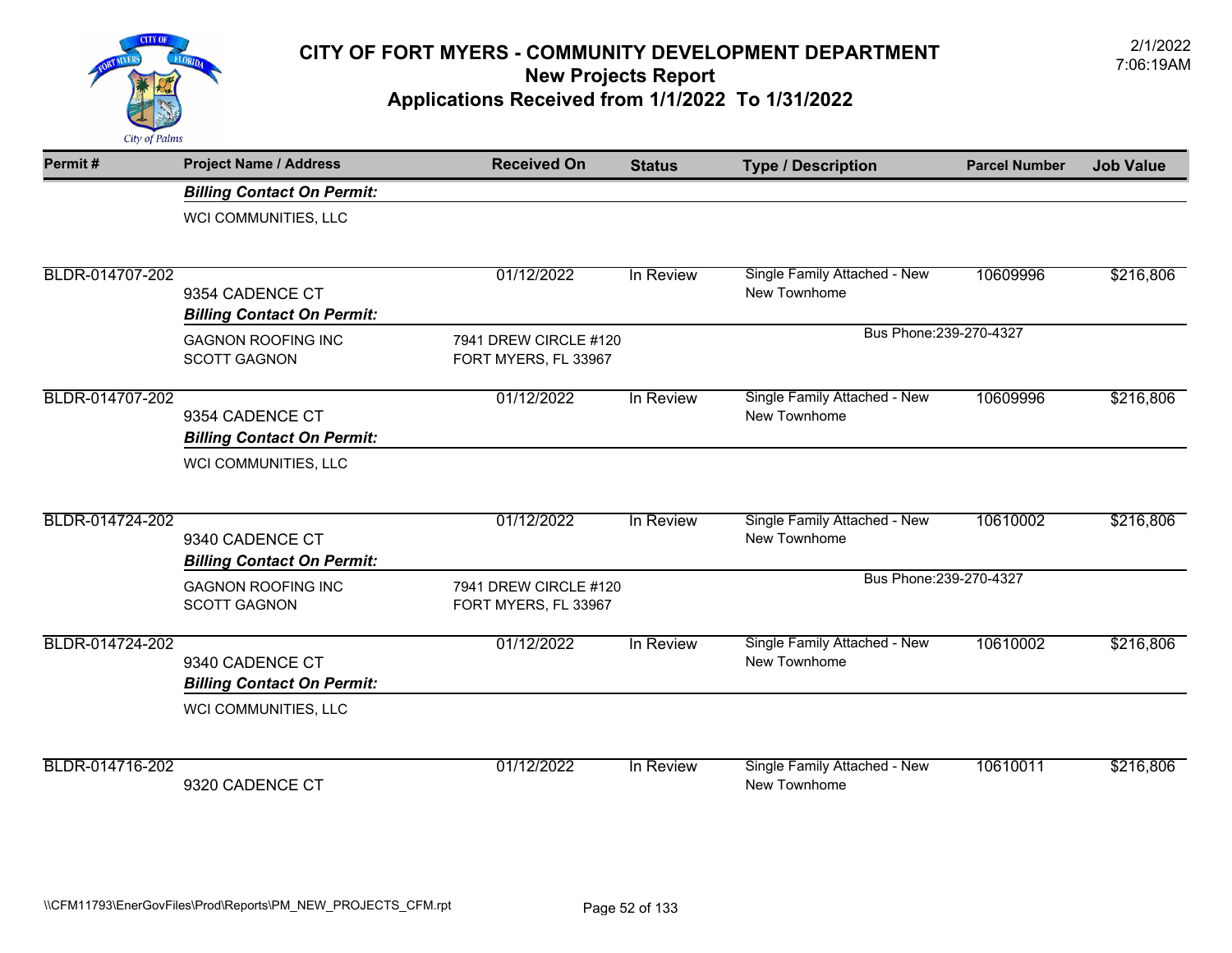

| Permit#         | <b>Project Name / Address</b>                    | <b>Received On</b>                            | <b>Status</b> | <b>Type / Description</b>                    | <b>Parcel Number</b> | <b>Job Value</b> |
|-----------------|--------------------------------------------------|-----------------------------------------------|---------------|----------------------------------------------|----------------------|------------------|
|                 | <b>Billing Contact On Permit:</b>                |                                               |               |                                              |                      |                  |
|                 | WCI COMMUNITIES, LLC                             |                                               |               |                                              |                      |                  |
|                 |                                                  |                                               |               |                                              |                      |                  |
| BLDR-014701-202 | 9352 CADENCE CT                                  | 01/12/2022                                    | In Review     | Single Family Attached - New<br>New Townhome | 10609997             | \$216,806        |
|                 | <b>Billing Contact On Permit:</b>                |                                               |               |                                              |                      |                  |
|                 | WCI COMMUNITIES, LLC                             |                                               |               |                                              |                      |                  |
|                 |                                                  |                                               |               |                                              |                      |                  |
| BLDR-014715-202 | 9332 CADENCE CT                                  | 01/12/2022                                    | In Review     | Single Family Attached - New<br>New Townhome | 10610005             | \$225,170        |
|                 | <b>Billing Contact On Permit:</b>                |                                               |               |                                              |                      |                  |
|                 | WCI COMMUNITIES, LLC                             |                                               |               |                                              |                      |                  |
| BLDR-014706-202 |                                                  | 01/12/2022                                    | In Review     | Single Family Attached - New                 | 10610007             | \$216,806        |
|                 | 9328 CADENCE CT                                  |                                               |               | New Townhome                                 |                      |                  |
|                 | <b>Billing Contact On Permit:</b>                |                                               |               |                                              |                      |                  |
|                 | WCI COMMUNITIES, LLC                             |                                               |               |                                              |                      |                  |
| BLDR-014710-202 |                                                  | 01/12/2022                                    | In Review     | Single Family Attached - New                 | 10610038             | \$216,806        |
|                 | 9362 CADENCE CT                                  |                                               |               | New Townhome                                 |                      |                  |
|                 | <b>Billing Contact On Permit:</b>                |                                               |               |                                              |                      |                  |
|                 | <b>GAGNON ROOFING INC</b><br><b>SCOTT GAGNON</b> | 7941 DREW CIRCLE #120<br>FORT MYERS, FL 33967 |               | Bus Phone: 239-270-4327                      |                      |                  |
| BLDR-014710-202 | 9362 CADENCE CT                                  | 01/12/2022                                    | In Review     | Single Family Attached - New<br>New Townhome | 10610038             | \$216,806        |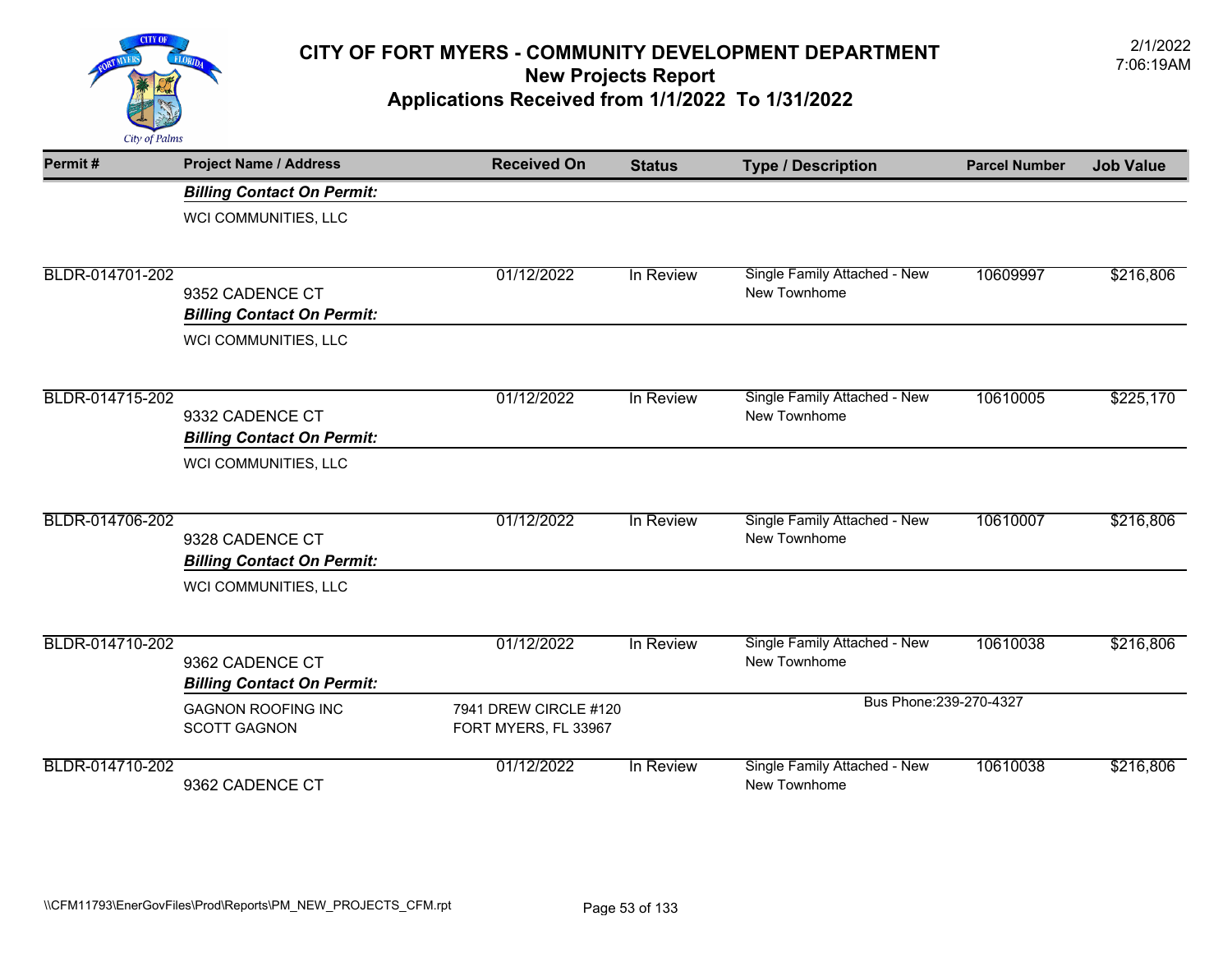

| Permit#         | <b>Project Name / Address</b>                        | <b>Received On</b>    | <b>Status</b> | <b>Type / Description</b>                    | <b>Parcel Number</b> | <b>Job Value</b> |
|-----------------|------------------------------------------------------|-----------------------|---------------|----------------------------------------------|----------------------|------------------|
|                 | <b>Billing Contact On Permit:</b>                    |                       |               |                                              |                      |                  |
|                 | WCI COMMUNITIES, LLC                                 |                       |               |                                              |                      |                  |
|                 |                                                      |                       |               |                                              |                      |                  |
| BLDR-014712-202 | 9330 CADENCE CT                                      | 01/12/2022            | In Review     | Single Family Attached - New<br>New Townhome | 10610006             | \$216,806        |
|                 | <b>Billing Contact On Permit:</b>                    |                       |               |                                              |                      |                  |
|                 | WCI COMMUNITIES, LLC                                 |                       |               |                                              |                      |                  |
|                 |                                                      |                       |               |                                              |                      |                  |
| BLDR-014720-202 | 9364 CADENCE CT                                      | 01/12/2022            | In Review     | Single Family Attached - New<br>New Townhome | 10610037             | \$225,170        |
|                 | <b>Billing Contact On Permit:</b>                    |                       |               |                                              |                      |                  |
|                 | <b>GAGNON ROOFING INC</b>                            | 7941 DREW CIRCLE #120 |               | Bus Phone: 239-270-4327                      |                      |                  |
|                 | <b>SCOTT GAGNON</b>                                  | FORT MYERS, FL 33967  |               |                                              |                      |                  |
| BLDR-014720-202 |                                                      | 01/12/2022            | In Review     | Single Family Attached - New                 | 10610037             | \$225,170        |
|                 | 9364 CADENCE CT<br><b>Billing Contact On Permit:</b> |                       |               | New Townhome                                 |                      |                  |
|                 | WCI COMMUNITIES, LLC                                 |                       |               |                                              |                      |                  |
| BLDR-014708-202 |                                                      | 01/12/2022            | In Review     | Single Family Attached - New                 | 10610010             | \$216,806        |
|                 | 9322 CADENCE CT                                      |                       |               | New Townhome                                 |                      |                  |
|                 | <b>Billing Contact On Permit:</b>                    |                       |               |                                              |                      |                  |
|                 | WCI COMMUNITIES, LLC                                 |                       |               |                                              |                      |                  |
| BLDR-014705-202 |                                                      | 01/12/2022            | In Review     | Single Family Attached - New                 | 10610009             | \$216,806        |
|                 | 9324 CADENCE CT                                      |                       |               | New Townhome                                 |                      |                  |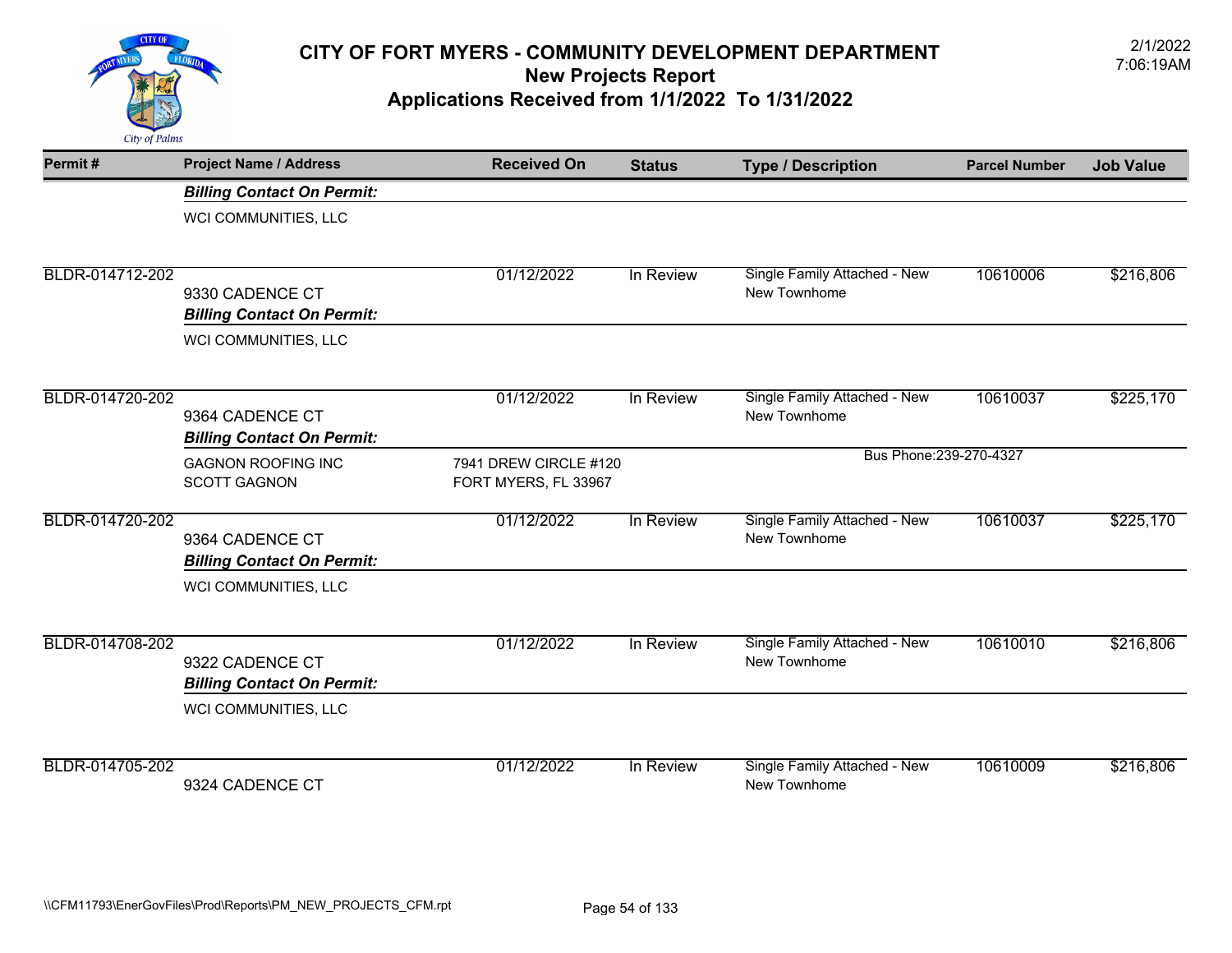

| Permit#         | <b>Project Name / Address</b>                        | <b>Received On</b>                            | <b>Status</b> | <b>Type / Description</b>    | <b>Parcel Number</b>       | <b>Job Value</b> |
|-----------------|------------------------------------------------------|-----------------------------------------------|---------------|------------------------------|----------------------------|------------------|
|                 | <b>Billing Contact On Permit:</b>                    |                                               |               |                              |                            |                  |
|                 | SNOW, CHRISTINE                                      | 10481 SIX MILE CYPRESS                        |               | Bus Phone: 239-561-6522      |                            |                  |
|                 | <b>CHRISTINE SNOW</b>                                | FORT MYERS, FL 33912                          |               |                              | Home Phone: (239) 225-6960 |                  |
| BLDR-014705-202 |                                                      | 01/12/2022                                    | In Review     | Single Family Attached - New | 10610009                   | \$216,806        |
|                 | 9324 CADENCE CT                                      |                                               |               | New Townhome                 |                            |                  |
|                 | <b>Billing Contact On Permit:</b>                    |                                               |               |                              |                            |                  |
|                 | WCI COMMUNITIES, LLC                                 |                                               |               |                              |                            |                  |
| BLDR-014711-202 |                                                      | 01/12/2022                                    | In Review     | Single Family Attached - New | 10610012                   | \$225,170        |
|                 | 9318 CADENCE CT                                      |                                               |               | New Townhome                 |                            |                  |
|                 | <b>Billing Contact On Permit:</b>                    |                                               |               |                              |                            |                  |
|                 | WCI COMMUNITIES, LLC                                 |                                               |               |                              |                            |                  |
| BLDR-014722-202 |                                                      | 01/12/2022                                    | In Review     | Single Family Attached - New | 10610040                   | \$216,806        |
|                 | 9358 CADENCE CT<br><b>Billing Contact On Permit:</b> |                                               |               | New Townhome                 |                            |                  |
|                 | <b>GAGNON ROOFING INC</b><br><b>SCOTT GAGNON</b>     | 7941 DREW CIRCLE #120<br>FORT MYERS, FL 33967 |               | Bus Phone: 239-270-4327      |                            |                  |
| BLDR-014722-202 |                                                      | 01/12/2022                                    | In Review     | Single Family Attached - New | 10610040                   | \$216,806        |
|                 | 9358 CADENCE CT<br><b>Billing Contact On Permit:</b> |                                               |               | New Townhome                 |                            |                  |
|                 | WCI COMMUNITIES, LLC                                 |                                               |               |                              |                            |                  |
| BLDR-014719-202 |                                                      | 01/12/2022                                    | In Review     | Single Family Attached - New | 10610003                   | \$216,806        |
|                 | 9338 CADENCE CT                                      |                                               |               | New Townhome                 |                            |                  |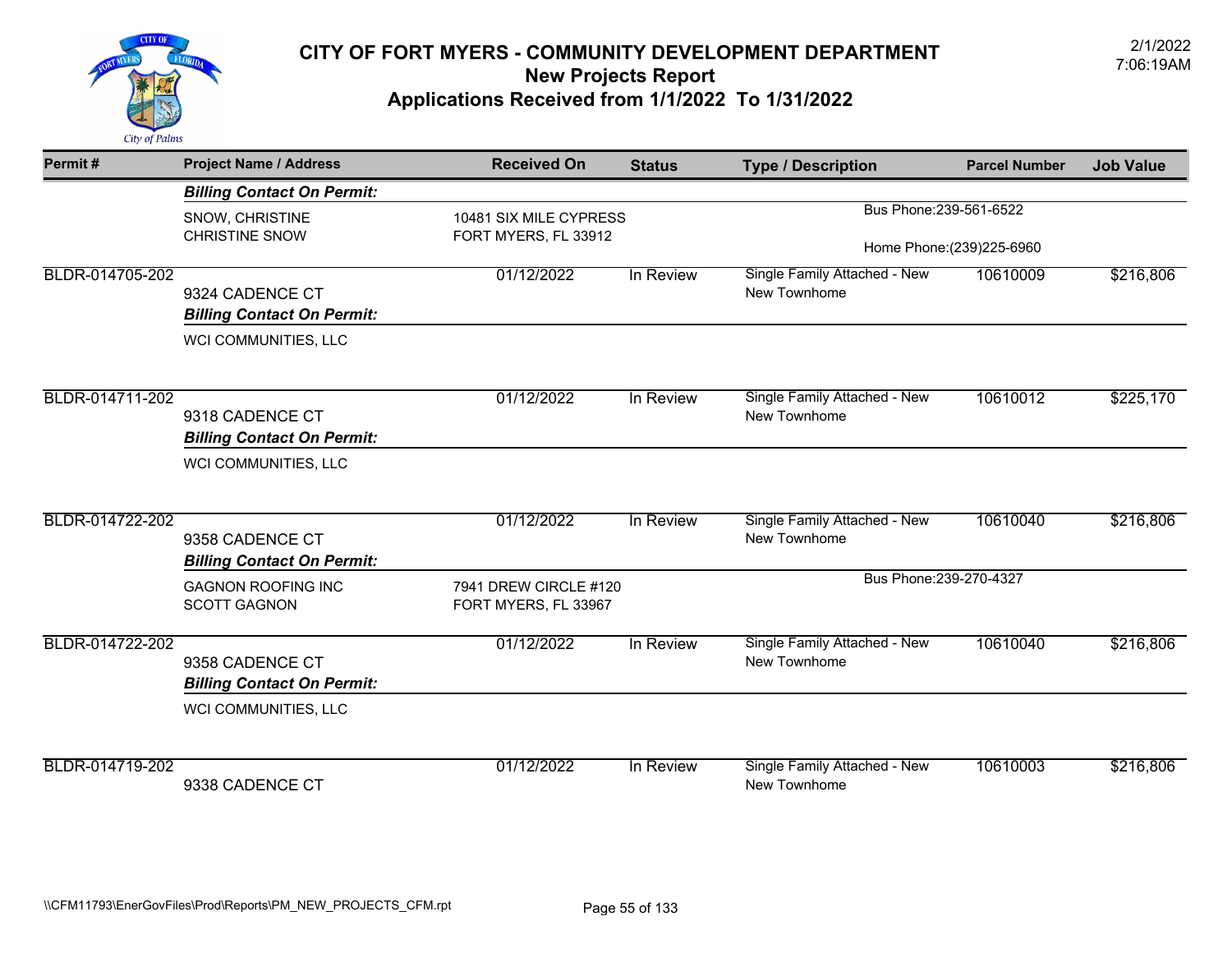

| Permit#         | <b>Project Name / Address</b>     | <b>Received On</b>    | <b>Status</b> | <b>Type / Description</b>    | <b>Parcel Number</b> | <b>Job Value</b> |
|-----------------|-----------------------------------|-----------------------|---------------|------------------------------|----------------------|------------------|
|                 | <b>Billing Contact On Permit:</b> |                       |               |                              |                      |                  |
|                 | <b>GAGNON ROOFING INC</b>         | 7941 DREW CIRCLE #120 |               | Bus Phone: 239-270-4327      |                      |                  |
|                 | <b>SCOTT GAGNON</b>               | FORT MYERS, FL 33967  |               |                              |                      |                  |
| BLDR-014719-202 |                                   | 01/12/2022            | In Review     | Single Family Attached - New | 10610003             | \$216,806        |
|                 | 9338 CADENCE CT                   |                       |               | New Townhome                 |                      |                  |
|                 | <b>Billing Contact On Permit:</b> |                       |               |                              |                      |                  |
|                 | WCI COMMUNITIES, LLC              |                       |               |                              |                      |                  |
| BLDR-014718-202 |                                   | 01/12/2022            | In Review     | Single Family Attached - New | 10610004             | \$225,170        |
|                 | 9336 CADENCE CT                   |                       |               | New Townhome                 |                      |                  |
|                 | <b>Billing Contact On Permit:</b> |                       |               |                              |                      |                  |
|                 | <b>GAGNON ROOFING INC</b>         | 7941 DREW CIRCLE #120 |               | Bus Phone: 239-270-4327      |                      |                  |
|                 | <b>SCOTT GAGNON</b>               | FORT MYERS, FL 33967  |               |                              |                      |                  |
| BLDR-014718-202 |                                   | 01/12/2022            | In Review     | Single Family Attached - New | 10610004             | \$225,170        |
|                 | 9336 CADENCE CT                   |                       |               | New Townhome                 |                      |                  |
|                 | <b>Billing Contact On Permit:</b> |                       |               |                              |                      |                  |
|                 | WCI COMMUNITIES, LLC              |                       |               |                              |                      |                  |
| BLDR-014714-202 |                                   | 01/12/2022            | In Review     | Single Family Attached - New | 10610001             | \$216,806        |
|                 | 9342 CADENCE CT                   |                       |               | New Townhome                 |                      |                  |
|                 | <b>Billing Contact On Permit:</b> |                       |               |                              |                      |                  |
|                 | <b>GAGNON ROOFING INC</b>         | 7941 DREW CIRCLE #120 |               | Bus Phone: 239-270-4327      |                      |                  |
|                 | <b>SCOTT GAGNON</b>               | FORT MYERS, FL 33967  |               |                              |                      |                  |
| BLDR-014714-202 |                                   | 01/12/2022            | In Review     | Single Family Attached - New | 10610001             | \$216,806        |
|                 | 9342 CADENCE CT                   |                       |               | New Townhome                 |                      |                  |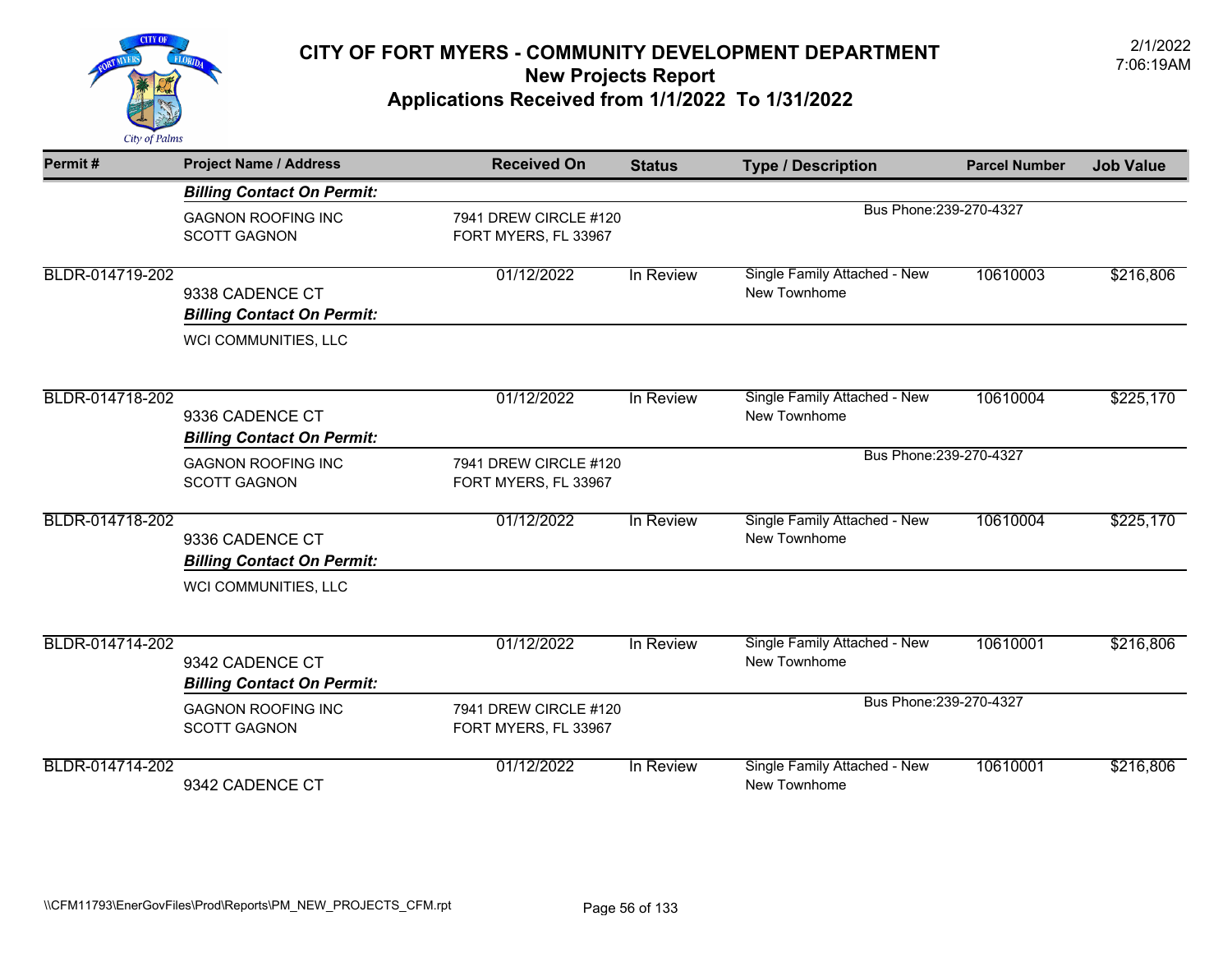

| Permit#         | <b>Project Name / Address</b>                        | <b>Received On</b>                            | <b>Status</b> | <b>Type / Description</b>                    | <b>Parcel Number</b> | <b>Job Value</b> |
|-----------------|------------------------------------------------------|-----------------------------------------------|---------------|----------------------------------------------|----------------------|------------------|
|                 | <b>Billing Contact On Permit:</b>                    |                                               |               |                                              |                      |                  |
|                 | WCI COMMUNITIES, LLC                                 |                                               |               |                                              |                      |                  |
| BLDR-014723-202 |                                                      | 01/12/2022                                    | In Review     | Single Family Attached - New                 | 10609995             | \$216,806        |
|                 | 9356 CADENCE CT                                      |                                               |               | New Townhome                                 |                      |                  |
|                 | <b>Billing Contact On Permit:</b>                    |                                               |               |                                              |                      |                  |
|                 | <b>GAGNON ROOFING INC</b><br><b>SCOTT GAGNON</b>     | 7941 DREW CIRCLE #120<br>FORT MYERS, FL 33967 |               | Bus Phone: 239-270-4327                      |                      |                  |
| BLDR-014723-202 | 9356 CADENCE CT<br><b>Billing Contact On Permit:</b> | 01/12/2022                                    | In Review     | Single Family Attached - New<br>New Townhome | 10609995             | \$216,806        |
|                 | WCI COMMUNITIES, LLC                                 |                                               |               |                                              |                      |                  |
| BLDR-014704-202 | 9350 CADENCE CT                                      | 01/12/2022                                    | In Review     | Single Family Attached - New<br>New Townhome | 10609998             | \$225,170        |
|                 | <b>Billing Contact On Permit:</b>                    |                                               |               |                                              |                      |                  |
|                 | SNOW, CHRISTINE                                      | 10481 SIX MILE CYPRESS                        |               | Bus Phone: 239-561-6522                      |                      |                  |
|                 | <b>CHRISTINE SNOW</b>                                | FORT MYERS, FL 33912                          |               | Home Phone: (239) 225-6960                   |                      |                  |
| BLDR-014704-202 | 9350 CADENCE CT<br><b>Billing Contact On Permit:</b> | 01/12/2022                                    | In Review     | Single Family Attached - New<br>New Townhome | 10609998             | \$225,170        |
|                 | WCI COMMUNITIES, LLC                                 |                                               |               |                                              |                      |                  |
| BLDR-014709-202 |                                                      | 01/12/2022                                    | In Review     | Single Family Attached - New                 | 10609999             | \$225,170        |
|                 | 9346 CADENCE CT                                      |                                               |               | New Townhome                                 |                      |                  |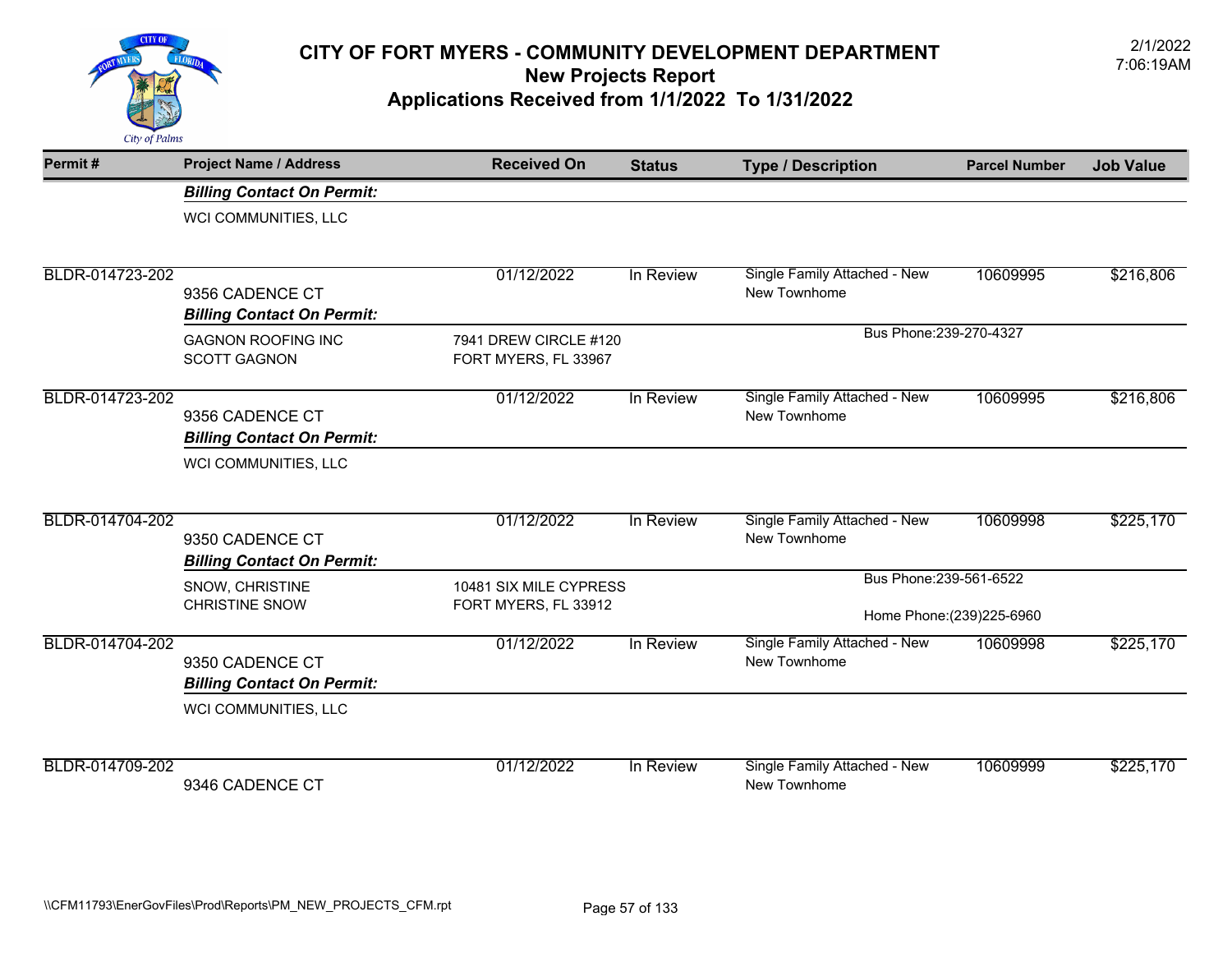

| Permit#         | <b>Project Name / Address</b>                                      | <b>Received On</b>                        | <b>Status</b>         | <b>Type / Description</b>                                            | <b>Parcel Number</b>    | <b>Job Value</b> |
|-----------------|--------------------------------------------------------------------|-------------------------------------------|-----------------------|----------------------------------------------------------------------|-------------------------|------------------|
|                 | <b>Billing Contact On Permit:</b>                                  |                                           |                       |                                                                      |                         |                  |
|                 | <b>GAGNON ROOFING INC</b><br><b>SCOTT GAGNON</b>                   | FORT MYERS, FL 33967                      | 7941 DREW CIRCLE #120 |                                                                      | Bus Phone: 239-270-4327 |                  |
| BLDR-014709-202 | 9346 CADENCE CT<br><b>Billing Contact On Permit:</b>               | 01/12/2022                                | In Review             | Single Family Attached - New<br>New Townhome                         | 10609999                | \$225,170        |
|                 | WCI COMMUNITIES, LLC                                               |                                           |                       |                                                                      |                         |                  |
| BLDR-014713-202 | 9326 CADENCE CT<br><b>Billing Contact On Permit:</b>               | 01/12/2022                                | In Review             | Single Family Attached - New<br>New Townhome                         | 10610008                | \$216,806        |
|                 | WCI COMMUNITIES, LLC                                               |                                           |                       |                                                                      |                         |                  |
| BLDR-015006-202 | 1661 MANOR AVE<br><b>Billing Contact On Permit:</b>                | 01/20/2022                                | In Review             | Windows/Doors<br>Replace (11) windows size for size Impact           | 10184846                | \$21,000         |
|                 | <b>NOLEN'S PERMITTING SERVIC</b><br><b>HANK GASPERSON</b>          | 90 24TH AVE NE<br>NAPLES, FL 34120        |                       | Bus Phone: 239-253-3489<br>Cell Phone: 2392533489                    |                         |                  |
| BLDR-014697-202 | Pagan Derek<br>1200 VESPER DR<br><b>Billing Contact On Permit:</b> | 01/12/2022                                | <b>Issued</b>         | Windows/Doors<br>Replace existing entry door size for size FL20867.1 | 10183619                | \$1,224          |
|                 | <b>RELIABLE PERMITTING</b><br>SHALONDA WASHINGTON                  | 2223 TRADE CENTER WAY<br>NAPLES, FL 34109 |                       | Bus Phone: 2392342578                                                |                         |                  |
| BLDR-014996-202 | 1334 BURTWOOD DR                                                   | 01/20/2022                                | In Review             | Windows/Doors<br>9 WINDOWS TO BE REPLACED                            | 10183526                | \$3,300          |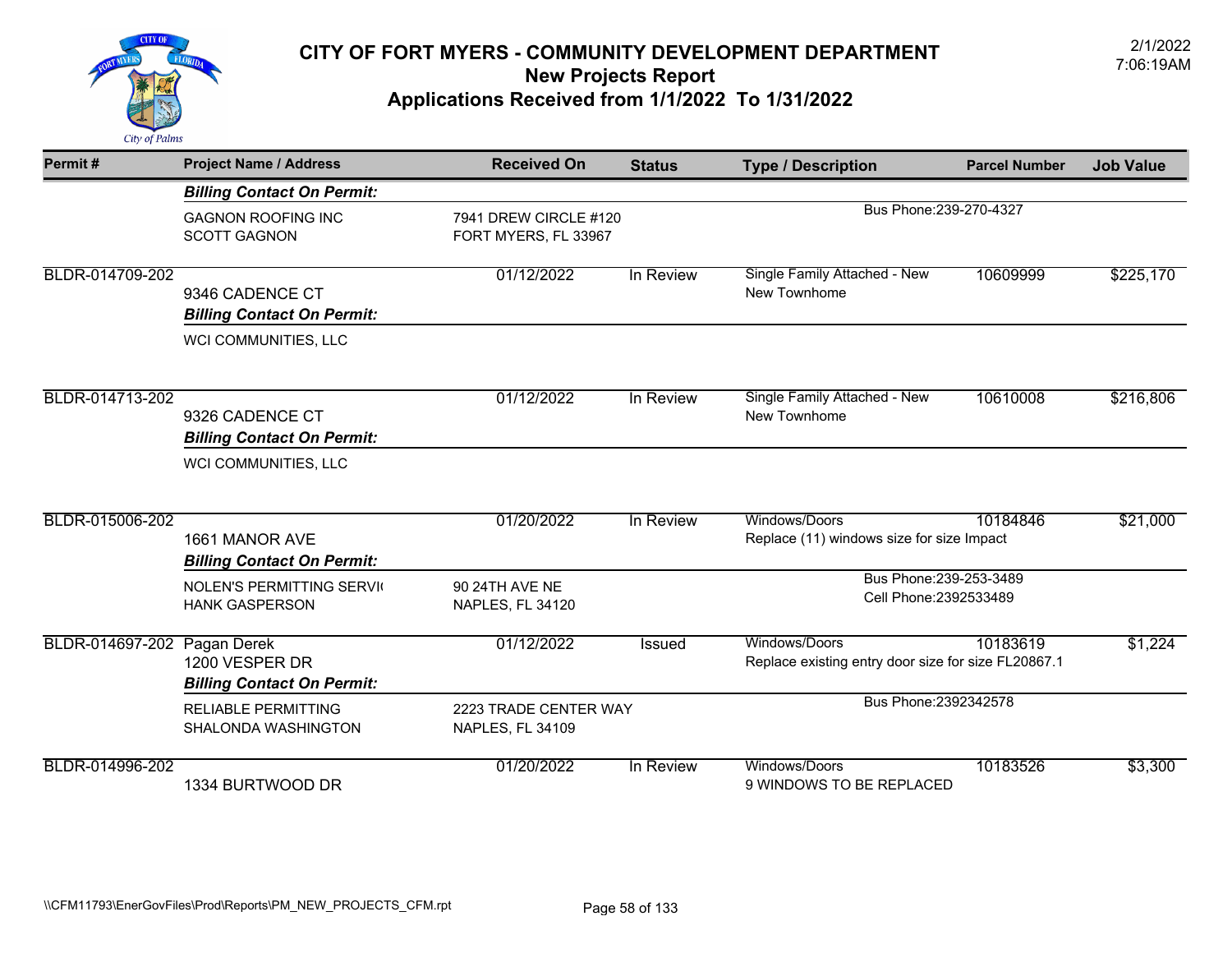

| Permit#         | <b>Project Name / Address</b>                             | <b>Received On</b>                         | <b>Status</b>      | <b>Type / Description</b>                                                                                                                                | <b>Parcel Number</b> | <b>Job Value</b> |
|-----------------|-----------------------------------------------------------|--------------------------------------------|--------------------|----------------------------------------------------------------------------------------------------------------------------------------------------------|----------------------|------------------|
|                 | <b>Billing Contact On Permit:</b>                         |                                            |                    |                                                                                                                                                          |                      |                  |
|                 | <b>NADINE KELLAMS</b>                                     |                                            |                    | Cell Phone: 2399105025                                                                                                                                   |                      |                  |
| BLDR-015320-202 | 1543 OLMEDA WAY<br><b>Billing Contact On Permit:</b>      | 01/31/2022                                 | Submitted - Online | Windows/Doors<br>Replace (3) windows (1) doors size for size impact                                                                                      | 10176572             | \$6,500          |
|                 | <b>NOLEN'S PERMITTING SERVIC</b><br><b>HANK GASPERSON</b> | 90 24TH AVE NE<br>NAPLES, FL 34120         |                    | Bus Phone: 239-253-3489<br>Cell Phone: 2392533489                                                                                                        |                      |                  |
| BLDR-015294-202 |                                                           | 01/31/2022                                 | Submitted          | Windows/Doors                                                                                                                                            | 10473046             | \$4,500          |
|                 | 10030 MAJESTIC AVE                                        |                                            |                    | Replace 4 non impact windows size for size with existing shutter<br>permit BLD2019-03196.                                                                |                      |                  |
|                 | <b>Billing Contact On Permit:</b>                         |                                            |                    |                                                                                                                                                          |                      |                  |
|                 | <b>MORGAN EXTERIORS INC.</b><br><b>KIRK MORGAN</b>        |                                            |                    | Bus Phone: 239-888-8010                                                                                                                                  |                      |                  |
| BLDR-014778-202 | 2946 ST CHARLES ST<br><b>Billing Contact On Permit:</b>   | 01/14/2022                                 | In Review          | Windows/Doors<br>Add double door to the garage.                                                                                                          | 10253365             | \$1,000          |
|                 | Zenia Alfaro                                              | 2946 ST CHARLES ST<br>FORT MYERS, FL 33916 |                    | Cell Phone: 2392479238                                                                                                                                   |                      |                  |
| BLDR-014601-202 | 12860 CHADSFORD CIR                                       | 01/08/2022                                 | Issued             | Windows/Doors<br>Replacing 7 SXS PGT - Vinyl (5500) SH5500 Single Hung Windows<br>FL239.2<br>AND 1 SXS PGT - Vinyl (5500) PW5520 Picture Window FL 243.5 | 10564863             | \$13,336         |
|                 | <b>Billing Contact On Permit:</b>                         |                                            |                    |                                                                                                                                                          |                      |                  |
|                 | <b>Storm Smart</b><br>Noely Pacay                         | 6182 Idlewild ST<br>Fort Myers, FL         |                    |                                                                                                                                                          |                      |                  |
| BLDR-014604-202 | 025036 MACDOUGALL                                         | 01/08/2022                                 | <b>Issued</b>      | Windows/Doors                                                                                                                                            | 10460426             | \$18,844         |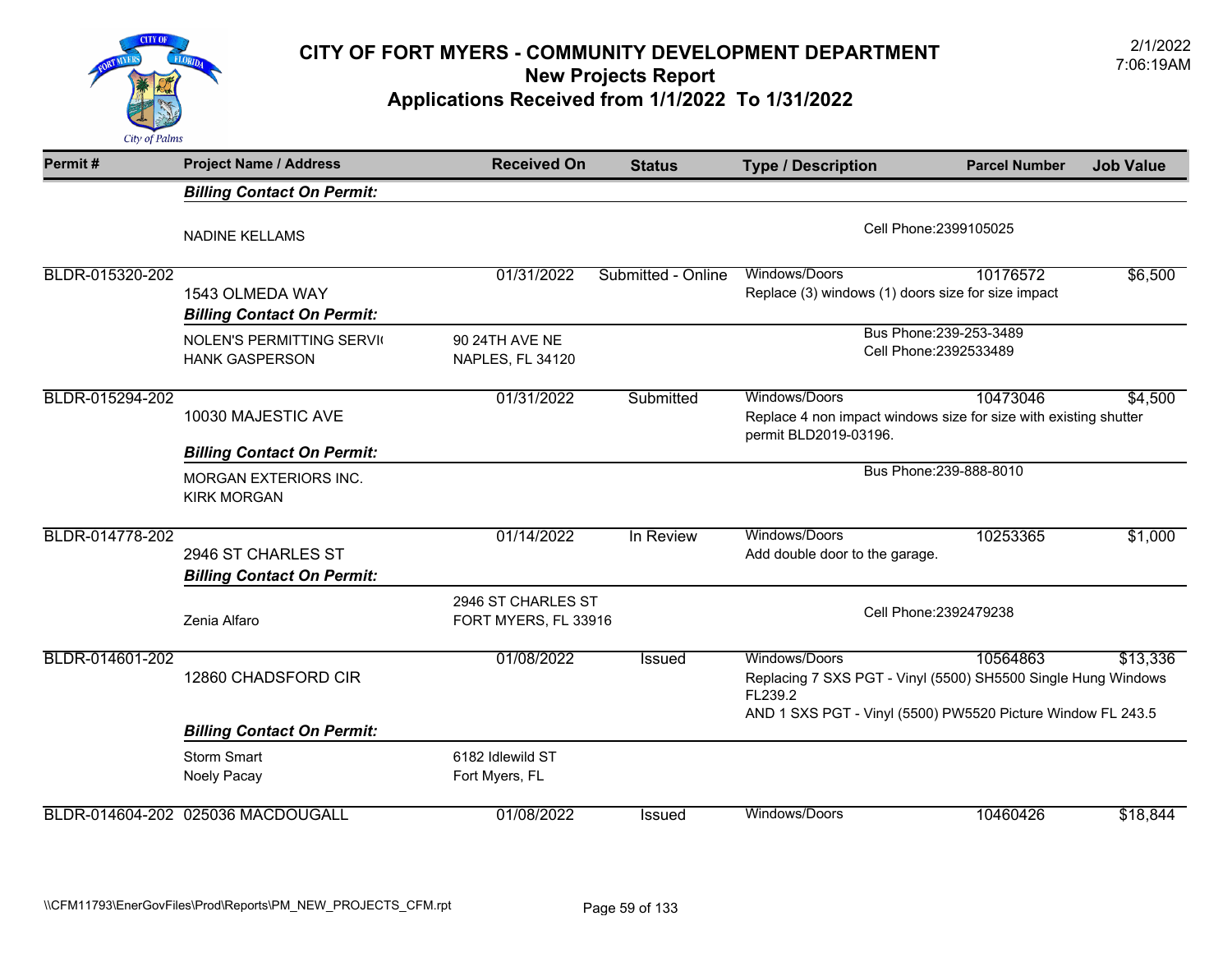

| Permit#               | <b>Project Name / Address</b>                                                            | <b>Received On</b>                             | <b>Status</b>                                       | <b>Type / Description</b>                                                                                                                                                                                                                                                                                     | <b>Parcel Number</b>    | <b>Job Value</b> |
|-----------------------|------------------------------------------------------------------------------------------|------------------------------------------------|-----------------------------------------------------|---------------------------------------------------------------------------------------------------------------------------------------------------------------------------------------------------------------------------------------------------------------------------------------------------------------|-------------------------|------------------|
|                       | 11084 WINE PALM RD                                                                       |                                                |                                                     | Replacing 4 SXS SmartView Standard SH FWI 1000s - Aluminum<br>Single Hung FL14604.5, 1 SXS PGT - Aluminum AW740 awning<br>FL2766.2<br>5 SXS SmartView Plus PW 3000s - Aluminum Picture Window<br>FL17162.1, 2 SXS PGT - Aluminum AR7720A Trapezoid FL243.8, 2<br>SXS SmartView Standard E cathedral FL17162.1 |                         |                  |
|                       | <b>Billing Contact On Permit:</b>                                                        |                                                |                                                     |                                                                                                                                                                                                                                                                                                               |                         |                  |
|                       | <b>Storm Smart</b><br>Noely Pacay                                                        | 6182 Idlewild ST<br>Fort Myers, FL             |                                                     |                                                                                                                                                                                                                                                                                                               |                         |                  |
| BLDR-014608-202 Moore | 1683 HANSON ST                                                                           | 01/09/2022                                     | Issued                                              | Windows/Doors<br>Replacement windows and doors, size for size, impact. (9 windows<br>and 2 SGD's)<br>FL14911.5, FL6067.2, FL14994.3, FL27113.12                                                                                                                                                               | 10175872                | \$15,000         |
|                       | <b>Billing Contact On Permit:</b>                                                        |                                                |                                                     |                                                                                                                                                                                                                                                                                                               | Bus Phone: 239-337-2287 |                  |
|                       | CLEAR CHOICE USA OF SWFI<br><b>JIMMY FULKS</b>                                           | 11350 METRO PKWY ##104<br>FORT MYERS, FL 33966 |                                                     |                                                                                                                                                                                                                                                                                                               |                         |                  |
|                       | BLDR-014762-202 RANKIN RESIDENCE<br>10533 AVILA CIR<br><b>Billing Contact On Permit:</b> | 01/13/2022                                     | Ready to Issue                                      | Windows/Doors<br>Install 5 impact windows.                                                                                                                                                                                                                                                                    | 10469540                | \$8,990          |
|                       | <b>LATITUDE WINDOWS INCE</b><br><b>CHRISTOPHER LUTHER</b>                                | 4830 NE 10TH AVE<br>OAKLAND PARK, FL 33334     |                                                     |                                                                                                                                                                                                                                                                                                               | Bus Phone: 9544515601   |                  |
| BLDR-015313-202       | 9962 VIA SAN MARCO LOOP<br><b>Billing Contact On Permit:</b>                             | 01/31/2022                                     | Submitted - Online                                  | Windows/Doors<br>Replace sliding Glass door size for size                                                                                                                                                                                                                                                     | 10506614                | \$15,000         |
|                       | <b>AGT Construction Services, Inc.</b><br>Alene Garlick                                  | Cape Coral, FL 33909                           | 720 NE 25th Ave., Unit 14 720 NE 25th Ave., Unit 14 |                                                                                                                                                                                                                                                                                                               |                         |                  |
| BLDR-015082-202       | 903 SUPERIOR ST                                                                          | 01/24/2022                                     | In Review                                           | Windows/Doors<br>Remove and Replace existing exterior doors.                                                                                                                                                                                                                                                  | 10245355                | \$2,000          |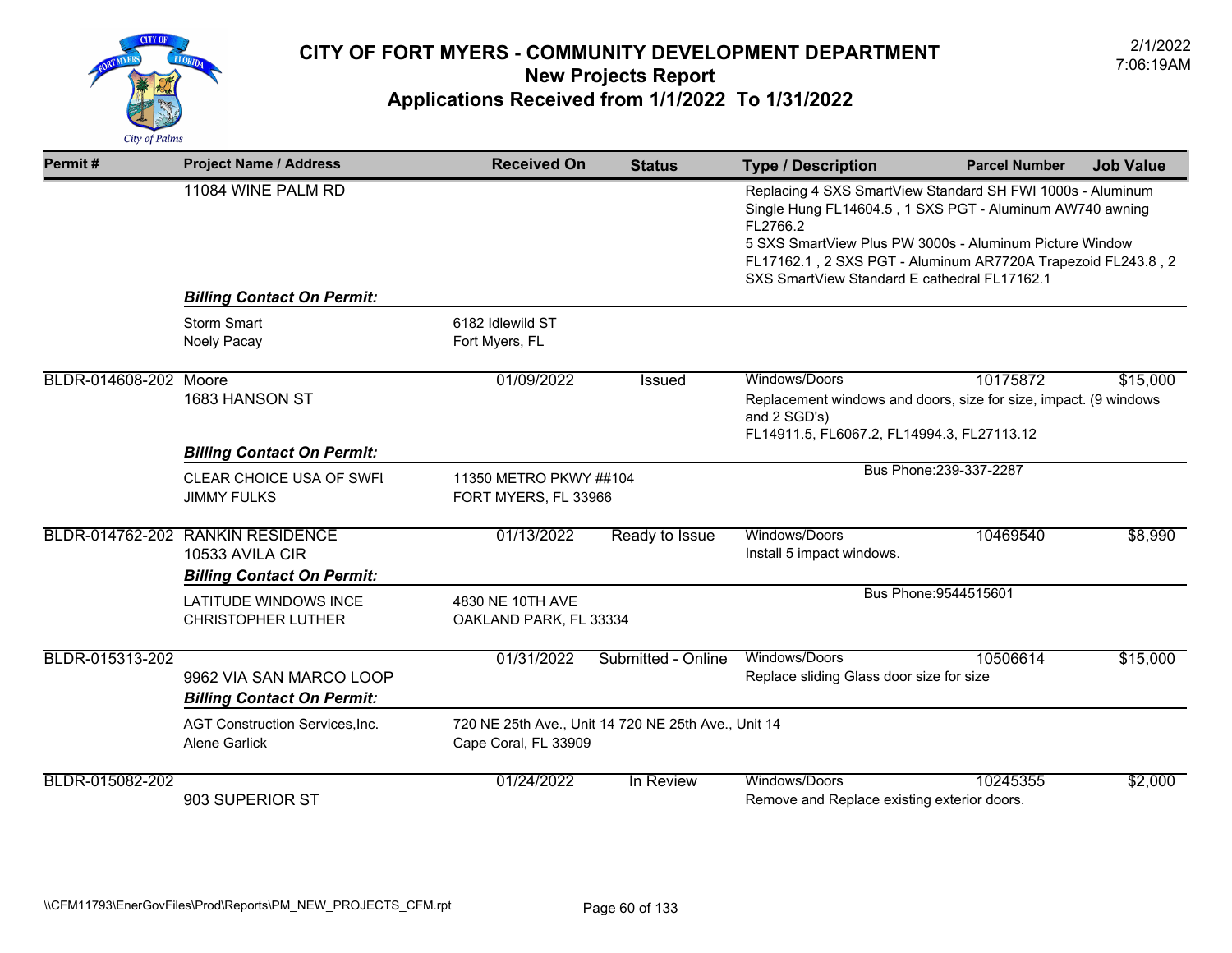

| Permit#                     | <b>Project Name / Address</b>                             | <b>Received On</b>                        | <b>Status</b>        | <b>Type / Description</b>                                                                                                                               | <b>Parcel Number</b>                          | <b>Job Value</b> |
|-----------------------------|-----------------------------------------------------------|-------------------------------------------|----------------------|---------------------------------------------------------------------------------------------------------------------------------------------------------|-----------------------------------------------|------------------|
|                             | <b>Billing Contact On Permit:</b>                         |                                           |                      |                                                                                                                                                         |                                               |                  |
|                             | BRINSON DEVELOPMENT CO<br><b>DONALD BRINSON</b>           |                                           |                      |                                                                                                                                                         | Bus Phone: 239 994-4511                       |                  |
| BLDR-014641-202 HENDERSON   |                                                           | 01/10/2022                                | nding Plan Review F  | Windows/Doors                                                                                                                                           | 10173376                                      | \$23,049         |
|                             | 2666 BLAKE ST                                             |                                           |                      | Replace (12) windows size for size Impact FL6890.1, FL16177.1,<br>FL16736.1                                                                             |                                               |                  |
|                             | <b>Billing Contact On Permit:</b>                         |                                           |                      |                                                                                                                                                         |                                               |                  |
|                             | <b>NOLEN'S PERMITTING SERVIC</b><br><b>HANK GASPERSON</b> | 90 24TH AVE NE<br><b>NAPLES, FL 34120</b> |                      | Bus Phone: 239-253-3489<br>Cell Phone: 2392533489                                                                                                       |                                               |                  |
| BLDR-014605-202 025357 BABB |                                                           | 01/08/2022                                | ady to Issue with No | Windows/Doors                                                                                                                                           | 10482977                                      | \$6,305          |
|                             | 10088 PACIFIC PINES AVE                                   |                                           |                      | Replacing 2 SXS SmartView Max SH 176s - Vinyl Single Hung<br>FL16412.3,<br>AND 2 SXS SmartView Max HR 176s - Vinyl Horizontal Roller XO-OX<br>FL16804.3 |                                               |                  |
|                             | <b>Billing Contact On Permit:</b>                         |                                           |                      |                                                                                                                                                         |                                               |                  |
|                             | <b>Storm Smart</b><br>Noely Pacay                         | 6182 Idlewild ST<br>Fort Myers, FL        |                      |                                                                                                                                                         |                                               |                  |
| BLDR-014457-202             | 6185 DEMERY CIR<br><b>Billing Contact On Permit:</b>      | 01/04/2022                                | ady to Issue with No | Windows/Doors<br>Replace 9 windows, size for size, with impact resistant windows.                                                                       | 10250516                                      | \$15,000         |
|                             | <b>Sunbelt Home Solutions</b><br>Jesse Weatherby          | 544 Interstate Crt                        |                      |                                                                                                                                                         | Cell Phone: 910-262-6784                      |                  |
| BLDR-014626-202             | 1356 GASPARILLA DR<br><b>Billing Contact On Permit:</b>   | 01/10/2022                                | Ready to Issue       | Windows/Doors<br>Remove and replaace existing windows with impact rated.                                                                                | 10176744                                      | \$20,000         |
|                             | <b>RANDY PORTER</b>                                       |                                           |                      |                                                                                                                                                         | Bus Phone: 437-4084<br>Cell Phone: 9418550477 |                  |
| BLDR-015295-202             | 1350 MELALEUCA LN                                         | 01/31/2022                                | Submitted            | Windows/Doors<br>Replace 7 impact windows size for size.                                                                                                | 10183848                                      | \$10,500         |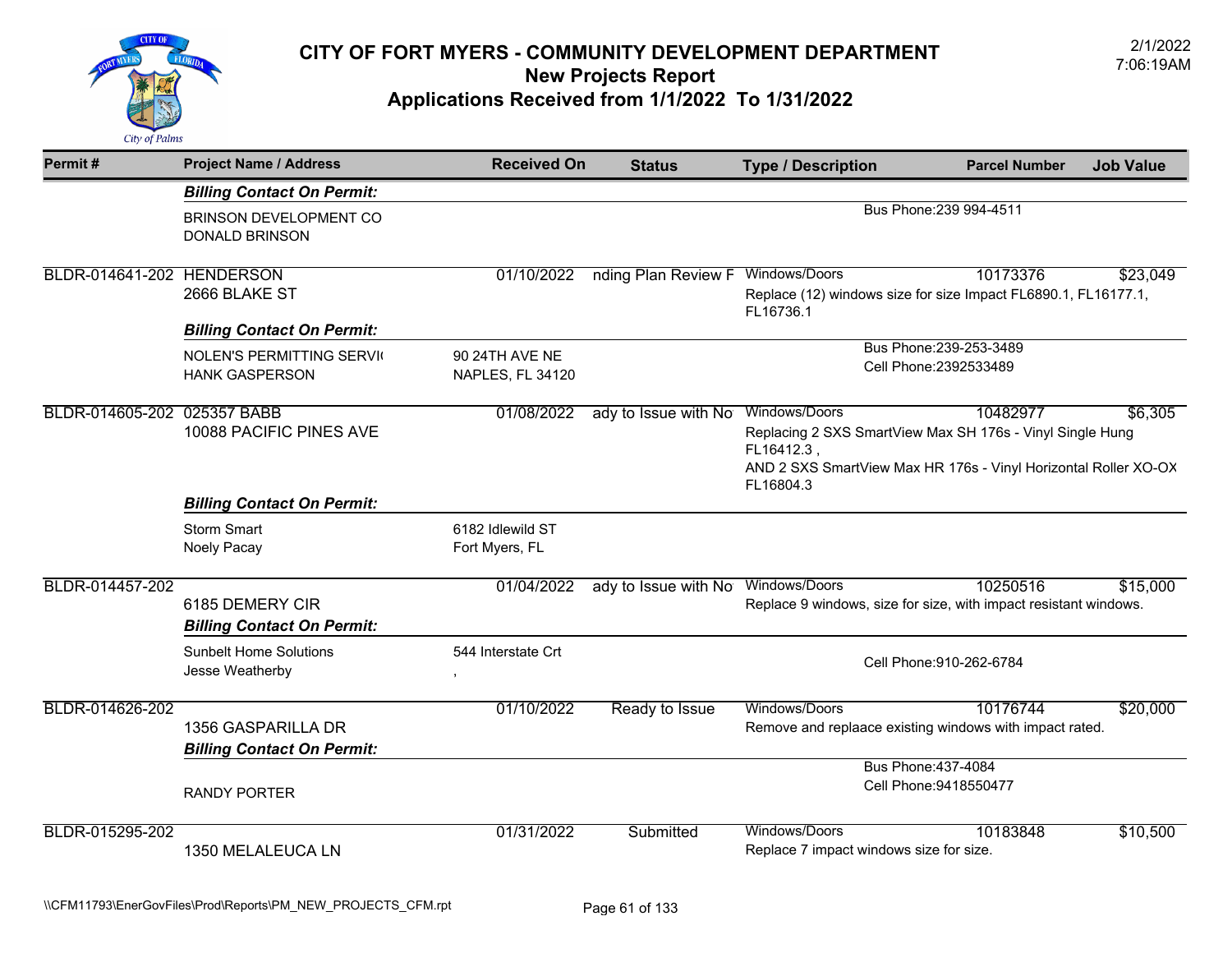

| Permit#         | <b>Project Name / Address</b>                                       | <b>Received On</b>                               | <b>Status</b> | <b>Type / Description</b>                                            | <b>Parcel Number</b>                                                                                           | <b>Job Value</b> |
|-----------------|---------------------------------------------------------------------|--------------------------------------------------|---------------|----------------------------------------------------------------------|----------------------------------------------------------------------------------------------------------------|------------------|
|                 | <b>Billing Contact On Permit:</b>                                   |                                                  |               |                                                                      |                                                                                                                |                  |
|                 | <b>MORGAN EXTERIORS INC.</b><br><b>KIRK MORGAN</b>                  |                                                  |               |                                                                      | Bus Phone: 239-888-8010                                                                                        |                  |
| BLDR-014806-202 | 2235 CANAL ST<br><b>Billing Contact On Permit:</b>                  | 01/14/2022                                       | <b>Issued</b> | Windows/Doors                                                        | 10174079<br>Replace 18 Impact windows + 1 impact door size for size.                                           | \$34,800         |
|                 | <b>MORGAN EXTERIORS INC.</b><br><b>KIRK MORGAN</b>                  |                                                  |               | Bus Phone: 239-888-8010                                              |                                                                                                                |                  |
| BLDR-015207-202 | 7352 HERITAGE PALMS ESTATES DR<br><b>Billing Contact On Permit:</b> | 01/27/2022                                       | In Review     | Windows/Doors<br>Replace 3 windows size for size with impact         | 10460375                                                                                                       | \$6,200          |
|                 | PURNELL, CAROL<br><b>CAROL PURNELL</b>                              | 1410 PINE RIDGE RD #16<br>NAPLES, FL 34108       |               |                                                                      | Bus Phone: 239-491-2299                                                                                        |                  |
| BLDR-014547-202 | 3314 DORA ST<br><b>Billing Contact On Permit:</b>                   | 01/06/2022                                       | <b>Issued</b> | Windows/Doors<br>replace 8 windows and 2 doors size4size with impact | 10464895                                                                                                       | \$19,175         |
|                 | REBECCA ST. JOHN                                                    | 2455 NW paces ferry rd #c11<br>atlanta, GA 30339 |               |                                                                      | Bus Phone: 813-413-7999                                                                                        |                  |
| BLDR-014456-202 | 30 TIMBERLAND CIR S                                                 | 01/04/2022                                       | Issued        | Windows/Doors<br>PGT PW7720A FL243.8                                 | 10186961<br>Replace 1 SXS Thermatru FCM905-I, FL20468.9 Replace 1 sxs                                          | \$12,435         |
|                 | <b>Billing Contact On Permit:</b>                                   |                                                  |               |                                                                      |                                                                                                                |                  |
|                 | <b>DEBRA RIVERA</b>                                                 | 6182 IDLEWILD ST<br>FORT MYERS, FL 33966         |               | Bus Phone: (239) 274-2727                                            |                                                                                                                |                  |
| BLDR-014421-202 | 2540 HUNTER ST                                                      | 01/03/2022                                       | <b>Issued</b> | Windows/Doors<br><b>RESISTANCE</b>                                   | 10175160<br>REPLACE 18 WINDOWS FOR APPROVED IMPACT RESISTANCE<br>GLASS AND REPLACE 3 DOORS FOR APPROVED IMPACT | \$4,321          |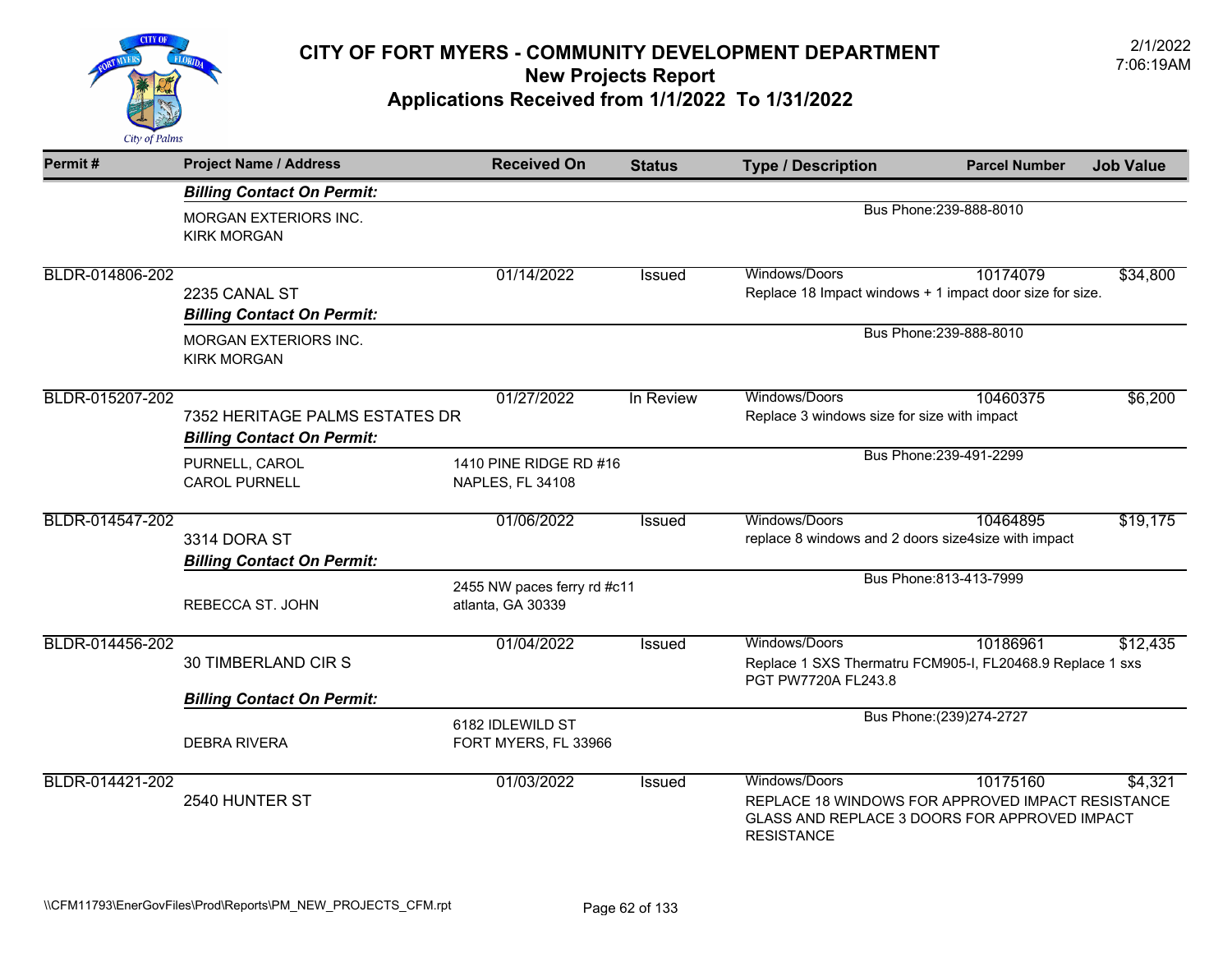

| Permit#                          | <b>Project Name / Address</b>                                | <b>Received On</b>                               | <b>Status</b>        | <b>Type / Description</b>                                                   | <b>Parcel Number</b>                                                             | <b>Job Value</b> |
|----------------------------------|--------------------------------------------------------------|--------------------------------------------------|----------------------|-----------------------------------------------------------------------------|----------------------------------------------------------------------------------|------------------|
|                                  | <b>Billing Contact On Permit:</b>                            |                                                  |                      |                                                                             |                                                                                  |                  |
|                                  | <b>G.M.L. CONSTRUCTION INC</b><br>FRANK ALVAREZ              | 1000 NW 30TH CT<br>MIAMI, FL 33125               |                      |                                                                             | Bus Phone: 7867044198                                                            |                  |
| BLDR-014807-202                  | 3610 PINE OAK CIR #108<br><b>Billing Contact On Permit:</b>  | 01/14/2022                                       | Issued               | Windows/Doors<br>size per size replacement of 5 windows with impact product | 10490991                                                                         | \$3,978          |
|                                  | Armorvue of Sarasota LLC<br>Iris Jusino                      | 7509 Pennsylvania AVE #101<br>Sarasota, FL 34243 |                      |                                                                             |                                                                                  |                  |
| BLDR-015203-202                  | 2798 VIA PIAZZA LOOP<br><b>Billing Contact On Permit:</b>    | 01/27/2022                                       | In Review            | Windows/Doors<br>REPLACING EXTERIOR BACK DOOR SIZE FOR SIZE                 | 10513950                                                                         | \$1,258          |
|                                  | <b>J &amp; G CARPENTRY INC</b><br><b>JAMES DAVIS</b>         | 13461 79TH CT N<br>WEST PALM BEACH, FL 33412     |                      |                                                                             | Bus Phone: 813-662-1403                                                          |                  |
| BLDC-014914-202                  | 3018 CLEVELAND AVE<br><b>Billing Contact On Permit:</b>      | 01/19/2022                                       | In Review            | <b>Aluminum Structure</b><br>4x4 columns, 2x9 beams, gutter, and facia.     | 10176173<br>Install aluminum insulated composite roof system with structural     | \$35,000         |
|                                  | Coastal Canvas and Awning Co<br>John Desesa                  | 5761 Independence CIR<br>FORT MYERS, FL 33912    |                      |                                                                             | Bus Phone: 239-841-5556                                                          |                  |
| BLDC-014656-202 Paseo            | 11611 PASEO GRANDE BLVD<br><b>Billing Contact On Permit:</b> | 01/11/2022                                       | ady to Issue with No | Awning<br>Install 2 hipped gable style awnings                              | 10525459                                                                         | \$25,000         |
|                                  | Coastal Canvas and Awning Co<br>John Desesa                  | 5761 Independence CIR<br>FORT MYERS, FL 33912    |                      |                                                                             | Bus Phone: 239-841-5556                                                          |                  |
| <b>BLDC-015150-202 BOX LUNCH</b> | 4125 CLEVELAND AVE #1255                                     | 01/25/2022                                       | Submitted - Online   | <b>Commercial Interior Build Out</b><br>paint.                              | 10185884<br>Tenant interior finish to include new walls, finishes, fixtures, and | \$155,000        |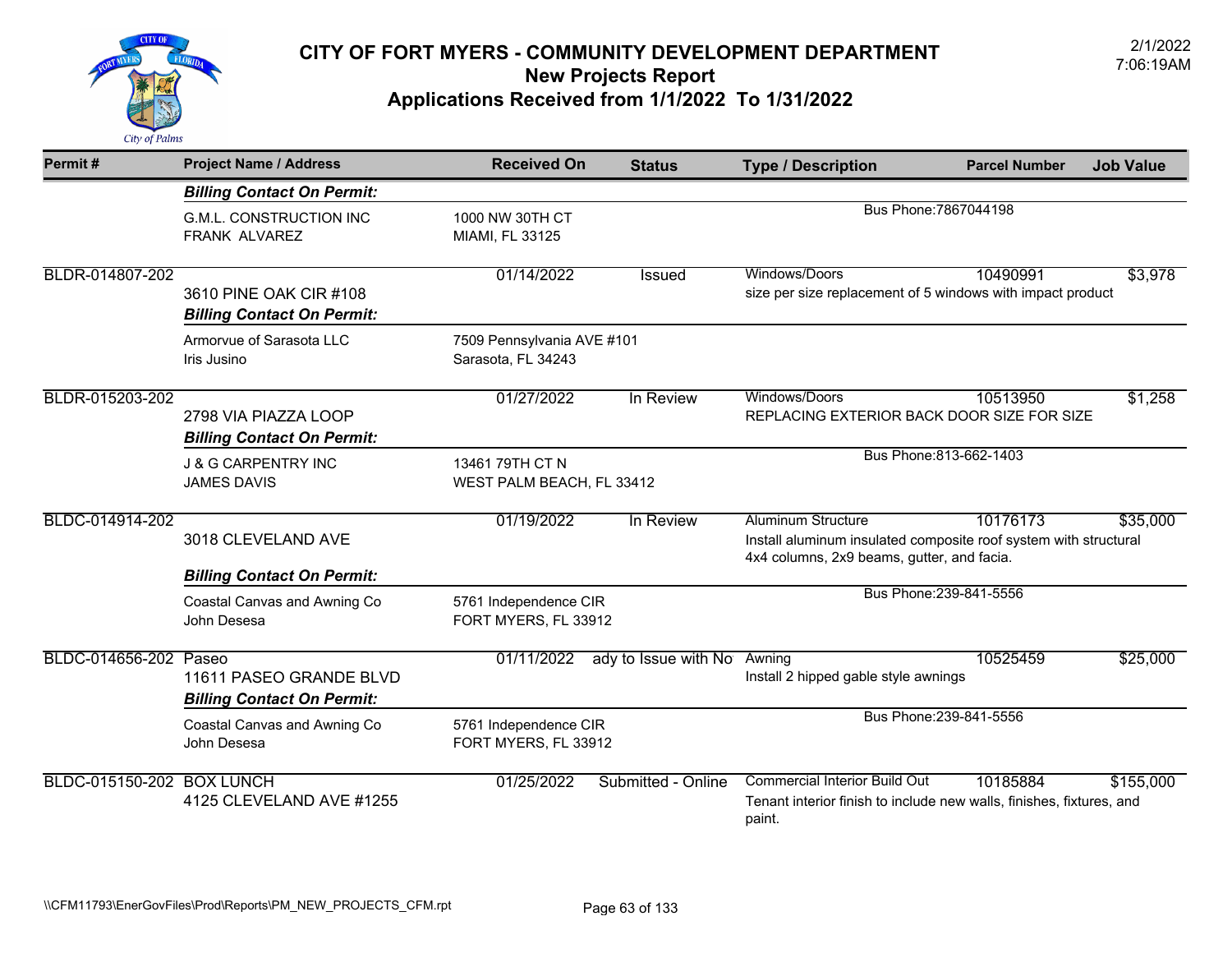

| Permit#         | <b>Project Name / Address</b>                                                                  | <b>Received On</b>                                             | <b>Status</b>      | <b>Type / Description</b>                                                                                                                                                    | <b>Parcel Number</b>     | <b>Job Value</b> |
|-----------------|------------------------------------------------------------------------------------------------|----------------------------------------------------------------|--------------------|------------------------------------------------------------------------------------------------------------------------------------------------------------------------------|--------------------------|------------------|
|                 | <b>Billing Contact On Permit:</b>                                                              |                                                                |                    |                                                                                                                                                                              |                          |                  |
|                 | Arcvision<br>Joanie Godsey                                                                     | 1950 Craig Rd Ste 300 1950 Craig Rd #300<br>ST LOUIS, MO 63146 |                    |                                                                                                                                                                              |                          |                  |
| BLDC-014736-202 | 9850 SR 82<br><b>Billing Contact On Permit:</b>                                                | 01/13/2022                                                     | Submitted - Online | <b>Commercial New Construction</b><br>New construction of a proposed 4,632 SF car wash with 21 vacuum<br>stalls                                                              | 10587837                 | \$43,250         |
|                 | <b>Bowman Consulting Group</b><br>Sandra Zumpano                                               | 13450 W Sunrise BLVD #320<br>Sunrise, FL 33323                 |                    |                                                                                                                                                                              |                          |                  |
|                 | BLDC-014426-202 PW WAREHOUSE - REROC<br>2110 ARCADIA ST                                        | 01/03/2022                                                     | In Review          | <b>Commercial New Construction</b><br>replace existing pre-engineered steel building roof (structural) with<br>new structural Rib roof panel.                                | 10582100                 | \$56,000         |
|                 | <b>Billing Contact On Permit:</b>                                                              |                                                                |                    | Bus Phone: 334-1051                                                                                                                                                          |                          |                  |
|                 | Better Buildings, Inc.<br><b>JEFF RICHARDS</b>                                                 | P.O. Box 62063<br>FT MYERS, FL 33906-2063                      |                    |                                                                                                                                                                              | Home Phone: 239-633-1578 |                  |
|                 | BLDC-015159-202 AHU 769 Replacement<br>2780 CLEVELAND AVE<br><b>Billing Contact On Permit:</b> | 01/25/2022                                                     | In Review          | <b>Commercial Renovation</b><br>Replace Air Handler Unit 769. Renovate mechanical room to<br>accommodate equipment                                                           | 10172578                 | \$250,000        |
|                 | Lee Health<br><b>COLETTE HAWKINS</b>                                                           | 4211 Metro PKWY #Suite 200<br>Fort Myers, FL 33916             |                    | Bus Phone: 239-424-2346                                                                                                                                                      |                          |                  |
| BLDC-015319-202 | 4125 CLEVELAND AVE #1650                                                                       | 01/31/2022                                                     | Submitted - Online | <b>Commercial Renovation</b><br>Remove existing store front bar & install storefront glass on interior<br>of mall. No mep related work & minor demolition. paint interior of | 10185884                 | \$78,600         |
|                 | <b>Billing Contact On Permit:</b>                                                              |                                                                |                    | store                                                                                                                                                                        |                          |                  |
|                 | Chris Tingle                                                                                   | 28445 Tanglewood Dr<br>wesley chapel, FL 33543                 |                    |                                                                                                                                                                              |                          |                  |
| BLDC-014945-202 |                                                                                                | 01/19/2022                                                     | In Review          | <b>Commercial Renovation</b>                                                                                                                                                 | 10186297                 | \$74,000         |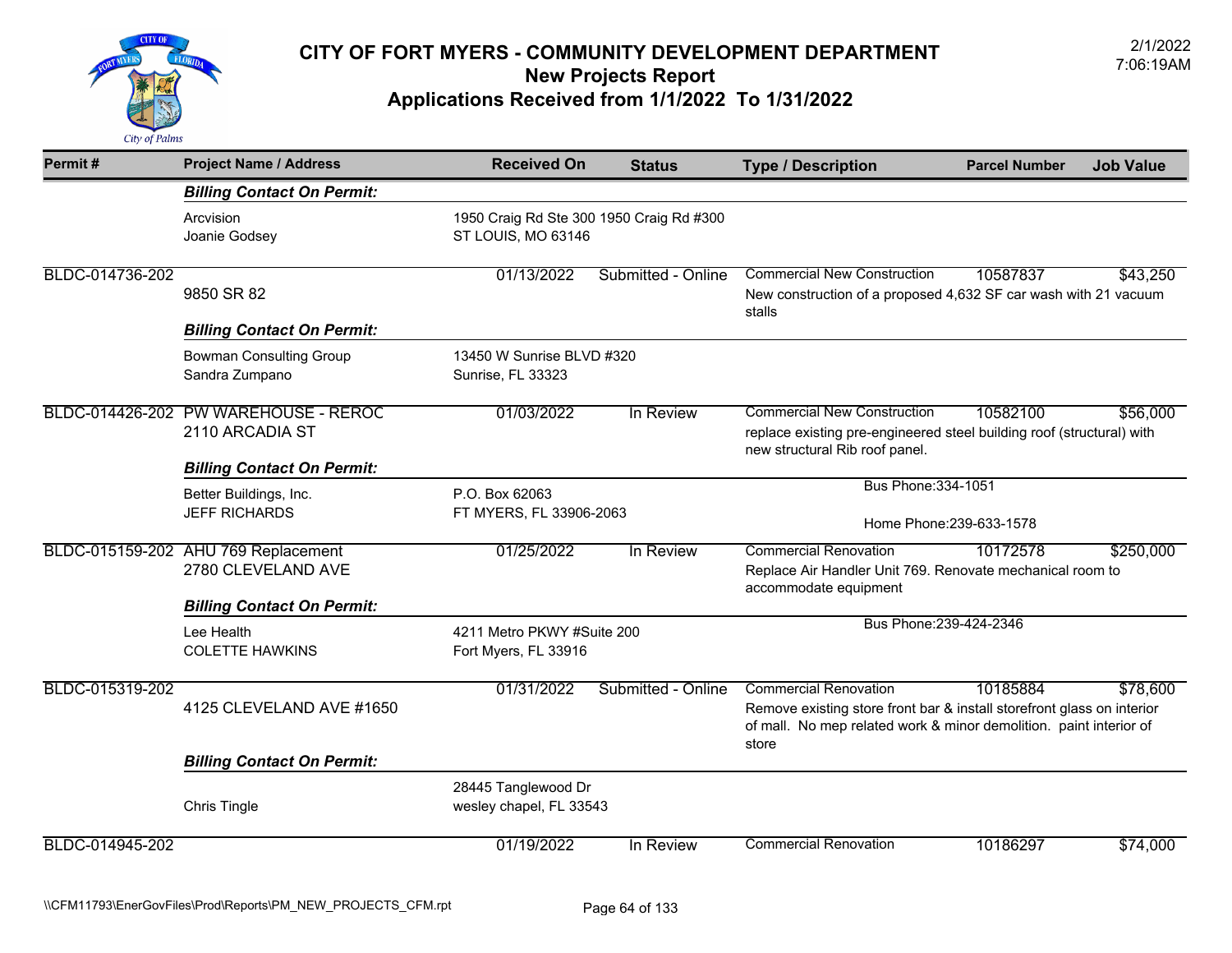

| Permit#         | <b>Project Name / Address</b>                               | <b>Received On</b>                                                  | <b>Status</b>       | <b>Type / Description</b>                                                                                                                                                                                                                                                                         | <b>Parcel Number</b> | <b>Job Value</b> |
|-----------------|-------------------------------------------------------------|---------------------------------------------------------------------|---------------------|---------------------------------------------------------------------------------------------------------------------------------------------------------------------------------------------------------------------------------------------------------------------------------------------------|----------------------|------------------|
|                 | 1380 COLONIAL BLVD                                          |                                                                     |                     | HVAC: Install new 1.5 ton split system with refrigerant piping, Duct<br>works and ERV unit.<br><b>Electrical: Controls</b>                                                                                                                                                                        |                      |                  |
|                 | <b>Billing Contact On Permit:</b>                           |                                                                     |                     | Plumbing: Install Sink                                                                                                                                                                                                                                                                            |                      |                  |
|                 | <b>B&amp;I CONTRACTORS</b>                                  | 2701 PRINCE ST                                                      |                     | Bus Phone: 239-332-4646                                                                                                                                                                                                                                                                           |                      |                  |
|                 | <b>NANCY GALLO</b>                                          | FORT MYERS, FL 33916                                                |                     |                                                                                                                                                                                                                                                                                                   |                      |                  |
| BLDC-014594-202 | 10481 BEN C PRATT SIX MILE CYPRESS PKWY                     | 01/07/2022                                                          | In Review           | <b>Commercial Renovation</b><br>Remodeling men and women bathrooms. Removing old Electrical<br>and Plumbing fixtures, tile, drywall and bathroom partition to replace<br>with new. No plumbing, Electrical locations are being moved; and<br>no Structural changes will be made. "COD-013449-2022 | 10255120             | \$40,000         |
|                 | <b>Billing Contact On Permit:</b>                           |                                                                     |                     |                                                                                                                                                                                                                                                                                                   |                      |                  |
|                 | <b>LENNAR HOMES LLC</b><br><b>DARIN MCMURRAY</b>            |                                                                     |                     | Bus Phone: 239-278-1177                                                                                                                                                                                                                                                                           |                      |                  |
|                 | BLDC-014634-202 Paseo Condominiums<br>11861 TULIO WAY #4401 | 01/10/2022                                                          | In Review           | <b>Commercial Renovation</b><br>Temporary roof repair with temporary stucco repair                                                                                                                                                                                                                | 10544904             | \$4,500          |
|                 | <b>Billing Contact On Permit:</b>                           |                                                                     |                     |                                                                                                                                                                                                                                                                                                   |                      |                  |
|                 | RL JAMES INC.<br><b>JOEL PHILLIPS</b>                       | 3949 EVANS AVE #109<br>FORT MYERS, FL 33901                         |                     | Bus Phone: 239-936-6002                                                                                                                                                                                                                                                                           |                      |                  |
| BLDC-014395-202 | 1520 BROADWAY #104<br><b>Billing Contact On Permit:</b>     | 01/03/2022                                                          | In Review           | <b>Commercial Renovation</b><br>Pantry Renovation                                                                                                                                                                                                                                                 | 10586329             | \$30,000         |
|                 | Firmo Construction LLC<br>Melissa McConnell                 | 205 N Orange AVE #301<br>Sarasota, FL 34236                         |                     |                                                                                                                                                                                                                                                                                                   |                      |                  |
| BLDC-015118-202 | 10401 DARTINGTON DR<br><b>Billing Contact On Permit:</b>    | 01/25/2022                                                          | nding Plan Review F | <b>Commercial Renovation</b><br>remodel of existing amenity center                                                                                                                                                                                                                                | 10531246             | \$2,400,000      |
|                 | <b>Stevens Construction Inc</b><br>Misti Black              | 6203 Whiskey Creek Dr 6203 Whiskey Creek Dr<br>Fort Myers, FL 33919 |                     |                                                                                                                                                                                                                                                                                                   |                      |                  |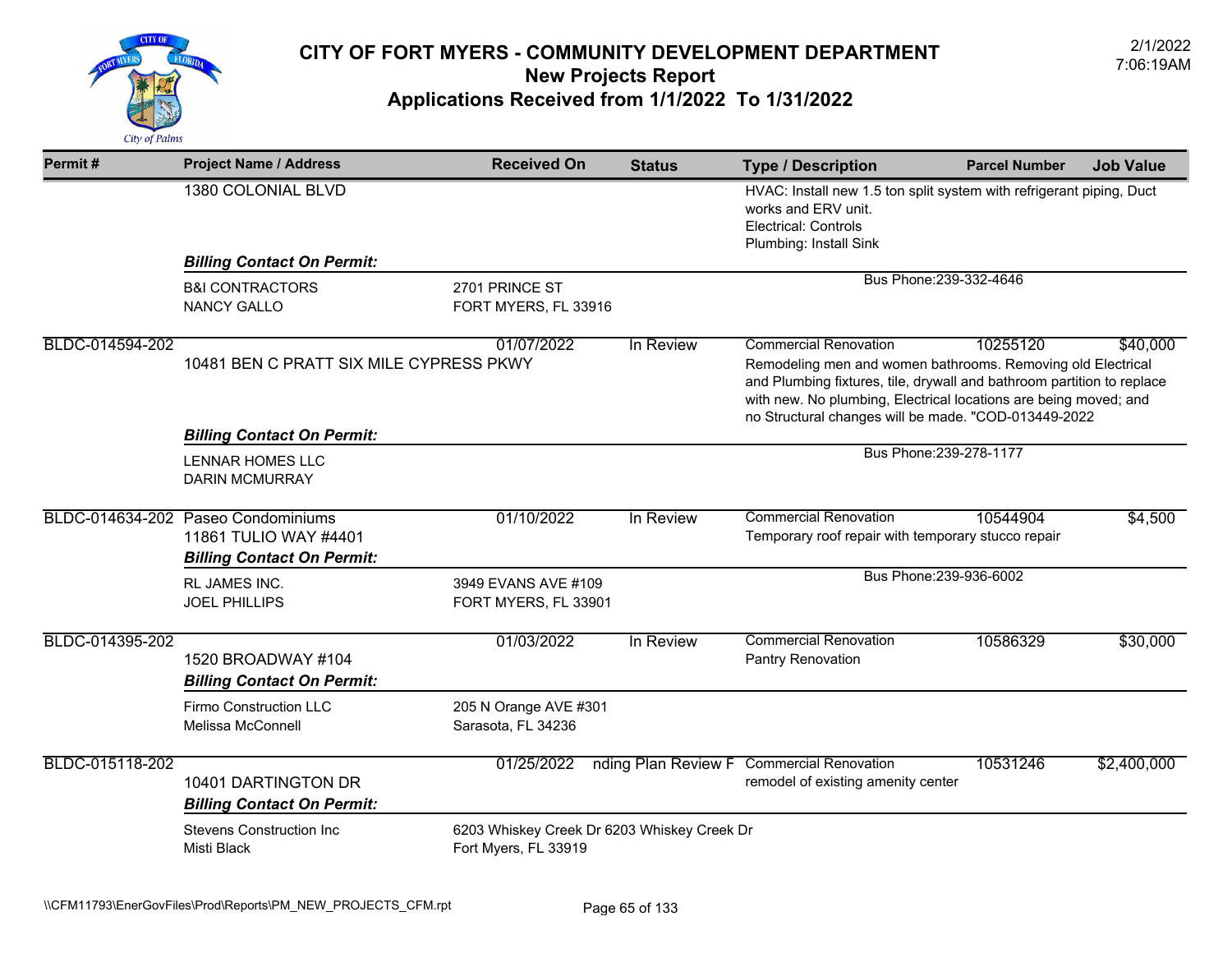

| Permit#                          | <b>Project Name / Address</b>                                                                | <b>Received On</b>                                   | <b>Status</b> | <b>Type / Description</b>                                                                                                                                                                                                                                 | <b>Parcel Number</b>    | <b>Job Value</b> |
|----------------------------------|----------------------------------------------------------------------------------------------|------------------------------------------------------|---------------|-----------------------------------------------------------------------------------------------------------------------------------------------------------------------------------------------------------------------------------------------------------|-------------------------|------------------|
|                                  | BLDC-014508-202 SOFFIT REPAIR TO SIDEW<br>2267 FIRST ST                                      | 01/06/2022                                           | <b>Issued</b> | <b>Commercial Renovation</b><br>REMOVE/REPLACE EXISTING CANOPY PLASTER SOFFIT WITH<br>NEW PVC BEADBOARD, REMOVE/REPLACE EXISTING LIGHTS<br>WITH LED RECESSED CAN LIGHTS. ASSESS EXISTING FRAMINO<br>ONCE EXPOSED AND REPAIR AS NEEDED. "FL15935; FL13139" | 10162351                | \$30,000         |
|                                  | <b>Billing Contact On Permit:</b>                                                            |                                                      |               |                                                                                                                                                                                                                                                           |                         |                  |
|                                  | STEPHEN R BOWEN CONSTR<br><b>STEPHEN BOWEN</b>                                               | 835 SE 9TH ST<br>CAPE CORAL, FL 33990                |               |                                                                                                                                                                                                                                                           | Bus Phone: 239-574-8636 |                  |
| BLDC-014525-202                  | 4520 GLENFORD BLVD<br><b>Billing Contact On Permit:</b>                                      | 01/06/2022                                           | In Review     | <b>Commercial Renovation</b><br>Installation of a trash door on the first floor.                                                                                                                                                                          | 10254892                | \$5,781          |
|                                  | The Watauga Company<br>Jason Snodgrass                                                       | 4275 Capron RD<br>Titusville, FL 32780               |               |                                                                                                                                                                                                                                                           | Bus Phone: 3212675785   |                  |
| BLDC-014952-202                  | 01/19/2022<br>9370 BEN C PRATT SIX MILE CYPRESS PKWY #5<br><b>Billing Contact On Permit:</b> |                                                      | In Review     | <b>Commercial Renovation</b><br>interior alteration to an existing shell building.                                                                                                                                                                        | 10584980                | \$70,000         |
|                                  | <b>Benderson Development</b><br>Marcia Bailey                                                | 7978 COOPER CREEK BLVD.<br>UNIVERSITY PARK, FL 34201 |               |                                                                                                                                                                                                                                                           | Bus Phone: 941-359-8303 |                  |
| BLDC-014639-202 Fort Myers Mobil | 2240 PARK 82 DR<br><b>Billing Contact On Permit:</b>                                         | 01/10/2022                                           | In Review     | <b>Commercial Renovation</b><br>Interior Remodel with Mechanical, Electrical, and Plumbing scopes                                                                                                                                                         | 10254131                | \$120,000        |
|                                  | <b>MDM Services Inc</b><br>John Prins                                                        | 1055 Kathleen RD<br>Lakeland, FL 33805               |               |                                                                                                                                                                                                                                                           |                         |                  |
| BLDC-014854-202                  | 2743 FIRST ST #805                                                                           | 01/18/2022                                           | In Review     | <b>Commercial Renovation</b><br>Renovate 2 bathrooms with new tile and new plumbing fixtures.<br>Master bath: remove tub, enlarge shower area, build new shower<br>pan and wall for new shower faucet/head, and move drain.                               | 10548062                | \$15,000         |
|                                  | <b>Billing Contact On Permit:</b>                                                            |                                                      |               |                                                                                                                                                                                                                                                           |                         |                  |
|                                  | Scott Berezo                                                                                 | 117 TOWNE LAKE PKWY #300<br>WOODSTOCK, GA 30188      |               |                                                                                                                                                                                                                                                           |                         |                  |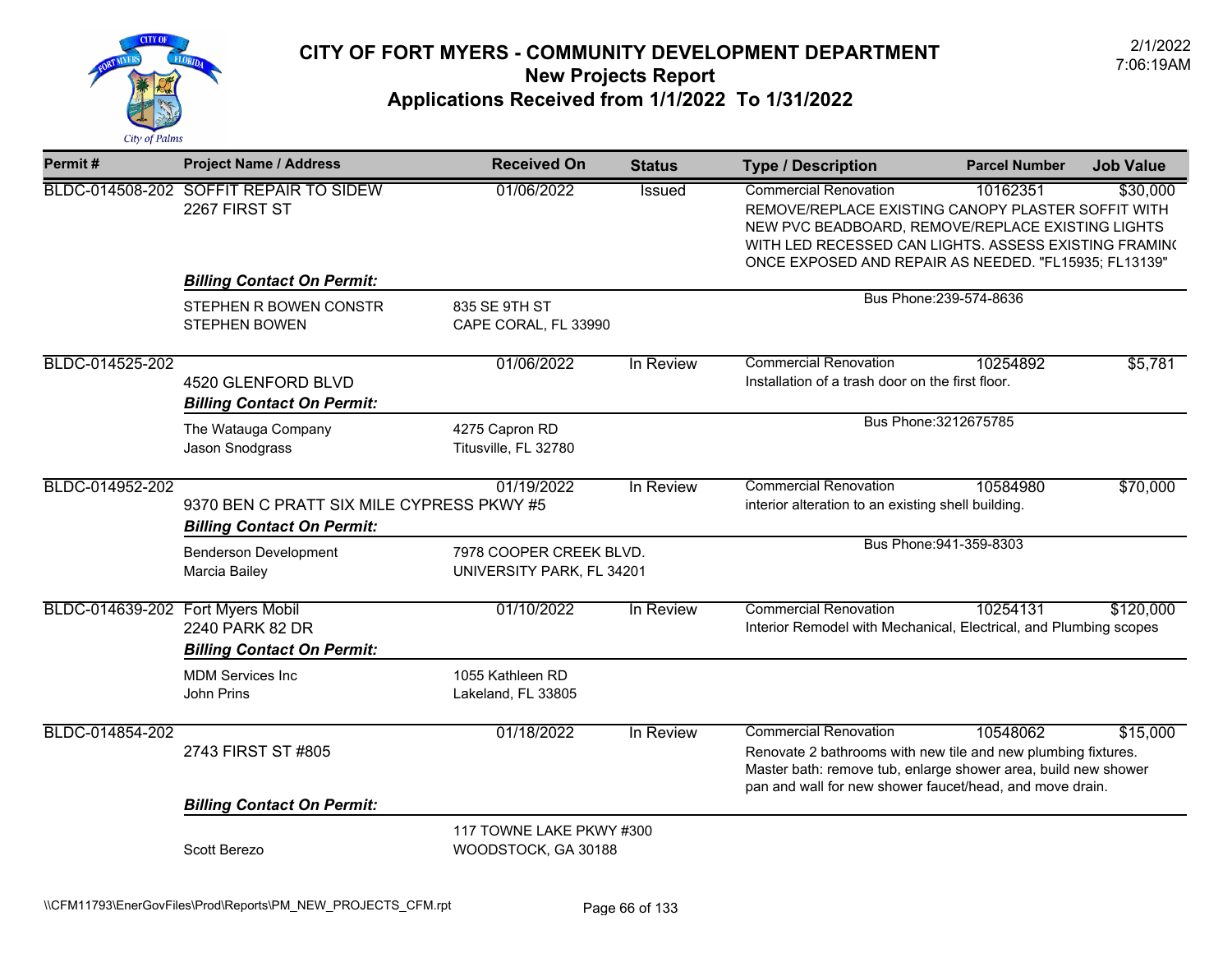

| Permit#         | <b>Project Name / Address</b>                                                                           | <b>Received On</b>                                 | <b>Status</b>                            | <b>Type / Description</b>                                                                                                                  | <b>Parcel Number</b>    | <b>Job Value</b> |
|-----------------|---------------------------------------------------------------------------------------------------------|----------------------------------------------------|------------------------------------------|--------------------------------------------------------------------------------------------------------------------------------------------|-------------------------|------------------|
| BLDC-014575-202 | 4300 FORD ST #108<br><b>Billing Contact On Permit:</b>                                                  | 01/07/2022                                         | In Review                                | <b>Commercial Renovation</b><br>INSTALL DOOR BETWEEN UNIT #109 AND #108                                                                    | 10492363                | \$3,280          |
|                 | SOUTHWEST FL TRIM AND MI<br><b>DAIRO LLAUGER</b>                                                        | 1142 SW 47 TRCE<br>CAPE CORAL, FL 33914            |                                          |                                                                                                                                            | Bus Phone: 2392454239   |                  |
| BLDC-015149-202 | 2780 CLEVELAND AVE                                                                                      | 01/25/2022                                         | In Review                                | <b>Commercial Renovation</b><br>Replacement of Air Handling Unit 770; renovate Mechanical Room<br>770 to accommodate additional equipment. | 10172578                | \$300,000        |
|                 | <b>Billing Contact On Permit:</b><br>Lee Health<br><b>COLETTE HAWKINS</b>                               | 4211 Metro PKWY #Suite 200<br>Fort Myers, FL 33916 |                                          |                                                                                                                                            | Bus Phone: 239-424-2346 |                  |
| BLDC-014416-202 | 3225 E RIVERSIDE DR #68F<br><b>Billing Contact On Permit:</b>                                           | 01/03/2022                                         | Submitted - Online                       | <b>Commercial Renovation</b><br>Interior renovation of apartment 68F with some minor electrical                                            | 10245248                | \$1,500          |
|                 | Milestone Builders, LLC<br>Peter Gutierrez                                                              | 3105 Freedom ARC E<br>Cape Coral, FL 33993         |                                          |                                                                                                                                            |                         |                  |
|                 | BLDC-014543-202 Soltura at the Forum<br>10010 SOLTURA DR<br><b>Billing Contact On Permit:</b>           | 01/06/2022                                         | nding Plan Review F Construction Trailer | Installation of a 12'x 56' temporary construction trailer.                                                                                 | 10600375                | \$20,000         |
|                 | <b>BUILD LLC</b><br><b>JAY HOWARD</b>                                                                   | 950 1st AVE #200<br>NAPLES, FL 34102               |                                          |                                                                                                                                            | Bus Phone: 239-594-9984 |                  |
|                 | BLDC-014748-202 ALLIED DEMO BLDG<br>3820 VERONICA S SHOEMAKER BLVD<br><b>Billing Contact On Permit:</b> | 01/13/2022                                         | Submitted - Online                       | <b>Demolition - Entire Structure</b><br>Demo Building                                                                                      | 10254289                | \$5,000          |
|                 | <b>JTCC</b><br>James Toffoli                                                                            | PO BOX 60003<br>FORT MYERS, FL 33906               |                                          |                                                                                                                                            | Bus Phone: 239 479-5100 |                  |
| BLDC-015250-202 |                                                                                                         | 01/28/2022                                         | Submitted                                | Demolition - Interior Demo                                                                                                                 | 10162456                | \$50,000         |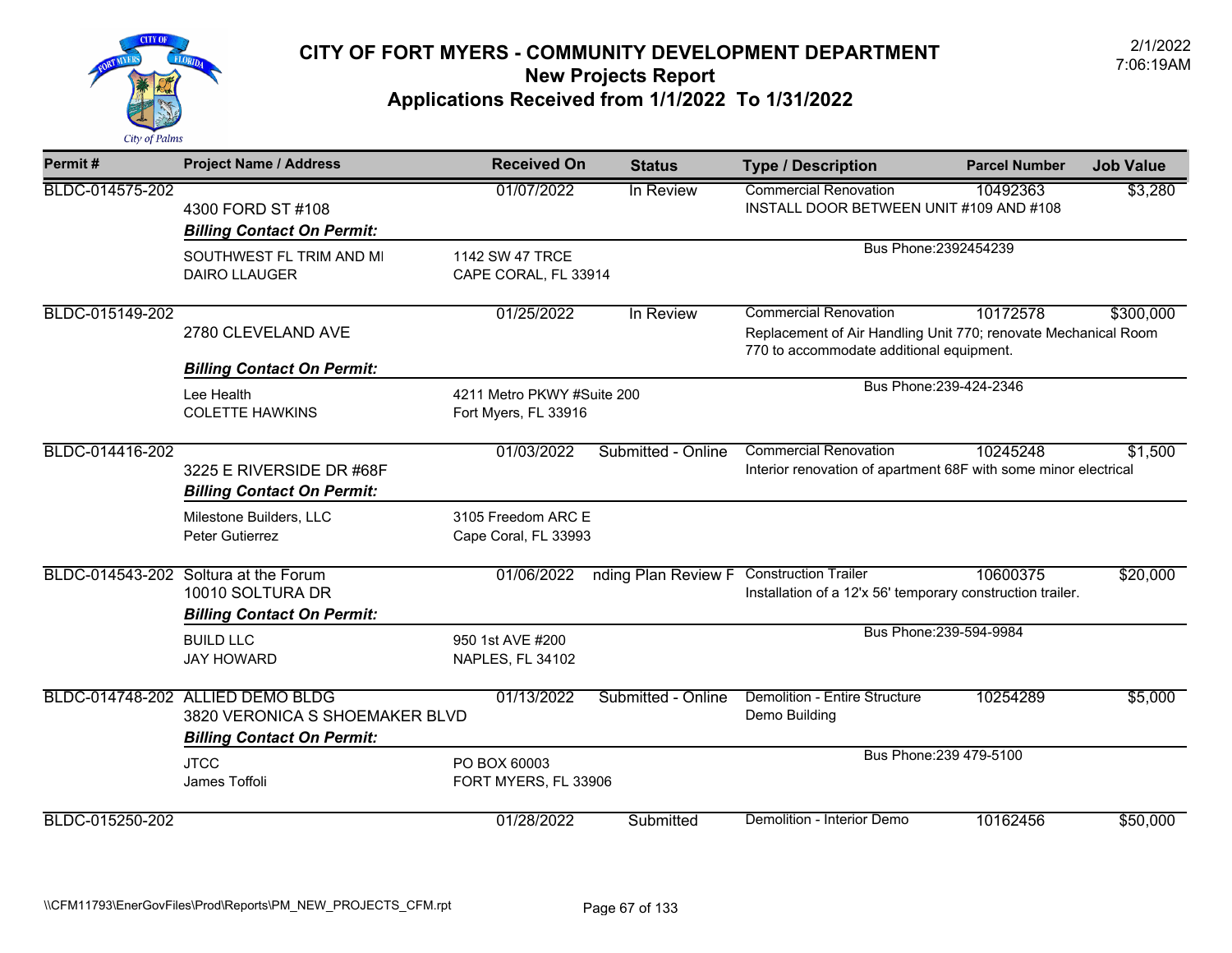

| Permit#         | <b>Project Name / Address</b>                         | <b>Received On</b>                           | <b>Status</b>                               | <b>Type / Description</b>                                                                                                                                                     | <b>Parcel Number</b>    | <b>Job Value</b> |
|-----------------|-------------------------------------------------------|----------------------------------------------|---------------------------------------------|-------------------------------------------------------------------------------------------------------------------------------------------------------------------------------|-------------------------|------------------|
|                 | <b>1529 LEE ST</b>                                    |                                              |                                             | Demolition of interior framing and entire roof system, in preparation<br>for new roof, storefront doors/windows, interior cooler, new electric<br>service, new stucco facade. |                         |                  |
|                 | <b>Billing Contact On Permit:</b>                     |                                              |                                             |                                                                                                                                                                               |                         |                  |
|                 | ENVIROSTRUCT, LLC<br><b>NEIL SIMON</b>                |                                              |                                             |                                                                                                                                                                               | Bus Phone: 239-494-5700 |                  |
| BLDC-014485-202 | 2780 SOUTH ST<br><b>Billing Contact On Permit:</b>    | 01/05/2022                                   | In Review                                   | Fence/Wall/Dump Enclosure<br>installation of fence.                                                                                                                           | 10173478                | \$34,411         |
|                 | Willem De Deugd                                       | 3231 Brantley Circle DR<br>Fort Myers, 33905 | Cell Phone: 2393405460                      |                                                                                                                                                                               |                         |                  |
| BLDC-014862-202 | 4650 CUMMINS CT<br><b>Billing Contact On Permit:</b>  | 01/18/2022                                   | In Review                                   | Fence/Wall/Dump Enclosure<br>Dumpster enclosure                                                                                                                               | 10249840                | \$15,000         |
|                 | <b>Stevens Construction Inc.</b><br>Misti Black       | Fort Myers, FL 33919                         | 6203 Whiskey Creek Dr 6203 Whiskey Creek Dr |                                                                                                                                                                               |                         |                  |
| BLDC-015140-202 | 10131 SOLTURA DR<br><b>Billing Contact On Permit:</b> | 01/25/2022                                   | nding Plan Review F                         | Fence/Wall/Dump Enclosure<br>Install 170 LF of 6' H Temp fence w/ screen                                                                                                      | 10547179                | \$2,155          |
|                 | <b>RUSS CARTER FENCE INC</b><br><b>RUSSELL CARTER</b> | 473 CYPRESS WAY E<br>NAPLES, FL 34110        |                                             |                                                                                                                                                                               | Bus Phone: 239 593-3362 |                  |
| BLDC-014469-202 | 5206 CEDARBEND DR #4                                  | 01/05/2022                                   | Ready to Issue                              | Fence/Wall/Dump Enclosure<br>DEMO AND REBUILD FENCE TO ABOVE GROUND ELEVATION O<br>6 FEET IN HEIGHT                                                                           | 10186990                | \$1,500          |
|                 | <b>Billing Contact On Permit:</b>                     |                                              |                                             |                                                                                                                                                                               |                         |                  |
|                 | ATLAS GENERAL CONTRACTI<br><b>JACOB HEMED</b>         | 1731 TRIANGLE PALM TER<br>NAPLES, FL 34119   |                                             |                                                                                                                                                                               | Bus Phone: 239-770-8097 |                  |
| BLDC-014448-202 | 3806 OLD BERRY PT                                     | 01/04/2022                                   | In Review                                   | Fence/Wall/Dump Enclosure<br>INSTALL 344' 4FT HIGH 3 RAIL FLAT TOP ALUMINUM FENCE<br>WITH (3) 4FT WIDE GATES                                                                  | 10254511                | \$9,987          |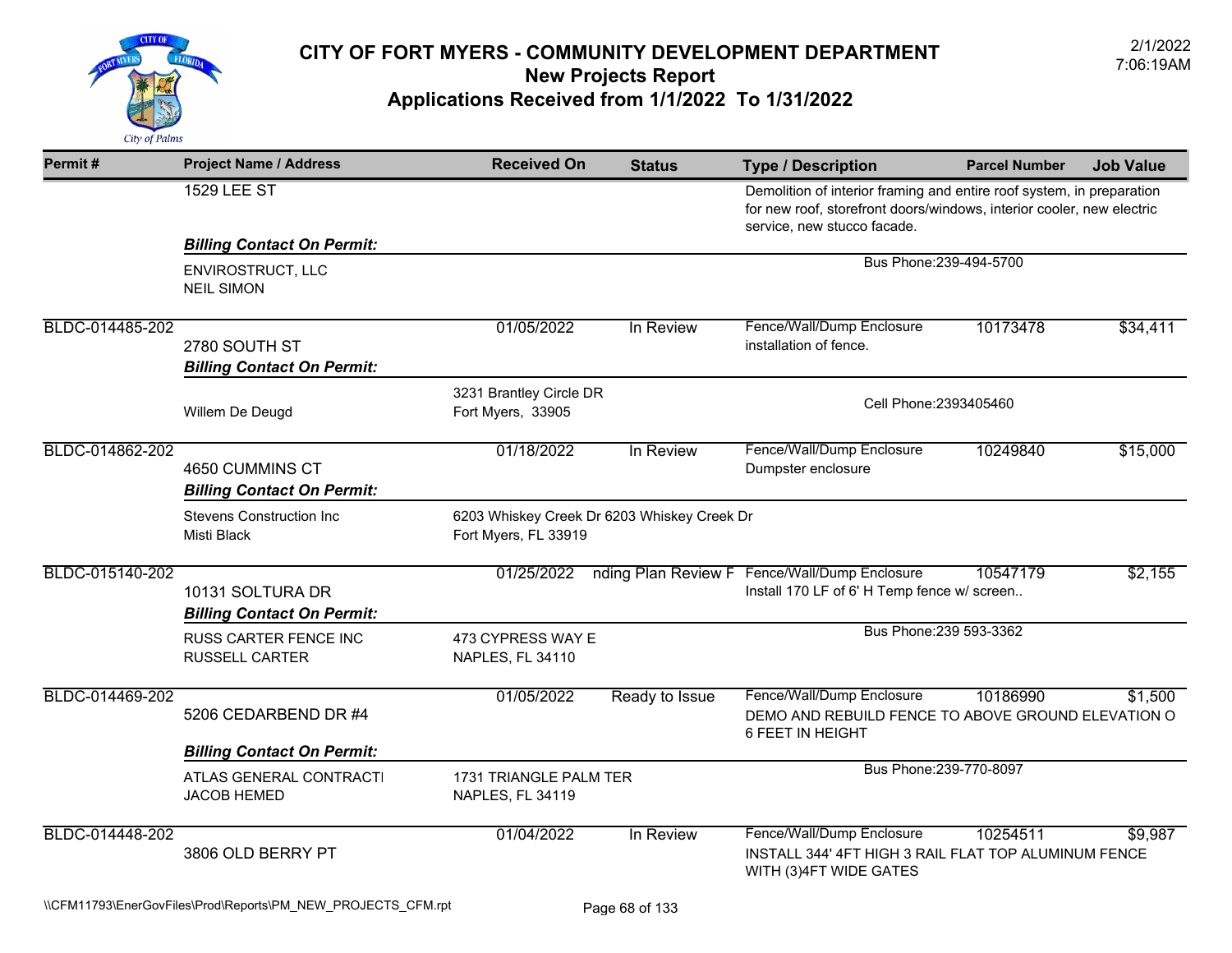

| Permit#                     | <b>Project Name / Address</b>                        | <b>Received On</b>                                  | <b>Status</b>        | <b>Type / Description</b>                                                                                           | <b>Parcel Number</b>      | <b>Job Value</b> |
|-----------------------------|------------------------------------------------------|-----------------------------------------------------|----------------------|---------------------------------------------------------------------------------------------------------------------|---------------------------|------------------|
|                             | <b>Billing Contact On Permit:</b>                    |                                                     |                      |                                                                                                                     |                           |                  |
|                             | FENCE OUTLET NORTH PORT<br><b>JEFFERY TINNON</b>     | 12984 S TAMIAMI TRL<br>NORTH PORT, FL 34287         |                      |                                                                                                                     | Bus Phone: 94134668007539 |                  |
| BLDC-014773-202 Suncoast 11 | 9357 LAREDO AVE                                      | 01/13/2022                                          | In Review            | Fence/Wall/Dump Enclosure<br>Dumpster Enclosure "Concrete cast-in-place"                                            | 10602681                  | \$25,000         |
|                             | <b>Billing Contact On Permit:</b>                    | Bus Phone: 407-645-4447                             |                      |                                                                                                                     |                           |                  |
|                             | HGR CONSTRUCTION, INC<br><b>JAMES RUFRANO</b>        |                                                     |                      |                                                                                                                     |                           |                  |
| BLDC-014505-202             | 10561 VENETO DR<br><b>Billing Contact On Permit:</b> | 01/05/2022                                          | In Review            | Fence/Wall/Dump Enclosure<br>construct new dumpster enclosure per SITC-010405 Plan Sht C504                         | 10585037                  | \$8,500          |
|                             | VANTAGE CONSTRUCTION SI<br><b>TRENT SWARTZ</b>       | 8801 COLLEGE Parkway BGS #2<br>FORT MYERS, FL 33919 |                      |                                                                                                                     | Bus Phone: 239-313-6603   |                  |
| BLDC-014499-202             | 2427 MCGREGOR BLVD                                   | 01/05/2022                                          | In Review            | Fence/Wall/Dump Enclosure<br>Bring fence to front of house and put gate across driveway at approx<br>20 ft in.      | 10578756                  | \$2,500          |
|                             | <b>Billing Contact On Permit:</b>                    |                                                     |                      |                                                                                                                     |                           |                  |
|                             | <b>SHARON VOTO</b>                                   |                                                     |                      | Cell Phone:<br>Home Phone:                                                                                          | Bus Phone: 917-921-1903   |                  |
| BLDC-014490-202             | 10561 VENETO DR                                      | 01/05/2022                                          | ady to Issue with No | Fence/Wall/Dump Enclosure<br>Build chain link fences around softball field, tennis courts and<br>pickleball courts. | 10585037                  | \$20,000         |
|                             | <b>Billing Contact On Permit:</b>                    |                                                     |                      |                                                                                                                     |                           |                  |
|                             | <b>Ritzman Courts LLC</b><br>Carlos Quintero         | 1215 SW 7th CT<br>Cape Coral, FL 33991              |                      |                                                                                                                     |                           |                  |
| BLDC-015130-202             | <b>MALLORY TOWNHOMES</b><br>3640 BLUE FIN WAY        | 01/25/2022                                          | In Review            | Fence/Wall/Dump Enclosure<br>TEMPORARY 6 FOOT FENCE WITH WINDSCREEN                                                 | 10581003                  | \$20,000         |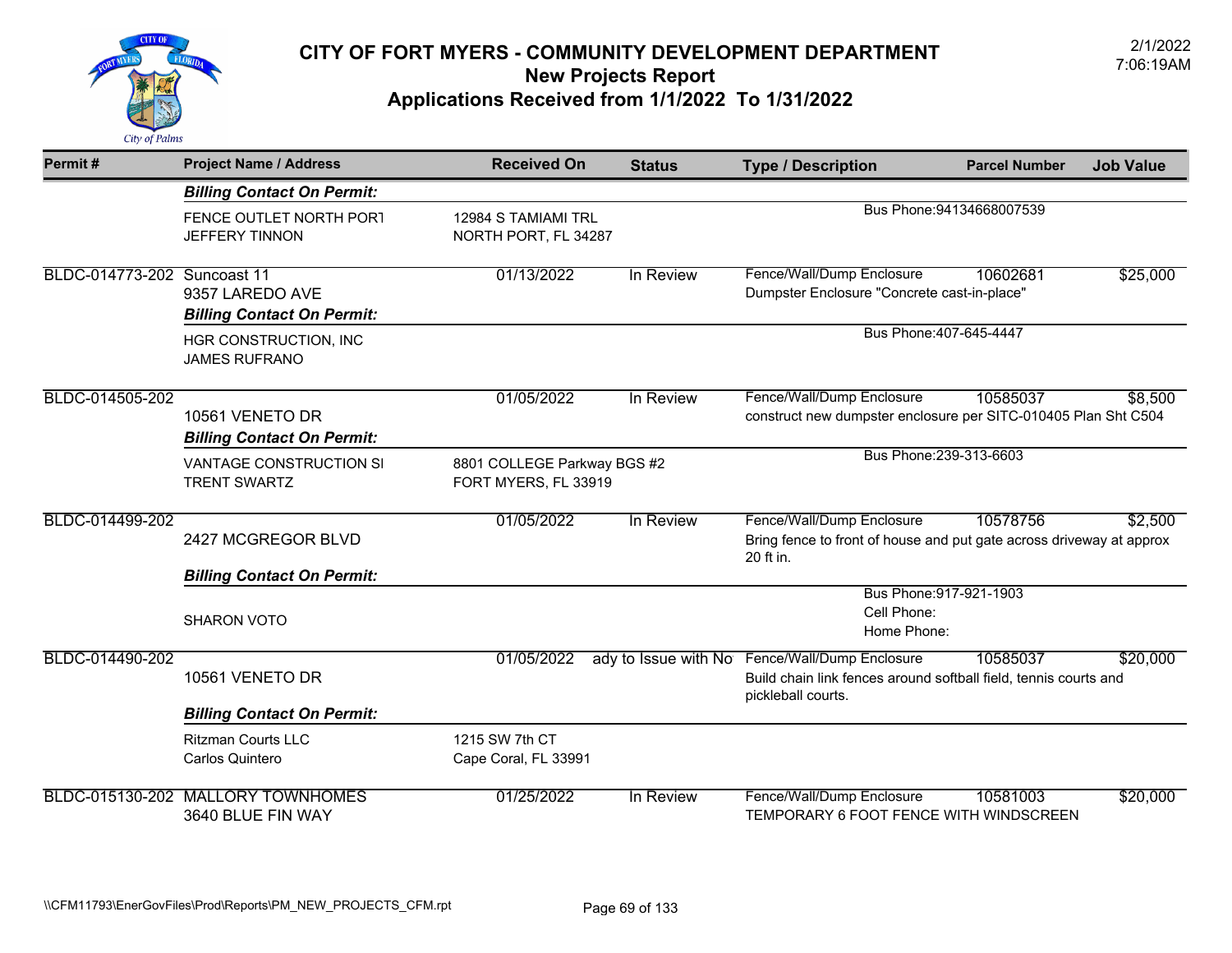

| Permit#         | <b>Project Name / Address</b>                                                                         | <b>Received On</b>                                       | <b>Status</b>      | <b>Type / Description</b>                                                                                                 | <b>Parcel Number</b>                                | <b>Job Value</b> |
|-----------------|-------------------------------------------------------------------------------------------------------|----------------------------------------------------------|--------------------|---------------------------------------------------------------------------------------------------------------------------|-----------------------------------------------------|------------------|
|                 | <b>Billing Contact On Permit:</b>                                                                     |                                                          |                    |                                                                                                                           |                                                     |                  |
|                 | <b>HOWARD LEMUS</b>                                                                                   |                                                          |                    | Cell Phone:<br>Home Phone:                                                                                                | Bus Phone: 305-234-4703                             |                  |
| BLDC-014498-202 | 1642 LLEWELLYN DR                                                                                     | 01/05/2022                                               | In Review          | Fence/Wall/Dump Enclosure<br>Fencing along rear of property due to significant security risks and<br>trespassing.         | 10172777                                            | \$2,500          |
|                 | <b>Billing Contact On Permit:</b>                                                                     |                                                          |                    |                                                                                                                           |                                                     |                  |
|                 | <b>SHARON VOTO</b>                                                                                    |                                                          |                    | Cell Phone:<br>Home Phone:                                                                                                | Bus Phone: 917-921-1903                             |                  |
| BLDC-014617-202 | 3757 IRONBRIDGE BLVD<br><b>Billing Contact On Permit:</b>                                             | 01/10/2022                                               |                    | ady to Issue with No Fence/Wall/Dump Enclosure<br>new commercial dumpster enclosure                                       | 10524467                                            | \$5,000          |
|                 | <b>Gulf Life Permitting</b><br>Chris Horn                                                             | 15700 red fox run<br>Fort Myers, FL 33912                |                    |                                                                                                                           | Bus Phone: 239-278-5766                             |                  |
| BLDC-014500-202 | 2981 CARGO ST                                                                                         | 01/05/2022                                               | In Review          | Fence/Wall/Dump Enclosure<br>Install 960ft of 6ft high galvanized commercial chain link fence with<br>8 6'X20' roll gates | 10254460                                            | \$29,408         |
|                 | <b>Billing Contact On Permit:</b>                                                                     |                                                          |                    |                                                                                                                           |                                                     |                  |
|                 | ALL AMERICAN FENCE AND G<br><b>SEAN MILLER</b>                                                        | 13180 N CLEVELAND Ave #312<br>NORTH FORT MYERS, FL 33903 |                    |                                                                                                                           | Bus Phone: 239-244-2395                             |                  |
|                 | BLDC-015057-202 Legacy Island Park-City of Ft<br>1 LEGACY ISLAND<br><b>Billing Contact On Permit:</b> | 01/21/2022                                               | Submitted - Online | <b>Marine Related</b><br><b>Access Dock</b>                                                                               | 10161706                                            | \$110,000        |
|                 | Hans Wilson & Associates<br>Paul Domke                                                                | 1938 Hill Avenue<br>FORT MYERS, FL 33901                 |                    |                                                                                                                           | Bus Phone: 239-482-7300<br>Cell Phone: 239-826-7262 |                  |
|                 | BLDC-015056-202 Legacy Island Park- City of F<br>1 LEGACY ISLAND                                      | 01/21/2022                                               | Submitted - Online | <b>Marine Related</b><br><b>Observation Pier</b>                                                                          | 10161706                                            | \$60,000         |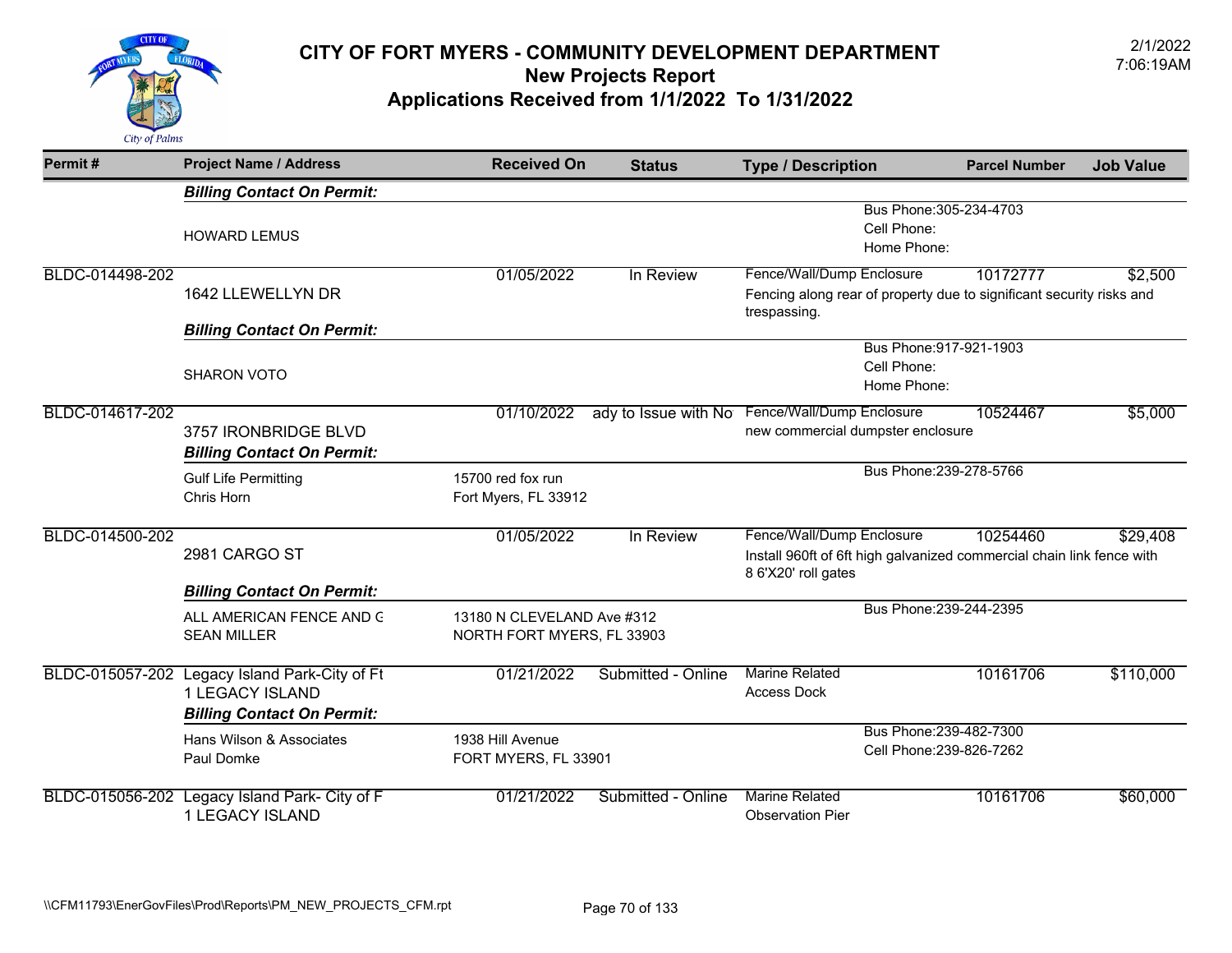

| Permit#         | <b>Project Name / Address</b>                                   | <b>Received On</b>                             | <b>Status</b>                     | <b>Type / Description</b>                                                                                                 | <b>Parcel Number</b>                                | <b>Job Value</b> |  |
|-----------------|-----------------------------------------------------------------|------------------------------------------------|-----------------------------------|---------------------------------------------------------------------------------------------------------------------------|-----------------------------------------------------|------------------|--|
|                 | <b>Billing Contact On Permit:</b>                               |                                                |                                   |                                                                                                                           |                                                     |                  |  |
|                 | Hans Wilson & Associates<br>Paul Domke                          | 1938 Hill Avenue                               | FORT MYERS, FL 33901              |                                                                                                                           | Bus Phone: 239-482-7300<br>Cell Phone: 239-826-7262 |                  |  |
| BLDC-015060-202 | 1 LEGACY ISLAND<br><b>Billing Contact On Permit:</b>            | 01/21/2022                                     | Submitted - Online                | <b>Sheds/Utility Structure</b><br>Gazebo West                                                                             | 10161706                                            | \$11,000         |  |
|                 | Hans Wilson & Associates<br>Paul Domke                          | 1938 Hill Avenue<br>FORT MYERS, FL 33901       |                                   |                                                                                                                           | Bus Phone: 239-482-7300<br>Cell Phone: 239-826-7262 |                  |  |
| BLDC-015059-202 | 1 LEGACY ISLAND<br><b>Billing Contact On Permit:</b>            | 01/21/2022                                     | Submitted - Online                | <b>Sheds/Utility Structure</b><br>Gazebo - East                                                                           | 10161706                                            | \$11,000         |  |
|                 | Hans Wilson & Associates<br>Paul Domke                          | 1938 Hill Avenue<br>FORT MYERS, FL 33901       |                                   |                                                                                                                           | Bus Phone: 239-482-7300<br>Cell Phone: 239-826-7262 |                  |  |
|                 | BLDC-015137-202 Assembly of God Bethlehem<br>3825 MCGREGOR BLVD | 01/25/2022                                     | nding Plan Review F Windows/Doors | REPLACE ALL WINDOWS IN THE BUILDING and 2 SLIDING<br>DOORS.                                                               | 10184029                                            | \$27,800         |  |
|                 | <b>Billing Contact On Permit:</b>                               |                                                |                                   |                                                                                                                           |                                                     |                  |  |
|                 | <b>CASSIO RAFFA</b>                                             | 4000 Federal HWY<br>Lighthouse Point, FL 33064 |                                   |                                                                                                                           | Bus Phone: 954-544-8350                             |                  |  |
| BLDM-014494-202 | 2480 FIRST ST                                                   | 01/05/2022                                     | Issued                            | Concrete Slab<br>Foundation ONLY "Threshold Building" (Multi-family Foundation)<br>((PRIVATE PROVIDER- INSPECTIONS ONLY)) | 10605094                                            | \$700,000        |  |
|                 | <b>Billing Contact On Permit:</b>                               |                                                |                                   |                                                                                                                           |                                                     |                  |  |
|                 | <b>BROOKS &amp; FREUND LLC</b><br><b>Richard Freund</b>         | 5661 INDEPENDENCE<br>FORT MYERS, FL 33912      |                                   |                                                                                                                           | Bus Phone: 239-939-5251                             |                  |  |
| BLDM-014780-202 | 3734 CENTRAL AVE                                                | 01/14/2022                                     | Issued                            | Demolition - Minor/Selective (Eng. F 10185390<br>Select Demo to determine the damage from the car (Units 145 &<br>147)    |                                                     | \$3,000          |  |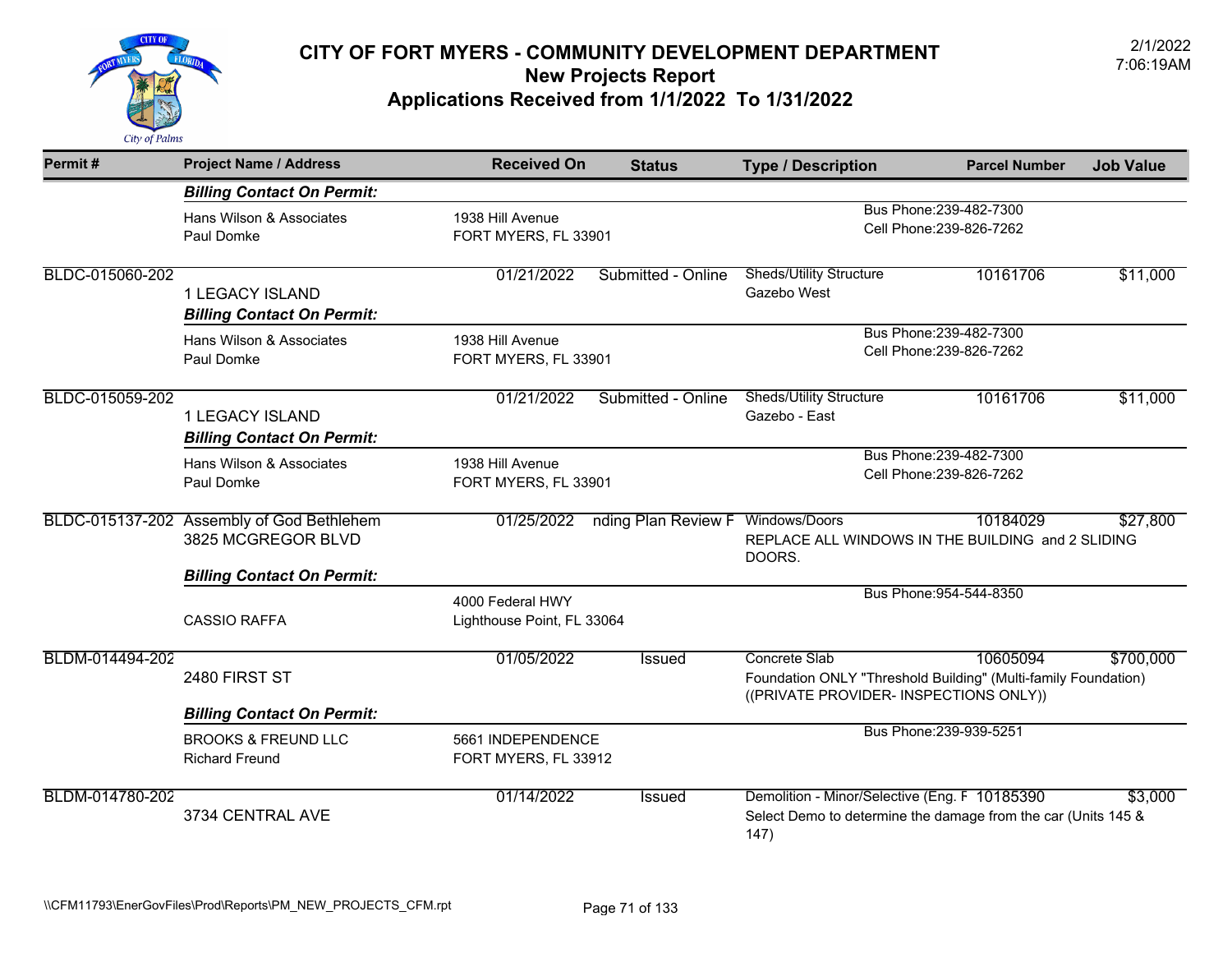

| Permit#         | <b>Project Name / Address</b>                                   | <b>Received On</b>                                    | <b>Status</b> | <b>Type / Description</b>                                                                                                                                 | <b>Parcel Number</b>    | <b>Job Value</b> |
|-----------------|-----------------------------------------------------------------|-------------------------------------------------------|---------------|-----------------------------------------------------------------------------------------------------------------------------------------------------------|-------------------------|------------------|
|                 | <b>Billing Contact On Permit:</b>                               |                                                       |               |                                                                                                                                                           |                         |                  |
|                 | SOFOS CONSTRUCTION<br><b>JIM DIMITRIOS SOFOS</b>                | 690 MAIN ST #1104<br>SAFETY HARBOR, FL 34695          |               |                                                                                                                                                           | Bus Phone: 7272443750   |                  |
| BLDM-015054-202 | 3040 OASIS GRAND BLVD #201<br><b>Billing Contact On Permit:</b> | 01/21/2022                                            | Issued        | Demolition - Minor/Selective (Eng. F 10600881<br>Open Trash Chute block wall on floors 2,3, & 4 intially. Repair Chute<br>repaired                        |                         | \$5,000          |
|                 | DESANTIS CONSTRUCTION M                                         | 9815 Leeward CT                                       |               |                                                                                                                                                           | Bus Phone: 239-340-4191 |                  |
|                 | ROBERT DESANTIS                                                 | FORT MYERS, FL 33919                                  |               | Home Phone: 239-703-7044                                                                                                                                  |                         |                  |
| BLDM-014912-202 | 3286 CHAMPION RING RD<br><b>Billing Contact On Permit:</b>      | 01/19/2022<br>In Review                               |               | Multi-Family Residential New Const 10602703<br>One fourstory wood frame apartment building - 4000 with 61 units<br>at 3286 Champion Ring Rd.              |                         | \$7,500,000      |
|                 | Morrow Construction Co., Inc.<br><b>Migueal Davis</b>           | 403 Corporate Center DR #201<br>Stockbridge, GA 30281 |               |                                                                                                                                                           | Bus Phone: 7704744345   |                  |
| BLDM-014915-202 | 3290 CHAMPION RING RD<br><b>Billing Contact On Permit:</b>      | 01/19/2022                                            | In Review     | Multi-Family Residential New Const 10602703<br>One 4 story, Wood Frame Multifamily buildings #3000, 50 units at<br>3290 Champion Ring Rd                  |                         | \$9,693,834      |
|                 | <b>Morrow Construction</b><br>Mario Ibanez                      | 369 Interstate BLVD<br>Sarasota, FL 34240             |               |                                                                                                                                                           |                         |                  |
| BLDM-014911-202 | 3296 CHAMPION RING RD<br><b>Billing Contact On Permit:</b>      | 01/19/2022                                            | In Review     | Multi-Family Residential New Const 10602703<br>One 4 story, Wood Frame Multifamily buildings # 2000, 66 units at<br>3296 Champion Ring Rd                 |                         | \$9,900,000      |
|                 | <b>Morrow Construction</b><br>Mario Ibanez                      | 369 Interstate BLVD<br>Sarasota, FL 34240             |               |                                                                                                                                                           |                         |                  |
| BLDM-014805-202 | 3742 CENTRAL AVE #193                                           | 01/14/2022                                            | In Review     | Multi-Family Residential Renovation 10185390<br>Remove pantry in kitchen area, replace kitchen cabinets, clean and<br>paint rooms. Add outlet electrical. |                         | \$16.000         |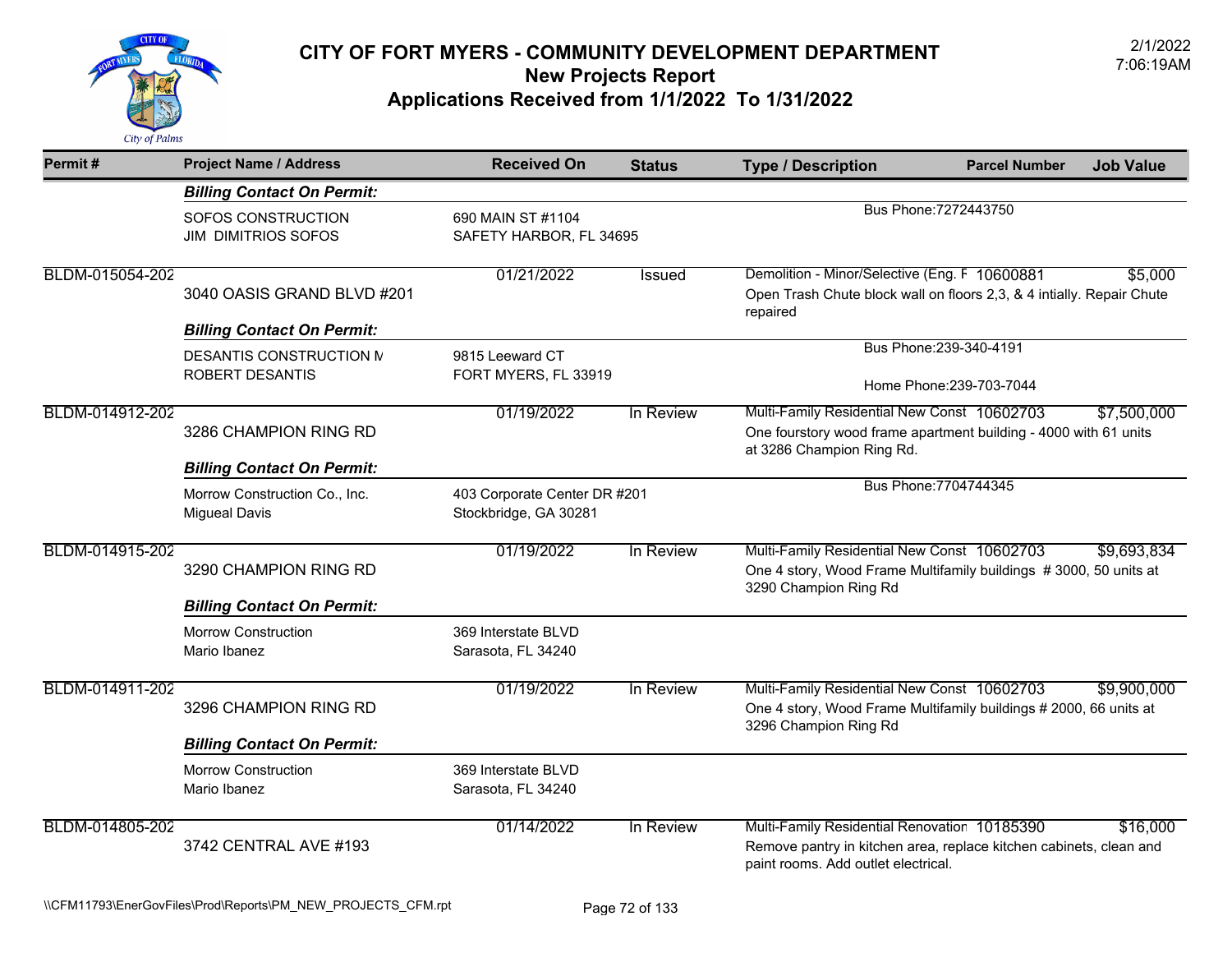

| Permit#                        | <b>Project Name / Address</b>                                                                     | <b>Received On</b>                                 | <b>Status</b> | <b>Type / Description</b>                                                                                                                                                                                         | <b>Parcel Number</b>    | <b>Job Value</b> |
|--------------------------------|---------------------------------------------------------------------------------------------------|----------------------------------------------------|---------------|-------------------------------------------------------------------------------------------------------------------------------------------------------------------------------------------------------------------|-------------------------|------------------|
|                                | <b>Billing Contact On Permit:</b>                                                                 |                                                    |               |                                                                                                                                                                                                                   |                         |                  |
|                                | INTERNATIONAL BUILDERS O<br>ALESSANDRO TURINCIO                                                   | 2710 DEL PRADO BLVD #2-140<br>CAPE CORAL, FL 33904 |               |                                                                                                                                                                                                                   | Bus Phone: 239-677-8675 |                  |
| BLDM-015274-202 ENCLAVE        | 3726 CENTRAL AVE #109/110/111                                                                     | 01/28/2022                                         | In Review     | Multi-Family Residential Renovation 10185390<br>UPDATE UNITS, REMOVE CLOSET WALL, CHANGE SHOWER<br>VALVES, ADD DRAIN FOR WASHER, ADD ONE SWITCH LIGHT<br>AND ONE OUTLET FOR FRIDGE, BLDG 3726 UNITS 109. 110. 111 |                         | \$10,000         |
|                                | <b>Billing Contact On Permit:</b>                                                                 |                                                    |               |                                                                                                                                                                                                                   |                         |                  |
|                                | SOFOS CONSTRUCTION<br><b>JIM DIMITRIOS SOFOS</b>                                                  | 690 MAIN ST #1104<br>SAFETY HARBOR, FL 34695       |               |                                                                                                                                                                                                                   | Bus Phone: 7272443750   |                  |
|                                | BLDM-014633-202 Paseo Condominiums<br>8900 OLIVERIA ST #9703<br><b>Billing Contact On Permit:</b> | 01/10/2022                                         | In Review     | Multi-Family Residential Renovation 10545282<br>Temporary Roof Repair with Incidental temporary Stucco Repairs                                                                                                    |                         | \$4,500          |
|                                | <b>RL JAMES INC.</b><br><b>JOEL PHILLIPS</b>                                                      | 3949 EVANS AVE #109<br>FORT MYERS, FL 33901        |               |                                                                                                                                                                                                                   | Bus Phone: 239-936-6002 |                  |
| <b>BLDM-015275-202 ENCLAVE</b> | 3728 CENTRAL AVE #120                                                                             | 01/28/2022                                         | In Review     | Multi-Family Residential Renovation 10185390<br>UPDATE UNITS, REMOVE CLOSET WALL, CHANGE SHOWER<br>VALVES, ADD DRAIN FOR WASHER, ADD ONE SWITCH LIGHT<br>AND ONE OUTLET FOR FRIDGE, BLDG 3728 UNITS 120           |                         | \$10,000         |
|                                | <b>Billing Contact On Permit:</b>                                                                 |                                                    |               |                                                                                                                                                                                                                   |                         |                  |
|                                | SOFOS CONSTRUCTION<br><b>JIM DIMITRIOS SOFOS</b>                                                  | 690 MAIN ST #1104<br>SAFETY HARBOR, FL 34695       |               |                                                                                                                                                                                                                   | Bus Phone: 7272443750   |                  |
| BLDM-014804-202                | 3740 CENTRAL AVE #183                                                                             | 01/14/2022                                         | In Review     | Multi-Family Residential Renovation 10185390<br>Remove pantry in kitchen area, replace kitchen cabinets, clean and<br>paint rooms. Add outlet electrical.                                                         |                         | \$16,000         |
|                                | <b>Billing Contact On Permit:</b><br><b>INTERNATIONAL BUILDERS O</b><br>ALESSANDRO TURINCIO       | 2710 DEL PRADO BLVD #2-140<br>CAPE CORAL, FL 33904 |               |                                                                                                                                                                                                                   | Bus Phone: 239-677-8675 |                  |
| <b>BLDM-015272-202 ENCLAVE</b> |                                                                                                   | 01/28/2022                                         | In Review     | Multi-Family Residential Renovation 10185390                                                                                                                                                                      |                         | \$10,000         |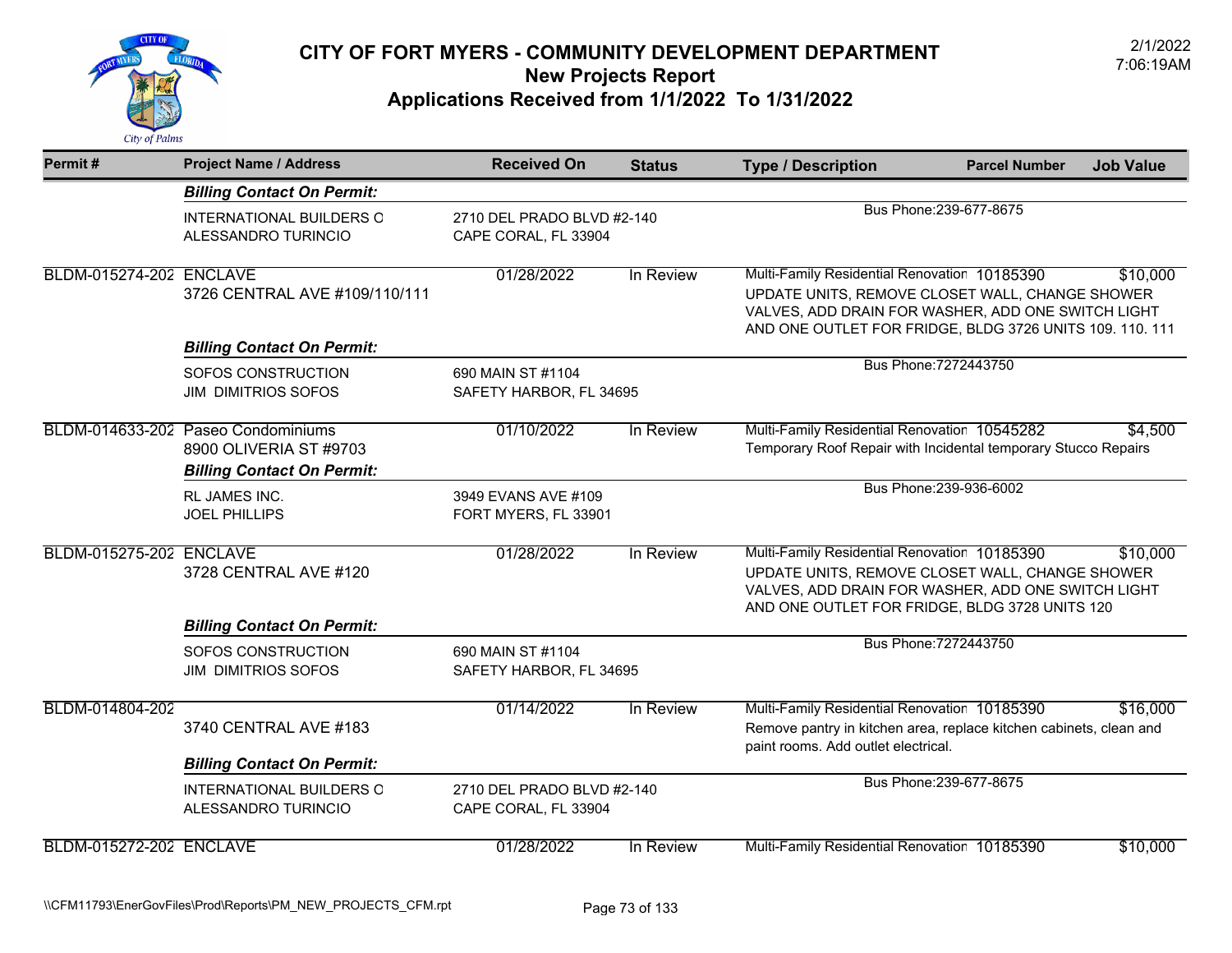

| Permit#                 | <b>Project Name / Address</b>                                          | <b>Received On</b>                                  | <b>Status</b> | <b>Type / Description</b>                                                                                                                                     | <b>Parcel Number</b>      | <b>Job Value</b> |
|-------------------------|------------------------------------------------------------------------|-----------------------------------------------------|---------------|---------------------------------------------------------------------------------------------------------------------------------------------------------------|---------------------------|------------------|
|                         | 3730 CENTRAL AVE #122/126                                              |                                                     |               | UPDATE UNITS, REMOVE CLOSET WALL, CHANGE SHOWER<br>VALVES, ADD DRAIN FOR WASHER, ADD ONE SWITCH LIGHT<br>AND ONE OUTLET FOR FRIDGE, BLDG 3730 UNITS 122. 126. |                           |                  |
|                         | <b>Billing Contact On Permit:</b>                                      |                                                     |               |                                                                                                                                                               |                           |                  |
|                         | SOFOS CONSTRUCTION<br><b>JIM DIMITRIOS SOFOS</b>                       | 690 MAIN ST #1104<br>SAFETY HARBOR, FL 34695        |               |                                                                                                                                                               | Bus Phone: 7272443750     |                  |
| BLDM-015062-202         | 10700 RAVENNA WAY #402                                                 | 01/21/2022                                          | In Review     | Shutter<br>Installing 1 Storm Catcher RD Max Manual FL11291.1<br>Installing 1 Storm Catcher RD Max Mot. FL11291.1                                             | 10474748                  | \$7,683          |
|                         | <b>Billing Contact On Permit:</b>                                      |                                                     |               |                                                                                                                                                               |                           |                  |
|                         | <b>Storm Smart</b><br>Priscilla Lara                                   | 2351 Crystal Dr #101                                |               |                                                                                                                                                               |                           |                  |
|                         | BLDM-014657-202 Valerino Louis A & Marcia D<br>9624 HEMINGWAY LN #4004 | 01/11/2022                                          | <b>Issued</b> | Shutter<br>Install 1 MT RD Screen FL11291.1                                                                                                                   | 10526019                  | \$7,137          |
|                         | <b>Billing Contact On Permit:</b><br><b>DEBRA RIVERA</b>               | 6182 IDLEWILD ST<br>FORT MYERS, FL 33966            |               |                                                                                                                                                               | Bus Phone: (239) 274-2727 |                  |
| BLDM-014488-202 YOUNGER | 8086 QUEEN PALM LN #346<br><b>Billing Contact On Permit:</b>           | 01/05/2022                                          | Finaled       | Shutter<br>Install (2) electric roll down shutters (FL22558-R6)                                                                                               | 10451406                  | \$8,395          |
|                         | Rolsafe LLC<br>Kirsten Tjosaas                                         | 12100 COMMERCE LAKES DR ##7<br>Fort Myers, FL 33913 |               |                                                                                                                                                               |                           |                  |
| BLDM-014606-202         | 11012 MILL CREEK WAY #2208                                             | 01/08/2022                                          | Issued        | Shutter<br>Installing 1 Mot Rd Screen FL11291.1 and 1 ManualCrank Rd<br><b>Screen FL11291.1</b>                                                               | 10508539                  | \$9,770          |
|                         | <b>Billing Contact On Permit:</b>                                      |                                                     |               |                                                                                                                                                               |                           |                  |
|                         | <b>Storm Smart</b><br>Noely Pacay                                      | 6182 Idlewild ST<br>Fort Myers, FL                  |               |                                                                                                                                                               |                           |                  |
| BLDM-014451-202         | 10508 SEVILLA DR #101                                                  | 01/04/2022                                          | <b>Issued</b> | Shutter<br>Installing 3 Storm Catcher Rolldown Max Motorized FL 11291.1                                                                                       | 10466833                  | \$11,646         |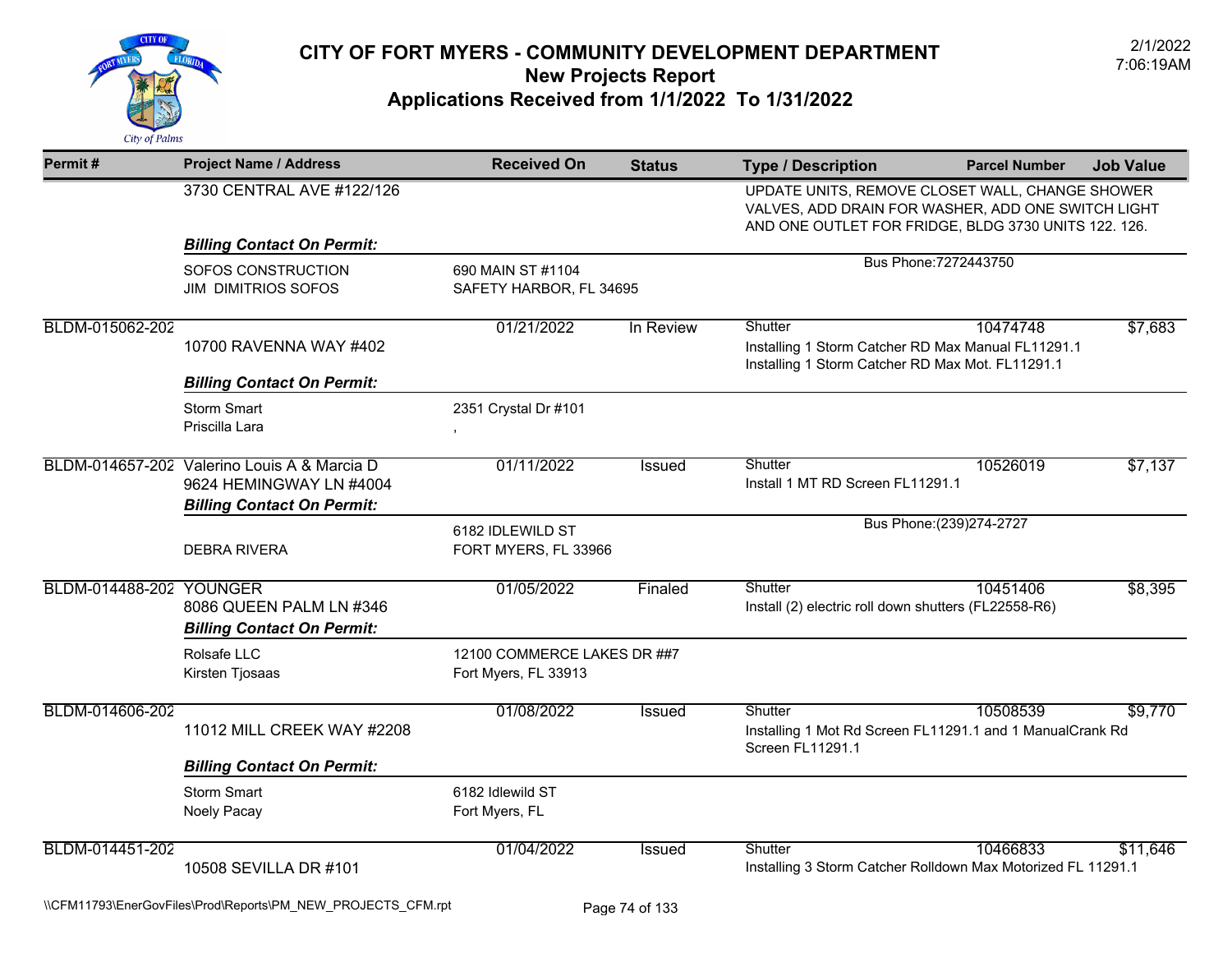

| Permit#                      | <b>Project Name / Address</b>                                       | <b>Received On</b>                                                             | <b>Status</b>       | <b>Type / Description</b>                                                            | <b>Parcel Number</b>    | <b>Job Value</b> |
|------------------------------|---------------------------------------------------------------------|--------------------------------------------------------------------------------|---------------------|--------------------------------------------------------------------------------------|-------------------------|------------------|
|                              | <b>Billing Contact On Permit:</b>                                   |                                                                                |                     |                                                                                      |                         |                  |
|                              | <b>STORM SMART</b><br><b>MARIELA RIVERA</b>                         | 2351 Crystal DR ## 101<br>Fort Myers, FL 33907                                 |                     |                                                                                      | Bus Phone: 2399381000   |                  |
| BLDM-015139-202 Byron Stigge | 2090 W FIRST ST #2506<br><b>Billing Contact On Permit:</b>          | 01/25/2022                                                                     | nding Plan Review F | Shutter<br>Install 4 electric roll down shutters (FL22558.1)                         | 10548417                | \$14,600         |
|                              | <b>HURRICANE SAFE SHUTTERS</b><br><b>WAYLON LEBEAU</b>              | 2012 EARL RD<br>FORT MYERS, FL 33901                                           |                     |                                                                                      | Bus Phone: 239-275-8844 |                  |
| BLDM-014602-202              | 11760 GRAND BELVEDERE WAY #201<br><b>Billing Contact On Permit:</b> | 01/08/2022                                                                     | <b>Issued</b>       | Shutter<br>Installing 3 Mot Rd Screens FL 11291.1                                    | 10577828                | \$12,598         |
|                              | <b>Storm Smart</b><br>Noely Pacay                                   | 6182 Idlewild ST<br>Fort Myers, FL                                             |                     |                                                                                      |                         |                  |
| BLDM-015123-202 Quam         | 2104 W FIRST ST #3203<br><b>Billing Contact On Permit:</b>          | 01/25/2022                                                                     | In Review           | Shutter<br>Install 3 Aluminum roll down hurricane shutters FL29518-r1                | 10540430                | \$11,586         |
|                              | REPAIR SPECIALISTS OF ALL<br>JOSEPH SCHOONOVER                      | 720 NE 25TH AVE #Ste 7<br>CAPE CORAL, FL 33904                                 |                     |                                                                                      | Bus Phone: 239-851-2511 |                  |
| BLDM-015099-202              | 9583 HEMINGWAY LN #4308<br><b>Billing Contact On Permit:</b>        | 01/24/2022                                                                     | nding Plan Review F | Shutter<br>INSTALL 1 ACCORDION SHUTTER                                               | 10518105                | \$2,842          |
|                              | <b>Storm Solutions</b><br>Jo Ann Monforte                           | 12630 Metro Parkway Fort Myers FL 33966 N Metro PKWY S<br>Fort Myers, FL 33966 |                     |                                                                                      | Bus Phone: 239-242-1262 |                  |
| BLDM-015256-202              | 9612 HEMINGWAY LN #3807                                             | 01/28/2022                                                                     | In Review           | Shutter<br>Installing 6 Accordions FL1850.3 AND 1 ManualCrank Rd Screen<br>FL11291.1 | 10525099                | \$9,493          |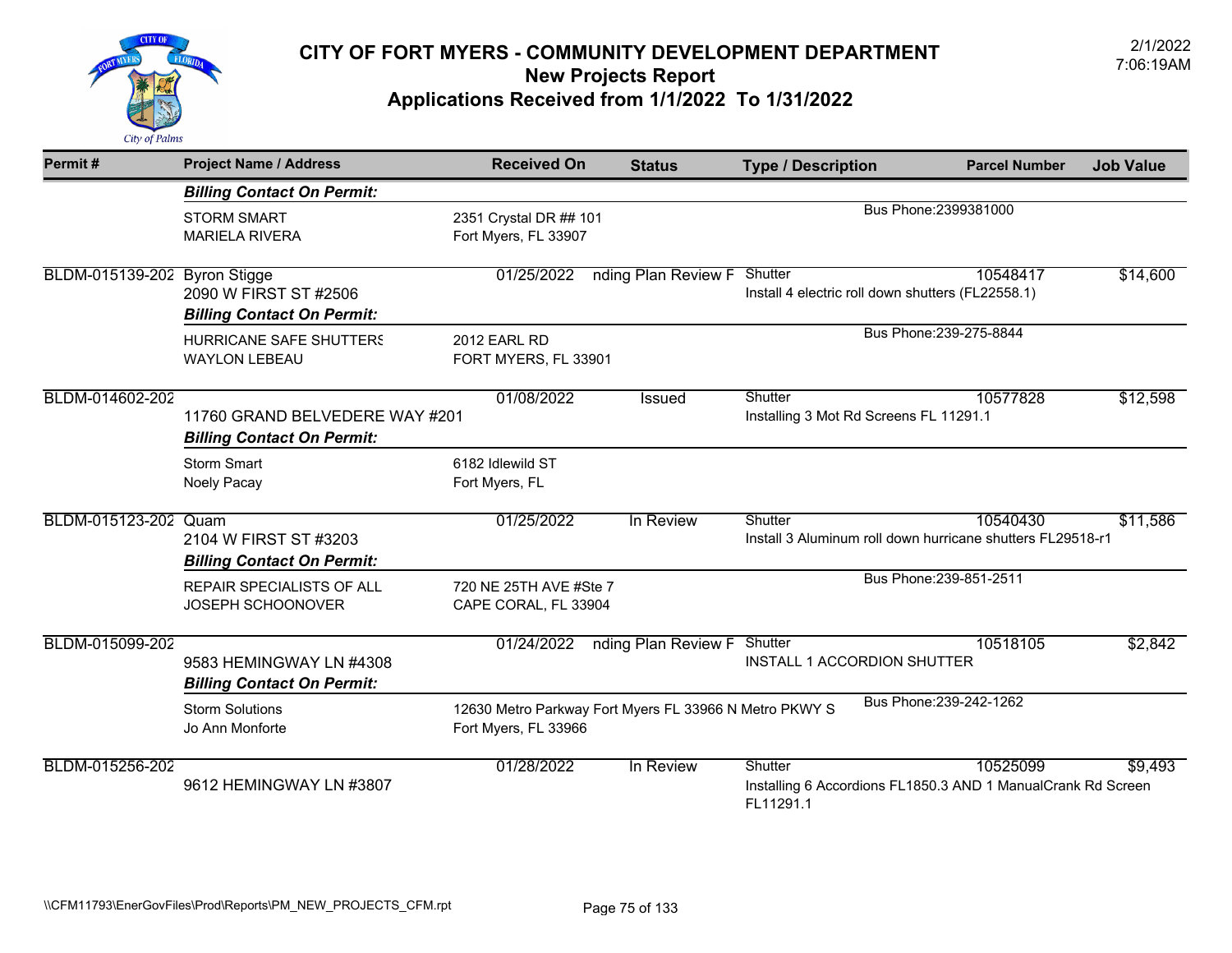

| Permit#                   | <b>Project Name / Address</b>                                       | <b>Received On</b>                            | <b>Status</b>      | <b>Type / Description</b>                                                                                                                     | <b>Parcel Number</b>                                  | <b>Job Value</b> |
|---------------------------|---------------------------------------------------------------------|-----------------------------------------------|--------------------|-----------------------------------------------------------------------------------------------------------------------------------------------|-------------------------------------------------------|------------------|
|                           | <b>Billing Contact On Permit:</b>                                   |                                               |                    |                                                                                                                                               |                                                       |                  |
|                           | <b>Storm Smart</b><br>Noely Pacay                                   | 6182 Idlewild ST<br>Fort Myers, FL            |                    |                                                                                                                                               |                                                       |                  |
| BLDM-014576-202           | 1901 CLIFFORD ST #604<br><b>Billing Contact On Permit:</b>          | 01/07/2022                                    | <b>Issued</b>      | Windows/Doors<br>Replace Entry Door with Impact                                                                                               | 10172388                                              | \$2,200          |
|                           | SOUTHLAND EXTERIORS LLC<br><b>WILLIAM HART</b>                      | 11000-5 METRO PKWY<br>FORT MYERS, FL 33966    |                    | Bus Phone: 239-936-8311<br>Cell Phone: 9416288301                                                                                             |                                                       |                  |
|                           | TRD-015142-2022 Mikkelsen Meter Can Replac<br>3768 DESOTO AVE       | 01/25/2022                                    | <b>Issued</b>      | Existing/Replace/Repair: 1&2 Famil 10246594<br>Replace damaged 200AMP meter can that has been damaged.<br>Requires FP&L transformer pull.     |                                                       | \$1,395          |
|                           | <b>Billing Contact On Permit:</b>                                   |                                               |                    |                                                                                                                                               | Bus Phone: 239.275.4502                               |                  |
|                           | Bo's Electric, Inc.<br>Kathryne Hayden                              | 10241 METRO PKWY #111<br>FORT MYERS, FL 33966 |                    |                                                                                                                                               |                                                       |                  |
| TRD-015086-2022 ACHAVAL   | 1320 RIO VISTA<br><b>Billing Contact On Permit:</b>                 | 01/24/2022                                    | Issued-Inspections | Existing/Replace/Repair: 1&2 Famil 10183795<br>replace 200 amp meter base and update main grounding system                                    |                                                       | \$2,357          |
|                           | <b>MISTER SPARKY</b><br><b>BRUCE FORT</b>                           | 624 67TH ST CIR E<br>BRADENTON, FL 34208      |                    |                                                                                                                                               | Bus Phone: 941-584-2084<br>Home Phone: (941) 379-7722 |                  |
| TRD-015136-2022           | 1532 VERONICA S SHOEMAKER BLVD<br><b>Billing Contact On Permit:</b> | 01/25/2022                                    | <b>Issued</b>      | Existing/Replace/Repair: 1&2 Famil 10251019<br>Replace main electrical panel                                                                  |                                                       | \$800            |
|                           | PMR ELECTRIC CONTRACTOI<br>PEDRO MOREJON                            | 3504 5TH ST SW<br>LEHIGH ACRES, FL 33976      |                    |                                                                                                                                               | Bus Phone: 239-303-1993<br>Cell Phone: 305-778-5894   |                  |
| TRD-014652-2022 Ray Tracy | 3559 EDGEWOOD AVE                                                   | 01/11/2022                                    | <b>Issued</b>      | Existing/Replace/Repair: 1&2 Famil 10436706<br>Installing a 240 v, 15 amp dedicated circuit from existing main<br>panel to new a/c disconnect |                                                       | \$1,000          |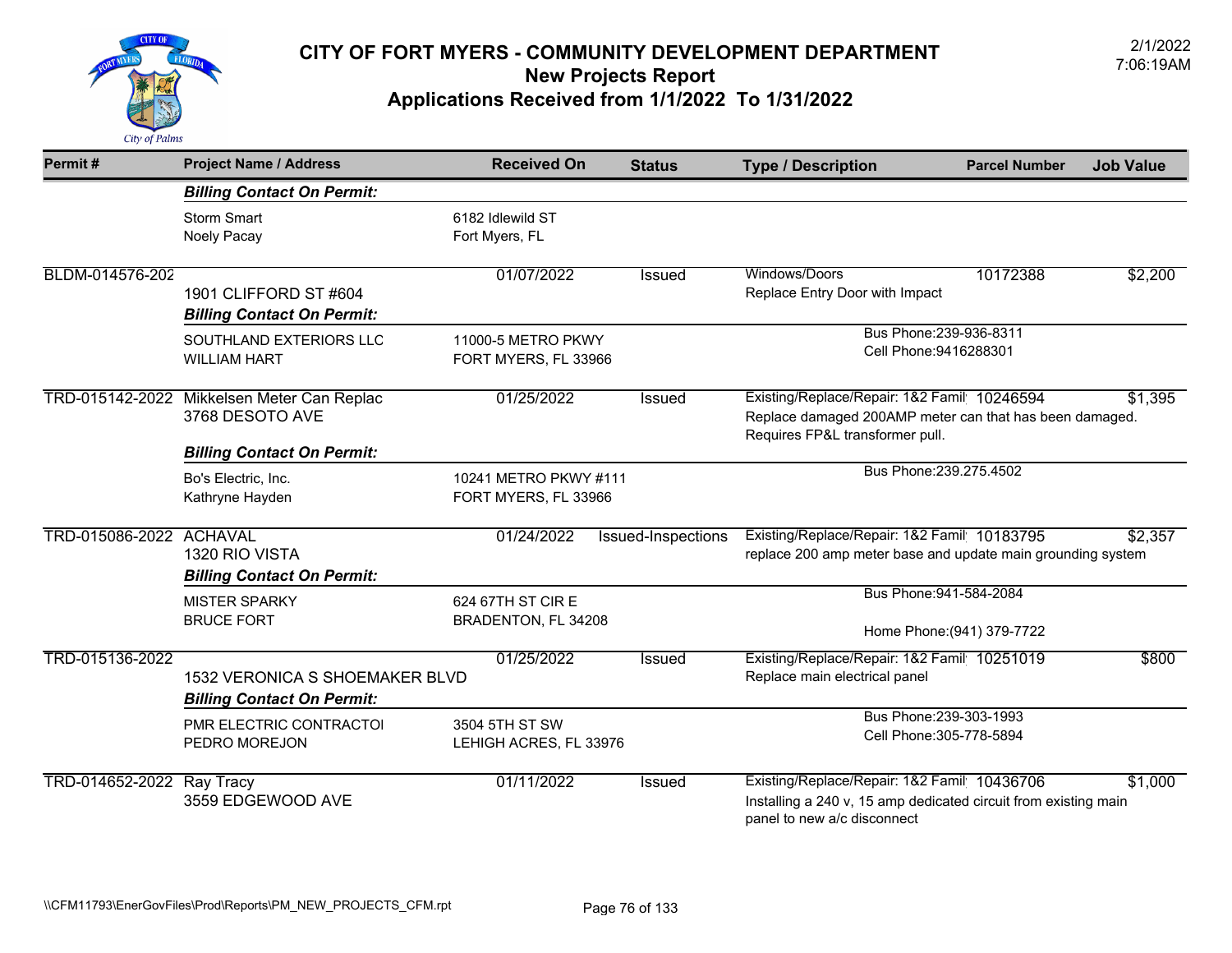

| Permit#         | <b>Project Name / Address</b>                             | <b>Received On</b>                                   | <b>Status</b>        | <b>Type / Description</b>                                                               | <b>Parcel Number</b>    | <b>Job Value</b> |
|-----------------|-----------------------------------------------------------|------------------------------------------------------|----------------------|-----------------------------------------------------------------------------------------|-------------------------|------------------|
|                 | <b>Billing Contact On Permit:</b>                         |                                                      |                      |                                                                                         |                         |                  |
|                 | COOLAIR CONDITIONING INC<br><b>MARK PRUSKAUER</b>         | 2837 Fowler Street FOWLER ST<br>FORT MYERS, FL 33901 |                      | Bus Phone: 2392757077                                                                   |                         |                  |
| TRD-014636-2022 | 1827 MORENO AVE<br><b>Billing Contact On Permit:</b>      | 01/10/2022                                           | Finaled              | Existing/Replace/Repair: 1&2 Famil 10176247<br>Replace existing 200 amp panel with new. |                         | \$2,444          |
|                 | <b>BRITTANIA ELECTRIC II LLC</b><br><b>JOHN RIESELMAN</b> |                                                      |                      |                                                                                         | Bus Phone: 239-277-1881 |                  |
| TRD-015067-2022 | 1249 WALES DR<br><b>Billing Contact On Permit:</b>        | 01/23/2022                                           | ady to Issue with No | Existing/Replace/Repair: 1&2 Famil 10183490<br>Replace old main braker panel outside    |                         | \$1,500          |
|                 | Soledion Florida LLC<br>Andrew Erp                        | 865 47th ST SE<br>Cape Coral, FL 33904               |                      |                                                                                         |                         |                  |
| TRD-014507-2022 | 1770 N MARKLEY CT<br><b>Billing Contact On Permit:</b>    | 01/05/2022                                           | <b>Issued</b>        | Existing/Replace/Repair: 1&2 Famil 10250612<br>ADD TO EXISTING PANEL IN LAUNDRY ROOM    |                         | \$642            |
|                 | <b>NIYA BROWN</b>                                         |                                                      |                      |                                                                                         | Cell Phone: 2396673588  |                  |
| TRD-014596-2022 | 11207 SURREY PL<br><b>Billing Contact On Permit:</b>      | 01/07/2022                                           | Issued               | Existing/Replace/Repair: 1&2 Famil 10558076<br>INSTALL 20AMP CIRCUIT FOR MINI SPLIT     |                         | \$775            |
|                 | JTE ELECTRIC INC<br>Ramona Velazquez                      | 204 WALDO AVE<br>LEHIGH ACRES, FL 33971              |                      |                                                                                         | Bus Phone: 2393689511   |                  |
| TRD-015052-2022 | 3918 SEMINOLE AVE                                         | 01/21/2022                                           | <b>Issued</b>        | Existing/Replace/Repair: 1&2 Famil 10245618<br>Change electrical panel                  |                         | \$1,300          |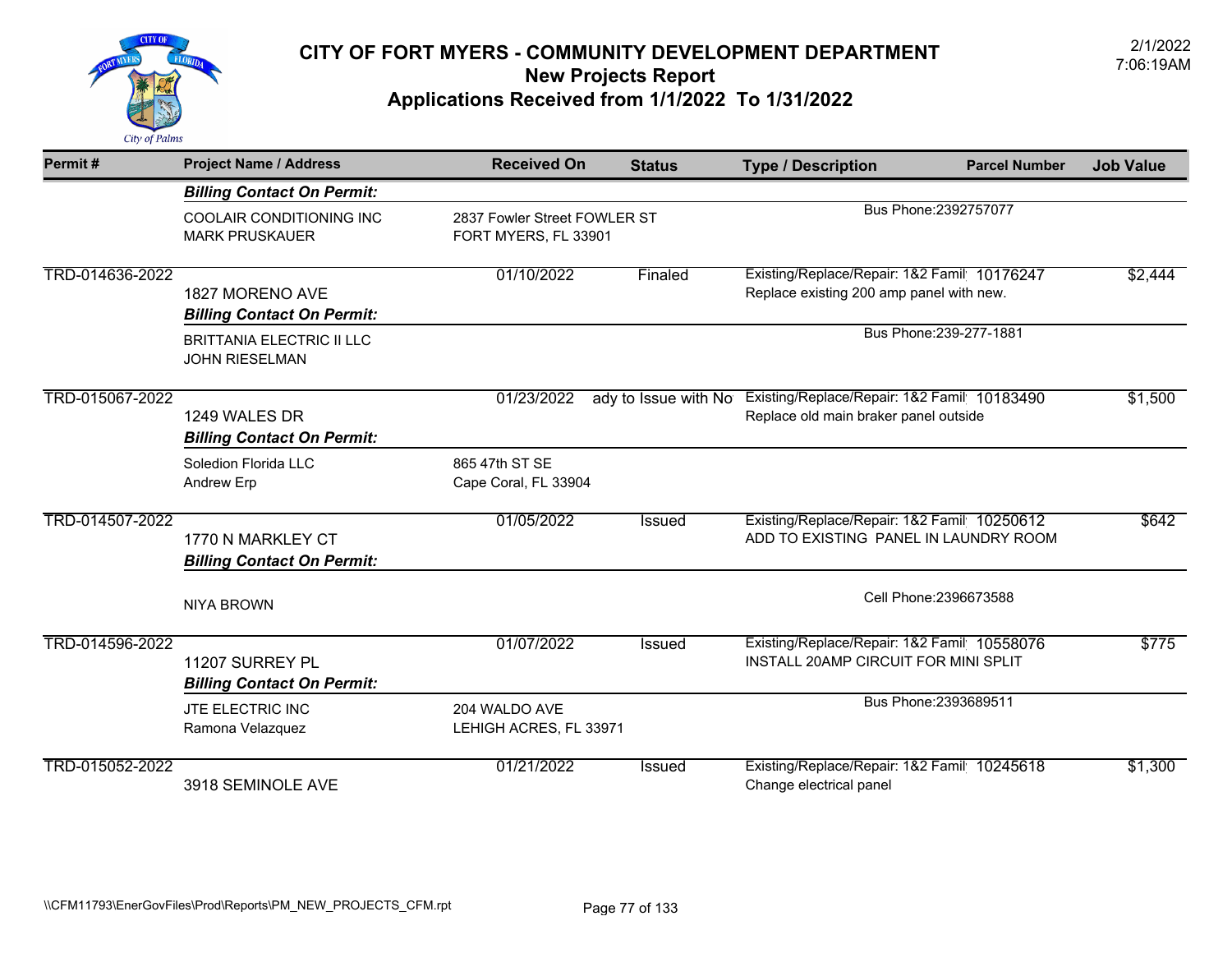

| Permit#         | <b>Project Name / Address</b>                               | <b>Received On</b>                                          | <b>Status</b>      | <b>Type / Description</b>                                                                                                                                                                                                    | <b>Parcel Number</b>                                  | <b>Job Value</b> |
|-----------------|-------------------------------------------------------------|-------------------------------------------------------------|--------------------|------------------------------------------------------------------------------------------------------------------------------------------------------------------------------------------------------------------------------|-------------------------------------------------------|------------------|
|                 | <b>Billing Contact On Permit:</b>                           |                                                             |                    |                                                                                                                                                                                                                              |                                                       |                  |
|                 | <b>Bright Star Electric LLC</b><br>Alexis Rodriguez         | 5483 Lee St Lee ST #Unit 11<br>Lehigh Acres, FL 33971       |                    |                                                                                                                                                                                                                              |                                                       |                  |
| TRD-014599-2022 | Woywad<br>2201 JACKSON ST                                   | 01/08/2022                                                  | <b>Issued</b>      | Existing/Replace/Repair: 1&2 Famil 10173098<br>Complete 200 amp service replacement including meter and main<br>panel, repl (2) 100 amp sub panels LIKE FOR LIKE, and update<br>grounding.                                   |                                                       | \$11,946         |
|                 | <b>Billing Contact On Permit:</b>                           |                                                             |                    | Bus Phone: 992-3561                                                                                                                                                                                                          |                                                       |                  |
|                 | <b>BEST ELECTRIC AND AIR</b><br><b>Michael Kiser</b>        | 1455 Rail Head Blvd 1 Rail Head Blvd #1<br>Naples, FL 34110 |                    |                                                                                                                                                                                                                              |                                                       |                  |
| TRD-015160-2022 | <b>35 KINGSMAN CIR</b><br><b>Billing Contact On Permit:</b> | 01/25/2022                                                  | Issued-Inspections | Existing/Replace/Repair: 1&2 Famil 10249445<br>Replace cable to electric panel.                                                                                                                                              |                                                       | \$300            |
|                 | RUBEN PAZ RAMIREZ                                           | <b>35 KINGSMAN CIR</b><br>FORT MYERS, FL 33905              |                    | Cell Phone: 2399808872                                                                                                                                                                                                       |                                                       |                  |
| TRD-015028-2022 | 268 POINSETTIA DR                                           | 01/20/2022                                                  | Issued-Inspections | Existing/Replace/Repair: 1&2 Famil 10249762<br>Whole home redevice to replace outlets and switches in home<br>Replace 200amp inside panel<br>Replace 200 amp outdoor main disconnect<br>Install new sub feed pipe and wiring |                                                       | \$13,289         |
|                 | <b>Billing Contact On Permit:</b>                           |                                                             |                    |                                                                                                                                                                                                                              |                                                       |                  |
|                 | <b>MISTER SPARKY</b><br><b>BRUCE FORT</b>                   | 624 67TH ST CIR E<br>BRADENTON, FL 34208                    |                    |                                                                                                                                                                                                                              | Bus Phone: 941-584-2084<br>Home Phone: (941) 379-7722 |                  |
| TRD-014771-2022 | 1420 PASSAIC AVE<br><b>Billing Contact On Permit:</b>       | 01/13/2022                                                  | Issued-Inspections | Existing/Replace/Repair: 1&2 Famil 10176833<br>Replace electrical paneland rewiring kitchen.                                                                                                                                 |                                                       | \$16,000         |
|                 | <b>BRIGHT STAR ELECTRIC LLC</b><br>ALEXIS RODRIGUEZ         |                                                             |                    | Bus Phone: 239-280-6148                                                                                                                                                                                                      |                                                       |                  |
| TRD-015301-2022 | 3261 CARGO ST                                               | 01/31/2022                                                  | <b>Issued</b>      | Existing/Replace/Repair: Commerci 10522431<br>Temporary service ((FLOOD))                                                                                                                                                    |                                                       | \$2,500          |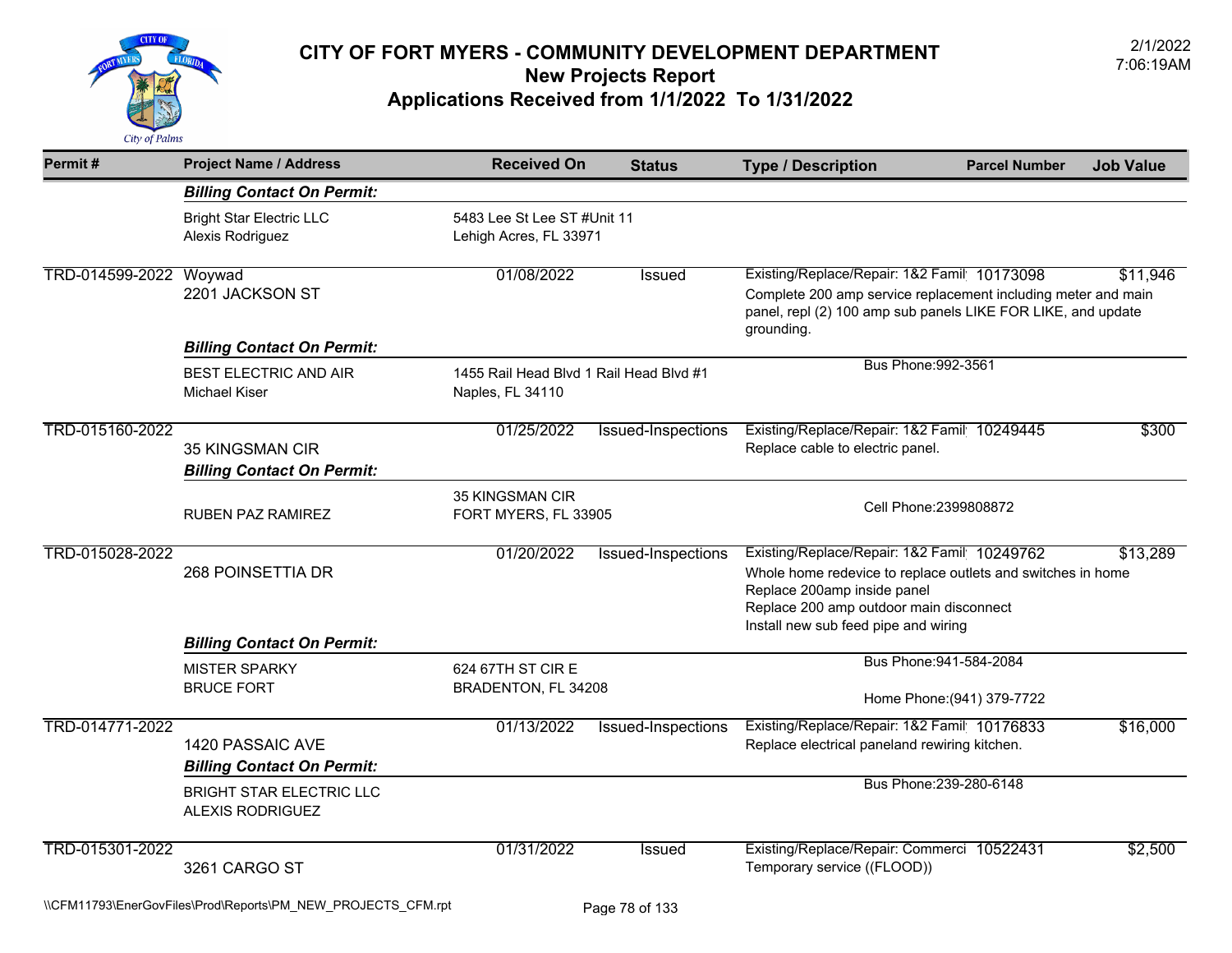

| Permit#         | <b>Project Name / Address</b>                      | <b>Received On</b>                     | <b>Status</b>      | <b>Type / Description</b>                                                                                  | <b>Parcel Number</b>                                | <b>Job Value</b> |
|-----------------|----------------------------------------------------|----------------------------------------|--------------------|------------------------------------------------------------------------------------------------------------|-----------------------------------------------------|------------------|
|                 | <b>Billing Contact On Permit:</b>                  |                                        |                    |                                                                                                            |                                                     |                  |
|                 | CMC CONCRETE CORP                                  |                                        |                    |                                                                                                            | Bus Phone: 352-331-3720<br>Cell Phone: 352-538-3718 |                  |
|                 |                                                    |                                        |                    |                                                                                                            |                                                     |                  |
| TRD-015316-2022 | 3269 CLEVELAND AVE                                 | 01/31/2022                             | Submitted - Online | Existing/Replace/Repair: Commerci 10175385<br>Power company came out to change meter for the Family Dollar |                                                     | \$2,500          |
|                 |                                                    |                                        |                    | and found that the blocks inside the meter were burnt up and needs<br>to be replaced ASAP.                 |                                                     |                  |
|                 | <b>Billing Contact On Permit:</b>                  |                                        |                    |                                                                                                            |                                                     |                  |
|                 | HALL ELECTRIC INCORPORAT<br><b>GILBERT POLANCO</b> | 15693 ANDERSON<br>FORT MYERS, FL 33912 |                    |                                                                                                            | Bus Phone: (239) 481-4965                           |                  |
| TRD-014662-2022 |                                                    | 01/11/2022                             | Finaled            | Existing/Replace/Repair: Commerci 10442036                                                                 |                                                     | \$10,000         |
|                 | 3626 COLONIAL CT                                   |                                        |                    | Add 2 20amp, 3 phase circuits for 2 10amp to pump motors with<br>safety switches.                          |                                                     |                  |
|                 | <b>Billing Contact On Permit:</b>                  |                                        |                    |                                                                                                            |                                                     |                  |
|                 | PATRICK'S ELECTRIC COMPA                           | 335 SHORE DR                           |                    |                                                                                                            | Bus Phone: 239-826-8107                             |                  |
|                 | <b>PATRICK HOSEY</b>                               | FORT MYERS, FL 33905                   |                    |                                                                                                            | Home Phone: 239-939-3362                            |                  |
|                 | TRD-014683-2022 LMH PLANT OPERATIONS               | 01/12/2022                             | Issued             | Existing/Replace/Repair: Commerci 10172610                                                                 |                                                     | \$49,000         |
|                 | 2776 CLEVELAND AVE                                 |                                        |                    | 1. Demolish exiting motor starters and extend conduits                                                     |                                                     |                  |
|                 |                                                    |                                        |                    | 2. Provide 2 new 50 HP motors<br>3. Provide 2 new ABB VFD's for new motors                                 |                                                     |                  |
|                 |                                                    |                                        |                    | 4. Controls for 2 new motors and CEP programming                                                           |                                                     |                  |
|                 | <b>Billing Contact On Permit:</b>                  |                                        |                    |                                                                                                            |                                                     |                  |
|                 | <b>B&amp;I Contractors</b>                         |                                        |                    |                                                                                                            |                                                     |                  |
|                 | Laura Brown                                        |                                        |                    |                                                                                                            | Home Phone: 2393442709                              |                  |
| TRD-015240-2022 |                                                    | 01/27/2022                             | <b>Issued</b>      | Existing/Replace/Repair: Multi-Fami 10517811                                                               |                                                     | \$1,100          |
|                 | 2885 WINKLER AVE #610                              |                                        |                    | Replace main Electrical panel.                                                                             |                                                     |                  |
|                 | <b>Billing Contact On Permit:</b>                  |                                        |                    |                                                                                                            |                                                     |                  |
|                 | PHOENIX ELETRIC INC<br><b>JOSHUA PHILLIPS</b>      |                                        |                    |                                                                                                            | Bus Phone: 239-699-4277                             |                  |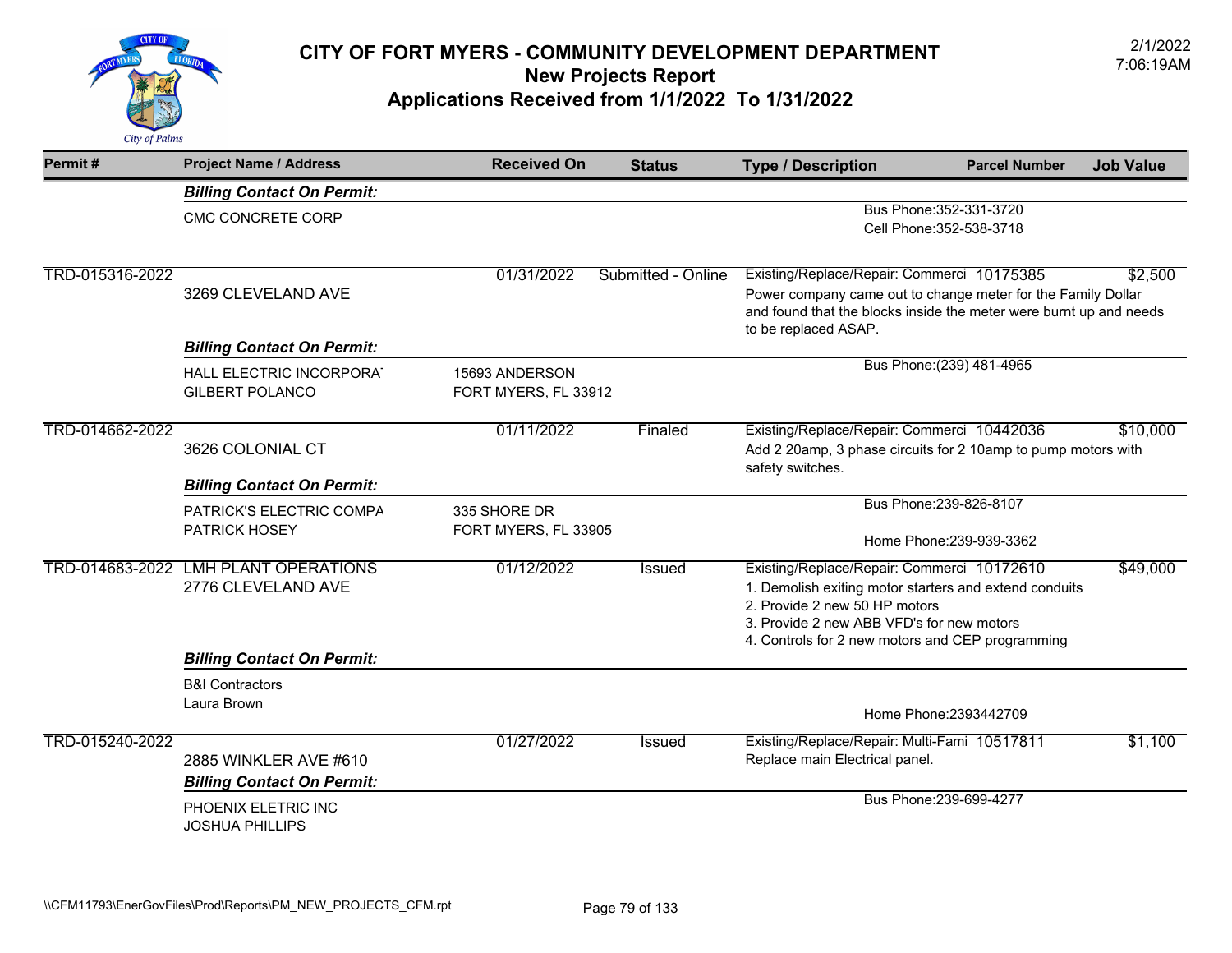

| Permit#         | <b>Project Name / Address</b>                              | <b>Received On</b>                     | <b>Status</b>      | <b>Type / Description</b>                                                                                                                                                                                                      | <b>Parcel Number</b>    | <b>Job Value</b> |
|-----------------|------------------------------------------------------------|----------------------------------------|--------------------|--------------------------------------------------------------------------------------------------------------------------------------------------------------------------------------------------------------------------------|-------------------------|------------------|
| TRD-015047-2022 | 2915 WINKLER AVE #806<br><b>Billing Contact On Permit:</b> | 01/21/2022                             | Finaled            | Existing/Replace/Repair: Multi-Fami 10517847<br>Replace 125 amp panel                                                                                                                                                          |                         | \$1,700          |
|                 | JTE ELECTRIC, INC<br><b>LARRY EDWARDS</b>                  |                                        |                    | Bus Phone: 239-368-9511                                                                                                                                                                                                        |                         |                  |
| TRD-015304-2022 | 2845 CENTRAL AVE                                           | 01/31/2022                             | Submitted - Online | Existing/Replace/Repair: Multi-Fami 10174890<br>In 5 units (103-104-106-108-109) replace 1 gang plastic boxes with<br>metal boxes and connectors for MC cable and madison clips.<br>Install c/s fixture and 1 gang blank plate |                         | \$1,720          |
|                 | <b>Billing Contact On Permit:</b>                          |                                        |                    |                                                                                                                                                                                                                                |                         |                  |
|                 | AA Action Electric (Lee) Inc<br>Laura Natal                | 2472 Fowler ST<br>Fort Myers, FL 33901 |                    |                                                                                                                                                                                                                                |                         |                  |
| TRD-015243-2022 | 2905 WINKLER AVE #718<br><b>Billing Contact On Permit:</b> | 01/27/2022                             | Issued             | Existing/Replace/Repair: Multi-Fami 10517828<br>Replace main Electrical panel                                                                                                                                                  |                         | \$1,100          |
|                 | PHOENIX ELETRIC INC<br><b>JOSHUA PHILLIPS</b>              |                                        |                    |                                                                                                                                                                                                                                | Bus Phone: 239-699-4277 |                  |
| TRD-015245-2022 | 2915 WINKLER AVE #818<br><b>Billing Contact On Permit:</b> | 01/27/2022                             | Issued             | Existing/Replace/Repair: Multi-Fami 10517856<br>Replace main Electrical panel                                                                                                                                                  |                         | \$1,100          |
|                 | PHOENIX ELETRIC INC<br><b>JOSHUA PHILLIPS</b>              |                                        |                    |                                                                                                                                                                                                                                | Bus Phone: 239-699-4277 |                  |
| TRD-015229-2022 | 2915 WINKLER AVE #817<br><b>Billing Contact On Permit:</b> | 01/27/2022                             | Issued             | Existing/Replace/Repair: Multi-Fami 10517856<br>Replace main Electric panel                                                                                                                                                    |                         | \$1,100          |
|                 | PHOENIX ELETRIC INC<br><b>JOSHUA PHILLIPS</b>              |                                        |                    |                                                                                                                                                                                                                                | Bus Phone: 239-699-4277 |                  |
| TRD-015237-2022 | 2845 WINKLER AVE #323                                      | 01/27/2022                             | Issued             | Existing/Replace/Repair: Multi-Fami 10517760<br>Replace main Electrical Panel                                                                                                                                                  |                         | \$1,100          |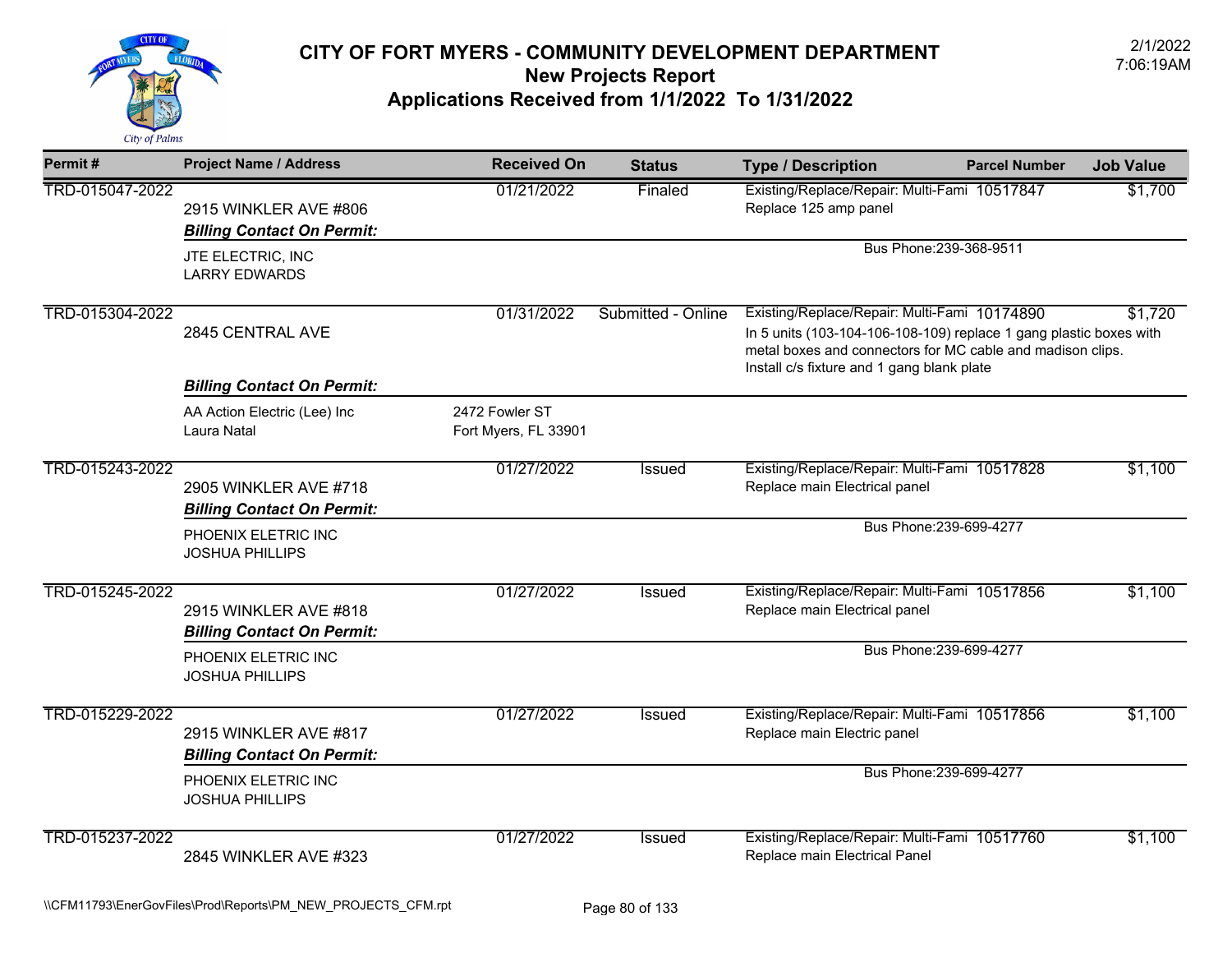

| Permit#                 | <b>Project Name / Address</b>                               | <b>Received On</b>                                          | <b>Status</b>      | <b>Type / Description</b>                                                                             | <b>Parcel Number</b>    | <b>Job Value</b> |
|-------------------------|-------------------------------------------------------------|-------------------------------------------------------------|--------------------|-------------------------------------------------------------------------------------------------------|-------------------------|------------------|
|                         | <b>Billing Contact On Permit:</b>                           |                                                             |                    |                                                                                                       |                         |                  |
|                         | PHOENIX ELETRIC INC<br><b>JOSHUA PHILLIPS</b>               |                                                             |                    | Bus Phone: 239-699-4277                                                                               |                         |                  |
| TRD-014696-2022 Pinnock | 2828 JACKSON ST #M5<br><b>Billing Contact On Permit:</b>    | 01/12/2022                                                  | <b>Issued</b>      | Existing/Replace/Repair: Multi-Fami 10174552<br>repl 125 amp panel like for like                      |                         | \$2,926          |
|                         | <b>BEST ELECTRIC AND AIR</b><br><b>Michael Kiser</b>        | 1455 Rail Head Blvd 1 Rail Head Blvd #1<br>Naples, FL 34110 |                    | Bus Phone: 992-3561                                                                                   |                         |                  |
| TRD-015233-2022         | 2845 WINKLER AVE #303<br><b>Billing Contact On Permit:</b>  | 01/27/2022                                                  | Issued-Inspections | Existing/Replace/Repair: Multi-Fami 10517750<br>Replace Main Electrical panel                         |                         | \$1,100          |
|                         | PHOENIX ELETRIC INC<br><b>JOSHUA PHILLIPS</b>               |                                                             |                    |                                                                                                       | Bus Phone: 239-699-4277 |                  |
| TRD-015244-2022         | 2905 WINKLER AVE #719<br><b>Billing Contact On Permit:</b>  | 01/27/2022                                                  | <b>Issued</b>      | Existing/Replace/Repair: Multi-Fami 10517828<br>Replace main Electrical Panel                         |                         | \$1,100          |
|                         | PHOENIX ELETRIC INC<br><b>JOSHUA PHILLIPS</b>               |                                                             |                    |                                                                                                       | Bus Phone: 239-699-4277 |                  |
| TRD-014947-2022         | 2940 ROYAL GARDENS AVE<br><b>Billing Contact On Permit:</b> | 01/19/2022                                                  | <b>Issued</b>      | New: 1&2 Family<br>240 VOLT 50 AMP CIRCUIT FOR PORTABLE SPA                                           | 10581154                | \$795            |
|                         | SWAN ELECTRIC INC<br>SALVATORE PAMPINELLA                   | 5686 YOUNGQUIST<br>FORT MYERS, FL 33912-2228                |                    |                                                                                                       | Bus Phone: 239-267-3362 |                  |
| TRD-015011-2022 Erwin   | 1236 OSCEOLA DR                                             | 01/20/2022                                                  | Issued-Inspections | New: 1&2 Family<br>Install 20amp circuit and disconnect to serve A/C system in family<br>room/office. | 10176671                | \$1,500          |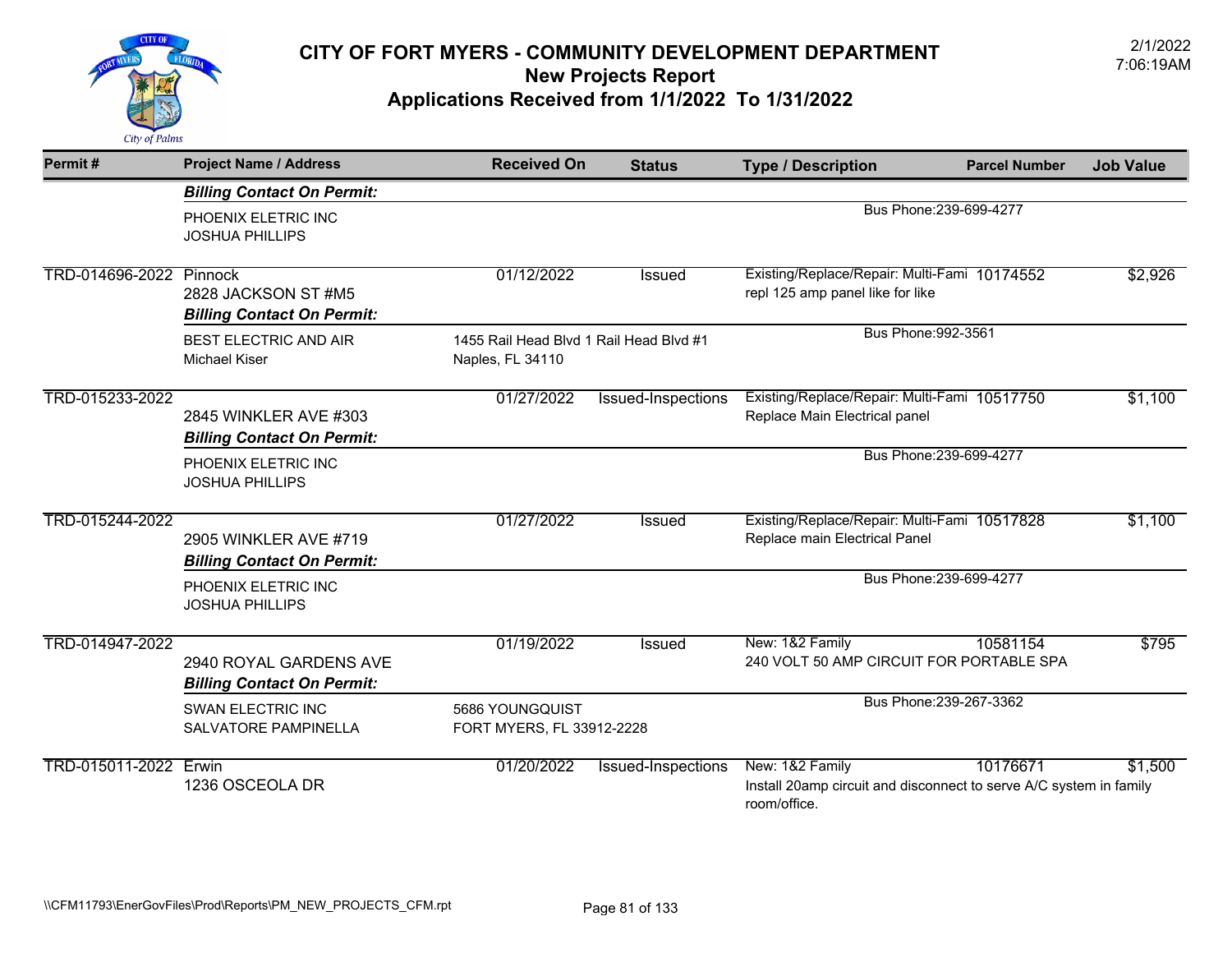

| Permit#                | <b>Project Name / Address</b>                             | <b>Received On</b>                            | <b>Status</b>      | <b>Type / Description</b>                                                                                                                                                | <b>Parcel Number</b>    | <b>Job Value</b> |
|------------------------|-----------------------------------------------------------|-----------------------------------------------|--------------------|--------------------------------------------------------------------------------------------------------------------------------------------------------------------------|-------------------------|------------------|
|                        | <b>Billing Contact On Permit:</b>                         |                                               |                    |                                                                                                                                                                          |                         |                  |
|                        | PERFECT CONNECTIONS ELE<br>JOSHUA HEARD                   | 4519 SW 16th PL ##105<br>CAPE CORAL, FL 33904 |                    |                                                                                                                                                                          | Bus Phone: 239-677-8853 |                  |
| TRD-015101-2022 Bowers | 3852 DUNNSTER CT<br><b>Billing Contact On Permit:</b>     | 01/24/2022                                    | Issued             | New: 1&2 Family<br>240 VOLT 50 AMP CIRCUIT FOR PORTABLE SPA                                                                                                              | 10563365                | \$795            |
|                        | <b>SWAN ELECTRIC INC</b><br><b>SALVATORE PAMPINELLA</b>   | 5686 YOUNGQUIST<br>FORT MYERS, FL 33912-2228  |                    |                                                                                                                                                                          | Bus Phone: 239-267-3362 |                  |
| TRD-014819-2022        | 12024 GRAND JARDIN DR                                     | 01/17/2022                                    | Issued             | New: Commercial<br>Temporary Electric for the North campus for the Town Plantation<br>Project.                                                                           | 10256220                | \$1,000          |
|                        | <b>Billing Contact On Permit:</b>                         |                                               |                    |                                                                                                                                                                          |                         |                  |
|                        | Kast Construction, LLC<br><b>Brion Salatino</b>           | 4221 W Boy Scout BLVD #730<br>Tampa, FL 33607 |                    |                                                                                                                                                                          |                         |                  |
| TRD-015214-2022        | 3006 PALM BEACH BLVD<br><b>Billing Contact On Permit:</b> | 01/27/2022                                    | Submitted - Online | New: Commercial<br>150a overhead service                                                                                                                                 | 10250710                | \$2,200          |
|                        | <b>Starlite Electric LLC</b><br><b>ANDREW Schmeider</b>   | 15800 Brothers CT #8<br>Fort myers, FL 33912  |                    |                                                                                                                                                                          | Bus Phone: 2393137122   |                  |
| TRD-014939-2022        | <b>7935 DANI DR</b>                                       | 01/19/2022                                    | Ready to Issue     | New: Commercial<br>Install owner provided light pole and light fixtures, install branch<br>circuits and make final connections to poles and electrical panel<br>service. | 10549620                | \$32,000         |
|                        | <b>Billing Contact On Permit:</b>                         |                                               |                    |                                                                                                                                                                          |                         |                  |
|                        | ELITE ELECTRICAL CONTRAC<br><b>ANTHONY FORGIONE</b>       |                                               |                    |                                                                                                                                                                          | Bus Phone: 239-561-1314 |                  |
| TRD-015090-2022        | Hertz #7473<br>4350 FOWLER ST                             | 01/24/2022                                    | In Review          | New: Commercial<br>Install (2) Tesla Level 2 chargers, (2) 240 volt 30-60 amp circuits                                                                                   | 10185799                | \$19.655         |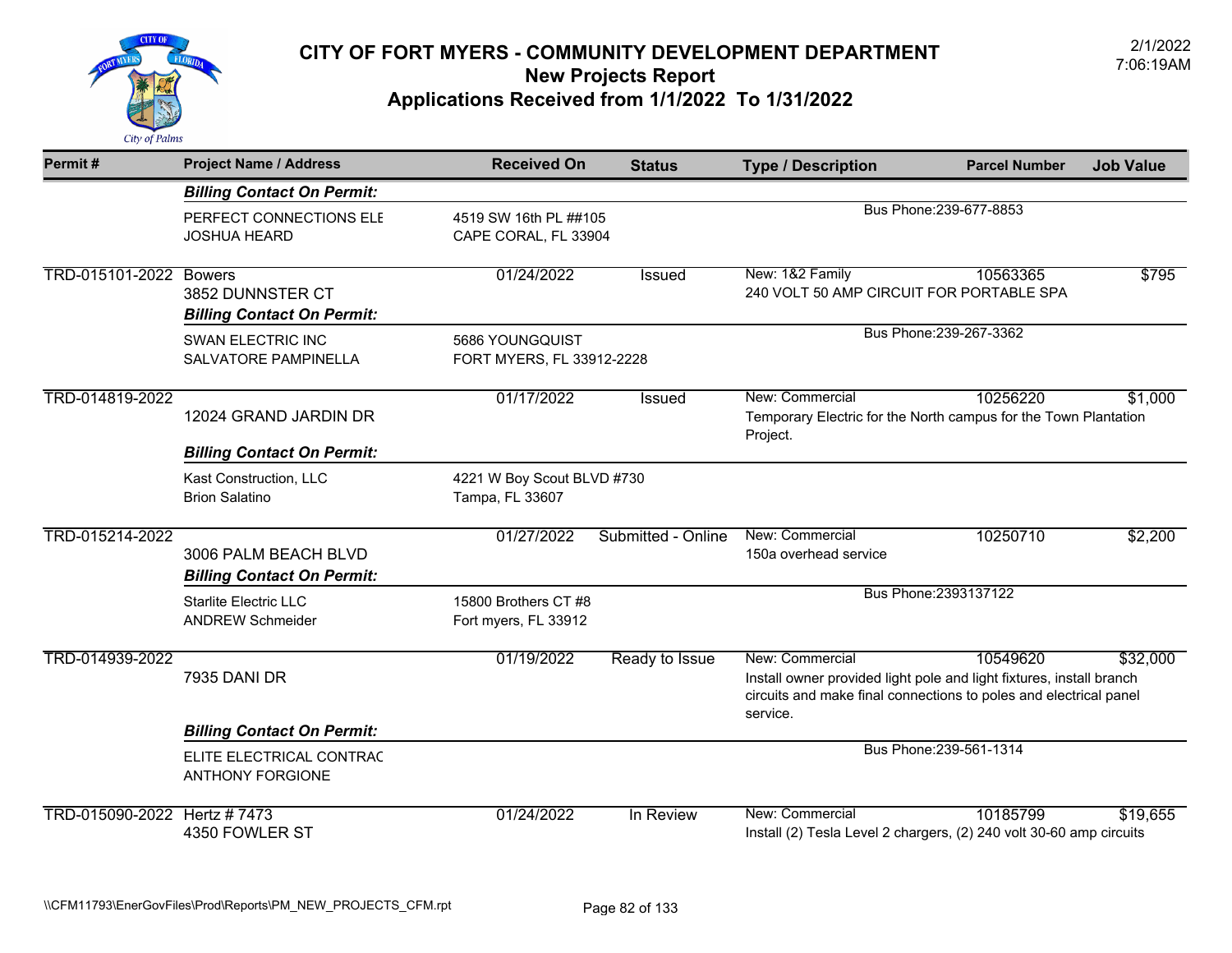

| Permit#         | <b>Project Name / Address</b>                                                  | <b>Received On</b>                                                    | <b>Status</b>                                                                  | <b>Type / Description</b>                                                                                               | <b>Parcel Number</b>                                                                                                      | <b>Job Value</b> |  |
|-----------------|--------------------------------------------------------------------------------|-----------------------------------------------------------------------|--------------------------------------------------------------------------------|-------------------------------------------------------------------------------------------------------------------------|---------------------------------------------------------------------------------------------------------------------------|------------------|--|
|                 | <b>Billing Contact On Permit:</b>                                              |                                                                       |                                                                                |                                                                                                                         |                                                                                                                           |                  |  |
|                 | 954-271-7185<br><b>Michelle Torres</b>                                         |                                                                       | 1500 North Powerline Road 1500 North Powerline Road<br>Pompano Beach, FL 33069 |                                                                                                                         |                                                                                                                           |                  |  |
| TRD-014399-2022 | 10483 BRADMORE RD                                                              | 01/03/2022                                                            | Finaled                                                                        | New: Commercial<br>Installing 60 amp electrical service for lake aerator (direct wired by<br>others).                   | 10609870                                                                                                                  | \$1,800          |  |
|                 | <b>Billing Contact On Permit:</b>                                              |                                                                       |                                                                                |                                                                                                                         |                                                                                                                           |                  |  |
|                 | Bentley Electric Co.<br>Stephen Bentley                                        | PO Box 10572 PO Box 10572<br>Naples, FL 34101                         |                                                                                |                                                                                                                         |                                                                                                                           |                  |  |
| TRD-014609-2022 | <b>BRENDEN ROSE</b><br>1306 STADLER DR                                         | 01/09/2022                                                            | Issued-Inspections                                                             |                                                                                                                         | Upgrade Alteration Repair: 1&2 Fan 10183570<br>\$1,700<br>Reinstall 200 amp service after it was damaged by auto accident |                  |  |
|                 | <b>Billing Contact On Permit:</b><br>Sunspark Electric Inc<br>Joseph Kletschka | 805 hydrangea drive 805 hydrangea drive<br>north fort myers, FL 33903 |                                                                                |                                                                                                                         | Bus Phone: 7633707338                                                                                                     |                  |  |
| TRD-015141-2022 | 9520 HEMINGWAY LN                                                              | 01/25/2022                                                            | Ready to Issue                                                                 | Upgrade Alteration Repair: 1&2 Fan 10499123<br>UPGRADING EXISITING GROUNDING SYSTEM TO DUAL ROD<br><b>GROUND SYSTEM</b> |                                                                                                                           | \$2,118          |  |
|                 | <b>Billing Contact On Permit:</b><br><b>BEST HOME SERVICES</b><br>PERRY HODGES |                                                                       |                                                                                |                                                                                                                         | Bus Phone: (239) 992-3561                                                                                                 |                  |  |
| TRD-014460-2022 | 11883 WHITE STONE DR<br><b>Billing Contact On Permit:</b>                      | 01/04/2022                                                            | Finaled                                                                        | Upgrade Alteration Repair: 1&2 Fan 10572451<br>Adding circuit for new mini split in garage                              |                                                                                                                           | \$500            |  |
|                 | CERTIFIED HEATING AND CO<br><b>TOMMY DYKES</b>                                 | 17311 ALICO CENTER RD #STE A<br>FORT MYERS, FL 33967                  |                                                                                |                                                                                                                         | Bus Phone: 239-482-5000                                                                                                   |                  |  |
| TRD-014672-2022 | 2658 CENTRAL AVE                                                               | 01/11/2022                                                            | <b>Issued</b>                                                                  | Upgrade Alteration Repair: 1&2 Fan 10174022<br>RELOCATE ELECTRICAL SERVICE UPGRADED TO 200 AMPS 240<br><b>VOLTS</b>     |                                                                                                                           | \$1,500          |  |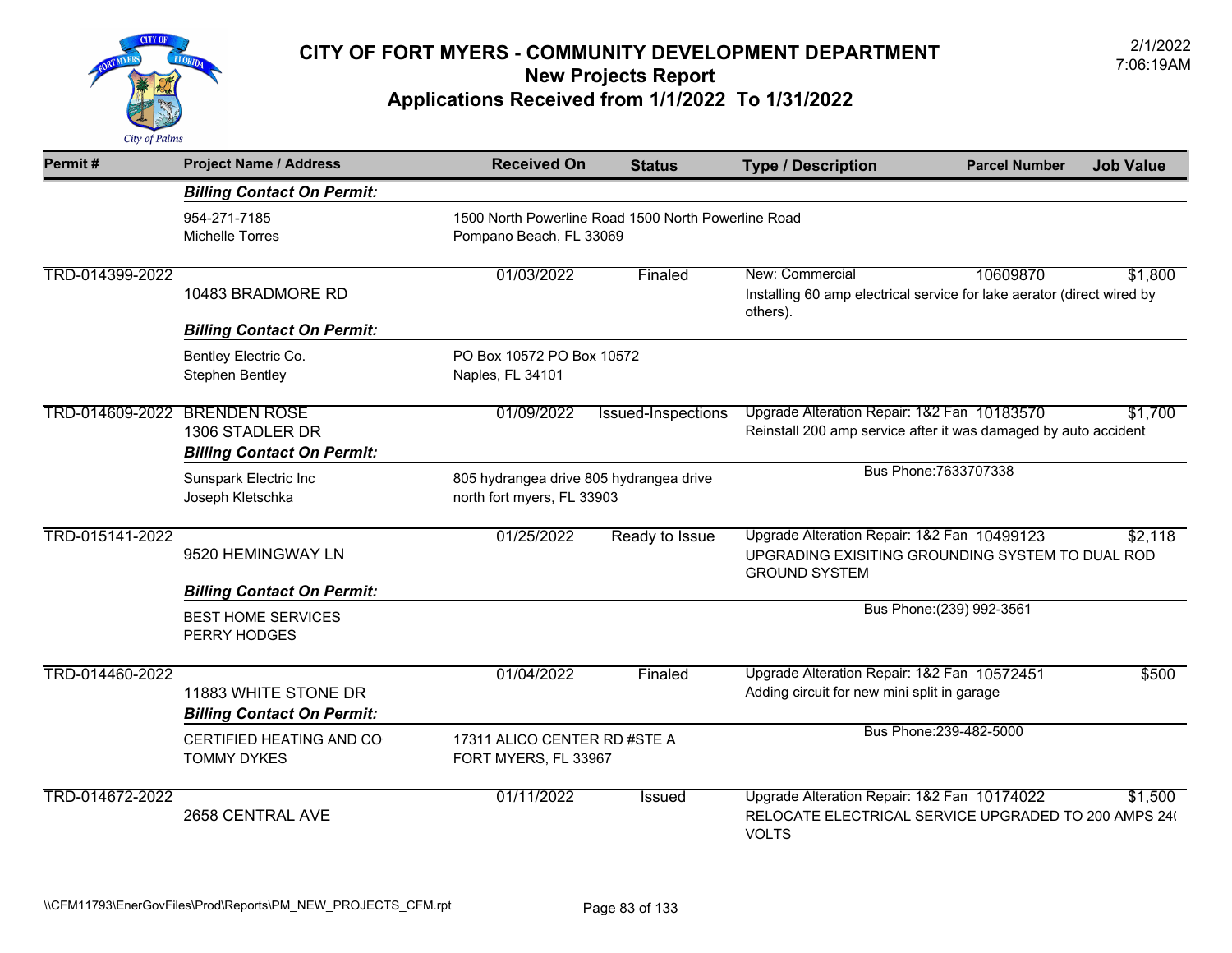

| Permit#                        | <b>Project Name / Address</b>                                                    | <b>Received On</b>                        | <b>Status</b>  | <b>Type / Description</b>                                                                                                                                                                                                                                                               | <b>Parcel Number</b>    | <b>Job Value</b> |
|--------------------------------|----------------------------------------------------------------------------------|-------------------------------------------|----------------|-----------------------------------------------------------------------------------------------------------------------------------------------------------------------------------------------------------------------------------------------------------------------------------------|-------------------------|------------------|
|                                | <b>Billing Contact On Permit:</b>                                                |                                           |                |                                                                                                                                                                                                                                                                                         |                         |                  |
|                                | <b>NEHEMIE CIMA</b>                                                              | 2658 CENTRAL AVE<br>FORT MYERS, FL 33901  |                | Cell Phone: 4073409331                                                                                                                                                                                                                                                                  |                         |                  |
| TRD-015291-2022                | <b>1529 LEE ST</b>                                                               | 01/31/2022                                | Submitted      | Upgrade Alteration Repair: Commer 10162456<br>Schedule shut down FPL, Remove existing meter, panel and<br>overhead service, Install new underground service with a 2 meter<br>sockets. 2 Panels. 1 for 200 amp future Tenant, 1 for 100 amp<br>house panel. Inspect and FPL re-connect. |                         | \$6,000          |
|                                | <b>Billing Contact On Permit:</b>                                                |                                           |                |                                                                                                                                                                                                                                                                                         |                         |                  |
|                                | FLIP THE SWITCH ELECTRICA<br><b>JESUS ABRIGO</b>                                 | 2313 SE 5th PL<br>Cape Coral, FL 33990    |                |                                                                                                                                                                                                                                                                                         | Bus Phone: 2398678532   |                  |
| TRD-014578-2022                | 1210 GASPARILLA DR                                                               | 01/07/2022                                | <b>Issued</b>  | Fuel Gas: 1&2 Family<br>Install approx. 200' ug poly from existing gas system to new pool<br>heater (exit.) and connect.                                                                                                                                                                | 10477768                | \$2,051          |
|                                | <b>Billing Contact On Permit:</b>                                                |                                           |                |                                                                                                                                                                                                                                                                                         |                         |                  |
|                                | SOUTH FLORIDA GAS COMPA<br><b>CHARLES ROBB</b>                                   |                                           |                |                                                                                                                                                                                                                                                                                         | Bus Phone: 239-334-3131 |                  |
| TRD-015249-2022 Michael Henjum | 1364 GASPARILLA DR                                                               | 01/28/2022                                | Issued         | Fuel Gas: 1&2 Family<br>Install gas piping to (2) fireplaces, (1) grill, (1) pool heater, (1) fire pit<br>and (1) generator.                                                                                                                                                            | 10176743                | \$1,850          |
|                                | <b>Billing Contact On Permit:</b><br>ALLIANCE PROPANE INC<br><b>MICHAEL SABA</b> | 16150 Lee RD #190<br>FORT MYERS, FL 33912 |                |                                                                                                                                                                                                                                                                                         | Bus Phone: 239-462-8562 |                  |
| TRD-015246-2022 Dowdy          | 10107 SALISBURY CT<br><b>Billing Contact On Permit:</b>                          | 01/27/2022                                | Issued         | Fuel Gas: 1&2 Family<br>Run gas underground gas line to a new generator.                                                                                                                                                                                                                | 10531109                | \$2,000          |
|                                | ALLIANCE PROPANE INC<br><b>MICHAEL SABA</b>                                      | 16150 Lee RD #190<br>FORT MYERS, FL 33912 |                |                                                                                                                                                                                                                                                                                         | Bus Phone: 239-462-8562 |                  |
| TRD-014948-2022                |                                                                                  | 01/19/2022                                | Ready to Issue | <b>Fuel Gas: Commercial</b>                                                                                                                                                                                                                                                             | 10465439                | \$1,200          |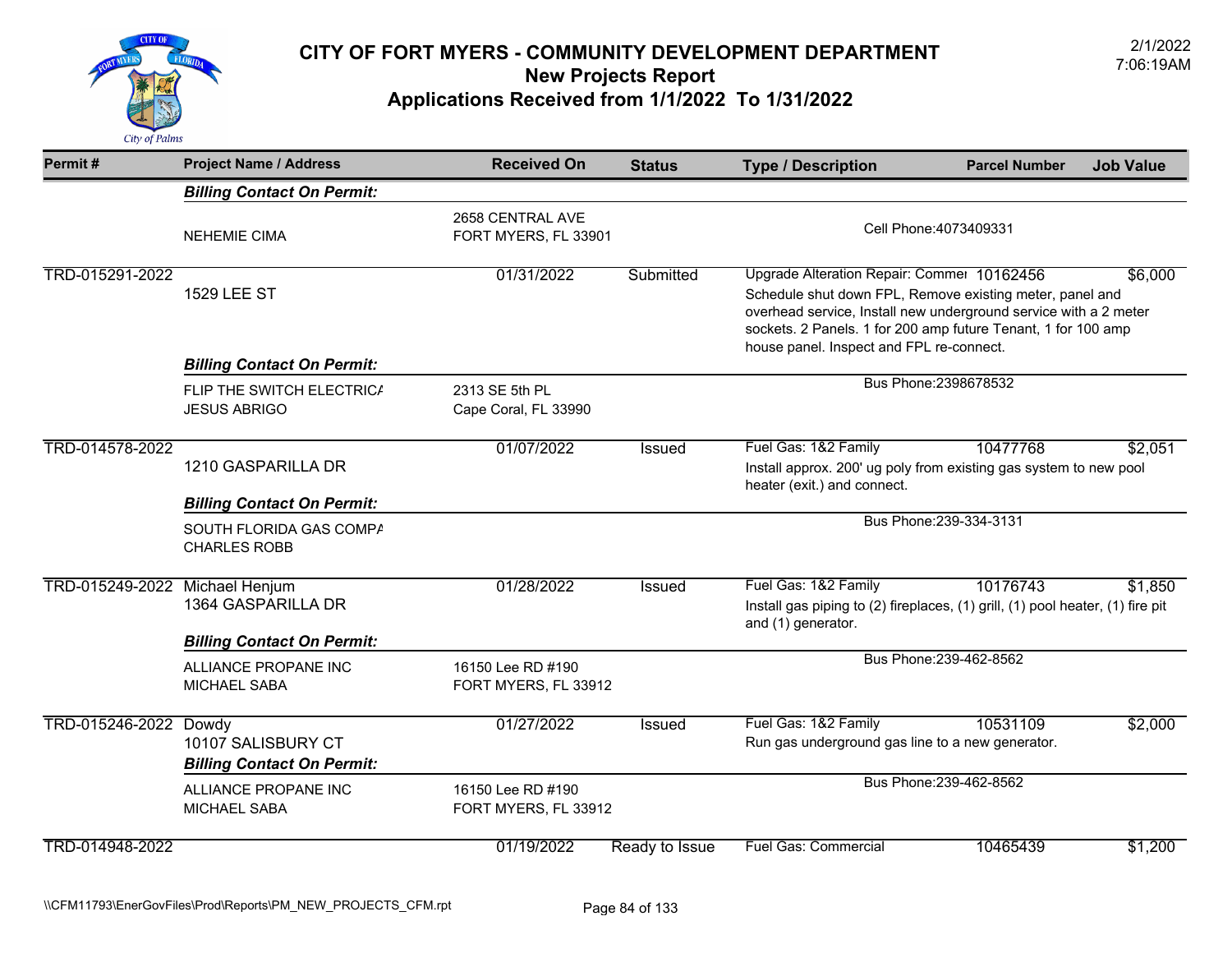

| Permit#         | <b>Project Name / Address</b>                                        | <b>Received On</b>                             | <b>Status</b>         | <b>Type / Description</b>                                                                                                                 | <b>Parcel Number</b>    | <b>Job Value</b> |
|-----------------|----------------------------------------------------------------------|------------------------------------------------|-----------------------|-------------------------------------------------------------------------------------------------------------------------------------------|-------------------------|------------------|
|                 | 4329 CLEVELAND AVE #201                                              |                                                |                       | Exisitng 1'14 gas line from meter to customer unit. Perform a drop<br>test. New manifold for countertop gas griddle and counter top range |                         |                  |
|                 | <b>Billing Contact On Permit:</b>                                    |                                                |                       |                                                                                                                                           | Bus Phone: 239-331-0527 |                  |
|                 | NAPLES GAS SOLUTIONS, INC<br><b>VICTOR TORRES</b>                    | NAPLES, FL 34110                               | 5621 STRAND BLVD #109 |                                                                                                                                           |                         |                  |
| TRD-014839-2022 | 4340 KERNEL CIR<br><b>Billing Contact On Permit:</b>                 | 01/18/2022                                     | Submitted - Online    | <b>Fuel Gas: Commercial</b><br>Running a gas line to a generator and hooking it up.                                                       | 10586409                | \$850            |
|                 | <b>CHELA KEMP</b>                                                    |                                                |                       | Cell Phone:<br>Home Phone:                                                                                                                | Bus Phone: 239-693-4714 |                  |
| TRD-014839-2022 | 4340 KERNEL CIR<br><b>Billing Contact On Permit:</b>                 | 01/18/2022                                     | Submitted - Online    | <b>Fuel Gas: Commercial</b><br>Running a gas line to a generator and hooking it up.                                                       | 10586409                | \$850            |
|                 | CAPE CORAL PLUMBING INC<br><b>JASON PENN</b>                         | 5812 ENTERPRISE PKWY<br>FORT MYERS, FL 33905   |                       |                                                                                                                                           | Bus Phone: 2396934814   |                  |
| TRD-014796-2022 | The Carlton<br>6110 MAHAFFEY RD<br><b>Billing Contact On Permit:</b> | 01/14/2022                                     | In Review             | Fuel Gas: Multi-Family<br>INSTALL 250 UG TANK RUN LINES TO GRILL                                                                          | 10610811                | \$1,000          |
|                 | Suburban Propane<br><b>GERALD STOTHERS</b>                           | 2531 Andalusia Blvd DR<br>FORT MYERS, FL 33902 |                       |                                                                                                                                           | Bus Phone: 239-334-3131 |                  |
| TRD-014798-2022 | 6170 MAHAFFEY RD<br><b>Billing Contact On Permit:</b>                | 01/14/2022                                     | Submitted - Online    | Fuel Gas: Multi-Family<br>INSTALL 500 UG RUN LINES TO GRILLS                                                                              | 10610811                | \$1,000          |
|                 | Suburban Propane<br><b>GERALD STOTHERS</b>                           | 2531 Andalusia Blvd DR<br>FORT MYERS, FL 33902 |                       |                                                                                                                                           | Bus Phone: 239-334-3131 |                  |
| TRD-014803-2022 | 10665 AREUM PL                                                       | 01/14/2022                                     | In Review             | Fuel Gas: Multi-Family<br>INSTALL 250 UG RUN LINES TO GRILLS                                                                              | 10610811                | \$1,000          |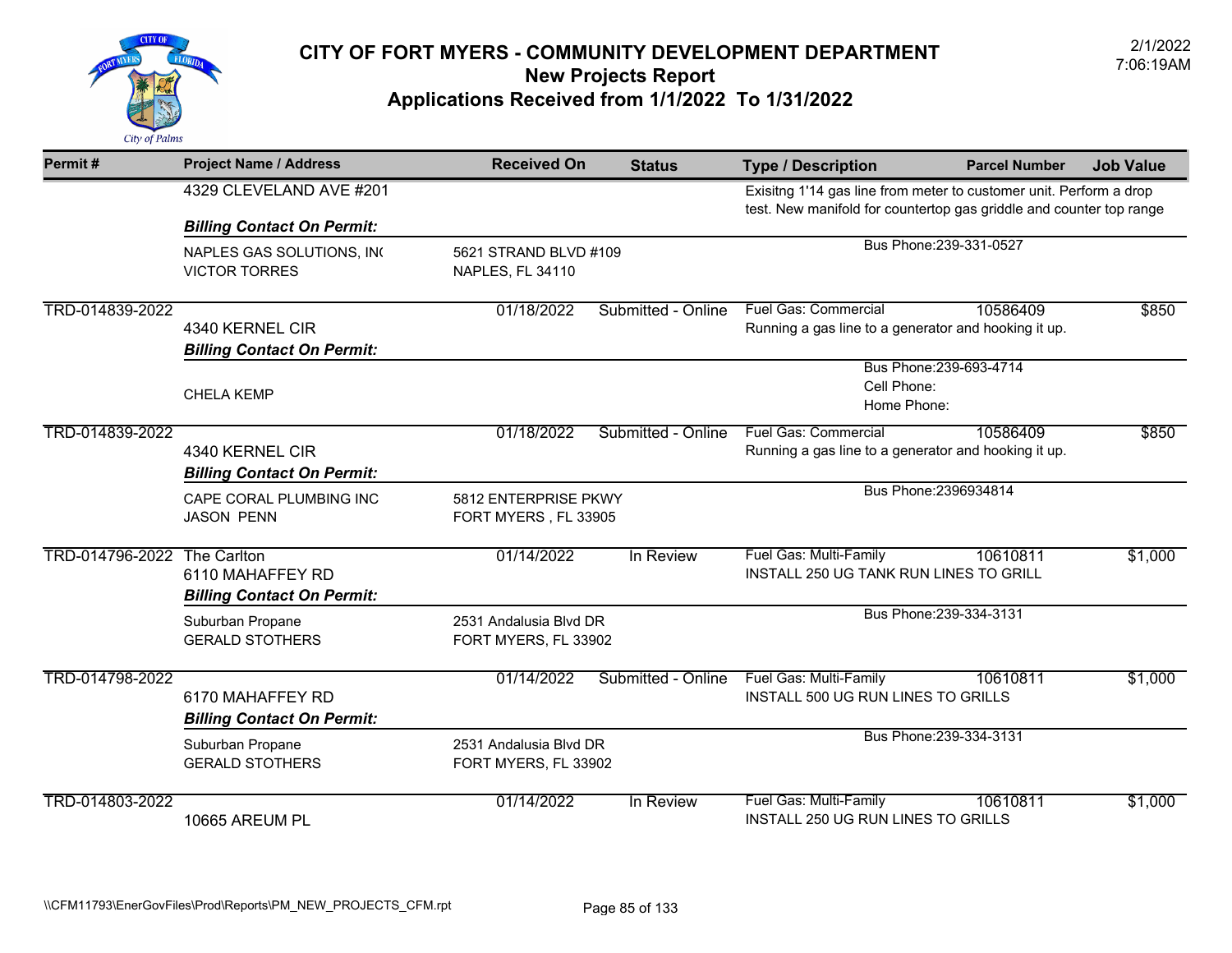

| Permit#                          | <b>Project Name / Address</b>                                                        | <b>Received On</b>                             | <b>Status</b>      | <b>Type / Description</b>                                                                                        | <b>Parcel Number</b>    | <b>Job Value</b> |
|----------------------------------|--------------------------------------------------------------------------------------|------------------------------------------------|--------------------|------------------------------------------------------------------------------------------------------------------|-------------------------|------------------|
|                                  | <b>Billing Contact On Permit:</b>                                                    |                                                |                    |                                                                                                                  |                         |                  |
|                                  | Suburban Propane<br><b>GERALD STOTHERS</b>                                           | 2531 Andalusia Blvd DR<br>FORT MYERS, FL 33902 |                    |                                                                                                                  | Bus Phone: 239-334-3131 |                  |
| TRD-015081-2022                  | <b>SPRINKLER INSTALL</b><br><b>4360 HILL DR</b><br><b>Billing Contact On Permit:</b> | 01/24/2022                                     | <b>Issued</b>      | New: 1&2 Family<br>INSTALL BACKFLOW PREVENTER ON IRRIGATION METER                                                | 10184970                | \$500            |
|                                  | THOMAS COBLENTZ + CYNTH                                                              | 4360 HILL DR<br>FORT MYERS, FL 33901           |                    |                                                                                                                  |                         |                  |
| TRD-014837-2022                  | ARBORWOOD BLD 26<br>12016 HAWTHORN LAKE DR<br><b>Billing Contact On Permit:</b>      | 01/18/2022                                     | Issued-Inspections | New: 1&2 Family<br>IRRIGATION/LAWN SPRINKLERS                                                                    | 10605124                | \$950            |
|                                  | SUNNYGROVE<br><b>SCOTT PIPER</b>                                                     |                                                |                    |                                                                                                                  | Bus Phone: 239-992-1818 |                  |
| TRD-014695-2022 Fire Station #17 | 11000 BEN C PRATT SIX MILE CYPRESS PKWY<br><b>Billing Contact On Permit:</b>         | 01/12/2022                                     | Issued             | New: Commercial<br>Irrigation Install                                                                            | 10256012                | \$18,700         |
|                                  | Juniper Landscaping<br>Jyllian Pineiro                                               | 5880 Staley RD<br>Fort Myers, FL 33905         |                    |                                                                                                                  |                         |                  |
| TRD-015285-2022                  | 5100 S CLEVELAND AVE #202<br><b>Billing Contact On Permit:</b>                       | 01/31/2022                                     | Submitted          | <b>Existing Repair: Commercial</b><br>REACH IN COOLER, 2 CONDENSER UNITS                                         | 10186846                | \$7,100          |
|                                  | AC EMERGENCY INC<br><b>ILKHOMZHON AZIZOV</b>                                         |                                                |                    |                                                                                                                  | Bus Phone: 239-405-7663 |                  |
|                                  | TRD-014663-2022 Mt Olive African Methodist<br>2160 VERONICA S SHOEMAKER BLVD         | 01/11/2022                                     | <b>Issued</b>      | New: Commercial<br>Install (1) 12 ft kitchen hood, (1) exhaust fan, (1) supply fan and<br>connection of ductwork | 10588264                | \$8,500          |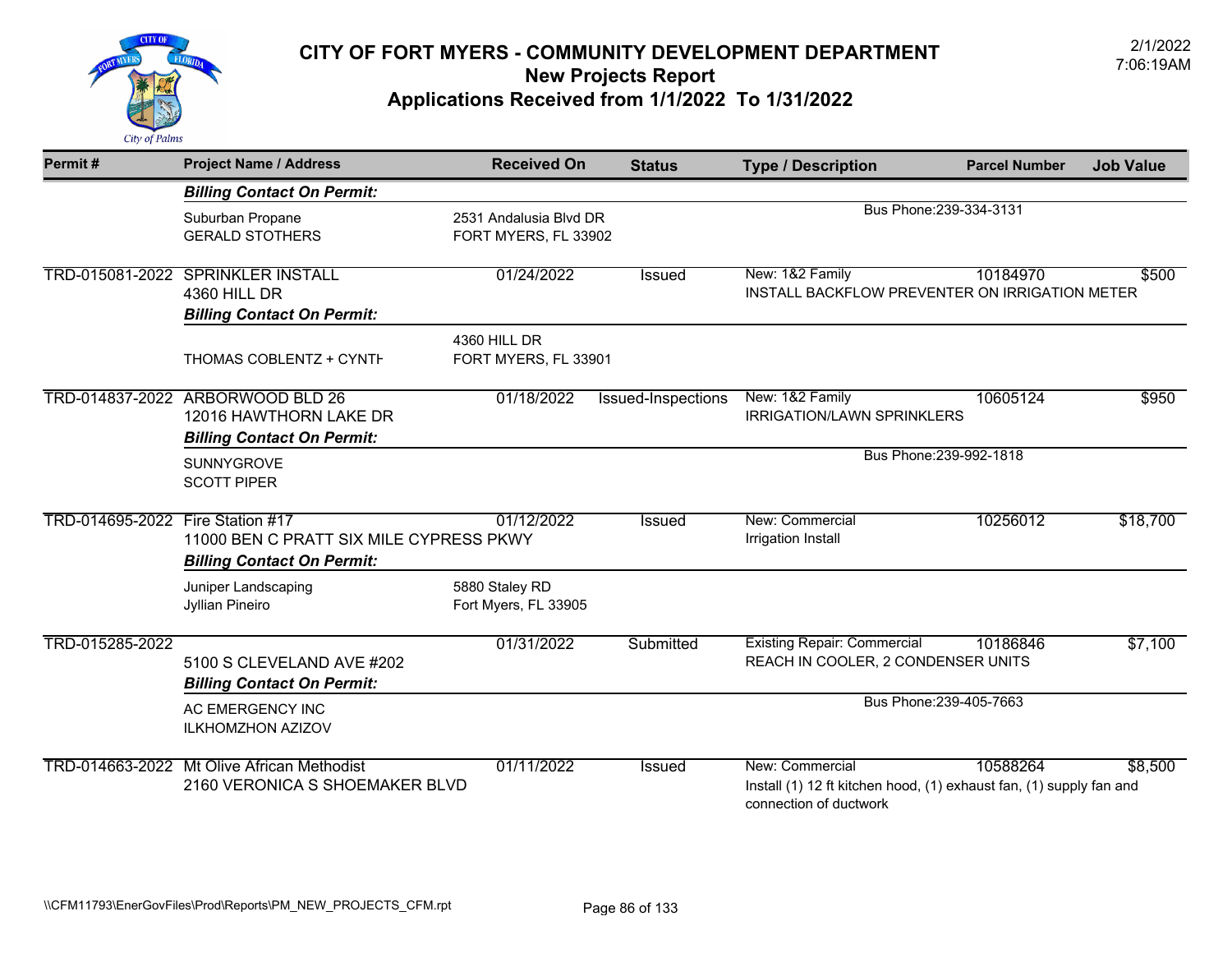

| Permit#         | <b>Project Name / Address</b>                                                             | <b>Received On</b>                                          | <b>Status</b>      | <b>Type / Description</b>                                                                                                                                        | <b>Parcel Number</b>      | <b>Job Value</b> |  |
|-----------------|-------------------------------------------------------------------------------------------|-------------------------------------------------------------|--------------------|------------------------------------------------------------------------------------------------------------------------------------------------------------------|---------------------------|------------------|--|
|                 | <b>Billing Contact On Permit:</b>                                                         |                                                             |                    |                                                                                                                                                                  |                           |                  |  |
|                 | Watson & Company of Central F<br>James Watson                                             | PO BOX 560159<br>Montverde, FL 34756                        |                    | Bus Phone: 4074692187                                                                                                                                            |                           |                  |  |
| TRD-015038-2022 | 3530 STUART CT<br><b>Billing Contact On Permit:</b>                                       | 01/20/2022                                                  | Finaled            | Existing/Replace/Repair: 1&2 Famil 10176909<br>Whole house repipe excluding existing ice maker line which is not<br>being replaced per homeowner's instructions. |                           | \$2,500          |  |
|                 | <b>Robert Garrison</b>                                                                    | 11512 Grey Egret CIR<br>Fort Myers, FL 33966                |                    |                                                                                                                                                                  | Bus Phone: 239-810-3311   |                  |  |
| TRD-014920-2022 | 2905 MAGNOLIA ST<br><b>Billing Contact On Permit:</b>                                     | 01/19/2022                                                  | Finaled            | Existing/Replace/Repair: 1&2 Famil 10175905<br><b>SEWER INSTALLATION</b>                                                                                         |                           | \$2,000          |  |
|                 | <b>ROHALEY &amp; SONS PLUMBING</b><br><b>NATHAN HOPKINS</b>                               | 504 CENTER RD #A1<br>FORT MYERS, FL 33907                   |                    |                                                                                                                                                                  | Bus Phone: (239) 437-0123 |                  |  |
| TRD-015066-2022 | Enrico<br>4768 SANTA DEL RAE AVE                                                          | 01/22/2022                                                  | Issued             | Existing/Replace/Repair: 1&2 Famil 10185127<br>WHOLE HOME REPIPE REPLACE POLY WITH PEX 12 FIXTURE<br><b>LIKE FOR LIKE</b>                                        |                           | \$6,879          |  |
|                 | <b>Billing Contact On Permit:</b><br><b>BEST ELECTRIC AND AIR</b><br><b>Michael Kiser</b> | 1455 Rail Head Blvd 1 Rail Head Blvd #1<br>Naples, FL 34110 |                    | Bus Phone: 992-3561                                                                                                                                              |                           |                  |  |
| TRD-014921-2022 | 2947 MAGNOLIA ST<br><b>Billing Contact On Permit:</b>                                     | 01/19/2022                                                  | Finaled            | Existing/Replace/Repair: 1&2 Famil 10175913<br><b>SEWER INSTALLATION</b>                                                                                         |                           | \$2,000          |  |
|                 | ROHALEY & SONS PLUMBING<br><b>NATHAN HOPKINS</b>                                          | 504 CENTER RD #A1<br>FORT MYERS, FL 33907                   |                    |                                                                                                                                                                  | Bus Phone: (239) 437-0123 |                  |  |
| TRD-014454-2022 | 2123 DORA ST                                                                              | 01/04/2022                                                  | Issued-Inspections | Existing/Replace/Repair: 1&2 Famil 10173723<br>Repipe domestic water throughout home. Re-drain all drains,<br>install new PVC sewer system throughout home.      |                           | \$16,555         |  |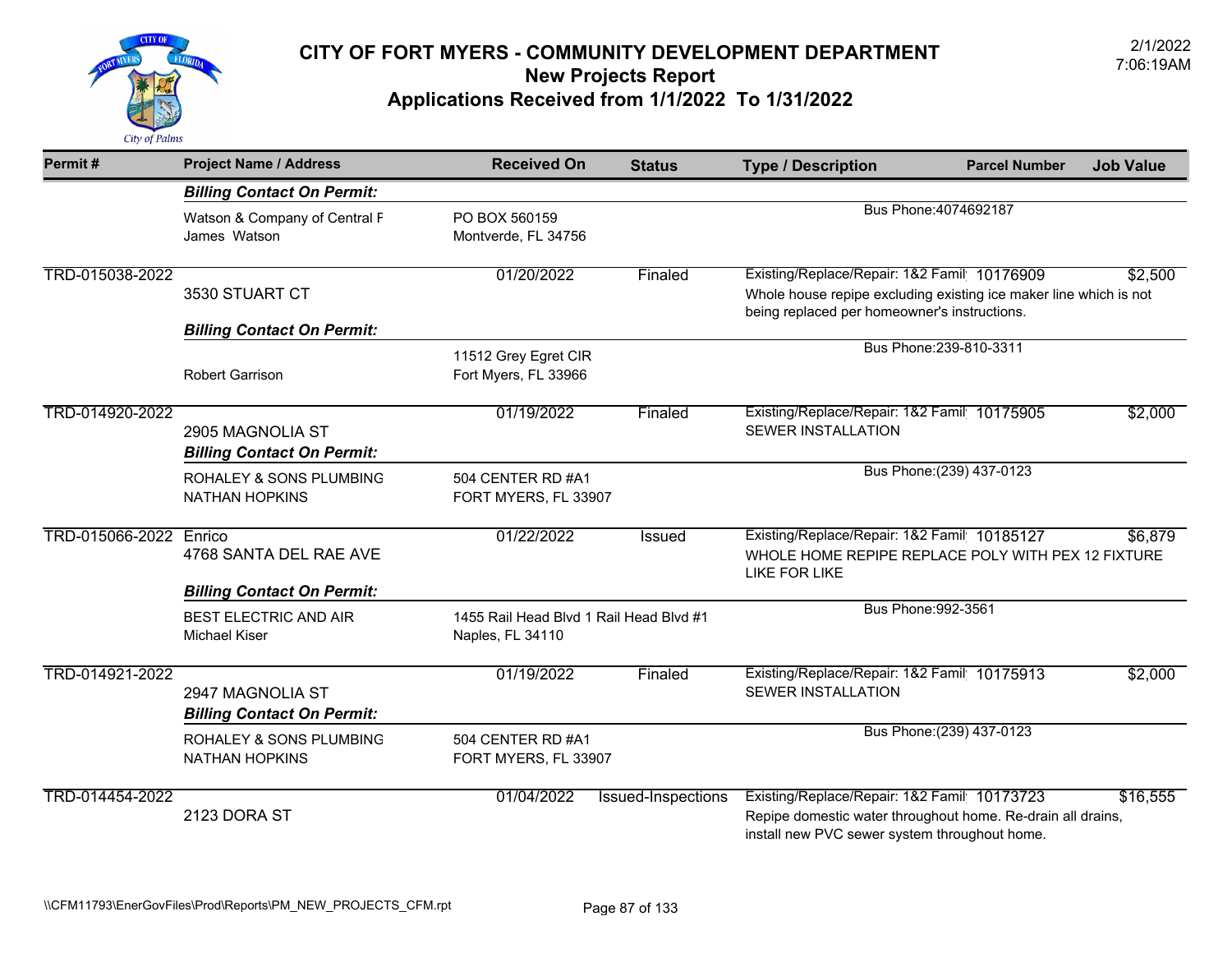

| Permit#         | <b>Project Name / Address</b>                                | <b>Received On</b>                       | <b>Status</b> | <b>Type / Description</b>                                                                                                           | <b>Parcel Number</b>                              | <b>Job Value</b> |
|-----------------|--------------------------------------------------------------|------------------------------------------|---------------|-------------------------------------------------------------------------------------------------------------------------------------|---------------------------------------------------|------------------|
|                 | <b>Billing Contact On Permit:</b>                            |                                          |               |                                                                                                                                     |                                                   |                  |
|                 | <b>CURRENT FLOW PLUMBING, I</b><br><b>JOSHUA DAVIS</b>       | 1508 SW 28TH TER<br>CAPE CORAL, FL 33914 |               | Bus Phone: 239-910-0634                                                                                                             |                                                   |                  |
| TRD-014527-2022 | 1454 ARGYLE DR<br><b>Billing Contact On Permit:</b>          | 01/06/2022                               | Finaled       | Existing/Replace/Repair: 1&2 Famil 10188063<br>Repipe interior potable water.                                                       |                                                   | \$4,250          |
|                 | WATER WORKS PLUMBING C<br><b>BRADLEY TROYER</b>              |                                          |               |                                                                                                                                     | Bus Phone: 239-574-2326                           |                  |
| TRD-014760-2022 | 1402 GARDENIA AVE<br><b>Billing Contact On Permit:</b>       | 01/13/2022                               | Finaled       | Existing/Replace/Repair: 1&2 Famil 10251059<br>Repipe interior potable water                                                        |                                                   | \$3,500          |
|                 | <b>BRAD TROYER</b>                                           | 1227 SE 9TH. TER<br>CAPE CORAL, FL 33990 |               |                                                                                                                                     | Bus Phone: 239-574-2326                           |                  |
| TRD-014908-2022 | <b>32 CASTLEBAR CIR</b><br><b>Billing Contact On Permit:</b> | 01/19/2022                               | Finaled       | Existing/Replace/Repair: 1&2 Famil 10248102<br>Replace existing waterlines interior pressure with PEX and CPVC.                     |                                                   | \$2,480          |
|                 | RASHIDA SHAKOOR                                              |                                          |               |                                                                                                                                     | Bus Phone: 239-878-1445<br>Cell Phone: 2398781445 |                  |
| TRD-015155-2022 | 3942 DESOTO AVE<br><b>Billing Contact On Permit:</b>         | 01/25/2022                               | Finaled       | Existing/Replace/Repair: 1&2 Famil 10246713<br>Removing cast iron pipe and replacing with PVC pipe.                                 |                                                   | \$2,500          |
|                 | <b>JENESE WILLIAMS</b>                                       |                                          |               | Bus Phone: 895-2192<br>Cell Phone:<br>Home Phone:                                                                                   |                                                   |                  |
| TRD-014878-2022 | 2605 GUAVA ST                                                | 01/18/2022                               | <b>Issued</b> | Existing/Replace/Repair: 1&2 Famil 10161961<br>Remove and replace all existing pressure pipe from main through<br>to every fixture. |                                                   | \$2,434          |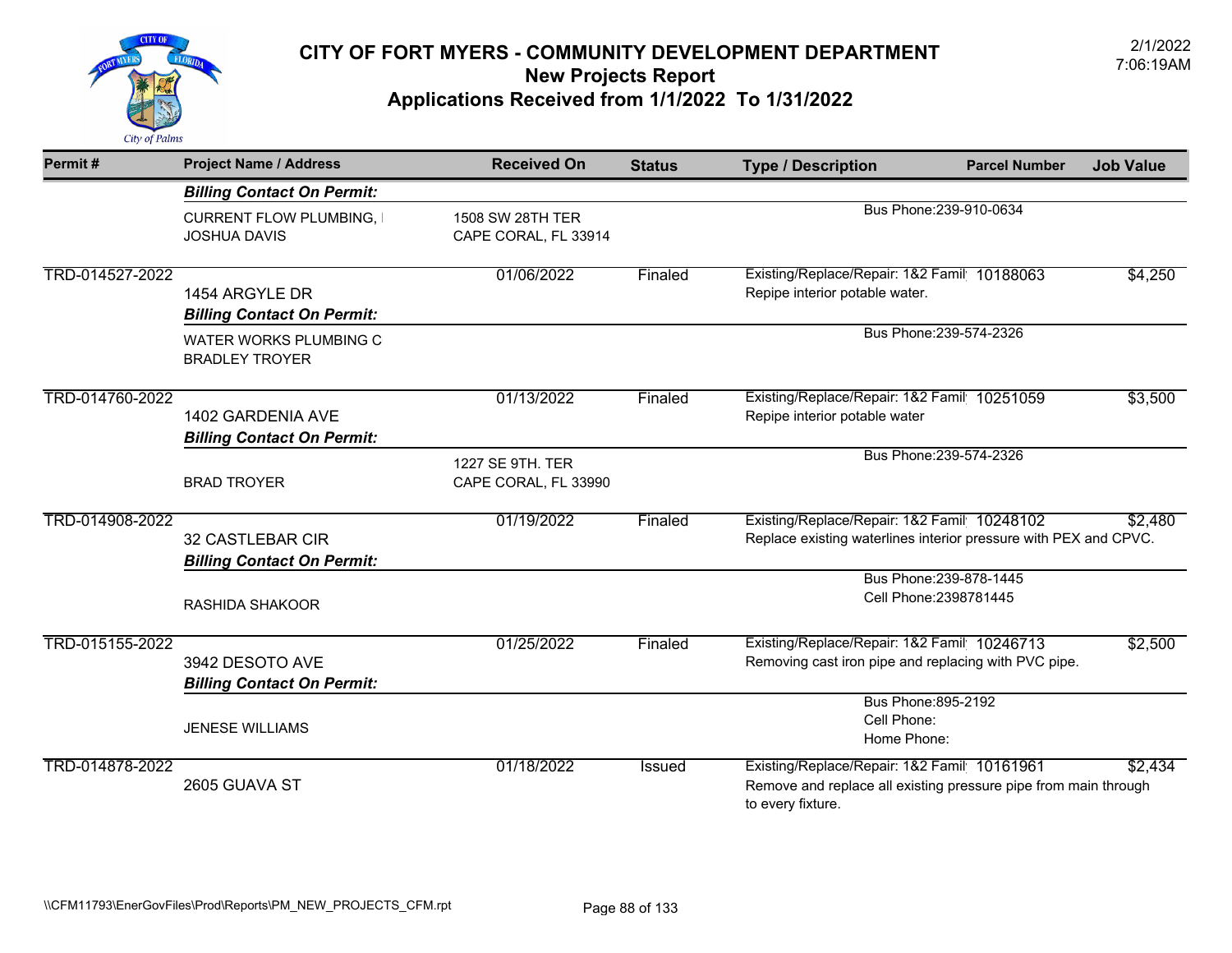

| Permit#                          | <b>Project Name / Address</b>                                                                   | <b>Received On</b>                         | <b>Status</b>      | <b>Type / Description</b>                                                                                                                              | <b>Parcel Number</b>                             | <b>Job Value</b> |
|----------------------------------|-------------------------------------------------------------------------------------------------|--------------------------------------------|--------------------|--------------------------------------------------------------------------------------------------------------------------------------------------------|--------------------------------------------------|------------------|
|                                  | <b>Billing Contact On Permit:</b>                                                               |                                            |                    |                                                                                                                                                        |                                                  |                  |
|                                  | <b>WEST COAST PLUMBING &amp; W</b><br><b>BRIAN WALLIN</b>                                       | 5651 HALIFAX AVE #3<br>FT MYERS, FL 33912  |                    | Bus Phone: 239-340-8224                                                                                                                                |                                                  |                  |
| TRD-014539-2022                  | 1552 RANSOM ST<br><b>Billing Contact On Permit:</b>                                             | 01/06/2022                                 | Issued-Inspections | Existing/Replace/Repair: 1&2 Famil 10175837<br>Re-pipe inside house and outside service from meter to house.                                           |                                                  | \$6,500          |
|                                  | Xtreme Plumbing of South West<br>John Haskew Jr.                                                |                                            |                    |                                                                                                                                                        | Bus Phone: 2393496033                            |                  |
| TRD-014918-2022                  | 1906 HANSON ST<br><b>Billing Contact On Permit:</b>                                             | 01/19/2022                                 | Finaled            | Existing/Replace/Repair: 1&2 Famil 10176157<br><b>SEWER INSTALLATION</b>                                                                               |                                                  | \$2,000          |
|                                  | ROHALEY & SONS PLUMBING<br><b>NATHAN HOPKINS</b>                                                | 504 CENTER RD #A1<br>FORT MYERS, FL 33907  |                    |                                                                                                                                                        | Bus Phone: (239) 437-0123                        |                  |
|                                  | TRD-015042-2022 Univ. Pipe & Steel Supply<br>2224 FLINT DR<br><b>Billing Contact On Permit:</b> | 01/21/2022                                 | Issued-Inspections | Existing/Replace/Repair: Commerci 10253616<br>Repipe interior potable water                                                                            |                                                  | \$4,500          |
|                                  | <b>BRAD TROYER</b>                                                                              | 1227 SE 9TH, TER<br>CAPE CORAL, FL 33990   |                    |                                                                                                                                                        | Bus Phone: 239-574-2326                          |                  |
|                                  | TRD-014438-2022 SELECT MEDICAL<br>3050 CHAMPION RING RD                                         | 01/04/2022                                 | Finaled            | Existing/Replace/Repair: Commerci 10547191<br>REPLACE LIKE FOR LIKE 100 GALLON GAS FIRED HOT WATER<br>HEATER. QYT 2                                    |                                                  | \$59,800         |
|                                  | <b>Billing Contact On Permit:</b>                                                               |                                            |                    |                                                                                                                                                        |                                                  |                  |
|                                  | Kerney & Associate's<br>Patrick Kerney                                                          | 1300 NW 65 PL<br>Fort Lauderdale, FL 33309 |                    |                                                                                                                                                        | Bus Phone: 9544780007<br>Cell Phone: 19544780007 |                  |
| TRD-014660-2022 Aitken Residence | 10109 COLONIAL COUNTRY CLUB BLVD #2403                                                          | 01/11/2022                                 | Finaled            | Existing/Replace/Repair: Commerci 10480209<br>Remove old shower valve & install new shower valve.<br>Remove old shower pan and install new shower pan. |                                                  | \$900            |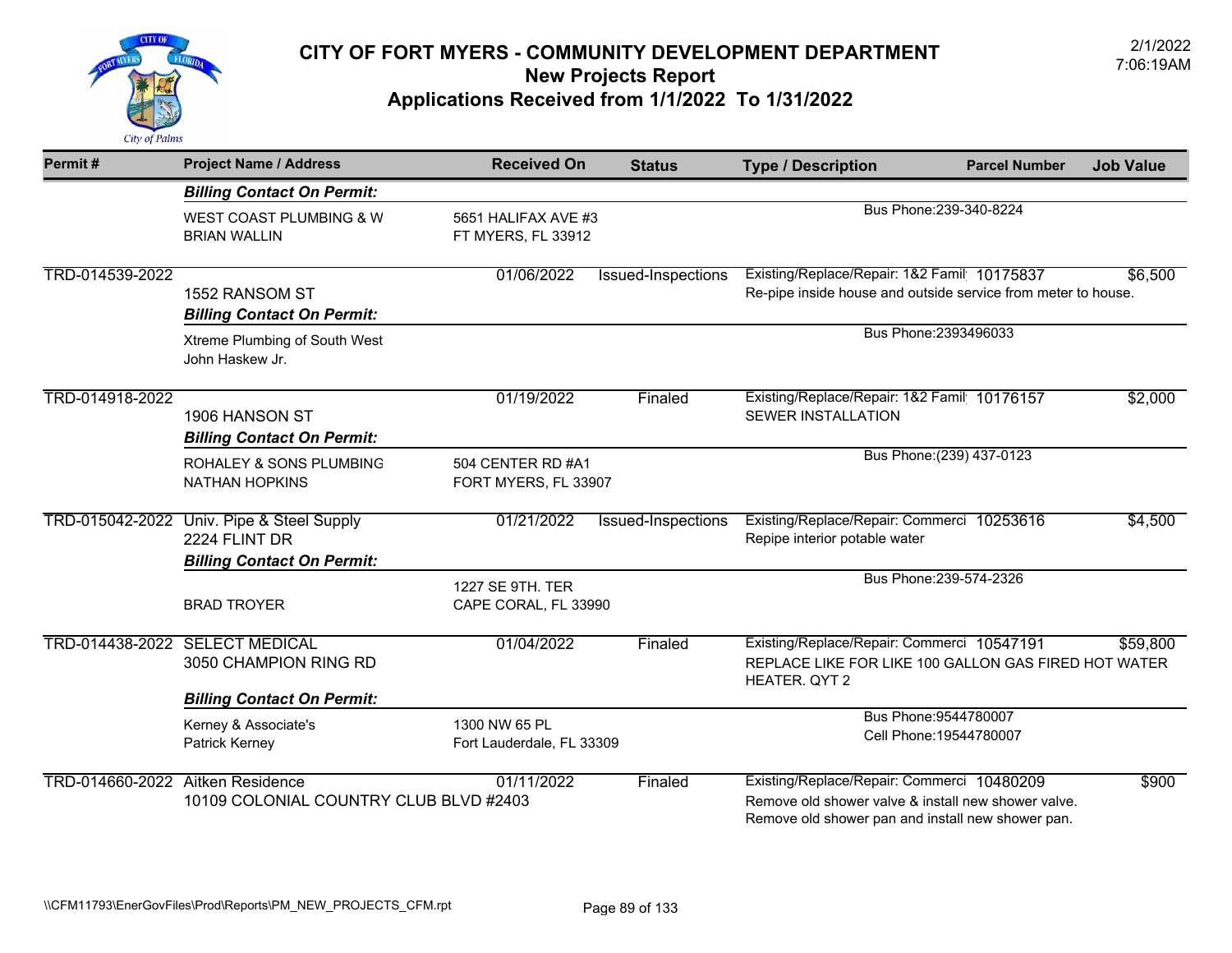

| Permit#         | <b>Project Name / Address</b>                                                                       | <b>Received On</b>                          | <b>Status</b>      | <b>Type / Description</b>                                                                                                                                                 | <b>Parcel Number</b>    | <b>Job Value</b> |
|-----------------|-----------------------------------------------------------------------------------------------------|---------------------------------------------|--------------------|---------------------------------------------------------------------------------------------------------------------------------------------------------------------------|-------------------------|------------------|
|                 | <b>Billing Contact On Permit:</b>                                                                   |                                             |                    |                                                                                                                                                                           |                         |                  |
|                 | FRANKLIN'S PLUMBING LLC<br>MICHAEL FRANKLIN                                                         | 1706 Fitch Ave<br>LEHIGH ACRES, FL 33972    |                    | Bus Phone: 239-368-3377<br>Cell Phone: 239-850-4937                                                                                                                       |                         |                  |
| TRD-014471-2022 | 1601-1779 RED CEDAR DR                                                                              | 01/05/2022                                  | Finaled            | Existing/Replace/Repair: Commerci 10186770<br>REPAIR ON WATER LINES. ADD THE METER ON THE BUILDING.<br>DONE ON BUILDING 1605                                              |                         | \$1,200          |
|                 | <b>Billing Contact On Permit:</b>                                                                   |                                             |                    |                                                                                                                                                                           |                         |                  |
|                 | <b>RBS SERVICES CORP</b><br><b>RACIER SUAREZ</b>                                                    |                                             |                    |                                                                                                                                                                           | Bus Phone: 727-313-7012 |                  |
| TRD-014928-2022 | <b>KORCZAK</b><br>8107 QUEEN PALM LN #113                                                           | 01/19/2022                                  | Submitted - Online | Existing/Replace/Repair: Multi-Fami 10447087<br>DISCONNECT & RECONNECT PLUMBING IN GUEST BATH &<br>MASTER BATH; ADD NEW PLUMBING IN MASTER BATH FOR<br><b>VANITY SINK</b> |                         | \$1,000          |
|                 | <b>Billing Contact On Permit:</b>                                                                   |                                             |                    |                                                                                                                                                                           | Bus Phone: 239-332-3020 |                  |
|                 | Cornerstone Builders of SWFL II<br>Racheal Ireland                                                  | 3150 Old Metro PKWY<br>Fort Myers, FL 33916 |                    |                                                                                                                                                                           |                         |                  |
|                 | TRD-014615-2022 MCLELLAN TIMOTHY<br>11016 MILL CREEK WAY #2407<br><b>Billing Contact On Permit:</b> | 01/10/2022                                  | Issued             | Existing/Replace/Repair: Multi-Fami 10503985<br>40GAL ELECTRIC WATER HEATER REPLACEMENT                                                                                   |                         | \$1,575          |
|                 | FLORIDA DELTA MECHANICAI<br><b>DIMITRE BOBEV</b>                                                    | 8402 LAUREL FAIR<br>TAMPA, FL 33610         |                    |                                                                                                                                                                           | Bus Phone: 866-219-0880 |                  |
|                 | TRD-014616-2022 PLAWIUK RUSSELL<br>10469 WASHINGTONIA PALM WAY #3523                                | 01/10/2022                                  | <b>Issued</b>      | Existing/Replace/Repair: Multi-Fami 10497738<br>38GAL ELECTRIC WATER HEATER REPLACEMENT                                                                                   |                         | \$1,528          |
|                 | <b>Billing Contact On Permit:</b><br><b>FLORIDA DELTA MECHANICAL</b><br><b>DIMITRE BOBEV</b>        | 8402 LAUREL FAIR<br>TAMPA, FL 33610         |                    |                                                                                                                                                                           | Bus Phone: 866-219-0880 |                  |
| TRD-014852-2022 | 3041 SECOND ST                                                                                      | 01/18/2022                                  | <b>Issued</b>      | Existing/Replace/Repair: Multi-Fami 10251592<br>Redrain of home                                                                                                           |                         | \$13,600         |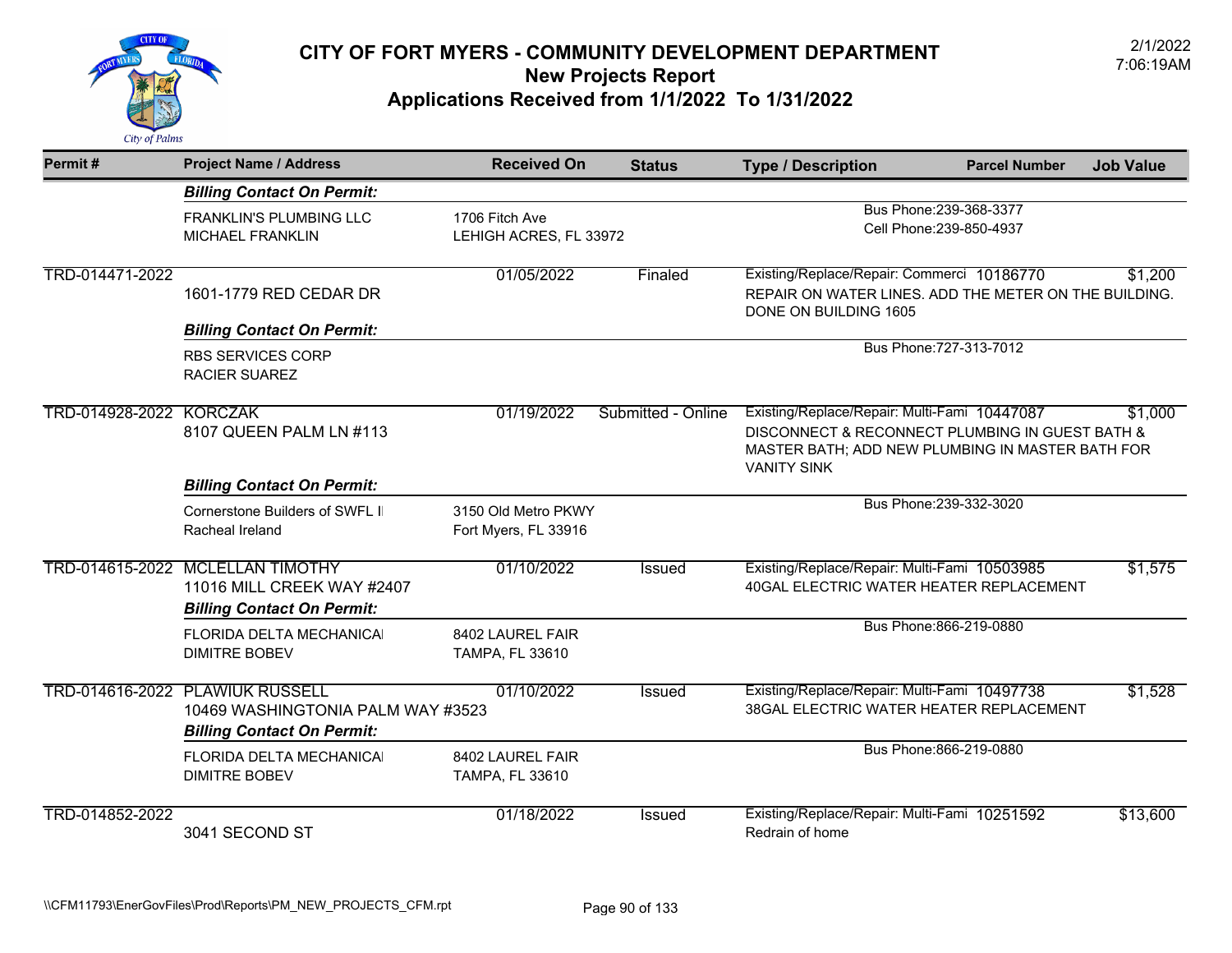

| Permit#                        | <b>Project Name / Address</b>                                                                             | <b>Received On</b>                                          | <b>Status</b>      | <b>Type / Description</b>                                                                                                                                                                                                              | <b>Parcel Number</b>    | <b>Job Value</b> |  |
|--------------------------------|-----------------------------------------------------------------------------------------------------------|-------------------------------------------------------------|--------------------|----------------------------------------------------------------------------------------------------------------------------------------------------------------------------------------------------------------------------------------|-------------------------|------------------|--|
|                                | <b>Billing Contact On Permit:</b>                                                                         |                                                             |                    |                                                                                                                                                                                                                                        |                         |                  |  |
|                                | <b>Premier Plumbing Patrol</b><br>Jeasial Diaz                                                            | 1624 NW 37th AVE<br>Cape Coral, FL 33993                    |                    | Bus Phone: 2398880247                                                                                                                                                                                                                  |                         |                  |  |
| TRD-015000-2022                | 3225 E RIVERSIDE DR #34C                                                                                  | 01/20/2022                                                  | <b>Issued</b>      | Existing/Replace/Repair: Multi-Fami 10245223<br>Guest Bathroom going from tub to shower. Drain is to remain on<br>same place. Lavatory sink and toilet is to remain in same location.<br>Kitchen is to be disconnected and reconnected |                         | \$5,000          |  |
|                                | <b>Billing Contact On Permit:</b>                                                                         |                                                             |                    |                                                                                                                                                                                                                                        | Bus Phone: 239-438-6662 |                  |  |
|                                | <b>BUCKEYE PLUMBING OF SOU</b><br><b>TERRY DEMALINE</b>                                                   | 2048 55TH TER SW<br>NAPLES, FL 34116                        |                    |                                                                                                                                                                                                                                        |                         |                  |  |
|                                | TRD-014847-2022 BRUEHL - WATER HEATER<br>1910 VIRGINIA AVE #801<br><b>Billing Contact On Permit:</b>      | 01/18/2022                                                  | <b>Issued</b>      | Existing/Replace/Repair: Multi-Fami 10172491<br>Change out "like for like" 38 gallon electric water heater.                                                                                                                            |                         | \$1,115          |  |
|                                | MCCULLERS CONSTRUCTION<br><b>EDWARD MCCULLERS</b>                                                         |                                                             |                    |                                                                                                                                                                                                                                        | Bus Phone: 239-317-5060 |                  |  |
|                                | TRD-015153-2022 Strategy Detroit LLC Repipe<br>2855 WINKLER AVE #116<br><b>Billing Contact On Permit:</b> | 01/25/2022                                                  | Issued-Inspections | Existing/Replace/Repair: Multi-Fami 10517709<br>Replace all of the hot and cold water supply lines                                                                                                                                     |                         | \$2,400          |  |
|                                | VAN FRANEY PLUMBING INC<br><b>JAMES FRANEY</b>                                                            | 8550 BELLE MEADE<br>FORT MYERS, FL 33908                    |                    |                                                                                                                                                                                                                                        | Bus Phone: 239-851-0207 |                  |  |
| TRD-014537-2022 PEREZ          | 2281 CLIFFORD ST #A                                                                                       | 01/06/2022                                                  | Finaled            | New: 1&2 Family<br>Whole home repipe repl poly w pex 7 fixtures like for like and repl 38<br>gal water heater like for like                                                                                                            | 10172296                | \$6,225          |  |
|                                | <b>Billing Contact On Permit:</b>                                                                         |                                                             |                    | Bus Phone: 992-3561                                                                                                                                                                                                                    |                         |                  |  |
|                                | <b>BEST ELECTRIC AND AIR</b><br><b>Michael Kiser</b>                                                      | 1455 Rail Head Blvd 1 Rail Head Blvd #1<br>Naples, FL 34110 |                    |                                                                                                                                                                                                                                        |                         |                  |  |
| <b>TRD-015096-2022 KORCZAK</b> | 8107 QUEEN PALM LN #113                                                                                   | 01/24/2022                                                  | In Review          | New: Multi-Family<br>DISCONNECT & RECONNECT PLUMBING IN GUEST BATH &<br>MASTER BATH; ADD NEW PLUMBING IN MASTER BATH FOR<br><b>VANITY SINK</b>                                                                                         | 10447087                | \$1,000          |  |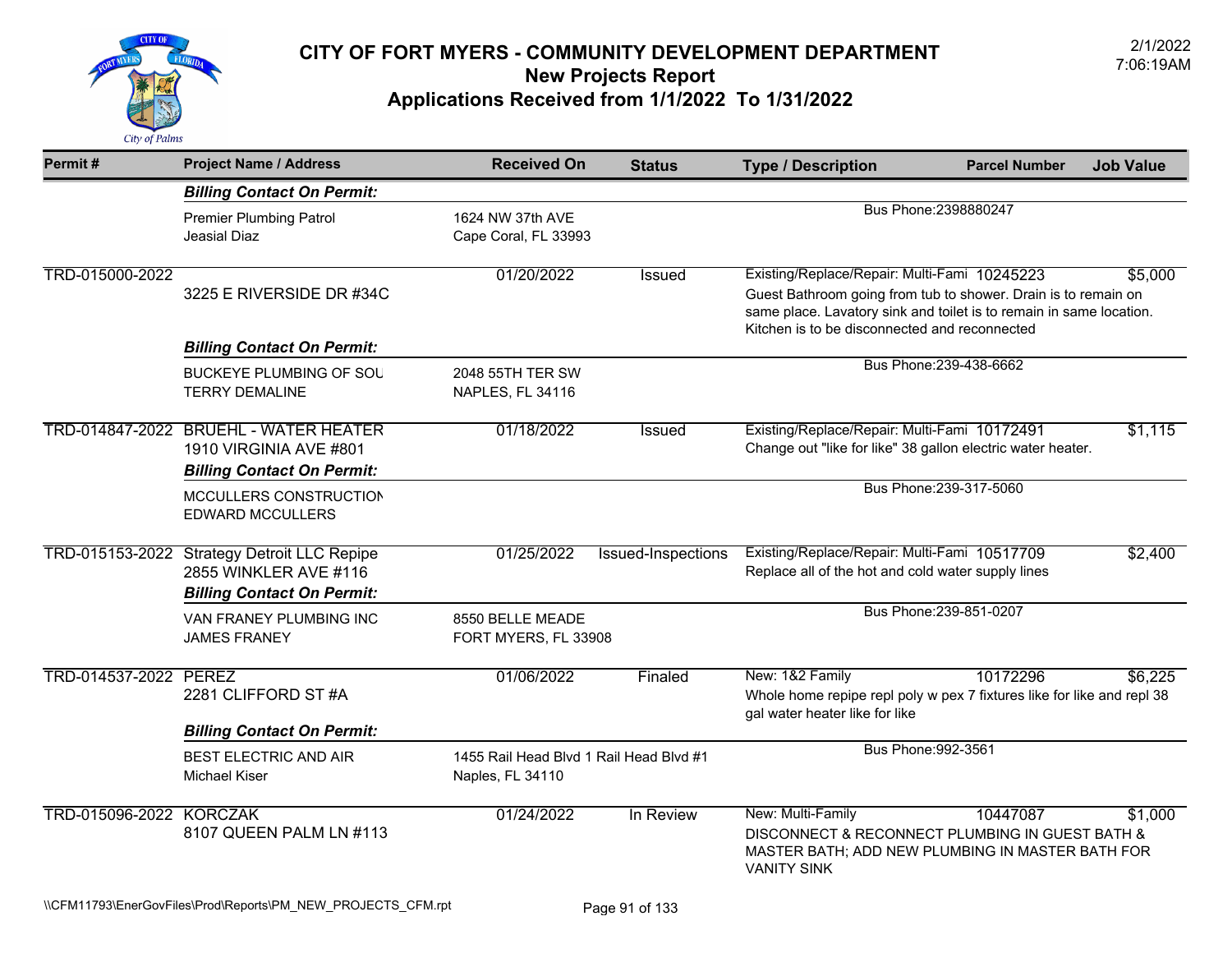

| Permit#                | <b>Project Name / Address</b>                          | <b>Received On</b>                                                      | <b>Status</b> | <b>Type / Description</b>                                                                                                              | <b>Parcel Number</b>    | <b>Job Value</b> |
|------------------------|--------------------------------------------------------|-------------------------------------------------------------------------|---------------|----------------------------------------------------------------------------------------------------------------------------------------|-------------------------|------------------|
|                        | <b>Billing Contact On Permit:</b>                      |                                                                         |               |                                                                                                                                        |                         |                  |
|                        | Cornerstone Builders of SWFL II<br>Racheal Ireland     | 3150 Old Metro PKWY<br>Fort Myers, FL 33916                             |               | Bus Phone: 239-332-3020                                                                                                                |                         |                  |
| TRD-015078-2022        | 331 VAN BUREN ST<br><b>Billing Contact On Permit:</b>  | 01/24/2022                                                              | Finaled       | Upgrade Alteration Repair: 1&2 Fan 10244988<br>Whole home re-pipe                                                                      |                         | \$6,489          |
|                        | <b>Next Plumbing</b><br><b>ROSELYN PRINDLE</b>         | 3108 Santa Barbara Blvd SANTA BARBARA BLVD #105<br>CAPE CORAL, FL 33914 |               |                                                                                                                                        | Bus Phone: 239-540-1444 |                  |
| TRD-015065-2022 Law    | 2878 VALENCIA WAY<br><b>Billing Contact On Permit:</b> | 01/22/2022                                                              | Issued        | Upgrade Alteration Repair: 1&2 Fan 10175612<br>\$11,038<br>WHOLE HOME REPIPE REPLACE POLY WITH PEX 17 FIXTURES<br><b>LIKE FOR LIKE</b> |                         |                  |
|                        | BEST ELECTRIC AND AIR<br><b>Michael Kiser</b>          | 1455 Rail Head Blvd 1 Rail Head Blvd #1<br>Naples, FL 34110             |               | Bus Phone: 992-3561                                                                                                                    |                         |                  |
| POOL-014904-202 Carter | 11807 BOURKE PL<br><b>Billing Contact On Permit:</b>   | 01/18/2022                                                              | In Review     | Pool & Spa: 1&2 Family<br>POOL, SPA, PAVER DECK                                                                                        | 10538322                | \$60,000         |
|                        | SUPERIOR POOLS OF SW FL<br><b>JOHN KENNEDY</b>         | 12221 TOWNE LAKE #STE B<br>FORT MYERS, FL 33913                         |               |                                                                                                                                        | Bus Phone: 239-728-3002 |                  |
| POOL-014614-202 Lopez  | 3170 BIRCHIN LN                                        | 01/10/2022                                                              | Issued        | Pool & Spa: 1&2 Family<br>Concrete pool and spa, concrete paver subdeck, and screen<br>enclosure.                                      | 10581250                | \$78,000         |
|                        | <b>Billing Contact On Permit:</b>                      |                                                                         |               |                                                                                                                                        |                         |                  |
|                        | PROLINE POOLS INC DBA PR<br>ROBERT BARNHART            | 2728 NW 20TH<br>CAPE CORAL, FL 33993                                    |               |                                                                                                                                        | Bus Phone: 239-848-7065 |                  |
| POOL-015188-202 Reeves | 9448 RIVER OTTER DR                                    | 01/26/2022                                                              | In Review     | Pool & Spa: 1&2 Family<br>Inground concrete swimming pool, spa, paver deck and safety<br>alarms (FBC20-00021)                          | 10528806                | \$35,750         |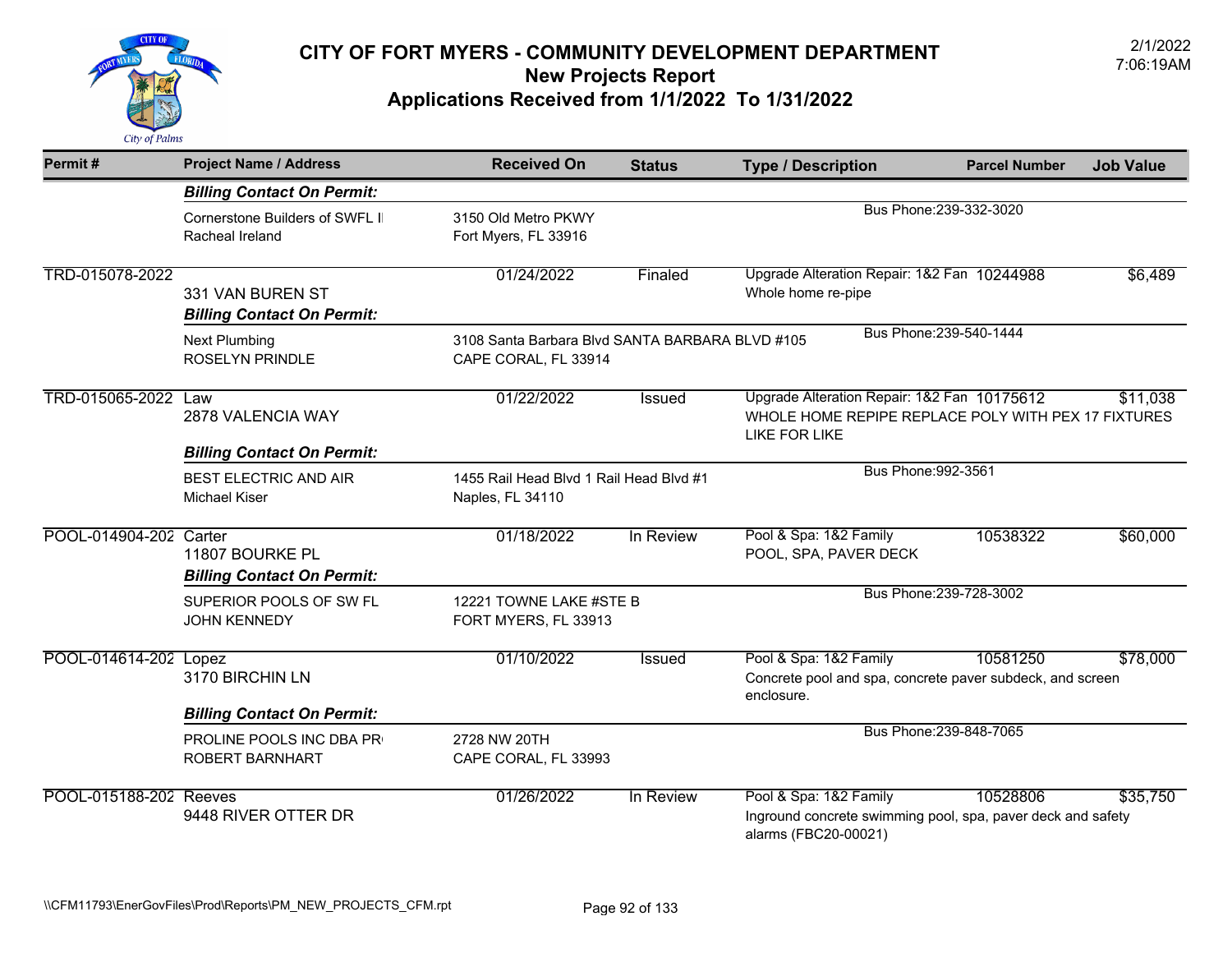

| Permit#         | <b>Project Name / Address</b>                                                                 | <b>Received On</b>                              | <b>Status</b>      | <b>Type / Description</b>                                                                           | <b>Parcel Number</b>                                | <b>Job Value</b> |
|-----------------|-----------------------------------------------------------------------------------------------|-------------------------------------------------|--------------------|-----------------------------------------------------------------------------------------------------|-----------------------------------------------------|------------------|
|                 | <b>Billing Contact On Permit:</b>                                                             |                                                 |                    |                                                                                                     |                                                     |                  |
|                 | <b>DESIGN CONCEPTS &amp; CONST</b><br><b>KENNETH PISANO</b>                                   | 811 SW 44TH ST #6<br>CAPE CORAL, FL 33914       |                    |                                                                                                     | Bus Phone: 239-945-1812<br>Cell Phone: 239-872-7300 |                  |
| POOL-014650-202 | 11612 SHADY BLOSSOM DR<br><b>Billing Contact On Permit:</b>                                   | 01/11/2022                                      | In Review          | Pool & Spa: 1&2 Family<br>ION NEW POOL SPA PATIO ENCLOSURE                                          | 10572251                                            | \$75,000         |
|                 | AQUATIC CUSTOM POOLS, IN<br><b>WILLIAM WYATT</b>                                              | 20571 Bradley RD<br>NORTH FT MYERS, FL 33917    |                    | Bus Phone: 239-887-5000                                                                             |                                                     |                  |
| POOL-015007-202 | 11981 BAY OAK DR                                                                              | 01/20/2022                                      | In Review          | Pool & Spa: 1&2 Family<br>New swimming pool construction. ((PRIVATE PROVIDER-<br>INSPECTIONS ONLY)) | 10586739                                            | \$159,500        |
|                 | <b>Billing Contact On Permit:</b><br><b>CUSTOM POOLS BY DESIGN I</b><br><b>WAYNE MOOMJIAN</b> |                                                 |                    |                                                                                                     | Bus Phone: 239-573-4439                             |                  |
| POOL-015035-202 | 10600 HIGHGROVE PL<br><b>Billing Contact On Permit:</b>                                       | 01/20/2022                                      | In Review          | Pool & Spa: 1&2 Family<br>INSTALLING POOL, SPA AND PAVER DECK                                       | 10520826                                            | \$60,000         |
|                 | SUPERIOR POOLS OF SW FL<br><b>JOHN KENNEDY</b>                                                | 12221 TOWNE LAKE #STE B<br>FORT MYERS, FL 33913 |                    |                                                                                                     | Bus Phone: 239-728-3002                             |                  |
|                 | POOL-015146-202 Ehemann Residence<br>4189 MCGREGOR BLVD<br><b>Billing Contact On Permit:</b>  | 01/25/2022                                      | Submitted - Online | Pool & Spa: 1&2 Family<br>Construct pool, spa, paver deck                                           | 10577891                                            | \$183,174        |
|                 | POLOTTO, TAYLOR<br><b>TAYLOR POLOTTO</b>                                                      | <b>12290 METRO</b><br>FORT MYERS, FL 33965      |                    |                                                                                                     | Bus Phone: 239.415.7374                             |                  |
|                 | POOL-015105-202 Prasznik New Pool<br>10898 STONINGTON AVE                                     | 01/24/2022                                      | In Review          | Pool & Spa: 1&2 Family<br>New Construction Pool and All Related Items (FBC20-00027)                 | 10522227                                            | \$131,000        |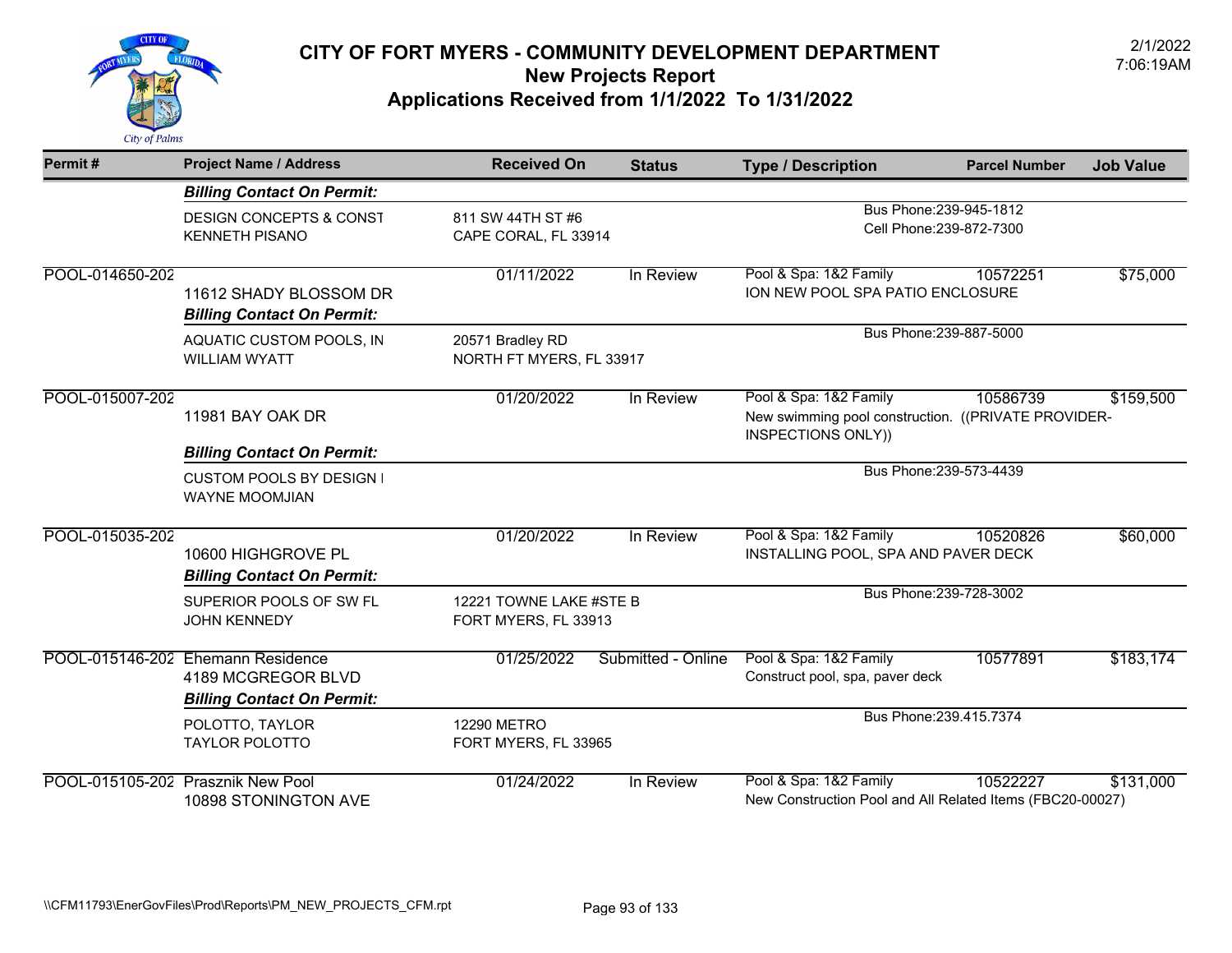

| Permit#                    | <b>Project Name / Address</b>                                | <b>Received On</b>                                   | <b>Status</b>             | <b>Type / Description</b>                                                                                  | <b>Parcel Number</b>    | <b>Job Value</b> |  |
|----------------------------|--------------------------------------------------------------|------------------------------------------------------|---------------------------|------------------------------------------------------------------------------------------------------------|-------------------------|------------------|--|
|                            | <b>Billing Contact On Permit:</b>                            |                                                      |                           |                                                                                                            |                         |                  |  |
|                            | SPIRO CUSTOM POOLS<br><b>JEFFREY SPIRO</b>                   | FORT MYERS, FL 33901                                 | 2739 OAK RIDGE COURT #202 |                                                                                                            | Bus Phone: 239.703.7294 |                  |  |
| POOL-014906-202 Shapiro    | <b>11566 ONYX CIR</b><br><b>Billing Contact On Permit:</b>   | 01/18/2022                                           | In Review                 | Pool & Spa: 1&2 Family<br>POOL, SPA, PAVER DECK                                                            | 10572372                | \$60,000         |  |
|                            | SUPERIOR POOLS OF SW FL<br><b>JOHN KENNEDY</b>               | 12221 TOWNE LAKE #STE B<br>FORT MYERS, FL 33913      |                           |                                                                                                            | Bus Phone: 239-728-3002 |                  |  |
| POOL-015014-202            | 9999 VIA SAN MARCO LOOP<br><b>Billing Contact On Permit:</b> | 01/20/2022                                           | In Review                 | Pool: 1&2 Family<br>10506636<br>construction of pool with paver deck                                       |                         | \$82,321         |  |
|                            | JACKSON POOLS INC***<br><b>CHAD JACKSON</b>                  | 13401 S rickenbacker parkway<br>fort myers, FL 33913 |                           |                                                                                                            | Bus Phone: 239 495-6700 |                  |  |
| POOL-015184-202            | 11200 LITHGOW LN<br><b>Billing Contact On Permit:</b>        | 01/26/2022                                           | In Review                 | Pool: 1&2 Family<br>Inground concrete swimming pool, paver deck and safety alarms                          | 10522127                | \$35,850         |  |
|                            | <b>DESIGN CONCEPTS &amp; CONST</b><br><b>KENNETH PISANO</b>  | 811 SW 44TH ST #6<br>CAPE CORAL, FL 33914            |                           | Bus Phone: 239-945-1812<br>Cell Phone: 239-872-7300                                                        |                         |                  |  |
| TRD-015209-2022 600660 Cox | 7967 TIGER PALM WAY<br><b>Billing Contact On Permit:</b>     | 01/27/2022                                           | Issued                    | Re-Roof: 1&2 Family<br>Tile Re-roof 56sq. Eagle Tile Belair 5/12 Pitch                                     | 10455646                | \$85,000         |  |
|                            | JASPER CONTRACTORS INC<br>DONALD BOUCHARD                    | 1690 ROBERTS BLVD #112<br>KENNESAW, GA 30144         |                           |                                                                                                            | Bus Phone: 239-450-8727 |                  |  |
| TRD-014863-2022            | 1343 CANTERBURY DR                                           | 01/18/2022                                           | <b>Issued</b>             | Re-Roof: 1&2 Family<br>Tear off shingle roof & flat roof and replace with shingles & modified<br>cap sheet | 10184013                | \$23,000         |  |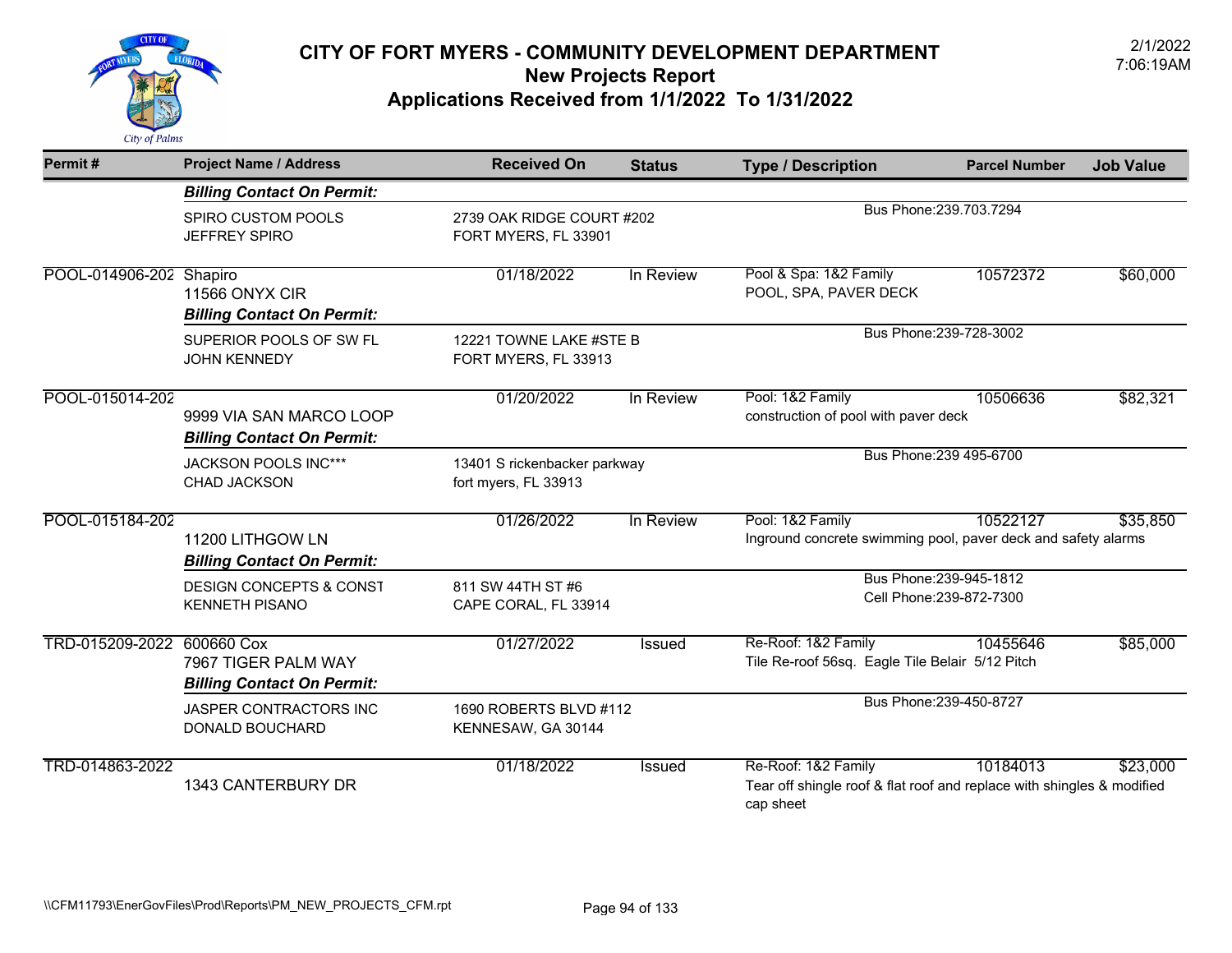

| Permit#                    | <b>Project Name / Address</b>                                | <b>Received On</b>                             | <b>Status</b>  | <b>Type / Description</b>                                                                                                                | <b>Parcel Number</b> | <b>Job Value</b> |
|----------------------------|--------------------------------------------------------------|------------------------------------------------|----------------|------------------------------------------------------------------------------------------------------------------------------------------|----------------------|------------------|
|                            | <b>Billing Contact On Permit:</b>                            |                                                |                |                                                                                                                                          |                      |                  |
|                            | Copping Roofing Inc<br>Jami Woolston                         | 17430 East ST<br>North Fort Myers, 33917       |                | Bus Phone: 2395432255                                                                                                                    |                      |                  |
| TRD-014814-2022            | 8328 PROVENCIA CT<br><b>Billing Contact On Permit:</b>       | 01/17/2022                                     | In Review      | Re-Roof: 1&2 Family<br>TILE ROOF REPLACEMENT                                                                                             | 10525432             | \$54,500         |
|                            | MARLIN CONSTRUCTION GR(<br><b>DAVID AARON</b>                | 13750 Treeline AVE #7<br>Fort Myers, FL 33913  |                | Bus Phone: 239-331-5252                                                                                                                  |                      |                  |
| TRD-015037-2022 SWFL 21897 | 10740 RAVENNA WAY                                            | 01/20/2022                                     | Ready to Issue | Re-Roof: 1&2 Family<br>Concrete Tile ReRoof                                                                                              | 10493577             | \$81,141         |
|                            | <b>Billing Contact On Permit:</b>                            |                                                |                | Bus Phone: 850-797-0223                                                                                                                  |                      |                  |
|                            | APEX ROOFING & RESTORAT<br>ROBERT CROCKER                    | 2740 OAK RIDGE CT #301<br>FORT MYERS, FL 33901 |                |                                                                                                                                          |                      |                  |
| TRD-014473-2022            | 7311 HERITAGE PALMS ESTATES DR                               | 01/05/2022                                     | <b>Issued</b>  | Re-Roof: 1&2 Family<br>Remove hurricane damaged tile and underlayment.<br>Re-nail decking to code. Install self adhered underlayment and | 10460398             | \$65,000         |
|                            | <b>Billing Contact On Permit:</b>                            |                                                |                | flashing. Install tile to manufacturers specifications.                                                                                  |                      |                  |
|                            | <b>CMR Construction &amp; Roofing</b><br><b>Steven Soule</b> | 1429 Don ST #A<br>Naples, FL 34104             |                |                                                                                                                                          |                      |                  |
| TRD-014949-2022            | 1228 SHADOW LN                                               | 01/19/2022                                     | Issued         | Re-Roof: 1&2 Family<br>Tear off shingle & flat roof and replace with shingles - taper flat and<br>install modified cap sheet             | 10183478             | \$27,000         |
|                            | <b>Billing Contact On Permit:</b>                            |                                                |                |                                                                                                                                          |                      |                  |
|                            | Copping Roofing Inc<br>Jami Woolston                         | 17430 East ST<br>North Fort Myers, 33917       |                | Bus Phone: 2395432255                                                                                                                    |                      |                  |
| TRD-015131-2022            | 3314 DORA ST                                                 | 01/25/2022                                     | Ready to Issue | Re-Roof: 1&2 Family<br>Shingle re-roof                                                                                                   | 10464895             | \$12,740         |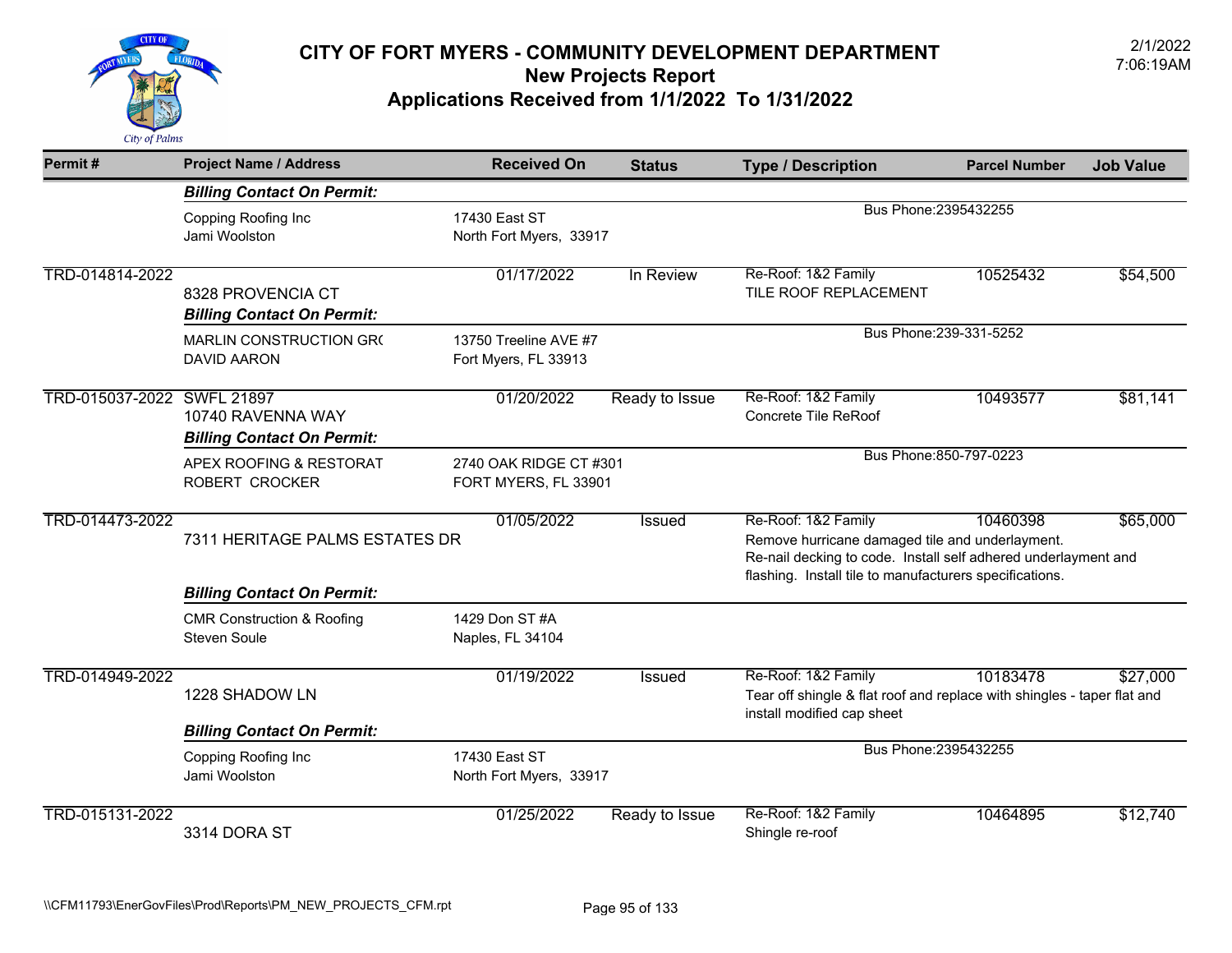

| Permit#                             | <b>Project Name / Address</b>                                | <b>Received On</b>                            | <b>Status</b>        | <b>Type / Description</b>                                                                                                                                                                               | <b>Parcel Number</b>    | <b>Job Value</b> |
|-------------------------------------|--------------------------------------------------------------|-----------------------------------------------|----------------------|---------------------------------------------------------------------------------------------------------------------------------------------------------------------------------------------------------|-------------------------|------------------|
|                                     | <b>Billing Contact On Permit:</b>                            |                                               |                      |                                                                                                                                                                                                         |                         |                  |
|                                     | <b>ROMAN ROOFING INC</b><br>NORMAN DOPFER                    | 805 NE 7TH TER<br>CAPE CORAL, FL 33909        |                      | Bus Phone: 239-458-7663                                                                                                                                                                                 |                         |                  |
| TRD-014857-2022                     | 13097 SIMSBURY TER<br><b>Billing Contact On Permit:</b>      | 01/18/2022                                    | Issued-Inspections   | Re-Roof: 1&2 Family<br>CONCRETE TITLE RE ROOF.                                                                                                                                                          | 10531155                | \$31,950         |
|                                     | MONTGOMERY W WINSLOW I<br>MONTGOMERY WINSLOW                 |                                               |                      |                                                                                                                                                                                                         | Bus Phone: 239-707-9755 |                  |
| TRD-014749-2022 MCBREEN             | 1373 STADLER DR<br><b>Billing Contact On Permit:</b>         | 01/13/2022                                    | <b>Issued</b>        | Re-Roof: 1&2 Family<br>REMOVE EXISTING MODIFIED ROOF AND REPLACE WITH NEW                                                                                                                               | 10184100                | \$13,580         |
|                                     | AFFORDABLE ROOFING & GU<br><b>ERIC WESSERLING</b>            | 911 SE SE 15TH AVE<br>CAPE Coral, FL 33990    |                      | Bus Phone: 239-458-4968                                                                                                                                                                                 |                         |                  |
| <b>TRD-015077-2022 Sara Varnell</b> | 1664 CUSHMAN CIR                                             | 01/24/2022                                    | Issued-Inspections   | Re-Roof: 1&2 Family<br>Remove hurricane damaged shingles and underlayment. Re-nail<br>decking to code. Install self adhered underlayment and flashing.<br>Install tile to manufacturers specifications. | 10184857                | \$19,000         |
|                                     | <b>Billing Contact On Permit:</b>                            |                                               |                      |                                                                                                                                                                                                         |                         |                  |
|                                     | <b>CMR Construction &amp; Roofing</b><br><b>Steven Soule</b> | 1429 Don ST #A<br>Naples, FL 34104            |                      |                                                                                                                                                                                                         |                         |                  |
| TRD-015046-2022                     | 1501 LILY POND CT<br><b>Billing Contact On Permit:</b>       | 01/21/2022                                    | ady to Issue with No | Re-Roof: 1&2 Family<br>Shingle Re-Roof / tear off / Fiberglass Shingles                                                                                                                                 | 10185303                | \$24,500         |
|                                     | <b>FRANK'S ROOFING &amp; SPRAYII</b><br>AMIELEE DAMPIER      | 13828 PALM BEACH BLVD<br>Fort Myers, FL 33905 |                      |                                                                                                                                                                                                         | Bus Phone: 239-369-9045 |                  |
| TRD-014565-2022                     | 4931 MAJORCA PALMS DR                                        | 01/07/2022                                    | Issued-Inspections   | Re-Roof: 1&2 Family<br>shingle re-roof                                                                                                                                                                  | 10549994                | \$13,066         |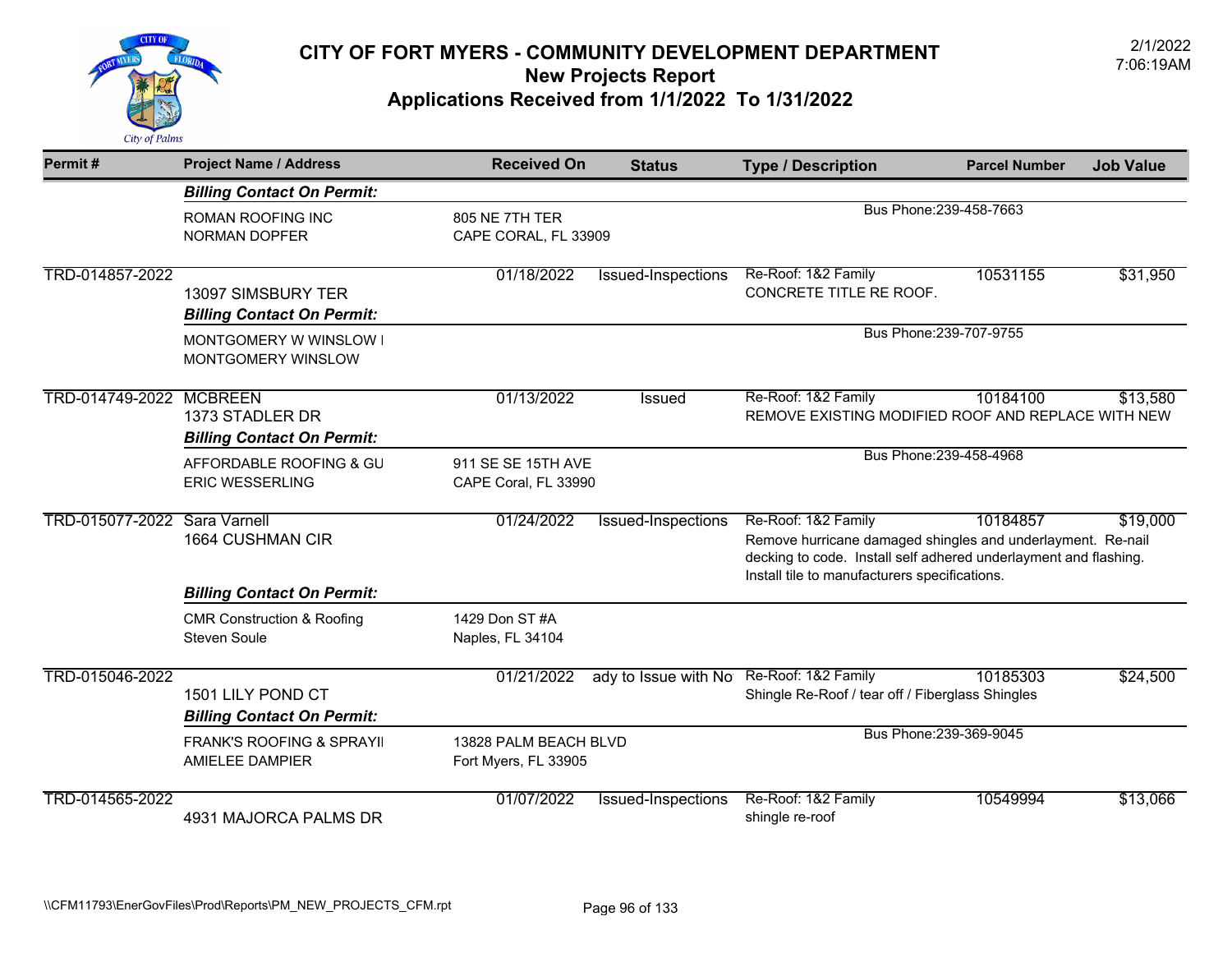

| Permit#         | <b>Project Name / Address</b>          | <b>Received On</b>          | <b>Status</b>      | <b>Type / Description</b>                | <b>Parcel Number</b>     | <b>Job Value</b> |
|-----------------|----------------------------------------|-----------------------------|--------------------|------------------------------------------|--------------------------|------------------|
|                 | <b>Billing Contact On Permit:</b>      |                             |                    |                                          |                          |                  |
|                 |                                        | 8831 Business Park Drive    |                    |                                          |                          |                  |
|                 | Daysha Ortiz                           |                             |                    |                                          |                          |                  |
| TRD-014464-2022 |                                        | 01/04/2022                  | Issued-Inspections | Re-Roof: 1&2 Family                      | 10247465                 | \$12,000         |
|                 | 4505 LUCKETT RD                        |                             |                    | Tear Off old roof, Install new roof      |                          |                  |
|                 | <b>Billing Contact On Permit:</b>      |                             |                    |                                          |                          |                  |
|                 |                                        | 4505 LUCKETT RD             |                    |                                          |                          |                  |
|                 | <b>JOSE MARTIN GAMINO</b>              | FORT MYERS, FL 33905        |                    | Cell Phone: 2394655288                   |                          |                  |
| TRD-014826-2022 |                                        | 01/18/2022                  | Ready to Issue     | Re-Roof: 1&2 Family                      | 10185298                 | \$17,000         |
|                 | <b>1466 FRIENDSHIP WALKWAY</b>         |                             |                    | Shingle Roof Replacement                 |                          |                  |
|                 | <b>Billing Contact On Permit:</b>      |                             |                    |                                          |                          |                  |
|                 | SAINT RAPHAEL ROOFING IN               | 17407 JEAN ST               |                    | Bus Phone: 239-438-3064                  |                          |                  |
|                 | <b>JORGE ALBINAGORTA</b>               | FORT MYERS, FL 33967        |                    |                                          |                          |                  |
|                 |                                        |                             |                    |                                          | Home Phone: 239-220-5120 |                  |
| TRD-014635-2022 |                                        | 01/10/2022                  | <b>Issued</b>      | Re-Roof: 1&2 Family                      | 10465089                 | \$38,109         |
|                 | 11309 WINE PALM RD                     |                             |                    | Tile Re-Roof                             |                          |                  |
|                 | <b>Billing Contact On Permit:</b>      |                             |                    |                                          |                          |                  |
|                 | <b>KELLY ROOFING</b>                   | 9930 CHANNEL 30 DR          |                    | Bus Phone: 239-435-0014                  |                          |                  |
|                 | <b>KENNETH KELLY</b>                   | BONITA SPRINGS, FL 34135    |                    |                                          |                          |                  |
| TRD-014549-2022 |                                        | 01/06/2022                  | <b>Issued</b>      | Re-Roof: 1&2 Family                      | 10172869                 | \$14,200         |
|                 | 2741 MCGREGOR BLVD                     |                             |                    | tear off and re-roof 24 sq and 6 sq flat |                          |                  |
|                 | <b>Billing Contact On Permit:</b>      |                             |                    |                                          |                          |                  |
|                 | Southern Safe Construction             | PO Box 320764 PO Box 320764 |                    | Bus Phone: 8128381500                    |                          |                  |
|                 | <b>Ronald Bennett</b>                  | tampa, FL 33679             |                    |                                          |                          |                  |
| TRD-015102-2022 | Janice Donaldson<br>10531 WINE PALM RD | 01/24/2022                  | Issued             | Re-Roof: 1&2 Family<br>Tile Re-Roof      | 10455663                 | \$72,499         |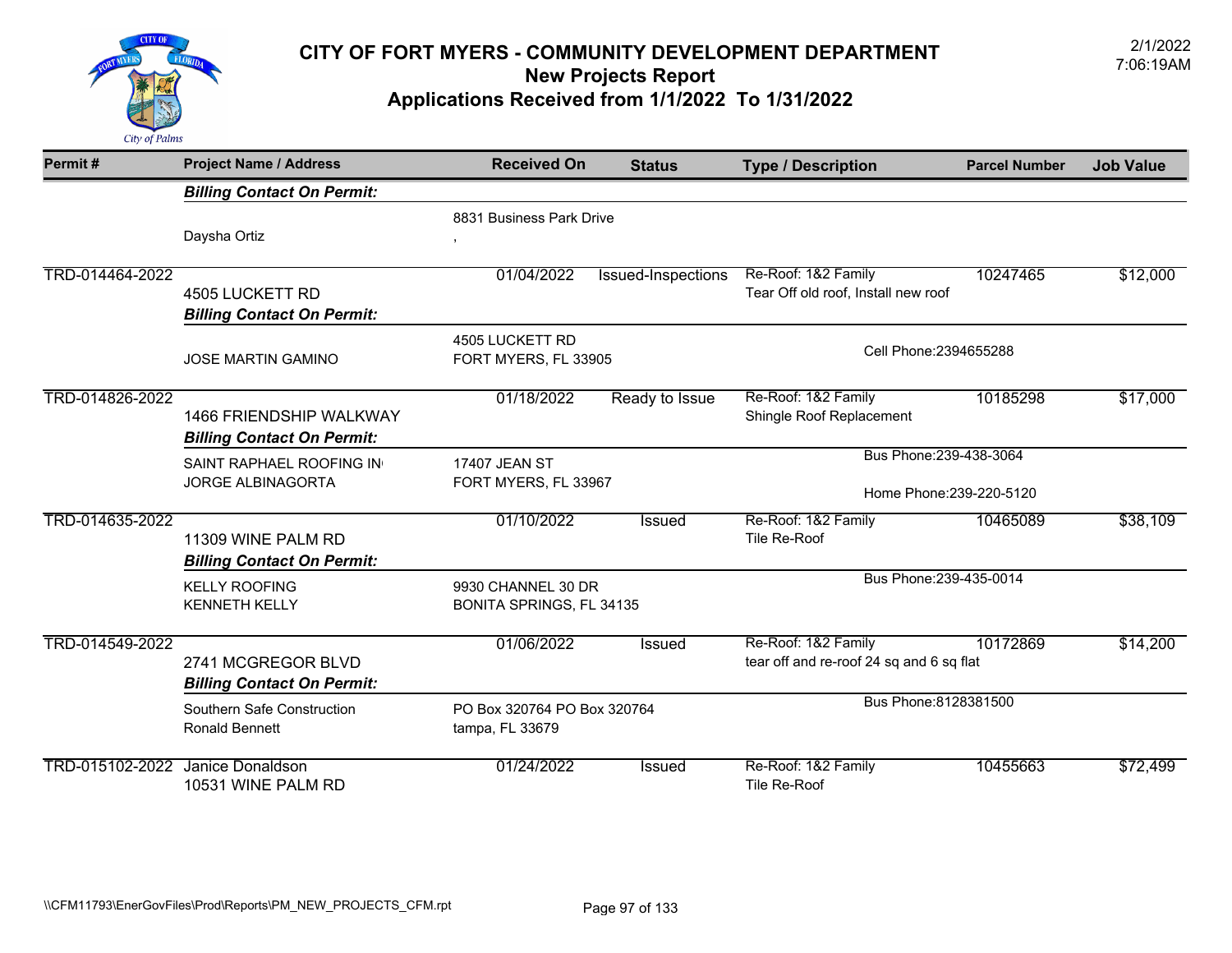

| Permit#         | <b>Project Name / Address</b>                                                 | <b>Received On</b>                             | <b>Status</b>      | <b>Type / Description</b>                                  | <b>Parcel Number</b>    | <b>Job Value</b> |
|-----------------|-------------------------------------------------------------------------------|------------------------------------------------|--------------------|------------------------------------------------------------|-------------------------|------------------|
|                 | <b>Billing Contact On Permit:</b>                                             |                                                |                    |                                                            |                         |                  |
|                 | <b>KELLY ROOFING</b><br><b>KENNETH KELLY</b>                                  | 9930 CHANNEL 30 DR<br>BONITA SPRINGS, FL 34135 |                    |                                                            | Bus Phone: 239-435-0014 |                  |
| TRD-015281-2022 | 1466 PALOMA DR<br><b>Billing Contact On Permit:</b>                           | 01/31/2022                                     | Submitted - Online | Re-Roof: 1&2 Family<br>Metal Re-Roof                       | 10176592                | \$23,100         |
|                 | BRYANT ROOFING LLC<br><b>DEREK BECK</b>                                       |                                                |                    |                                                            | Bus Phone: 863-675-7045 |                  |
| TRD-015027-2022 | 3840 EDGEWOOD AVE<br><b>Billing Contact On Permit:</b>                        | 01/20/2022                                     | Issued-Inspections | Re-Roof: 1&2 Family<br>ROOF REPLACEMENT                    | 10245551                | \$10,000         |
|                 | <b>INTERNATIONAL ROOFING LL</b><br>LORENA GODOY                               | 10131 Sugar Maple LN<br>fort myers, FL 33913   |                    |                                                            | Bus Phone: 239-202-8103 |                  |
| TRD-014785-2022 | 1441 MARAVILLA AVE<br><b>Billing Contact On Permit:</b>                       | 01/14/2022                                     | <b>Issued</b>      | Re-Roof: 1&2 Family<br>Reroof modified base and cap sheet. | 10176540                | \$9,000          |
|                 | V AND M ROOFING INC<br><b>VICTOR HERNANDEZ</b>                                |                                                |                    |                                                            | Bus Phone: 239-201-5108 |                  |
| TRD-015068-2022 | <b>Manning Roof</b><br>11530 CENTAUR WAY<br><b>Billing Contact On Permit:</b> | 01/23/2022                                     | <b>Issued</b>      | Re-Roof: 1&2 Family<br>REMOVE AND REPLACE TILE WITH NEW    | 10507072                | \$95,000         |
|                 | <b>GSD CONSTRUCTION, LLC</b><br><b>JOSEPH PIAGENTINI</b>                      | 233 N COLLIER<br>MARCO ISLAND, FL              |                    |                                                            | Bus Phone: 239-204-3064 |                  |
| TRD-015276-2022 | 647 NUNA AVE #47                                                              | 01/28/2022                                     | Issued-Inspections | Re-Roof: 1&2 Family<br>Re-Roof                             | 10247889                | \$4,500          |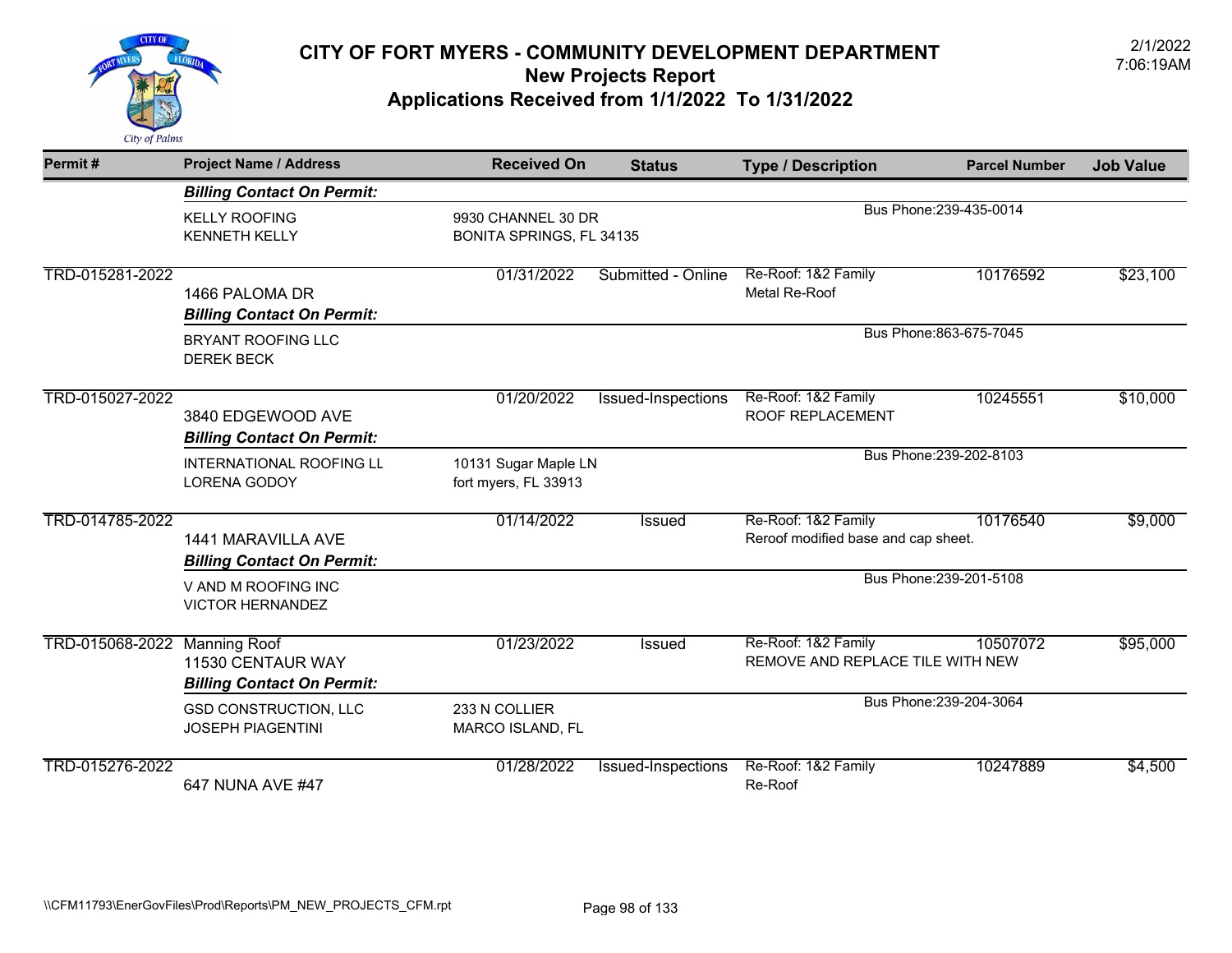

| Permit#                    | <b>Project Name / Address</b>                            | <b>Received On</b>                              | <b>Status</b>      | <b>Type / Description</b>                                                              | <b>Parcel Number</b>    | <b>Job Value</b> |
|----------------------------|----------------------------------------------------------|-------------------------------------------------|--------------------|----------------------------------------------------------------------------------------|-------------------------|------------------|
|                            | <b>Billing Contact On Permit:</b>                        |                                                 |                    |                                                                                        |                         |                  |
|                            | <b>B H ROOFING LLC</b><br><b>BENJAMIN HACKBARTH</b>      |                                                 |                    | Bus Phone: 239-201-5211                                                                |                         |                  |
| TRD-015138-2022            | 10061 OAKHURST WAY                                       | 01/25/2022                                      | In Review          | Re-Roof: 1&2 Family<br>HURRICANE IRMA RE-ROOF CONCRETE TILE TO CONCRETE<br><b>TILE</b> | 10491669                | \$45,000         |
|                            | <b>Billing Contact On Permit:</b>                        |                                                 |                    |                                                                                        |                         |                  |
|                            | METRO ROOFING AND CONS'<br><b>RANDY SORRELLS</b>         | 9911 CORKSCREW RD #218<br>ESTERO, FL 33928      |                    |                                                                                        | Bus Phone: 239-301-4196 |                  |
| TRD-014534-2022            | 11241 WINE PALM RD<br><b>Billing Contact On Permit:</b>  | 01/06/2022                                      | <b>Issued</b>      | Re-Roof: 1&2 Family<br>Tile Re-Roof                                                    | 10465067                | \$37,250         |
|                            | <b>KELLY ROOFING</b><br><b>KENNETH KELLY</b>             | 9930 CHANNEL 30 DR<br>BONITA SPRINGS, FL 34135  |                    |                                                                                        | Bus Phone: 239-435-0014 |                  |
| TRD-015200-2022 SWFL 21990 | 10625 CAMARELLE CIR<br><b>Billing Contact On Permit:</b> | 01/26/2022                                      | Issued             | Re-Roof: 1&2 Family<br><b>Residential Tile ReRoof</b>                                  | 10524847                | \$48,974         |
|                            | APEX ROOFING & RESTORAT<br>ROBERT CROCKER                | 2740 OAK RIDGE CT #301<br>FORT MYERS, FL 33901  |                    |                                                                                        | Bus Phone: 850-797-0223 |                  |
| TRD-015186-2022            | 1337 BRADFORD RD<br><b>Billing Contact On Permit:</b>    | 01/26/2022                                      | Issued-Inspections | Re-Roof: 1&2 Family<br>49 square shingle roof replacement.                             | 10582150                | \$29,673         |
|                            | RESOLUTE ROOFING LLC<br>Warren Romig                     | 1685 TARGET CT #Unit 15<br>FORT MYERS, FL 33905 |                    | Bus Phone: 2397669790<br>Cell Phone: 2394882113                                        |                         |                  |
| TRD-014677-2022            | 1862 LINHART AVE                                         | 01/11/2022                                      | <b>Issued</b>      | Re-Roof: 1&2 Family<br>Metal Re-roof                                                   | 10175893                | \$31,650         |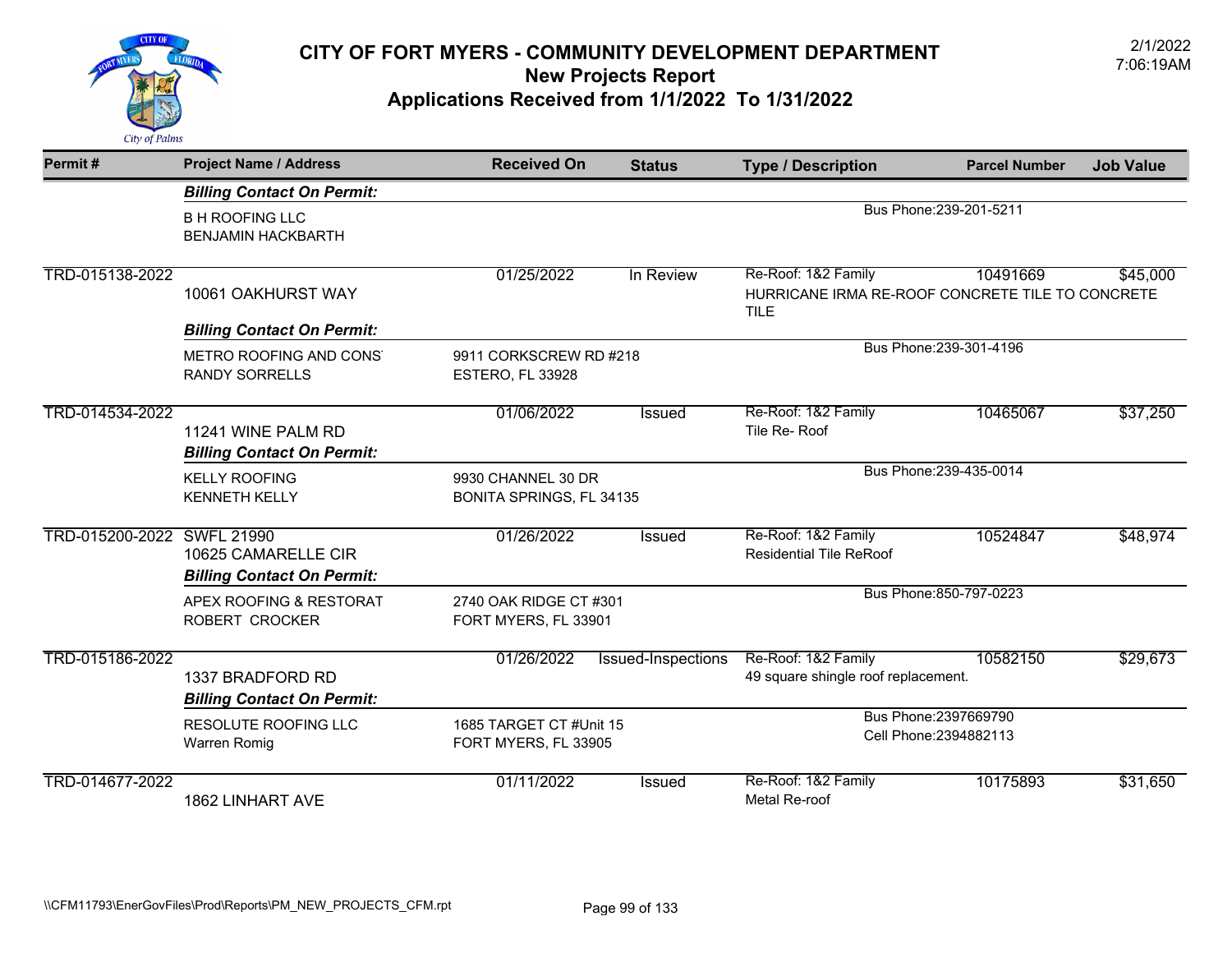

| Permit#                     | <b>Project Name / Address</b>                              | <b>Received On</b>                                                | <b>Status</b>      | <b>Type / Description</b>                                 | <b>Parcel Number</b> | <b>Job Value</b> |
|-----------------------------|------------------------------------------------------------|-------------------------------------------------------------------|--------------------|-----------------------------------------------------------|----------------------|------------------|
|                             | <b>Billing Contact On Permit:</b>                          |                                                                   |                    |                                                           |                      |                  |
|                             | Decker Roofing Inc<br>Benjamin Decker                      | 641 SW 4th St Unit 4 641 SW 4th St Unit 4<br>Cape Coral, FL 33991 |                    | Bus Phone: 239-800-4840                                   |                      |                  |
| TRD-014783-2022             | 8011 GATOR PALM DR<br><b>Billing Contact On Permit:</b>    | 01/14/2022                                                        | Issued             | Re-Roof: 1&2 Family<br>Residential Re-Roof- Tile to Tile. | 10451821             | \$41,500         |
|                             | <b>MASSEY CONSTRUCTION GR</b><br><b>MARK MASSEY</b>        | 5037 TAMIAMI TRL EAST<br>NAPLES, FL 34113                         |                    | Bus Phone: 239-778-8794                                   |                      |                  |
| TRD-014577-2022             | 1470 MANUELS DR<br><b>Billing Contact On Permit:</b>       | 01/07/2022                                                        | Finaled            | Re-Roof: 1&2 Family<br>Shingle to shingle re roof         | 10172816             | \$11,973         |
|                             | AFFORDABLE ROOFING & GU<br><b>ERIC WESSERLING</b>          | 911 SE SE 15TH AVE<br>CAPE Coral, FL 33990                        |                    | Bus Phone: 239-458-4968                                   |                      |                  |
| TRD-014659-2022 Adrian Kerr | 62 TIMBERLAND CIR S<br><b>Billing Contact On Permit:</b>   | 01/11/2022                                                        | Issued             | Re-Roof: 1&2 Family<br>SHINGLE RE ROOF                    | 10186954             | \$45,254         |
|                             | <b>KELLY ROOFING</b><br><b>KENNETH KELLY</b>               | 9930 CHANNEL 30 DR<br>BONITA SPRINGS, FL 34135                    |                    | Bus Phone: 239-435-0014                                   |                      |                  |
| TRD-014557-2022             | 4838 MAJORCA PALMS DR<br><b>Billing Contact On Permit:</b> | 01/07/2022                                                        | Issued-Inspections | Re-Roof: 1&2 Family<br>Shingle re-roof                    | 10549926             | \$13,066         |
|                             | Daysha Ortiz                                               | 8831 Business Park Drive                                          |                    |                                                           |                      |                  |
| TRD-015017-2022             | 2981 EDISON AVE                                            | 01/20/2022                                                        | <b>Issued</b>      | Re-Roof: 1&2 Family<br>Re Roof Shingle to Shingle         | 10253425             | \$6,090          |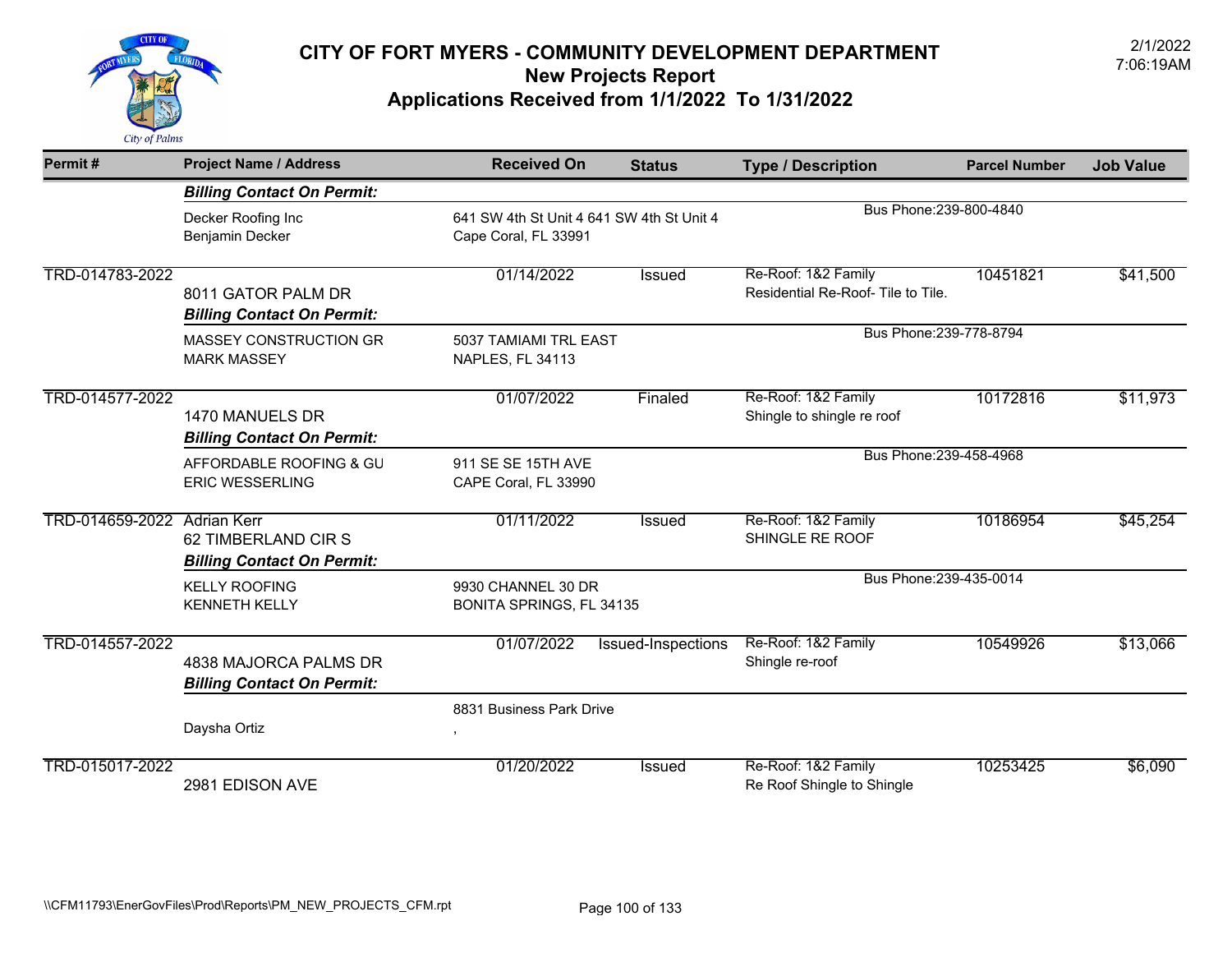

| Permit#                         | <b>Project Name / Address</b>                                                     | <b>Received On</b>                              | <b>Status</b>                            | <b>Type / Description</b>                                                                                                        | <b>Parcel Number</b>    | <b>Job Value</b> |
|---------------------------------|-----------------------------------------------------------------------------------|-------------------------------------------------|------------------------------------------|----------------------------------------------------------------------------------------------------------------------------------|-------------------------|------------------|
|                                 | <b>Billing Contact On Permit:</b>                                                 |                                                 |                                          |                                                                                                                                  |                         |                  |
|                                 | First Service CGC INC<br>Peggy Booth                                              | 1364 Touchstone RD<br>N Fort Myers, FL 33903    |                                          |                                                                                                                                  | Bus Phone: 239-652-5784 |                  |
| TRD-014564-2022                 | 4929 MAJORCA PALMS DR<br><b>Billing Contact On Permit:</b>                        | 01/07/2022                                      | Issued-Inspections                       | Re-Roof: 1&2 Family<br>shingle re-roof                                                                                           | 10549995                | \$13,066         |
|                                 | Daysha Ortiz                                                                      | 8831 Business Park Drive<br>$\,$                |                                          |                                                                                                                                  |                         |                  |
| TRD-015103-2022 KOGOVSEK        | 4276 AVIAN AVE<br><b>Billing Contact On Permit:</b>                               | 01/24/2022                                      | ady to Issue with No Re-Roof: 1&2 Family | REPLACE EXISITING ROOF WITH ASPHALT SHINGLES OF<br>COLOR AND QUALITY SIMILAR TO ORIGINAL ROOF                                    | 10483957                | \$14,100         |
|                                 | ECO ROOF AND SOLAR<br>Dylan LUCAS                                                 | 5532 SHIRLEY<br><b>NAPLES, FL 34109</b>         |                                          |                                                                                                                                  | Bus Phone: 239-596-3509 |                  |
| TRD-014678-2022 CLARK           | 1655 HENDERSON AVE                                                                | 01/12/2022                                      | Submitted - Online                       | Re-Roof: 1&2 Family<br>ASPHALT SHINGLE TEAR-OFF AND RE-ROOF. FL18355-R6.<br>FL5259-R33                                           | 10251230                | \$5,390          |
|                                 | <b>Billing Contact On Permit:</b><br>PHOENIX CONTRACTING OF :<br>THOMAS SCHOFIELD | 2119 ARUBA AVE<br>FORT MYERS, FL 33905          |                                          |                                                                                                                                  | Bus Phone: 239-785-9315 |                  |
| TRD-015151-2022 Re-Roof Carter  | 3056 APACHE ST                                                                    | 01/25/2022                                      | Issued                                   | Re-Roof: 1&2 Family<br>Re-Roof Shingle,<br>Underlayment - TriBuilt,<br>Vent - Ridge Vent<br>Flat roof included in scope of work. | 10251648                | \$15,200         |
|                                 | <b>Billing Contact On Permit:</b>                                                 |                                                 |                                          |                                                                                                                                  |                         |                  |
|                                 | <b>Total Home Roofing</b><br>Robert Donovan                                       | 597 Haverty CT #Suite 40<br>Rockledge, FL 32955 |                                          |                                                                                                                                  | Bus Phone: 321-369-9600 |                  |
| TRD-015095-2022 Re-Roof Benatti |                                                                                   | 01/24/2022                                      | <b>Issued-Inspections</b>                | Re-Roof: 1&2 Family                                                                                                              | 10183901                | \$13,507         |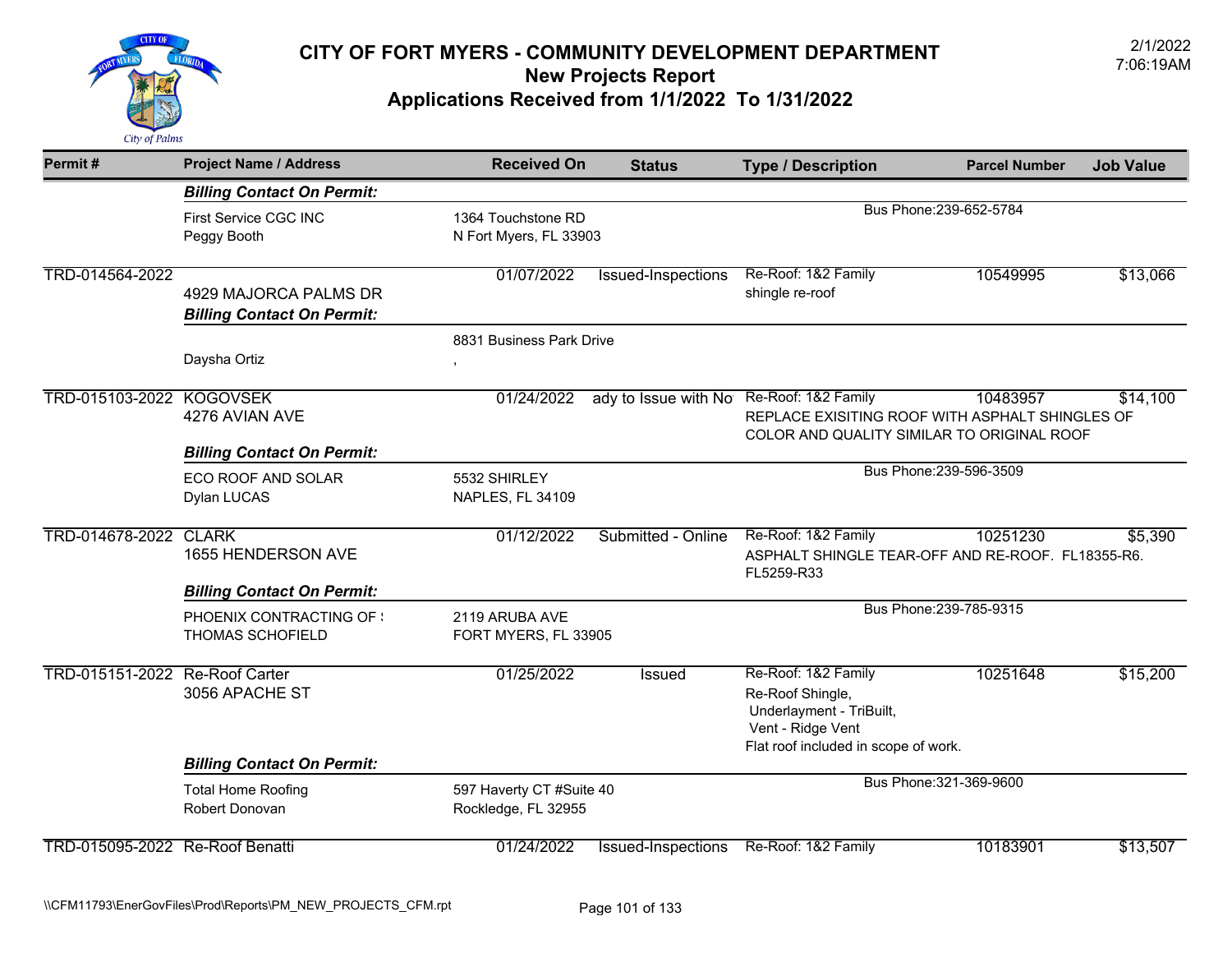

| Permit#         | <b>Project Name / Address</b>                                                                     | <b>Received On</b>                              | <b>Status</b>      | <b>Type / Description</b>                                            | <b>Parcel Number</b>    | <b>Job Value</b> |
|-----------------|---------------------------------------------------------------------------------------------------|-------------------------------------------------|--------------------|----------------------------------------------------------------------|-------------------------|------------------|
|                 | 1413 SAN JUAN AVE                                                                                 |                                                 |                    | Re-Roof Shingle,<br>Underlayment - TriBuilt,<br>Vent - Ridge Vent    |                         |                  |
|                 | <b>Billing Contact On Permit:</b>                                                                 |                                                 |                    |                                                                      |                         |                  |
|                 | <b>Total Home Roofing</b><br>Robert Donovan                                                       | 597 Haverty CT #Suite 40<br>Rockledge, FL 32955 |                    |                                                                      | Bus Phone: 321-369-9600 |                  |
|                 | TRD-015185-2022 Signature Kitchen & Bath<br>3918 LA PALMA ST<br><b>Billing Contact On Permit:</b> | 01/26/2022                                      | <b>Issued</b>      | Re-Roof: 1&2 Family<br>Shingle re-roof                               | 10184250                | \$7,200          |
|                 | NASTAR ROOFING ENTERPRI<br><b>BENJAMIN ADKISON</b>                                                | 4005 DEL PRADO<br>CAPE CORAL, FL 33904          |                    |                                                                      | Bus Phone: 239.540.2443 |                  |
| TRD-015173-2022 | 1901 PASSAIC AVE<br><b>Billing Contact On Permit:</b>                                             | 01/26/2022                                      | Issued-Inspections | Re-Roof: 1&2 Family<br>Re-roof Shingle slopes. Fatl; tpo Single Ply. | 10176364                | \$10,000         |
|                 | <b>WEST COAST ROOFING</b><br><b>DAVID WALLIN</b>                                                  | 14032 PALM BEACH BLVD<br>FORT MYERS, FL 33905   |                    |                                                                      | Bus Phone: 239-694-2611 |                  |
| TRD-014462-2022 | 3750 MADISON AVE<br><b>Billing Contact On Permit:</b>                                             | 01/04/2022                                      | Finaled            | Re-Roof: 1&2 Family<br>RE-ROOF                                       | 10246643                | \$8,000          |
|                 | <b>WATCO CONSTRUCTION INC</b><br><b>CHAD WATSON</b>                                               | 6840 BRIARCLIFF RD<br>FORT MYERS, FL 33912      |                    |                                                                      | Bus Phone: 2397841354   |                  |
| TRD-015091-2022 | Investus<br>1165 POLK ST<br><b>Billing Contact On Permit:</b>                                     | 01/24/2022                                      | <b>Issued</b>      | Re-Roof: 1&2 Family<br>Shingle Re-roof                               | 10246981                | \$7,498          |
|                 | ROOFING BY HOMEPLUS INC<br><b>RAMON GOAS</b>                                                      | 4651 SE 11th PL<br>CAPE CORAL, FL 33906         |                    |                                                                      | Bus Phone: 239-540-4550 |                  |
| TRD-014465-2022 | 8112 FELISA CT                                                                                    | 01/04/2022                                      | Issued-Inspections | Re-Roof: 1&2 Family<br><b>Residential Re-tile</b>                    | 10525328                | \$74,000         |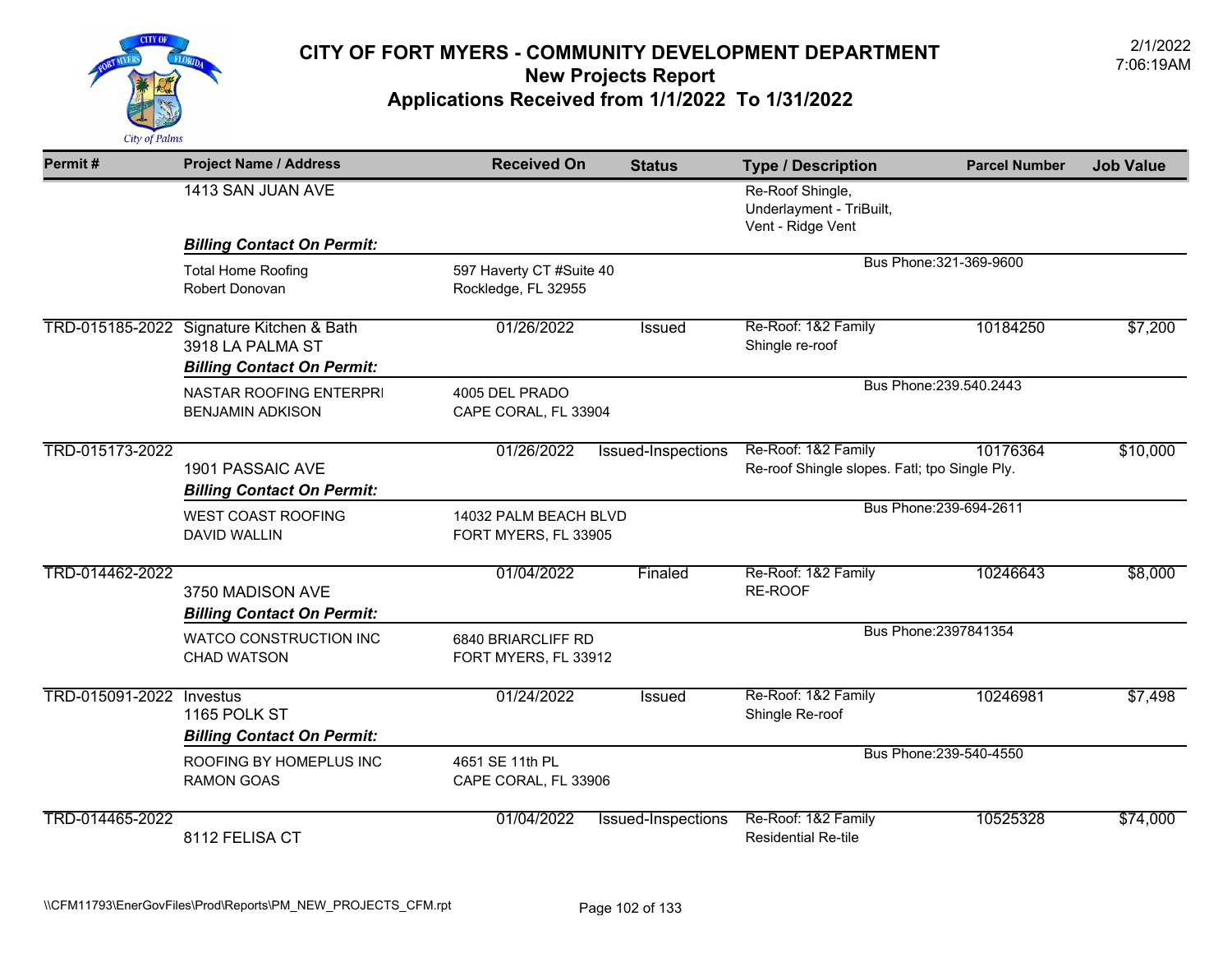

| Permit#                          | <b>Project Name / Address</b>                                | <b>Received On</b>                                | <b>Status</b>      | <b>Type / Description</b>                                                                                                                                                                          | <b>Parcel Number</b>    | <b>Job Value</b> |
|----------------------------------|--------------------------------------------------------------|---------------------------------------------------|--------------------|----------------------------------------------------------------------------------------------------------------------------------------------------------------------------------------------------|-------------------------|------------------|
|                                  | <b>Billing Contact On Permit:</b>                            |                                                   |                    |                                                                                                                                                                                                    |                         |                  |
|                                  | Craftsman Roofing and Restoral<br>James Metzker              | 4632 Del Prado S. BLVD #A<br>Cape Coral, FL 33904 |                    |                                                                                                                                                                                                    | Bus Phone: 8333167663   |                  |
| TRD-014403-2022                  | 7316 HERITAGE PALMS ESTATES DR                               | 01/03/2022                                        | Issued             | Re-Roof: 1&2 Family<br>Remove hurricane damaged tile and underlayment. Re-nail<br>decking to code. Install self adhered underlayment and flashing.<br>Install tile to manufacturers specifications | 10460397                | \$86,000         |
|                                  | <b>Billing Contact On Permit:</b>                            |                                                   |                    |                                                                                                                                                                                                    |                         |                  |
|                                  | <b>CMR Construction &amp; Roofing</b><br><b>Steven Soule</b> | 1429 Don ST #A<br>Naples, FL 34104                |                    |                                                                                                                                                                                                    |                         |                  |
| TRD-014744-2022                  | 1457 GRACE AVE<br><b>Billing Contact On Permit:</b>          | 01/13/2022                                        | Issued-Inspections | Re-Roof: 1&2 Family<br>Reroof shingle to metal                                                                                                                                                     | 10176787                | \$19,445         |
|                                  | <b>Craftsman Custom Builders LLC</b><br>Jim Metzker          | 10317 Sandrift AVE<br>Englewood, FL               |                    |                                                                                                                                                                                                    |                         |                  |
| TRD-015125-2022 7317-066         | 2047 MAPLE AVE<br><b>Billing Contact On Permit:</b>          | 01/25/2022                                        | Issued             | Re-Roof: 1&2 Family<br>REMOVE AND REPLACE ROOF, SHINGLE TO SHINGLE                                                                                                                                 | 10174702                | \$18,320         |
|                                  | <b>ROOFING &amp; RECONSTRUCTIC</b><br><b>DONALD HAIGHT</b>   | 1951 J and C Blvd<br>NAPLES, FL 34109             |                    |                                                                                                                                                                                                    | Bus Phone: 239-449-6301 |                  |
| TRD-015132-2022 Elizabeth Lowrey | 4615 CALOOSA VISTA WAY<br><b>Billing Contact On Permit:</b>  | 01/25/2022                                        | In Review          | Re-Roof: 1&2 Family<br>Shingle & flat re-roof + remove/replace 5 skylights                                                                                                                         | 10183827                | \$20,698         |
|                                  | ROMAN ROOFING INC<br><b>NORMAN DOPFER</b>                    | 805 NE 7TH TER<br>CAPE CORAL, FL 33909            |                    |                                                                                                                                                                                                    | Bus Phone: 239-458-7663 |                  |
| TRD-014544-2022                  | 8640-066<br>9042 SHADOW GLEN WAY                             | 01/06/2022                                        | Issued             | Re-Roof: 1&2 Family<br>REMOVE AND REPLACE ROOF, TILE TO TILE                                                                                                                                       | 10491358                | \$60,000         |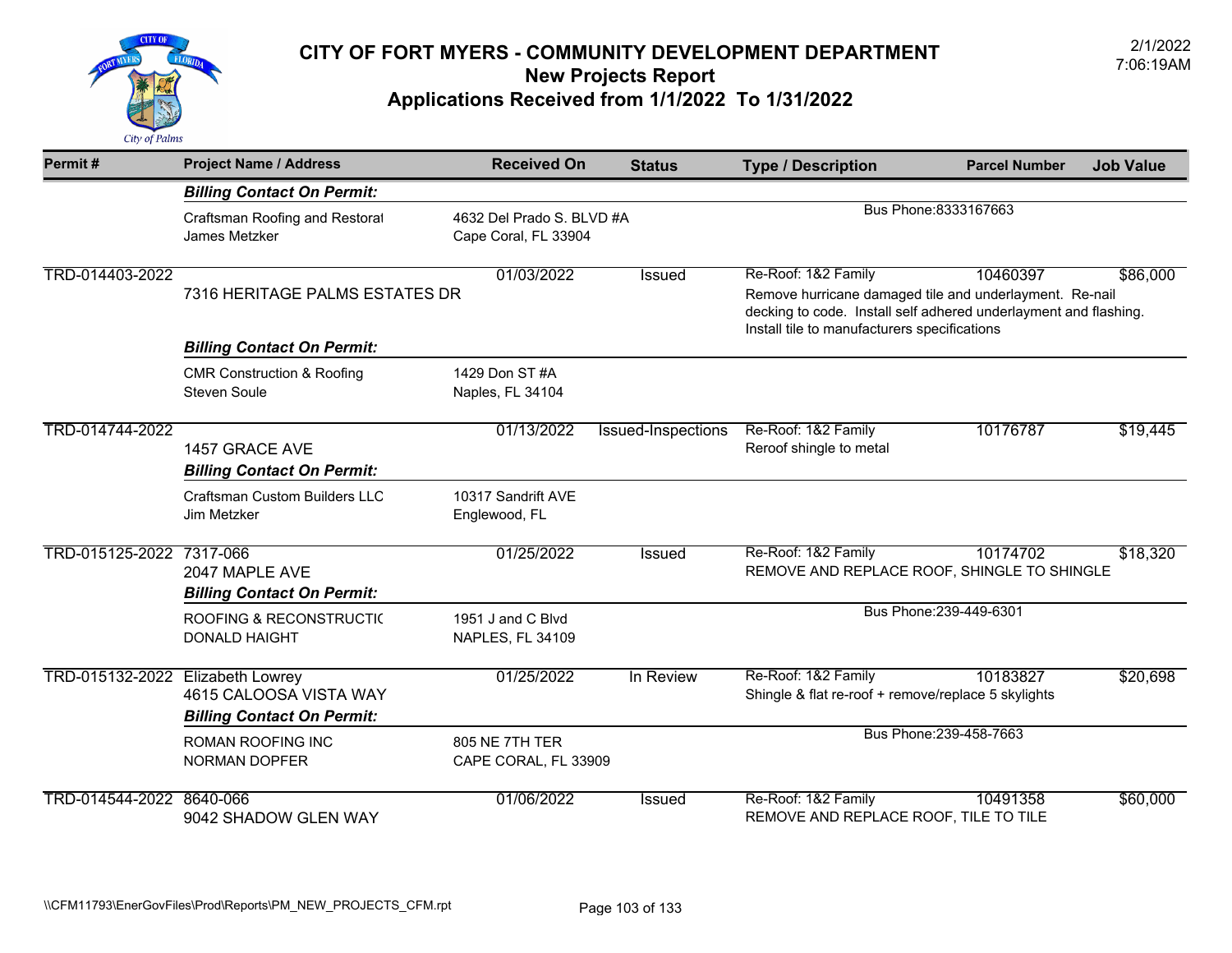

| Permit#                       | <b>Project Name / Address</b>                            | <b>Received On</b>                             | <b>Status</b>            | <b>Type / Description</b>                                | <b>Parcel Number</b> | <b>Job Value</b> |  |
|-------------------------------|----------------------------------------------------------|------------------------------------------------|--------------------------|----------------------------------------------------------|----------------------|------------------|--|
|                               | <b>Billing Contact On Permit:</b>                        |                                                |                          |                                                          |                      |                  |  |
|                               | ROOFING & RECONSTRUCTI(<br><b>DONALD HAIGHT</b>          | 1951 J and C Blvd<br><b>NAPLES, FL 34109</b>   |                          | Bus Phone: 239-449-6301                                  |                      |                  |  |
| TRD-015257-2022               | 2963 POWELL ST<br><b>Billing Contact On Permit:</b>      | 01/28/2022                                     | Issued-Inspections       | Re-Roof: 1&2 Family<br>REMOVE & REPLACE SHINGLE RE-ROOF  | 10174782             | \$6,000          |  |
|                               | <b>ENKORE CONSTRUCTION CO</b><br><b>BARRINGTON COOKE</b> |                                                | Cell Phone: 954-274-2366 |                                                          |                      |                  |  |
| TRD-014670-2022               | 2445 DUPREE ST<br><b>Billing Contact On Permit:</b>      | 01/11/2022                                     | Finaled                  | Re-Roof: 1&2 Family<br>Roofing shingles off shingles on. | 10254094             | \$5,000          |  |
|                               | <b>CAPE CORAL ROOFING AND \</b>                          | 1520 SE 46th LN #C                             |                          | Bus Phone: 239-771-3062                                  |                      |                  |  |
|                               | ALEXANDER GOMEZ                                          | CAPE CORAL, FL 33904                           |                          | Home Phone: 2399450872                                   |                      |                  |  |
| TRD-015100-2022 Rodger Kluzak | 11311 WINE PALM RD<br><b>Billing Contact On Permit:</b>  | 01/24/2022                                     | <b>Issued</b>            | Re-Roof: 1&2 Family<br>Tile Re-Roof                      | 10465088             | \$37,849         |  |
|                               | <b>KELLY ROOFING</b><br><b>KENNETH KELLY</b>             | 9930 CHANNEL 30 DR<br>BONITA SPRINGS, FL 34135 |                          | Bus Phone: 239-435-0014                                  |                      |                  |  |
| TRD-014612-2022               | 1632 WINKLER AVE<br><b>Billing Contact On Permit:</b>    | 01/10/2022                                     | Issued-Inspections       | Re-Roof: 1&2 Family<br>Re-Roof Shingles to Shingles.     | 10184620             | \$10,000         |  |
|                               | <b>GALVANO CONSTRUCTION LI</b><br>RICHARD GALVANO        | 6887 Poinciana AVE<br>FORT MYERS, FL 33910     |                          | Bus Phone: 941-822-9585                                  |                      |                  |  |
| TRD-015039-2022               | 2263 FRANKLIN ST                                         | 01/20/2022                                     | Issued                   | Re-Roof: 1&2 Family<br>Shingle Reroof                    | 10173762             | \$9,500          |  |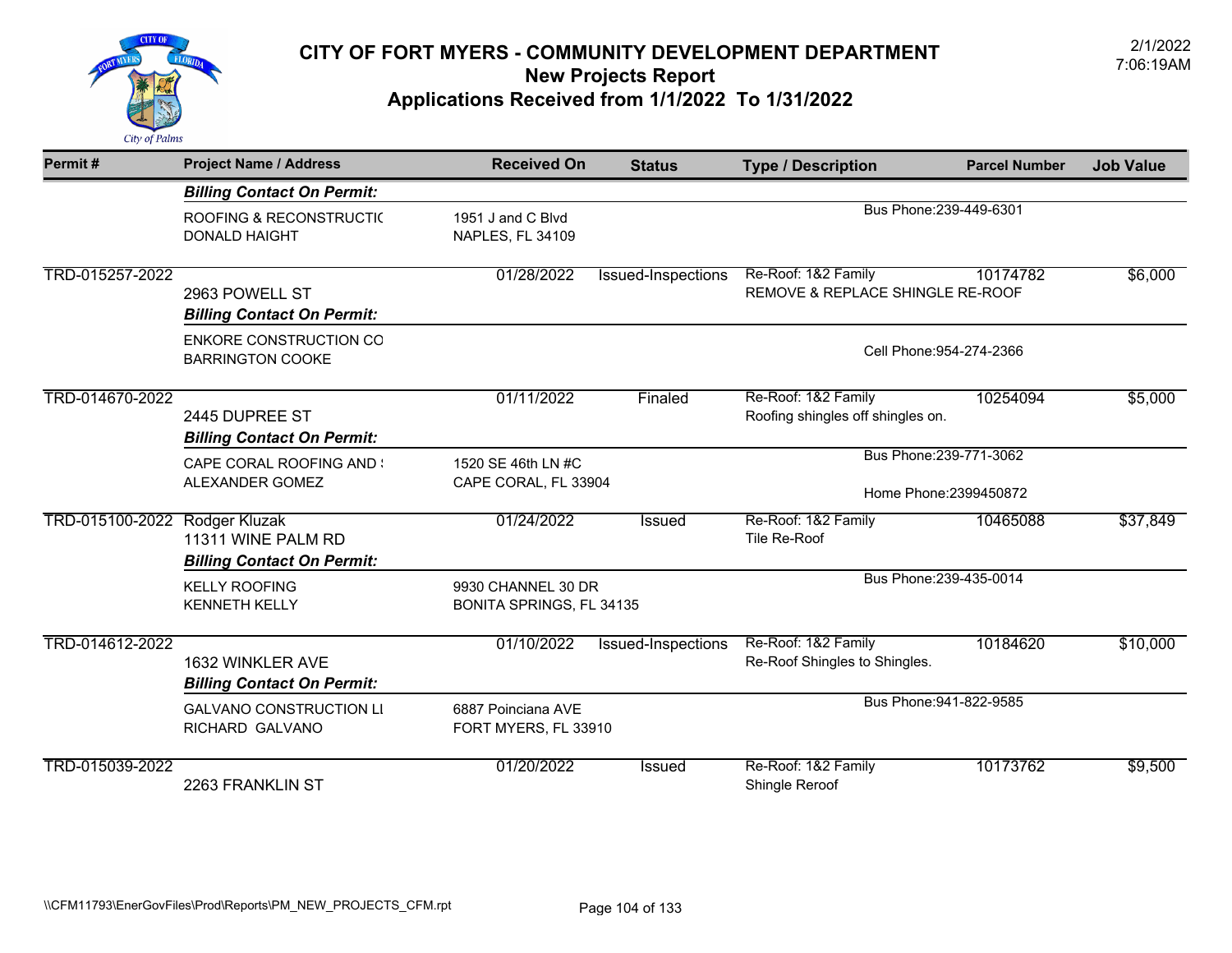

| Permit#                  | <b>Project Name / Address</b>                              | <b>Received On</b>                                    | <b>Status</b>        | <b>Type / Description</b>                                              | <b>Parcel Number</b>                              | <b>Job Value</b> |
|--------------------------|------------------------------------------------------------|-------------------------------------------------------|----------------------|------------------------------------------------------------------------|---------------------------------------------------|------------------|
|                          | <b>Billing Contact On Permit:</b>                          |                                                       |                      |                                                                        |                                                   |                  |
|                          | A Better Roofing LLC<br>Jorge Baez                         | 721 SW 10th ST<br>Cape Coral, FL 33991                |                      |                                                                        | Bus Phone: 2396459743                             |                  |
| TRD-015194-2022          | 4164 WOODSIDE AVE<br><b>Billing Contact On Permit:</b>     | 01/26/2022                                            | Issued               | Re-Roof: 1&2 Family<br>RE-ROOF FLAT 20X10                              | 10246185                                          | \$450            |
|                          | RODOLFO ORTIZ                                              |                                                       |                      |                                                                        | Bus Phone: 239-784-4197<br>Cell Phone: 2397844197 |                  |
| TRD-014836-2022          | 2975 MCGREGOR BLVD<br><b>Billing Contact On Permit:</b>    | 01/18/2022                                            | ady to Issue with No | Re-Roof: 1&2 Family<br>Walsh-Shingle-Reroof                            | 10175670                                          | \$30,900         |
|                          | ROOF RX, LLC                                               | 424 SE 47th TER #Unit C                               |                      |                                                                        | Bus Phone: 239-789-9218                           |                  |
|                          | <b>MILES GARNER</b>                                        | CAPE CORAL, FL 33904                                  |                      | Home Phone: 239-223-8070                                               |                                                   |                  |
| TRD-015089-2022          | 8293 SILVER BIRCH WAY<br><b>Billing Contact On Permit:</b> | 01/24/2022                                            | Issued-Inspections   | Re-Roof: 1&2 Family<br>Tear off old roof and re-roof with new shingles | 10496734                                          | \$11,200         |
|                          | W & E AYYAD LLC<br><b>WALID OKAB</b>                       | 3345 FOWLER<br>FORT MYERS, FL 33901                   |                      |                                                                        | Bus Phone: 2396919299                             |                  |
| TRD-015158-2022          | 4501 LUCKETT RD<br><b>Billing Contact On Permit:</b>       | 01/25/2022                                            | Issued-Inspections   | Re-Roof: 1&2 Family<br>Low slope re-roof                               | 10247466                                          | \$7,500          |
|                          | FLCEA INC.<br><b>RICARDO FERRERA</b>                       | 3440 MARINATOWN LN #205<br>NORTH FORT MYERS, FL 33903 |                      |                                                                        | Bus Phone: 239-673-9193                           |                  |
| TRD-015210-2022 Burkhart | 1333 ALCAZAR AVE                                           | 01/27/2022                                            | In Review            | Re-Roof: 1&2 Family<br>Shingle-Reroof and flat of 11sqs                | 10175678                                          | \$22,500         |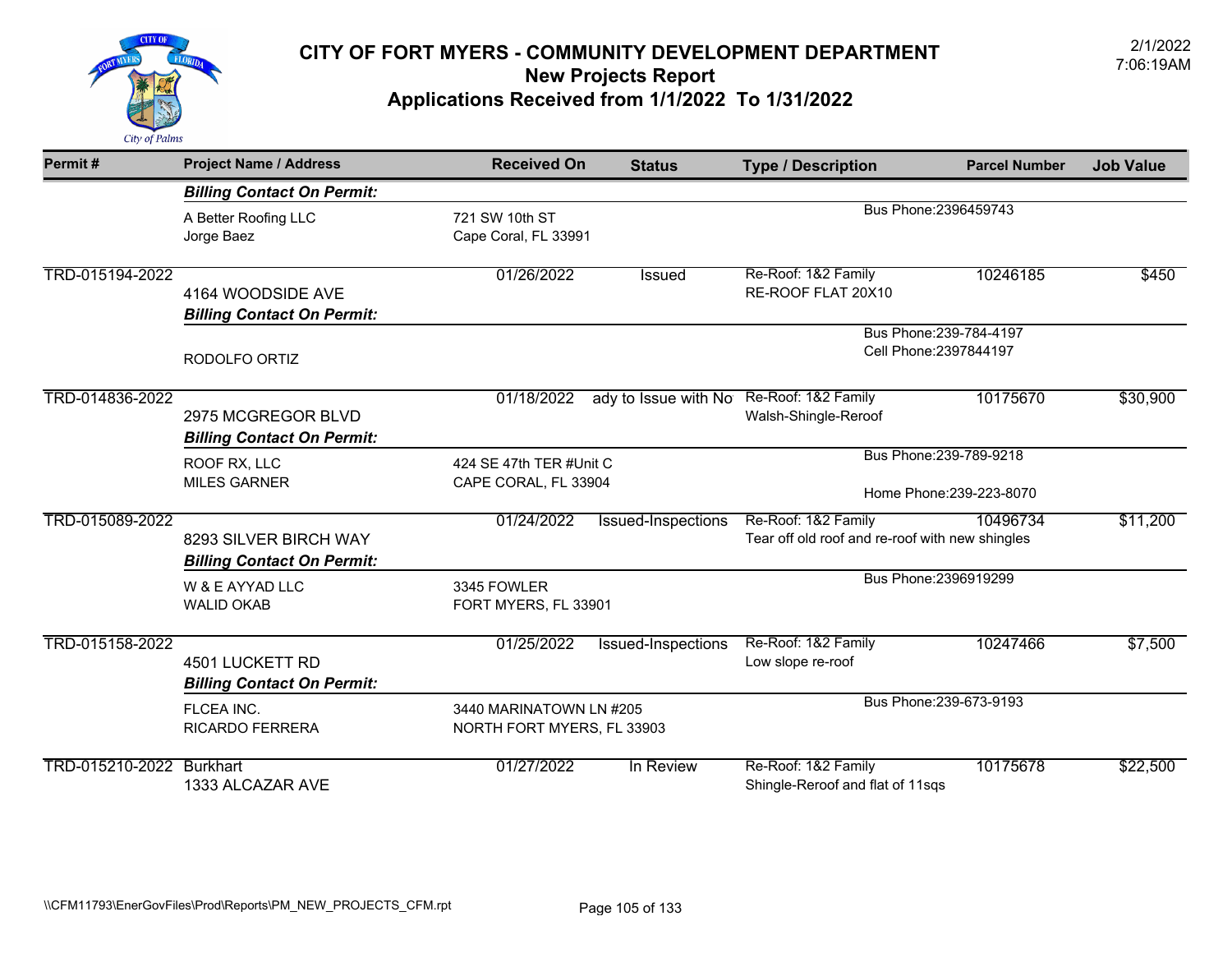

| Permit#         | <b>Project Name / Address</b>                                      | <b>Received On</b>                              | <b>Status</b>             | <b>Type / Description</b>                                                                                                                                                                          | <b>Parcel Number</b>                                | <b>Job Value</b> |
|-----------------|--------------------------------------------------------------------|-------------------------------------------------|---------------------------|----------------------------------------------------------------------------------------------------------------------------------------------------------------------------------------------------|-----------------------------------------------------|------------------|
|                 | <b>Billing Contact On Permit:</b>                                  |                                                 |                           |                                                                                                                                                                                                    |                                                     |                  |
|                 | ROOF RX, LLC<br><b>MILES GARNER</b>                                | 424 SE 47th TER #Unit C<br>CAPE CORAL, FL 33904 |                           |                                                                                                                                                                                                    | Bus Phone: 239-789-9218<br>Home Phone: 239-223-8070 |                  |
| TRD-014496-2022 | 8 BROADWAY CIR<br><b>Billing Contact On Permit:</b>                | 01/05/2022                                      | Issued-Inspections        | Re-Roof: 1&2 Family<br>Remove and replace existing shingle and flat roof                                                                                                                           | 10175435                                            | \$11,600         |
|                 | KUYKENDALL ROOFING INC<br><b>WILLIAM KUYKENDALL</b>                | 3000 ACLINE RD<br>PUNTA GORDA, FL 33950         |                           |                                                                                                                                                                                                    | Bus Phone: 941-637-0588                             |                  |
| TRD-015022-2022 | 2996 DOUGLAS AVE<br><b>Billing Contact On Permit:</b>              | 01/20/2022                                      | Issued-Inspections        | Re-Roof: 1&2 Family<br>Metal tear off shingle and flat re roof                                                                                                                                     | 10522409                                            | \$5,000          |
|                 | DAVIS ROOFING OF SOUTHW<br><b>CHRISTIAN DAVIS</b>                  | 8503 EVERGREEN<br>ST JAMES CITY, FL 33956       |                           |                                                                                                                                                                                                    |                                                     |                  |
| TRD-015020-2022 | <b>TOWN</b><br>1345 WALDEN DR<br><b>Billing Contact On Permit:</b> | 01/20/2022                                      | Issued-Inspections        | Re-Roof: 1&2 Family<br>SHINGLE RE-ROOF                                                                                                                                                             | 10183877                                            | \$7,700          |
|                 | <b>ATLAS ROOFING</b><br><b>DAVID COPELIN</b>                       |                                                 |                           |                                                                                                                                                                                                    | Bus Phone: 954-422-5544                             |                  |
| TRD-014404-2022 | 9309 AVIANO DR                                                     | 01/03/2022                                      | Issued                    | Re-Roof: 1&2 Family<br>Remove hurricane damaged tile and underlayment. Re-nail<br>decking to code. Install self adhered underlayment and flashing.<br>Install tile to manufacturers specification. | 10483546                                            | \$56,222         |
|                 | <b>Billing Contact On Permit:</b>                                  |                                                 |                           |                                                                                                                                                                                                    |                                                     |                  |
|                 | <b>CMR Construction &amp; Roofing</b><br><b>Steven Soule</b>       | 1429 Don ST #A<br>Naples, FL 34104              |                           |                                                                                                                                                                                                    |                                                     |                  |
| TRD-014702-2022 | <b>ECHAVARRE RESIDENCE</b><br>3034 VIA RIALTO ST                   | 01/12/2022                                      | <b>Issued-Inspections</b> | Re-Roof: 1&2 Family<br>ROOF REPLACEMENT                                                                                                                                                            | 10506627                                            | \$92,000         |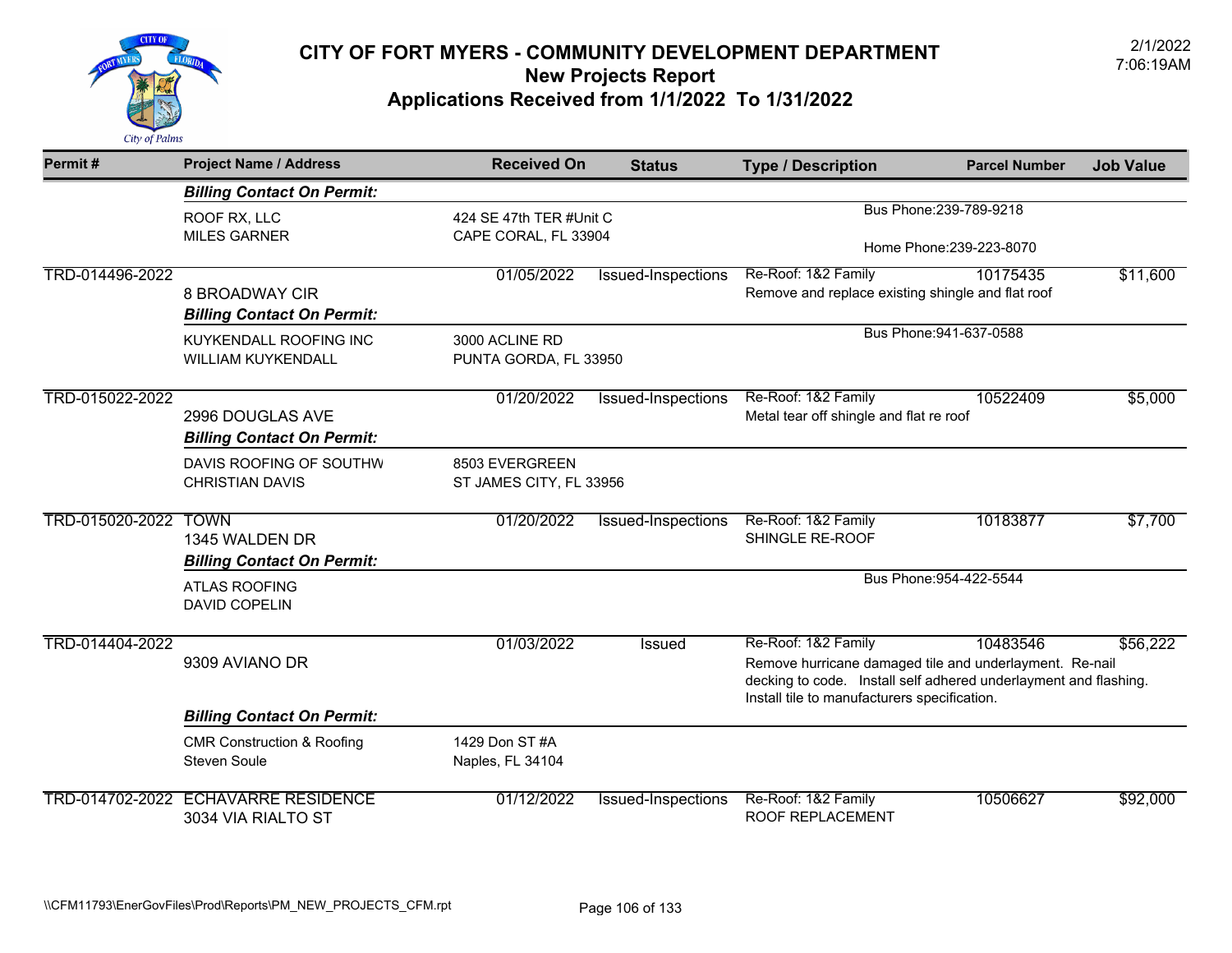

| Permit#                      | <b>Project Name / Address</b>                            | <b>Received On</b>                           | <b>Status</b>      | <b>Type / Description</b>                                                             | <b>Parcel Number</b>    | <b>Job Value</b> |
|------------------------------|----------------------------------------------------------|----------------------------------------------|--------------------|---------------------------------------------------------------------------------------|-------------------------|------------------|
|                              | <b>Billing Contact On Permit:</b>                        |                                              |                    |                                                                                       |                         |                  |
|                              | <b>INTERNATIONAL ROOFING LL</b><br><b>LORENA GODOY</b>   | 10131 Sugar Maple LN<br>fort myers, FL 33913 |                    |                                                                                       | Bus Phone: 239-202-8103 |                  |
| TRD-015322-2022              | 1626 PASSAIC AVE<br><b>Billing Contact On Permit:</b>    | 01/31/2022                                   | Submitted - Online | Re-Roof: 1&2 Family<br>Reroof Shingle Off/Shingle On (22.4sq)                         | 10176465                | \$9,180          |
|                              | San Carlos Roofing<br>James Harty                        | 7863 Drew CIR #8<br>Fort Myers, FL 33967     |                    |                                                                                       |                         |                  |
| TRD-015222-2022              | 3520 MARION ST                                           | 01/27/2022                                   | <b>Issued</b>      | Re-Roof: 1&2 Family<br>RE-ROOF<br><b>MODIFIED</b>                                     | 10251165                | \$6,000          |
|                              | <b>Billing Contact On Permit:</b>                        |                                              |                    |                                                                                       | Bus Phone: 239-771-3062 |                  |
|                              | <b>CAPE CORAL ROOFING AND :</b><br>ALEXANDER GOMEZ       | 1520 SE 46th LN #C<br>CAPE CORAL, FL 33904   |                    | Home Phone: 2399450872                                                                |                         |                  |
| TRD-015212-2022 601540 Moore | 7937 TIGER PALM WAY<br><b>Billing Contact On Permit:</b> | 01/27/2022                                   | Submitted - Online | Re-Roof: 1&2 Family<br>Tile Re-Roof - 60sq Remove & Replace Eagle Tile BelAir Profile | 10455641                | \$89,300         |
|                              | JASPER CONTRACTORS INC<br><b>DONALD BOUCHARD</b>         | 1690 ROBERTS BLVD #112<br>KENNESAW, GA 30144 |                    |                                                                                       | Bus Phone: 239-450-8727 |                  |
| TRD-014424-2022              | 2971 HOLLY RD<br><b>Billing Contact On Permit:</b>       | 01/03/2022                                   | <b>Issued</b>      | Re-Roof: 1&2 Family<br>Flat Deck Replacement                                          | 10175867                | \$12,800         |
|                              | TITAN CONTRACTING, LLC<br><b>CLINT GREEN</b>             | 2664 CRAG ST<br>FORT MYERS, FL 33901         |                    |                                                                                       | Bus Phone: 239-689-5060 |                  |
| TRD-014782-2022              | 8002 TIGER PALM WAY                                      | 01/14/2022                                   | <b>Issued</b>      | Re-Roof: 1&2 Family<br>Residential Re-Roof, Tile to Tile.                             | 10446211                | \$50,000         |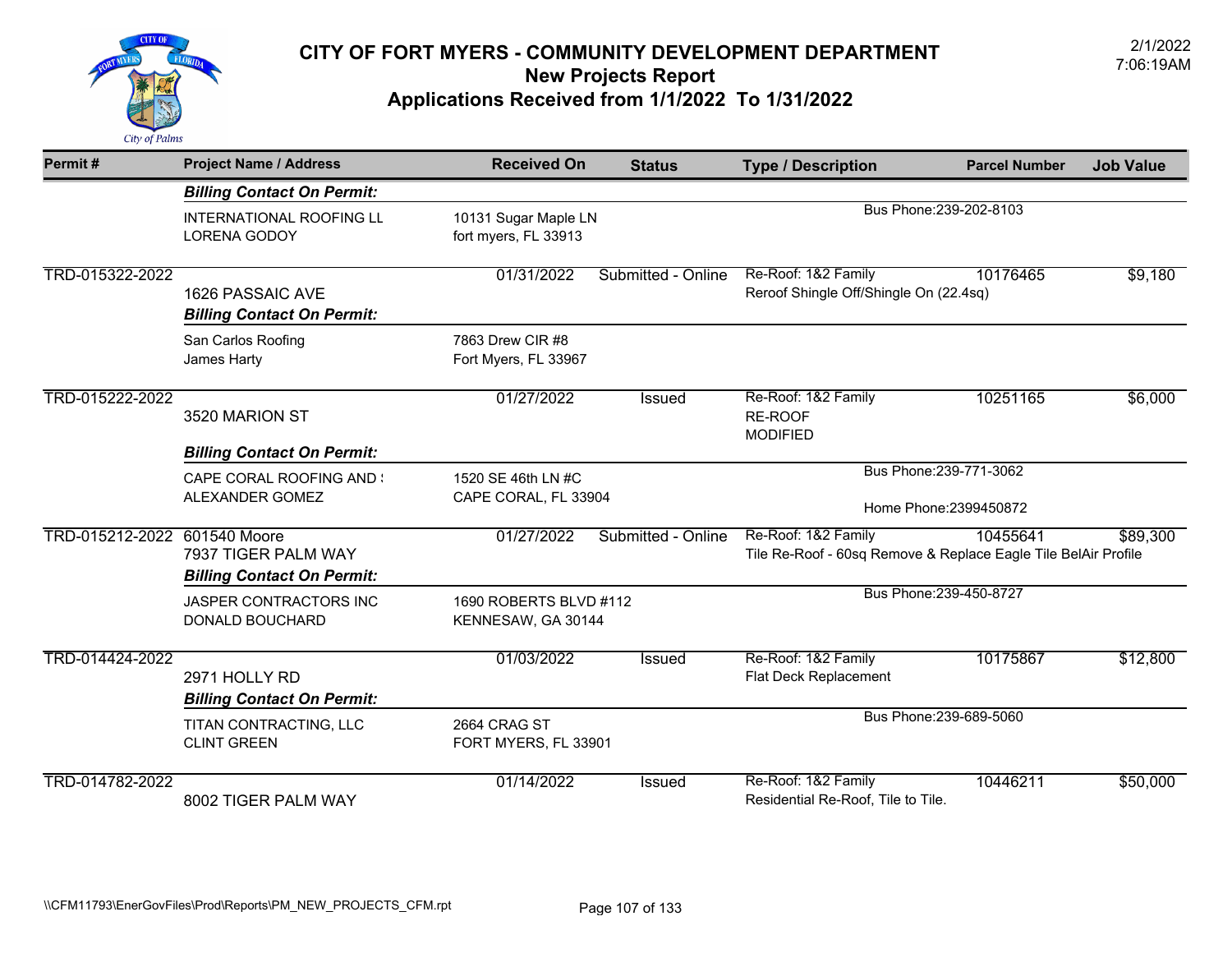

| Permit#         | <b>Project Name / Address</b>                           | <b>Received On</b>                             | <b>Status</b>  | <b>Type / Description</b>                                                                                         | <b>Parcel Number</b>    | <b>Job Value</b> |
|-----------------|---------------------------------------------------------|------------------------------------------------|----------------|-------------------------------------------------------------------------------------------------------------------|-------------------------|------------------|
|                 | <b>Billing Contact On Permit:</b>                       |                                                |                |                                                                                                                   |                         |                  |
|                 | MASSEY CONSTRUCTION GR<br><b>MARK MASSEY</b>            | 5037 TAMIAMI TRL EAST<br>NAPLES, FL 34113      |                |                                                                                                                   | Bus Phone: 239-778-8794 |                  |
| TRD-014419-2022 | 1917 PASSAIC AVE<br><b>Billing Contact On Permit:</b>   | 01/03/2022                                     | Finaled        | Re-Roof: 1&2 Family<br>Re-Roof Shingle to Shingle                                                                 | 10176365                | \$15,000         |
|                 | <b>Knox Services</b><br>KOH KNOX                        | 15790 Chief Ct<br>Fort Myers, FL 33912         |                |                                                                                                                   |                         |                  |
| TRD-014671-2022 | 6229 MARKLAND AVE<br><b>Billing Contact On Permit:</b>  | 01/11/2022                                     | Finaled        | Re-Roof: 1&2 Family<br>Remove existing shingles and modified and install new shingle<br>and modified roof systems | 10250462                | \$8,960          |
|                 | <b>VEGA ROOFING SOLUTIONS</b><br><b>JAIME VEGA</b>      | 711 SE 9th PL<br>CAPE CORAL, FL 33990          |                |                                                                                                                   | Bus Phone: 2397459187   |                  |
| TRD-014406-2022 | 1511 HIGH ST<br><b>Billing Contact On Permit:</b>       | 01/03/2022                                     | <b>Issued</b>  | Re-Roof: 1&2 Family<br>Flat re-roof                                                                               | 10250724                | \$10,500         |
|                 | ROMAN ROOFING INC<br>NORMAN DOPFER                      | 805 NE 7TH TER<br>CAPE CORAL, FL 33909         |                |                                                                                                                   | Bus Phone: 239-458-7663 |                  |
| TRD-014533-2022 | 11239 WINE PALM RD<br><b>Billing Contact On Permit:</b> | 01/06/2022                                     | Ready to Issue | Re-Roof: 1&2 Family<br>Tile Re-Roof                                                                               | 10465068                | \$38,109         |
|                 | <b>KELLY ROOFING</b><br><b>KENNETH KELLY</b>            | 9930 CHANNEL 30 DR<br>BONITA SPRINGS, FL 34135 |                |                                                                                                                   | Bus Phone: 239-435-0014 |                  |
| TRD-015009-2022 | <b>204 EUGENIA AVE</b>                                  | 01/20/2022                                     | Issued         | Re-Roof: 1&2 Family<br>Re-Roof Flat                                                                               | 10250076                | \$3,000          |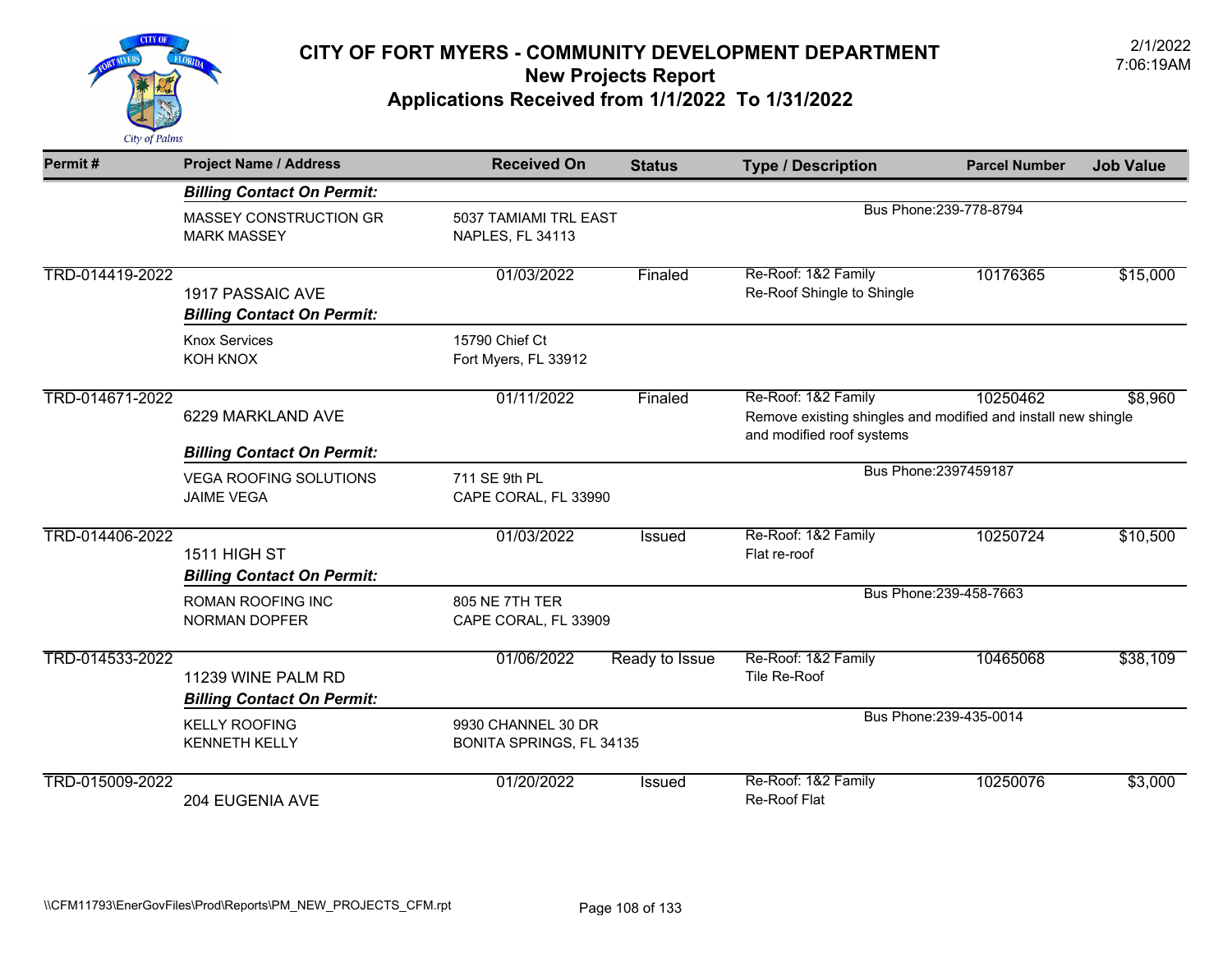

| Permit#         | <b>Project Name / Address</b>                              | <b>Received On</b>                          | <b>Status</b>      | <b>Type / Description</b>                                                   | <b>Parcel Number</b>    | <b>Job Value</b> |
|-----------------|------------------------------------------------------------|---------------------------------------------|--------------------|-----------------------------------------------------------------------------|-------------------------|------------------|
|                 | <b>Billing Contact On Permit:</b>                          |                                             |                    |                                                                             |                         |                  |
|                 |                                                            |                                             |                    |                                                                             | Bus Phone: 239-603-3992 |                  |
|                 | <b>MILAGRO POWELL</b>                                      |                                             |                    | Cell Phone: 2396033992                                                      |                         |                  |
| TRD-015190-2022 |                                                            | 01/26/2022                                  | Issued-Inspections | Re-Roof: 1&2 Family                                                         | 10188093                | \$16,805         |
|                 | 1447 ARGYLE DR                                             |                                             |                    | Remove exisiting shingles down to sheathing and install new<br>shingle roof |                         |                  |
|                 | <b>Billing Contact On Permit:</b>                          |                                             |                    |                                                                             |                         |                  |
|                 | THE ALLARD ROOFING COMF<br><b>JOHN ALLARD</b>              |                                             |                    |                                                                             | Bus Phone: 239-785-0883 |                  |
| TRD-015279-2022 |                                                            | 01/29/2022                                  | Submitted - Online | Re-Roof: 1&2 Family                                                         | 10173866                | \$7,500          |
|                 | 2150 SOUTH ST                                              |                                             |                    | Re Roof Main house and Garage with shingles.                                |                         |                  |
|                 | <b>Billing Contact On Permit:</b>                          |                                             |                    |                                                                             |                         |                  |
|                 | <b>GLOBAL CONSTRUCTION</b>                                 | 29002 ALESSANDRIA CIR                       |                    |                                                                             | Bus Phone: 239-948-4184 |                  |
|                 | Haytham Mahmoud                                            | <b>BONITA SPRINGS, FL 34135</b>             |                    |                                                                             |                         |                  |
| TRD-015021-2022 | Lopes                                                      | 01/20/2022                                  | <b>Issued</b>      | Re-Roof: 1&2 Family                                                         | 10441925                | \$7,140          |
|                 | 1110 BENT CREEK LOOP                                       |                                             |                    | ASPHALT SHINGLE TEAR-OFF AND RE-ROOF. FL18355-R6<br>FL5259-R33              |                         |                  |
|                 | <b>Billing Contact On Permit:</b>                          |                                             |                    |                                                                             |                         |                  |
|                 | PHOENIX CONTRACTING OF :                                   | 2119 ARUBA AVE                              |                    |                                                                             | Bus Phone: 239-785-9315 |                  |
|                 | <b>THOMAS SCHOFIELD</b>                                    | FORT MYERS, FL 33905                        |                    |                                                                             |                         |                  |
| TRD-015318-2022 |                                                            | 01/31/2022                                  | Submitted - Online | Re-Roof: 1&2 Family                                                         | 10496661                | \$28,495         |
|                 | 8278 SILVER BIRCH WAY<br><b>Billing Contact On Permit:</b> |                                             |                    | Shingle Re-Roof                                                             |                         |                  |
|                 |                                                            |                                             |                    |                                                                             |                         |                  |
|                 | Epic Roofing & Exteriors<br>Radoje Antonijevic             | 9990 Coconut RD<br>Bonita Springs, FL 34135 |                    |                                                                             |                         |                  |
| TRD-014965-2022 |                                                            | 01/19/2022                                  | <b>Issued</b>      | Re-Roof: 1&2 Family                                                         | 10449903                | \$2,500          |
|                 | 3647 MINNESOTA DR                                          |                                             |                    | SHINGLES RE-ROOF                                                            |                         |                  |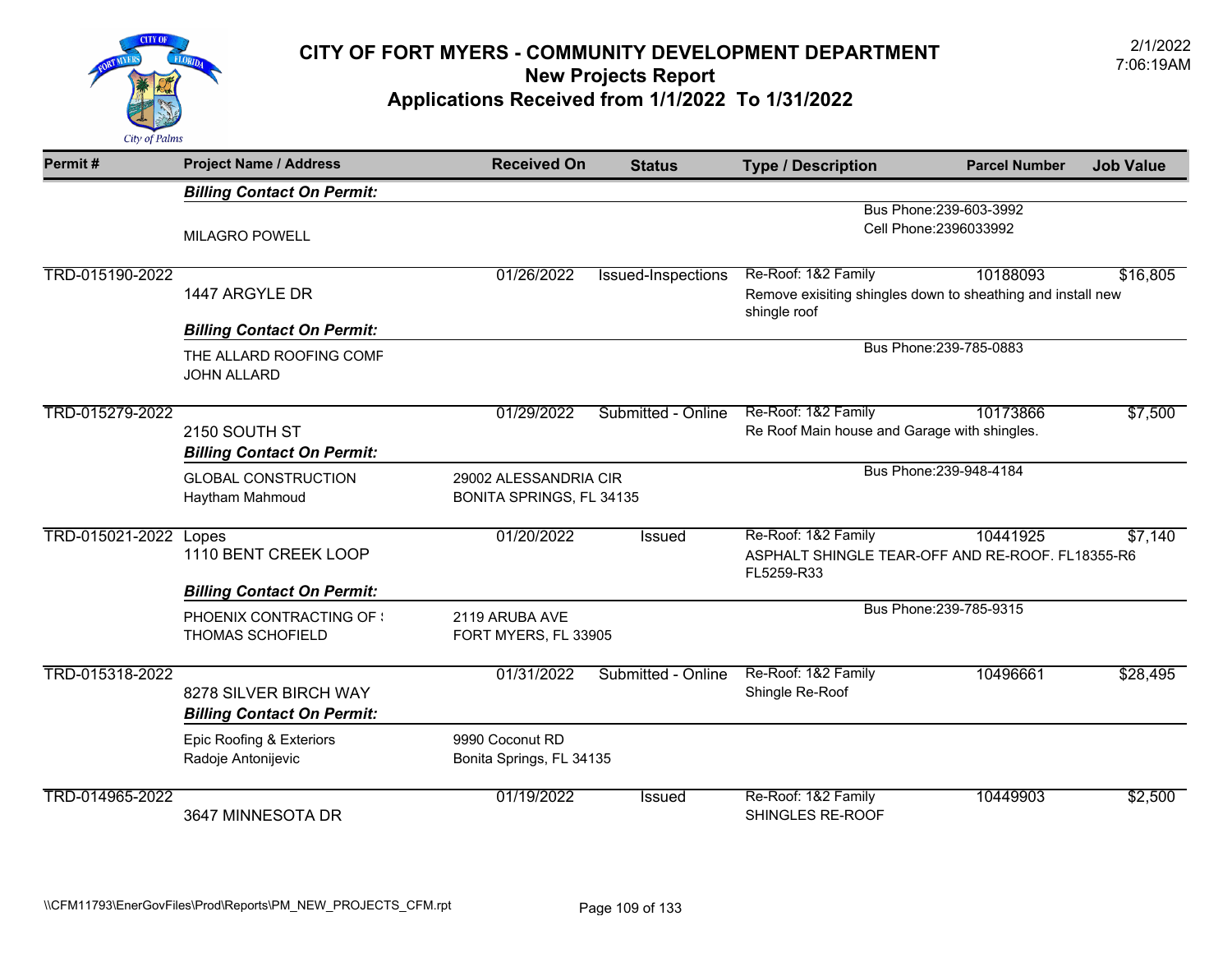

| Permit#         | <b>Project Name / Address</b>                                                       | <b>Received On</b>                             | <b>Status</b>                                     | <b>Type / Description</b>                                       | <b>Parcel Number</b>    | <b>Job Value</b> |
|-----------------|-------------------------------------------------------------------------------------|------------------------------------------------|---------------------------------------------------|-----------------------------------------------------------------|-------------------------|------------------|
|                 | <b>Billing Contact On Permit:</b>                                                   |                                                |                                                   |                                                                 |                         |                  |
|                 | <b>TOCCARA JONES</b>                                                                |                                                |                                                   | Cell Phone: 2398880671                                          |                         |                  |
| TRD-014590-2022 | 11253 WINE PALM RD<br><b>Billing Contact On Permit:</b>                             | 01/07/2022                                     | Issued                                            | Re-Roof: 1&2 Family<br>Tile Re-Roof                             | 10465063                | \$37,849         |
|                 | <b>KELLY ROOFING</b><br><b>KENNETH KELLY</b>                                        | 9930 CHANNEL 30 DR<br>BONITA SPRINGS, FL 34135 |                                                   |                                                                 | Bus Phone: 239-435-0014 |                  |
| TRD-014555-2022 | 4836 Majorca Palms Dr<br>4836 MAJORCA PALMS DR<br><b>Billing Contact On Permit:</b> | 01/07/2022                                     | Issued-Inspections                                | Re-Roof: 1&2 Family<br>Shingle re-roof                          | 10549925                | \$13,066         |
|                 | Daysha Ortiz                                                                        | 8831 Business Park Drive                       |                                                   |                                                                 |                         |                  |
| TRD-015261-2022 | <b>45 SEMINOLE CT</b><br><b>Billing Contact On Permit:</b>                          | 01/28/2022                                     | <b>Issued</b>                                     | Re-Roof: 1&2 Family<br>REPLACE ROOF PITCHED ROOF WITH FLAT DECK | 10245629                | \$3,600          |
|                 | <b>DELORES ADAMS</b>                                                                |                                                | Bus Phone: 239-693-8328<br>Cell Phone: 2392928271 |                                                                 |                         |                  |
| TRD-014400-2022 | <b>Fidel Reroof</b><br>8300 SILVER BIRCH WAY<br><b>Billing Contact On Permit:</b>   | 01/03/2022                                     | Ready to Issue                                    | Re-Roof: 1&2 Family<br>reroof tear off and reshingle            | 10496667                | \$8,603          |
|                 | Taj Roofing & Sheet Metal LLC<br><b>Walid Okab</b>                                  | 8209 Silver Birch Way<br>$\overline{ }$        |                                                   |                                                                 |                         |                  |
|                 | TRD-014552-2022 473 MAJORCA PALMS DR<br>4731 MAJORCA PALMS DR                       | 01/07/2022                                     | <b>Issued-Inspections</b>                         | Re-Roof: 1&2 Family<br>shingle re-roof                          | 10549964                | \$13,066         |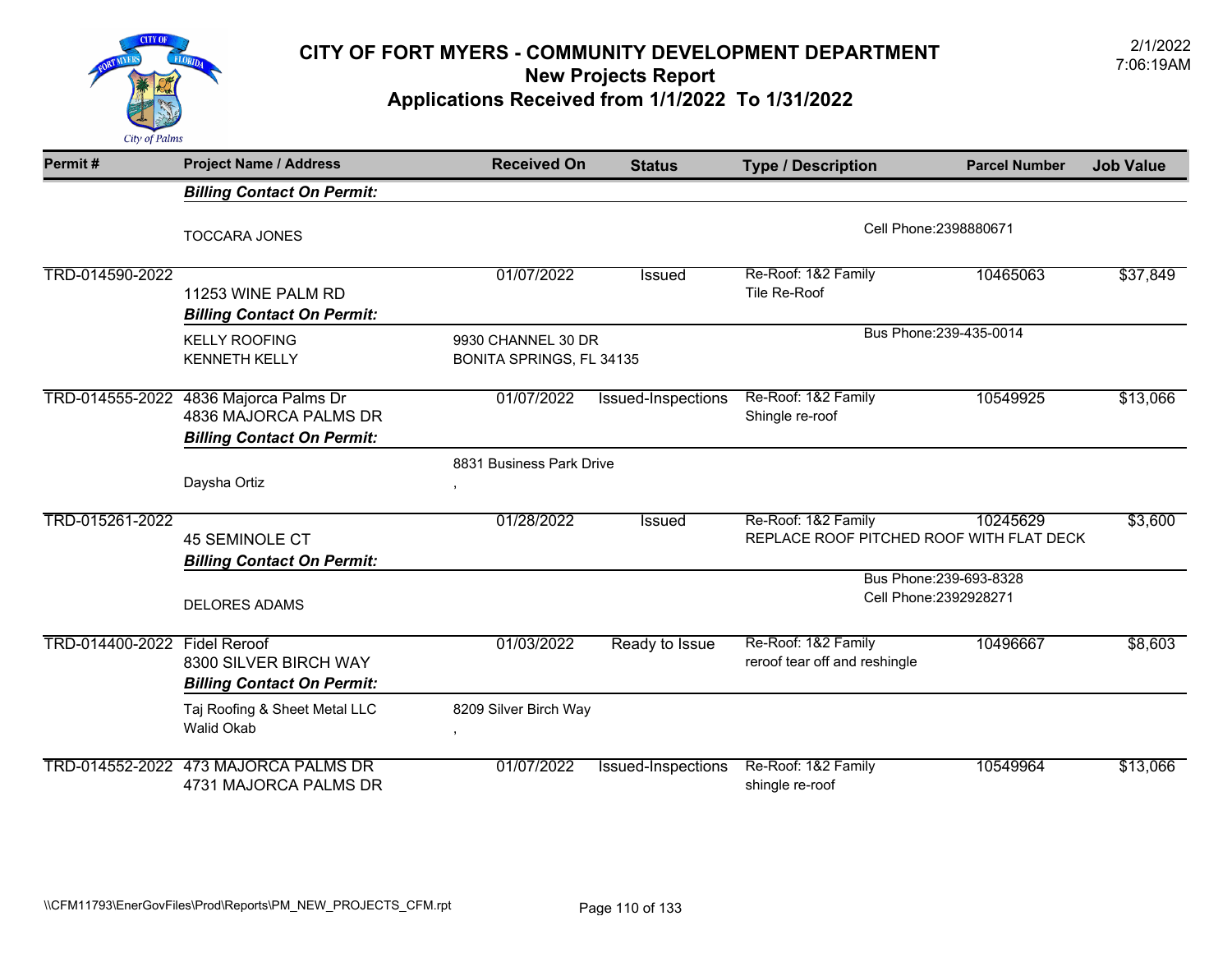

| Permit#         | <b>Project Name / Address</b>                                                                       | <b>Received On</b>                             | <b>Status</b>             | <b>Type / Description</b>                                                                                                                                                                                                   | <b>Parcel Number</b>    | <b>Job Value</b> |
|-----------------|-----------------------------------------------------------------------------------------------------|------------------------------------------------|---------------------------|-----------------------------------------------------------------------------------------------------------------------------------------------------------------------------------------------------------------------------|-------------------------|------------------|
|                 | <b>Billing Contact On Permit:</b>                                                                   |                                                |                           |                                                                                                                                                                                                                             |                         |                  |
|                 | Daysha Ortiz                                                                                        | 8831 Business Park Drive                       |                           |                                                                                                                                                                                                                             |                         |                  |
| TRD-015308-2022 | 1809 HOUGH ST                                                                                       | 01/31/2022                                     | Submitted - Online        | Re-Roof: 1&2 Family<br>Re-Roof Shingle,<br>Underlayment - TriBuilt,<br>Vent - Ridge Vent                                                                                                                                    | 10162269                | \$14,490         |
|                 | <b>Billing Contact On Permit:</b>                                                                   |                                                |                           | Garage NOT included in scop of work.                                                                                                                                                                                        |                         |                  |
|                 | Angi Roofing DBA Total Home F<br>Robert Donovan                                                     | 597 Haverty CT #40<br>Rockledge, FL 32955      |                           | Bus Phone: 321-369-9600                                                                                                                                                                                                     |                         |                  |
| TRD-014593-2022 | 3033 VIA SAN MARCO CT                                                                               | 01/07/2022                                     | <b>Issued</b>             | Re-Roof: 1&2 Family<br>10506618<br>\$76,806<br>Remove hurricane damaged tile and underlayment.<br>Re-nail decking to code. Install self adhered underlayment and<br>flashing. Install tile to manufacturers specifications. |                         |                  |
|                 | <b>Billing Contact On Permit:</b>                                                                   |                                                |                           |                                                                                                                                                                                                                             |                         |                  |
|                 | <b>CMR Construction &amp; Roofing</b><br><b>Steven Soule</b>                                        | 1429 Don ST #A<br>Naples, FL 34104             |                           |                                                                                                                                                                                                                             |                         |                  |
| TRD-014546-2022 | 11251 WINE PALM RD<br><b>Billing Contact On Permit:</b>                                             | 01/06/2022                                     | Issued                    | Re-Roof: 1&2 Family<br>Tile Re-Roof                                                                                                                                                                                         | 10465064                | \$37,849         |
|                 | <b>KELLY ROOFING</b><br><b>KENNETH KELLY</b>                                                        | 9930 CHANNEL 30 DR<br>BONITA SPRINGS, FL 34135 |                           |                                                                                                                                                                                                                             | Bus Phone: 239-435-0014 |                  |
| TRD-014550-2022 | <b>6 GEORGE TOWN</b><br><b>Billing Contact On Permit:</b>                                           | 01/06/2022                                     | Finaled                   | Re-Roof: 1&2 Family<br>REMOVE AND REPLACE ROOF, SHINGLE TO SHINGLE                                                                                                                                                          | 10187961                | \$30,017         |
|                 | 1951 J and C Blvd<br><b>ROOFING &amp; RECONSTRUCTIC</b><br>NAPLES, FL 34109<br><b>DONALD HAIGHT</b> |                                                |                           | Bus Phone: 239-449-6301                                                                                                                                                                                                     |                         |                  |
| TRD-014613-2022 | <b>3614 BELL ST</b>                                                                                 | 01/10/2022                                     | <b>Issued-Inspections</b> | Re-Roof: 1&2 Family<br>Re-Roof Grarage only.                                                                                                                                                                                | 10246525                | \$2,100          |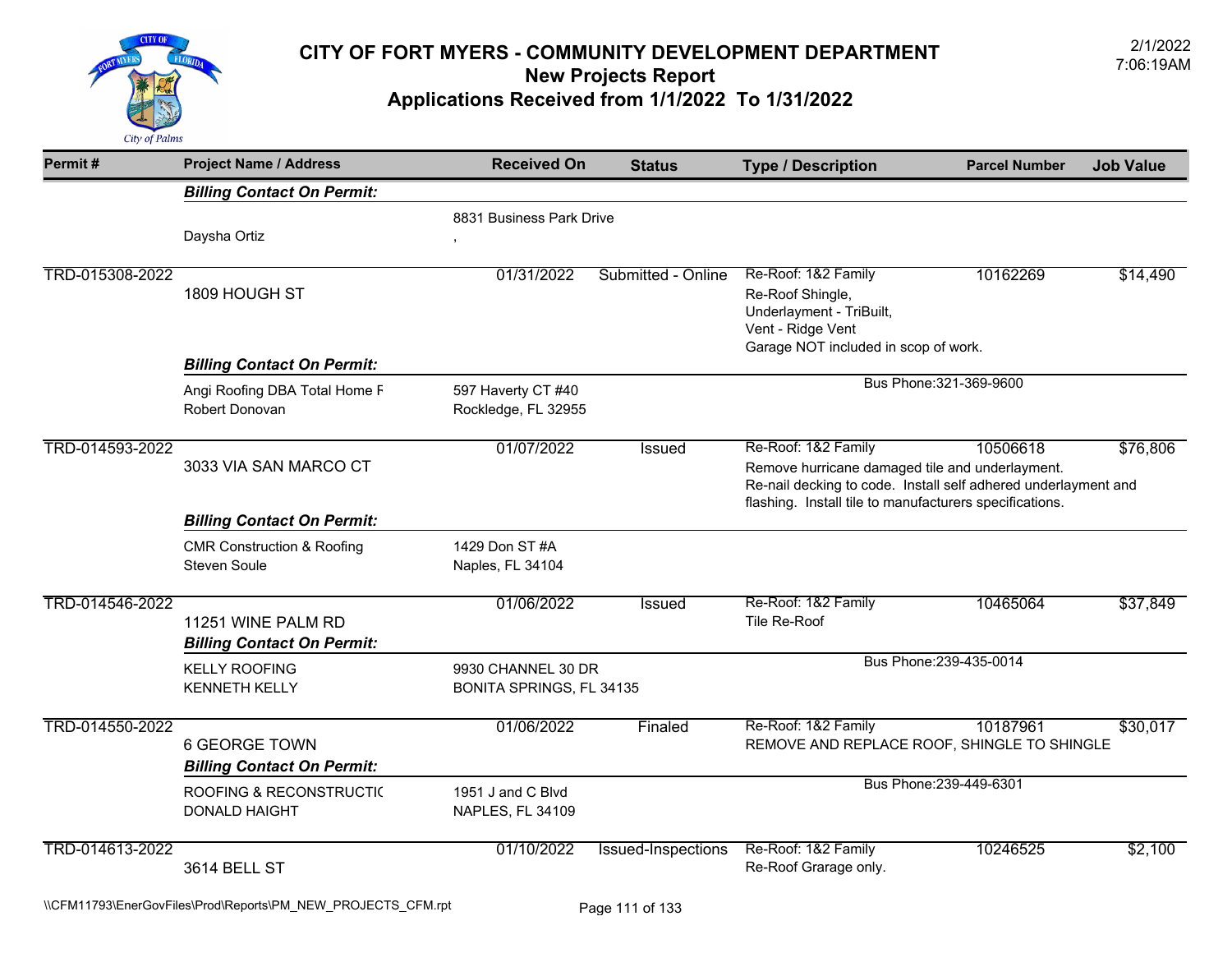

| Permit#                            | <b>Project Name / Address</b>     | <b>Received On</b>            | <b>Status</b>             | <b>Type / Description</b>                       | <b>Parcel Number</b>    | <b>Job Value</b> |
|------------------------------------|-----------------------------------|-------------------------------|---------------------------|-------------------------------------------------|-------------------------|------------------|
|                                    | <b>Billing Contact On Permit:</b> |                               |                           |                                                 |                         |                  |
|                                    | RHODES, CARROLL                   |                               |                           |                                                 | Bus Phone: 239-694-8602 |                  |
|                                    | <b>CARROLL RHODES</b>             |                               |                           |                                                 | Home Phone: 2392973327  |                  |
| TRD-014463-2022                    |                                   | 01/04/2022                    | Submitted - Online        | Re-Roof: Commercial                             | 10186407                | \$43,000         |
|                                    | 1635 MEDICAL LN                   |                               |                           | Tile tear off new concrete tile install         |                         |                  |
|                                    | <b>Billing Contact On Permit:</b> |                               |                           |                                                 |                         |                  |
|                                    | <b>TAYLOR'D ROOFING INC</b>       | 1806 SW 43RD ST               |                           |                                                 | Bus Phone: 239-910-6073 |                  |
|                                    | <b>DANNY TAYLOR</b>               | CAPE CORAL, FL 33914          |                           |                                                 |                         |                  |
|                                    |                                   |                               |                           |                                                 |                         |                  |
| TRD-015050-2022 Bellasol III 4199  |                                   | 01/21/2022                    | <b>Issued</b>             | Re-Roof: Multi-Family                           | 10511223                | \$71,600         |
|                                    | 4199 BELLASOL CIR                 |                               |                           | Remove existing tile roof and replace with tile |                         |                  |
|                                    | <b>Billing Contact On Permit:</b> |                               |                           |                                                 |                         |                  |
|                                    | <b>EB ROOFING</b>                 | 4627 Arnold Avenue, Suite 201 |                           |                                                 |                         |                  |
|                                    | Maria Elias                       | Naples, FL 34104              |                           |                                                 |                         |                  |
| TRD-015049-2022 Bellasoll III 4191 |                                   | 01/21/2022                    | Issued                    | Re-Roof: Multi-Family                           | 10511223                | \$71,600         |
|                                    | 4191 BELLASOL CIR                 |                               |                           | Remove existing tile roof and replace with tile |                         |                  |
|                                    | <b>Billing Contact On Permit:</b> |                               |                           |                                                 |                         |                  |
|                                    | <b>EB ROOFING</b>                 | 4627 Arnold Avenue, Suite 201 |                           |                                                 |                         |                  |
|                                    | Maria Elias                       | Naples, FL 34104              |                           |                                                 |                         |                  |
|                                    |                                   |                               |                           |                                                 |                         |                  |
| TRD-015048-2022 Bellasol III 4141  |                                   | 01/21/2022                    | Issued                    | Re-Roof: Multi-Family                           | 10511223                | \$71,600         |
|                                    | 4141 BELLASOL CIR                 |                               |                           | Remove existing tile roof and replace with tile |                         |                  |
|                                    | <b>Billing Contact On Permit:</b> |                               |                           |                                                 |                         |                  |
|                                    | <b>EB ROOFING</b>                 | 4627 Arnold Avenue, Suite 201 |                           |                                                 |                         |                  |
|                                    | <b>Maria Elias</b>                | Naples, FL 34104              |                           |                                                 |                         |                  |
| TRD-015292-2022                    | <b>ROOF OVER</b>                  | 01/31/2022                    | <b>Issued-Inspections</b> | Roof: 1&2 Family                                | 10249082                | \$2,000          |
|                                    | 4558 NEW YORK AVE                 |                               |                           | shingles over shingles                          |                         |                  |
|                                    |                                   |                               |                           |                                                 |                         |                  |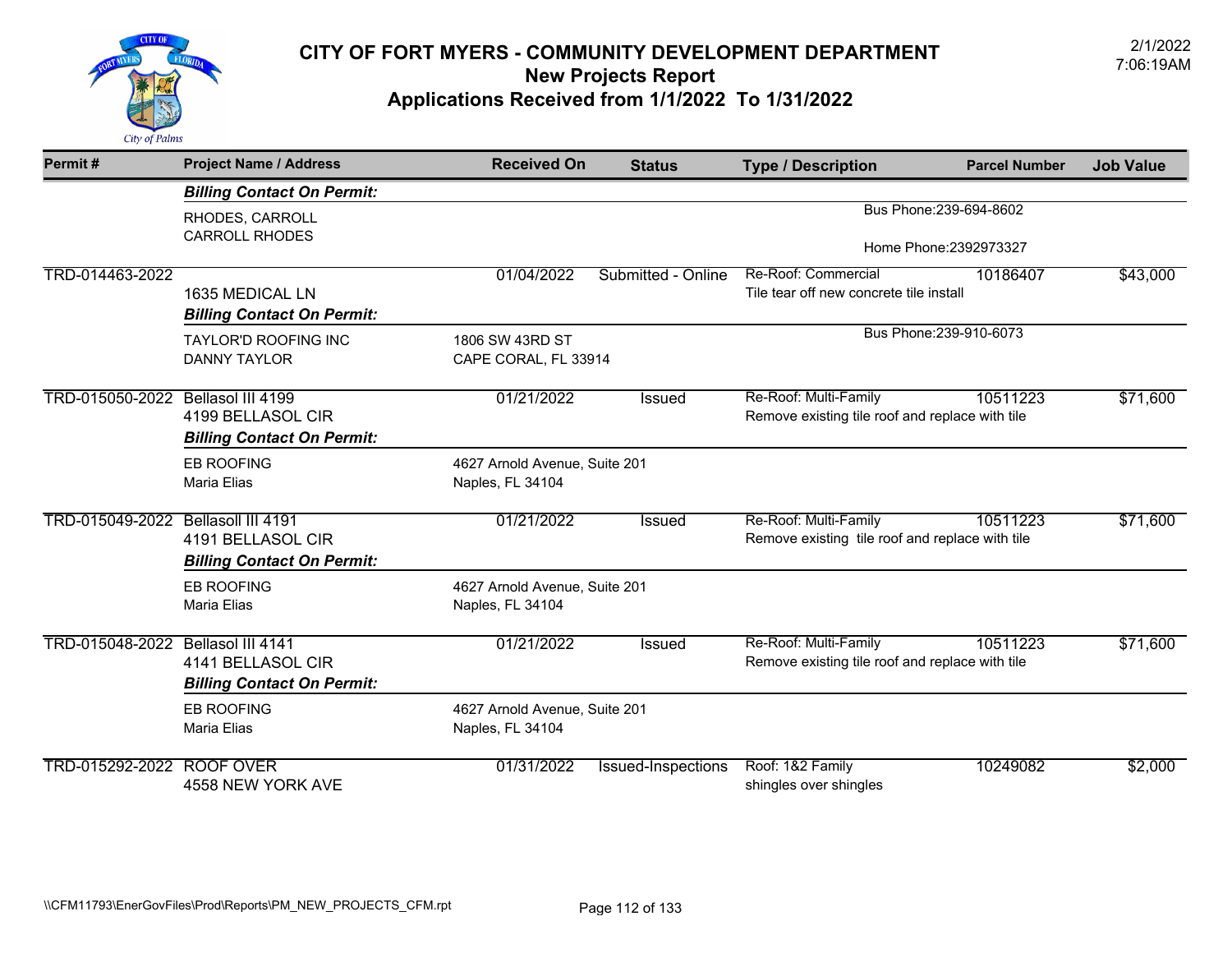

# 2/1/2022 **CITY OF FORT MYERS - COMMUNITY DEVELOPMENT DEPARTMENT** 7:06:19AM **New Projects Report**

**Applications Received from 1/1/2022 To 1/31/2022** 

| Permit#                           | <b>Project Name / Address</b>                            | <b>Received On</b>                                 | <b>Status</b>      | <b>Type / Description</b>                                                                            | <b>Parcel Number</b>    | <b>Job Value</b> |
|-----------------------------------|----------------------------------------------------------|----------------------------------------------------|--------------------|------------------------------------------------------------------------------------------------------|-------------------------|------------------|
|                                   | <b>Billing Contact On Permit:</b>                        |                                                    |                    |                                                                                                      |                         |                  |
|                                   | <b>WILLIE BATTLES</b>                                    |                                                    |                    |                                                                                                      | Cell Phone: 2392652611  |                  |
| TRD-014528-2022                   | 4160 MADISON AVE<br><b>Billing Contact On Permit:</b>    | 01/06/2022                                         | Issued-Inspections | Roof: 1&2 Family<br>Roof Over with Metal                                                             | 10246176                | \$5,000          |
|                                   | <b>JUAN JOSE ZAVALA-MARTINE</b>                          |                                                    |                    | Bus Phone: 239-878-7344<br>Cell Phone:<br>Home Phone:                                                |                         |                  |
| TRD-014579-2022 ROOF OVER         | 4272 GLENWOOD AVE                                        | 01/07/2022                                         | In Review          | Roof: 1&2 Family<br>Install 1x4 wood purlins over existing roofing material, Install 26 GA<br>metal. | 10246044                | \$14,000         |
|                                   | <b>Billing Contact On Permit:</b>                        |                                                    |                    |                                                                                                      |                         |                  |
|                                   | CLYDE JOHNSON CONTRACT<br>TITUS JOHNSON                  | 206 Lotus St. Lotus ST #206<br>Clewiston, FL 33440 |                    |                                                                                                      | Bus Phone: 863-805-0001 |                  |
| TRD-014468-2022                   | 9933 BELLA VISTA CT<br><b>Billing Contact On Permit:</b> | 01/05/2022                                         | <b>Issued</b>      | Roof: 1&2 Family<br>Complete Tear off & installation of concrete Tiles                               | 10465853                | \$76,500         |
|                                   | <b>TRADEMARK RESTORATION</b><br><b>Gary Houston</b>      | 4403 SE 16th place #Unit 2<br>Cape Coral, FL 33904 |                    |                                                                                                      |                         |                  |
| TRD-014591-2022                   | 3830 LAKE ST<br><b>Billing Contact On Permit:</b>        | 01/07/2022                                         | Finaled            | Roof: 1&2 Family<br>Roof over existing 1 layer Shingles                                              | 10184482                | \$2,300          |
|                                   |                                                          |                                                    |                    |                                                                                                      | Bus Phone: 239-839-4685 |                  |
|                                   | <b>DYLAN RODMYRE</b>                                     |                                                    |                    |                                                                                                      |                         |                  |
| TRD-014691-2022 Re-roof - Privett | 3504 LANTANA ST                                          | 01/12/2022                                         | <b>Issued</b>      | Roof: 1&2 Family<br>Flat Re-Roof- Shingle<br>Underlayment - Tri Built                                | 10251130                | \$9,200          |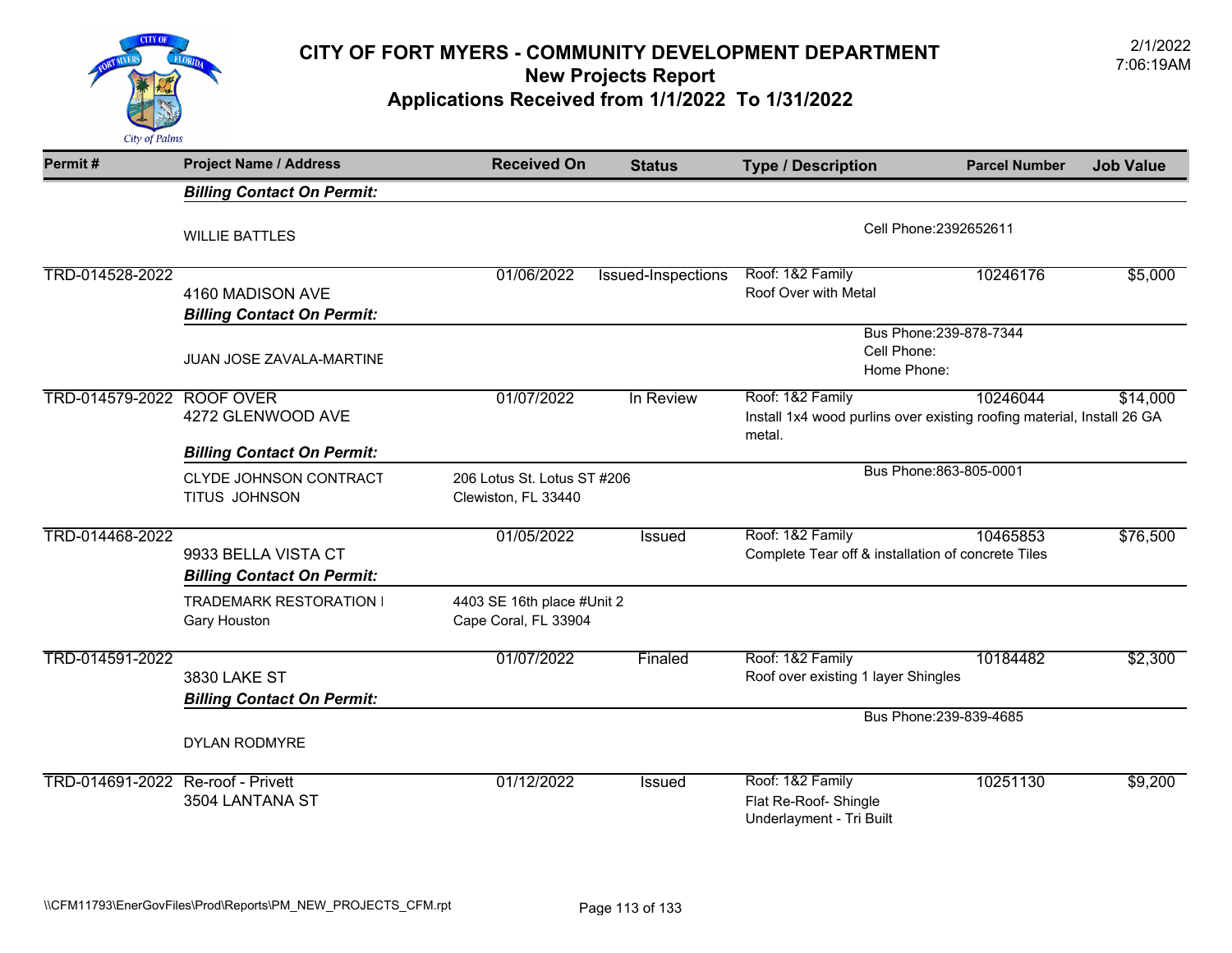

| Permit#                          | <b>Project Name / Address</b>                                                | <b>Received On</b>                                                  | <b>Status</b> | <b>Type / Description</b>                                                                                                       | <b>Parcel Number</b>        | <b>Job Value</b> |
|----------------------------------|------------------------------------------------------------------------------|---------------------------------------------------------------------|---------------|---------------------------------------------------------------------------------------------------------------------------------|-----------------------------|------------------|
|                                  | <b>Billing Contact On Permit:</b>                                            |                                                                     |               |                                                                                                                                 |                             |                  |
|                                  | <b>Total Home Roofing</b><br>Robert Donovan                                  | 597 Haverty CT #Suite 40<br>Rockledge, FL 32955                     |               |                                                                                                                                 | Bus Phone: 321-369-9600     |                  |
| TRD-015110-2022                  | 10251 METRO PKWY                                                             | 01/24/2022                                                          | <b>Issued</b> | Roof: Commercial<br>Pressure clean and prep, apply Gaco firestone urethane to all roof,<br>apply Gaco silicone S2000 to roof.   | 10255212                    | \$99,550         |
|                                  | <b>Billing Contact On Permit:</b>                                            |                                                                     |               |                                                                                                                                 |                             |                  |
|                                  | <b>MAXWELL URETHANE ROOFII</b><br><b>DANIEL MAXWELL</b>                      |                                                                     |               |                                                                                                                                 | Bus Phone: 239 384-4614     |                  |
| SIGN-014414-2022                 | 1500 COLONIAL BLVD #231                                                      | 01/03/2022                                                          | <b>Issued</b> | <b>Billboard - Repair/Copy Change</b><br>Copy Change to tenant panel "Edward Jones, on main<br>billboard/ground sign out front" | 10186296                    | \$600            |
|                                  | <b>Billing Contact On Permit:</b>                                            |                                                                     |               |                                                                                                                                 |                             |                  |
|                                  | <b>I2 VISUAL</b><br><b>SUSAN LONG</b>                                        | 5760 ZIP DR<br>FT MYERS, FL 33905                                   |               |                                                                                                                                 | Bus Phone: 239-687-3223 ext |                  |
| SIGN-015198-2022                 | 11000 BEN C PRATT SIX MILE CYPRESS PKWY<br><b>Billing Contact On Permit:</b> | 01/26/2022                                                          | In Review     | <b>Flag Pole</b><br>erection of new flag pole                                                                                   | 10256012                    | \$5,000          |
|                                  | <b>Stevens Construction Inc</b><br>Misti Black                               | 6203 Whiskey Creek Dr 6203 Whiskey Creek Dr<br>Fort Myers, FL 33919 |               |                                                                                                                                 |                             |                  |
| SIGN-014866-2022                 | 3364 CLEVELAND AVE<br><b>Billing Contact On Permit:</b>                      | 01/18/2022                                                          | In Review     | Ground Sign - Erect<br>Install Pole Sign For Ovadia Law Group                                                                   | 10176378                    | \$2,450          |
|                                  | <b>Sign Permits Plus</b><br>Lindsay Oij                                      | 235 Apollo Beach Blvd                                               |               |                                                                                                                                 |                             |                  |
| SIGN-015092-202: Braxton College | 2070 CARRELL RD                                                              | 01/24/2022                                                          | In Review     | Ground Sign - Repair/Copy Change 10185347<br>Copy Change Only                                                                   |                             | \$2,100          |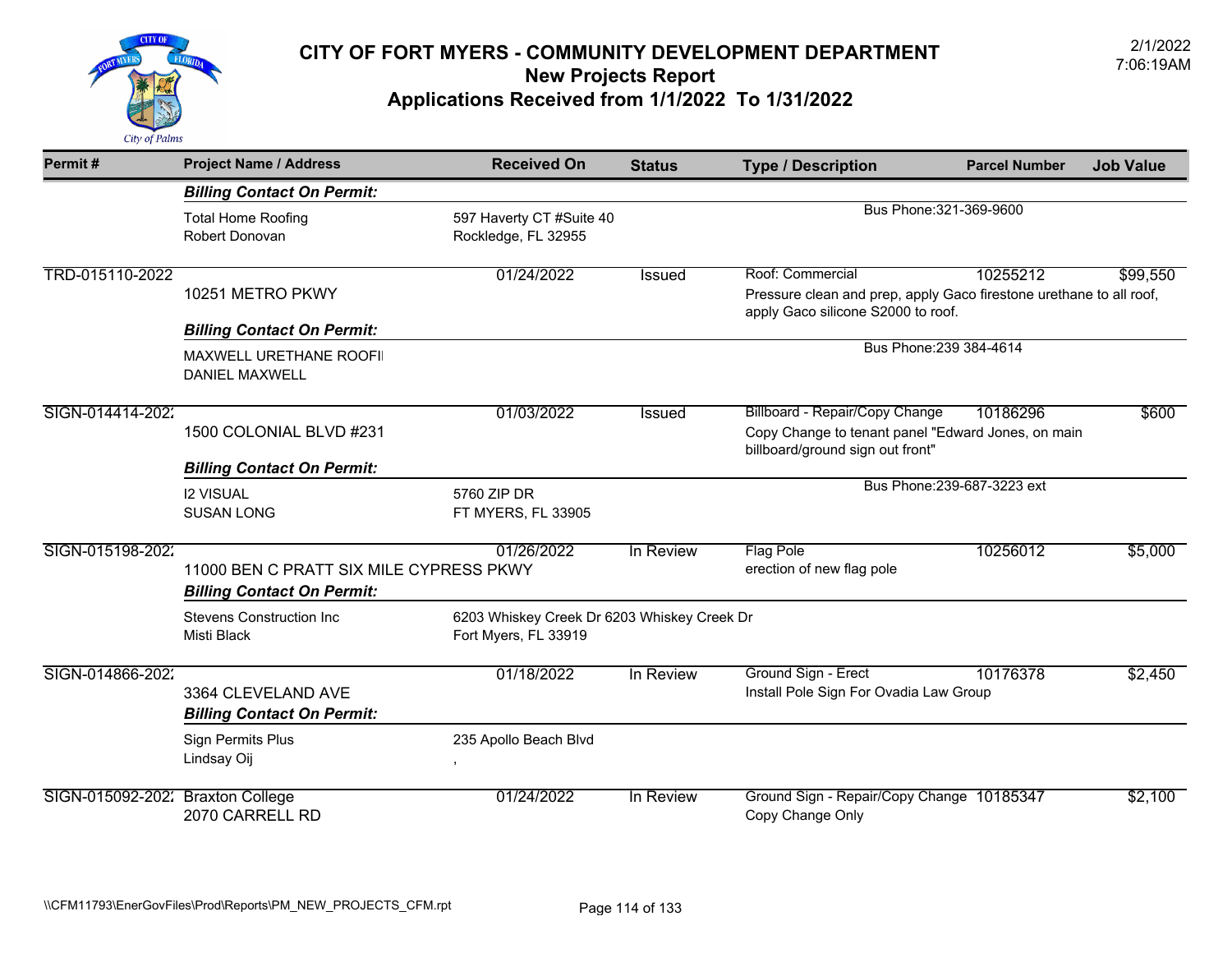

| Permit#          | <b>Project Name / Address</b>                        | <b>Received On</b>                         | <b>Status</b>        | <b>Type / Description</b>                                                                                                                      | <b>Parcel Number</b> | <b>Job Value</b> |
|------------------|------------------------------------------------------|--------------------------------------------|----------------------|------------------------------------------------------------------------------------------------------------------------------------------------|----------------------|------------------|
|                  | <b>Billing Contact On Permit:</b>                    |                                            |                      |                                                                                                                                                |                      |                  |
|                  | Premier Sign and Service<br>Abner Altamar            | 7716 6th PL<br>Lehigh Acres, FL 33936      |                      |                                                                                                                                                |                      |                  |
| SIGN-014765-2022 | 1620 MEDICAL LN<br><b>Billing Contact On Permit:</b> | 01/13/2022                                 | In Review            | <b>Wall Sign</b><br>Install wall sign for Ferreira MD                                                                                          | 10186402             | \$2,300          |
|                  | <b>Sign Permits Plus</b><br>Lindsay Oij              | 235 Apollo Beach Blvd<br>$\,$              |                      |                                                                                                                                                |                      |                  |
| SIGN-015094-2022 | 2070 CARRELL RD<br><b>Billing Contact On Permit:</b> | 01/24/2022                                 | nding Plan Review F  | <b>Wall Sign</b><br>Change of Copy Only                                                                                                        | 10185347             | \$2,000          |
|                  | Premier Sign and Service<br>Abner Altamar            | 7716 6th PL<br>Lehigh Acres, FL 33936      |                      |                                                                                                                                                |                      |                  |
| SIGN-014859-2022 | 4601 FOWLER ST<br><b>Billing Contact On Permit:</b>  | 01/18/2022                                 | In Review            | <b>Wall Sign</b><br>install vinyl graphics                                                                                                     | 10610603             | \$850            |
|                  | SOUTHERN SIGN INSTALLATI<br><b>SHANE BERGMARK</b>    |                                            |                      | Bus Phone: 239-834-8888                                                                                                                        |                      |                  |
| SIGN-014688-2022 | 10688 COLONIAL BLVD                                  | 01/12/2022                                 | ady to Issue with No | <b>Wall Sign</b><br>Install one illuminated wall sign on north elevation reading "Public<br>Storage." Final connection to existing electrical. | 10548275             | \$2,593          |
|                  | <b>Billing Contact On Permit:</b>                    |                                            |                      |                                                                                                                                                |                      |                  |
|                  | GoPermit<br>Jennifer Ronneburger                     | 51 Meadows Drive, Boyton Beach, FL<br>$\,$ |                      |                                                                                                                                                |                      |                  |
| SIGN-014886-2022 | 2546 FOWLER ST                                       | 01/18/2022                                 | In Review            | <b>Wall Sign</b><br>Installing new NON-Lit Acrylic Letters and Aluminum panel onto<br>facade of building                                       | 10173535             | \$2,450          |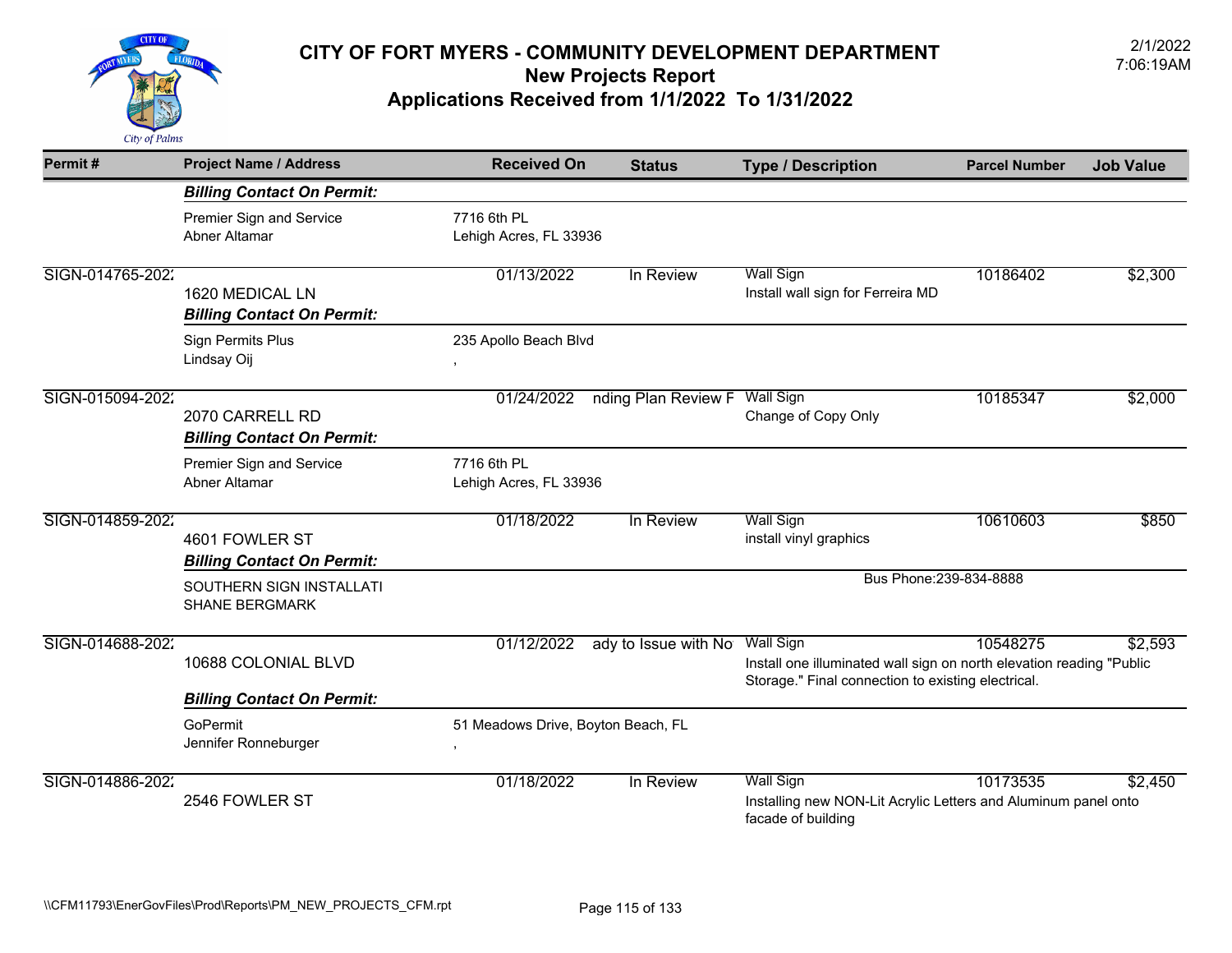

| Permit#          | <b>Project Name / Address</b>                            | <b>Received On</b>                           | <b>Status</b>  | <b>Type / Description</b>                                                                                                                     | <b>Parcel Number</b>    | <b>Job Value</b> |
|------------------|----------------------------------------------------------|----------------------------------------------|----------------|-----------------------------------------------------------------------------------------------------------------------------------------------|-------------------------|------------------|
|                  | <b>Billing Contact On Permit:</b>                        |                                              |                |                                                                                                                                               |                         |                  |
|                  | SIGN ON LLC<br><b>GABRIEL JACOBS</b>                     | 4525 Delprado BLVD S<br>Cape Coral, FL 33904 |                | Bus Phone: 2398009454<br>Cell Phone: 2398009454                                                                                               |                         |                  |
| SIGN-015079-2022 | 2540 WINKLER AVE<br><b>Billing Contact On Permit:</b>    | 01/24/2022                                   | In Review      | <b>Wall Sign</b><br>Install certified foot & ankle wall sign.                                                                                 | 10185810                | \$500            |
|                  | ALL FLORIDA SIGNS<br><b>LEONARD LEONOV</b>               | 21 SW 9TH<br>CAPE CORAL, FL 33991            |                |                                                                                                                                               | Bus Phone: 239-462-7202 |                  |
| SIGN-014511-2022 | 2125 VICTORIA AVE                                        | 01/06/2022                                   | In Review      | <b>Wall Sign</b><br>Non-illuminated eall-mounted sign letters: "Sunshine Stae Law,<br>PLC"                                                    | 10583414                | \$650            |
|                  | <b>Billing Contact On Permit:</b>                        |                                              |                |                                                                                                                                               | Bus Phone: 239.989.3736 |                  |
|                  | JOHNSON, LUKE<br>LUKE JOHNSON                            | 2125 Victoria AVE<br>FORT MYERS, FL 33901    |                |                                                                                                                                               |                         |                  |
| SIGN-014690-2022 | 10688 COLONIAL BLVD<br><b>Billing Contact On Permit:</b> | 01/12/2022                                   | Ready to Issue | <b>Wall Sign</b><br>Install one illuminated wall sign on west elevation reading "Public<br>Storage." Final connection to existing electrical. | 10548275                | \$2,593          |
|                  | GoPermit                                                 | 51 Meadows Drive, Boyton Beach, FL           |                |                                                                                                                                               |                         |                  |
|                  | Jennifer Ronneburger                                     |                                              |                |                                                                                                                                               |                         |                  |
| SIGN-014684-2022 | 9359 BEN C PRATT SIX MILE CYPRESS PKWY #410              | 01/12/2022                                   | Ready to Issue | <b>Wall Sign</b><br>INSTALL PRE-FABRICATED, FACE-LIT ALUMINUM CHANNEL<br>LETTERS FLUSH MOUNTED TO THE WALL                                    | 10581104                | \$3,931          |
|                  | <b>Billing Contact On Permit:</b>                        |                                              |                |                                                                                                                                               |                         |                  |
|                  | <b>US SIGN AND MILL</b><br>Nancy Colgan                  | 7981 MAINLINE PKWY<br>FORT MYERS, FL 33912   |                |                                                                                                                                               | Bus Phone: 239-936-9154 |                  |
| SIGN-014828-2022 | <b>Fresh Nails</b><br>10676 COLONIAL BLVD                | 01/18/2022                                   | In Review      | <b>Wall Sign</b><br>Install Wall sign for Fresh Nails                                                                                         | 10548272                | \$2,350          |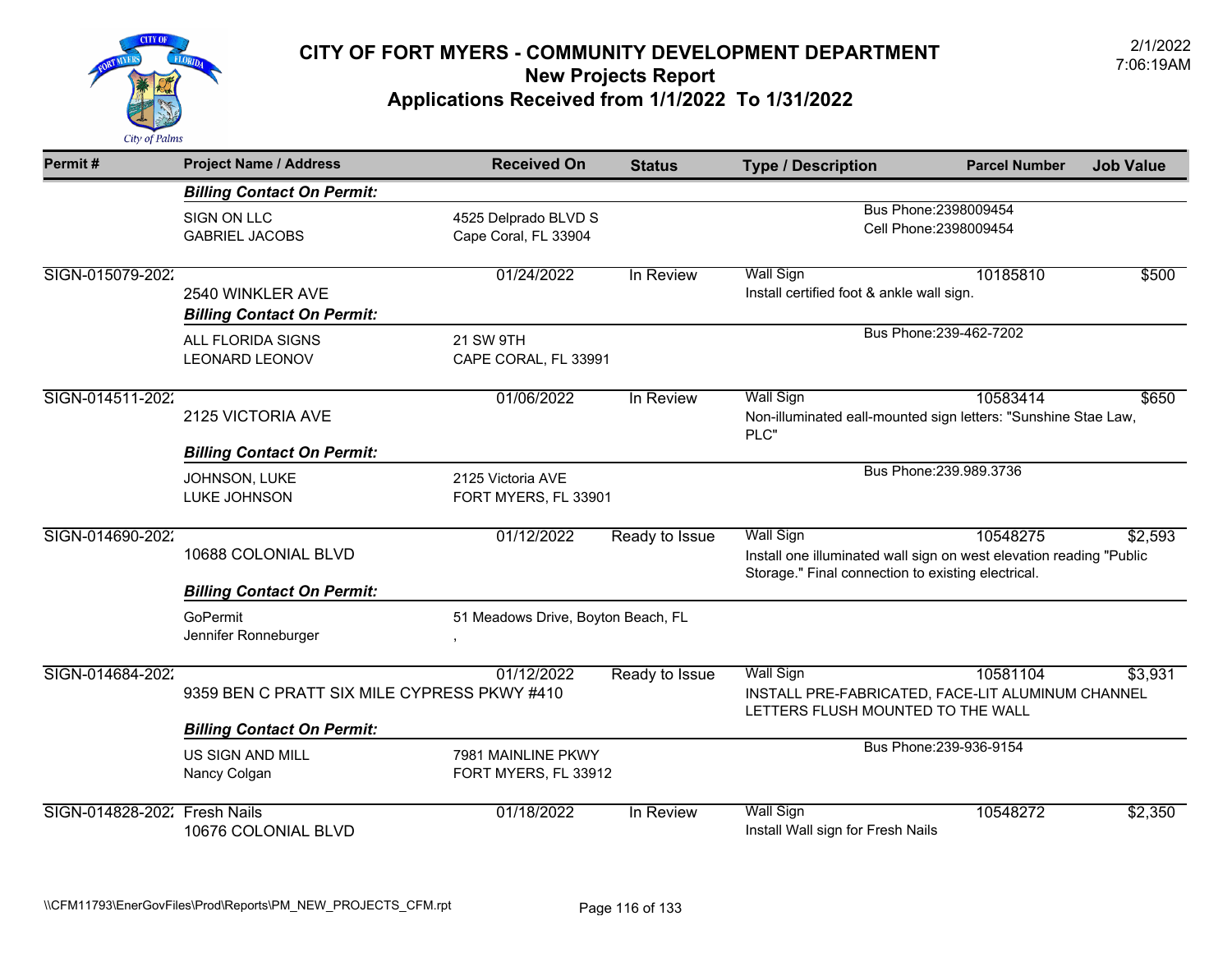

| Permit#                       | <b>Project Name / Address</b>                            | <b>Received On</b>                            | <b>Status</b>             | <b>Type / Description</b>                                                                                                    | <b>Parcel Number</b>    | <b>Job Value</b> |
|-------------------------------|----------------------------------------------------------|-----------------------------------------------|---------------------------|------------------------------------------------------------------------------------------------------------------------------|-------------------------|------------------|
|                               | <b>Billing Contact On Permit:</b>                        |                                               |                           |                                                                                                                              |                         |                  |
|                               | <b>Sign Permits Plus</b><br>Lindsay Oij                  | 235 Apollo Beach Blvd                         |                           |                                                                                                                              |                         |                  |
| SITR-015226-2022 Linda Harmon | 1323 MORNINGSIDE DR<br><b>Billing Contact On Permit:</b> | 01/27/2022                                    | Submitted - Online        | Driveway On Property Only<br>Installation of pool deck footers and poo deck pavers                                           | 10183579                | \$1,500          |
|                               | Tropical Pavers and Stone, LLc<br><b>Todd Duncan</b>     | 3545 Cleveland AVE<br>Fort Myers, FL 33901    |                           |                                                                                                                              |                         |                  |
| SITR-014618-2022              | 4153 BLOOMFIELD ST<br><b>Billing Contact On Permit:</b>  | 01/10/2022                                    | <b>Issued-Inspections</b> | <b>Driveway On Property Only</b><br>INSTALLING FOOTINGS UNDER CURRENT PAVERS                                                 | 10581241                | \$3,000          |
|                               | <b>JAMES &amp; LUANN BEMIS</b>                           |                                               |                           | Cell Phone: 9899481641                                                                                                       |                         |                  |
| SITR-014506-2022              | <b>4838 WEST DR</b><br><b>Billing Contact On Permit:</b> | 01/05/2022                                    | Submitted - Online        | Driveway On Property Only<br>Replacing existing driveway                                                                     | 10186677                | \$2,300          |
|                               | <b>Richard De Armas</b>                                  | 4838 West DR<br>Fort Myers, FL 33907          |                           |                                                                                                                              | Cell Phone: 8136957908  |                  |
| SITR-014812-2022 NICHOLAS     | 3840 EDGEWOOD AVE<br><b>Billing Contact On Permit:</b>   | 01/17/2022                                    | Issued                    | Driveway On Property Only<br>Install asphalt overlay on driveway (on property only)                                          | 10245551                | \$1,900          |
|                               | D&G SEALCOATING AND STR<br><b>ANDREW TERRY</b>           | 17580 ROCKEFELLER CIR<br>FORT MYERS, FL 33967 |                           |                                                                                                                              | Bus Phone: 239-267-1711 |                  |
|                               | SITR-014532-2022 HUNTER STREET<br>2540 HUNTER ST         | 01/06/2022                                    | In Review                 | Driveway On Property Only<br>CLEAN FROM SAND, REMOVE BROKEN ASPHALT AND POT<br>HOLES AND OVERLAY EXISTING ASPHALT, COMPACTED | 10175160                | \$2,675          |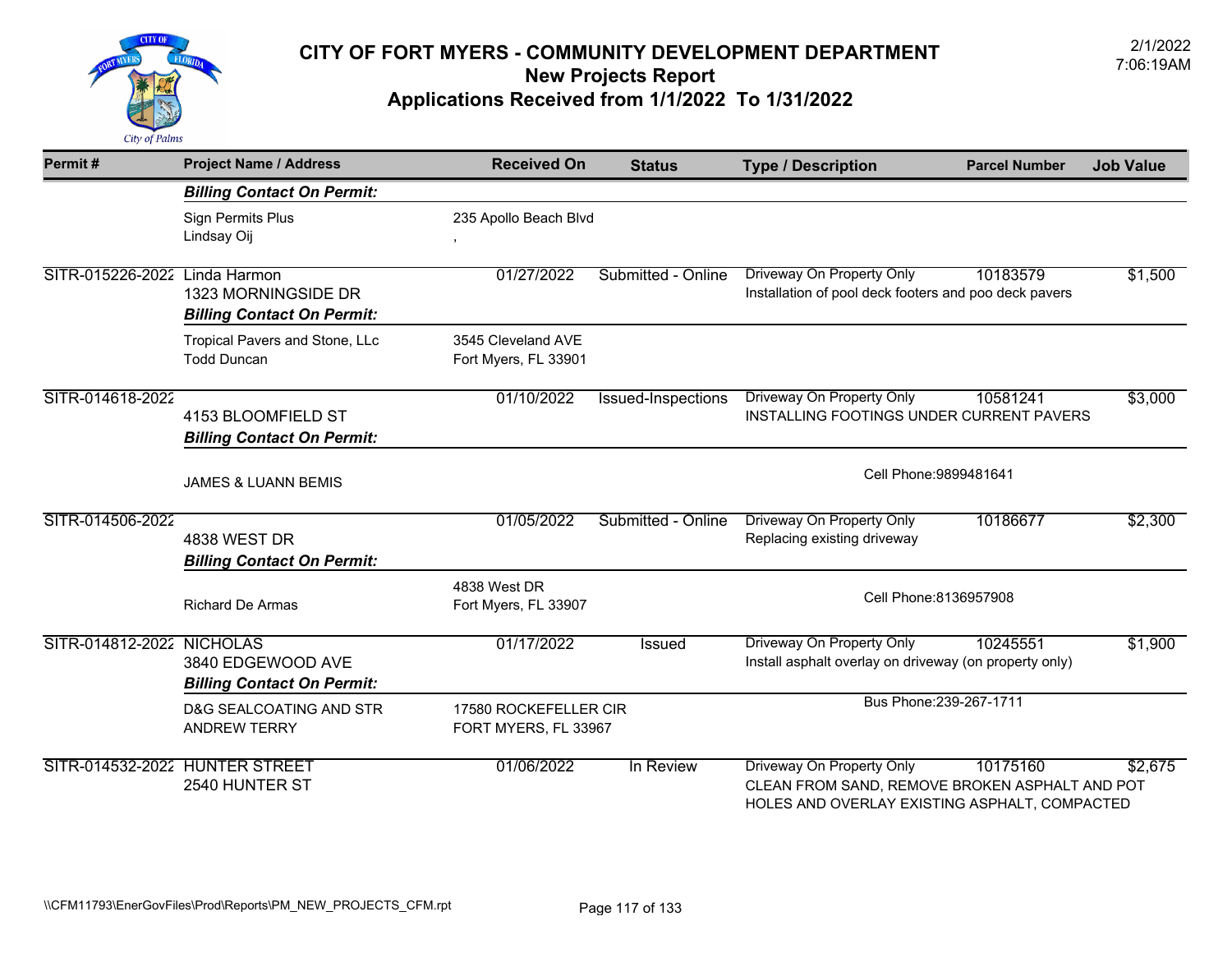

| Permit#                           | <b>Project Name / Address</b>                              | <b>Received On</b>                            | <b>Status</b>      | <b>Type / Description</b>                                                                                                                                                             | <b>Parcel Number</b>    | <b>Job Value</b> |  |
|-----------------------------------|------------------------------------------------------------|-----------------------------------------------|--------------------|---------------------------------------------------------------------------------------------------------------------------------------------------------------------------------------|-------------------------|------------------|--|
|                                   | <b>Billing Contact On Permit:</b>                          |                                               |                    |                                                                                                                                                                                       |                         |                  |  |
|                                   | SUNCOAST PAVING OF LEE C<br><b>ROXANNE STANLEY</b>         |                                               |                    |                                                                                                                                                                                       | Bus Phone: 239-489-2350 |                  |  |
| SITR-014529-2022                  | 4329 GLENWOOD AVE                                          | 01/06/2022                                    | In Review          | Driveway On Property Only<br>REMOVE DRIVEWAY CONCRETE AND INSTALL PAVERS W/ BAS<br>ROC AND SCEENING SAND DOT#131                                                                      | 10245789                | \$6,000          |  |
|                                   | <b>Billing Contact On Permit:</b>                          |                                               |                    |                                                                                                                                                                                       |                         |                  |  |
|                                   | <b>OBDULIA CHUN</b>                                        |                                               |                    | Cell Phone: 2392446158                                                                                                                                                                |                         |                  |  |
| SITR-014409-2022                  | 10237 VIA COLOMBA CIR<br><b>Billing Contact On Permit:</b> | 01/03/2022                                    | Finaled            | Driveway On Property Only<br>INSTALL BRICK PAVERS ON BACK YARD ON TOP PF THE SAND.                                                                                                    | 10571042                | \$1,600          |  |
|                                   | <b>KRISTIE CREASMAN</b>                                    | 10237 VIA COLOMBA CIR<br>FORT MYERS, FL 33966 |                    |                                                                                                                                                                                       |                         |                  |  |
| SITR-015029-2022 Santoro Sidewalk | <b>11592 ONYX CIR</b><br><b>Billing Contact On Permit:</b> | 01/20/2022                                    | In Review          | Driveway/Sidewalk and ROW<br>4ft x 62ft paver sidewalk on side of home                                                                                                                | 10572366                | \$1,300          |  |
|                                   | BAY BREEZE RESCREEN SAL<br>PHILIP ELIZONDO                 | 1013 A SE 12TH<br>CAPE CORAL, FL 33990        |                    |                                                                                                                                                                                       | Bus Phone: 239-440-1012 |                  |  |
| SITR-015147-2022                  | 2428 STELLA ST<br><b>Billing Contact On Permit:</b>        | 01/25/2022                                    | In Review          | Driveway/Sidewalk and ROW<br>Concrete driveway                                                                                                                                        | 10173629                | \$3,500          |  |
|                                   | <b>DESIRA DEJUSTIN</b>                                     |                                               |                    | <b>Bus Phone:</b><br>Cell Phone:<br>Home Phone:                                                                                                                                       |                         |                  |  |
| SITR-015026-2022                  | 1347 JAMBALANA LN                                          | 01/20/2022                                    | Submitted - Online | Driveway/Sidewalk and ROW<br>This is a residential driveway removal, and replacement. The<br>driveway is approximately 16ft wide and approximately 47ft long and<br>ends at the road. | 10183672                | \$4,000          |  |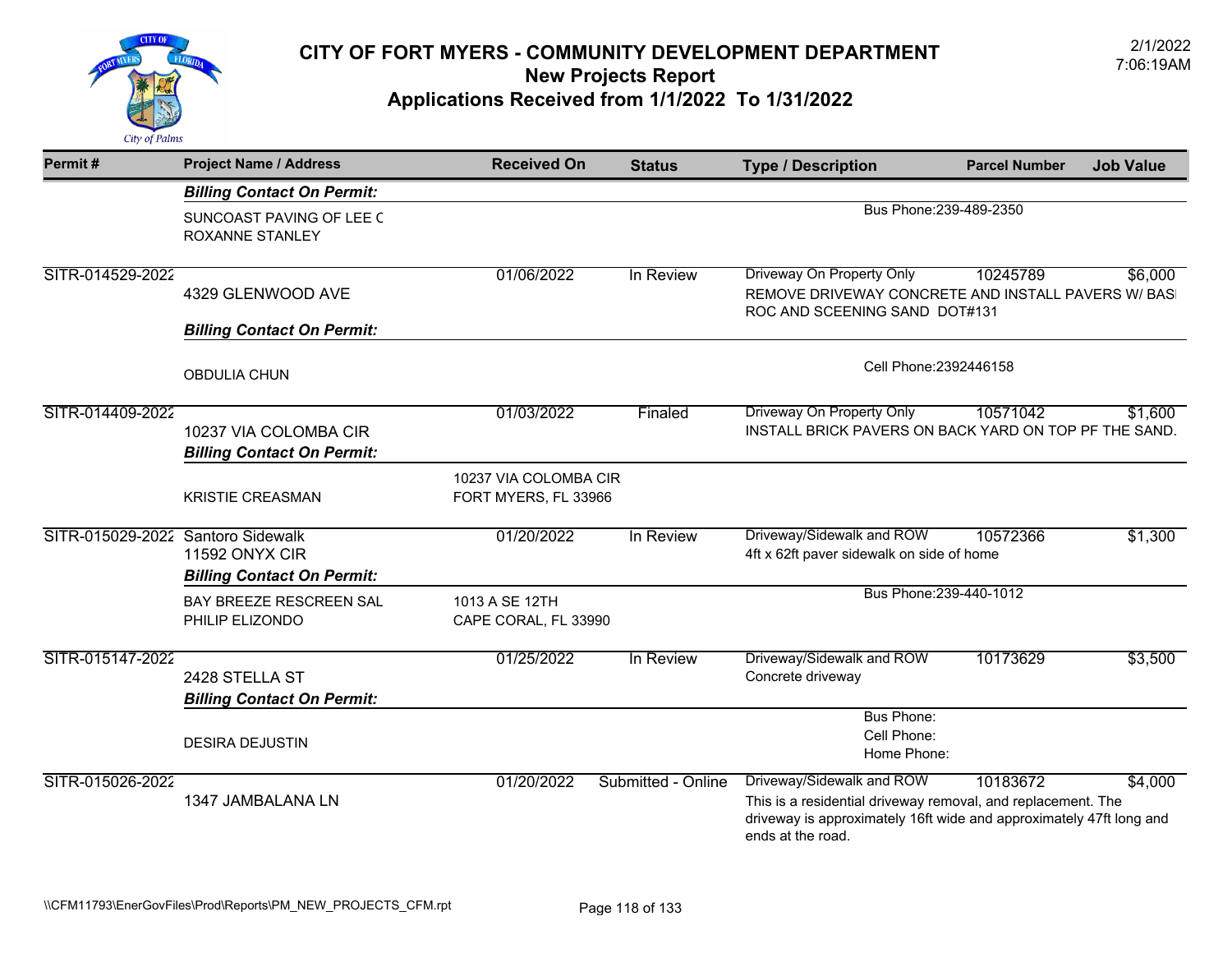

| Permit#                | <b>Project Name / Address</b>                                                                    | <b>Received On</b>                         | <b>Status</b>      | <b>Type / Description</b>                                                                                                                                                                                                                                                                                 | <b>Parcel Number</b> | <b>Job Value</b> |
|------------------------|--------------------------------------------------------------------------------------------------|--------------------------------------------|--------------------|-----------------------------------------------------------------------------------------------------------------------------------------------------------------------------------------------------------------------------------------------------------------------------------------------------------|----------------------|------------------|
|                        | <b>Billing Contact On Permit:</b>                                                                |                                            |                    |                                                                                                                                                                                                                                                                                                           |                      |                  |
|                        | GL Johnson LLC<br>Gary Johnson                                                                   | 3845 Huntley ST<br>Fort Myers, FL 33905    |                    |                                                                                                                                                                                                                                                                                                           |                      |                  |
| SITR-015013-2022 NADER | 1554 ARGYLE DR<br><b>Billing Contact On Permit:</b>                                              | 01/20/2022                                 | In Review          | Driveway/Sidewalk and ROW<br>REMOVE EXISTING CONCRETE DRIVEWAY AND INSTALL<br><b>PAVERS</b>                                                                                                                                                                                                               | 10188108             | \$17,900         |
|                        | WEST COAST PAVERS INC<br><b>SERRA ADAMS</b>                                                      |                                            |                    | Bus Phone: 239-590-9834                                                                                                                                                                                                                                                                                   |                      |                  |
| SITR-014693-2022       | 1768 N PALMDALE CT<br><b>Billing Contact On Permit:</b>                                          | 01/12/2022                                 | Ready to Issue     | Driveway/Sidewalk and ROW<br>Driveway extension on property and right of way. (Apron)                                                                                                                                                                                                                     | 10250636             | \$4,332          |
|                        | <b>JUAN GASPAR</b>                                                                               | 1768 N PALMDALE CT<br>FORT MYERS, FL 33916 |                    | Cell Phone: 2392813759                                                                                                                                                                                                                                                                                    |                      |                  |
| SITR-015293-2022       | <b>133 LUCILLE AVE</b><br><b>Billing Contact On Permit:</b>                                      | 01/31/2022                                 | Submitted          | Driveway/Sidewalk and ROW<br>Concrete Driveway                                                                                                                                                                                                                                                            | 10579827             | \$600            |
|                        | <b>MARIA ALCALA</b>                                                                              | 133 LUCILLE AVE<br>FORT MYERS, FL 33905    |                    | Cell Phone: 2397034642                                                                                                                                                                                                                                                                                    |                      |                  |
| SITR-015321-2022       | 1271 BURTWOOD DR                                                                                 | 01/31/2022                                 | Submitted - Online | Minor Site Clearing/Tree Removal<br>Remove & Haul Away 7 Oak trees, 1 slash pine, 4 queen palms, 1<br>sheflera, 1 Eucalyptus, 1 Albeezia, 1 Mango, 1 Poiciana,                                                                                                                                            | 10183651             | \$27,500         |
|                        | <b>Billing Contact On Permit:</b><br><b>BUILDING BY C &amp; C LLC</b><br><b>CARLOS RODRIGUEZ</b> | 7241 Concourse DR<br>Fort Myers, FL 33908  |                    | Bus Phone: 239 633-2988                                                                                                                                                                                                                                                                                   |                      |                  |
| SITR-015247-2022       | 10951 COLONIAL GATEWAY DR                                                                        | 01/27/2022                                 | Submitted - Online | Site Work/Utilities<br>We will be drilling 25 soils borings and backfilling the borings with<br>a cement-bentonite mixture containing no more than 5% bentonite.<br>Limited site clearing will be required for drilling rig access to boring<br>locations S-1 and S-2 (as shown on attached boring plan). | 10610744             | \$30,000         |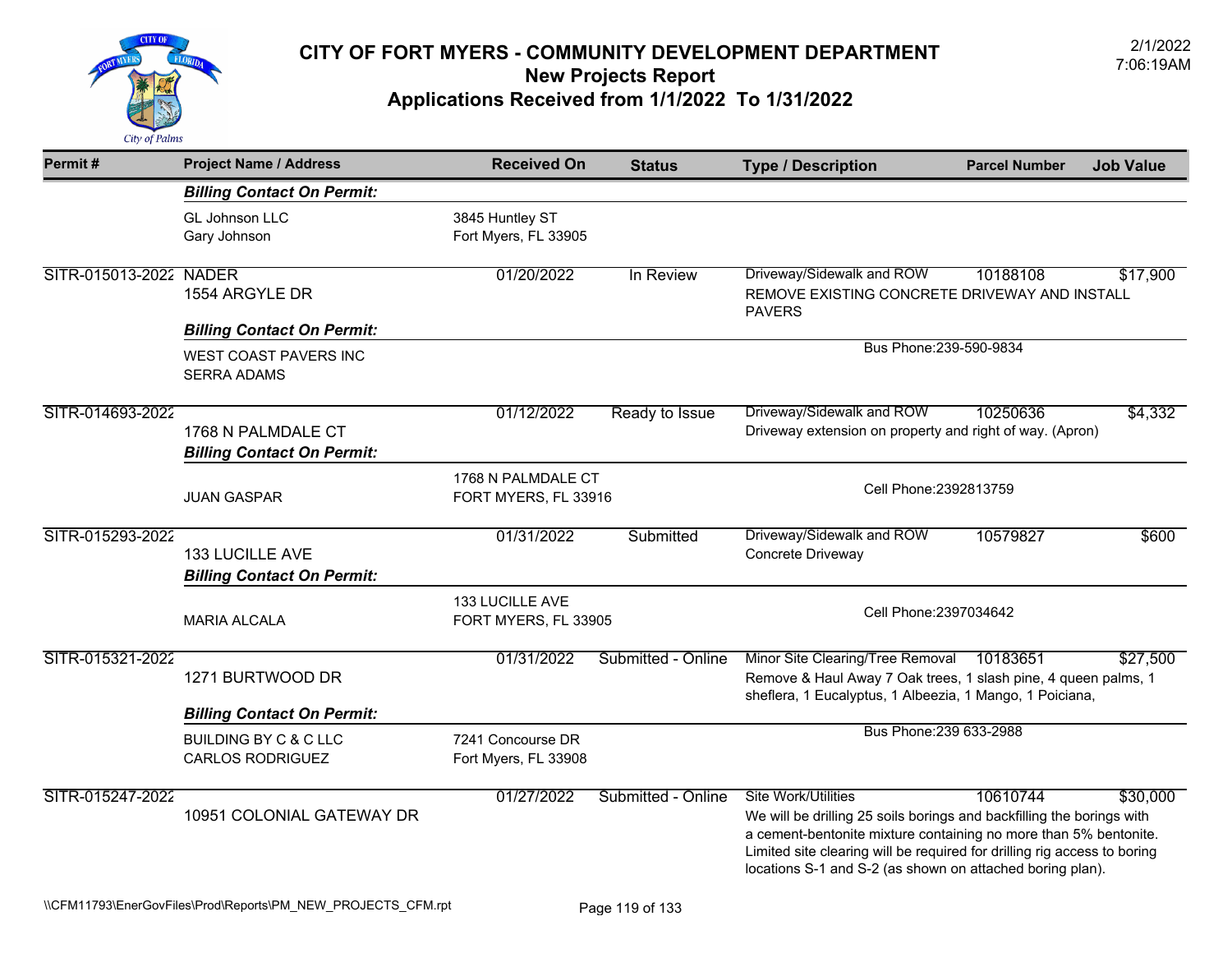

| Permit#          | <b>Project Name / Address</b>                                                                     | <b>Received On</b>                                  | <b>Status</b>                                     | <b>Type / Description</b>                                                                                                                                               | <b>Parcel Number</b>  | <b>Job Value</b> |
|------------------|---------------------------------------------------------------------------------------------------|-----------------------------------------------------|---------------------------------------------------|-------------------------------------------------------------------------------------------------------------------------------------------------------------------------|-----------------------|------------------|
|                  | <b>Billing Contact On Permit:</b>                                                                 |                                                     |                                                   |                                                                                                                                                                         |                       |                  |
|                  | <b>United Consulting</b><br>Caleb Hodnett                                                         | 7810 Parkway DR<br>Leeds, AL 35094                  |                                                   |                                                                                                                                                                         |                       |                  |
| SITR-015248-2022 | <b>TELLUS-FT MYERS</b><br>10881 COLONIAL BLVD<br><b>Billing Contact On Permit:</b>                | 01/27/2022                                          | On Hold                                           | <b>Site Work/Utilities</b><br>We will be drilling 22 soils borings and backfilling the borings with<br>a cement-bentonite mixture containing no more than 5% bentonite. | 10610746              | \$30,000         |
|                  | <b>United Consulting</b><br>Caleb Hodnett                                                         | 7810 Parkway DR<br>Leeds, AL 35094                  |                                                   |                                                                                                                                                                         |                       |                  |
| SITR-015215-2022 | 4650 CUMMINS CT<br><b>Billing Contact On Permit:</b>                                              | 01/27/2022                                          | Submitted - Online                                | Utility Connection (Connect to City ( 10249840<br>ROW- sewer connection, watermain connection, restoration of road                                                      |                       | \$25,000         |
|                  | <b>Bonness Inc</b><br>Pearl Bianchi                                                               | 1900 SEWARD AVE 1900 SEWARD AVE<br>NAPLES, FL 34109 |                                                   |                                                                                                                                                                         |                       |                  |
|                  | SITR-014769-2022 JHACH-WATER MAIN REPA<br>4550 COLONIAL BLVD<br><b>Billing Contact On Permit:</b> | 01/13/2022                                          | In Review                                         | Utility Connection (Connect to City ( 10254891<br>Water Main Repair                                                                                                     |                       | \$10,000         |
|                  | J2 Solutions Inc.<br>Jess Fronckowiak                                                             | Venice, FL 34292                                    | 779 Commerce Dr. Suite 1 779 Commerce DR #Suite 1 |                                                                                                                                                                         |                       |                  |
| SITC-015164-2022 | 322 LOUISE AVE                                                                                    | 01/25/2022                                          | nding Plan Review F                               | Driveway/Sidewalk and ROW<br>REPLACE EXISTING ROW PIPE: MATERIAL ASPHALT, REPLACE<br>ROW WITH 6" ASPHALT, OVERLAY EXISTING DRIVEWAY AUL 1/2<br><b>ASPHALT</b>           | 10250052              | \$12,000         |
|                  | <b>Billing Contact On Permit:</b>                                                                 |                                                     |                                                   |                                                                                                                                                                         |                       |                  |
|                  | <b>M&amp;M SITE DEVELOPMENT &amp; L</b><br><b>MIROSLAW ELMAN</b>                                  | 15275 collier ST #245<br>Naples, FL 34119           |                                                   |                                                                                                                                                                         | Bus Phone: 2399941236 |                  |
| SITC-014502-2022 | 2427 MCGREGOR BLVD                                                                                | 01/05/2022                                          | In Review                                         | Driveway/Sidewalk and ROW<br>Remove commercial driveway put in crushed shell and cement<br>combo with curb but                                                          | 10578756              | \$2,500          |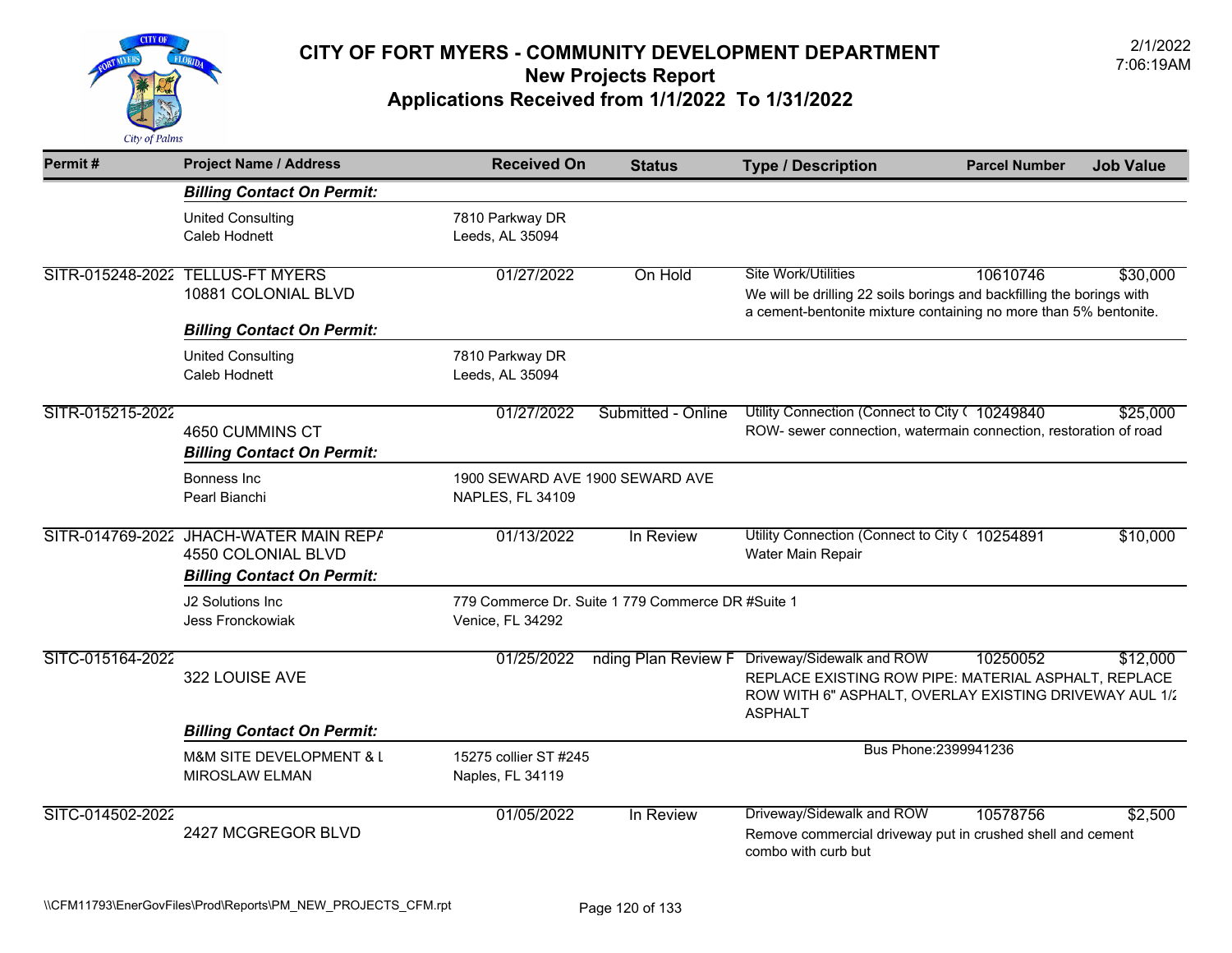

| Permit#          | <b>Project Name / Address</b>                                              | <b>Received On</b>                           | <b>Status</b>      | <b>Type / Description</b>                                                                                                  | <b>Parcel Number</b> | <b>Job Value</b> |
|------------------|----------------------------------------------------------------------------|----------------------------------------------|--------------------|----------------------------------------------------------------------------------------------------------------------------|----------------------|------------------|
|                  | <b>Billing Contact On Permit:</b>                                          |                                              |                    |                                                                                                                            |                      |                  |
|                  | <b>SHARON VOTO</b>                                                         |                                              |                    | Bus Phone: 917-921-1903<br>Cell Phone:<br>Home Phone:                                                                      |                      |                  |
| SITC-014504-2022 | 1642 LLEWELLYN DR<br><b>Billing Contact On Permit:</b>                     | 01/05/2022                                   | In Review          | Driveway/Sidewalk On Property Onl 10172777<br>Remove portion of church drive in our rear yard - install new drive          |                      | \$2,500          |
|                  | <b>SHARON VOTO</b>                                                         |                                              |                    | Bus Phone: 917-921-1903<br>Cell Phone:<br>Home Phone:                                                                      |                      |                  |
| SITC-014453-2022 | 2865 ROCKFILL RD                                                           | 01/04/2022                                   | In Review          | Minor Site Clearing/Tree Removal<br>Site Clearing, Grubbing and Grading as shown in the site<br>construction plans.        | 10535575             | \$527,015        |
|                  | <b>Billing Contact On Permit:</b>                                          |                                              |                    |                                                                                                                            |                      |                  |
|                  | TDM CONSULTING INC<br><b>DEAN MARTIN</b>                                   |                                              |                    | Bus Phone: 239-433-4231                                                                                                    |                      |                  |
|                  | SITC-015116-2022 Ortiz & Vince Smith<br>5300 DR MARTIN LUTHER KING JR BLVD | 01/24/2022                                   | Submitted - Online | Minor Site Clearing/Tree Removal<br>Minor Site Clearing to allow drill rig access to perform geotechnical<br>soil borings. | 10593577             | \$2,200          |
|                  | <b>Billing Contact On Permit:</b>                                          |                                              |                    |                                                                                                                            |                      |                  |
|                  | GFA International, Inc.<br><b>Fred Kaub</b>                                | 1215 Wallace Drive<br>Delray Beach, FL 33444 |                    |                                                                                                                            |                      |                  |
|                  | SITC-014930-2022 GREYSTONE HOTEL<br>1524 HENDRY ST                         | 01/19/2022                                   | Issued             | <b>Right Of Way Only</b><br>MOVE 5 STEEL BEAMS TO 2ND LEVEL OF HOTEL GREYSTONE<br><b>PROJECT</b>                           | 10162391             | \$1,000          |
|                  | <b>Billing Contact On Permit:</b>                                          |                                              |                    |                                                                                                                            |                      |                  |
|                  | RONCO ROOFING & CONSTRI<br>Raimond Aulen                                   | 4051 ELLIS RD<br>FORT MYERS, FL 33905        |                    | Bus Phone: 239-790-7663<br>Cell Phone: 2392654444                                                                          |                      |                  |
| SITC-014741-2022 |                                                                            | 01/13/2022                                   | In Review          | <b>Right Of Way Only</b>                                                                                                   | 10586409             | \$35,000         |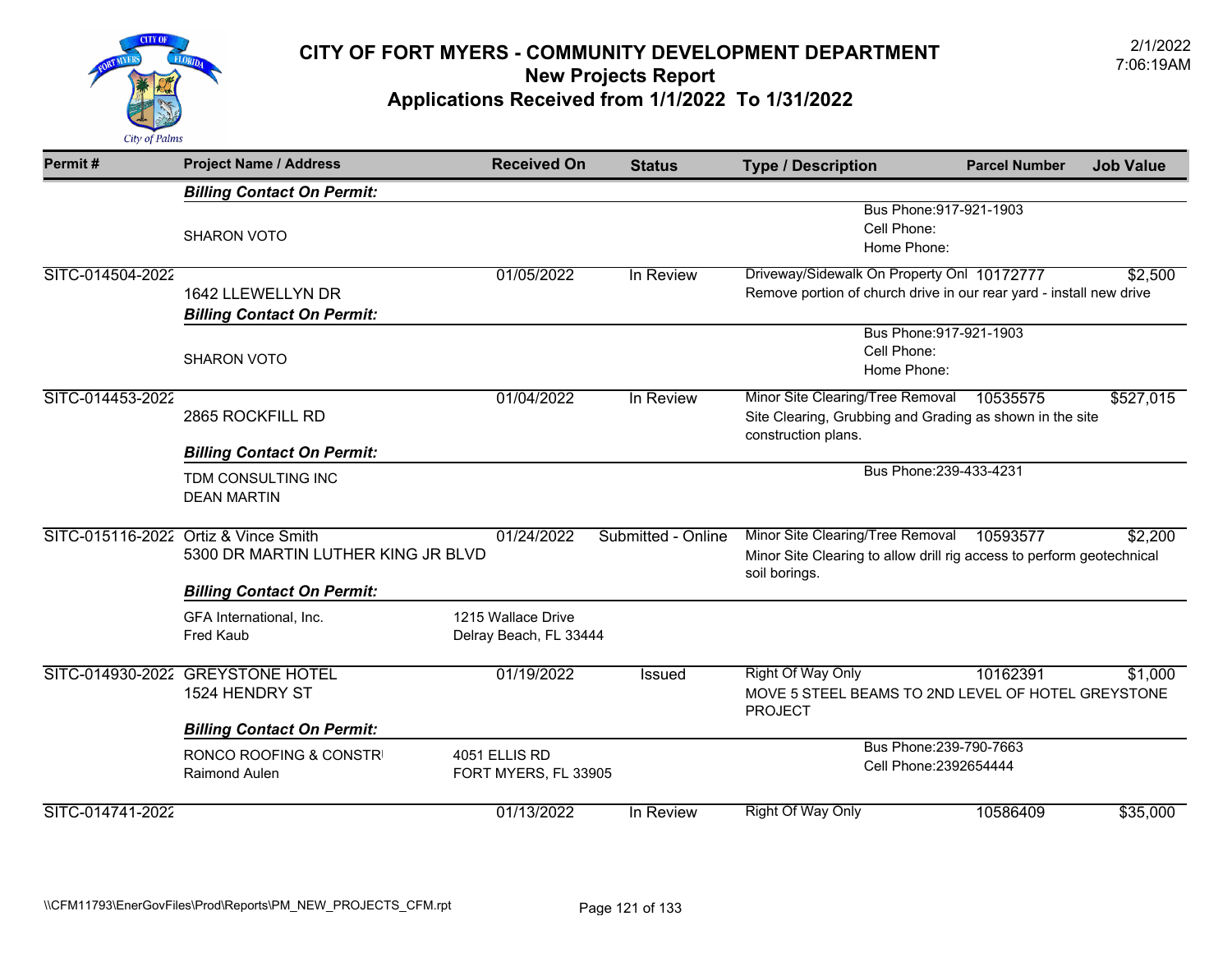

| Permit#                   | <b>Project Name / Address</b>                             | <b>Received On</b>                                                   | <b>Status</b> | <b>Type / Description</b>                                                                                                                                                                                                                        | <b>Parcel Number</b>    | <b>Job Value</b> |
|---------------------------|-----------------------------------------------------------|----------------------------------------------------------------------|---------------|--------------------------------------------------------------------------------------------------------------------------------------------------------------------------------------------------------------------------------------------------|-------------------------|------------------|
|                           | 4340 KERNEL CIR                                           |                                                                      |               | REMOVAL OF EXISTING CURB & GUTTER ALONG KERNEL<br>CIRCLE. CONSTRUCTION OF (2 EACH) ENTRANCES TO THE<br>SITE. INCLUDES INSTALLATION OF NEW TYPE F CONCRETE<br><b>CURBING &amp; SIDEWALK ALONG KERNAL CIRCLE.</b>                                  |                         |                  |
|                           | <b>Billing Contact On Permit:</b>                         |                                                                      |               |                                                                                                                                                                                                                                                  |                         |                  |
|                           | Formella Construction LLC<br>Joseph Formella              | 8219 Blaikie CT<br>Sarasota, FL 34240                                |               | Bus Phone: 9413790481                                                                                                                                                                                                                            |                         |                  |
| SITC-015128-2022 DRIVEWAY | 322/324 LOUISE AVE                                        | 01/25/2022                                                           | Submitted     | <b>Right Of Way Only</b><br>REPLACE EXISTING ROW PIPE: MATERIAL ASPHALT, REPLACE<br>ROW WITH 6" ASPHALT, OVERLAY EXISTING DRIVEWAY AUL 1/2<br><b>ASPHALT</b>                                                                                     | 10250051                | \$12,000         |
|                           | <b>Billing Contact On Permit:</b>                         |                                                                      |               | Bus Phone: 2399941236                                                                                                                                                                                                                            |                         |                  |
|                           | M&M SITE DEVELOPMENT & L<br><b>MIROSLAW ELMAN</b>         | 15275 collier ST #245<br>Naples, FL 34119                            |               |                                                                                                                                                                                                                                                  |                         |                  |
| SITC-015208-2022          | <b>THE LUCKY SCREW</b><br>1527 HENDRY ST                  | 01/27/2022                                                           | Submitted     | <b>Right Of Way Only</b><br>ROAD CLOSURE FOR CRANE LIFT                                                                                                                                                                                          | 10162481                | \$1,200          |
|                           | <b>Billing Contact On Permit:</b>                         |                                                                      |               |                                                                                                                                                                                                                                                  |                         |                  |
|                           | <b>Lead Mechanical Services</b><br>Steven Keck            | 12298 Matterhorn Rd 12298 Matterhorn Rd<br>Fort Myers, FL 33913-8505 |               |                                                                                                                                                                                                                                                  | Cell Phone: 2392108557  |                  |
|                           | SITC-014955-2022 Victory Lane Chevrolet<br>3980 FOWLER ST | 01/19/2022                                                           | In Review     | Sealing & Striping - No Reconfigura 10185652<br>Victory Lane Chevrolet. Sealcoat main parking lot 281,408 square<br>feet and re-stripe as existing.<br>Sealcoat commercial lot 109,646 square feet and asphalt repairs<br>as needed. NO STRIPING |                         | \$35,613         |
|                           | <b>Billing Contact On Permit:</b>                         |                                                                      |               |                                                                                                                                                                                                                                                  |                         |                  |
|                           | ATLANTIC SOUTHERN PAVING<br><b>STEPHEN STRAND</b>         | 6301 W W SUNRISE BLVD<br><b>SUNRISE, FL 33313</b>                    |               |                                                                                                                                                                                                                                                  | Bus Phone: 954-581-5805 |                  |
| SITC-014830-2022          | 3433-3441 FOWLER ST                                       | 01/18/2022                                                           | In Review     | Sealing & Striping - No Reconfigura 10175144<br>Reseal and restripe.                                                                                                                                                                             |                         | \$3,666          |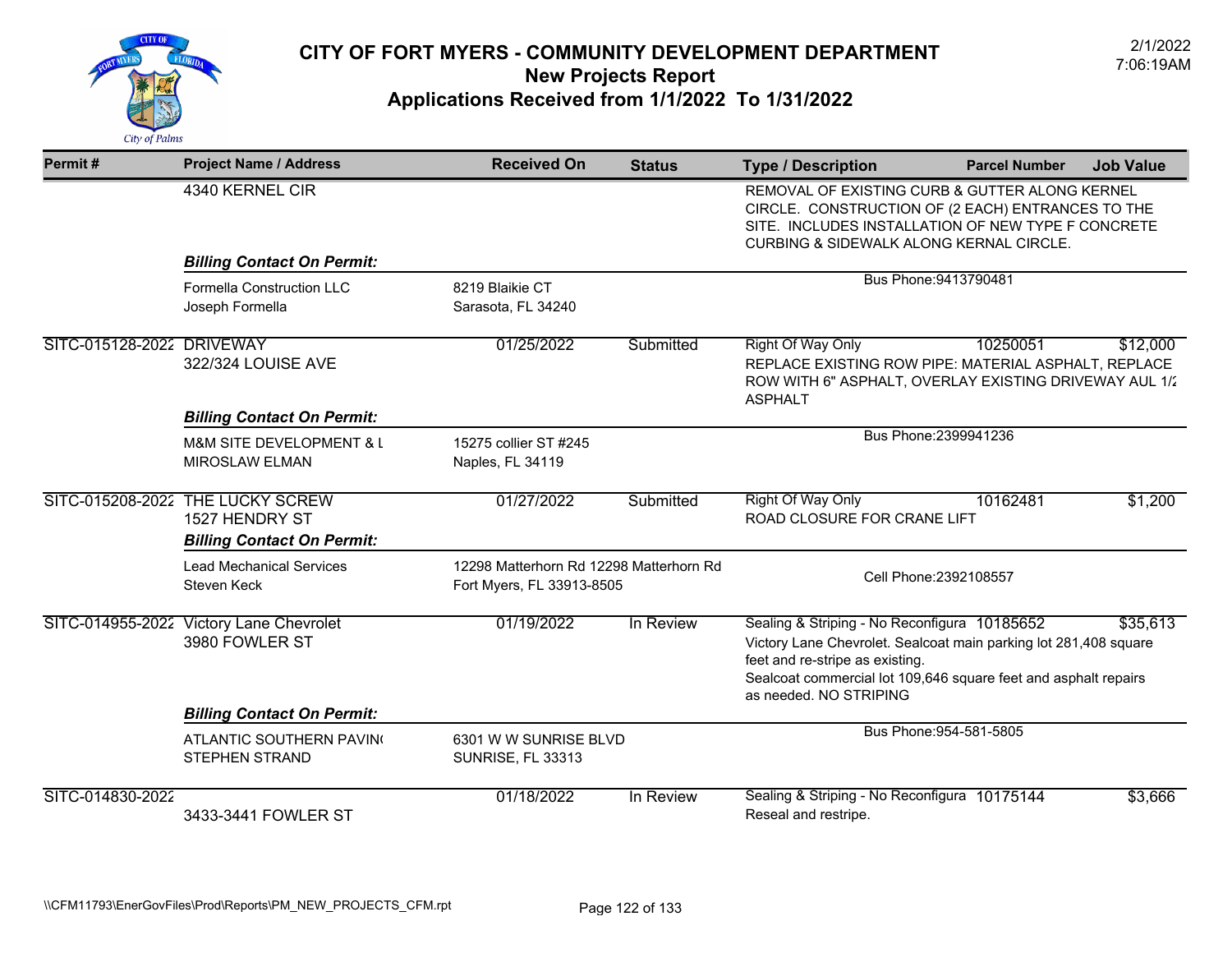

| Permit#          | <b>Project Name / Address</b>                                                                       | <b>Received On</b>                                 | <b>Status</b>       | <b>Type / Description</b>                                                                                     | <b>Parcel Number</b>                              | <b>Job Value</b> |
|------------------|-----------------------------------------------------------------------------------------------------|----------------------------------------------------|---------------------|---------------------------------------------------------------------------------------------------------------|---------------------------------------------------|------------------|
|                  | <b>Billing Contact On Permit:</b>                                                                   |                                                    |                     |                                                                                                               |                                                   |                  |
|                  | <b>BRICE, BRIGITTE</b><br><b>BRIGITTE BRICE</b>                                                     |                                                    |                     |                                                                                                               | Bus Phone: 239.224.1479<br>Cell Phone: 2392251479 |                  |
| SITC-015266-2022 | <b>1429 COLONIAL BLVD</b><br><b>Billing Contact On Permit:</b>                                      | 01/28/2022                                         | nding Plan Review F | Sealing & Striping - No Reconfigura 10185066<br>Sealcoat & Re-stripe as existing with no changes.             |                                                   | \$3,975          |
|                  | <b>Bain Sealcoat Inc.</b><br><b>MIKEY BAIN</b>                                                      | 7861 MAINLINE PKWY<br>FORT MYERS, FL 33912         |                     |                                                                                                               | Bus Phone: 239.464.7954                           |                  |
| SITC-015201-2022 | 3862 WASHINGTON AVE<br><b>Billing Contact On Permit:</b>                                            | 01/27/2022                                         | Submitted           | Sealing & Striping - w/ Reconfigurat 10246734<br>Driveway Re-Asphalt 2"                                       |                                                   | \$2,400          |
|                  | Ruben D. Salazar Inc.<br><b>RUBEN SALAZAR</b>                                                       |                                                    |                     |                                                                                                               | Bus Phone: 239-340-2114<br>Cell Phone: 2392845886 |                  |
| SITC-015112-2022 | <b>DUNBAR LIBRARY</b><br>3095 BLOUNT ST<br><b>Billing Contact On Permit:</b>                        | 01/24/2022                                         | In Review           | Sealing & Striping - w/ Reconfigurat 10251565<br>1 inch asphalt overlay with restripe as it currently is      |                                                   | \$27,521         |
|                  | ALL AMERICAN SEALCOATING<br><b>ANTHONY PHILLIPS</b>                                                 | 2104 NW 4TH ST<br>CAPE CORAL, FL 33993             |                     |                                                                                                               | Bus Phone: 239-574-2288                           |                  |
|                  | SITC-015107-2022 Melvin Morgan Parking Lot<br>2480 THOMPSON ST<br><b>Billing Contact On Permit:</b> | 01/24/2022                                         | nding Plan Review F | Sealing & Striping - w/ Reconfigurat 10161861<br>Remove dead end parking areas to create better traffic flow. |                                                   | \$1,500          |
|                  | LEE COUNTY BOCC<br><b>THERESA BLANK</b>                                                             | 1500 Monroe ST #Facilities<br>Fort Myers, FL 33901 |                     |                                                                                                               | Bus Phone: (239) 533-0370                         |                  |
| SITC-014813-2022 |                                                                                                     | 01/17/2022                                         | In Review           | <b>Site Work/Utilities</b>                                                                                    | 10603652                                          | \$43,324         |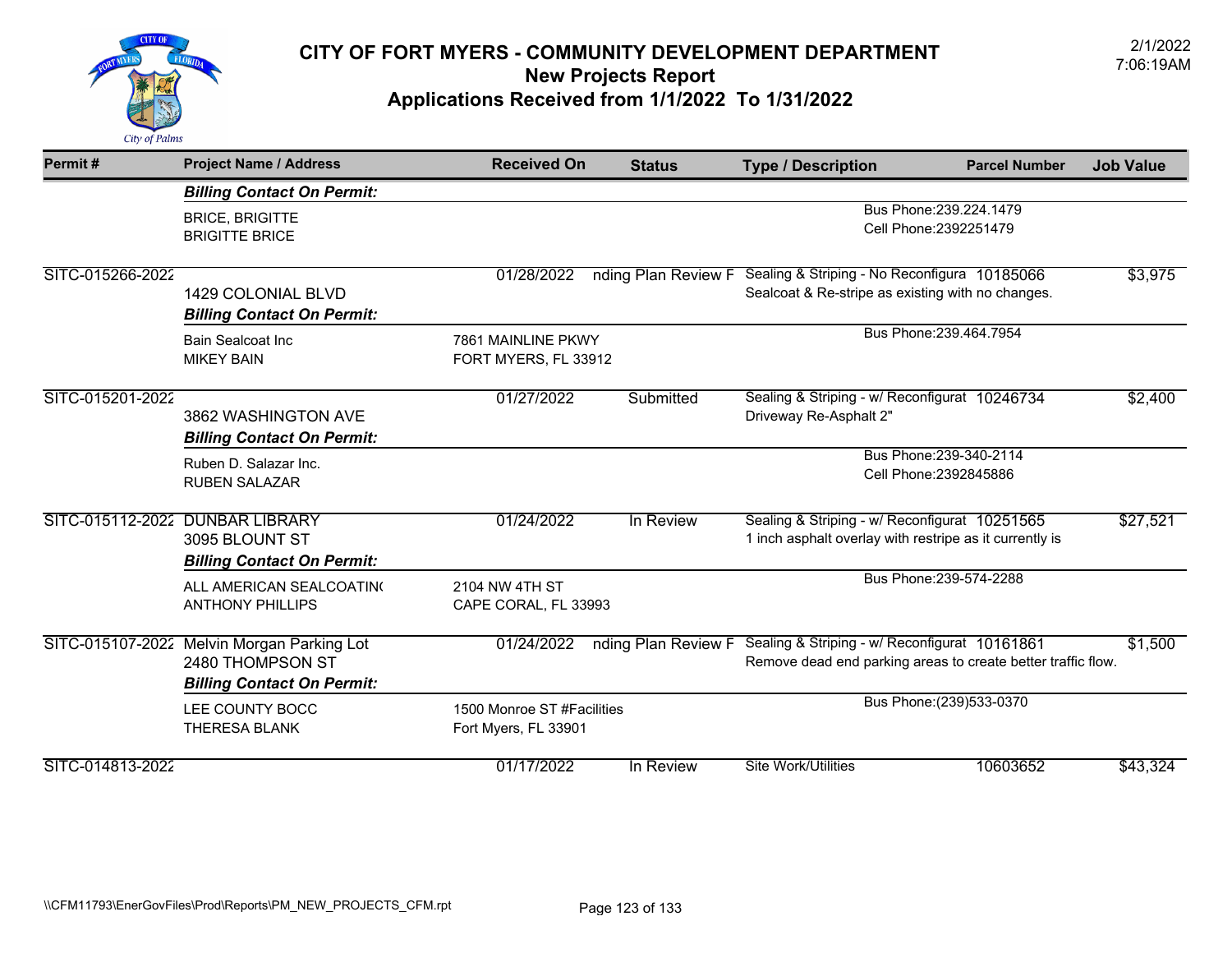

| Permit#                      | <b>Project Name / Address</b>                      | <b>Received On</b>                             | <b>Status</b>      | <b>Type / Description</b>                                                                                                                                                                                                                                                                                                                                                                                                                                                                                                              | <b>Parcel Number</b>      | <b>Job Value</b> |
|------------------------------|----------------------------------------------------|------------------------------------------------|--------------------|----------------------------------------------------------------------------------------------------------------------------------------------------------------------------------------------------------------------------------------------------------------------------------------------------------------------------------------------------------------------------------------------------------------------------------------------------------------------------------------------------------------------------------------|---------------------------|------------------|
|                              | 13080 SERENITY LAKE DR                             |                                                |                    | RWA, Inc. is pleased to submit, on behalf of our client, Fort Myers<br>Gateway LLC, this Site Permit Application (SIT) for the above<br>subject project. The purpose of this application is to develop a<br>sales center and parking lot within Parkway Preserve (Project). The<br>Model Sales Center and parking lot are proposed on lots 118-123<br>of Parkway Preserve with model homes on lots 115-117. The<br>project is located on Serenity Lakes Drive in Section 23, Township<br>45 South, Range 25 East, Lee County, Florida. |                           |                  |
|                              | <b>Billing Contact On Permit:</b>                  |                                                |                    |                                                                                                                                                                                                                                                                                                                                                                                                                                                                                                                                        |                           |                  |
|                              | <b>RWA INC</b><br><b>MICHAEL PAPPAS</b>            | 4983 ROYAL GULF CIR<br>FORT MYERS, FL 33966    |                    |                                                                                                                                                                                                                                                                                                                                                                                                                                                                                                                                        | Bus Phone: 2395970575     |                  |
| SITC-015154-2022             | 4650 S CLEVELAND AVE                               | 01/25/2022                                     | Submitted - Online | Site Work/Utilities<br>Installation of new 1-1/2" diam. domestic water meter along exterior<br>wall of tenant space 15A (see plumbing permit #<br>TRD-013807-2021).                                                                                                                                                                                                                                                                                                                                                                    | 10186387                  | \$5,000          |
|                              | <b>Billing Contact On Permit:</b>                  |                                                |                    |                                                                                                                                                                                                                                                                                                                                                                                                                                                                                                                                        |                           |                  |
|                              | ATLAS Design & Engineering<br><b>SVEN BUDZISCH</b> | 8250 College PKWY #101<br>FORT MYERS, FL 33907 |                    |                                                                                                                                                                                                                                                                                                                                                                                                                                                                                                                                        | Bus Phone: (239) 267-7432 |                  |
| SITC-014975-2022             | 11051 COLONIAL GATEWAY DR                          | 01/19/2022                                     | In Review          | <b>Site Work/Utilities</b><br>We will be drilling 23 soils borings and backfilling the borings with<br>a cement-bentonite mixture containing no more than 5% bentonite.<br>70 borings total will be drilled across the three application parcels.                                                                                                                                                                                                                                                                                      | 10591482                  | \$30,000         |
|                              | <b>Billing Contact On Permit:</b>                  |                                                |                    |                                                                                                                                                                                                                                                                                                                                                                                                                                                                                                                                        |                           |                  |
|                              | <b>United Consulting</b><br>Caleb Hodnett          | 7810 Parkway DR<br>Leeds, AL 35094             |                    |                                                                                                                                                                                                                                                                                                                                                                                                                                                                                                                                        |                           |                  |
| SITC-014676-2022 2010 HANSON | 2010 HANSON ST                                     | 01/11/2022                                     | In Review          | <b>Site Work/Utilities</b><br>Multi-family residential development consisting of 336 units within a<br>3 - 4 story buildings with a 5 story parking garage.                                                                                                                                                                                                                                                                                                                                                                            | 10611268                  | \$2,492,251      |
|                              | <b>Billing Contact On Permit:</b>                  |                                                |                    |                                                                                                                                                                                                                                                                                                                                                                                                                                                                                                                                        |                           |                  |
|                              | <b>OUT TO BID</b>                                  |                                                |                    |                                                                                                                                                                                                                                                                                                                                                                                                                                                                                                                                        |                           |                  |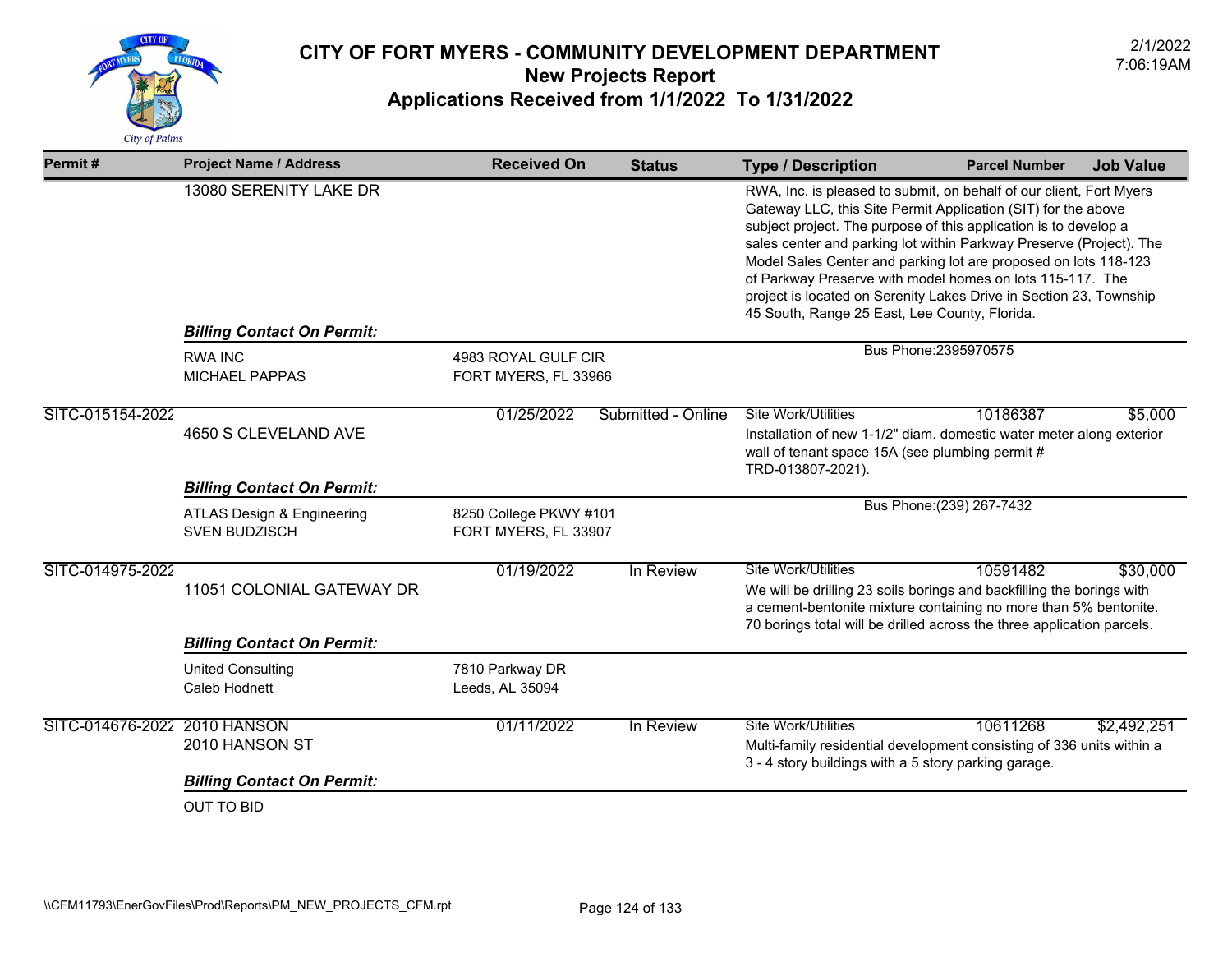

| Permit#                       | <b>Project Name / Address</b>                       | <b>Received On</b>                                         | <b>Status</b>       | <b>Type / Description</b>                                                                                                                                                                                                                               | <b>Parcel Number</b>     | <b>Job Value</b> |  |
|-------------------------------|-----------------------------------------------------|------------------------------------------------------------|---------------------|---------------------------------------------------------------------------------------------------------------------------------------------------------------------------------------------------------------------------------------------------------|--------------------------|------------------|--|
| SITC-014408-2022              | 6150 TRI COUNTY COMMERCE WAY                        | 01/03/2022                                                 | In Review           | Site Work/Utilities<br>Construction of 5 industrial buildings with associated site<br>improvements. Located on Tract F-2 and F-3.                                                                                                                       | 10610631                 | \$6,843,706      |  |
|                               | <b>Billing Contact On Permit:</b>                   |                                                            |                     |                                                                                                                                                                                                                                                         | Bus Phone: 239-418-0691  |                  |  |
|                               | DELISI FITZGERALD, INC.<br><b>ANDREW FITZGERALD</b> | 1605 Hendry ST<br>Fort Myers, FL 33901                     |                     |                                                                                                                                                                                                                                                         |                          |                  |  |
| SITC-014430-2022              | 2920 ROCKFILL RD                                    | 01/04/2022                                                 | Submitted - Online  | <b>Site Work/Utilities</b><br>Earthwork Sitework Preparation for<br>50'-0" W x 60'-0" L x 23'-0" EH Roof Slope 1.0:12 Enclosed Steel<br><b>Building</b>                                                                                                 | 10535577                 | \$150,000        |  |
|                               | <b>Billing Contact On Permit:</b>                   |                                                            |                     |                                                                                                                                                                                                                                                         |                          |                  |  |
|                               | <b>MELISSA KOGER</b>                                | 3507 Lee Blvd, 212 3507 Lee Blvd<br>Lehigh Acres, FL 33971 |                     |                                                                                                                                                                                                                                                         |                          |                  |  |
| SITC-014775-2022 OUTDOOR TIKI | 4195 PALM BEACH BLVD                                | 01/13/2022                                                 | nding Plan Review F | Site Work/Utilities<br>Project proposes relocating approved improvement per<br>SITC-002520-2021 and placement of temporary Tiki Bar 50'x30'.<br>Water service provided by meter (SITC-009238-2021. New sewer<br>service proposed connecting to exiting. | 10245826                 | \$22,000         |  |
|                               | <b>Billing Contact On Permit:</b>                   |                                                            |                     |                                                                                                                                                                                                                                                         |                          |                  |  |
|                               | Sitti Engineering Group<br>Amjad Sitti              | 13650 FIDDLESTICKS BLVD #202-350<br>FORT MYERS, FL 33912   |                     |                                                                                                                                                                                                                                                         | Cell Phone: 239-900-9150 |                  |  |
| SITC-014973-2022              | 4264 FOWLER ST<br><b>Billing Contact On Permit:</b> | 01/19/2022                                                 | In Review           | Site Work/Utilities<br>Update landscaping                                                                                                                                                                                                               | 10185794                 | \$1,800          |  |
|                               | <b>OUT TO BID</b>                                   |                                                            |                     |                                                                                                                                                                                                                                                         |                          |                  |  |
| SITC-014919-2022              | 4381 WINKLER AVE                                    | 01/19/2022                                                 | In Review           | <b>Site Work/Utilities</b><br>Drill (3) 3-inch diameter, 25-feet deep soil test borings.                                                                                                                                                                | 10254807                 | \$5,650          |  |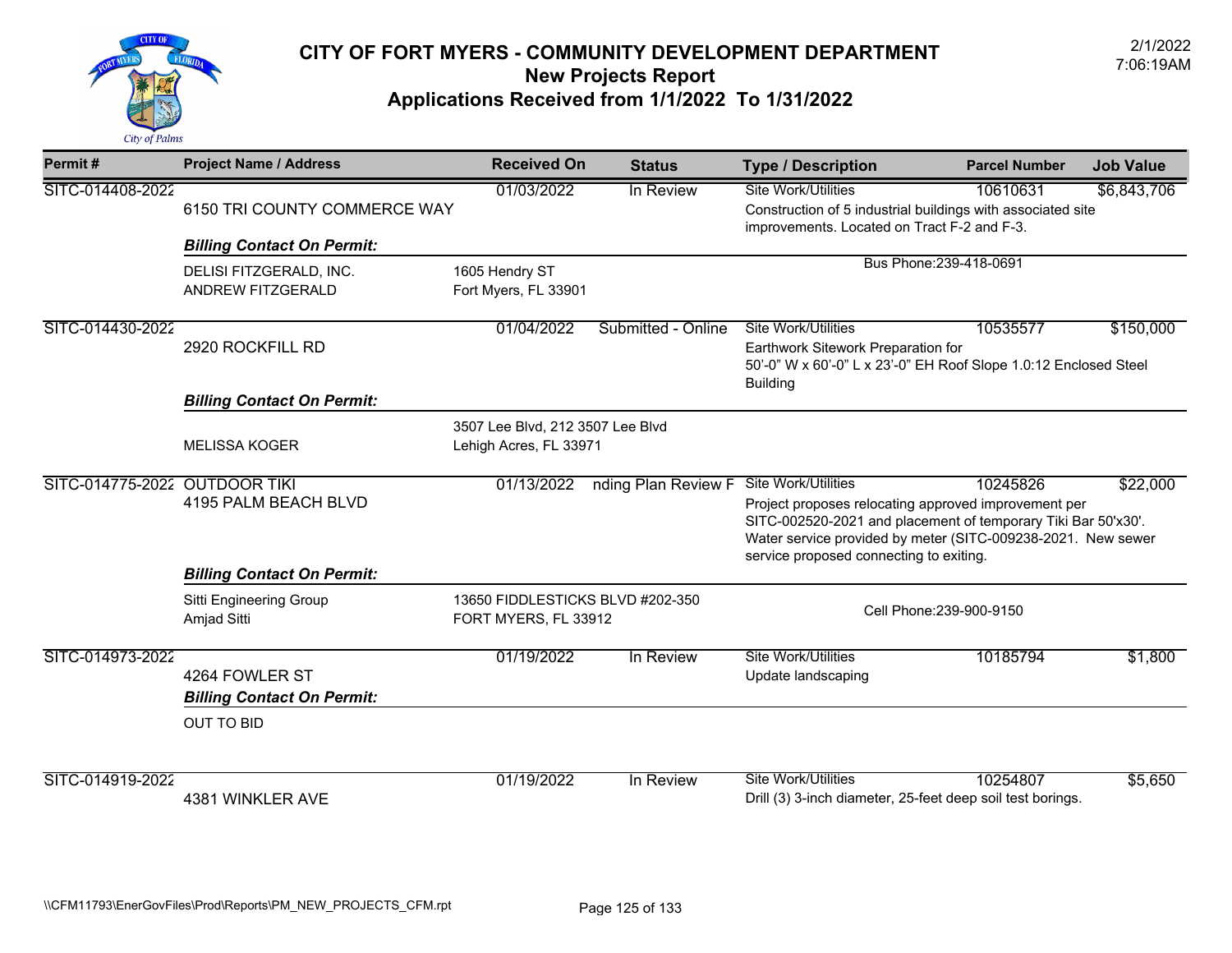

| Permit#                        | <b>Project Name / Address</b>                                                                     | <b>Received On</b>                                     | <b>Status</b>                                           | <b>Type / Description</b>                                                                                                                                                                                                                           | <b>Parcel Number</b>     | <b>Job Value</b> |
|--------------------------------|---------------------------------------------------------------------------------------------------|--------------------------------------------------------|---------------------------------------------------------|-----------------------------------------------------------------------------------------------------------------------------------------------------------------------------------------------------------------------------------------------------|--------------------------|------------------|
|                                | <b>Billing Contact On Permit:</b>                                                                 |                                                        |                                                         |                                                                                                                                                                                                                                                     |                          |                  |
|                                | Mortensen Engineering Inc<br>Cary Richardson                                                      | Tampa, FL 33625                                        | 6408 W Linebaugh Ave, Suite 111 6408 W Linebaugh Ave #S |                                                                                                                                                                                                                                                     | Cell Phone: 813-390-0767 |                  |
| SITC-015191-2022               | 3406 PALM BEACH BLVD                                                                              | 01/26/2022                                             | nding Plan Review F                                     | Utility Connection (Connect to City ( 10245071<br>Installing two type C structures to existing trench drain for<br>maintenance purposes. Previously permitted stormwater<br>management system will not be affected by installing the<br>structures. |                          | \$4,000          |
|                                | <b>Billing Contact On Permit:</b>                                                                 |                                                        |                                                         |                                                                                                                                                                                                                                                     |                          |                  |
|                                | <b>QUATTRONE &amp; ASSOCIATES,</b><br>AL QUATTRONE                                                | 4301 VERONICA S SHOEMAKER BLVD<br>FORT MYERS, FL 33916 |                                                         |                                                                                                                                                                                                                                                     | Bus Phone: 239-936-5222  |                  |
|                                | SITC-015134-2022 JHACH-WATER MAIN REP.<br>4550 COLONIAL BLVD<br><b>Billing Contact On Permit:</b> | 01/25/2022                                             | In Review                                               | Utility Connection (Connect to City ( 10254891<br><b>WATER MAIN REPAIR</b>                                                                                                                                                                          |                          | \$10,000         |
|                                | <b>J2 SOLUTIONS INC</b><br><b>JESS FRONCKWIAK</b>                                                 | 779 COMMERCE DR #1<br><b>VENICE, 34292</b>             |                                                         |                                                                                                                                                                                                                                                     | Bus Phone: 9414923266    |                  |
| TRD-015262-2022                | 1953 KNIGHT ST<br><b>Billing Contact On Permit:</b>                                               | 01/28/2022                                             | In Review                                               | Solar Electrical: 1&2 Family<br>roof mounted solar PV installation with line side tap.                                                                                                                                                              | 10251794                 | \$20,300         |
|                                | <b>Titan Solar Power FL</b><br><b>Scott Portier</b>                                               | 13620 49th ST N<br>Clearwater, FL 33762                |                                                         |                                                                                                                                                                                                                                                     |                          |                  |
| TRD-015114-2022 Caril Williams | 3212 WILLIN ST                                                                                    | 01/24/2022                                             | In Review                                               | Solar Electrical: 1&2 Family<br>INSTALLATION OF ROOF MOUNTED PHOTOVOLTAIC SOLAR<br><b>SYSTEM</b>                                                                                                                                                    | 10453709                 | \$33,966         |
|                                | <b>Billing Contact On Permit:</b>                                                                 |                                                        |                                                         |                                                                                                                                                                                                                                                     |                          |                  |
|                                | <b>ENSOLAR USA LLC</b><br>THOMAS BERNARDO                                                         | 8186 WOODLAND CENTER BLVD<br>TAMPA, FL 33614           |                                                         |                                                                                                                                                                                                                                                     | Bus Phone: 8337866749    |                  |
| TRD-015323-2022                | 2775 BROADWAY                                                                                     | 01/31/2022                                             | Submitted - Online                                      | Solar Electrical: 1&2 Family<br>INSTALL RESIDENTIAL ROOF MOUNTED SOLAR PHOTOVOLTAI(<br><b>SYSTEM</b>                                                                                                                                                | 10174075                 | \$22,135         |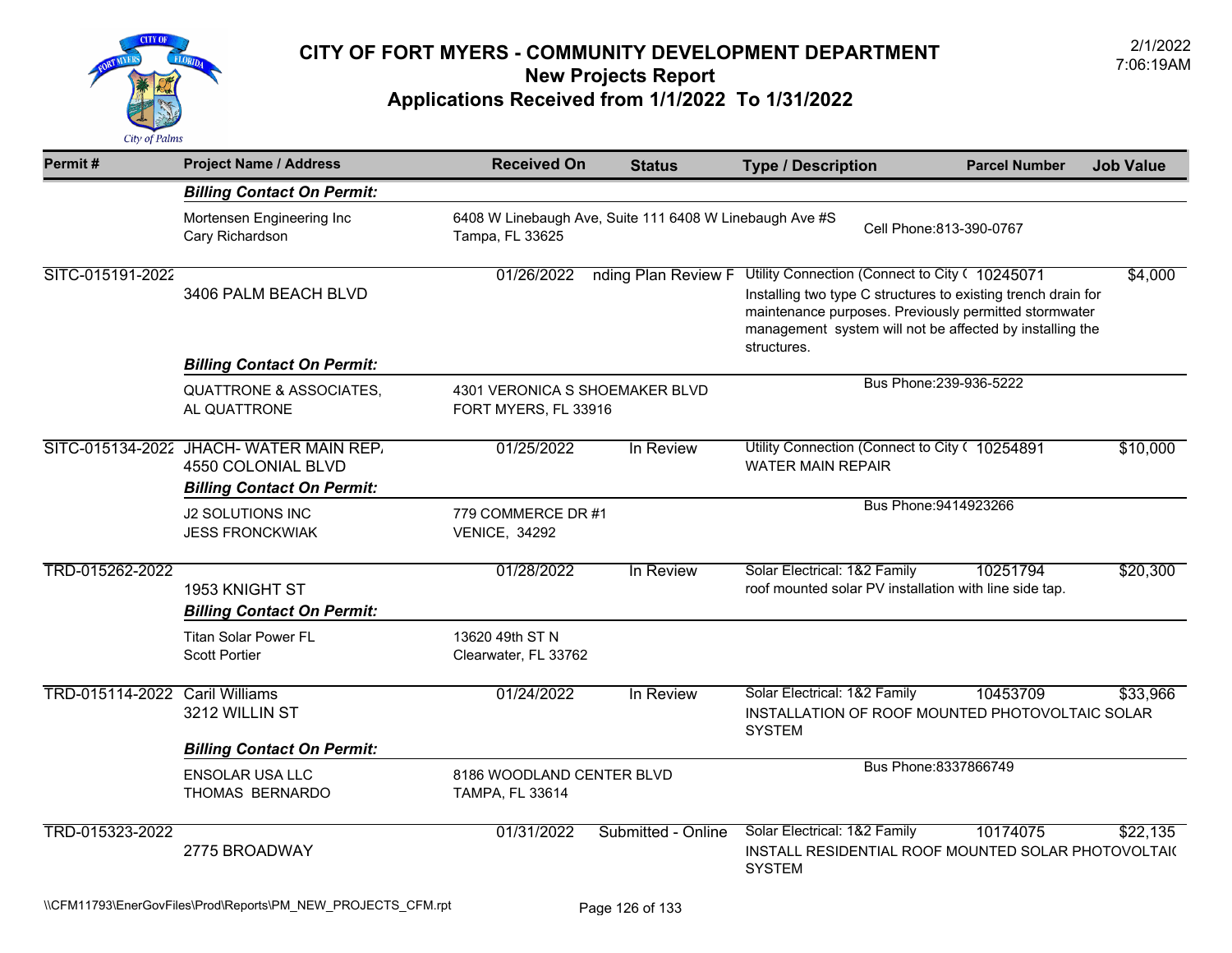

| Permit#         | <b>Project Name / Address</b>                                  | <b>Received On</b>                                  | <b>Status</b>      | <b>Type / Description</b>                                                                              | <b>Parcel Number</b>    | <b>Job Value</b> |
|-----------------|----------------------------------------------------------------|-----------------------------------------------------|--------------------|--------------------------------------------------------------------------------------------------------|-------------------------|------------------|
|                 | <b>Billing Contact On Permit:</b>                              |                                                     |                    |                                                                                                        |                         |                  |
|                 | Every Day Solar<br><b>Edward Berry</b>                         | 201 N Franklin Street Suite 2200<br>Tampa, FL 33602 |                    |                                                                                                        |                         |                  |
| TRD-014941-2022 | 10928 PISTOIA DR                                               | 01/19/2022                                          | In Review          | Solar Electrical: 1&2 Family<br>INSTALLATION OF 7.48 KW PV ROOF-MOUNTED SYSTEM AND 1<br><b>BATTERY</b> | 10576183                | \$38,440         |
|                 | <b>Billing Contact On Permit:</b>                              |                                                     |                    |                                                                                                        |                         |                  |
|                 | <b>SOLAR ENERGY SOLUTIONS</b><br><b>JORDON GILEWSKI</b>        | 4519 SE 16th PL #102<br>CAPE CORAL, FL 33904        |                    |                                                                                                        | Bus Phone: 239-994-2100 |                  |
| TRD-015104-2022 | 3388 E RIVERSIDE DR<br><b>Billing Contact On Permit:</b>       | 01/24/2022                                          | In Review          | Solar Electrical: 1&2 Family<br>spv solar electric                                                     | 10245319                | \$122,723        |
|                 | <b>Solar Direct</b><br><b>KIRK MAUST</b>                       | 6935 15TH ST #120<br>SARASOTA, FL 34243             |                    |                                                                                                        | Bus Phone: 941-359-8228 |                  |
| TRD-014541-2022 | 1312 RIO VISTA<br><b>Billing Contact On Permit:</b>            | 01/06/2022                                          | Submitted - Online | Solar Electrical: 1&2 Family<br>installing pv solar panels on existing roof with battery backup        | 10183797                | \$95,712         |
|                 | MARC JONES CONSTRUCTIO<br>RONNIE PADGETT                       | 4492 EAGLE FALLS<br>TAMPA, FL 33619                 |                    |                                                                                                        |                         |                  |
| TRD-014413-2022 | 11715 OAKWOOD PRESERVE PL<br><b>Billing Contact On Permit:</b> | 01/03/2022                                          | Issued             | Solar Electrical: 1&2 Family<br>Roof Mounted Solar PV                                                  | 10575358                | \$57,000         |
|                 | West Bay Energy LLC<br>Shane Kelley                            | 8800 49th ST N #308<br>Pinellas Park, FL 33782      |                    | Bus Phone: 6414689101                                                                                  |                         |                  |
| TRD-014730-2022 | 2768 ST CHARLES ST                                             | 01/12/2022                                          | Submitted - Online | Solar Electrical: 1&2 Family<br>INSTALL RESIDENTIAL ROOF MOUNTED SOLAR PHOTOVOLTAI(<br><b>SYSTEM</b>   | 10515090                | \$59,148         |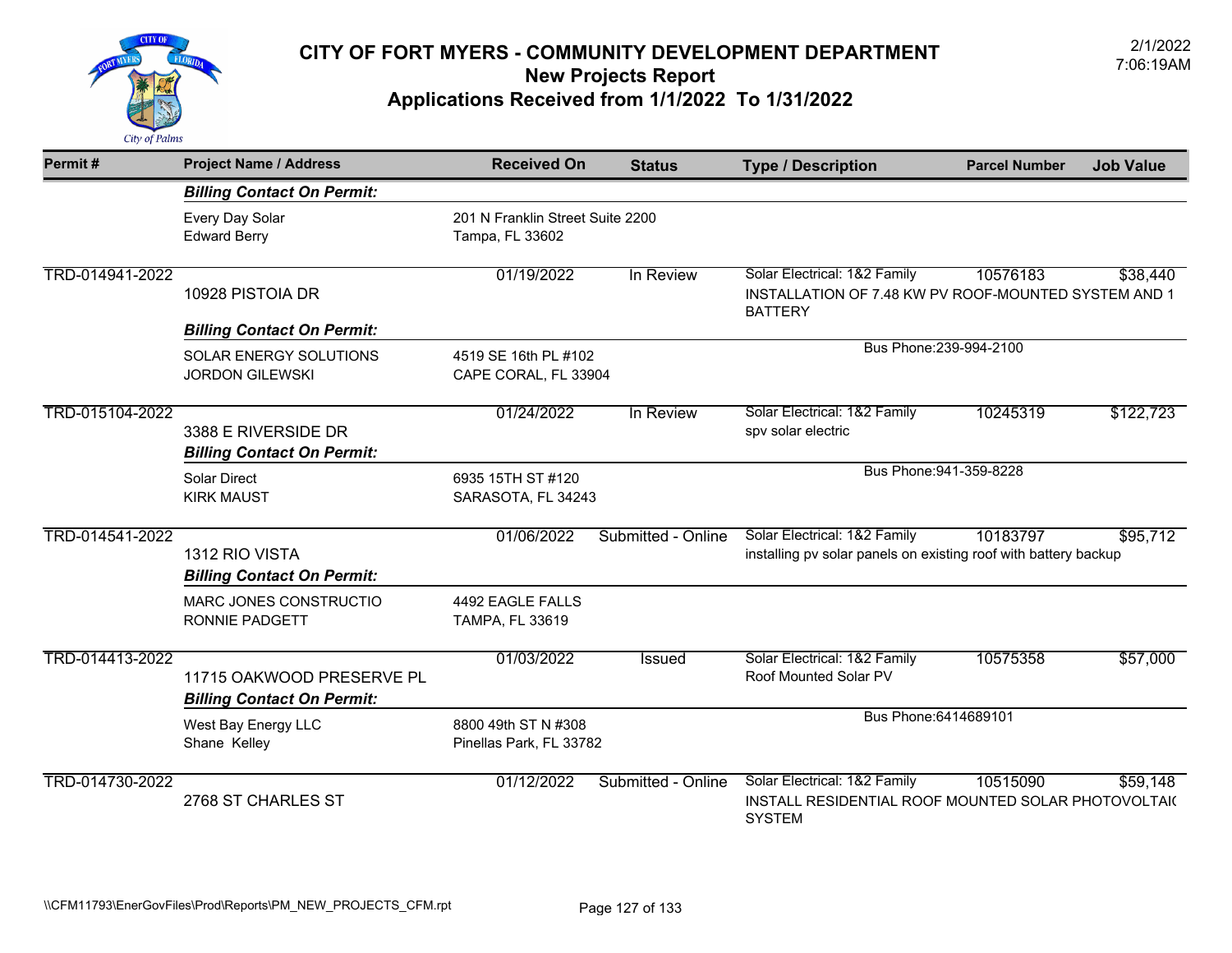

| Permit#                        | <b>Project Name / Address</b>                               | <b>Received On</b>                                  | <b>Status</b>      | <b>Type / Description</b>                                                                                                                         | <b>Parcel Number</b> | <b>Job Value</b> |
|--------------------------------|-------------------------------------------------------------|-----------------------------------------------------|--------------------|---------------------------------------------------------------------------------------------------------------------------------------------------|----------------------|------------------|
|                                | <b>Billing Contact On Permit:</b>                           |                                                     |                    |                                                                                                                                                   |                      |                  |
|                                | Every Day Solar<br><b>Edward Berry</b>                      | 201 N Franklin Street Suite 2200<br>Tampa, FL 33602 |                    |                                                                                                                                                   |                      |                  |
| TRD-014927-2022                | 10996 CHERRY LAUREL DR<br><b>Billing Contact On Permit:</b> | 01/19/2022                                          | In Review          | Solar Electrical: 1&2 Family<br>Adding solar electrical panels to the roof                                                                        | 10563208             | \$55,903         |
|                                | SUNLIGHT ENTERPRISES INC<br>ALDO SCANATO                    | 7575 KINGSPOINTE PKWY #4<br>ORLANDO, FL 32819       |                    | Bus Phone: 3218883388                                                                                                                             |                      |                  |
| TRD-014772-2022                | 2120 SOUTH ST<br><b>Billing Contact On Permit:</b>          | 01/13/2022                                          | Ready to Issue     | Solar Electrical: 1&2 Family<br>roof mounted PV solar                                                                                             | 10173869             | \$46,887         |
|                                | Jenna LeStarge                                              | 1331 Green Forest Ct. #3                            |                    |                                                                                                                                                   |                      |                  |
| TRD-014640-2022                | 847 NUNA AVE                                                | 01/10/2022                                          | Issued             | Solar Electrical: 1&2 Family<br>INSTALLATION OF ROOF MOUNTED PHOTOVOLTAIC SOLAR<br>SYSTEM. Replace existing outdoor 150 amp main electrical panel | 10248126             | \$24,244         |
|                                | <b>Billing Contact On Permit:</b>                           |                                                     |                    |                                                                                                                                                   |                      |                  |
|                                | <b>ENSOLAR USA LLC</b><br>THOMAS BERNARDO                   | 8186 WOODLAND CENTER BLVD<br><b>TAMPA, FL 33614</b> |                    | Bus Phone: 8337866749                                                                                                                             |                      |                  |
| TRD-015113-2022 Kevin Murray   | 11618 GIULIA DR<br><b>Billing Contact On Permit:</b>        | 01/24/2022                                          | Submitted - Online | Solar Electrical: 1&2 Family<br>Installing pv solar panels on existing roof                                                                       | 10561574             | \$39,769         |
|                                | MARC JONES CONSTRUCTIO<br><b>RONNIE PADGETT</b>             | 4492 EAGLE FALLS<br><b>TAMPA, FL 33619</b>          |                    |                                                                                                                                                   |                      |                  |
| TRD-014489-2022 Lebert Johnson | 2208 PAULDO ST                                              | 01/05/2022                                          | Issued             | Solar Electrical: 1&2 Family<br>INSTALL ROOF MOUNTED SOLAR PV SYSTEM WITH PRIVATE<br>PROVIDER REVIEW AND INSPECTION                               | 10253276             | \$14,400         |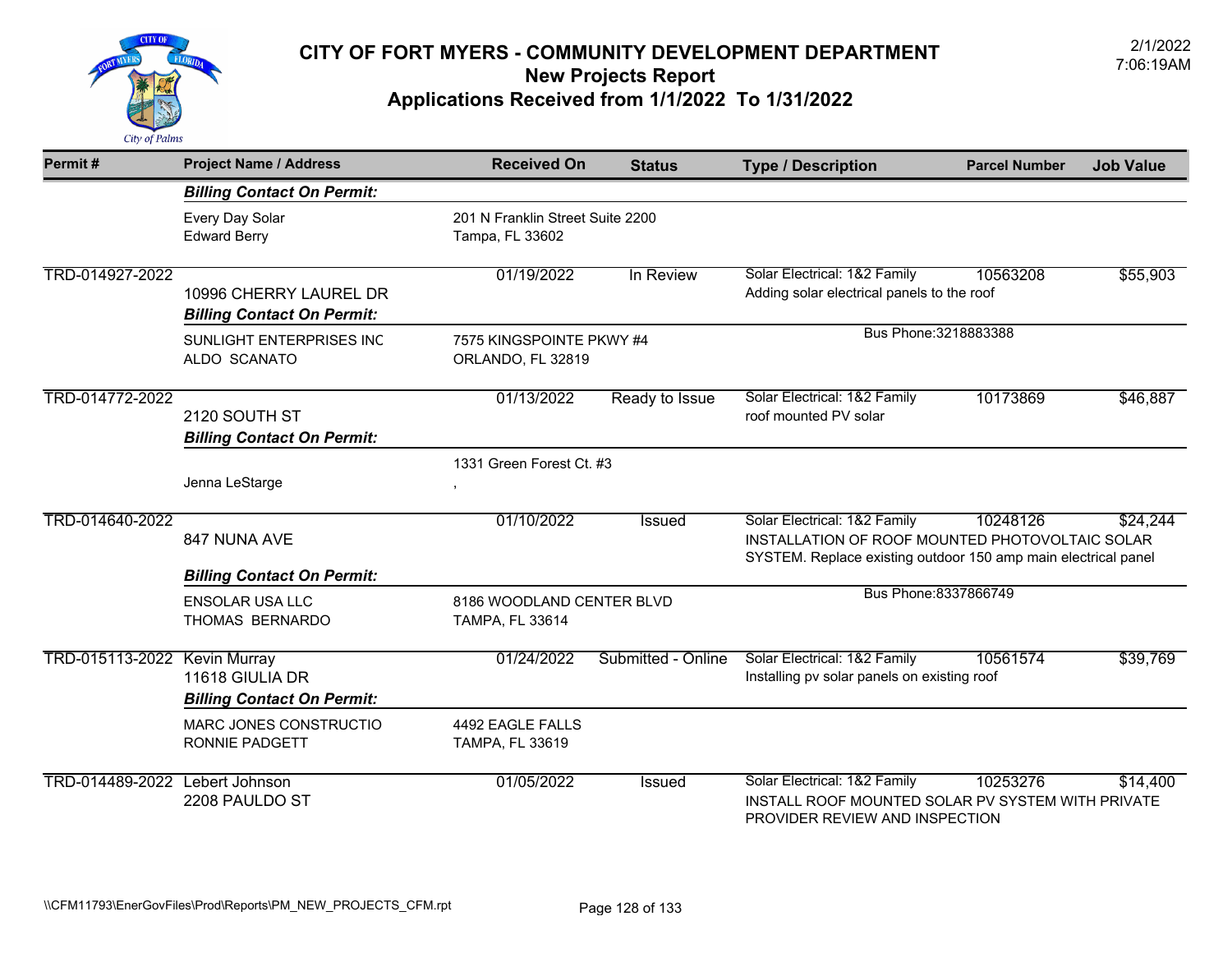

| Permit#         | <b>Project Name / Address</b>                                                    | <b>Received On</b>                             | <b>Status</b>        | <b>Type / Description</b>                                                                                 | <b>Parcel Number</b> | <b>Job Value</b> |
|-----------------|----------------------------------------------------------------------------------|------------------------------------------------|----------------------|-----------------------------------------------------------------------------------------------------------|----------------------|------------------|
|                 | <b>Billing Contact On Permit:</b>                                                |                                                |                      |                                                                                                           |                      |                  |
|                 | <b>BAY AREA PROJECT SOLUTIC</b><br>stephanie stephens                            | 379 S DOUGLAS RD<br>Oldsmar, FL 34677          |                      | Bus Phone: 727-940-3256                                                                                   |                      |                  |
| TRD-015263-2022 | 2624 DR ELLA PIPER WAY<br><b>Billing Contact On Permit:</b>                      | 01/28/2022                                     | In Review            | Solar Electrical: 1&2 Family<br>ROOF TOP SOLAR PV INSTALLATION                                            | 10162031             | \$26,000         |
|                 | <b>Titan Solar Power FL</b><br><b>Scott Portier</b>                              | 13620 49th ST N<br>Clearwater, FL 33762        |                      |                                                                                                           |                      |                  |
| TRD-014699-2022 | <b>GEORGE CRAWFORD</b><br>1759 N MARKLEY CT<br><b>Billing Contact On Permit:</b> | 01/12/2022                                     | ady to Issue with No | Solar Electrical: 1&2 Family<br>Roof Mounted Solar Panel Install                                          | 10250617             | \$39,544         |
|                 | <b>US Solar</b><br>Seann Gates                                                   | 2732 Broadway Center BLVD<br>Brandon, FL 33510 |                      |                                                                                                           |                      |                  |
|                 | TRD-014553-2022 Barrett Solar Install<br>3390 APACHE ST                          | 01/07/2022                                     | Ready to Issue       | Solar Electrical: 1&2 Family<br>Install 10.56 kW Photo-Voltaic Power System to Single Family<br>Residence | 10251474             | \$49,992         |
|                 | <b>Billing Contact On Permit:</b>                                                |                                                |                      |                                                                                                           |                      |                  |
|                 | <b>ACDC Solar LLC</b><br>Gary Germanton                                          | 5001 S Florida AVE #203<br>Lakeland, FL 33813  |                      |                                                                                                           |                      |                  |
| TRD-015219-2022 | 1659 PASSAIC AVE<br><b>Billing Contact On Permit:</b>                            | 01/27/2022                                     | In Review            | Solar Electrical: 1&2 Family<br>Installation of roof mounted pv/solar system                              | 10176454             | \$43,597         |
|                 | <b>ESD Home Solutions LLC</b><br><b>Andrew Hall</b>                              | 6076 Park BLVD N<br>Pinellas Park, FL 33781    |                      | Bus Phone: 7277440716                                                                                     |                      |                  |
| TRD-015216-2022 | 3027 VIA SAN MARCO CT                                                            | 01/27/2022                                     | Submitted - Online   | Solar Electrical: 1&2 Family<br>RESIDENTIAL ROOFTOP SOLAR 8.84 KW SYSTEM                                  | 10506621             | \$44,700         |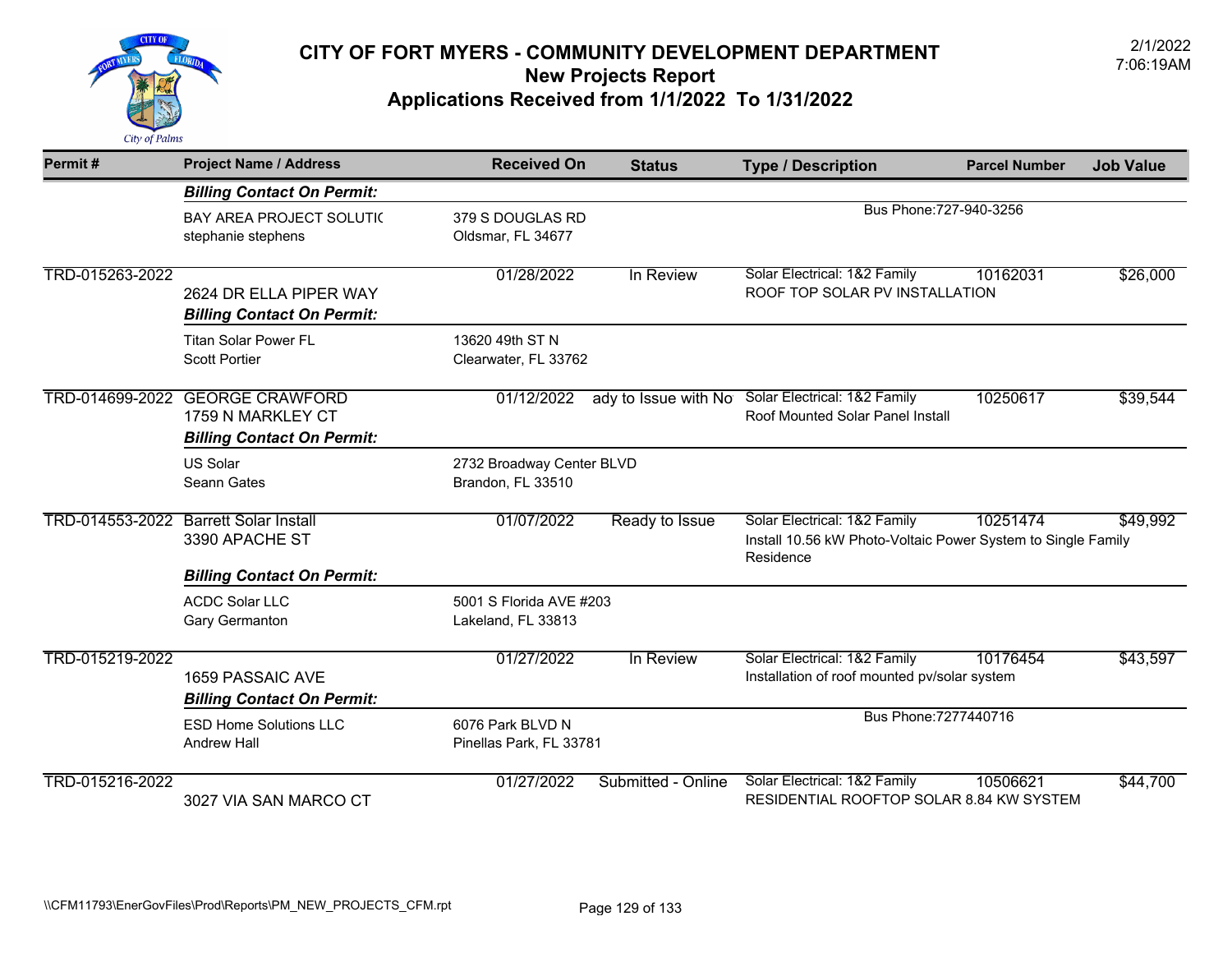

| Permit#               | <b>Project Name / Address</b>                                                     | <b>Received On</b>                      | <b>Status</b>                                  | <b>Type / Description</b>                                                                                                    | <b>Parcel Number</b>    | <b>Job Value</b> |
|-----------------------|-----------------------------------------------------------------------------------|-----------------------------------------|------------------------------------------------|------------------------------------------------------------------------------------------------------------------------------|-------------------------|------------------|
|                       | <b>Billing Contact On Permit:</b>                                                 |                                         |                                                |                                                                                                                              |                         |                  |
|                       | AMERICAN ENERGY AND COI<br><b>JOSEPH CHEVALIER</b>                                | DEBARY, FL 32713                        | 903 S CHARLES RICHARD BEALL BLVD #5            | Bus Phone: 4073791611                                                                                                        |                         |                  |
| TRD-014840-2022 FLYNN | 10323 FONTANELLA DR<br><b>Billing Contact On Permit:</b>                          | 01/18/2022                              | <b>Issued</b>                                  | Solar Electrical: 1&2 Family<br><b>INSTALL PV ON ROOF</b>                                                                    | 10574947                | \$30,573         |
|                       | <b>LSCIINC</b><br><b>RAYMOND MEAD</b>                                             |                                         | 7300 BRYAN DAIRY RD #400<br>SEMINOLE, FL 33772 |                                                                                                                              | Bus Phone: 727-571-4141 |                  |
| TRD-014402-2022       | 9267 TRIESTE DR<br><b>Billing Contact On Permit:</b>                              | 01/03/2022                              | <b>Issued</b>                                  | Solar Pool Heater: 1&2 Family<br>Install Solar Pool heat tie into existing automation                                        | 10502356                | \$2,485          |
|                       | Advance Solar & Spa, Inc<br><b>Brian Goldberg</b>                                 | 2431 Crystal DR<br>Fort Myers, FL 33907 |                                                | Bus Phone: 2399397446                                                                                                        |                         |                  |
| TRD-015197-2022       | Adams, Gregory & Mary<br>11469 TIVERTON TRCE<br><b>Billing Contact On Permit:</b> | 01/26/2022                              | Issued                                         | Solar Pool Heater: 1&2 Family<br>Install solar pool heat tie into existing automation                                        | 10591160                | \$2,485          |
|                       | Advance Solar & Spa, Inc<br><b>Brian Goldberg</b>                                 | 2431 Crystal DR<br>Fort Myers, FL 33907 |                                                | Bus Phone: 2399397446                                                                                                        |                         |                  |
| TRD-014731-2022       | GONZALEZ/PASSALACQU/<br>3133 BIRCHIN LN<br><b>Billing Contact On Permit:</b>      | 01/13/2022                              | <b>Issued</b>                                  | Solar Pool Heater: 1&2 Family<br>SOLAR POOL HEATER                                                                           | 10581305                | \$2,000          |
|                       | STILWELL PLUMBING & SOLA<br><b>WILLIAM LONG</b>                                   | <b>20778 ESTERO</b><br>ESTERO, FL 33928 |                                                | Bus Phone: 239-495-5988                                                                                                      |                         |                  |
| TRD-015265-2022       | 9292 TRIESTE DR                                                                   | 01/28/2022                              | Submitted - Online                             | Solar Pool Heater: 1&2 Family<br>SOLAR POOL HEATER REPLACEMENT ROOF ONLY NO<br>CHANGES BELOW ROOF EXISTING PLUMBING & VALVES | 10502343                | \$2,000          |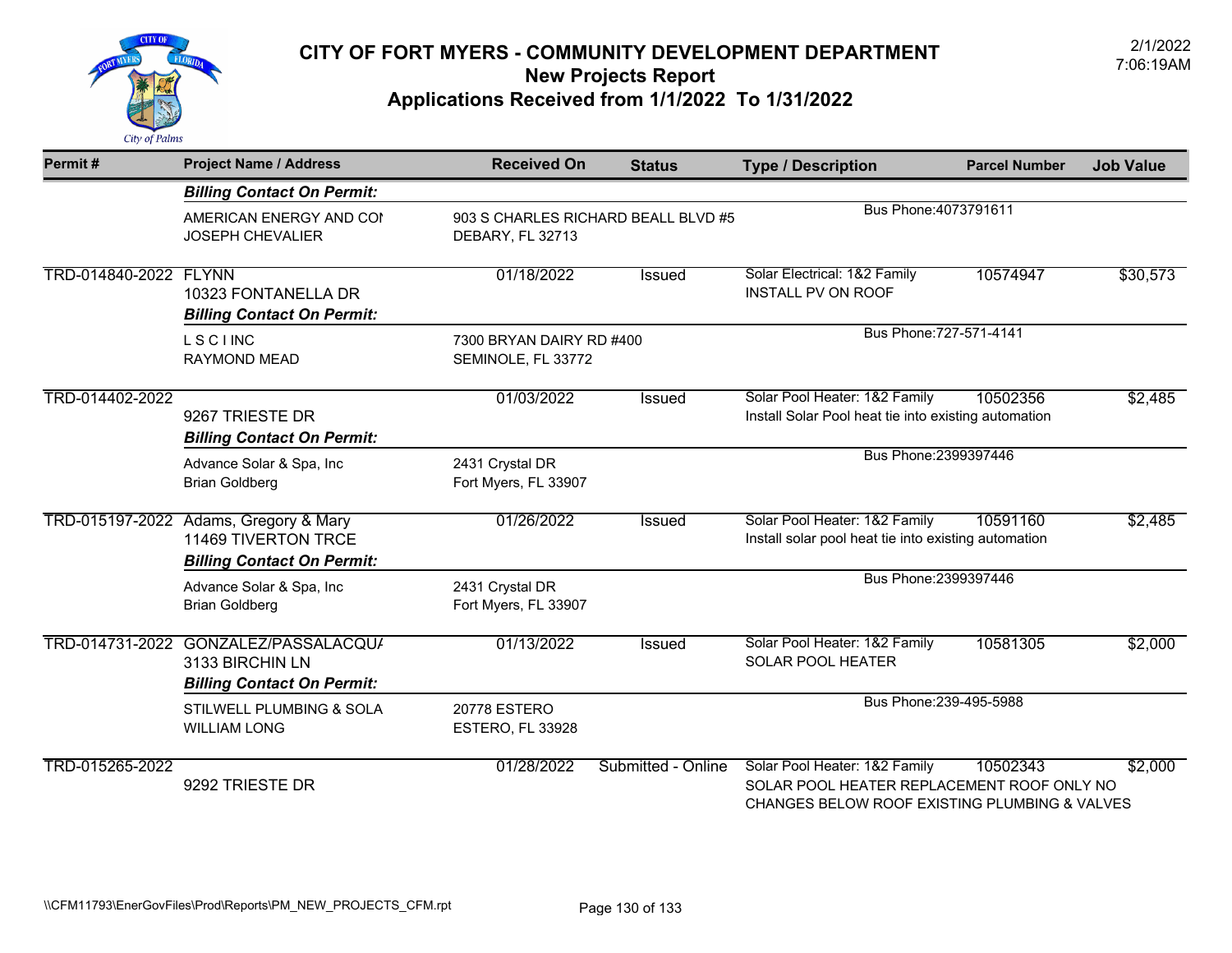

| Permit#                    | <b>Project Name / Address</b>                                                                      | <b>Received On</b>                                   | <b>Status</b>      | <b>Type / Description</b>                                                                                                                             | <b>Parcel Number</b>     | <b>Job Value</b> |
|----------------------------|----------------------------------------------------------------------------------------------------|------------------------------------------------------|--------------------|-------------------------------------------------------------------------------------------------------------------------------------------------------|--------------------------|------------------|
|                            | <b>Billing Contact On Permit:</b>                                                                  |                                                      |                    |                                                                                                                                                       |                          |                  |
|                            | <b>STILWELL PLUMBING &amp; SOLA</b><br><b>WILLIAM LONG</b>                                         | 20778 ESTERO<br>ESTERO, FL 33928                     |                    | Bus Phone: 239-495-5988                                                                                                                               |                          |                  |
| TRD-015317-2022            | 1245 CARLENE AVE<br><b>Billing Contact On Permit:</b>                                              | 01/31/2022                                           | Submitted - Online | Solar Pool Heater: 1&2 Family<br>SOLAR POOL HEATER                                                                                                    | 10183732                 | \$2,000          |
|                            | STILWELL PLUMBING & SOLA<br><b>WILLIAM LONG</b>                                                    | 20778 ESTERO<br>ESTERO, FL 33928                     |                    | Bus Phone: 239-495-5988                                                                                                                               |                          |                  |
|                            | TRD-015195-2022 Caccese, Philip Maureen<br>10483 MIGLIERA WAY<br><b>Billing Contact On Permit:</b> | 01/26/2022                                           | <b>Issued</b>      | Solar Pool Heater: 1&2 Family<br>Install solar pool heat with manual control                                                                          | 10570166                 | \$2,485          |
|                            | Advance Solar & Spa, Inc<br><b>Brian Goldberg</b>                                                  | 2431 Crystal DR<br>Fort Myers, FL 33907              |                    | Bus Phone: 2399397446                                                                                                                                 |                          |                  |
| TEMP-015074-202 Burlington | 9300 BEN C PRATT SIX MILE CYPRESS PKWY<br><b>Billing Contact On Permit:</b>                        | 01/24/2022                                           | <b>Issued</b>      | <b>Banners - All Others</b><br>Install temporary banner for Burlington to read "NOW OPEN<br>Burlington Apply Now! Text Retail to 97211"               | 10584982                 |                  |
|                            | <b>Trademark Signs LLC</b><br><b>Thomas Menshouse</b>                                              | 2051 Green RDG #Suite E<br>Deerfield Beach, FL 33064 |                    |                                                                                                                                                       | Bus Phone: 7322881004101 |                  |
| TEMP-015073-202 Burlington | 9300 BEN C PRATT SIX MILE CYPRESS PKWY                                                             | 01/24/2022                                           | <b>Issued</b>      | <b>Banners - All Others</b><br>Install temporary banner for Burlington to read "Coming Soon/Now<br>Hiring Burlington Apply Now! Text Retail to 97211" | 10584982                 |                  |
|                            | <b>Billing Contact On Permit:</b>                                                                  |                                                      |                    |                                                                                                                                                       |                          |                  |
|                            | <b>Trademark Signs LLC</b><br><b>Thomas Menshouse</b>                                              | 2051 Green RDG #Suite E<br>Deerfield Beach, FL 33064 |                    |                                                                                                                                                       | Bus Phone: 7322881004101 |                  |
| TEMP-015075-202 Burlington | 9300 BEN C PRATT SIX MILE CYPRESS PKWY                                                             | 01/24/2022                                           | <b>Issued</b>      | <b>Banners - All Others</b><br>Install storefront banner to read "coming soon/now hiring Burlington<br>Apply Now! Text Retail to 97211"               | 10584982                 |                  |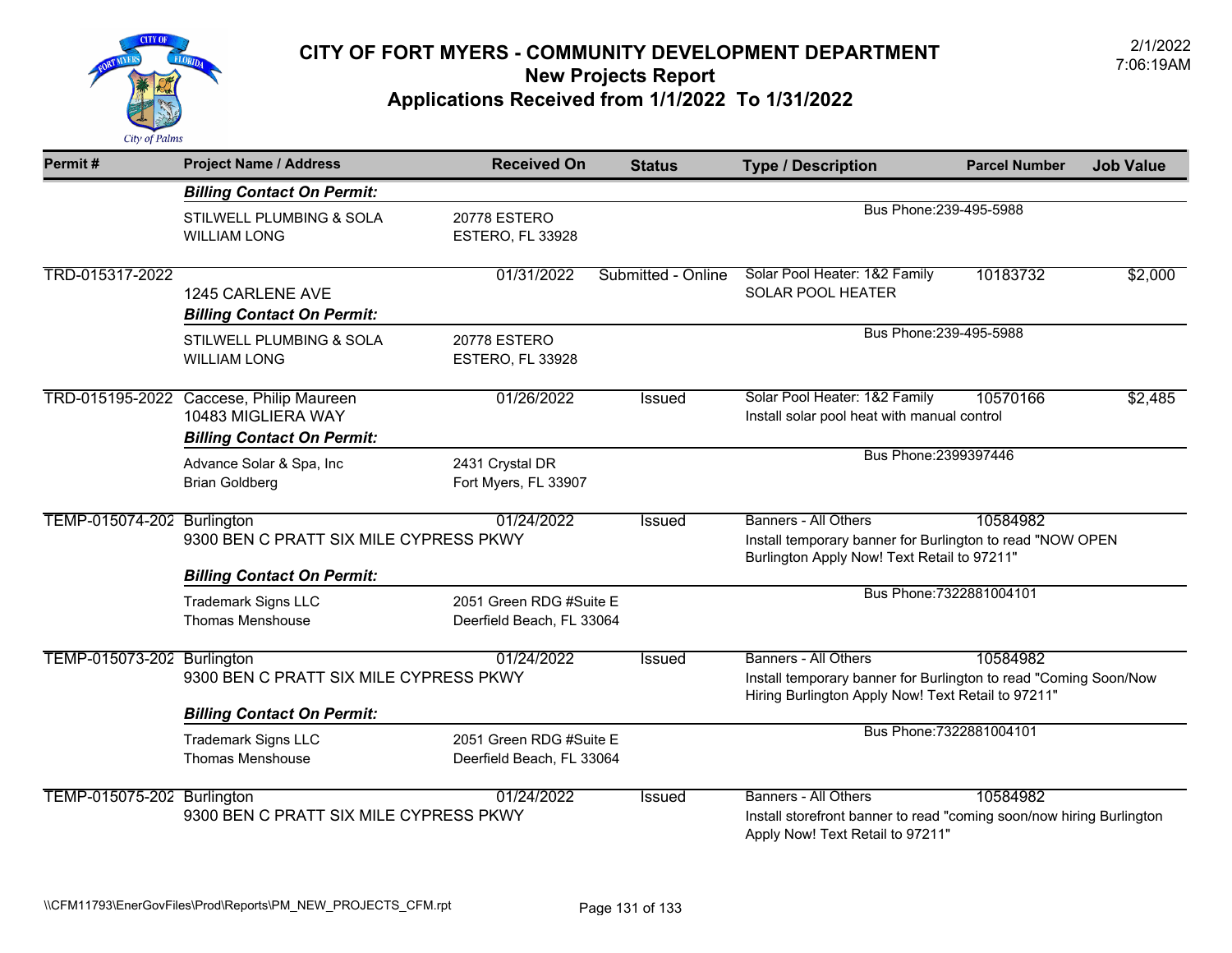

| Permit#         | <b>Project Name / Address</b>                                                             | <b>Received On</b>                                   | <b>Status</b>       | <b>Type / Description</b>                                                                                                     | <b>Parcel Number</b><br><b>Job Value</b> |
|-----------------|-------------------------------------------------------------------------------------------|------------------------------------------------------|---------------------|-------------------------------------------------------------------------------------------------------------------------------|------------------------------------------|
|                 | <b>Billing Contact On Permit:</b>                                                         |                                                      |                     |                                                                                                                               |                                          |
|                 | <b>Trademark Signs LLC</b><br><b>Thomas Menshouse</b>                                     | 2051 Green RDG #Suite E<br>Deerfield Beach, FL 33064 |                     | Bus Phone: 7322881004101                                                                                                      |                                          |
| TEMP-015076-202 | Burlington<br>9300 BEN C PRATT SIX MILE CYPRESS PKWY<br><b>Billing Contact On Permit:</b> | 01/24/2022                                           | <b>Issued</b>       | <b>Banners - All Others</b><br>Install temporary storefront banner "Now Open"                                                 | 10584982                                 |
|                 | <b>Trademark Signs LLC</b><br><b>Thomas Menshouse</b>                                     | 2051 Green RDG #Suite E<br>Deerfield Beach, FL 33064 |                     | Bus Phone: 7322881004101                                                                                                      |                                          |
| TEMP-014787-202 | 2000 W FIRST ST<br><b>Billing Contact On Permit:</b>                                      | 01/14/2022                                           | In Review           | <b>Outdoor Activities - with Vendors</b><br><b>Celtic Fest</b>                                                                | 10162528                                 |
|                 | CITY OF FORT MYERS C/O FII                                                                | PO BOX 2217<br>FORT MYERS, FL 33902                  |                     |                                                                                                                               |                                          |
| TEMP-014735-202 | 4501 COLONIAL BLVD                                                                        | 01/13/2022                                           | nding Plan Review F | <b>Outdoor Activities - with Vendors</b><br>Hodges University 1st Annual Car Show - 100 cars for display and<br>200 attendees | 10509506                                 |
|                 | <b>Billing Contact On Permit:</b>                                                         |                                                      |                     |                                                                                                                               |                                          |
|                 | <b>Hodges University</b><br>Lisa Osorio                                                   | 4501 Colonial Boulevard<br>Fort Myers, FL 33966      |                     |                                                                                                                               |                                          |
| TEMP-015015-202 | 4135 DR MARTIN LUTHER KING JR BLVD<br><b>Billing Contact On Permit:</b>                   | 01/20/2022                                           | In Review           | Outdoor Activities - with Vendors<br><b>GREAT RODEO FESTIVAL</b>                                                              | 10250550                                 |
|                 | <b>DANIEL BENAVIDES</b>                                                                   |                                                      |                     | Cell Phone: 2398488086                                                                                                        |                                          |
| TEMP-014661-202 | 2000 W FIRST ST                                                                           | 01/11/2022                                           | <b>Issued</b>       | <b>Outdoor Activities - with Vendors</b><br><b>BACON JAM</b>                                                                  | 10162528                                 |